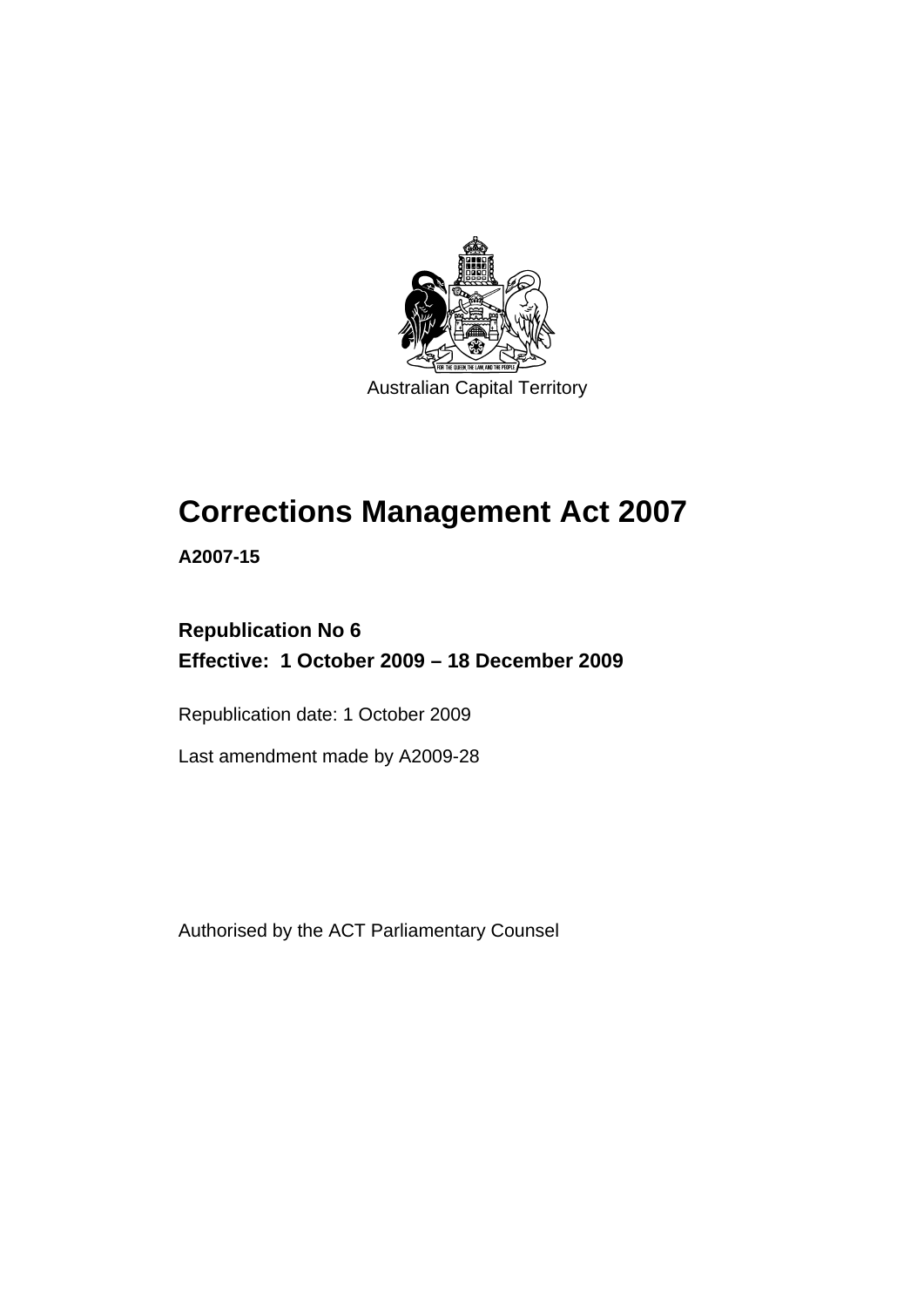#### **About this republication**

#### **The republished law**

This is a republication of the *Corrections Management Act 2007* (including any amendment made under the *Legislation Act 2001*, part 11.3 (Editorial changes)) as in force on 1 October 2009*.* It also includes any amendment, repeal or expiry affecting the republished law to 1 October 2009.

The legislation history and amendment history of the republished law are set out in endnotes 3 and 4.

#### **Kinds of republications**

The Parliamentary Counsel's Office prepares 2 kinds of republications of ACT laws (see the ACT legislation register at www.legislation.act.gov.au):

- authorised republications to which the *Legislation Act 2001* applies
- unauthorised republications.

The status of this republication appears on the bottom of each page.

#### **Editorial changes**

The *Legislation Act 2001*, part 11.3 authorises the Parliamentary Counsel to make editorial amendments and other changes of a formal nature when preparing a law for republication. Editorial changes do not change the effect of the law, but have effect as if they had been made by an Act commencing on the republication date (see *Legislation Act 2001*, s 115 and s 117). The changes are made if the Parliamentary Counsel considers they are desirable to bring the law into line, or more closely into line, with current legislative drafting practice.

This republication includes amendments made under part 11.3 (see endnote 1).

#### **Uncommenced provisions and amendments**

If a provision of the republished law has not commenced or is affected by an uncommenced amendment, the symbol  $\mathbf{U}$  appears immediately before the provision heading. The text of the uncommenced provision  $\overline{or}$  amendment appears only in the last endnote.

#### **Modifications**

If a provision of the republished law is affected by a current modification, the symbol  $\mathbf{M}$ appears immediately before the provision heading. The text of the modifying provision appears in the endnotes. For the legal status of modifications, see *Legislation Act 2001*, section 95.

#### **Penalties**

The value of a penalty unit for an offence against this republished law at the republication date is—

- (a) if the person charged is an individual—\$100; or
- (b) if the person charged is a corporation—\$500.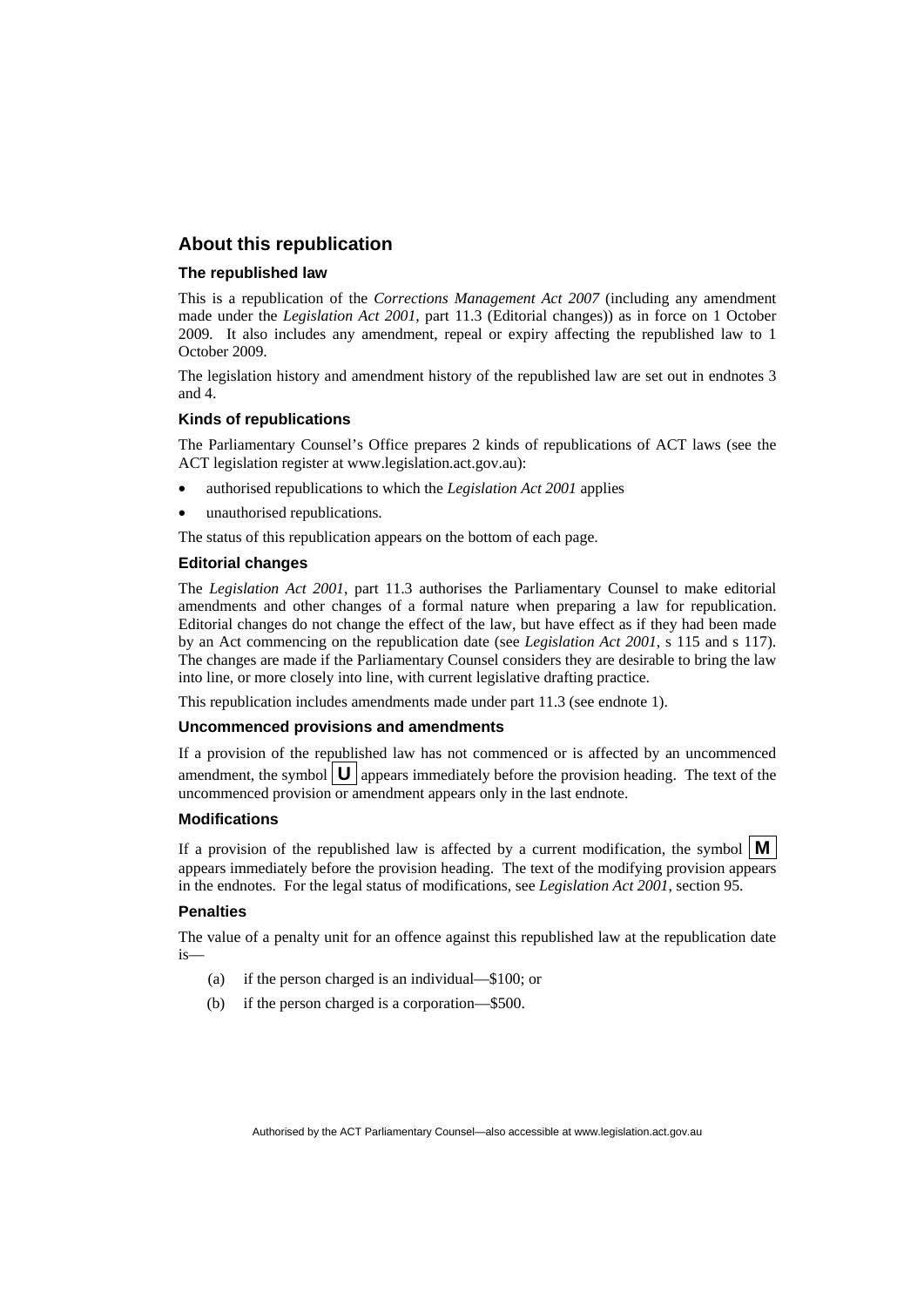

# **[Corrections Management Act 2007](#page-14-0)**

# **Contents**

| Preamble                   |                                                                 | Page<br>2  |
|----------------------------|-----------------------------------------------------------------|------------|
| <b>Chapter 1</b>           | <b>Preliminary</b>                                              |            |
| 1                          | Name of Act                                                     | 3          |
| 3                          | Dictionary                                                      | 3          |
| <b>Notes</b><br>4          |                                                                 | 3          |
| 5                          | Offences against Act-application of Criminal Code etc           | 4          |
| 6                          | Application of Act-detainees                                    | 4          |
| <b>Chapter 2</b>           | <b>Objects and principles</b>                                   |            |
| 7                          | Main objects of Act                                             | 6          |
| 8                          | Management of correctional services                             | 6          |
| 9                          | Treatment of detainees generally                                | 7          |
| R <sub>6</sub><br>01/10/09 | Corrections Management Act 2007<br>Effective: 01/10/09-18/12/09 | contents 1 |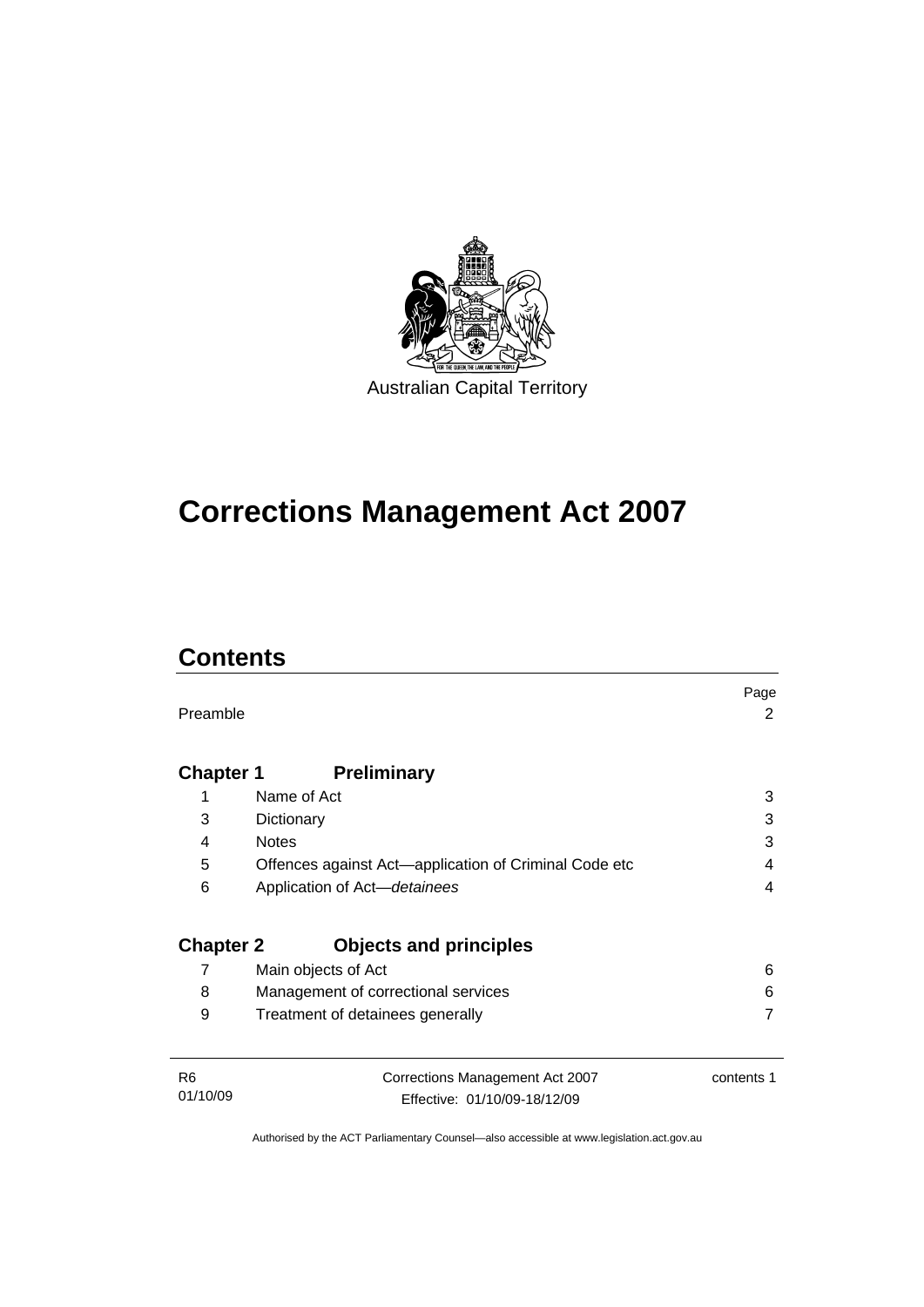|    |                                                | Page |
|----|------------------------------------------------|------|
| 10 | Treatment of remandees                         |      |
| 11 | Treatment of certain detainees                 | 8.   |
| 12 | Correctional centres—minimum living conditions |      |

# **Chapter 3 Administration**

| <b>Part 3.1</b>  | Administration-general                                                 |    |
|------------------|------------------------------------------------------------------------|----|
| 13               | Ministerial directions to chief executive                              | 10 |
| 14               | Corrections policies and operating procedures                          | 10 |
| 15               | Exclusions from notified corrections policies and operating procedures | 11 |
| 16               | Chief executive directions                                             | 12 |
| 17               | Chief executive delegations                                            | 12 |
| 18               | Chief police officer delegations                                       | 13 |
| <b>Part 3.2</b>  | <b>Corrections officers</b>                                            |    |
| 19               | Corrections officers-appointment                                       | 14 |
| 20               | Corrections officers-functions                                         | 14 |
| 21               | Doctors-health service appointments                                    | 15 |
| 22               | Health professionals-non-therapeutic functions                         | 15 |
| 23               | Identity cards                                                         | 15 |
|                  |                                                                        |    |
| <b>Part 3.3</b>  | <b>Correctional centres</b>                                            |    |
| 24               | Correctional centres-declaration                                       | 17 |
| 25               | Correctional centres-arrangements with NSW                             | 17 |
| <b>Part 3.4</b>  | <b>Administration—special provisions</b>                               |    |
| 26               | Declaration of emergency                                               | 19 |
| 27               | <b>Emergency powers</b>                                                | 20 |
| 28               | Arrangements with police                                               | 20 |
| <b>Chapter 4</b> | Detention in police and court cells etc                                |    |
| 29               | Definitions-ch 4                                                       | 21 |

contents 2 Corrections Management Act 2007 Effective: 01/10/09-18/12/09

R6 01/10/09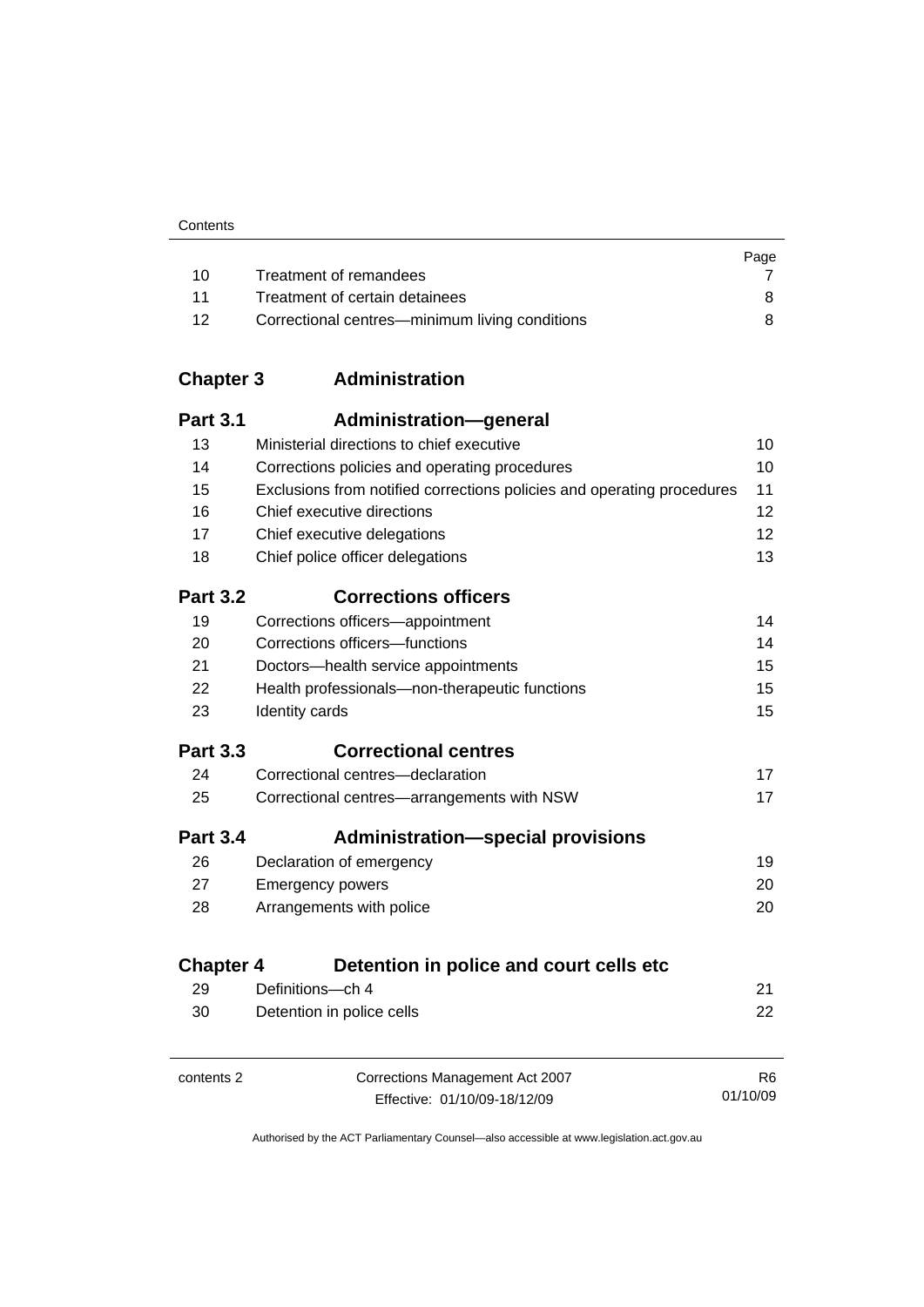|     |                                                                     | Page |
|-----|---------------------------------------------------------------------|------|
| 31  | Detention in police cells-search powers etc                         | 23   |
| 31A | Detention in police cells—additional provisions for young detainees | 23   |
| 32  | Other police powers not limited                                     | 24   |
| 33  | Detention in court cells                                            | 24   |
| 33A | Detention in court cells—additional provisions for young detainees  | 25   |
| 34  | Detainees accommodated away from correctional centre                | 26   |

# **Chapter 5 Escorting detainees**

| 35 | Escort officer functions etc                     | 28 |
|----|--------------------------------------------------|----|
| 36 | Escorting arrested person to court etc.          | 28 |
| 37 | Custody etc during proceedings                   | 29 |
| 38 | Executing warrants of imprisonment or remand etc | 29 |
| 39 | Other powers not limited                         | 30 |

# **Chapter 6 Living conditions at correctional centres**

| 40 | Food and drink                                     | 31 |
|----|----------------------------------------------------|----|
| 41 | Clothing                                           | 32 |
| 42 | Personal hygiene                                   | 32 |
| 43 | Sleeping areas                                     | 33 |
| 44 | Treatment of convicted and non-convicted detainees | 33 |
| 45 | Access to open air and exercise                    | 34 |
| 46 | Communication with family and others               | 35 |
| 47 | Telephone calls                                    | 36 |
| 48 | Mail                                               | 37 |
| 49 | Visits by family members etc                       | 39 |
| 50 | Contact with accredited people                     | 40 |
| 51 | Visits-protected communications                    | 41 |
| 52 | News and educational services                      | 41 |
| 53 | Health care                                        | 42 |
| 54 | Transfers to health facilities                     | 43 |
| 55 | Religious, spiritual and cultural needs            | 44 |
|    |                                                    |    |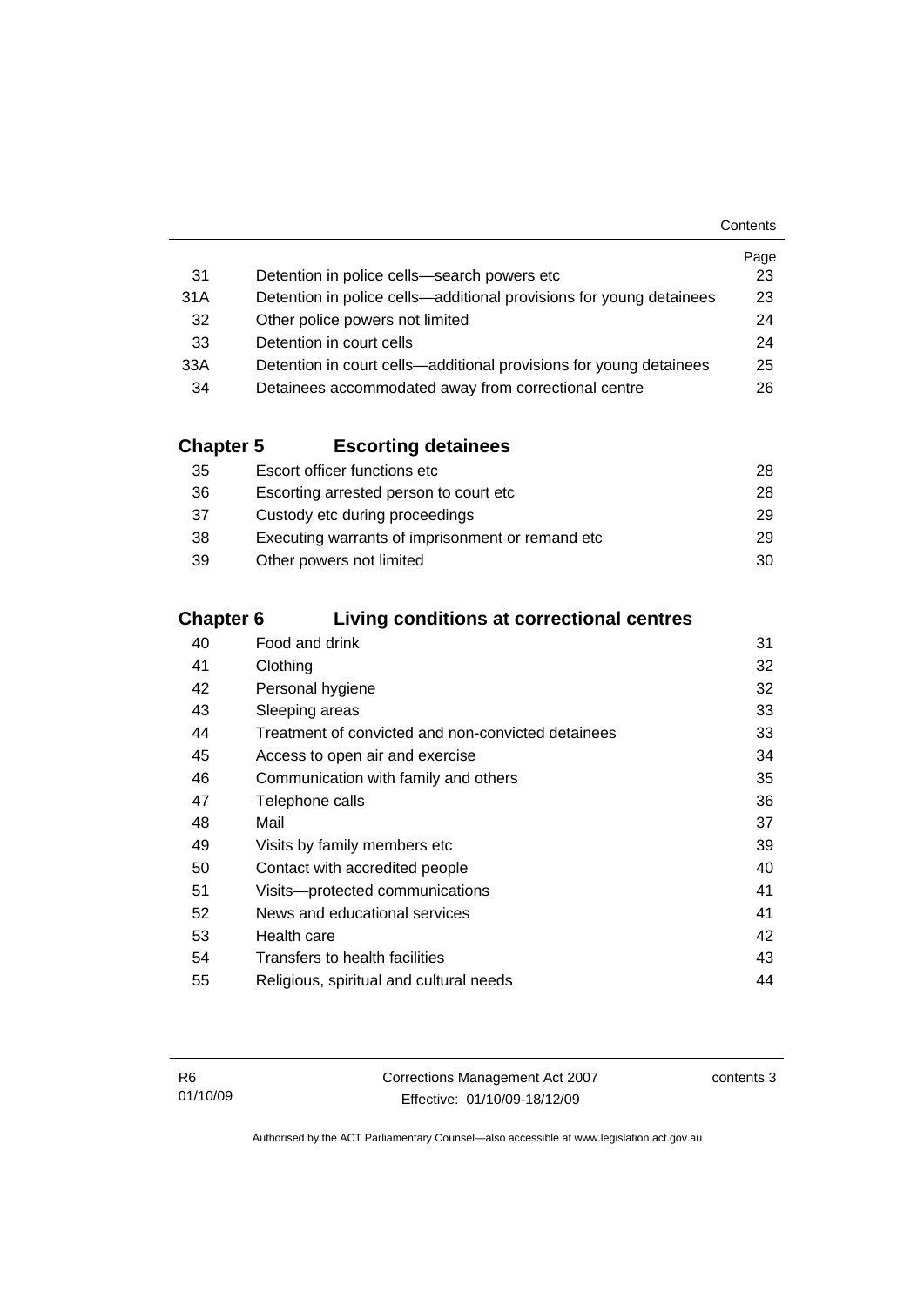#### **Contents**

| <b>Chapter 7</b> | Inspection of correctional centres      | Page |
|------------------|-----------------------------------------|------|
| 56               | Independent inspections                 | 46   |
| 57               | Official visitors-appointment           | 46   |
| 58               | Official visitors-functions             | 47   |
| 59               | Complaints to official visitors         | 48   |
| 60               | Investigation etc by official visitors  | 49   |
| 61               | Official visitors-ending appointments   | 49   |
| 62               | Relationship with other inspection laws | 50   |
|                  |                                         |      |

# **Chapter 8 Admission to correctional centres**

| 63 | Meaning of admission to correctional centre    | 52 |
|----|------------------------------------------------|----|
| 64 | Authority for detention                        | 52 |
| 65 | Identification of detainees                    | 53 |
| 66 | Information about entitlements and obligations | 54 |
| 67 | Initial assessment                             | 56 |
| 68 | Health assessment                              | 56 |
| 69 | Alcohol and drug tests on admission            | 57 |
| 70 | Strip search on admission                      | 57 |
| 71 | Property of detainees                          | 57 |
| 72 | Security classification                        | 58 |
| 73 | Case management plan                           | 58 |
| 74 | Entries in register of detainees               | 59 |

### **Chapter 9 Management and security**

| <b>Part 9.1</b> | <b>Management and security-general</b>             |    |
|-----------------|----------------------------------------------------|----|
| 75              | Compliance with chief executive's directions       | 60 |
| 76              | Register of detainees                              | 60 |
| 77              | Health reports                                     | 61 |
| 78              | Case management plans-scope etc                    | 63 |
| 79              | Transgender and intersex detainees—sexual identity | 65 |
| 80              | Security classification-basis etc                  | 66 |
| 81              | Prohibited things                                  | 67 |

| contents 4 |  |
|------------|--|
|------------|--|

Corrections Management Act 2007 Effective: 01/10/09-18/12/09

R6 01/10/09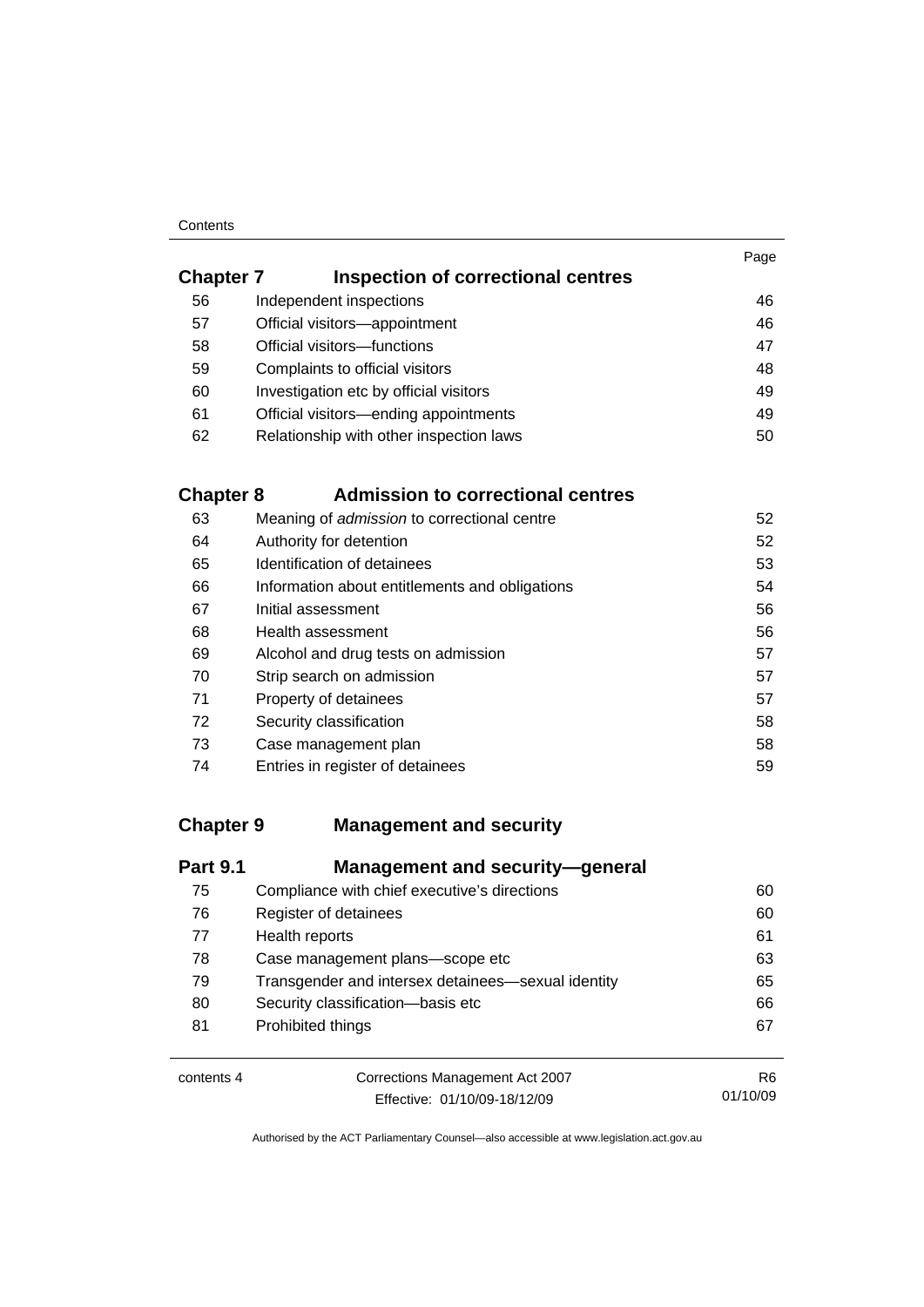|                 |                                                                          | Contents   |
|-----------------|--------------------------------------------------------------------------|------------|
|                 |                                                                          | Page       |
| 82              | Possession of prohibited things                                          | 67         |
| 83              | Work by detainees                                                        | 68         |
| 84              | Trust accounts for detainees                                             | 68         |
| 85              | <b>Prohibited areas</b>                                                  | 68         |
| 86              | Nonsmoking areas                                                         | 69         |
| 87              | Management and security-corrections policies and operating<br>procedures | 69         |
| <b>Part 9.2</b> | <b>Segregation</b>                                                       |            |
| 88              | Meaning of segregation                                                   | 70         |
| 89              | Segregation under pt 9.2-purpose                                         | 70         |
| 90              | Segregation-safety and security                                          | 70         |
| 91              | Segregation-protective custody                                           | 71         |
| 92              | Segregation-health                                                       | 73         |
| 93              | Interstate segregated detainees transferred to ACT                       | 74         |
| 94              | Segregated detainees removed to NSW                                      | 75         |
| 95              | Segregation not to affect minimum living conditions                      | 75         |
| 96              | Application for review of segregation directions                         | 75         |
| 97              | Review of segregation directions                                         | 76         |
| 98              | Other separation of detainees                                            | 77         |
| <b>Part 9.3</b> | <b>Monitoring</b>                                                        |            |
| 99              | Monitoring-general considerations                                        | 78         |
| 100             | Monitoring at correctional centres                                       | 78         |
| 101             | Personal monitoring devices                                              | 79         |
| 102             | Interfering with personal monitoring devices                             | 79         |
| 103             | Monitoring telephone calls etc                                           | 79         |
| 104             | Monitoring ordinary mail                                                 | 80         |
| 105             | Monitoring protected mail                                                | 81         |
| 106             | Mail searches-consequences                                               | 82         |
| <b>Part 9.4</b> | <b>Searches</b>                                                          |            |
| Division 9.4.1  | Searches-general                                                         |            |
| 107             | Definitions-searches                                                     | 83         |
| 108             | Intrusiveness of searches                                                | 84         |
| R6              | Corrections Management Act 2007                                          | contents 5 |
| 01/10/09        | Effective: 01/10/09-18/12/09                                             |            |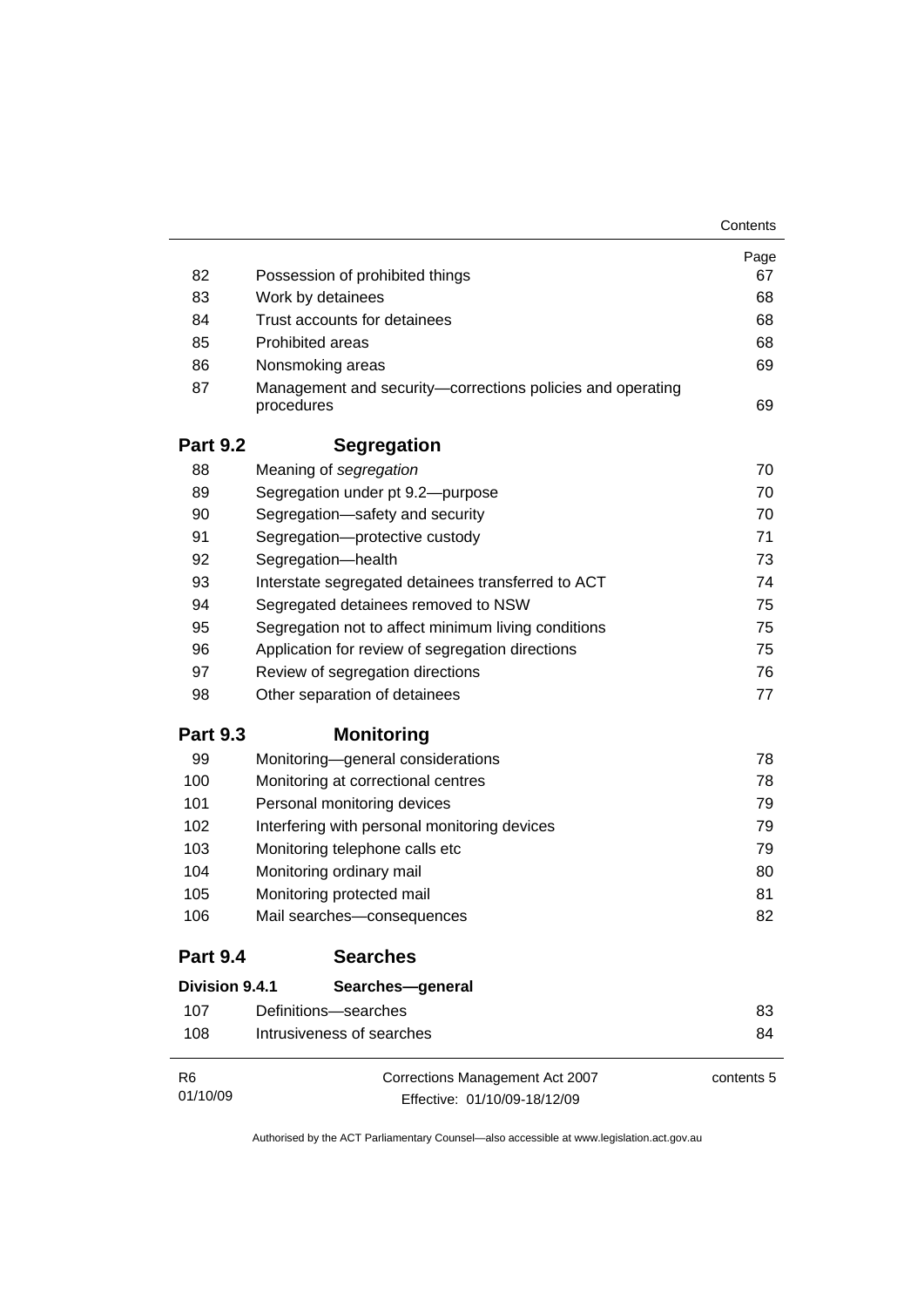#### **Contents**

| 109             |                                                                                       | Page<br>84     |
|-----------------|---------------------------------------------------------------------------------------|----------------|
| 110             | Searches of transgender and intersex detainees<br>Register of strip and body searches | 85             |
| Division 9.4.2  |                                                                                       |                |
|                 | Scanning, frisk and ordinary searches                                                 |                |
| 111<br>112      | Scanning, frisk and ordinary searches-directions                                      | 85             |
|                 | Scanning, frisk and ordinary searches-requirements                                    | 86             |
| Division 9.4.3  | <b>Strip searches</b>                                                                 |                |
| 113             | Meaning of seizeable item-div 9.4.3                                                   | 87             |
| 113A            | Strip searches—when may be conducted                                                  | 87             |
| 113B            | Strip searches-on suspicion                                                           | 87             |
| 113C            | Strip searches-where prudent                                                          | 88             |
| 114             | Strip searches-presence of corrections officers                                       | 89             |
| 115             | Strip searches-general rules                                                          | 89             |
| Division 9.4.4  | <b>Body searches</b>                                                                  |                |
| 116             | Body searches-directions                                                              | 90             |
| 117             | Body searches-presence of nurse and corrections officers                              | 91             |
| 118             | Body searches-assistance from corrections officer                                     | 91             |
| 119             | Body searches-rules about detainee's clothing                                         | 92             |
| 120             | Body searches-rules about touching detainee                                           | 92             |
| 121             | Body searches-seizing things                                                          | 92             |
| Division 9.4.5  | Searches of premises and property                                                     |                |
| 122             | Searches-premises and property                                                        | 93             |
| 123             | Searches of detainee cells-legally privileged material                                | 94             |
| 124             | Searches of detainee cells-suspected legally privileged material                      | 94             |
| Division 9.4.6  | Searches-miscellaneous                                                                |                |
| 125             | Searches-use of corrections dogs                                                      | 95             |
| 126             | Searches-use of force                                                                 | 96             |
| <b>Part 9.5</b> | <b>Seizing property</b>                                                               |                |
| 127             | Seizing mail etc                                                                      | 97             |
| 128             | Seizing property-general                                                              | 98             |
| 129             | Receipt for seizure                                                                   | 98             |
| 130             | Forfeiture of things seized                                                           | 99             |
| 131             | Return of things seized but not forfeited                                             | 100            |
| contents 6      | Corrections Management Act 2007                                                       | R <sub>6</sub> |
|                 | Effective: 01/10/09-18/12/09                                                          | 01/10/09       |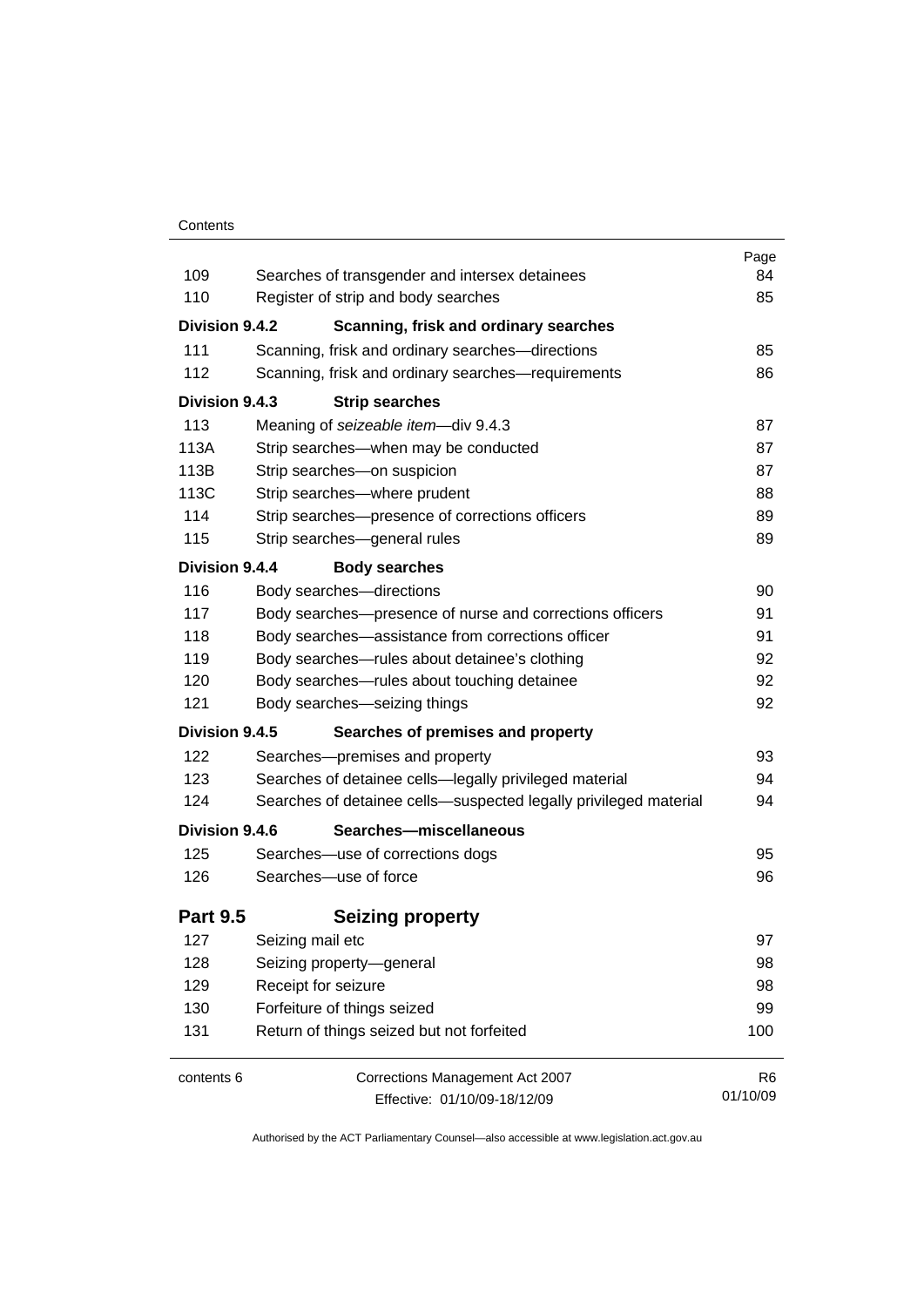|                   |                                                       | Contents |  |  |
|-------------------|-------------------------------------------------------|----------|--|--|
|                   |                                                       | Page     |  |  |
| <b>Part 9.6</b>   | <b>Alcohol and drug testing</b>                       |          |  |  |
| Division 9.6.1    | General                                               |          |  |  |
| 132               | Definitions-drug and test sample                      | 102      |  |  |
| 133               | When test sample positive                             | 102      |  |  |
| Division 9.6.2    | Alcohol and drug testing-detainees                    |          |  |  |
| 134               | Alcohol and drug testing of detainees                 | 104      |  |  |
| 135               | Effect of positive test sample from detainee          | 105      |  |  |
| Division 9.6.3    | Alcohol and drug testing-corrections officers etc     |          |  |  |
| 136               | Alcohol and drug testing of corrections officers etc  | 105      |  |  |
| <b>Part 9.7</b>   | Use of force                                          |          |  |  |
| 137               | Managing use of force                                 | 107      |  |  |
| 138               | Authorised use of force                               |          |  |  |
| 139               | Application of force                                  |          |  |  |
| 140               | Use of restraints or weapons                          |          |  |  |
| 141               | Medical examination after use of force                |          |  |  |
| 142               | Reporting use of force                                | 110      |  |  |
| <b>Part 9.8</b>   | <b>Access to correctional centres</b>                 |          |  |  |
| 143               | Visiting conditions                                   | 112      |  |  |
| 144               | Notice of visiting conditions                         | 112      |  |  |
| 145               | Taking prohibited things etc into correctional centre | 113      |  |  |
| 146               | Directions to visitors                                | 113      |  |  |
| 147               | Searches of visitors                                  | 114      |  |  |
| 148               | Directions to leave correctional centre etc           | 114      |  |  |
| 149               | Removing people from correctional centre              | 116      |  |  |
| <b>Chapter 10</b> | <b>Discipline</b>                                     |          |  |  |

| <b>Part 10.1</b> | General                               |     |
|------------------|---------------------------------------|-----|
| 150              | Application—ch 10                     | 117 |
| 151              | Definitions-discipline                | 117 |
| 152              | Meaning of <i>disciplinary breach</i> | 118 |

| -R6      | Corrections Management Act 2007 | contents 7 |
|----------|---------------------------------|------------|
| 01/10/09 | Effective: 01/10/09-18/12/09    |            |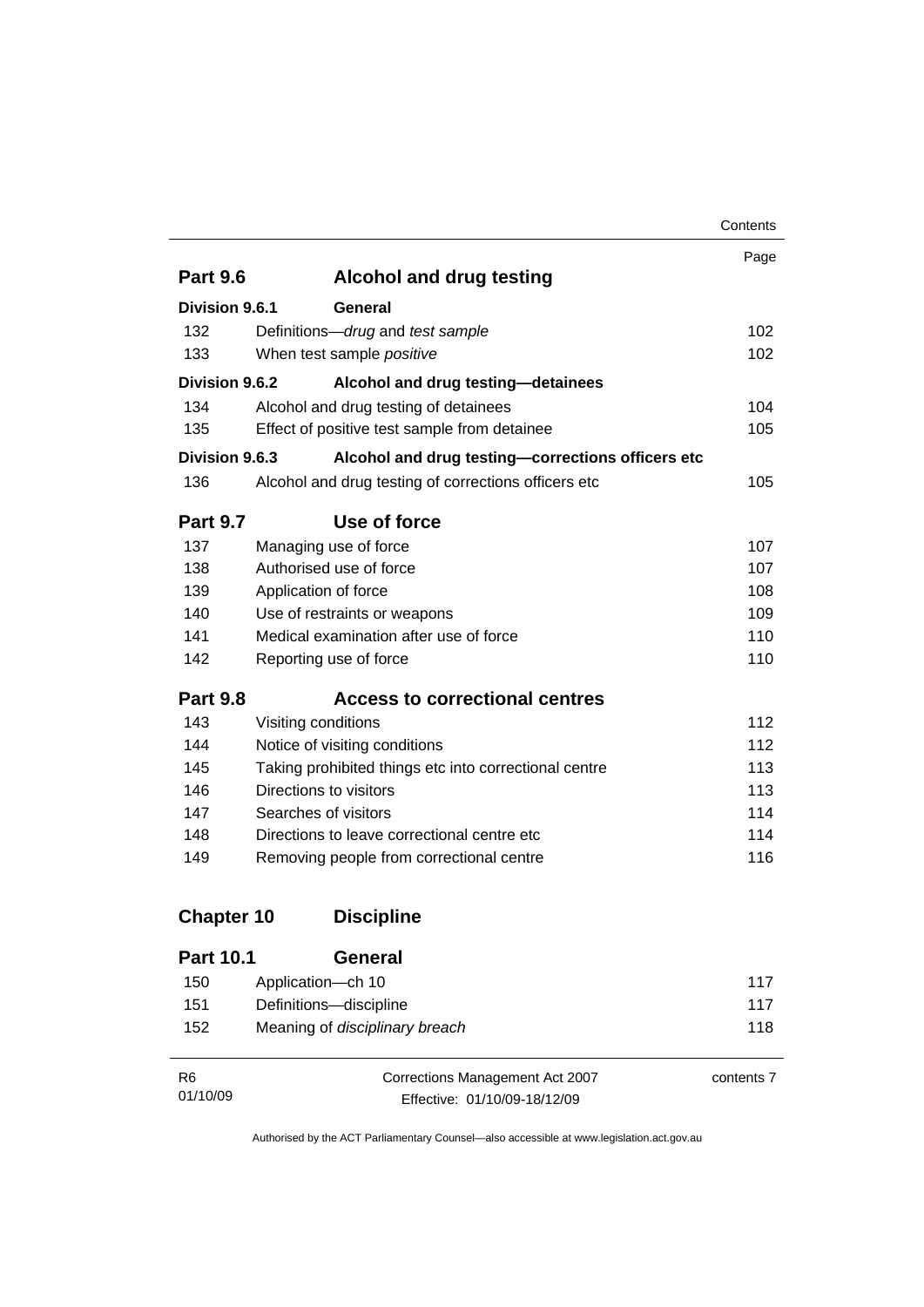| 153              | Meaning of <i>investigator</i>                                 | Page<br>120    |
|------------------|----------------------------------------------------------------|----------------|
| 154              | Meaning of <i>privilege</i>                                    | 121            |
| 155              | Overlapping disciplinary breaches and criminal offences        | 121            |
| <b>Part 10.2</b> | <b>Disciplinary investigations</b>                             |                |
| Division 10.2.1  | <b>Investigation of disciplinary breaches</b>                  |                |
| 156              | Report etc by corrections officer                              | 123            |
| 157              | Report etc by investigator                                     | 124            |
| 158              | Action by administrator                                        | 125            |
| 159              | Disciplinary charge                                            | 126            |
| Division 10.2.2  | <b>Investigative segregation</b>                               |                |
| 160              | Chief executive directions-investigative segregation           | 127            |
| 161              | Grounds for investigative segregation                          | 127            |
| 162              | Notice of investigative segregation                            | 127            |
| 163              | Duration of investigative segregation                          | 128            |
| 164              | Application for review of investigative segregation directions | 129            |
| 165              | Review of investigative segregation directions                 | 129            |
| <b>Part 10.3</b> | <b>Disciplinary action and review</b>                          |                |
| Division 10.3.1  | Disciplinary action-with accused's consent                     |                |
| 166              | Meaning of presiding officer-div 10.3.1                        | 131            |
| 167              | Disciplinary breach admitted by accused                        | 131            |
| 168              | Presiding officer's powers-breach admitted by accused          | 132            |
| Division 10.3.2  | Internal disciplinary inquiry                                  |                |
| 169              | Meaning of presiding officer-div 10.3.2                        | 132            |
| 170              | Disciplinary inquiry into charge                               | 133            |
| 171              | Presiding officer's powers after internal inquiry              | 133            |
| Division 10.3.3  | Internal review of inquiry decision                            |                |
| 172              | Meaning of review officer-div 10.3.3                           | 134            |
| 173              | Application for review of inquiry decision                     | 135            |
| 174              | Chief executive to assign review officer                       | 135            |
| 175              | Review of inquiry decision                                     | 136            |
| 176              | Review officer's powers after further inquiry                  | 136            |
| contents 8       | Corrections Management Act 2007                                | R <sub>6</sub> |
|                  | Effective: 01/10/09-18/12/09                                   | 01/10/09       |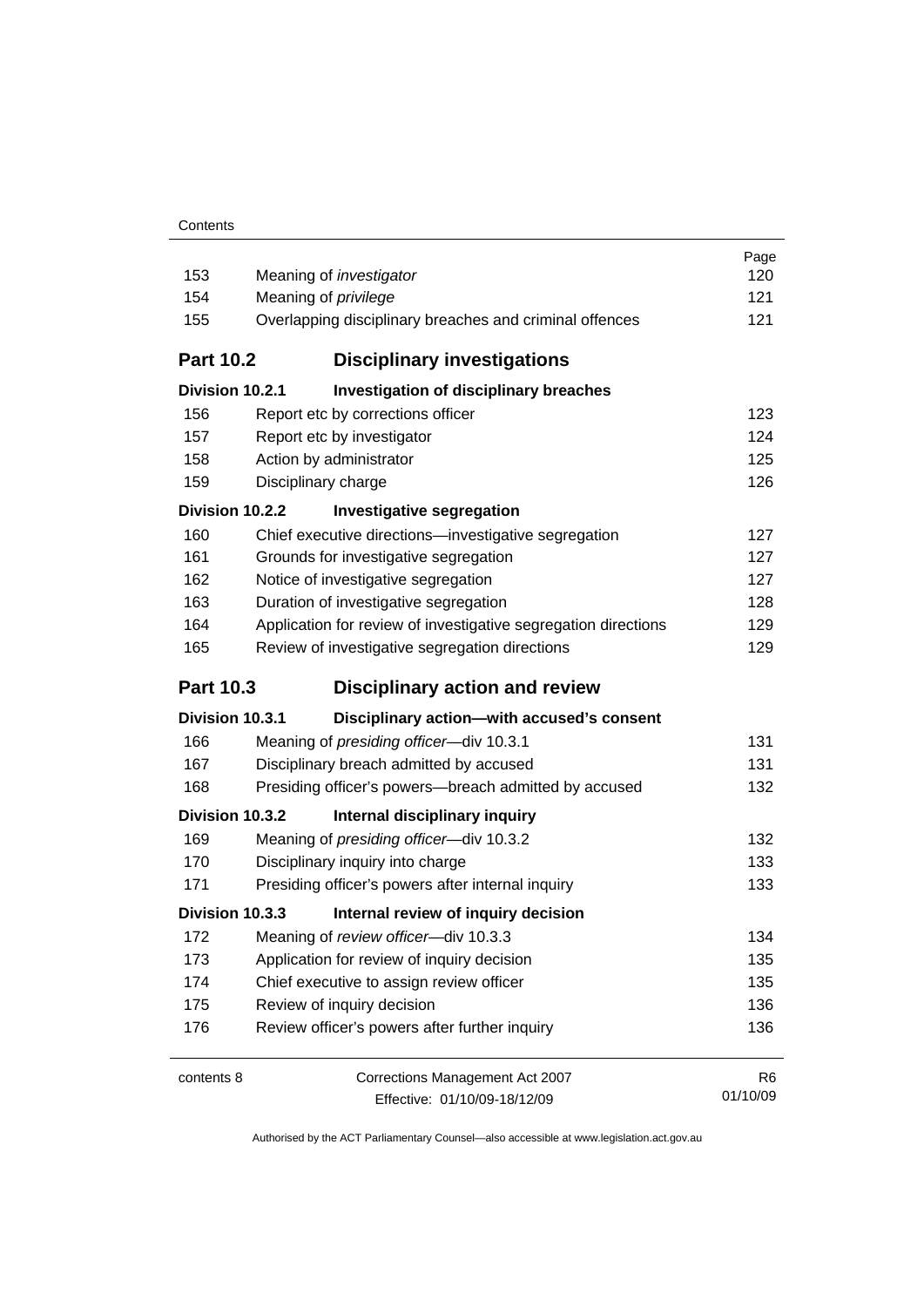|                 |            |                                                   | Contents |
|-----------------|------------|---------------------------------------------------|----------|
| Division 10.3.4 |            | <b>External review of inquiry decisions</b>       | Page     |
| 177             |            | Appointment of adjudicator                        | 137      |
| 178             |            | Application for review by adjudicator             | 137      |
| 179             |            | Review by adjudicator                             | 138      |
| 180             |            | Adjudicator's powers after review                 | 138      |
| Division 10.3.5 |            | <b>Disciplinary action</b>                        |          |
| 181             |            | Application-div 10.3.5                            | 139      |
| 182             |            | Meaning of relevant presiding officer—div 10.3.5  | 139      |
| 183             |            | Disciplinary action by relevant presiding officer | 140      |
| 184             |            | Administrative penalties                          | 140      |
| 185             | Reparation |                                                   | 141      |
| 186             |            | Maximum administrative penalties                  | 142      |
| 187             |            | Separate confinement conditions                   | 142      |
| 188             |            | Privileges and entitlements—impact of discipline  | 142      |
| 189             |            | Record of disciplinary action                     | 143      |
|                 |            |                                                   |          |

# **Chapter 11 Disciplinary inquiries**

| <b>Part 11.1</b> | <b>Conduct of disciplinary inquiries-general</b>        |     |
|------------------|---------------------------------------------------------|-----|
| 190              | Application-ch 11                                       | 144 |
| 191              | Meaning of presiding officer-ch 11                      | 144 |
| <b>Part 11.2</b> | Disciplinary inquiry procedures                         |     |
| 192              | Nature of disciplinary inquiries                        | 145 |
| 193              | Application of Criminal Code, ch 7                      | 145 |
| 194              | Notice of disciplinary inquiry etc                      | 145 |
| 195              | Conduct of disciplinary inquiries                       | 146 |
| 196              | Presiding officer may require official reports          | 147 |
| 197              | Presiding officer may require information and documents | 147 |
| 198              | Possession of inquiry documents etc                     | 148 |
| 199              | Record of inquiry                                       | 148 |
| <b>Part 11.3</b> | <b>Disciplinary hearing procedures</b>                  |     |

| 200      | 149                             |            |
|----------|---------------------------------|------------|
| R6       | Corrections Management Act 2007 | contents 9 |
| 01/10/09 | Effective: 01/10/09-18/12/09    |            |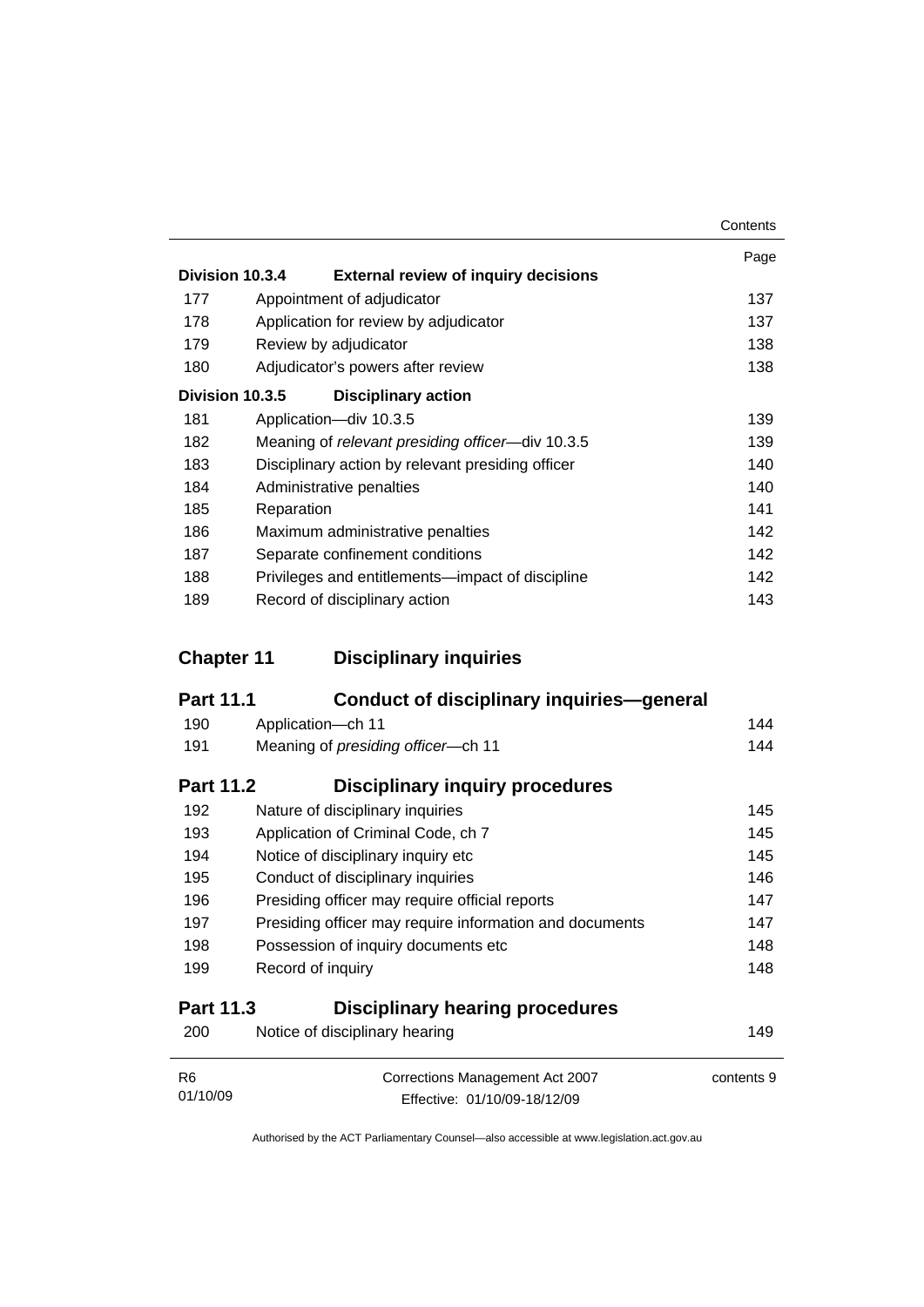| Contents |
|----------|
|----------|

| 201               |                           | Appearance at disciplinary hearing                                     | Page<br>149    |
|-------------------|---------------------------|------------------------------------------------------------------------|----------------|
| 202               |                           | Rights of accused at disciplinary hearing                              | 150            |
| 203               |                           | Appearance at disciplinary hearing-audiovisual or audio link           | 151            |
|                   |                           |                                                                        |                |
| <b>Chapter 12</b> |                           | <b>Full-time detainees-leave</b>                                       |                |
| <b>Part 12.1</b>  |                           | <b>Local leave</b>                                                     |                |
| 204               |                           | Local leave directions                                                 | 153            |
| 205               |                           | Local leave permits                                                    | 154            |
| <b>Part 12.2</b>  |                           | Interstate leave                                                       |                |
| Division 12.2.1   |                           | General                                                                |                |
| 206               |                           | Definitions-pt 12.2                                                    | 155            |
| 207               |                           | Declaration of corresponding leave laws                                | 155            |
| Division 12.2.2   |                           | <b>ACT permits for interstate leave</b>                                |                |
| 208               |                           | Interstate leave permits                                               | 156            |
| 209               |                           | Effect of ACT permit for interstate leave                              | 157            |
| 210               |                           | Notice to participating States                                         | 158            |
| 211               | Powers of escort officers |                                                                        | 158            |
| 212               |                           | Liability for damage etc                                               | 159            |
| Division 12.2.3   |                           | Interstate leave under corresponding leave laws                        |                |
| 213               |                           | Effect in ACT of interstate leave permit under corresponding leave law | 159            |
| 214               |                           | Powers of interstate escort officers                                   | 159            |
| 215               |                           | Escape of interstate detainee                                          | 160            |
| 216               |                           | Return of escaped interstate detainee                                  | 160            |
| <b>Chapter 13</b> |                           | <b>Miscellaneous</b>                                                   |                |
| 217               |                           | Lawful temporary absence from correctional centre                      | 162            |
| 218               |                           | Detainee's work-no employment contract etc                             | 162            |
| 219               |                           | Detainee's work-work safety                                            | 163            |
| 220               |                           | Personal injury management-detainees etc                               | 163            |
| 221               |                           | Random testing of detainees-statistical purposes                       | 164            |
| contents 10       |                           | Corrections Management Act 2007                                        | R <sub>6</sub> |
|                   |                           | Effective: 01/10/09-18/12/09                                           | 01/10/09       |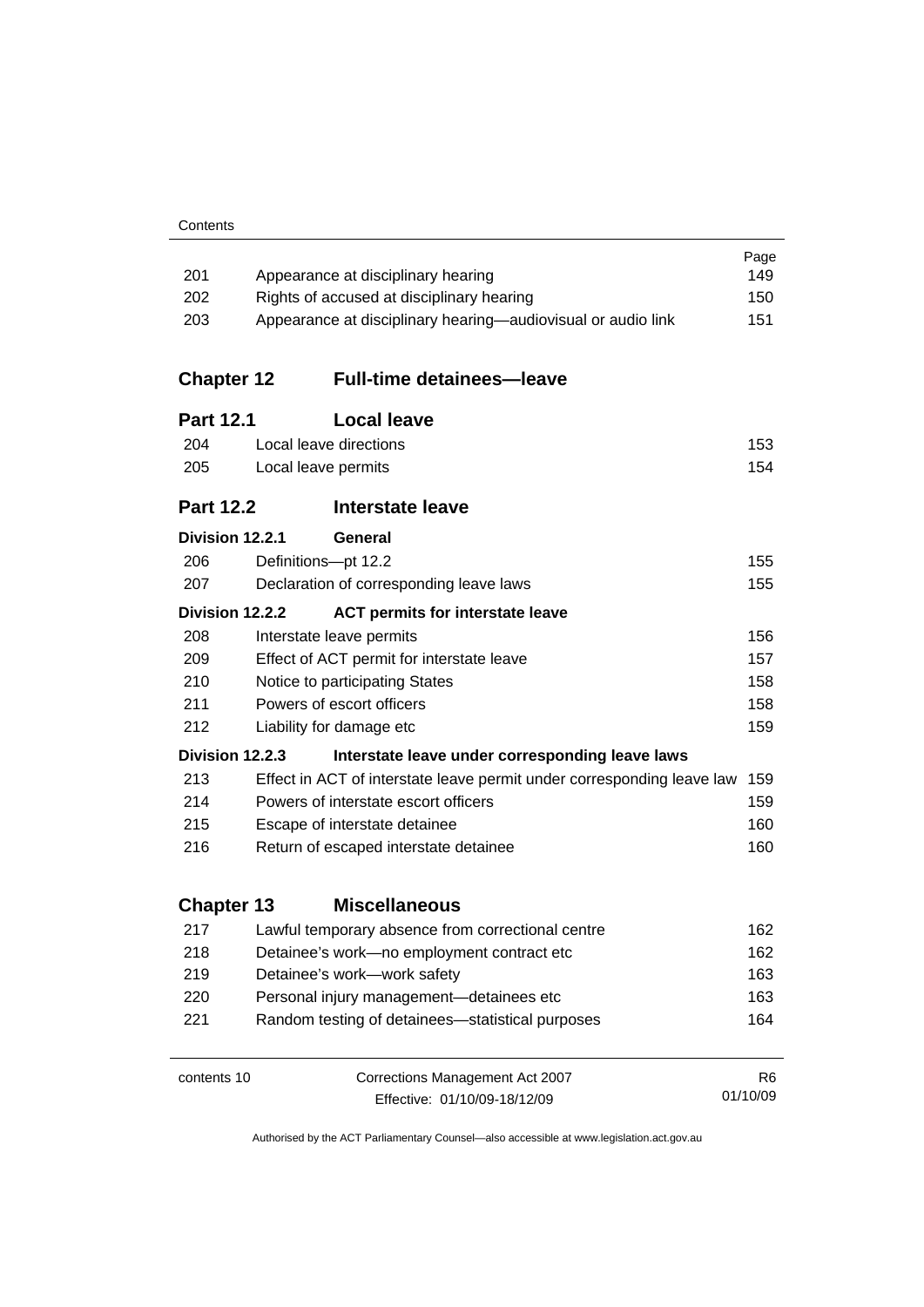**Contents** 

|     |                                              | Page |
|-----|----------------------------------------------|------|
| 222 | Confidentiality                              | 164  |
| 223 | Protection from liability                    | 167  |
| 224 | Corrections dogs                             | 167  |
| 225 | Declaration of corresponding corrections law | 168  |
| 226 | Evidentiary certificates                     | 168  |
| 227 | Determination of fees                        | 169  |
| 228 | Approved forms                               | 169  |
| 229 | Regulation-making power                      | 170  |

# **Chapter 50 Transitional**

| 500 | Meaning of commencement day-ch 50                                                                                                                 | 172 |
|-----|---------------------------------------------------------------------------------------------------------------------------------------------------|-----|
| 501 | Application of Act to transitional detainees                                                                                                      | 172 |
| 502 | Application of Act to transitional interstate leave permits                                                                                       | 172 |
| 503 | Application of Act to certain transitional remandees                                                                                              | 173 |
| 504 | Transitional arrangements with NSW-Rehabilitation of Offenders<br>(Interim) Act, s 94                                                             | 174 |
| 505 | Construction of outdated references                                                                                                               | 174 |
| 506 | Crimes (Sentence Administration) Act 2005, ch 17 (Transitional-<br>interim custody arrangements)—definition of Corrections Management<br>Act 2007 | 176 |
| 507 | <b>Transitional regulations</b>                                                                                                                   | 176 |

# **Dictionary** [177](#page-190-0)

#### **Endnotes**

|   | About the endnotes     | 184 |
|---|------------------------|-----|
| 2 | Abbreviation key       | 184 |
| 3 | Legislation history    | 185 |
| 4 | Amendment history      | 186 |
| 5 | Earlier republications | 188 |

| R6       | Corrections Management Act 2007 | contents 11 |
|----------|---------------------------------|-------------|
| 01/10/09 | Effective: 01/10/09-18/12/09    |             |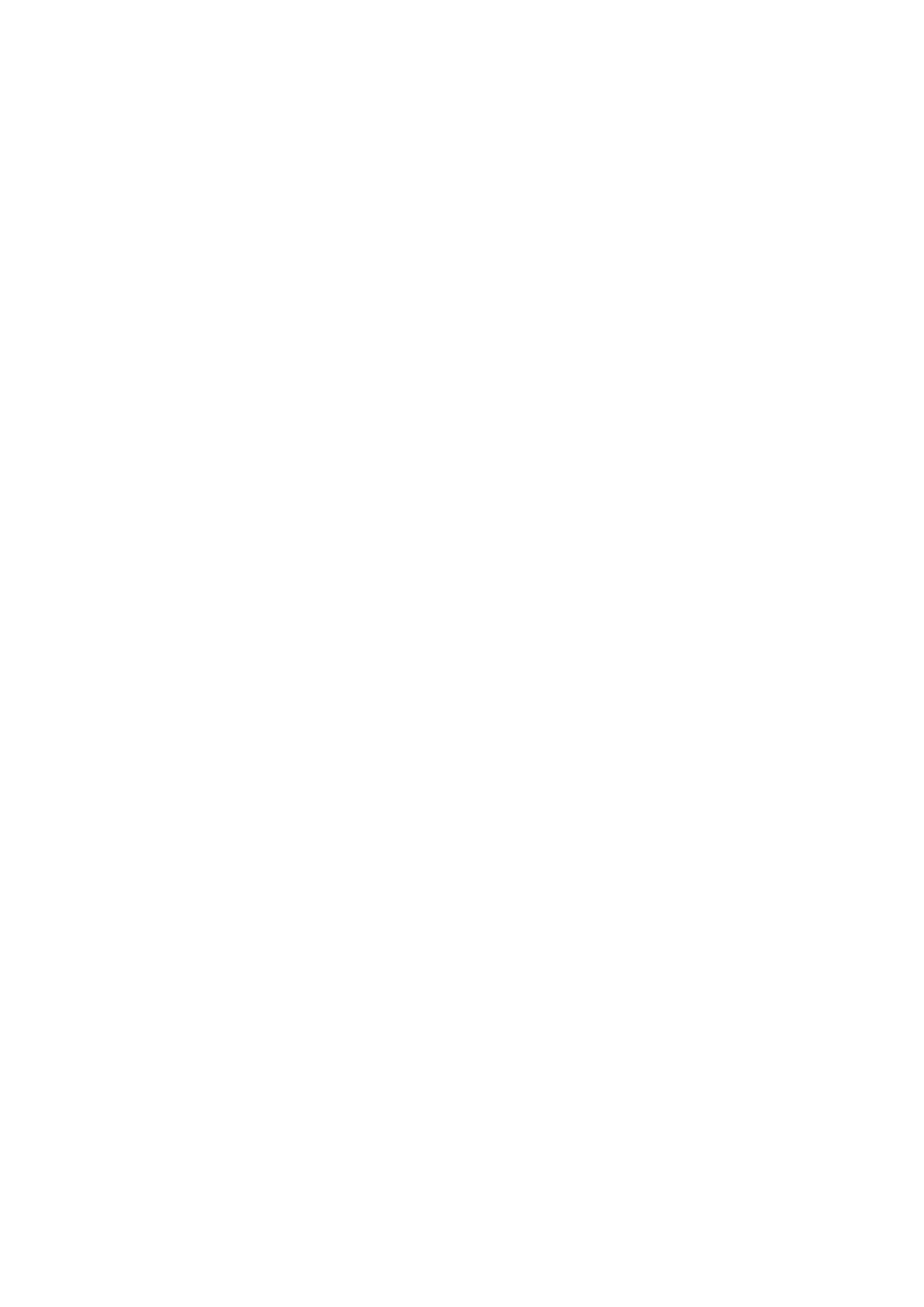<span id="page-14-0"></span>

# **Corrections Management Act 2007**

An Act relating to correctional services, and for other purposes

R6 01/10/09

I

Corrections Management Act 2007 Effective: 01/10/09-18/12/09

page 1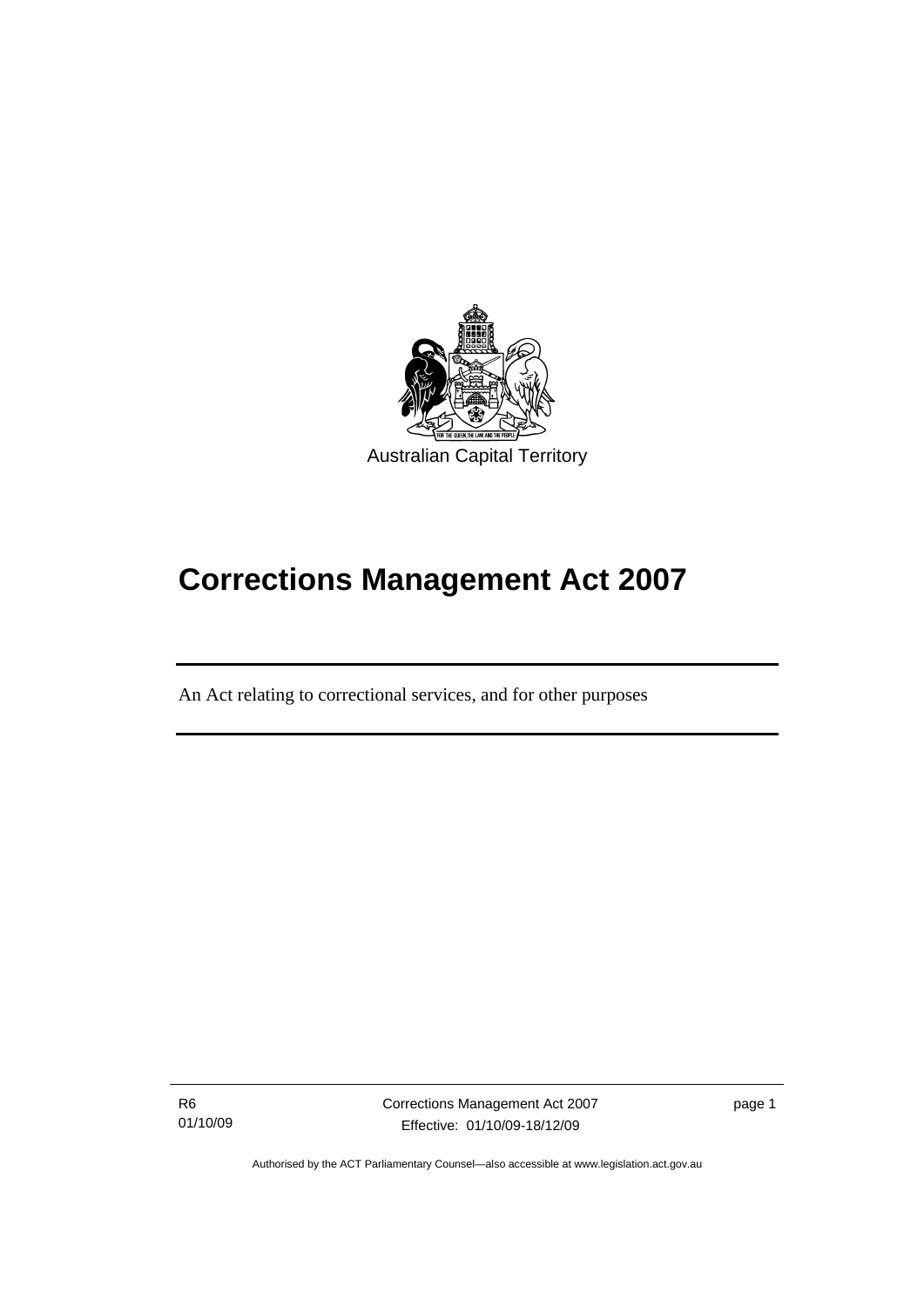#### <span id="page-15-0"></span>**Preamble**

- 1 The inherent dignity of all human beings, whatever their personal or social status, is one of the fundamental values of a just and democratic society.
- 2 The criminal justice system should respect and protect all human rights in accordance with the *Human Rights Act 2004* and international law.
- 3 Sentences are imposed on offenders as punishment, not for punishment.
- 4 The management of imprisoned offenders, and people remanded or otherwise detained in lawful custody, should contribute to the maintenance of a safe, just and democratic society, particularly as follows:
	- (a) by ensuring justice, security and good order at correctional centres;
	- (b) by ensuring that harm suffered by victims of offenders, and their need for protection, are considered appropriately in making decisions about the management of offenders;
	- (c) by promoting the rehabilitation of imprisoned offenders and their reintegration into society;
	- (d) by ensuring that imprisoned offenders and people remanded or otherwise detained in lawful custody are treated in a decent, humane and just way.

The Legislative Assembly for the Australian Capital Territory therefore enacts as follows: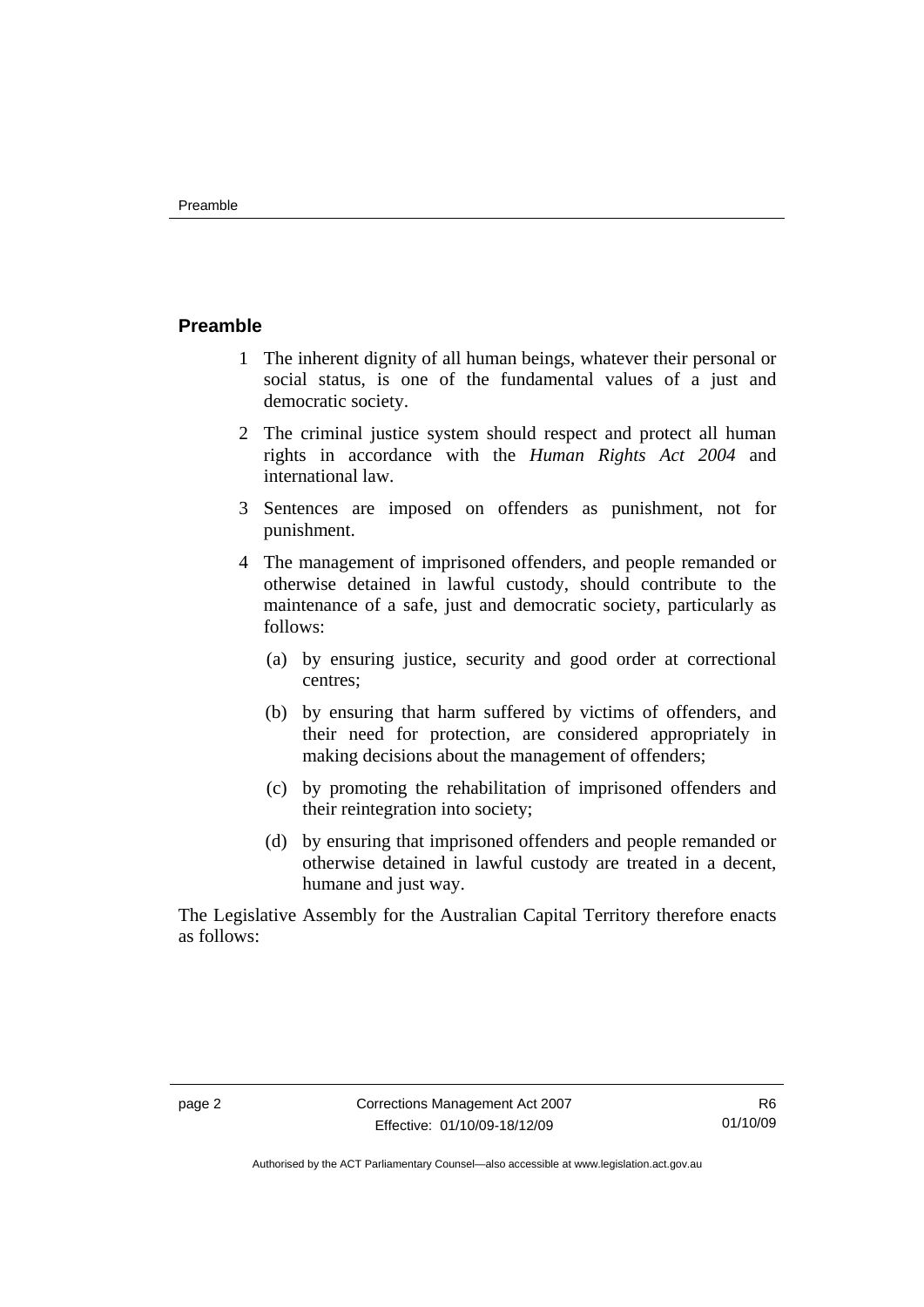# <span id="page-16-0"></span>**Chapter 1** Preliminary

#### **1 Name of Act**

This Act is the *Corrections Management Act 2007*.

#### **3 Dictionary**

The dictionary at the end of this Act is part of this Act.

*Note 1* The dictionary at the end of this Act defines certain terms used in this Act, and includes references (*signpost definitions*) to other terms defined elsewhere.

> For example, the signpost definition '*detainee*—see section 6.' means that the term '*detainee*' is defined in that section and the definition applies to this Act.

*Note 2* A definition in the dictionary (including a signpost definition) applies to the entire Act unless the definition, or another provision of the Act, provides otherwise or the contrary intention otherwise appears (see Legislation Act,  $s$  155 and  $s$  156 (1)).

#### **4 Notes**

A note included in this Act is explanatory and is not part of this Act.

*Note* See the Legislation Act, s 127 (1), (4) and (5) for the legal status of notes.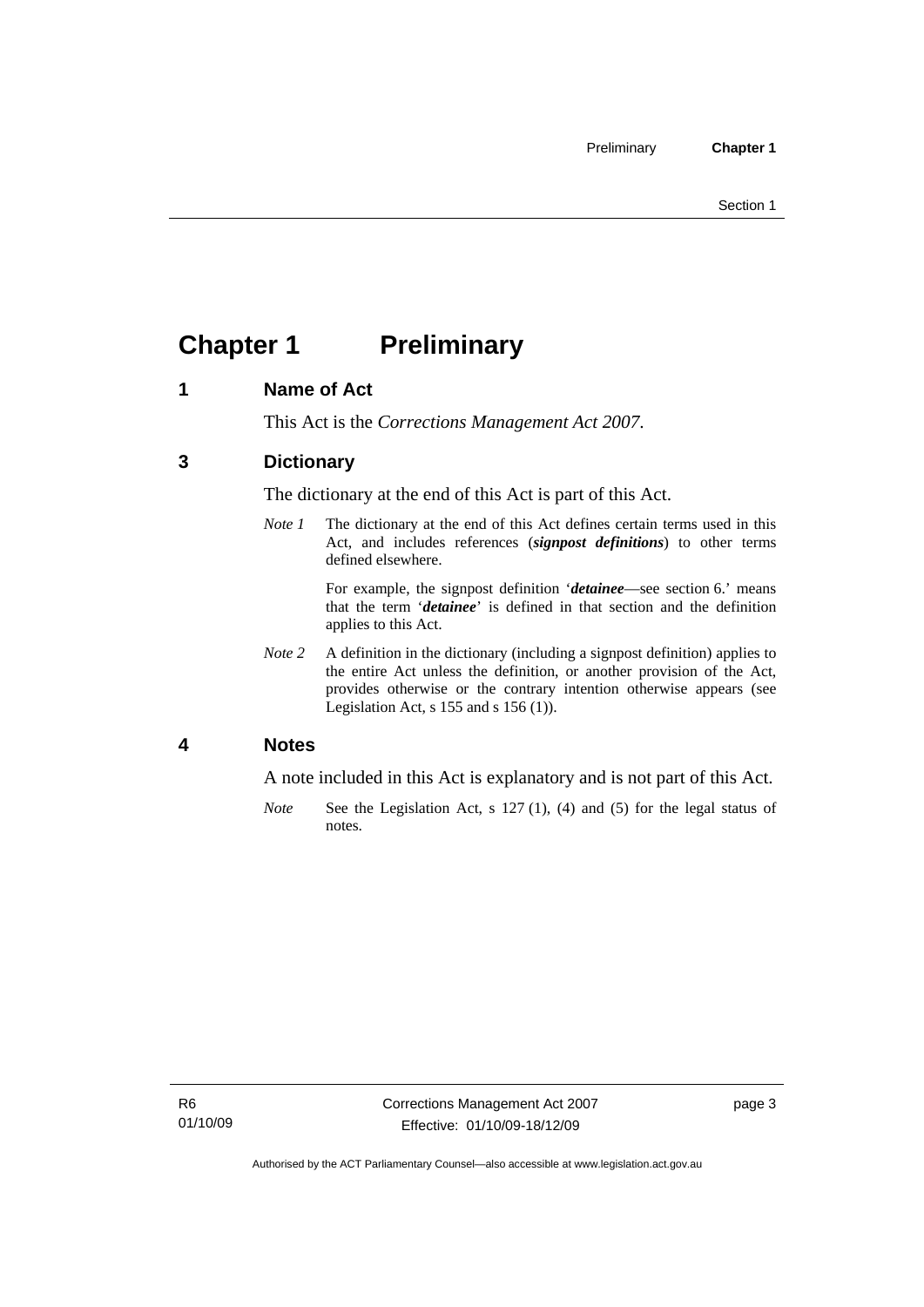#### <span id="page-17-0"></span>**5 Offences against Act—application of Criminal Code etc**

Other legislation applies in relation to offences against this Act.

*Note 1 Criminal Code*

The Criminal Code, ch 2 applies to all offences against this Act (see Code, pt 2.1).

The chapter sets out the general principles of criminal responsibility (including burdens of proof and general defences), and defines terms used for offences to which the Code applies (eg *conduct*, *intention*, *recklessness* and *strict liability*).

*Note 2 Penalty units* 

The Legislation Act, s 133 deals with the meaning of offence penalties that are expressed in penalty units.

#### **6 Application of Act—***detainees*

- (1) This Act applies to each of the following (each of whom is a *detainee*):
	- (a) an offender while the offender is required to be imprisoned under full-time detention because of a committal order for the *Crimes (Sentence Administration) Act 2005*, part 3.1;
	- (b) an offender under a sentence of imprisonment while the offender is required to perform periodic detention in a detention period under the *Crimes (Sentence Administration) Act 2005,* part 5.3;
	- (c) a person while the person is remanded in custody because of an order for remand for the *Crimes (Sentence Administration) Act 2005*, part 3.2;
	- (d) anyone else while the person is required to be held in custody or detention under a territory law or a law of the Commonwealth, a State or another Territory.

#### **Examples—par (d)**

1 a person held on a warrant issued under the *Royal Commissions Act 1991*, section 35 (Apprehension of witnesses failing to appear)

Authorised by the ACT Parliamentary Counsel—also accessible at www.legislation.act.gov.au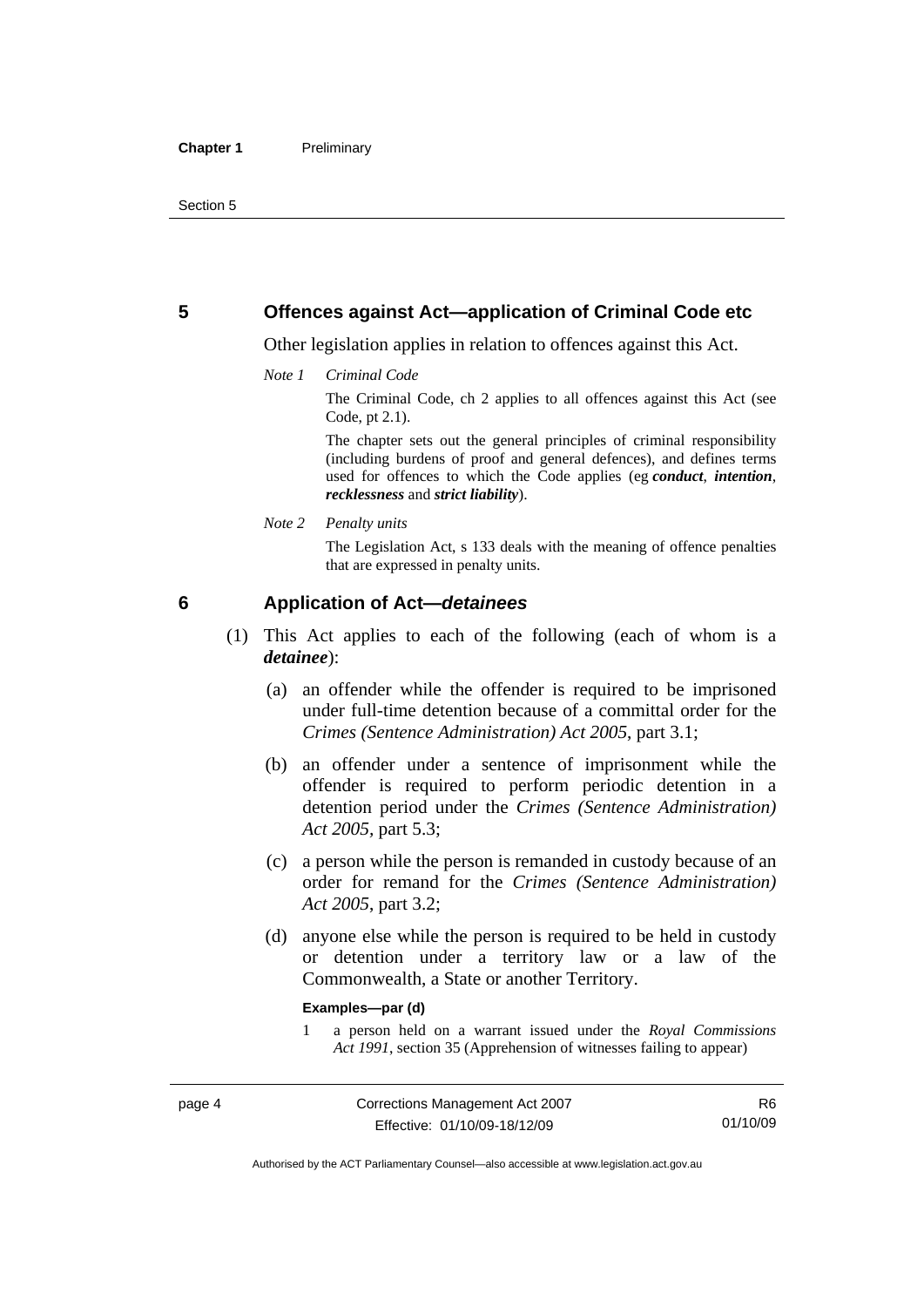- 2 a person in immigration detention under the *Migration Act 1958*  (Cwlth)
- 3 an interstate detainee on leave in the ACT held in custody overnight
- *Note 1* An example is part of the Act, is not exhaustive and may extend, but does not limit, the meaning of the provision in which it appears (see Legislation Act, s 126 and s 132).
- *Note 2* For the application of the Act to offenders in full-time imprisonment, or people remanded or otherwise in custody, immediately before the commencement of this Act, see s 501 (Application of Act to transitional detainees).
- (2) However, the application of this Act is subject to the *Crimes (Sentence Administration) Act 2005*, part 4.3 (Full-time detention in NSW).
- (3) Also, this Act (other than chapter 4 (Detention in police and court cells)) does not apply to a person detained under the *Children and Young People Act 2008*.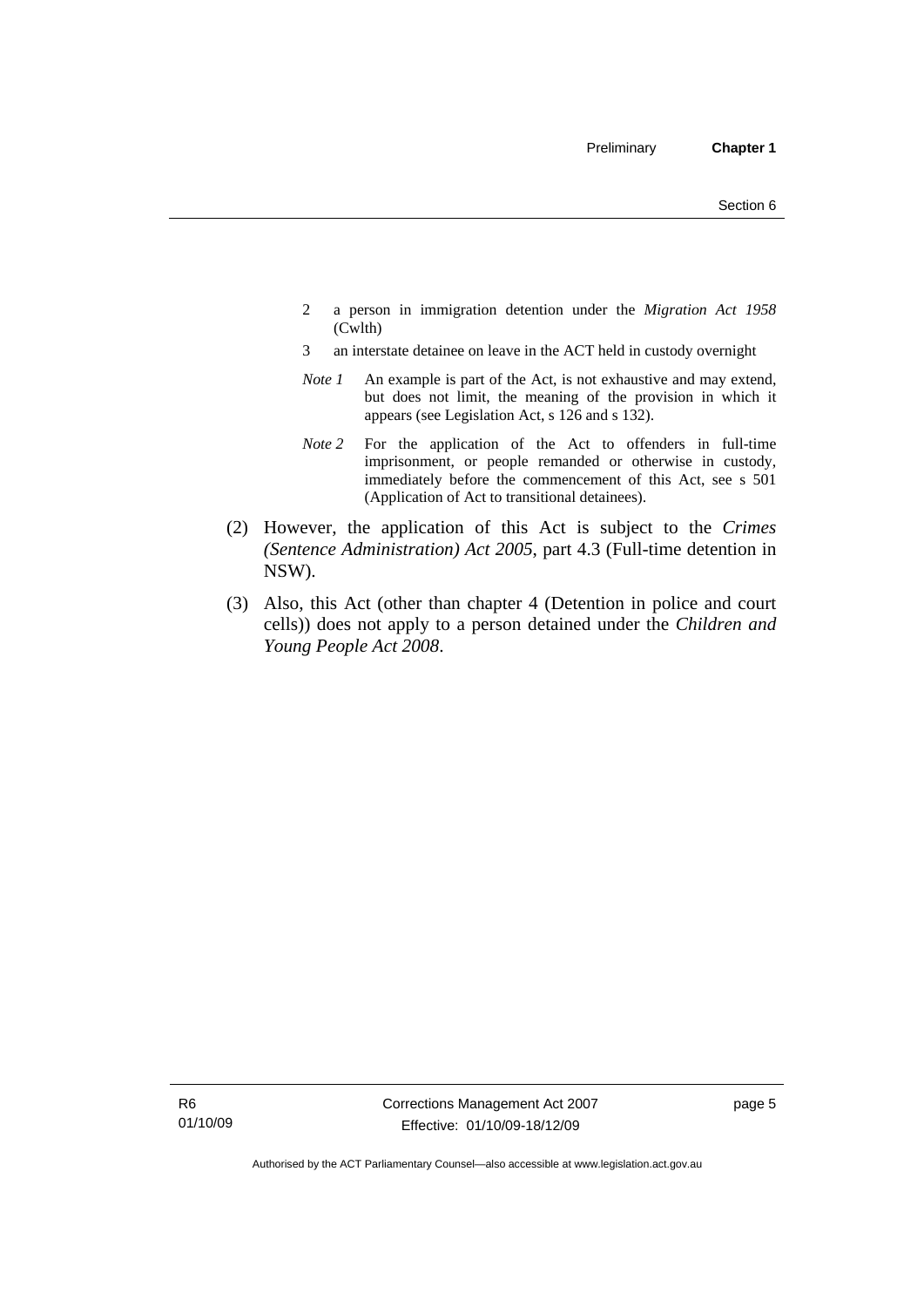# <span id="page-19-0"></span>**Chapter 2 Objects and principles**

#### **7 Main objects of Act**

The main objects of this Act are to promote public safety and the maintenance of a just society, particularly by—

- (a) ensuring the secure detention of detainees at correctional centres; and
- (b) ensuring justice, security and good order at correctional centres; and
- (c) ensuring that detainees are treated in a decent, humane and just way; and
- (d) promoting the rehabilitation of offenders and their reintegration into society.

#### **8 Management of correctional services**

Correctional services must be managed so as to achieve the main objects of this Act, particularly by—

- (a) ensuring that public safety is the paramount consideration in decision-making about the management of detainees; and
- (b) ensuring respect for the humanity of everyone involved in correctional services, including detainees, corrections officers and other people who work at or visit correctional centres; and
- (c) ensuring behaviour by corrections officers that recognises and respects the inherent dignity of detainees as individuals; and
- (d) ensuring that harm suffered by victims, and their need for protection, are considered appropriately in decision-making about the management of detainees.

Authorised by the ACT Parliamentary Counsel—also accessible at www.legislation.act.gov.au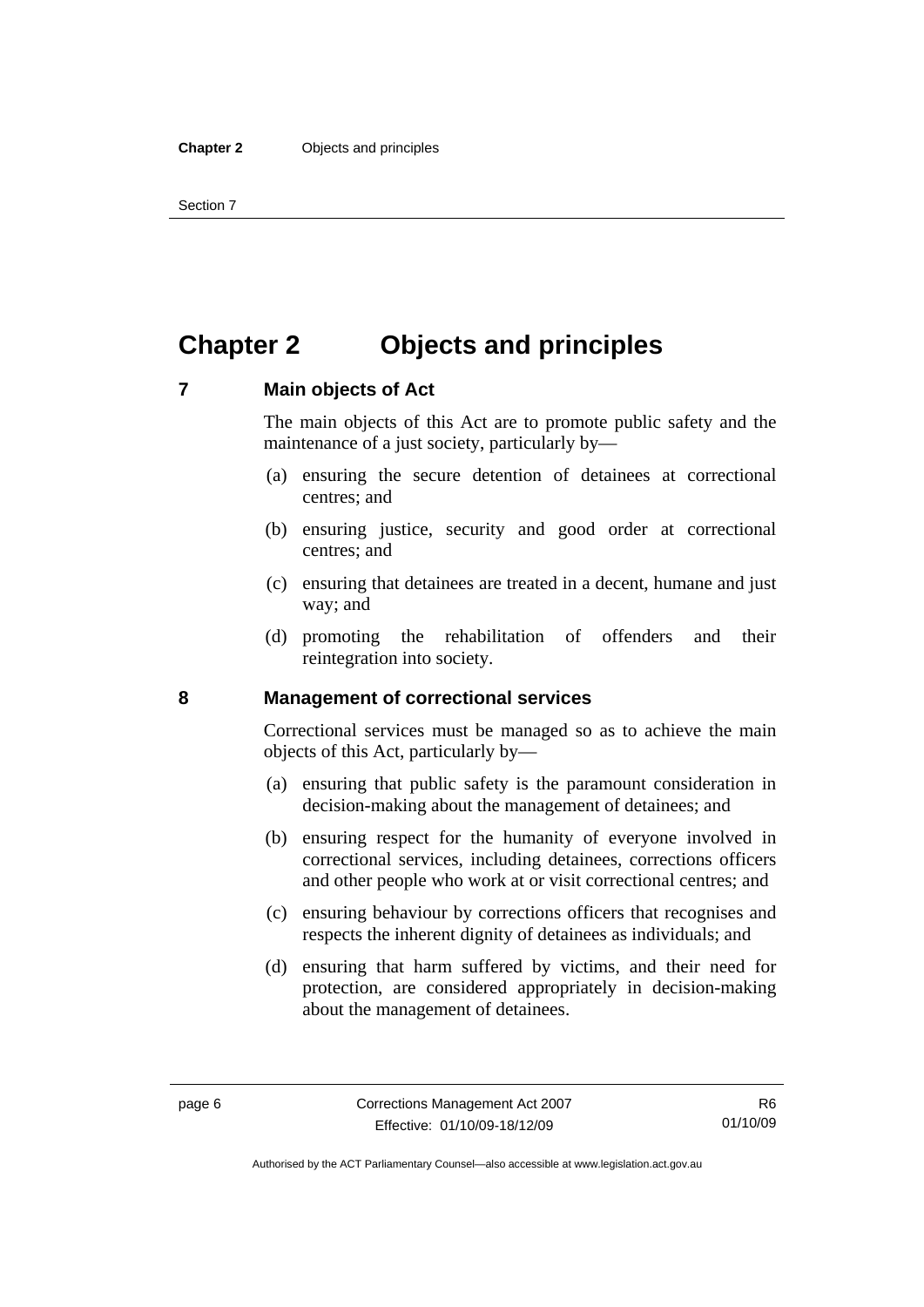### <span id="page-20-0"></span>**9 Treatment of detainees generally**

Functions under this Act in relation to a detainee must be exercised as follows:

- (a) to respect and protect the detainee's human rights;
- (b) to ensure the detainee's decent, humane and just treatment;
- (c) to preclude torture or cruel, inhuman or degrading treatment;
- (d) to ensure the detainee is not subject to further punishment (in addition to deprivation of liberty) only because of the conditions of detention;
- (e) to ensure the detainee's conditions in detention comply with section 12 (Correctional centres—minimum living conditions);
- (f) if the detainee is an offender—to promote, as far as practicable, the detainee's rehabilitation and reintegration into society.

#### **10 Treatment of remandees**

- (1) Functions under this Act in relation to a detainee who is a remandee must also be exercised to recognise and respect that—
	- (a) the remandee must be presumed innocent of any offence for which the remandee is remanded; and
	- (b) the detention is not imposed as punishment of the remandee.
- (2) Subsection (1) does not apply if the remandee—
	- (a) has been convicted or found guilty of the offence for which the remandee is detained; or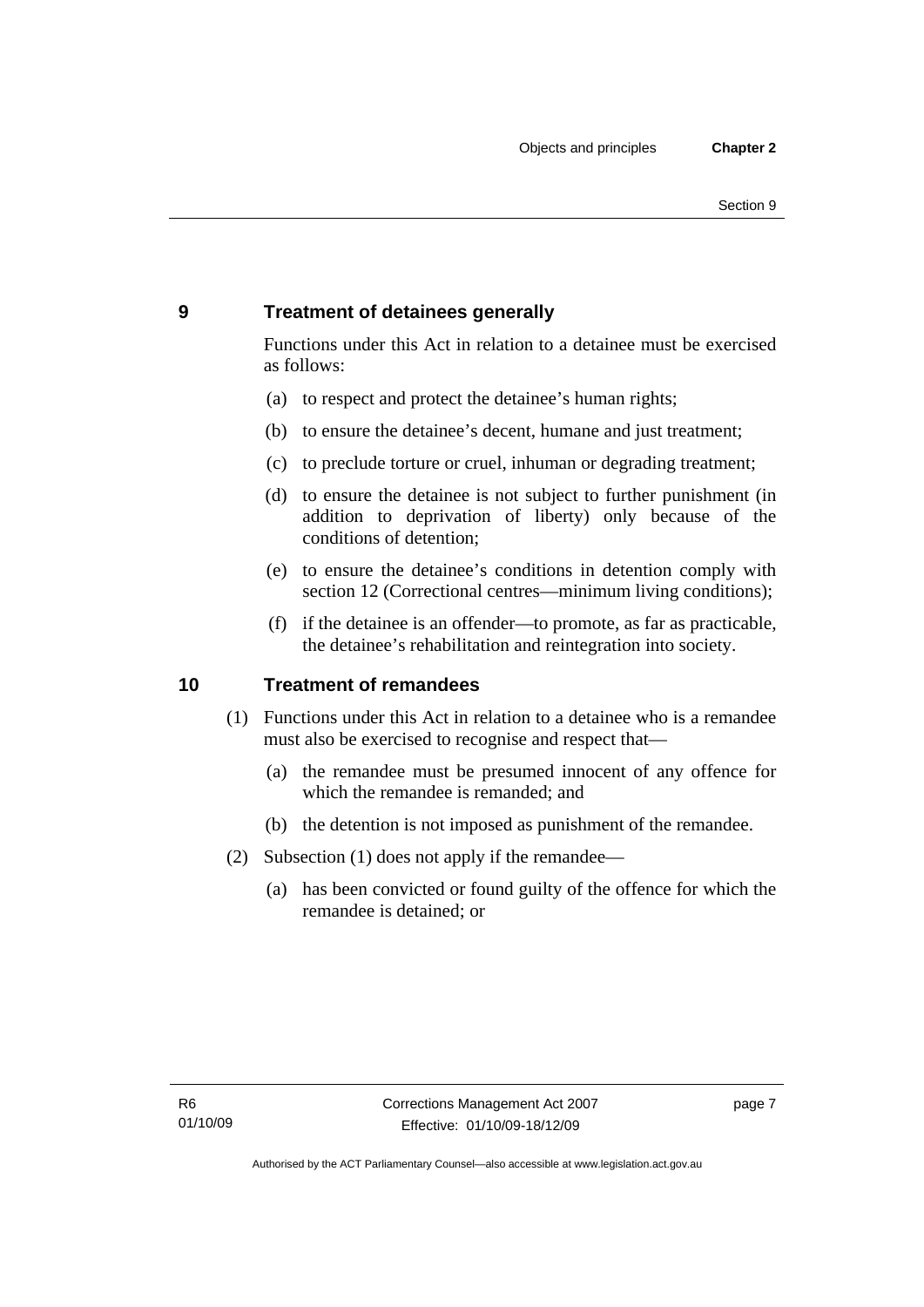<span id="page-21-0"></span> (b) is under a sentence of imprisonment in relation to another offence.

#### **Examples—par (a)**

- 1 a convicted person remanded in custody for sentencing
- 2 a paroled offender remanded in custody during an adjournment of a hearing by the sentence administration board
- *Note* An example is part of the Act, is not exhaustive and may extend, but does not limit, the meaning of the provision in which it appears (see Legislation Act, s 126 and s 132).

#### **11 Treatment of certain detainees**

- (1) This section applies to a person (other than a sentenced offender or remandee) while the person is required to be held in custody or detention under a territory law or a law of the Commonwealth, a State or another Territory.
- (2) Functions under this Act in relation to the person must be exercised to recognise and respect the purpose for which the person is held in custody or detention.
- (3) This Act applies in relation to the person as a full-time detainee, with any changes prescribed by regulation.

#### **12 Correctional centres—minimum living conditions**

- (1) To protect the human rights of detainees at correctional centres, the chief executive must ensure, as far as practicable, that conditions at correctional centres meet at least the following minimum standards:
	- (a) detainees must have access to sufficient food and drink to avoid hunger and poor nourishment;
	- (b) detainees must have access to sufficient suitable clothing that does not degrade or humiliate detainees;
	- (c) detainees must have access to suitable facilities for personal hygiene;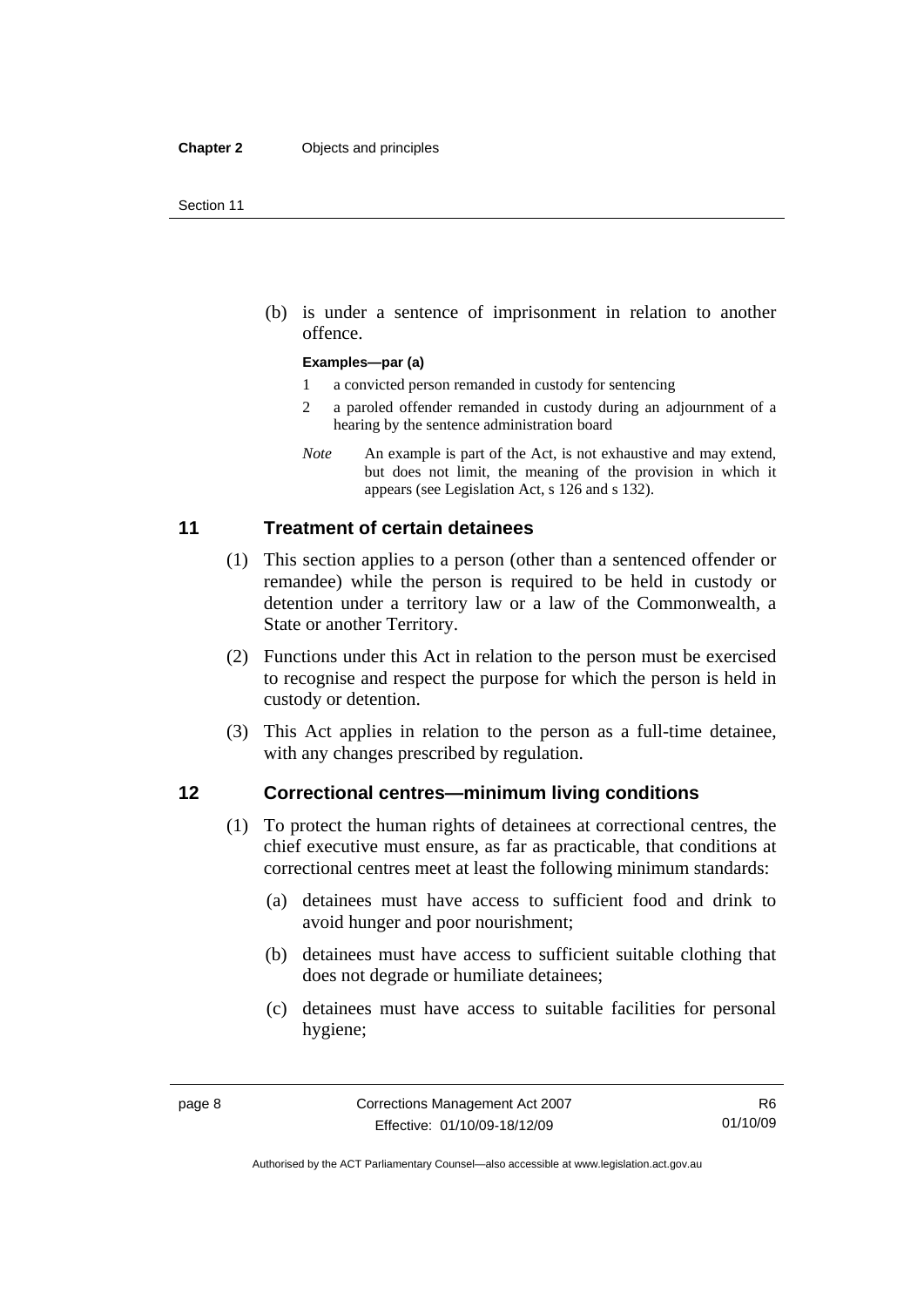- (d) detainees must have suitable accommodation and bedding for sleeping in reasonable privacy and comfort;
- (e) detainees must have reasonable access to the open air and exercise;
- (f) detainees must have reasonable access to telephone, mail and other facilities for communicating with people in the community;
- (g) detainees must have reasonable opportunities to receive visits from family members, accredited people and others;
	- *Note Family member* and *accredited person* are defined in the dictionary.
- (h) detainees must have reasonable opportunities to communicate with their lawyers;
- (i) detainees must have reasonable access to news and education services and facilities to maintain contact with society;
- (j) detainees must have access to suitable health services and health facilities;
- (k) detainees must have reasonable opportunities for religious, spiritual and cultural observances.

#### **Example—par (k)**

observances and practices relating to religious or spiritual beliefs, including indigenous spiritual beliefs

- *Note* An example is part of the Act, is not exhaustive and may extend, but does not limit, the meaning of the provision in which it appears (see Legislation Act, s 126 and s 132).
- (2) Chapter 6 (Living conditions at correctional centres) applies in relation to correctional centres.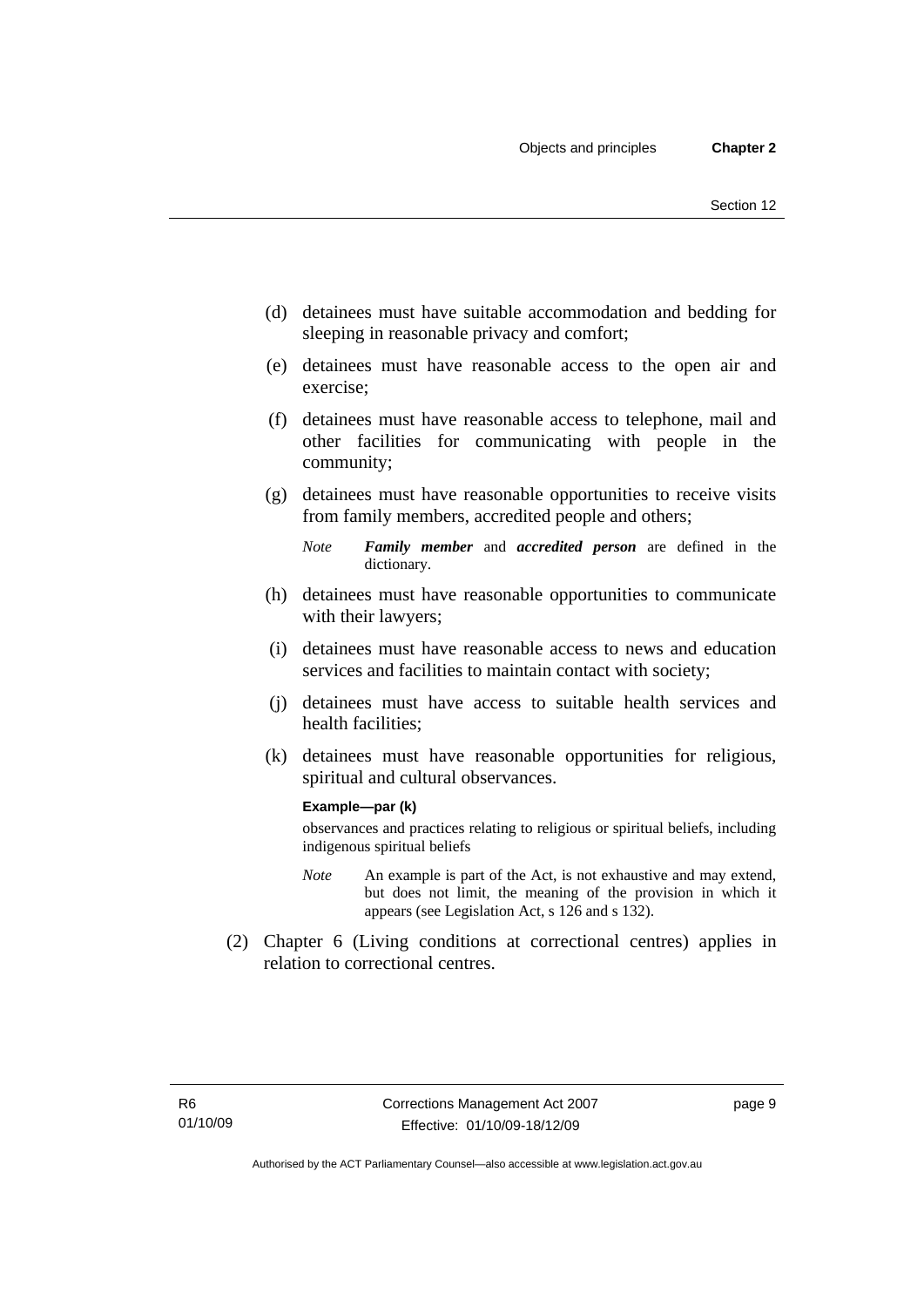<span id="page-23-0"></span>**Chapter 3** Administration<br>**Part 3.1** Administration Administration—general

Section 13

# **Chapter 3 Administration**

# **Part 3.1 Administration—general**

#### **13 Ministerial directions to chief executive**

 (1) The Minister may give written directions to the chief executive about the exercise of functions under this Act.

#### **Example of direction**

a direction to make corrections policies or operating procedures to ensure that functions are exercised in accordance with a particular decision of the Supreme Court or a particular finding of a board of inquiry or royal commission

- *Note* An example is part of the Act, is not exhaustive and may extend, but does not limit, the meaning of the provision in which it appears (see Legislation Act, s 126 and s 132).
- (2) The chief executive must comply with a direction under this section.
- (3) A direction is a notifiable instrument.

*Note* A notifiable instrument must be notified under the Legislation Act.

#### **14 Corrections policies and operating procedures**

- (1) The chief executive may make corrections policies and operating procedures, consistent with this Act, to facilitate the effective and efficient management of correctional services.
- (2) Each corrections policy or operating procedure is a notifiable instrument.
	- *Note 1* A notifiable instrument must be notified under the Legislation Act.
	- *Note 2* The amendment or repeal of a corrections policy or operating procedure is also a notifiable instrument. See the Legislation Act, section 46 (Power to make instrument includes power to amend or repeal).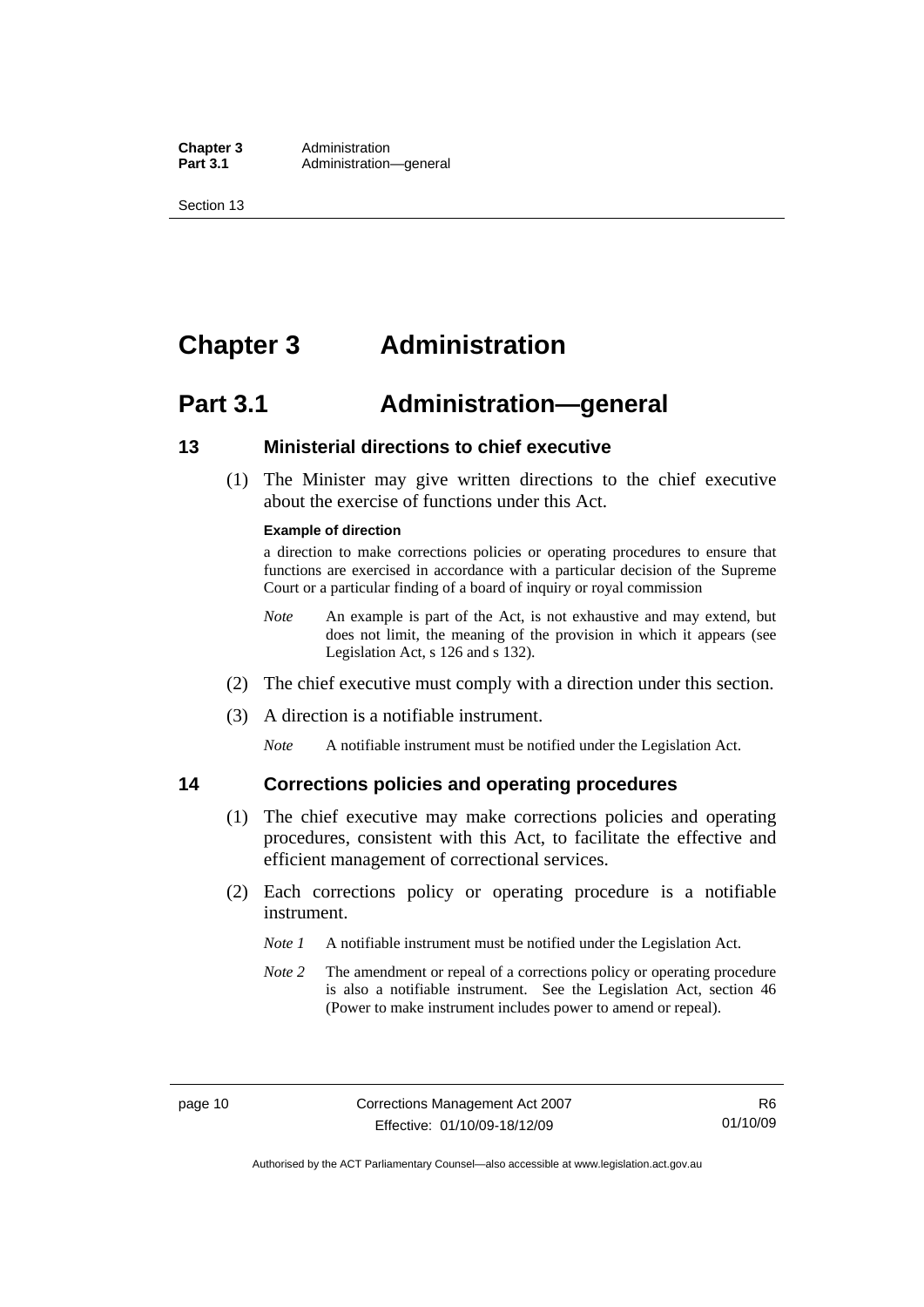- <span id="page-24-0"></span> (3) Each corrections policy or operating procedure—
	- (a) must be available for inspection by anyone at each correctional centre; and
	- (b) may be made available for inspection at any other place decided by the chief executive.

#### **15 Exclusions from notified corrections policies and operating procedures**

- (1) The chief executive may exclude from a corrections policy or operating procedure notified or available for inspection in accordance with section 14 any matter that the chief executive believes, on reasonable grounds, would be likely to disclose—
	- (a) information that may endanger public safety or undermine justice, security or good order at a correctional centre; or
	- (b) anything prescribed by regulation.
- (2) If subsection (1) applies to a corrections policy or operating procedure—
	- (a) the policy or procedure must contain a statement about the effect of this section; and
	- (b) the excluded matter must be available for inspection, on request, by any of the following:
		- (i) a judge or magistrate;
		- (ii) a member of the Legislative Assembly;
		- (iii) an official visitor;
		- (iv) the human rights commissioner;
		- (v) the public advocate;
		- (vi) the ombudsman;

page 11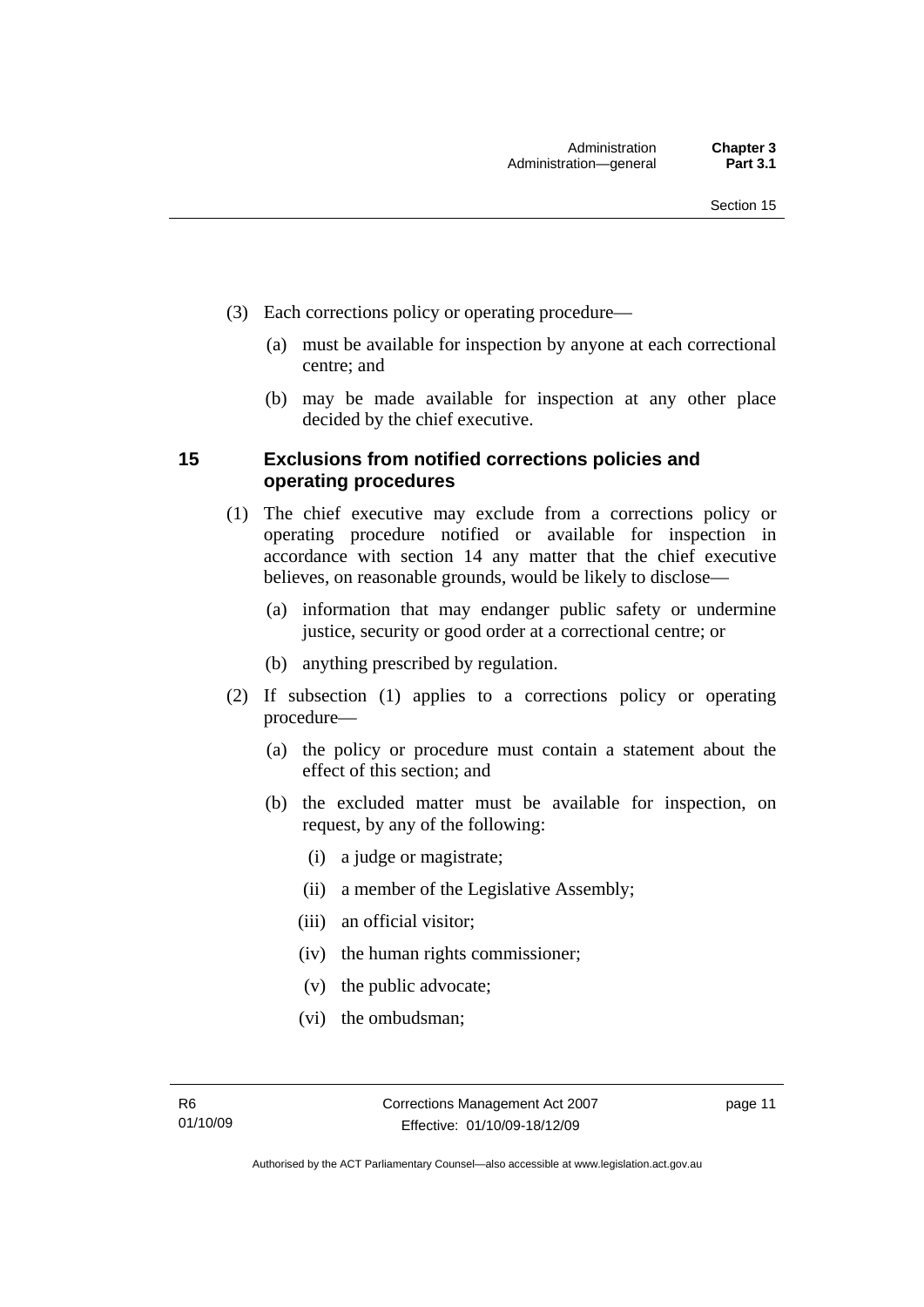<span id="page-25-0"></span>Section 16

- (vii) anyone else prescribed by regulation.
- *Note* Territory laws apply to a delegate of a person in the exercise of a delegation as if the delegate were the person who appointed the delegate (see Legislation Act, s 239 (2)).

#### **16 Chief executive directions**

- (1) The chief executive may give directions in relation to a detainee.
- (2) Without limiting subsection (1), the chief executive may give a direction that the chief executive considers necessary and reasonable in relation to any of the following:
	- (a) the welfare or safety of the detainee or anyone else;
	- (b) security or good order at a correctional centre;
	- (c) ensuring compliance with any requirement under this Act or another territory law.
- (3) A direction may be given orally or in writing and may apply to a particular detainee or 2 or more detainees.
- (4) A direction by the chief executive under this Act, or anything done under the direction, is not invalid because of a defect or irregularity in or in relation to the direction.

#### **17 Chief executive delegations**

- (1) The chief executive may delegate any of the chief executive's functions under this Act to a corrections officer.
- (2) This section does not limit the chief executive's power to delegate a function under any other territory law.

#### **Examples of delegation**

1 a delegation for directions to be given to detainees at a correctional centre by the corrections officer in charge of the centre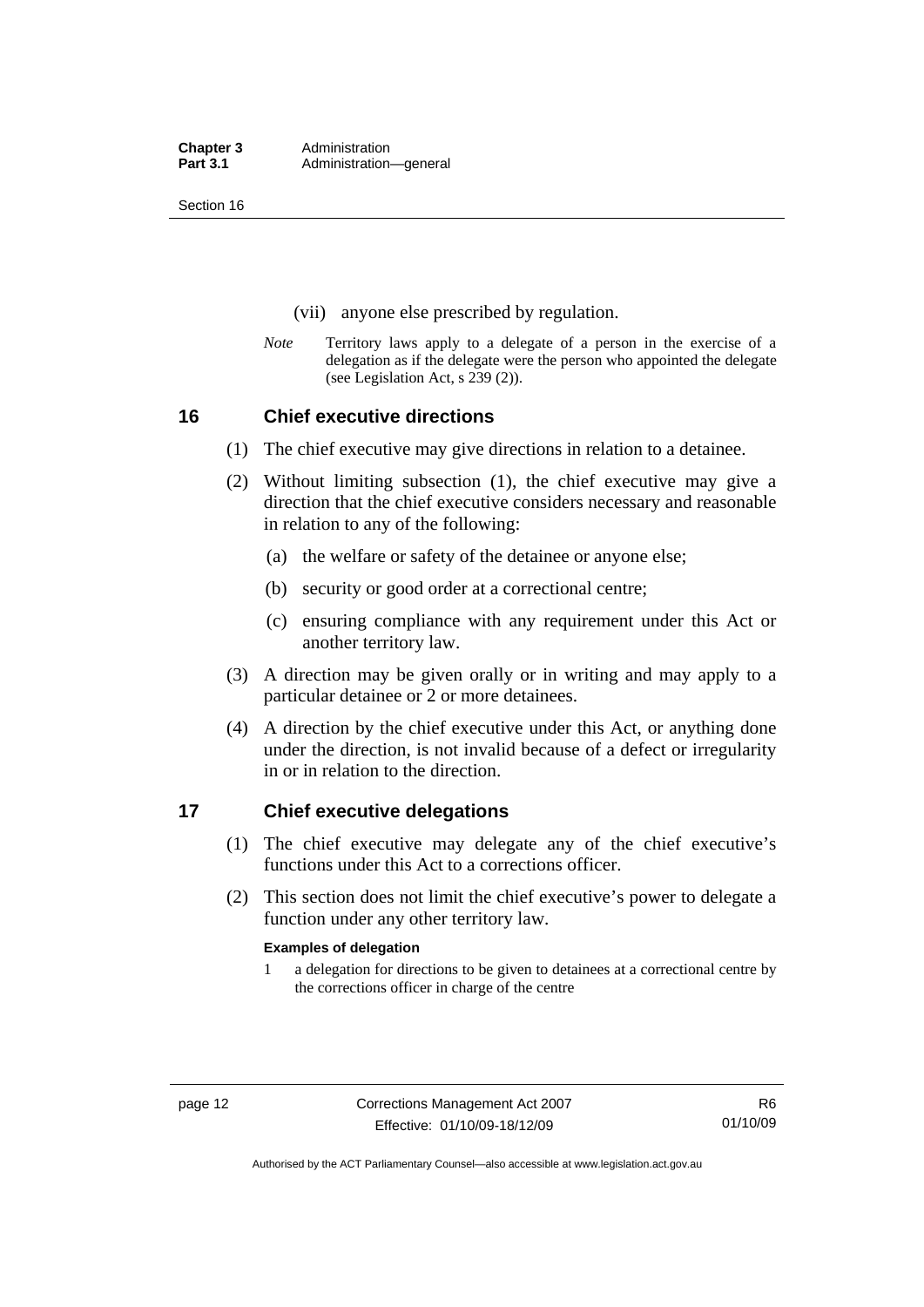- <span id="page-26-0"></span>2 a delegation for functions under chapter 10 (Discipline) to be exercised by a corrections officer at a correctional centre
- *Note 1* An example is part of the Act, is not exhaustive and may extend, but does not limit, the meaning of the provision in which it appears (see Legislation Act, s 126 and s 132).
- *Note* 2 For the making of delegations and the exercise of delegated functions, see the Legislation Act, pt 19.4.
- *Note 3* The *Public Sector Management Act 1994*, s 36 also provides for a chief executive to delegate, and sub-delegate, powers given to the chief executive under a territory law.

#### **18 Chief police officer delegations**

- (1) The chief police officer may delegate any of the chief police officer's functions under this Act to a police officer.
- (2) This section does not limit the chief police officer's power to delegate a function under any other territory law.

#### **Example of delegation**

a delegation for giving directions under section 30 (Detention in police cells).

- *Note 1* An example is part of the Act, is not exhaustive and may extend, but does not limit, the meaning of the provision in which it appears (see Legislation Act, s 126 and s 132).
- *Note* 2 For the making of delegations and the exercise of delegated functions, see the Legislation Act, pt 19.4.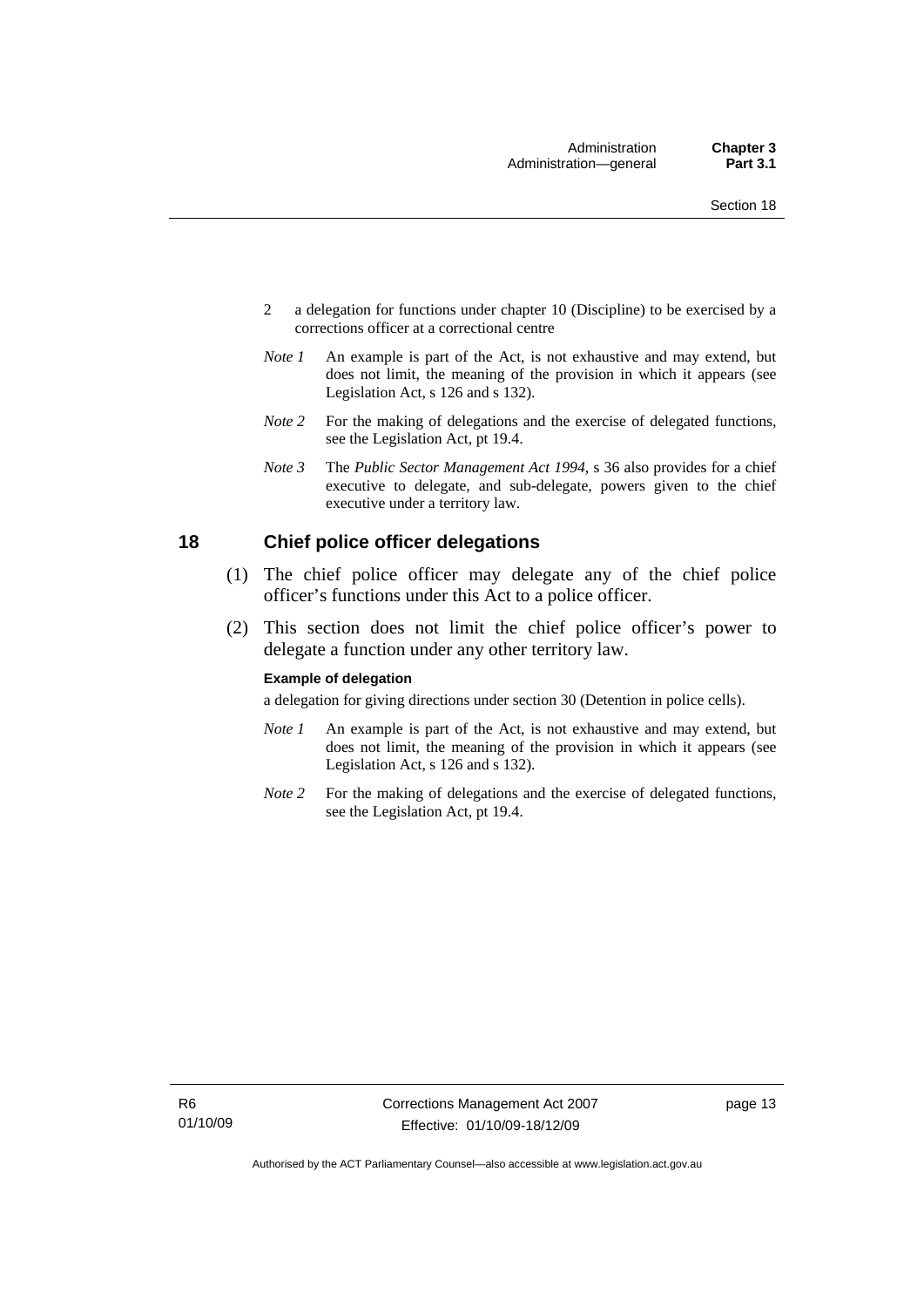<span id="page-27-0"></span>**Chapter 3** Administration<br>**Part 3.2** Corrections off **Corrections officers** 

Section 19

# **Part 3.2 Corrections officers**

#### **19 Corrections officers—appointment**

- (1) The chief executive may appoint a public servant, or anyone else, as a corrections officer for this Act.
	- *Note 1* For the making of appointments (including acting appointments), see the Legislation Act, pt 19.3.
	- *Note 2* In particular, a person may be appointed for a particular provision of a law (see Legislation Act,  $s \, 7 \, (3)$ ) and an appointment may be made by naming a person or nominating the occupant of a position (see s 207).
	- *Note 3* A reference to an Act includes a reference to the statutory instruments made or in force under the Act, including any regulation and corrections policy and operating procedure (see Legislation Act, s 104).
- (2) The chief executive may make an appointment under this section only if satisfied that the appointee has appropriate qualifications or experience to exercise the functions of a corrections officer.

#### **20 Corrections officers—functions**

- (1) A corrections officer—
	- (a) has the functions given to the officer under this Act or any other territory law; and
	- (b) is subject to the directions of the chief executive in the exercise of the functions.
- (2) The functions of a corrections officer may be limited by—
	- (a) the instrument appointing the officer; or
	- (b) written notice given to the officer by the chief executive; or
	- (c) a regulation.

Authorised by the ACT Parliamentary Counsel—also accessible at www.legislation.act.gov.au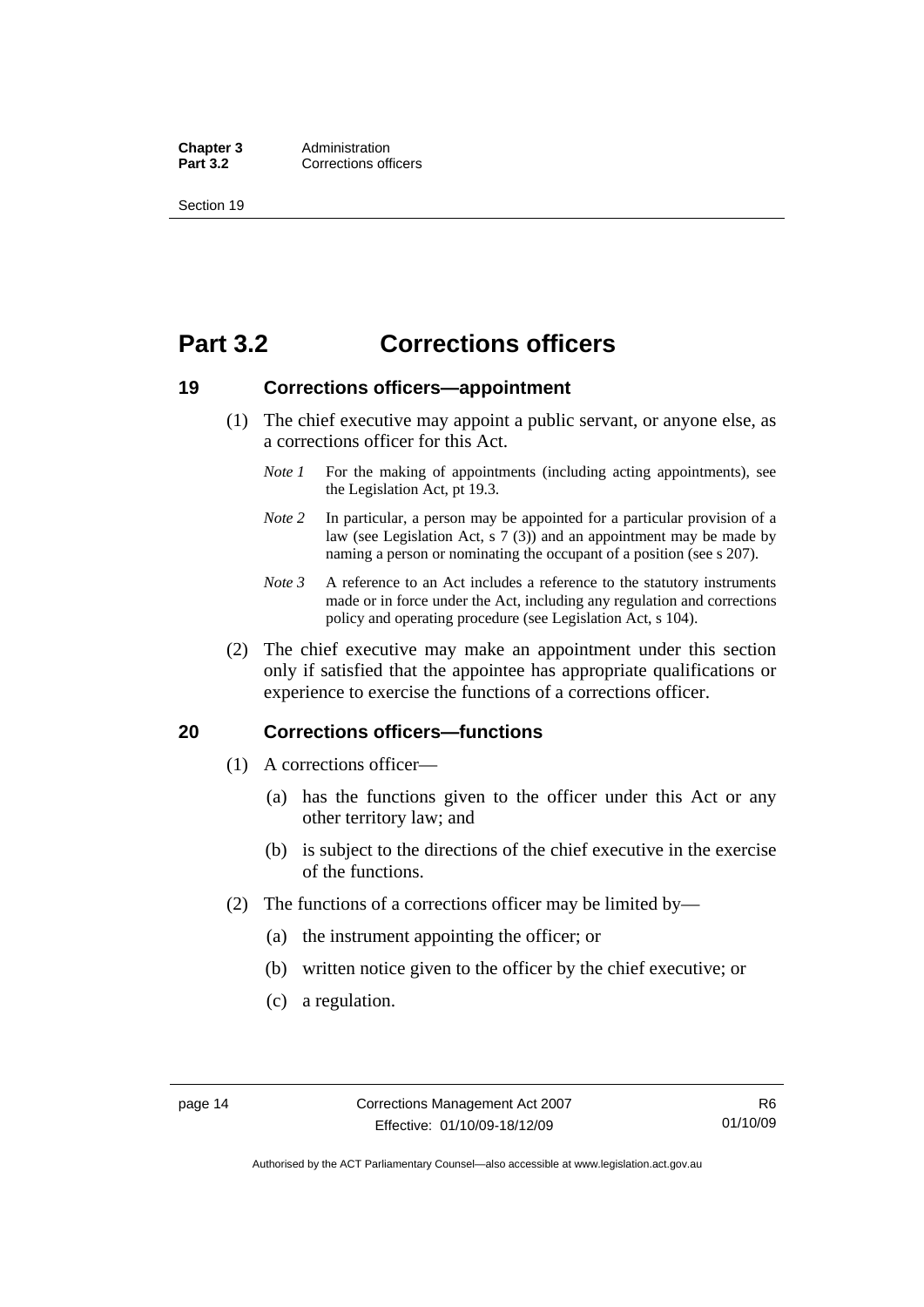#### <span id="page-28-0"></span>**21 Doctors—health service appointments**

- (1) The chief executive responsible for the administration of the *Public Health Act 1997* must appoint a doctor for each correctional centre.
- (2) The doctor's functions are—
	- (a) to provide health services to detainees; and
	- (b) to protect the health of detainees (including preventing the spread of disease at correctional centres).
- (3) A doctor appointed for a correctional centre must be available to provide health services at the centre at least once each week.
- (4) The doctor may give written directions to the chief executive for subsection (2) (b).
- (5) The chief executive must ensure that each direction under subsection (4) is complied with unless the chief executive believes, on reasonable grounds, that compliance would undermine security or good order at the correctional centre.

#### **22 Health professionals—non-therapeutic functions**

- (1) The chief executive must appoint a health professional to exercise non-therapeutic functions at each correctional centre.
	- *Note Health professional* includes a doctor and nurse registered under the *Health Professionals Act 2004*.
- (2) In this section:

*non-therapeutic function* does not include a health service or other function mentioned in section 21.

#### **23 Identity cards**

- (1) This section applies in relation to a person appointed under any of the following:
	- (a) section 19 (Corrections officers—appointment);

page 15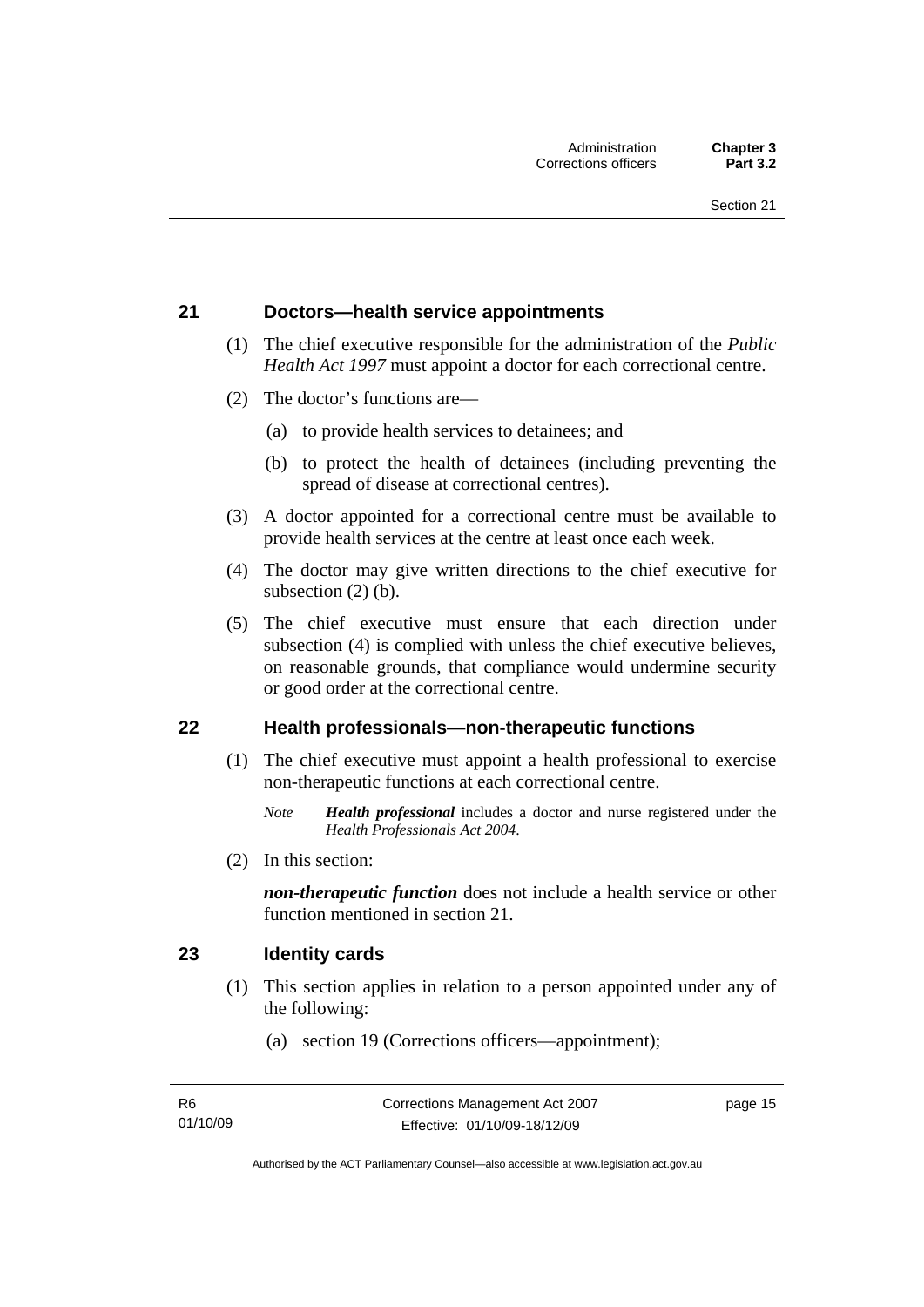Section 23

- (b) section 21 (Doctors—health service appointments);
- (c) section 22 (Health professionals—non-therapeutic functions).
- (2) The chief executive must give each person an identity card stating the person's name and the position to which the person is appointed.
- (3) The identity card must show—
	- (a) a recent photograph of the person; and
	- (b) the card's date of issue and expiry; and
	- (c) anything else prescribed by regulation.
- (4) A person commits an offence if the person—
	- (a) stops being a person to whom this section applies; and
	- (b) does not return the person's identity card to the chief executive no later than 7 days after the day the person stops being a corrections officer.

Maximum penalty: 1 penalty unit.

(5) An offence against this section is a strict liability offence.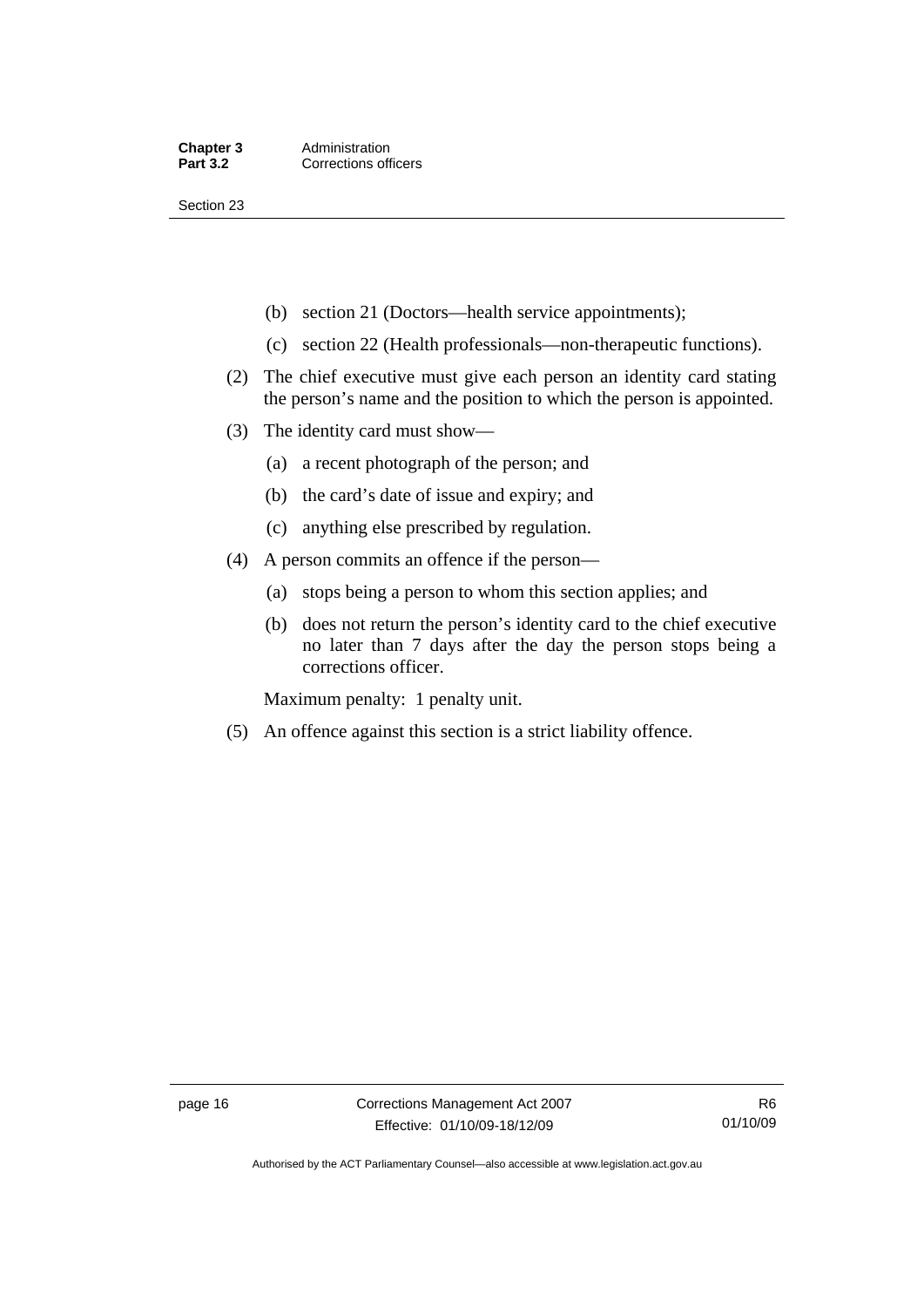# <span id="page-30-0"></span>**Part 3.3 Correctional centres**

#### **24 Correctional centres—declaration**

- (1) The Minister may declare a place to be a correctional centre.
- (2) A declaration is a notifiable instrument.

#### **Examples of declarations**

- 1 the declaration of a place, including a buffer zone surrounding a secure perimeter, to be a correctional centre
- 2 a declaration of a place to be a correctional centre for full-time detention, or for a stated time and purpose, eg a temporary correctional centre for remandees
- *Note 1* An example is part of the Act, is not exhaustive and may extend, but does not limit, the meaning of the provision in which it appears (see Legislation Act, s 126 and s 132).
- *Note 2* A notifiable instrument must be notified under the Legislation Act.
- *Note 3* The power to make an instrument includes power to make different provisions in relation to different matters or different classes of matters, and provisions that apply differently by reference to stated exceptions or factors (see Legislation Act, s 48).

#### **25 Correctional centres—arrangements with NSW**

- (1) The Chief Minister may make arrangements with the Governor of New South Wales in relation to keeping full-time detainees at a NSW correctional centre.
- (2) The arrangements may include provision for—
	- (a) the exercise by NSW officers of functions in relation to full-time detainees kept at a NSW correctional centre; and
	- (b) reports by NSW officers about the exercise of those functions.

page 17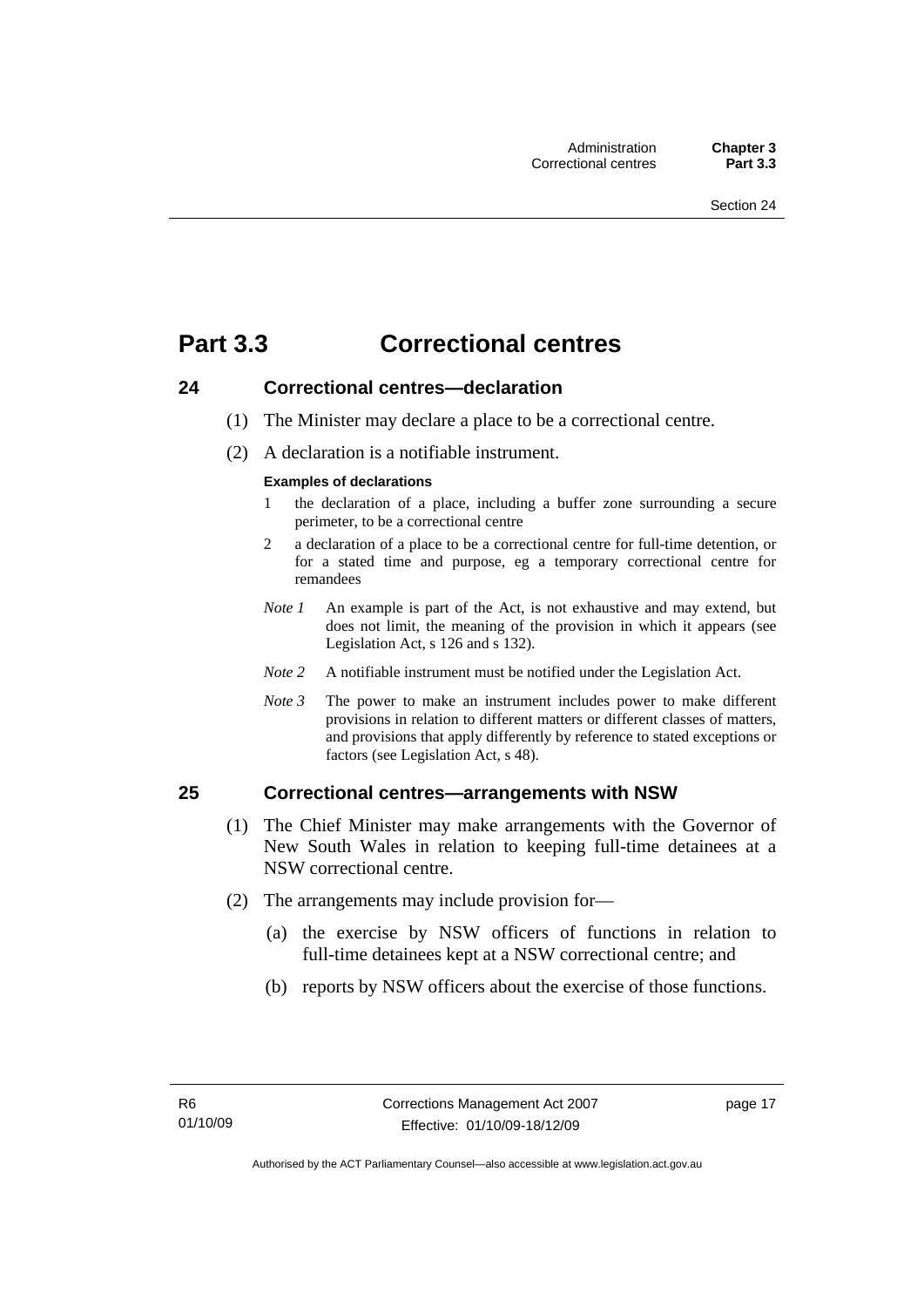| Chapter 3       | Administration       |
|-----------------|----------------------|
| <b>Part 3.3</b> | Correctional centres |

Section 25

(3) In this section:

*NSW officer* means an officer or other person having authority under the *Crimes (Administration of Sentences) Act 1999* (NSW) to exercise a function in relation to a full-time detainee.

*Note* The *Crimes (Sentence Administration) Act 2005*, pt 4.3 (Full-time detention in NSW) provides for the removal of full-time detainees to NSW correctional centres.

page 18 Corrections Management Act 2007 Effective: 01/10/09-18/12/09

R6 01/10/09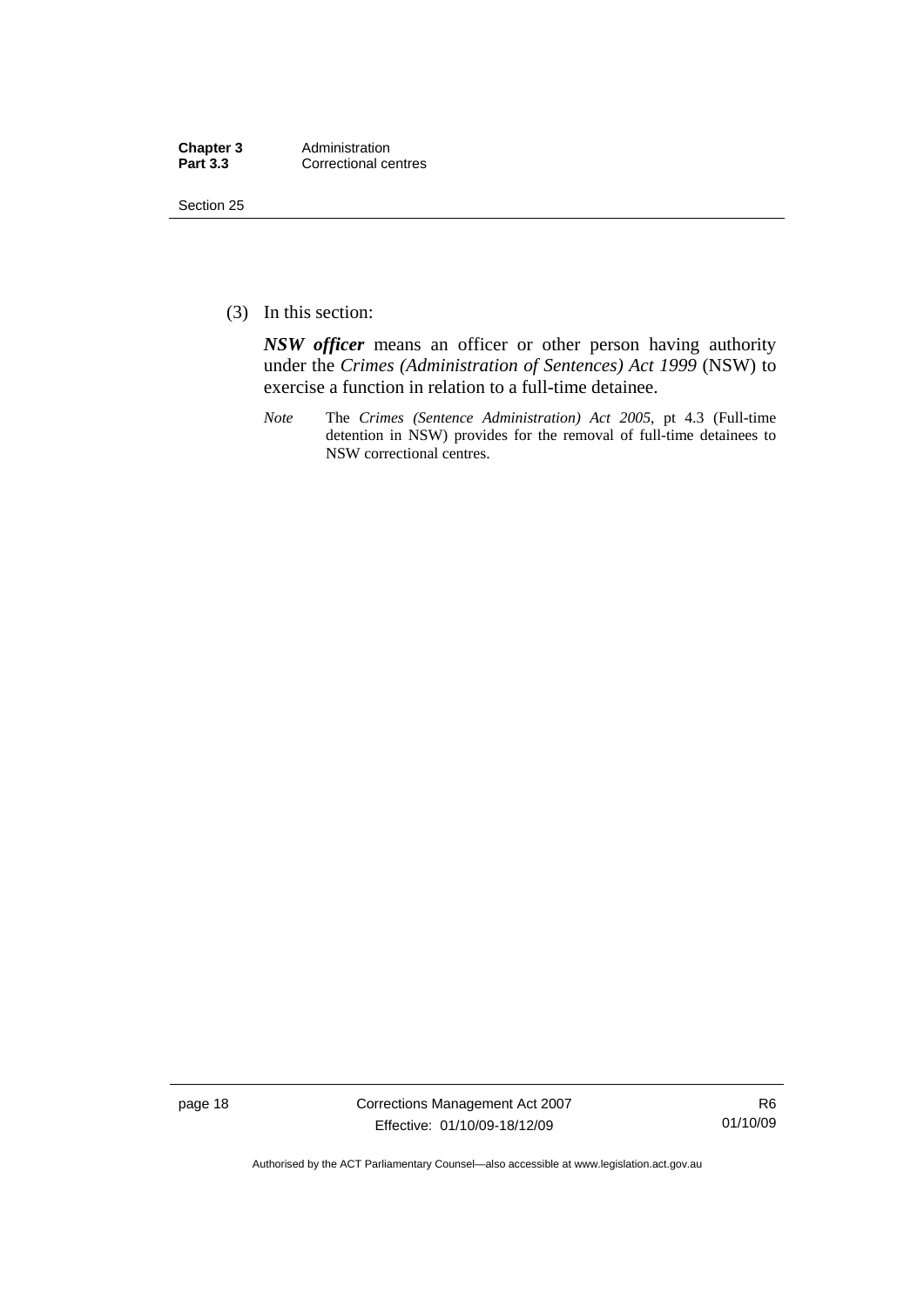# <span id="page-32-0"></span>**Part 3.4 Administration—special provisions**

#### **26 Declaration of emergency**

- (1) This section applies if the chief executive believes, on reasonable grounds, that an emergency (including an imminent emergency) exists in relation to a correctional centre that threatens or is likely to threaten—
	- (a) security or good order at the centre; or
	- (b) the safety of anyone at the centre or elsewhere.
- (2) The chief executive may declare that an emergency exists in relation to the correctional centre for a stated period of not more than—
	- (a) 3 days; or
	- (b) if another period is prescribed by regulation—the period prescribed.
- (3) To remove any doubt, the chief executive may make declarations for 2 or more consecutive periods in relation to the same emergency.
- (4) A declaration commences when it is made, unless it provides for a later commencement.
- (5) A declaration—
	- (a) is a notifiable instrument; and
	- (b) must be notified under the Legislation Act no later than the day after the day it is made.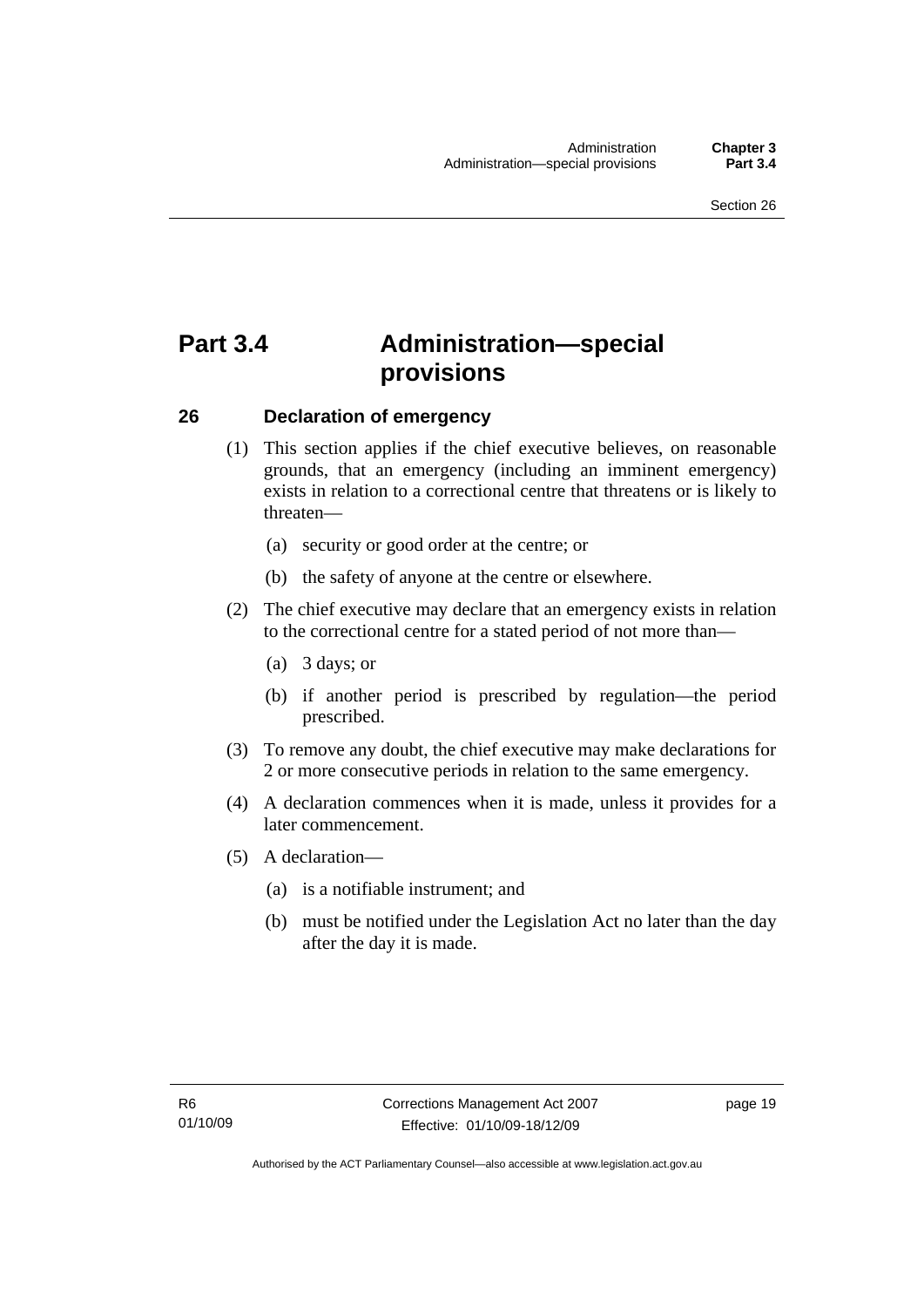<span id="page-33-0"></span>Section 27

#### **27 Emergency powers**

- (1) While an emergency is declared under section 26 in relation to a correctional centre, the chief executive may do 1 or more of the following:
	- (a) restrict any work or activity at the centre;
	- (b) restrict access in, or to or from, the centre or any part of the centre;
	- (c) restrict communications between a detainee and anyone else;
	- (d) authorise a police officer or public servant to exercise any function exercisable by a corrections officer under this Act in accordance with any direction by the chief executive.
- (2) The chief executive must ensure that action taken under this section is necessary and reasonable in the circumstances.

#### **28 Arrangements with police**

- (1) The chief executive may make arrangements with the chief police officer for police assistance in relation to the administration of the following Acts:
	- (a) the *Crimes (Sentencing) Act 2005*;
	- (b) the *Crimes (Sentence Administration) Act 2005*;
	- (c) this Act.
- (2) Subject to any arrangement under this section, the chief police officer must comply, as far as practicable, with any request by the chief executive for police assistance mentioned in subsection (1).
- (3) A police officer providing assistance under this section may exercise any function exercisable by a corrections officer under an Act mentioned in subsection (1) in accordance with any direction by the chief executive.

Authorised by the ACT Parliamentary Counsel—also accessible at www.legislation.act.gov.au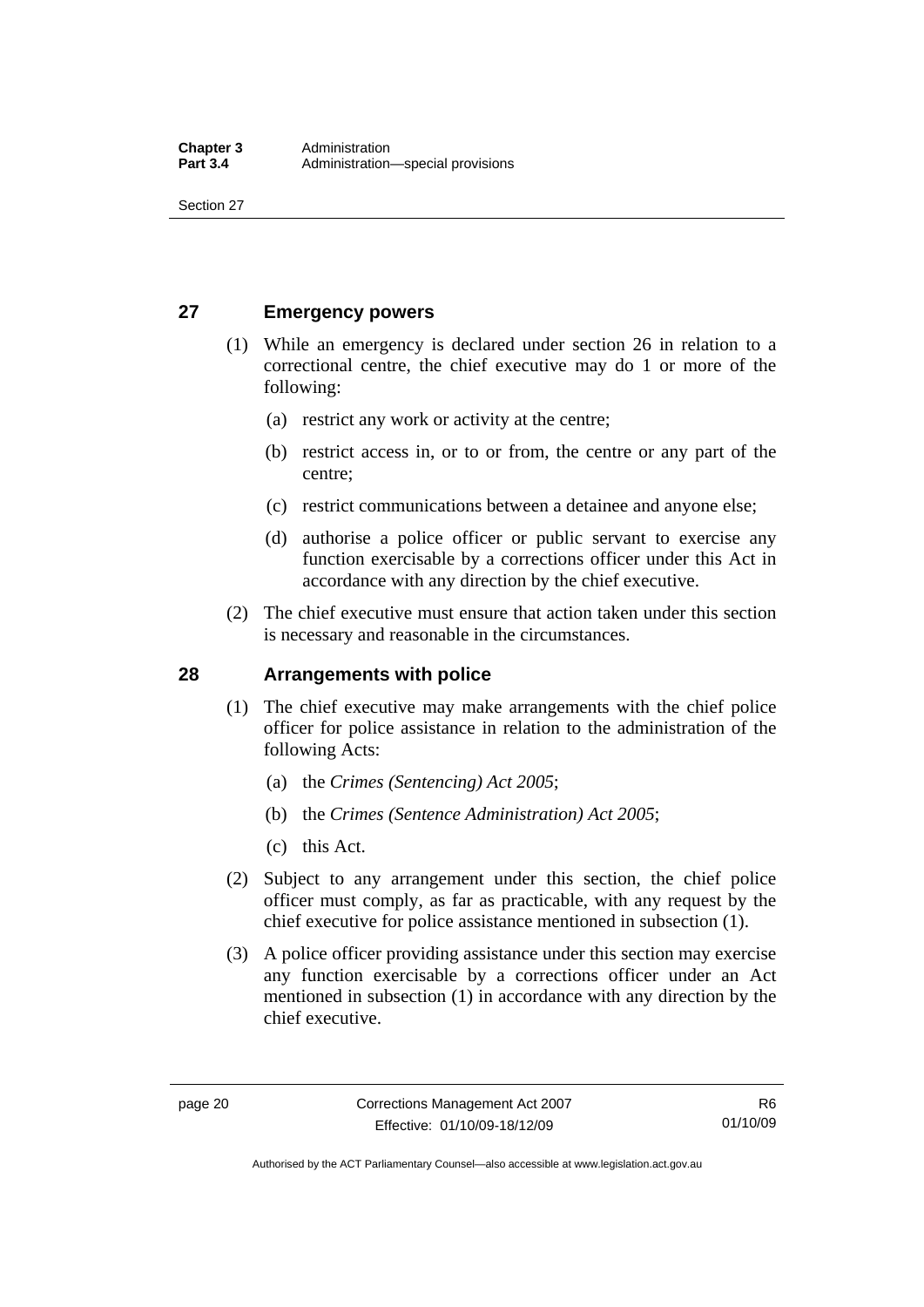# <span id="page-34-0"></span>**Chapter 4 Detention in police and court cells etc**

#### **29 Definitions—ch 4**

(1) In this chapter:

*chief executive* means—

- (a) for a detainee (other than a young detainee)—the chief executive responsible for this Act;
- (b) for a young detainee—the chief executive responsible for the *Children and Young People Act 2008*.

*court cell* means a cell (however described) for the detention of a person at a court.

*police cell* means a cell (however described) for the detention of a person at a police station.

*young detainee*—see the *Children and Young People Act 2008*, section 95.

- (2) In this chapter—
	- (a) a reference to a *correctional centre* is, in relation to the custody or detention of a young detainee, a reference to a detention place under the *Children and Young People Act 2008*; and
	- (b) a reference to a *corrections officer* is, in relation to the custody or detention of a young detainee, a reference to a youth detention officer under the *Children and Young People Act 2008*.

page 21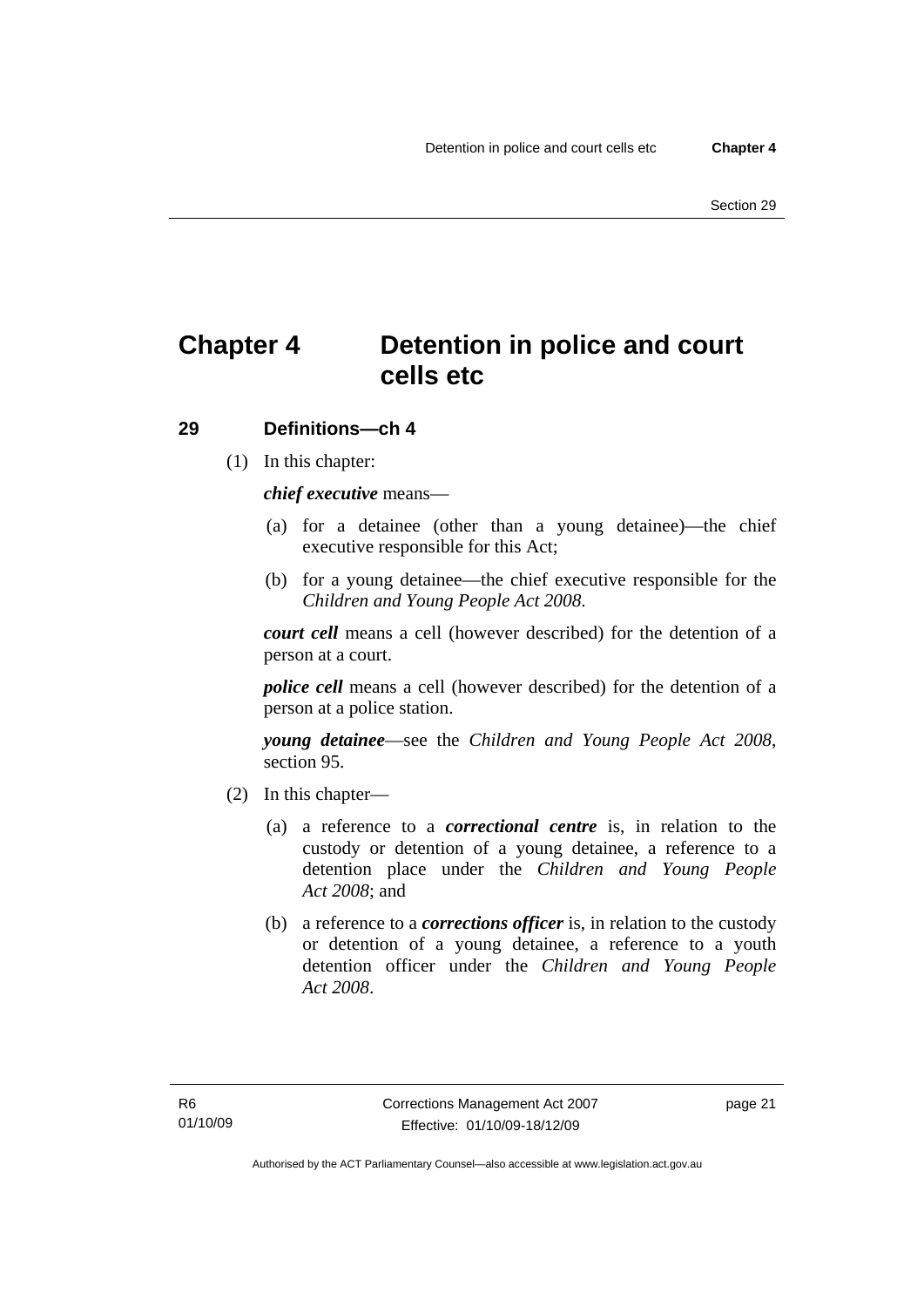<span id="page-35-0"></span>Section 30

#### **30 Detention in police cells**

- (1) A person lawfully required to be in police custody may, for the purposes of the custody, be detained at a police cell.
- (2) However, a person lawfully required to be in police custody must not be detained continuously at a police cell for a period longer than the following period (the *allowed period*):
	- (a) for a detainee (other than a young detainee)—36 hours;
	- (b) for a young detainee—12 hours.
- (3) If a person is lawfully required to remain in police custody for a period longer than the allowed period, the chief police officer may direct that the person be transferred to the custody of the chief executive for the purposes of the police custody.
- (4) The direction by the chief police officer—
	- (a) authorises the chief executive to have custody of the person under the direction; and
	- (b) requires the chief executive to do the following:
		- (i) take the person into custody;
		- (ii) arrange for the person's admission to a correctional centre;
		- (iii) keep the person in custody under full-time detention under the direction;
		- (iv) provide for police access to the person;
		- (v) return the person to the custody of the chief police officer as required by the direction.
- (5) To remove any doubt, the person is also taken to remain in police custody while in custody under subsection (4).

Authorised by the ACT Parliamentary Counsel—also accessible at www.legislation.act.gov.au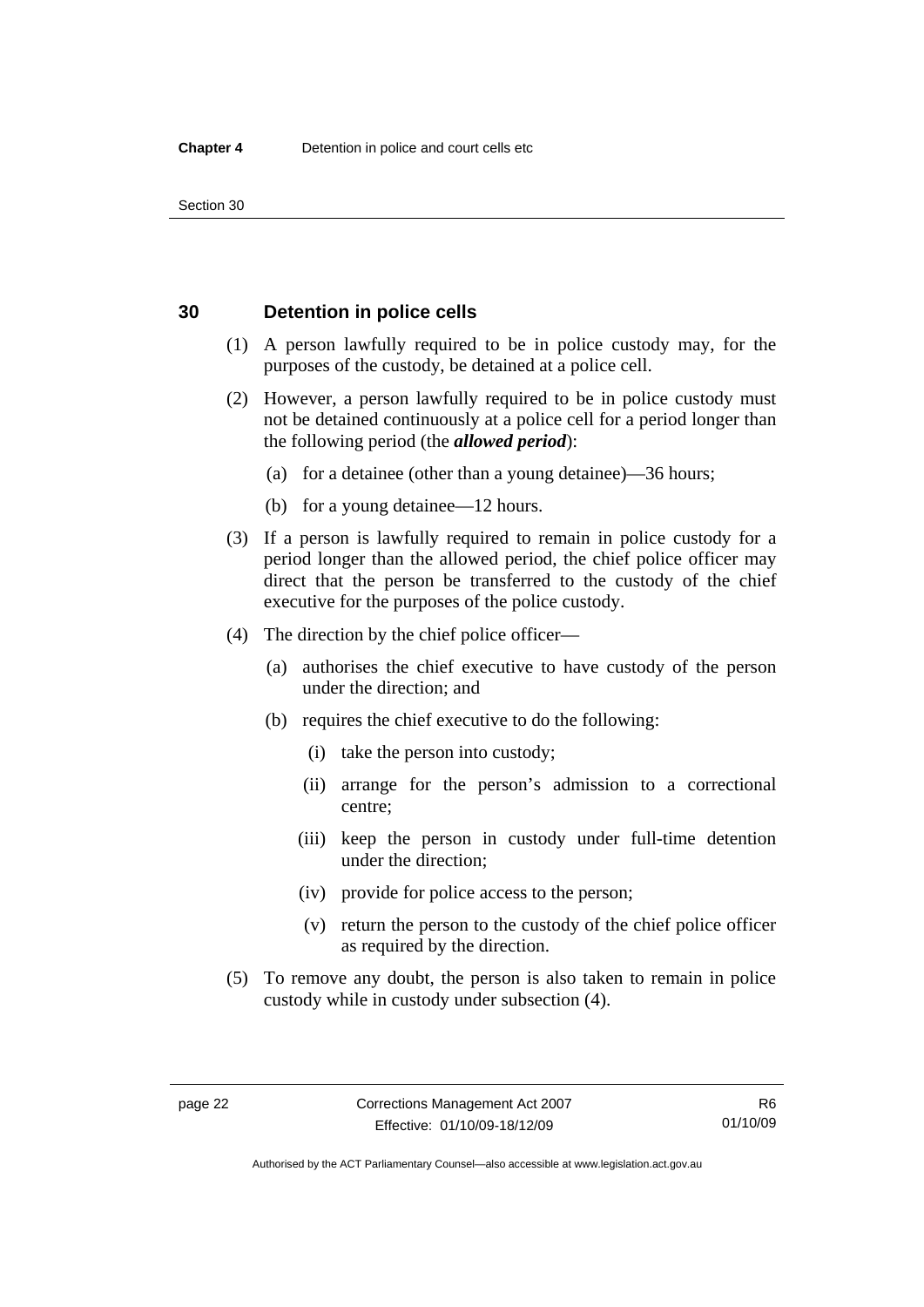# **31 Detention in police cells—search powers etc**

- (1) The chief police officer may direct a police officer to conduct a scanning search, frisk search, ordinary search or strip search of a person detained at a police cell.
- (2) For the application of this section to a detainee (other than a young detainee), part 9.4 (Searches) and part 9.5 (Seizing property) apply as if the direction, search or seizure occurred under the relevant part in relation to a detainee at a correctional centre.
- (3) For the application of this section to a young detainee, the following provisions of the *Children and Young People Act 2008* apply as if the direction, search or seizure occurred under the relevant part in relation to a young detainee at a detention place:
	- (a) part 7.1 (Preliminary—ch 7);
	- (b) part 7.2 (Searches generally);
	- (c) part 7.3 (Scanning, frisking and ordinary searches);
	- (d) part 7.4 (Strip searches—young detainees);
	- (e) part 7.9 (Seizing property).

# **31A Detention in police cells—additional provisions for young detainees**

- (1) This section applies if a young detainee is detained at a police cell under section 30.
- (2) The chief police officer must ensure that the young detainee—
	- (a) is kept separate from adult detainees; and
	- (b) has prompt access to medical and legal assistance; and
	- (c) is told, in language and a way he or she can readily understand, about the reason for the detention and the procedures that apply; and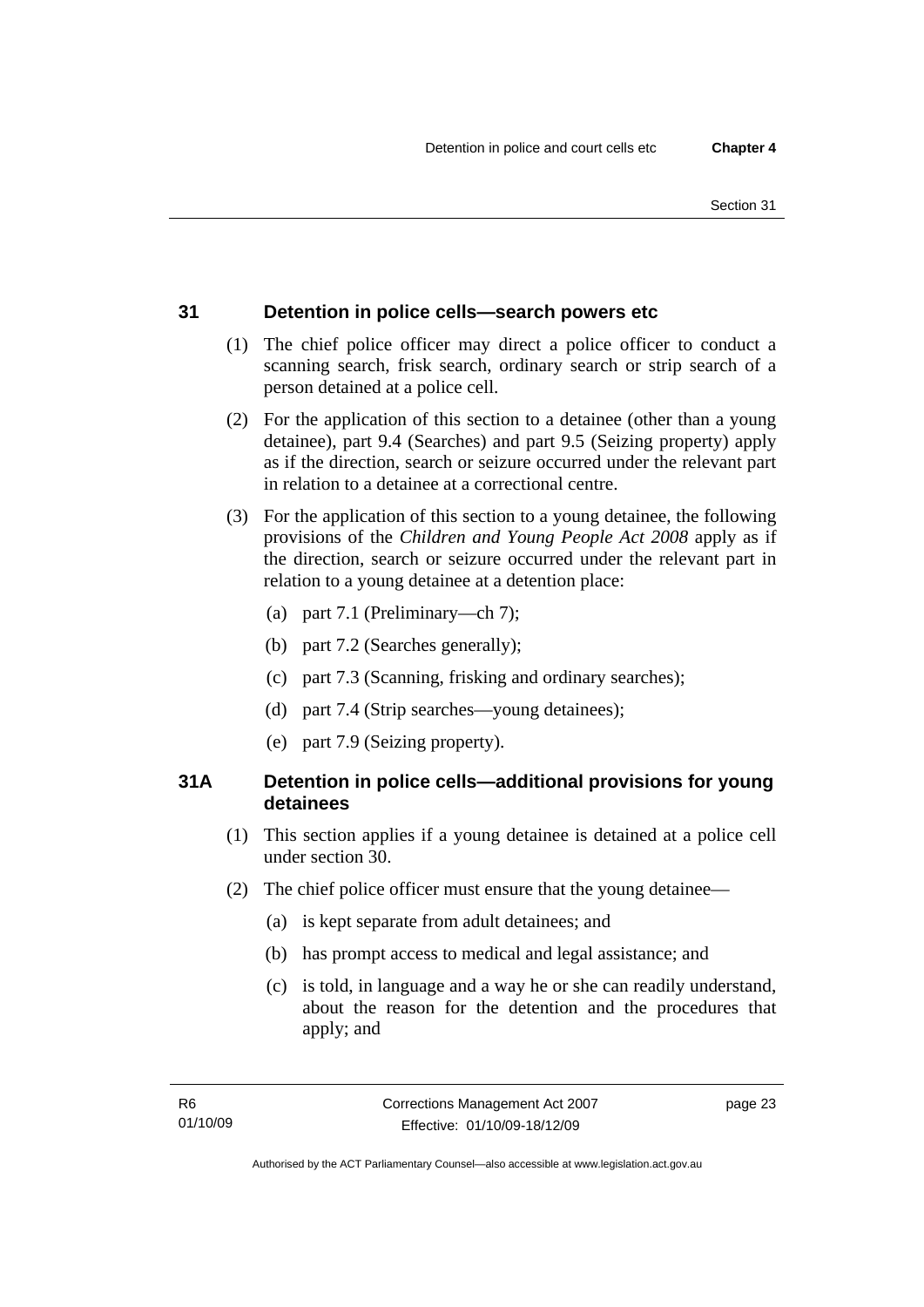- (d) is able to contact and be contacted by each of the following:
	- (i) a commissioner exercising functions under the *Human Rights Commission Act 2005*;
	- (ii) the public advocate;
	- (iii) the ombudsman.
- *Note* The *Crimes Act 1914* (Cwlth), pt 1C contains provisions about investigation of offences (including about periods of arrest and obligations of investigating officials) that apply to offences against ACT laws punishable by imprisonment for longer than 12 months.

In particular, that Act, s 23Q provides that a person who is under arrest or a protected suspect must be treated with humanity and with respect for human dignity, and must not be subjected to cruel, inhuman or degrading treatment.

#### **32 Other police powers not limited**

To remove any doubt, section 30 and section 31 are additional to, and do not limit, any other provision relating to a police function under a territory law or a law of the Commonwealth, a State or another Territory.

#### **33 Detention in court cells**

- (1) This section applies to a person who is—
	- (a) in the chief executive's custody but not admitted as a detainee at a correctional centre; and
	- (b) required to attend a court.
- (2) The chief executive may direct that the person be detained at a court cell in the custody of a corrections officer for the purposes of the person's attendance at the court.
	- *Note* If the person is a young offender who is under 18 years old, he or she must not be placed in a room with an adult who is under detention (see *Children and Young People Act 2008*, s 100).

Authorised by the ACT Parliamentary Counsel—also accessible at www.legislation.act.gov.au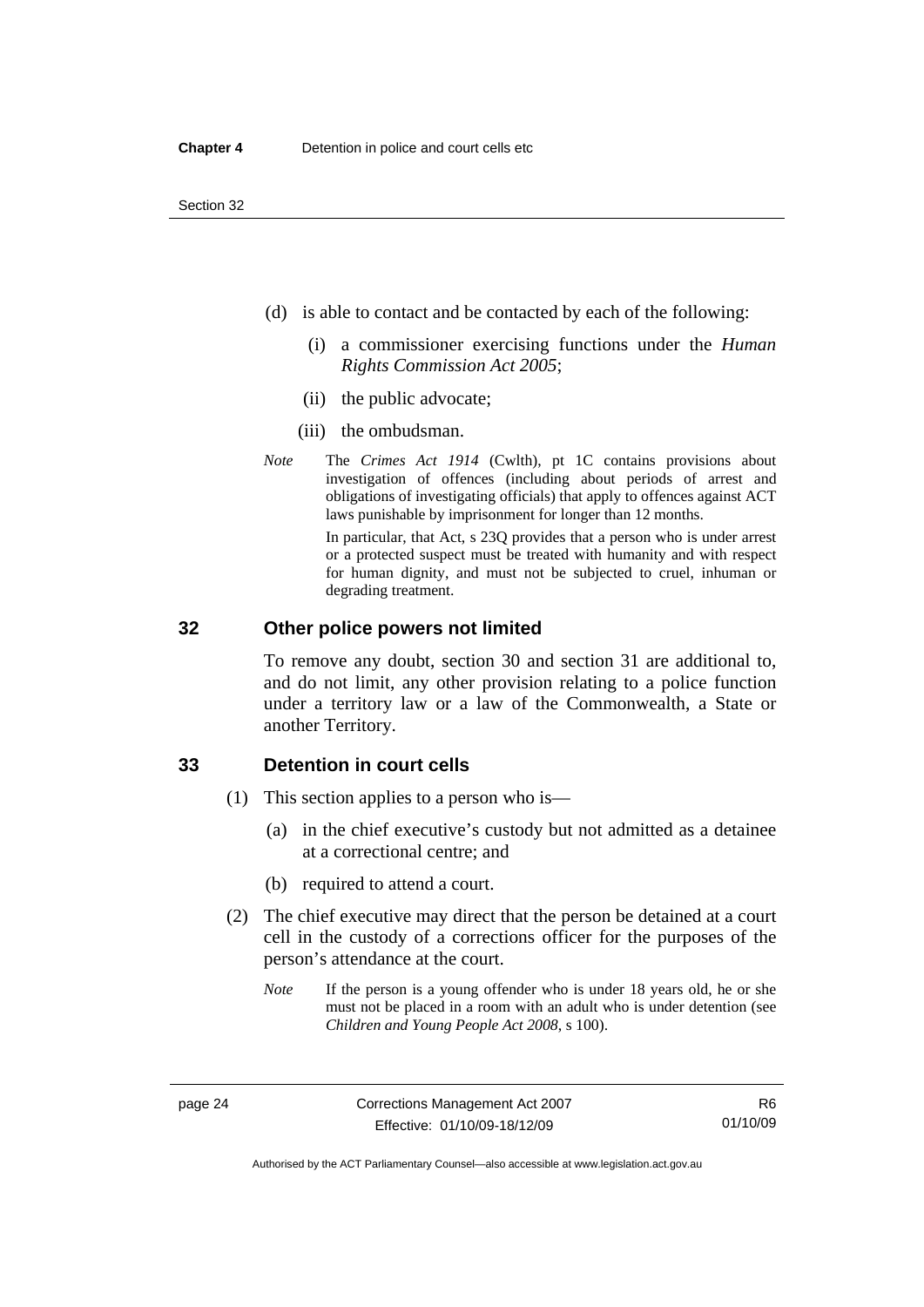- (3) However, the person must not be detained continuously at a court cell for a period longer than the following period (the *allowed period*):
	- (a) for a detainee (other than a young detainee)—36 hours;
	- (b) for a young detainee—12 hours.
- (4) If the person is required to remain in detention for a period longer than the allowed period for the court attendance, the chief executive must—
	- (a) arrange for the person's admission to a correctional centre; and
	- (b) keep the person in custody under full-time detention for the attendance; and
	- (c) take the person to the court as required by the court.
- (5) While detained at a court cell under this section—
	- (a) a detainee (other than a young detainee) is taken to be a detainee for all purposes under this Act; and
	- (b) a young detainee is taken to be a young detainee for all purposes under the *Children and Young People Act 2008*.

# **33A Detention in court cells—additional provisions for young detainees**

- (1) This section applies if a young detainee is detained at a court cell under section 33.
- (2) The chief executive must ensure that the young detainee—
	- (a) is kept separate from adult detainees; and
	- (b) has prompt access to medical and legal assistance; and
	- (c) is told, in language and a way he or she can readily understand, about the reason for the detention and the procedures that apply; and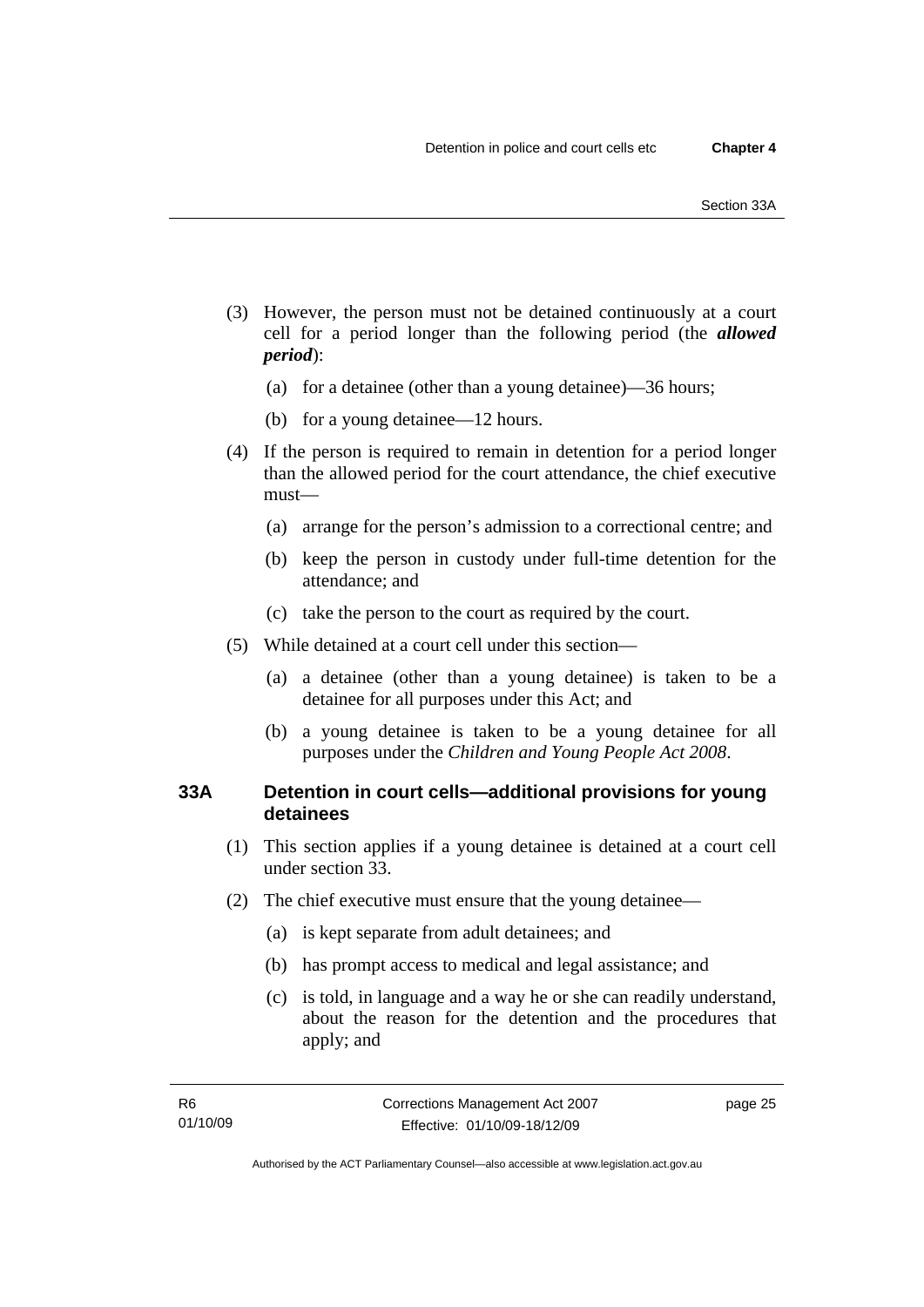- (d) is able to contact and be contacted by each of the following:
	- (i) a commissioner exercising functions under the *Human Rights Commission Act 2005*;
	- (ii) the public advocate;
	- (iii) the ombudsman.

#### **34 Detainees accommodated away from correctional centre**

 (1) This section applies if the chief executive believes, on reasonable grounds, that circumstances exist in relation to a correctional centre that make it necessary or prudent for a detainee admitted at the centre to be accommodated temporarily away from the centre.

#### **Examples**

- 1 where a correctional centre cannot properly accommodate any more detainees
- 2 where there is an outbreak of disease or violent behaviour at a correctional centre
- 3 where a detainee is being transferred to or from a correctional centre or other place and needs accommodation in transit
- *Note* An example is part of the Act, is not exhaustive and may extend, but does not limit, the meaning of the provision in which it appears (see Legislation Act, s 126 and s 132).
- (2) The chief executive may declare that this section applies in relation to the correctional centre for a stated period.
- (3) A declaration is a notifiable instrument.
	- *Note* A notifiable instrument must be notified under the Legislation Act.
- (4) The chief executive may direct that, while a declaration is in force in relation to a correctional centre, a detainee at the centre be detained—
	- (a) at a police cell in the custody of a police officer; or
	- (b) at a court cell in the custody of a corrections officer.

Authorised by the ACT Parliamentary Counsel—also accessible at www.legislation.act.gov.au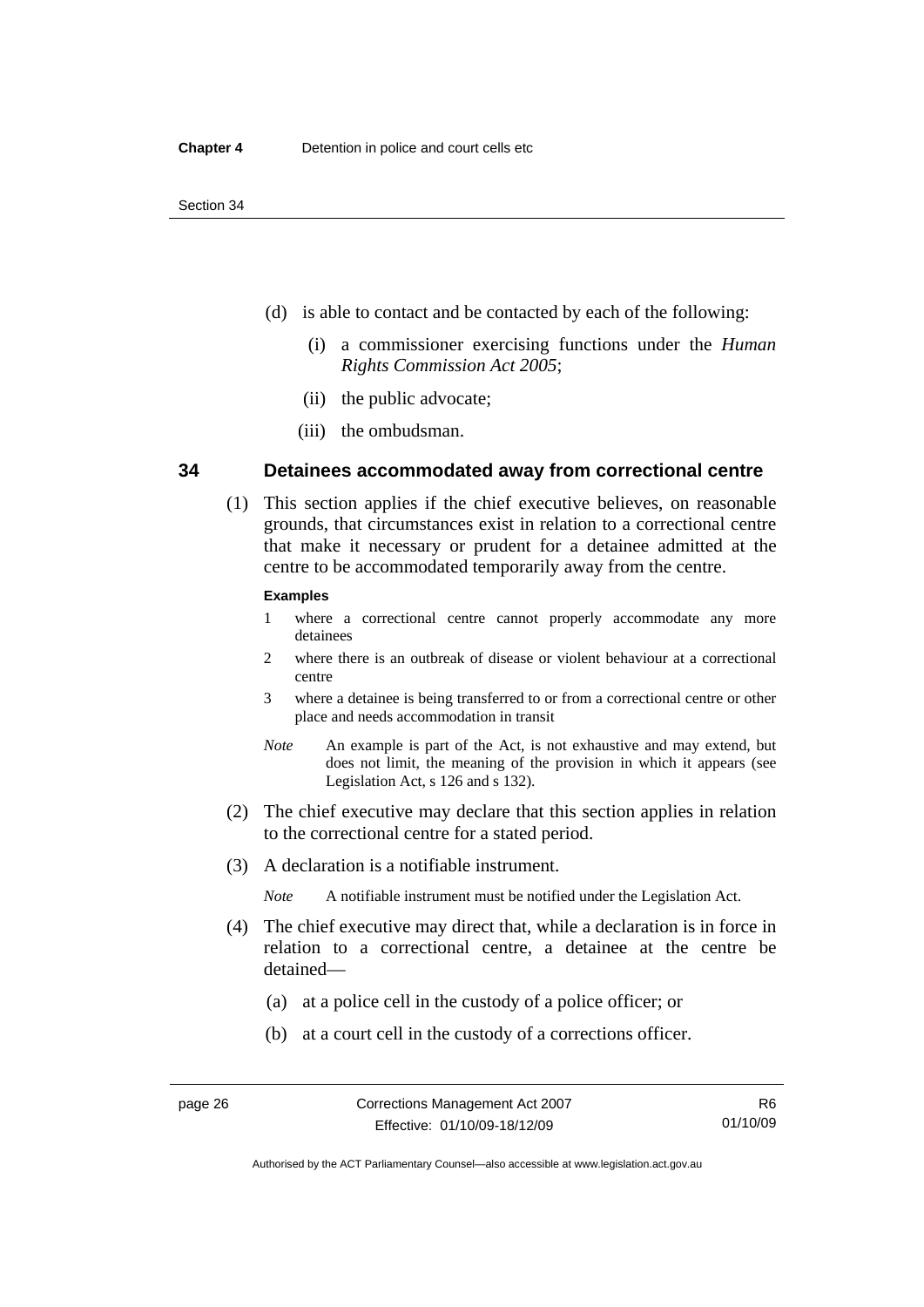- (5) The period of detention at a police cell or court cell is not limited by section 30 or section 33.
- (6) To remove any doubt, while detained under this section—
	- (a) a detainee (other than a young detainee) remains a detainee for all purposes under this Act; and
	- (b) a young detainee remains a young detainee for all purposes under the *Children and Young People Act 2008*.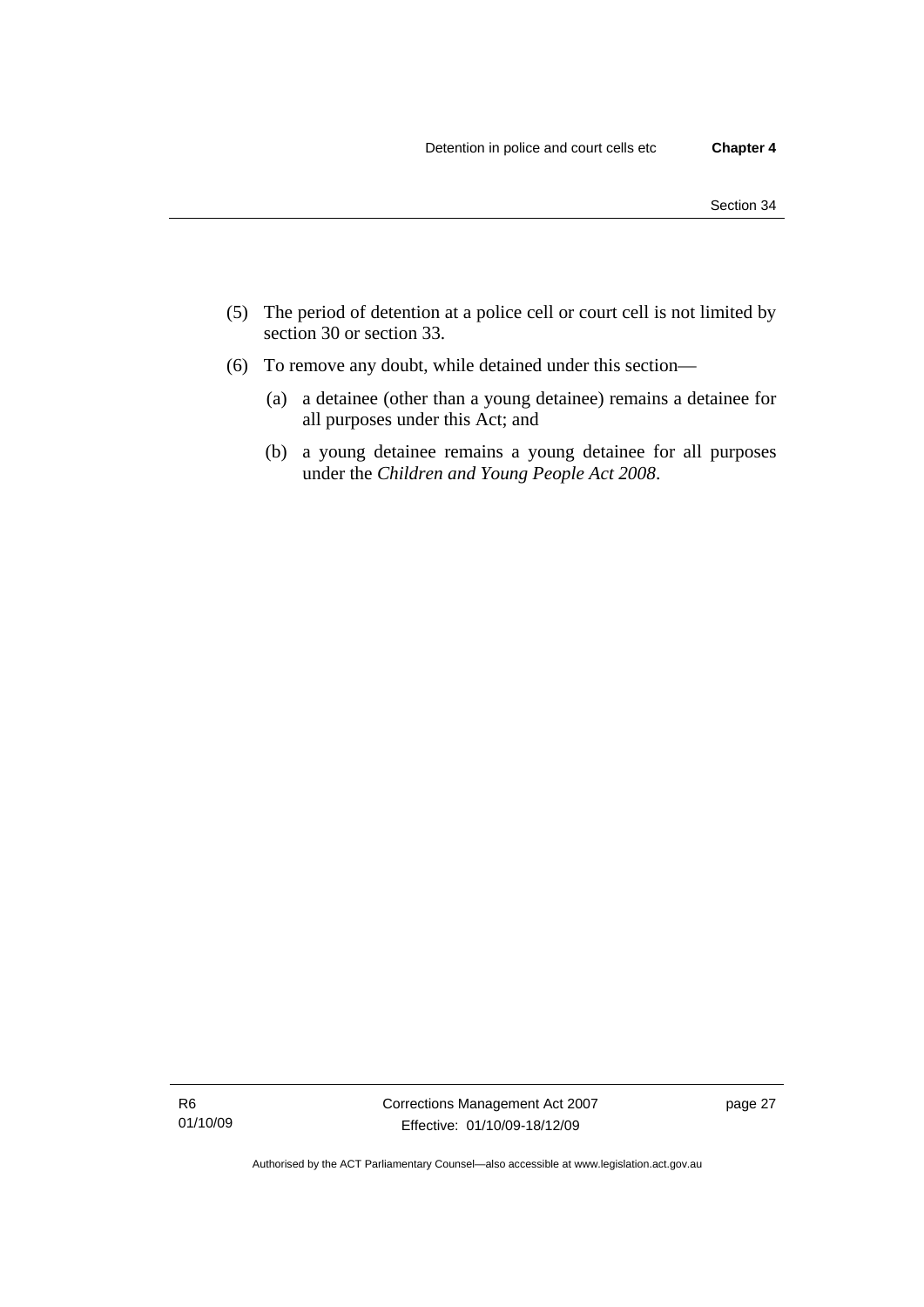# **Chapter 5 Escorting detainees**

#### **35 Escort officer functions etc**

- (1) This section applies if, under a law in force in the ACT, a person required to be held in the chief executive's custody is to be escorted anywhere by an escort officer.
- (2) To remove any doubt—
	- (a) the escort officer is authorised to have custody of the person for the purpose of escorting the person; and
	- (b) the person is also taken to be in the chief executive's custody; and
	- (c) a corrections officer acting as the escort officer may, for the purpose of escorting the person, exercise any function under this Act that the officer may exercise in relation to a detainee admitted at a correctional centre.

#### **Examples of functions—par (c)**

- 1 functions given to the officer under section 20 (Corrections officers functions) or delegated to the officer by the chief executive (for example, giving directions to detainees)
- 2 the officer's functions under part 9.4 (Searches) or part 9.7 (Use of force)
- *Note* An example is part of the Act, is not exhaustive and may extend, but does not limit, the meaning of the provision in which it appears (see Legislation Act, s 126 and s 132).

#### **36 Escorting arrested person to court etc**

- (1) This section applies if a person arrested by a police officer—
	- (a) has not been released on bail; and
	- (b) is in police custody; and

Authorised by the ACT Parliamentary Counsel—also accessible at www.legislation.act.gov.au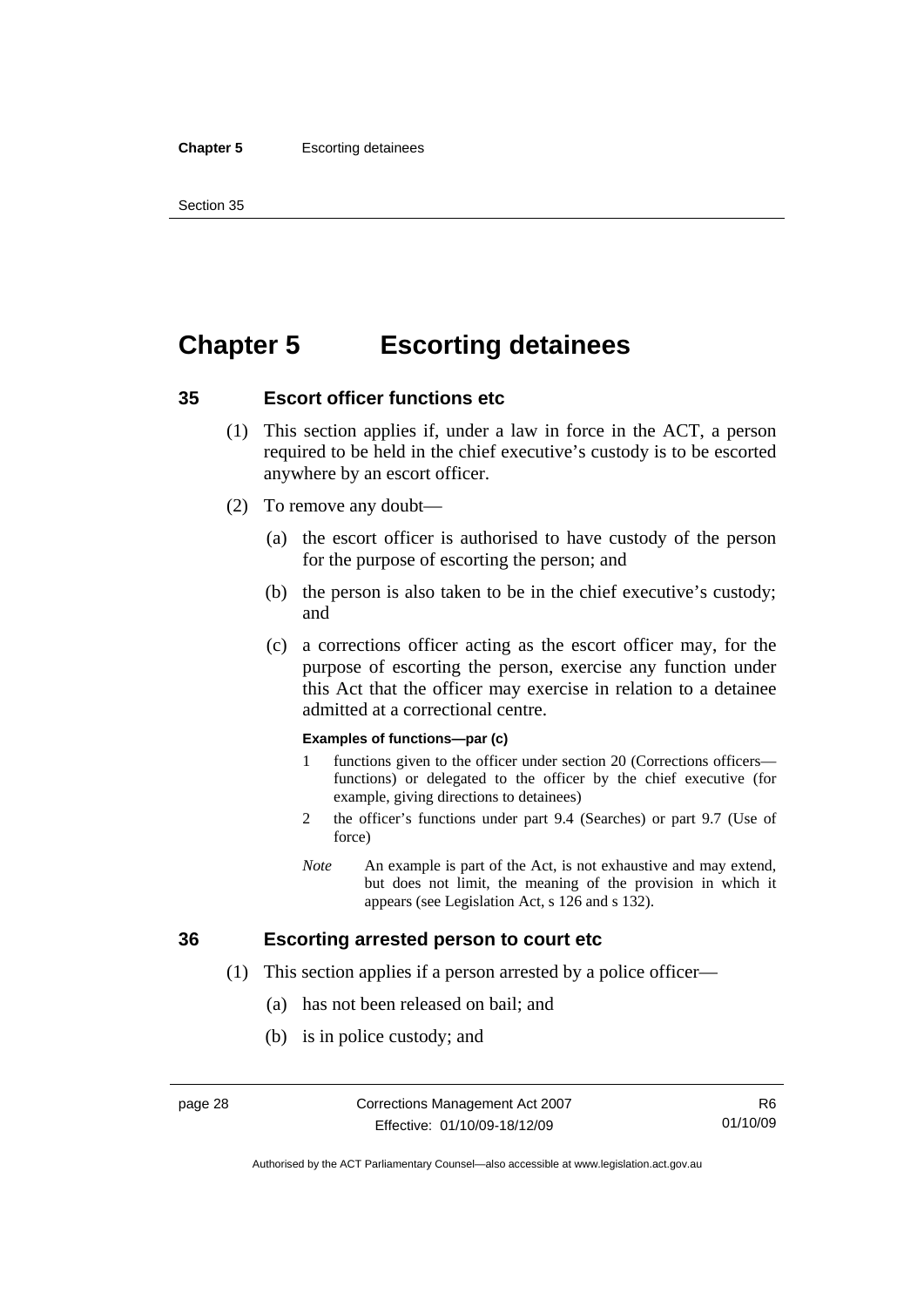- (c) is required by law to be brought before a court or tribunal.
- (2) A police officer may request an escort officer to bring the person before the court or tribunal.
- (3) The escort officer must bring the person before the court or tribunal and, for that purpose, may—
	- (a) take the person into custody; and
	- (b) arrange for the person to be detained under this Act until the person is brought before the court or tribunal.

# **37 Custody etc during proceedings**

Subject to any order or direction of a court, an escort officer who is required to bring a person before a court must, as far as practicable—

- (a) ensure the safe custody and welfare of the person for the purposes of the proceeding; and
- (b) ensure that the person does not obstruct or hinder the proceeding.

#### **38 Executing warrants of imprisonment or remand etc**

- (1) The chief executive may make escort officers available to attend on a court or tribunal—
	- (a) to take a person into custody; or
	- (b) to arrange for a person to be kept in custody; or
	- (c) to transfer or otherwise deal with a person.
- (2) An order or direction of the court addressed to all escort officers—
	- (a) is taken to be addressed to each escort officers; and
	- (b) may be executed by any escort officers.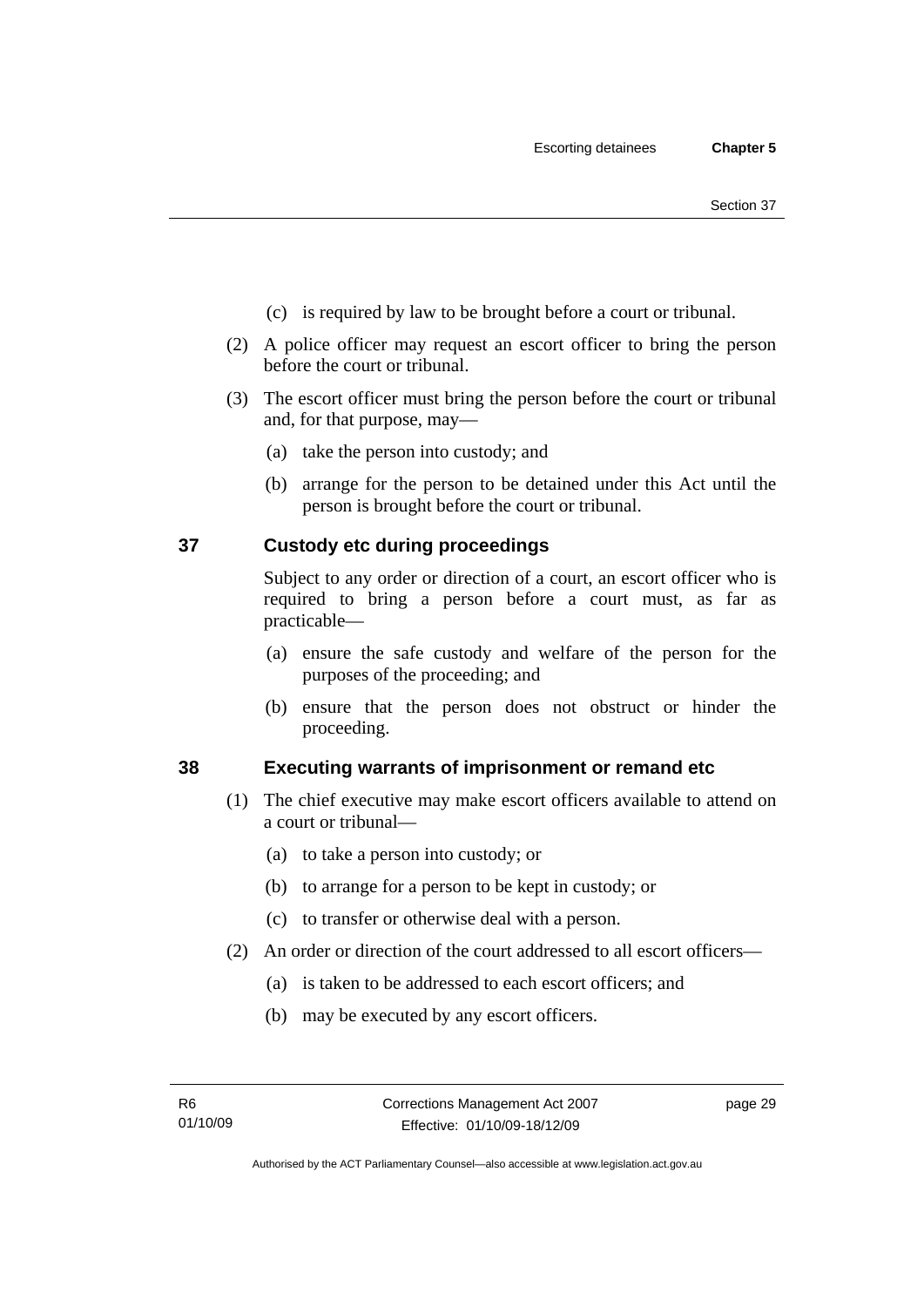#### **Chapter 5** Escorting detainees

Section 39

## **39 Other powers not limited**

To remove any doubt, this chapter is additional to, and does not limit, any other provision relating to the escorting of detainees under a territory law or a law of the Commonwealth, a State or another territory.

#### **Examples of other provisions**

- 1 The *Crimes Sentence (Administration) Act 2005*, part 3.3 (Committal miscellaneous)—
	- section 20 (Directions to escort officers)
	- section 21 (Orders to bring offender or remandee before court etc).
- 2 A law of a State relating to the escort of prisoners through the ACT.
- *Note* An example is part of the Act, is not exhaustive and may extend, but does not limit, the meaning of the provision in which it appears (see Legislation Act, s 126 and s 132).

page 30 Corrections Management Act 2007 Effective: 01/10/09-18/12/09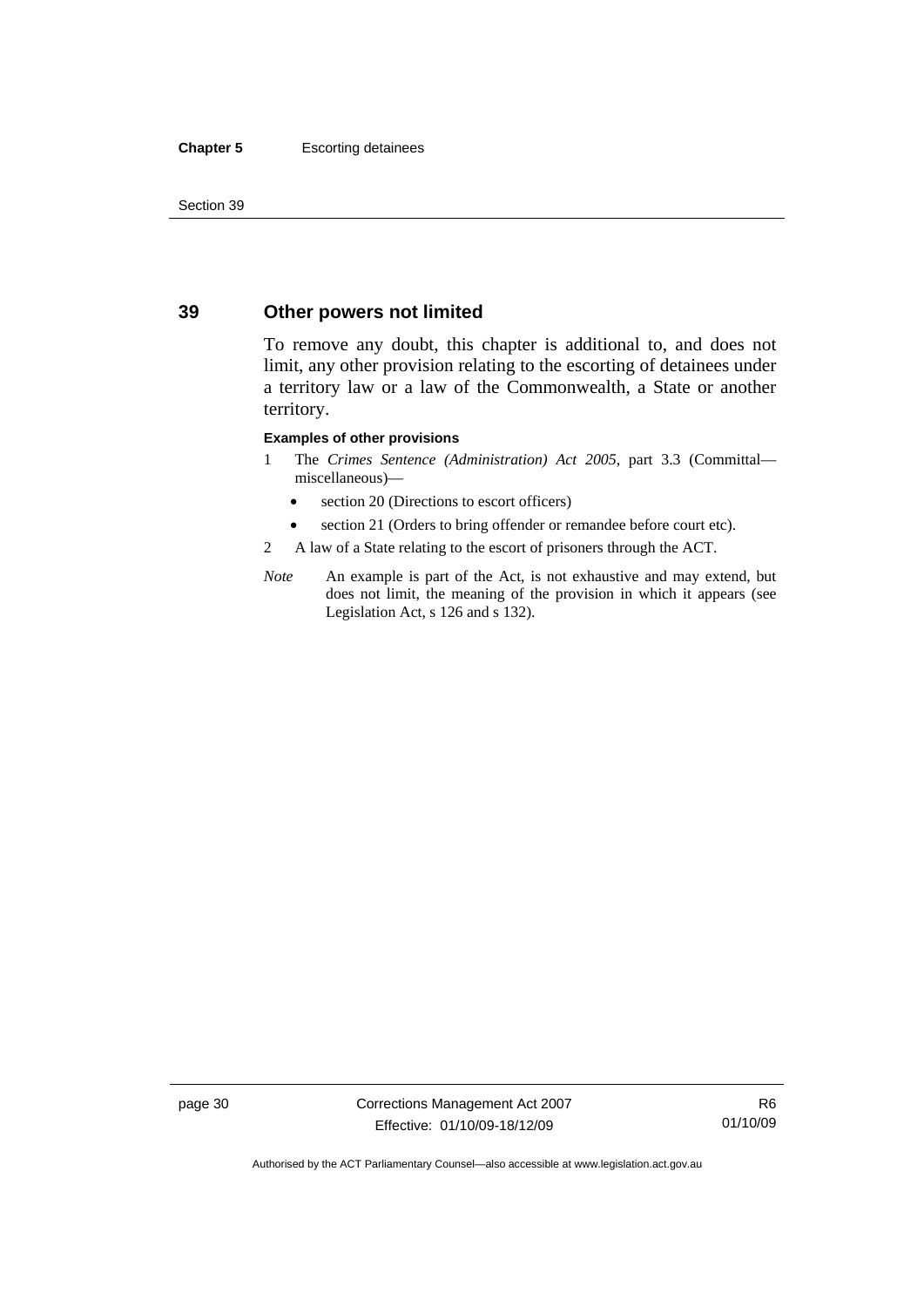# **Chapter 6 Living conditions at correctional centres**

#### *Note to ch 6*

Anything expressed in this chapter to be an entitlement for ch 10 (Discipline) is not affected by anything that happens under that chapter. See s 154 (Meaning of *privilege*) and s 188 (Privileges and entitlements—impact of discipline).

#### **40 Food and drink**

- (1) The chief executive must ensure that—
	- (a) sufficient nutritional food and drink are provided for detainees to avoid hunger and poor nourishment; and
	- (b) meals are provided for detainees at times consistent with the cultural norms of Australia; and
	- (c) clean drinking water is provided to meet the needs of detainees.
- (2) The chief executive must also ensure, as far as practicable, that allowance is made for the religious, spiritual and cultural needs of detainees in relation to the provision of food and drink.
- (3) If a doctor, other than a doctor appointed under section 22 (Health professionals—non-therapeutic functions), prescribes a particular diet for a detainee, the chief executive must ensure that reasonable steps are taken to provide the detainee with the diet.
- (4) For chapter 10 (Discipline), subsections (1), (2) and (3) are taken to provide an entitlement for each detainee in relation to food and drink.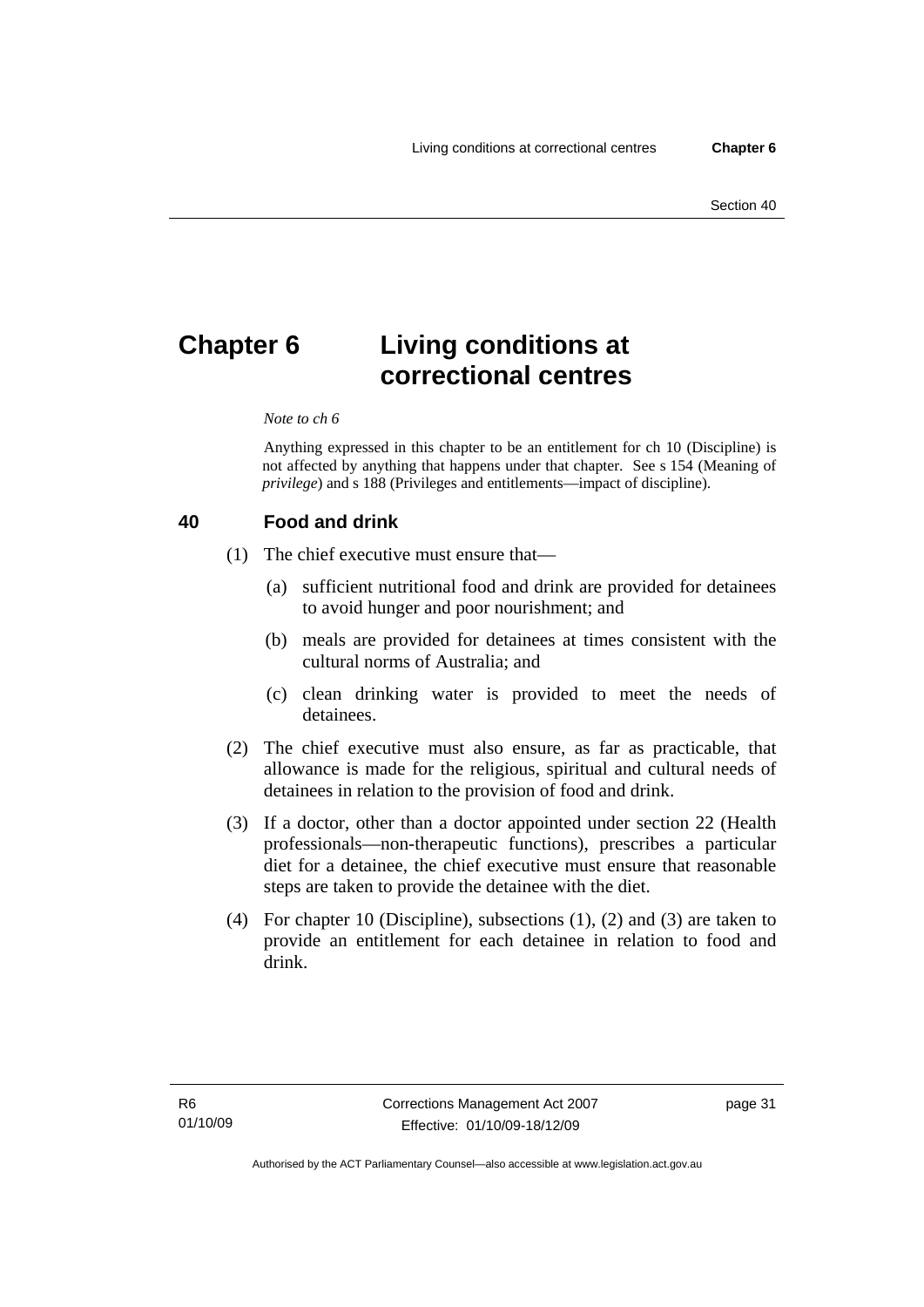- (5) Without limiting section 14 (Corrections policies and operating procedures), a corrections policy or operating procedure may include provision for any of the following:
	- (a) the nutritional standards to be met by food and drink for detainees;
	- (b) the provision of nutritional advice about food and drink provided to detainees;
	- (c) the appointment of a nutritionist.
- (6) For chapter 10 (Discipline), a detainee's entitlement in relation to food and drink includes anything expressed to be an entitlement in a corrections policy or operating procedure made for subsection (5).

# **41 Clothing**

- (1) The chief executive must ensure that—
	- (a) sufficient, suitable clothing is provided for detainees; and
	- (b) any particular clothing, including a uniform, issued to detainees is not likely to degrade or humiliate detainees.
- (2) The chief executive must also ensure, as far as practicable, that clothing provided for detainees is clean and hygienic.
- (3) For chapter 10 (Discipline), this section is taken to provide an entitlement for each detainee in relation to clothing.

#### **42 Personal hygiene**

- (1) The chief executive must ensure that—
	- (a) toilet facilities and washing or showering facilities are available to detainees; and
	- (b) the facilities are clean, hygienic and private enough to ensure the dignity and self-respect of detainees.

Authorised by the ACT Parliamentary Counsel—also accessible at www.legislation.act.gov.au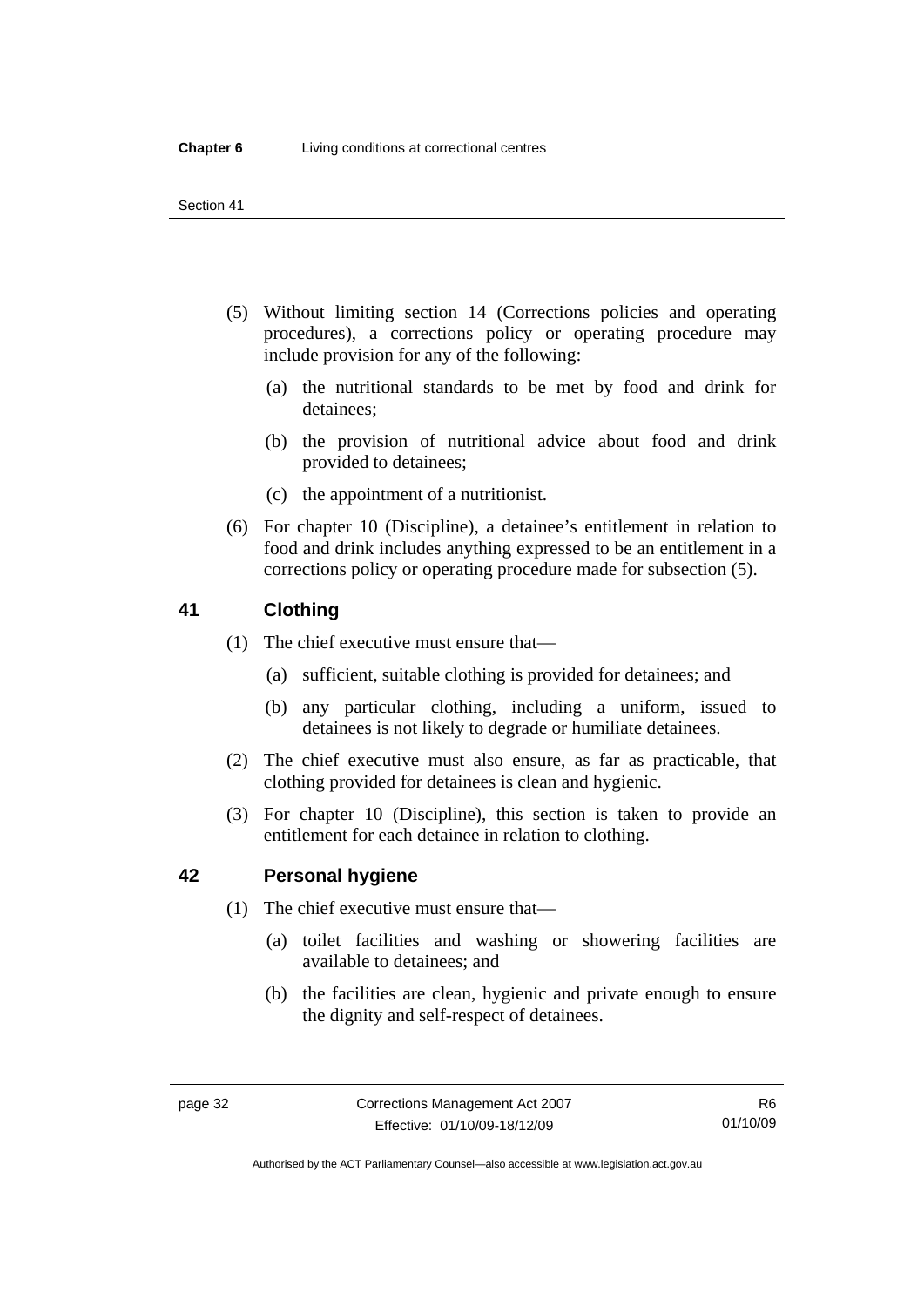(2) For chapter 10 (Discipline), this section is taken to provide an entitlement for each detainee in relation to personal hygiene.

# **43 Sleeping areas**

- (1) The chief executive must ensure that—
	- (a) detainees have sleeping places, with bed and bedding, suitable for reasonable privacy and comfort; and
	- (b) sleeping places, including beds and bedding, are clean and hygienic.
- (2) For chapter 10 (Discipline), this section is taken to provide an entitlement for each detainee in relation to sleeping areas.

# **44 Treatment of convicted and non-convicted detainees**

 (1) Without limiting section 14 (Corrections policies and operating procedures), the chief executive must make a corrections policy or operating procedure providing for different treatment of convicted detainees and non-convicted detainees.

#### **Example**

a corrections policy or operating procedure, in accordance with the following rules of the United Nations *Standard Minimum Rules for the Treatment of Prisoners*, for non-convicted detainees to be able to—

- procure food at own expense (r 87)
- be offered work but not be obliged to work (r 89)
- procure reading and writing material at own expense (r 90)
- visit and be treated by own doctor at own expense (r 91)
- *Note* An example is part of the Act, is not exhaustive and may extend, but does not limit, the meaning of the provision in which it appears (see Legislation Act, s 126 and s 132).
- (2) The chief executive must also ensure that convicted detainees are accommodated separately from non-convicted detainees.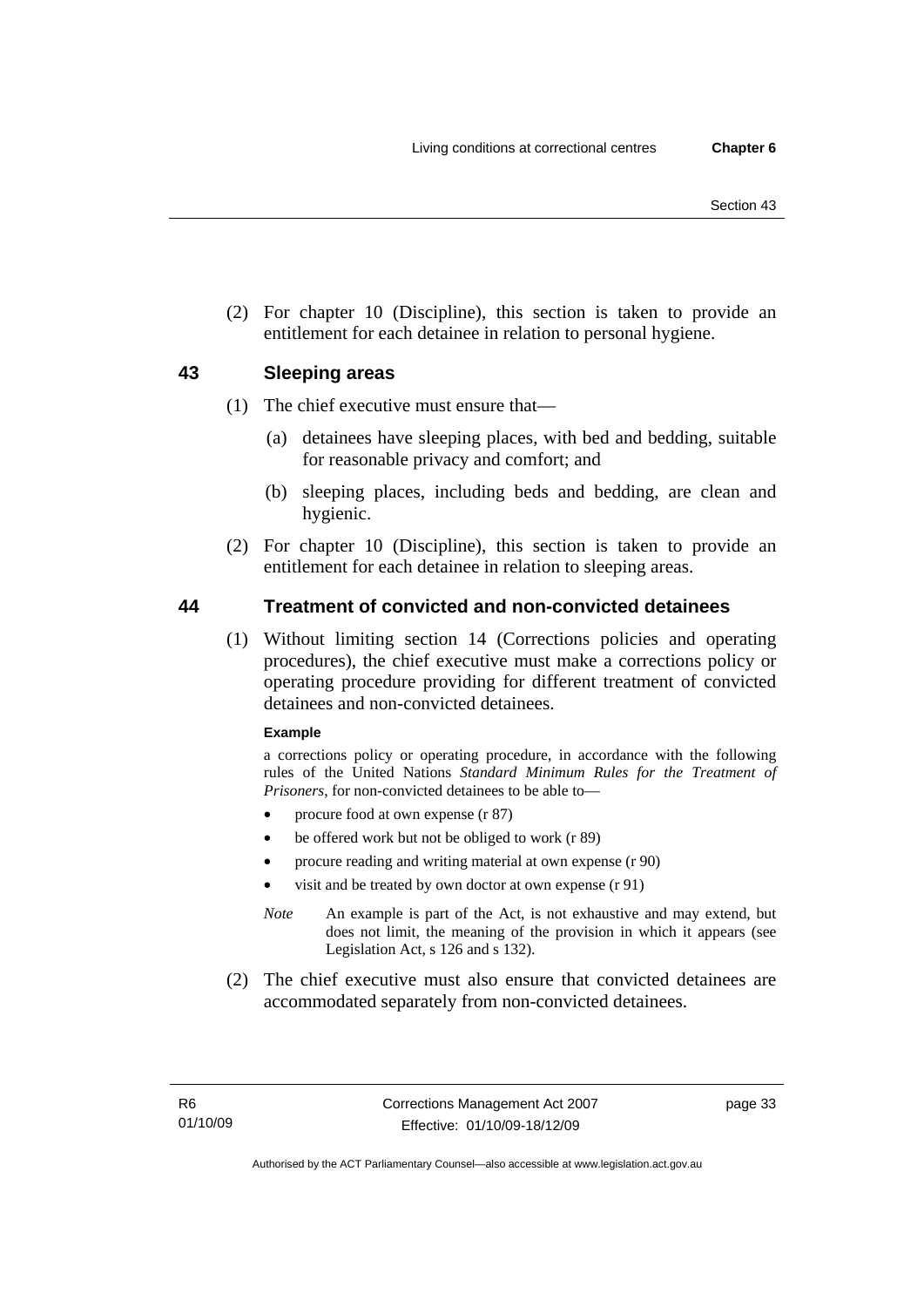- (3) For chapter 10 (Discipline)—
	- (a) a detainee's entitlement in relation to treatment in detention includes anything expressed to be an entitlement in a corrections policy or operating procedure made for subsection (1); and
	- (b) subsection (2) is taken to provide an entitlement for each detainee in relation to accommodation.
- (4) However, the chief executive may give directions for different accommodation of a non-convicted detainee if the chief executive suspects, on reasonable grounds, that is necessary to ensure the safety of the detainee or anyone else.

#### **Example**

Remandee J has served various sentences for violence offences, has an aggressive personality and enjoys bullying other people. The chief executive suspects that other remandees detained with J are highly vulnerable in comparison with J. The chief executive decides that J should be accommodated with convicted offenders.

- *Note* An example is part of the Act, is not exhaustive and may extend, but does not limit, the meaning of the provision in which it appears (see Legislation Act, s 126 and s 132).
- (5) In this section:

*convicted detainee* means a detainee whose detention is because of the detainee's conviction of an offence.

#### **45 Access to open air and exercise**

- (1) The chief executive must ensure, as far as practicable, that detainees—
	- (a) have access to the open air for at least 1 hour each day; and
	- (b) can exercise for at least 1 hour each day.
- (2) The standards under subsection (1) may both be satisfied during the same hour on any day.

Authorised by the ACT Parliamentary Counsel—also accessible at www.legislation.act.gov.au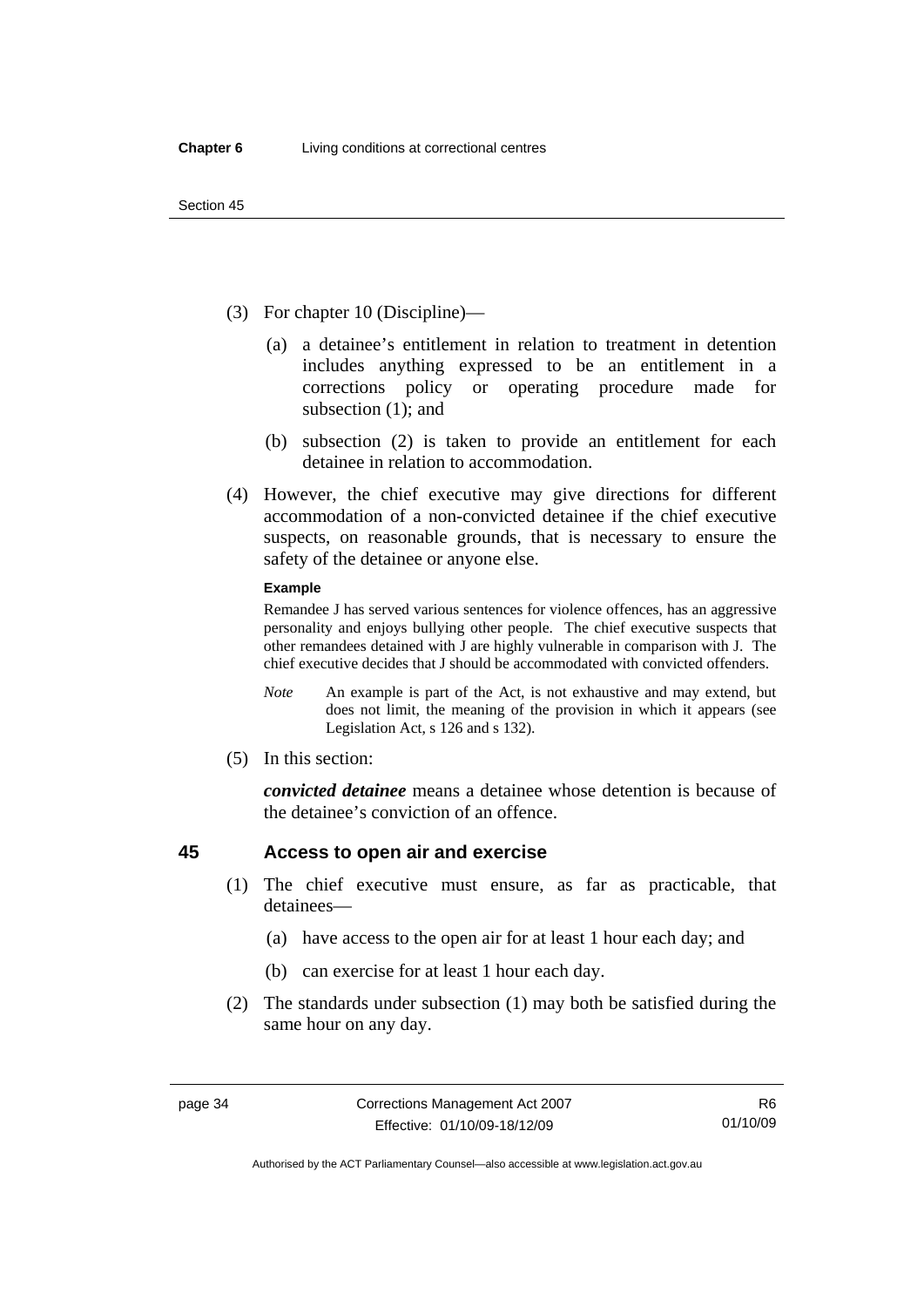(3) For chapter 10 (Discipline), this section is taken to provide an entitlement for each detainee in relation to access to the open air and exercise.

# **46 Communication with family and others**

- (1) The chief executive must ensure, as far as practicable, that adequate opportunities are provided for detainees to be able to remain in contact with family members, friends, associates and others by telephone calls, mail and visits.
- (2) For subsection (1), the chief executive must have regard, in addition to any other relevant matter, to whether the detainee's detention is for a reason other than the conviction of an offence.
- (3) The chief executive must also ensure that the overall treatment of a detainee, including any segregation or disciplinary action, does not unreasonably deprive the detainee generally of all communication with other people.
- (4) In particular, the chief executive must ensure that the overall treatment of a detainee does not deprive the detainee generally of all communication with any of the following:
	- (a) the courts;
	- (b) accredited people;
	- (c) a doctor of the detainee's choice for health services;
	- (d) family members;
	- (e) other people with whom the detainee may communicate under this Act.
- (5) For chapter 10 (Discipline), subsections (1) to (4) are taken to provide an entitlement for each detainee in relation to communication generally with other people.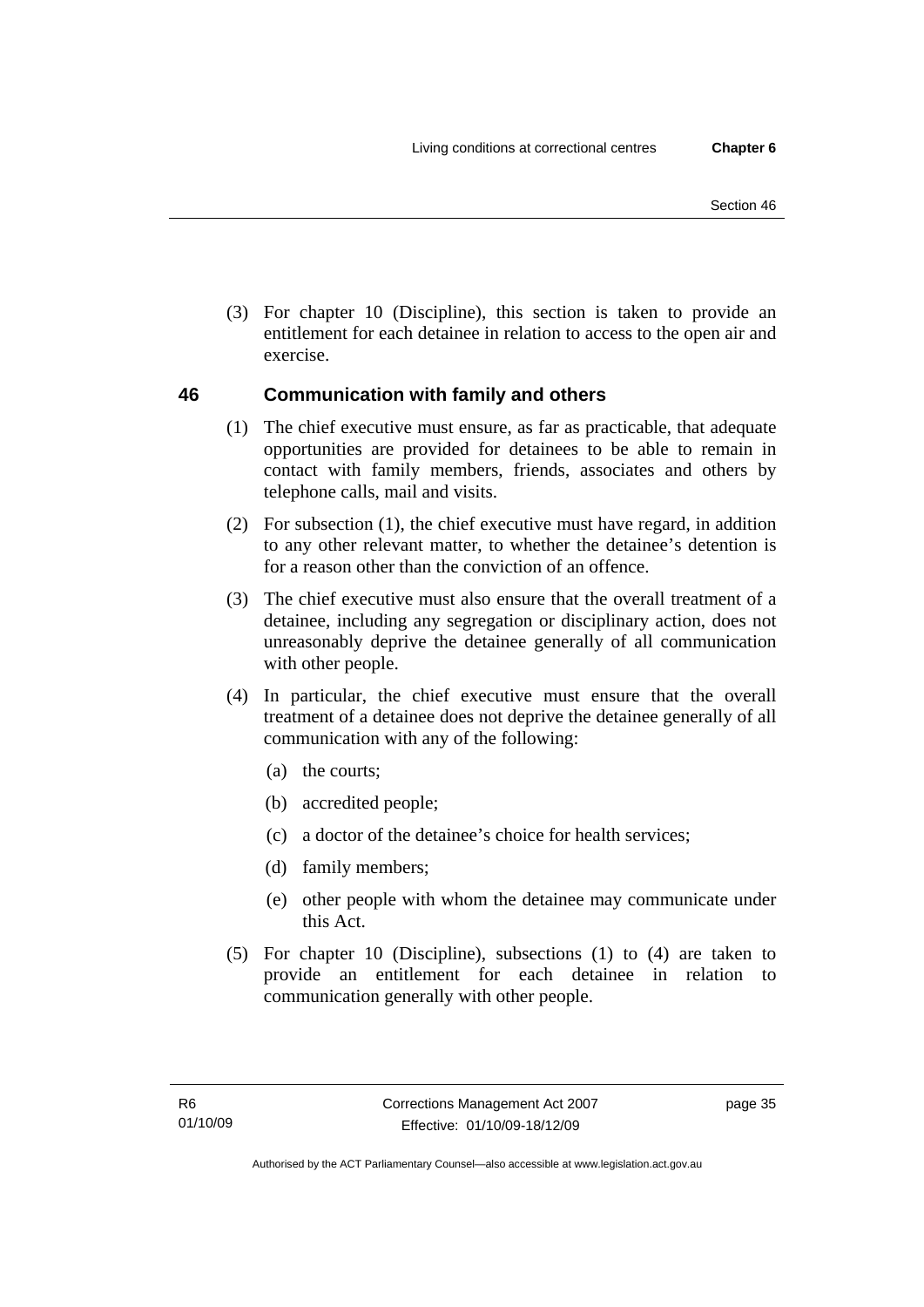- (6) However, this section is subject to the following:
	- (a) section 47 (Telephone calls);
	- (b) section 48 (Mail);
	- (c) section 49 (Visits by family members etc);
	- (d) section 50 (Contact with accredited people).

# **47 Telephone calls**

- (1) The chief executive must ensure that each correctional centre has telephone facilities for detainees to make and receive telephone calls.
- (2) A detainee may make at least—
	- (a) 1 telephone call on admission to a correctional centre; and
	- (b) 1 telephone call each week to a family member.

*Note Family member* is defined in the dictionary.

- (3) A detainee may also make and receive further telephone calls for necessary contact with a family member, friend or someone else.
- (4) A detainee who makes a telephone call mentioned in subsection (2) or (3) must pay for the call if the chief executive believes, on reasonable grounds, that is appropriate.

#### **Example**

if the detainee can afford to pay for the call

- *Note* An example is part of the Act, is not exhaustive and may extend, but does not limit, the meaning of the provision in which it appears (see Legislation Act, s 126 and s 132).
- (5) For chapter 10 (Discipline), subsections (2) and (3) are taken to provide entitlements for each detainee in relation to telephone calls.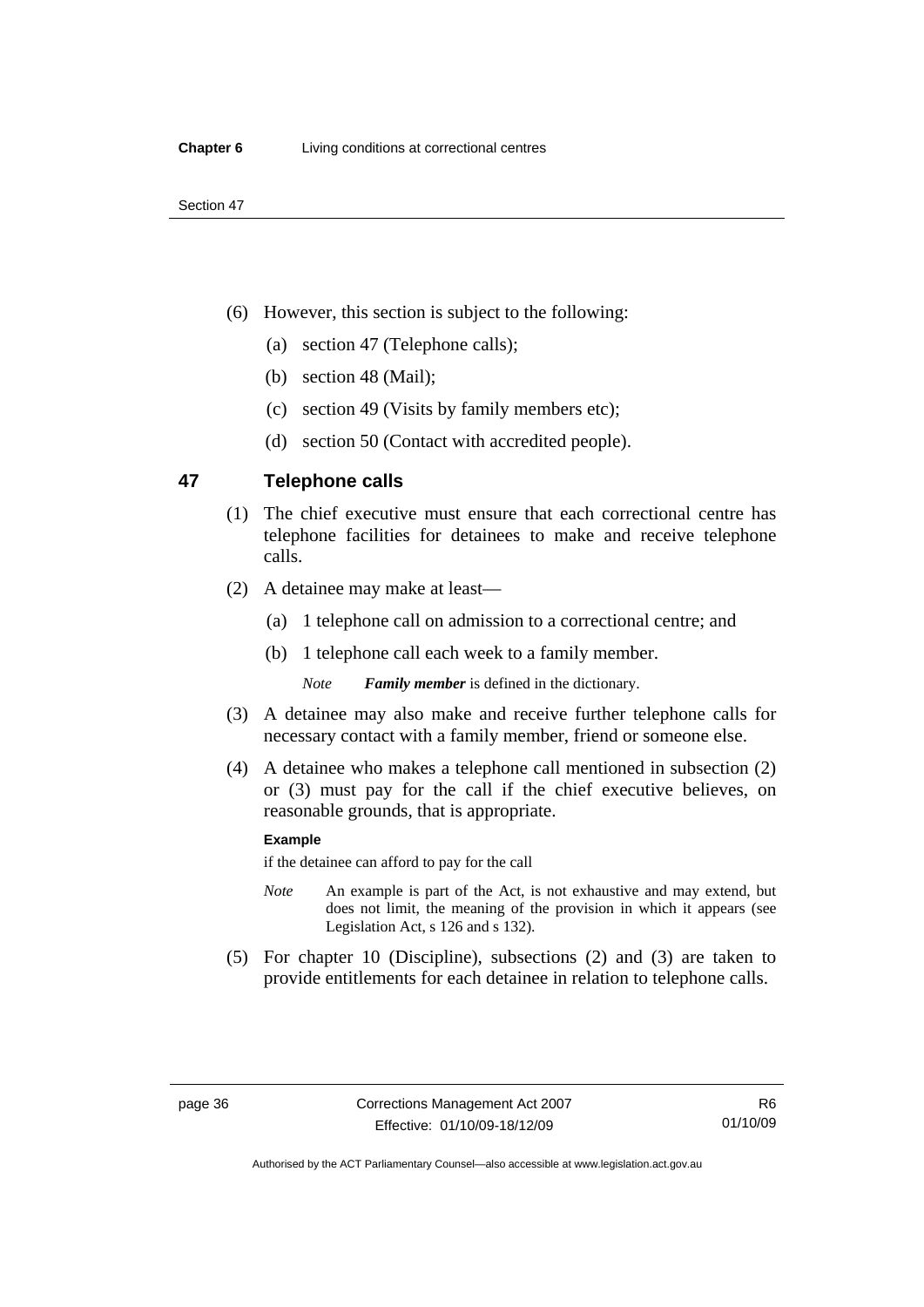- (6) However, the chief executive may give directions denying or limiting the use of a telephone by a detainee for a call mentioned in subsection (2) or (3) if the chief executive suspects, on reasonable grounds, that the call may—
	- (a) undermine security or good order at a correctional centre; or
	- (b) revictimise a victim; or
	- (c) circumvent any process for investigating complaints or reviewing decisions under this Act; or
	- (d) have the purpose of causing community distress.

#### **Example—par (d)**

Mr F was imprisoned for intentionally inflicting grievous bodily harm against his former wife. He had been convicted previously of domestic violence offences. He believes he has a right to assault his former wife and advocates the matter is private. Mr F believes that organisations that support victims of domestic violence are a social evil. He begins to use telephone calls to his brother to organise him into inciting violence against organisations advocating women's rights. Following complaints from the organisations, the chief executive denies phone calls between Mr F and his brother.

- (7) Also, subsections (2) and (3) are subject to—
	- (a) section 103 (Monitoring telephone calls etc); and
	- (b) any operating procedure mentioned in subsection (8).
- (8) An operating procedure may include provision regulating the following in relation to detainees' telephone calls:
	- (a) the times for making or receiving calls;
	- (b) the frequency and length of calls;
	- (c) arrangements for payment for the cost of calls made.

#### **48 Mail**

 (1) The chief executive must ensure, as far as practicable, that detainees can send and receive as much mail as they wish.

page 37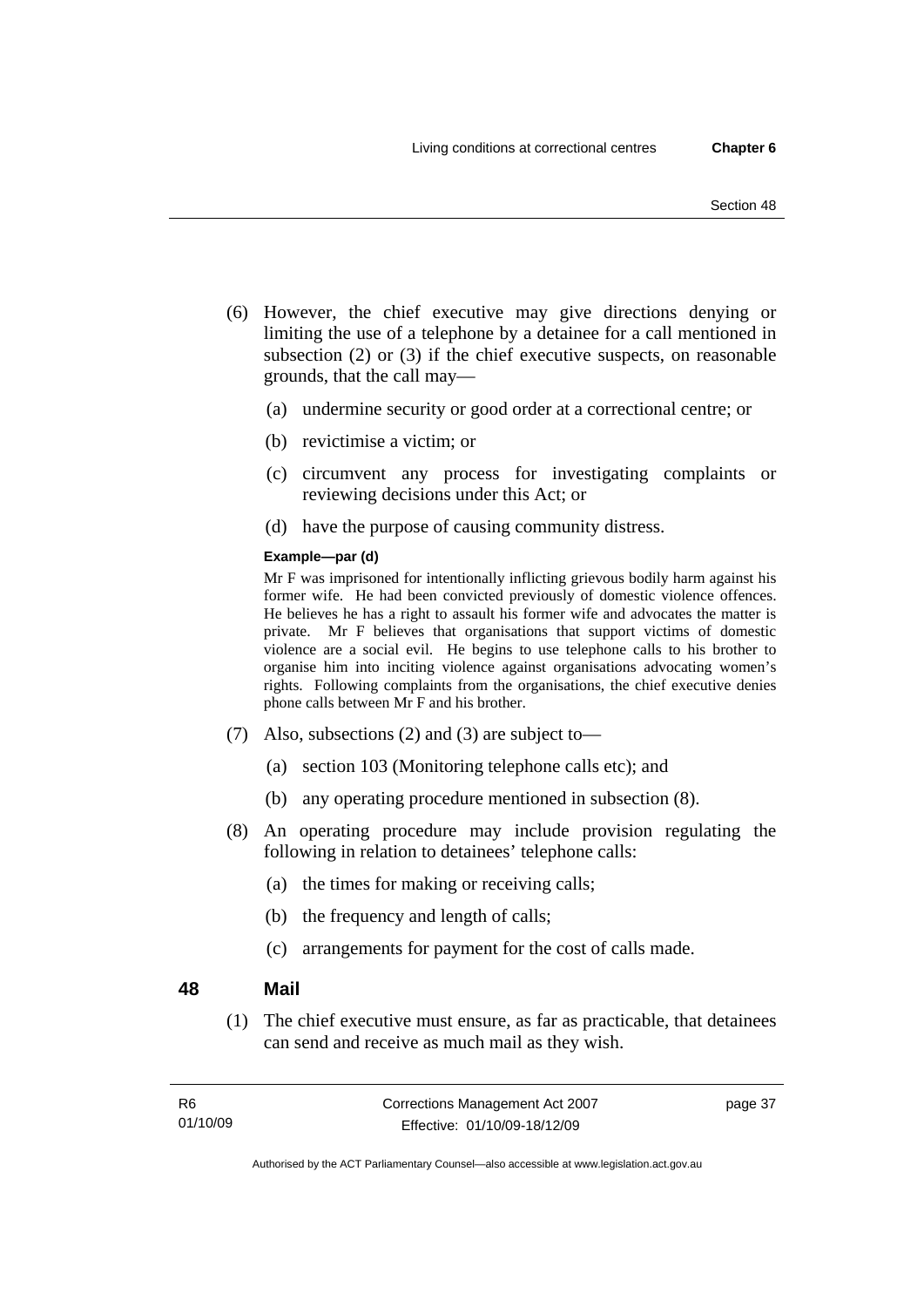#### Section 48

- (2) However, a detainee may send mail to, and receive mail from, a person only if the person is nominated by the detainee by written notice given to the chief executive.
- (3) A detainee who sends mail must pay for the cost of any writing and other material, and postage, for the mail if the chief executive believes, on reasonable grounds, that is appropriate.

#### **Example**

if the detainee can afford to pay for the material and postage

- *Note* An example is part of the Act, is not exhaustive and may extend, but does not limit, the meaning of the provision in which it appears (see Legislation Act, s 126 and s 132).
- (4) For chapter 10 (Discipline), subsection (2) is taken to provide an entitlement for each detainee in relation to mail.
- (5) However, the chief executive may give directions denying or limiting the sending or receiving of an item of mail by a detainee if the chief executive suspects, on reasonable grounds, that it may—
	- (a) undermine security or good order at a correctional centre; or
	- (b) revictimise a victim; or
	- (c) circumvent any process for investigating complaints or reviewing decisions under this Act; or
	- (d) have the purpose of causing community distress.

#### **Example—par (d)**

AW was convicted of murdering her parents with a view to obtaining an inheritance. The W family are well known in the community and family members had actively campaigned for a higher sentence for AW. AW began writing inflammatory letters to her relatives and friends of her parents. Having received complaints about the letters from family members, the chief executive denies AW from sending further letters to family members who had complained about the letters.

- (6) Also, subsections (1) and (2) are subject to—
	- (a) section 104 (Monitoring ordinary mail); and

Authorised by the ACT Parliamentary Counsel—also accessible at www.legislation.act.gov.au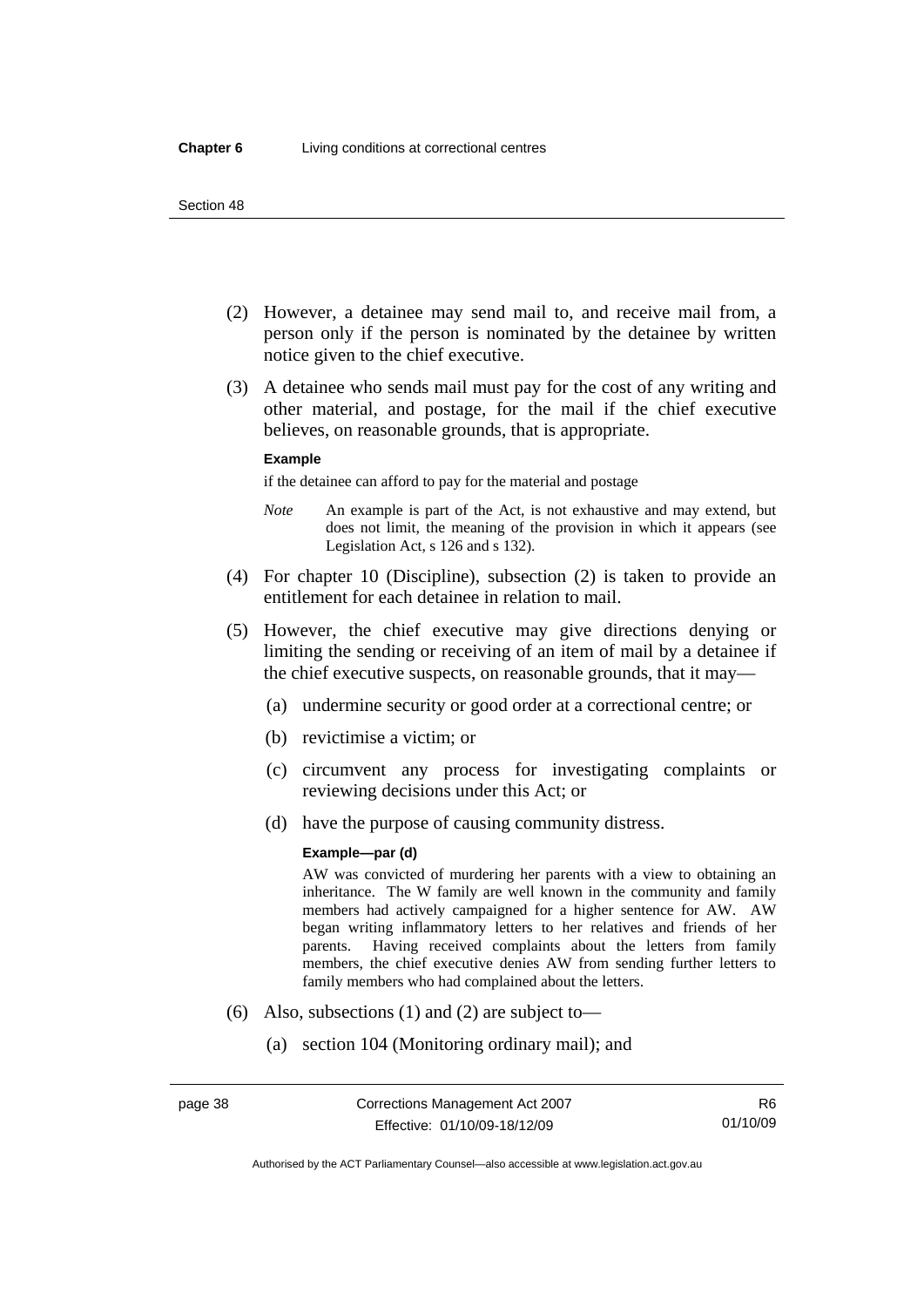- Section 49
- (b) section 105 (Monitoring protected mail); and
- (c) any operating procedure mentioned in subsection (7).
- (7) An operating procedure may include provision regulating the following in relation to detainees' mail:
	- (a) the way mail is sent or received;
	- (b) the provision of writing and other material for sending mail;
	- (c) arrangements for payment for the cost of the material and postage.

# **49 Visits by family members etc**

 (1) The chief executive must ensure that each correctional centre has suitable facilities for detainees to receive visits from family members and other people.

#### **Example of non-family member visitor**

a person who is a long-term friend or a friend who normally lives with the detainee

- *Note* An example is part of the Act, is not exhaustive and may extend, but does not limit, the meaning of the provision in which it appears (see Legislation Act, s 126 and s 132).
- (2) A detainee may have at least 1 visit, of at least 30 minutes, each week by a family member.

*Note Family member* is defined in the dictionary.

- (3) For chapter 10 (Discipline), subsection (2) is taken to provide an entitlement for each detainee in relation to visits by family members.
- (4) However, the chief executive may give directions denying or limiting a visit mentioned in subsection (1) if the chief executive suspects, on reasonable grounds, that the visit may—
	- (a) undermine security or good order at a correctional centre; or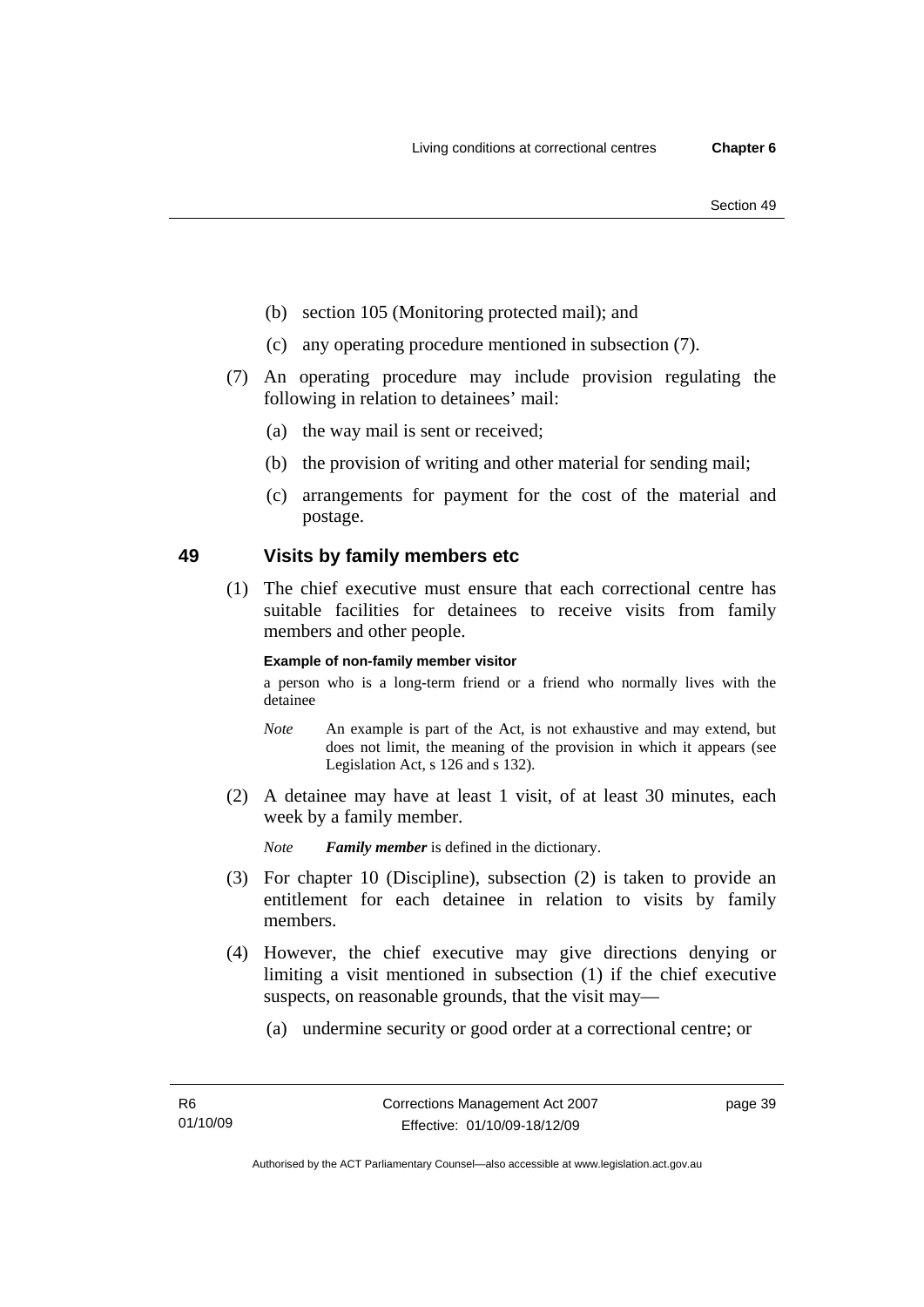Section 50

- (b) revictimise a victim; or
- (c) circumvent any process for investigating complaints or reviewing decisions under this Act; or
- (d) have the purpose of causing community distress.

#### **Example—par (d)**

Mr J is convicted of numerous serious sexual offences against young girls. He begins to write letters to various public figures, including journalists, stating that his crimes were motivated by a love for the children and that he intends to change his name to that of one of his victims. He makes arrangements for a visit by a journalist for a story about why he wants to change his name. The chief executive may deny the visit on the ground that it may cause community distress.

(5) Also, this section is subject to section 143 (Visiting conditions).

#### **50 Contact with accredited people**

 (1) The chief executive must ensure that a detainee has adequate opportunities for contact with an accredited person, whether by telephone or mail or by a visit by an accredited person.

*Note Accredited person* is defined in the dictionary.

- (2) For chapter 10 (Discipline), subsection (1) is taken to provide an entitlement for each detainee in relation to contact with an accredited person.
- (3) However, the chief executive may give directions denying or limiting a detainee's contact with an accredited person if the chief executive suspects, on reasonable grounds, that the contact may—
	- (a) undermine security or good order at a correctional centre; or
	- (b) circumvent any process for investigating complaints or reviewing decisions under this Act.
- (4) Also, this section is subject to section 143 (Visiting conditions).

Authorised by the ACT Parliamentary Counsel—also accessible at www.legislation.act.gov.au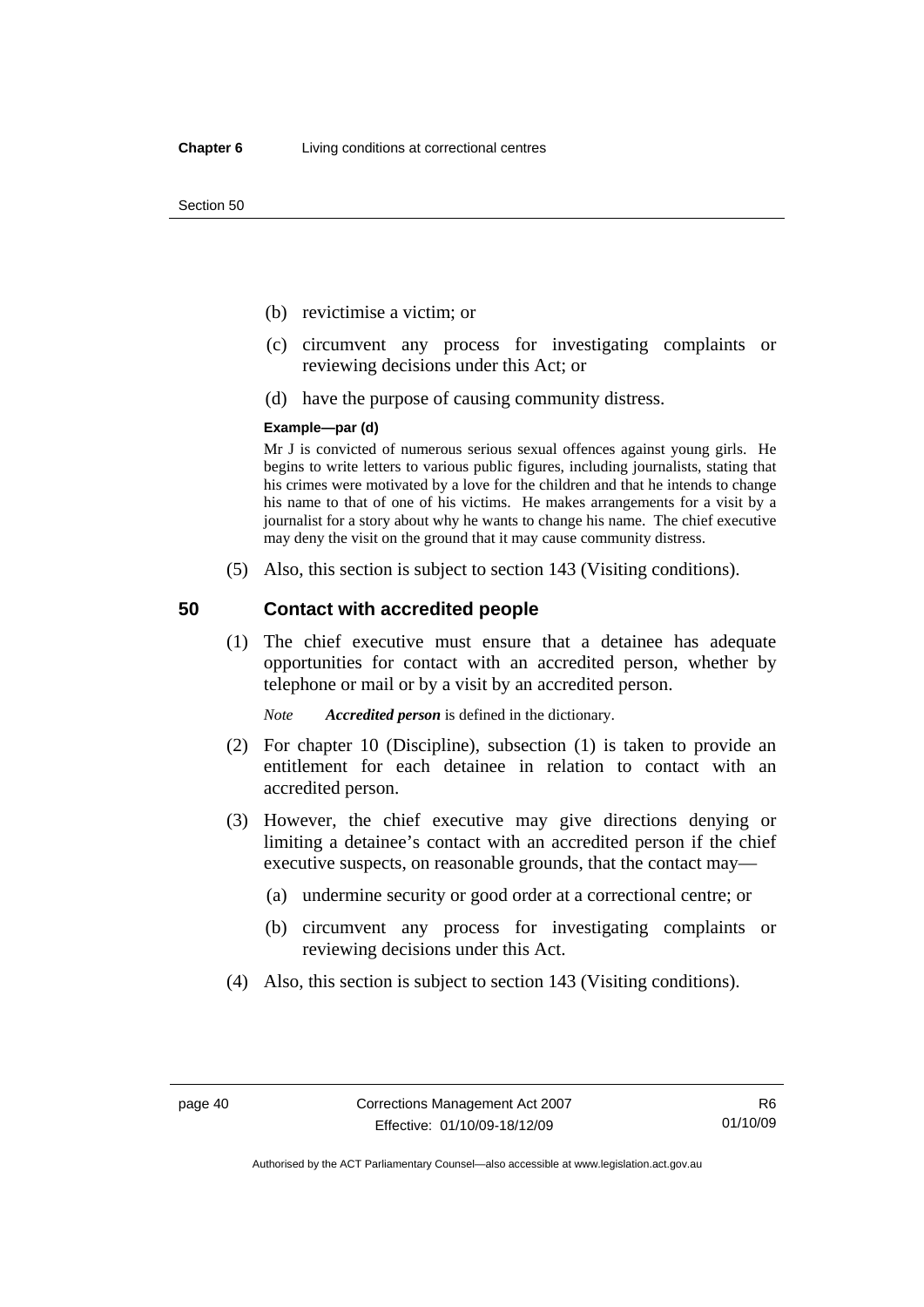# **51 Visits—protected communications**

The chief executive must not listen to, or record, a communication at a visit between a detainee and any of the following people:

- (a) a lawyer representing the detainee;
- (b) an official visitor;
- (c) the human rights commissioner;
- (d) the public advocate;
- (e) the ombudsman;
- (f) a person prescribed by regulation.
- *Note 1* Electronic communications between a detainee and a person mentioned in this section must not be monitored, see s 103.
- *Note 2* For restrictions on monitoring mail between a detainee and a person mentioned in this section, see s 105.

# **52 News and educational services**

- (1) The chief executive must ensure, as far as practicable, that detainees have reasonable access to—
	- (a) newspapers, radio and television broadcasts and other mass media (including the internet) for news and information; and
	- (b) a library or library service.
- (2) The chief executive may, as part of a detainee's case management plan, approve a detainee participating in academic, vocational or cultural education or training if satisfied it would benefit the detainee in any of the following ways:
	- (a) by providing the detainee with suitable vocational skills;
	- (b) by promoting the detainee's rehabilitation or reintegration into society;

page 41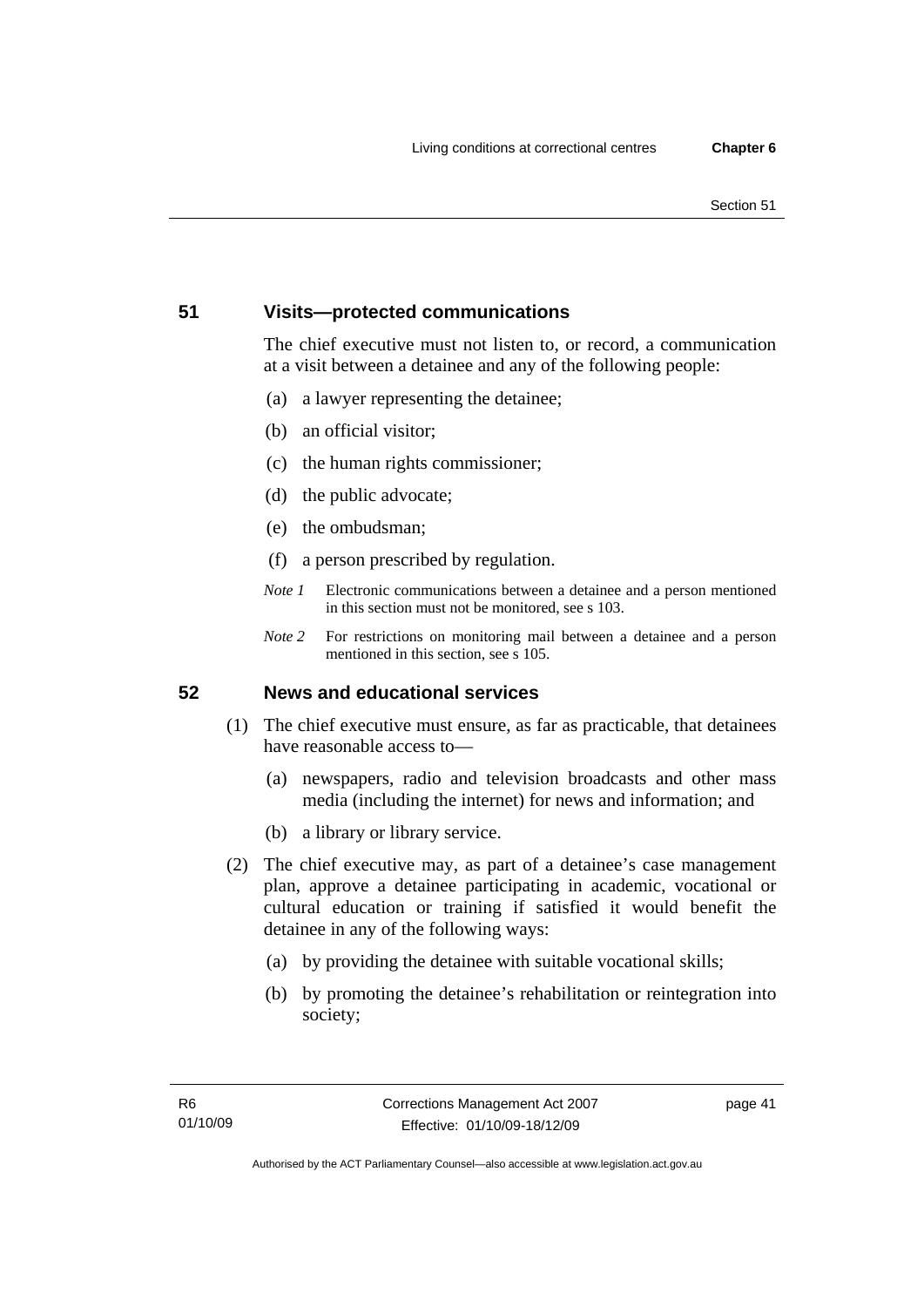- (c) by contributing satisfactorily to the detainee's personal development.
- (3) For chapter 10 (Discipline), participation in education or training approved under subsection (2) is taken to be an entitlement for the detainee.

#### **53 Health care**

- (1) The chief executive must ensure that—
	- (a) detainees have a standard of health care equivalent to that available to other people in the ACT; and
	- (b) arrangements are made to ensure the provision of appropriate health services for detainees; and
	- (c) conditions in detention promote the health and wellbeing of detainees; and
	- (d) as far as practicable, detainees are not exposed to risks of infection.
- (2) In particular, the chief executive must ensure that detainees have access to—
	- (a) regular health checks; and
	- (b) timely treatment where necessary, particularly in urgent circumstances; and
	- (c) hospital care where necessary; and
	- (d) as far as practicable—
		- (i) specialist health services from health professionals; and
		- (ii) necessary health care programs, including rehabilitation programs.
- (3) For chapter 10 (Discipline), subsections (1) and (2) are taken to provide an entitlement for each detainee in relation to health care.

Authorised by the ACT Parliamentary Counsel—also accessible at www.legislation.act.gov.au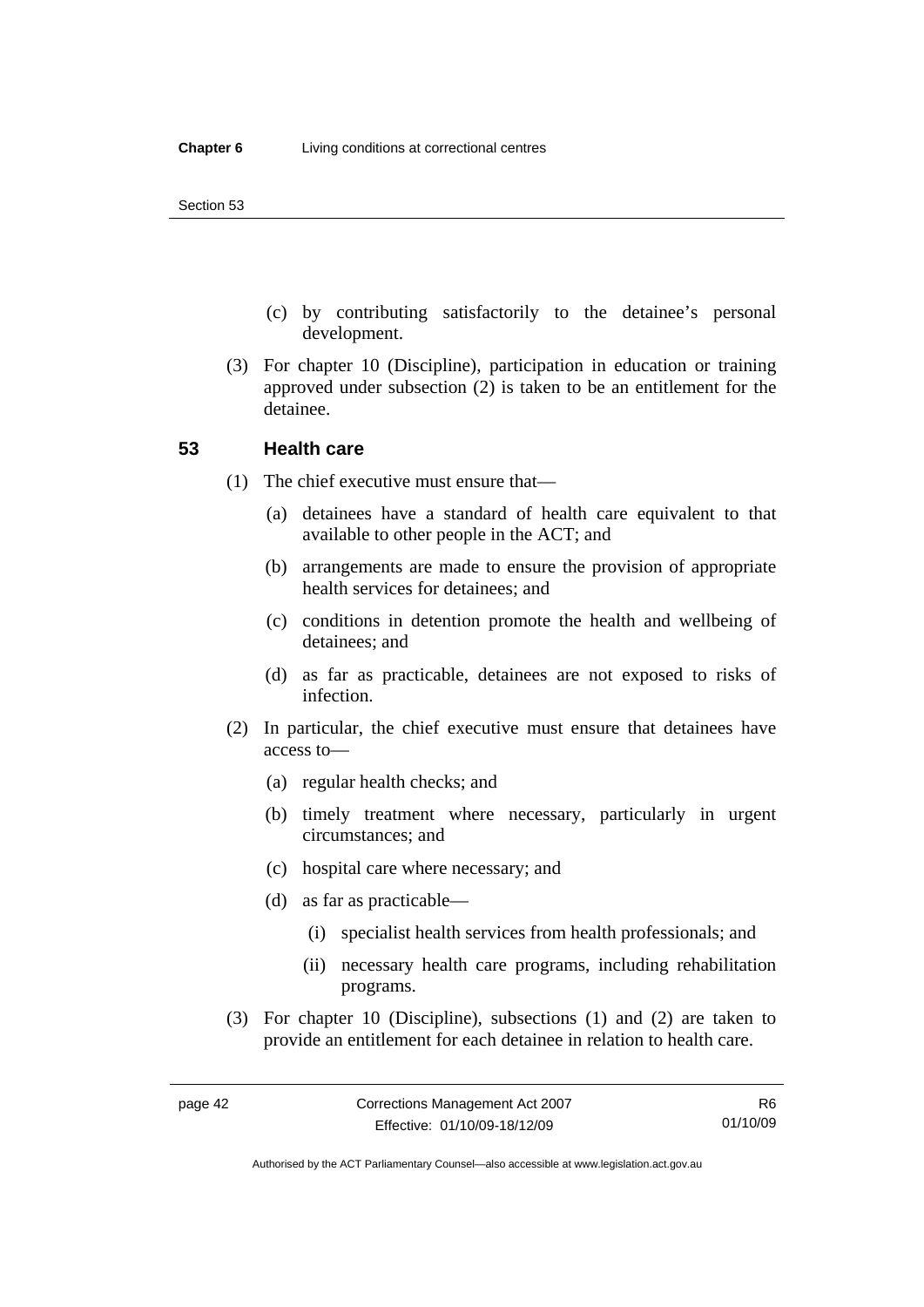- (4) A regulation may make provision in relation to health services for detainees, including provision about the following:
	- (a) the appointment of health professionals for this Act;
	- (b) the provision of health service clinics for detainees;
	- (c) appointments for detainees with health professionals;
	- (d) rehabilitation for detainees who suffer personal injury arising out of or in the course of their detention;
	- (e) security arrangements for detainees visiting health professionals or health facilities, particularly outside correctional centres.
- (5) For chapter 10 (Discipline), a detainee's entitlement in relation to health care includes anything expressed to be an entitlement in a regulation made for subsection (4).

# **54 Transfers to health facilities**

 (1) The chief executive may direct that a detainee be transferred to a health facility at a correctional centre, or outside a correctional centre, if the chief executive believes, on reasonable grounds, that is necessary or desirable for the detainee to receive health services at the facility.

*Note Health facility* is defined in the dictionary.

- (2) The chief executive must have regard to the advice of a doctor appointed under section 21 (Doctors—health service appointments) when considering whether to make a direction under subsection (1).
- (3) The chief executive may direct an escort officer to escort the detainee to or from the health facility, or while at the facility.
- (4) The detainee may be discharged from the health facility only if—
	- (a) the health professional in charge of the detainee's care approves the discharge; or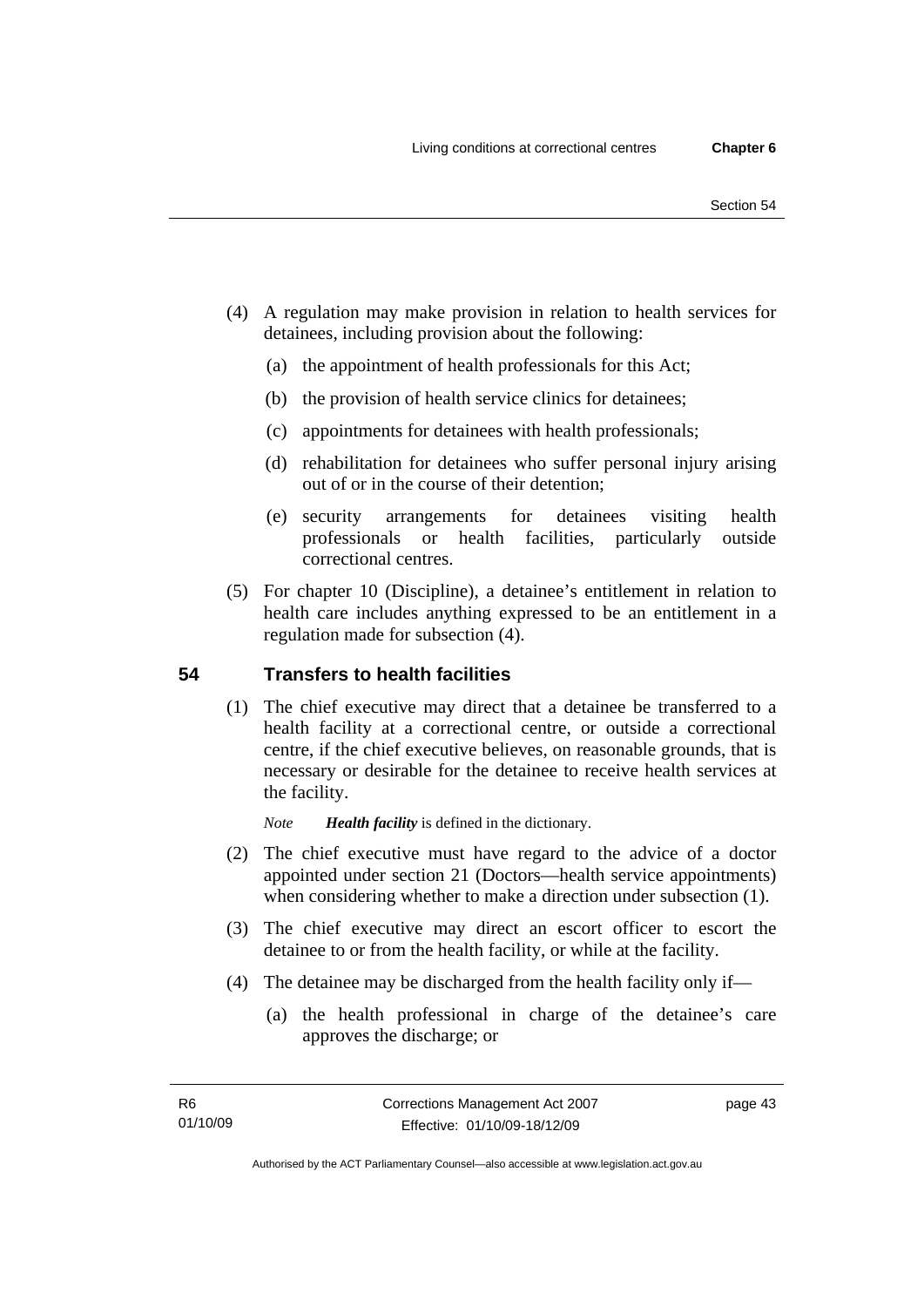#### Section 55

 (b) the chief executive directs that the detainee be removed from the facility.

#### **Example of direction for removal of detainee from health facility**

where the detainee is a danger to the safety of people at the facility

- *Note* An example is part of the Act, is not exhaustive and may extend, but does not limit, the meaning of the provision in which it appears (see Legislation Act, s 126 and s 132).
- (5) The chief executive may give a direction for ensuring that a detainee discharged from a health facility under this section is returned to a correctional centre stated in the direction.
- (6) For chapter 10 (Discipline), this section is taken to provide an entitlement for each detainee in relation to health care.

#### **55 Religious, spiritual and cultural needs**

 (1) The chief executive must ensure, as far as practicable, that provision is made at correctional centres for the religious, spiritual and cultural needs of detainees.

#### **Examples of religious, spiritual or cultural needs**

- 1 observances and practices relating to religious or spiritual beliefs, including indigenous spiritual beliefs
- 2 observances or practices arising because a person belongs to a particular culture
- *Note* An example is part of the Act, is not exhaustive and may extend, but does not limit, the meaning of the provision in which it appears (see Legislation Act, s 126 and s 132).
- (2) In particular, the chief executive must ensure, as far as practicable, that detainees have reasonable access to—
	- (a) ministers of religion and other people with standing in a particular culture whom detainees wish to see for religious, spiritual or cultural purposes; and
	- (b) religious services at the correctional centre; and

Authorised by the ACT Parliamentary Counsel—also accessible at www.legislation.act.gov.au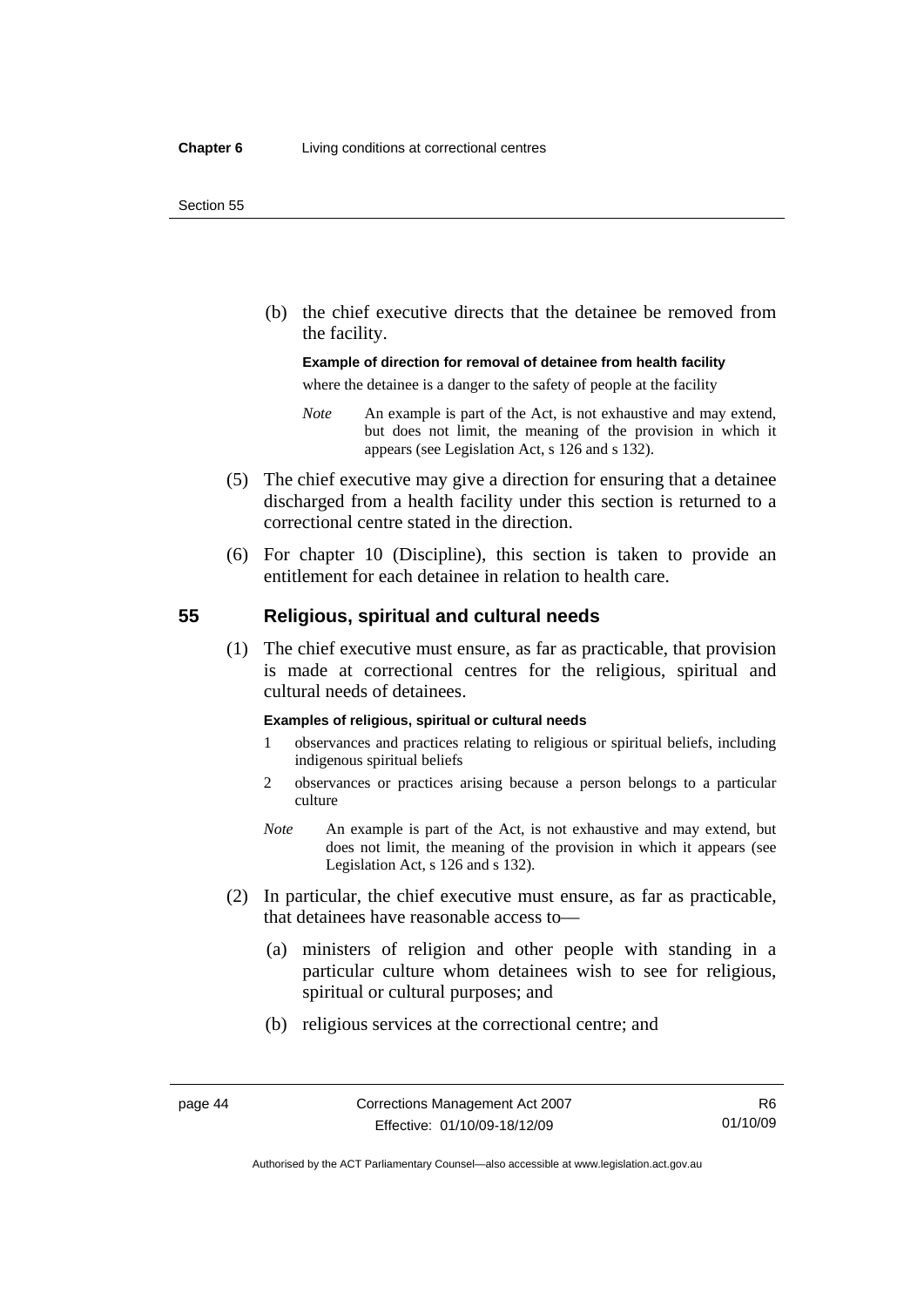- (c) books and other articles associated with their religious, spiritual or cultural practices.
- (3) However, the chief executive may give directions denying or limiting a detainee's access under subsection (1) or (2) if the chief executive suspects, on reasonable grounds, that it may—
	- (a) undermine security or good order at a correctional centre; or
	- (b) revictimise a victim; or
	- (c) circumvent any process for investigating complaints or reviewing decisions under this Act; or
	- (d) cause community distress.
- (4) A detainee must not be required to receive a visit from anyone representing a particular religion, spiritual belief or culture, or attend any related service or practice, if the detainee does not wish to do so.
- (5) For chapter 10 (Discipline), subsections (1) and (2) are taken to provide an entitlement for each detainee in relation to religious observance.
- (6) In this section:

*minister of religion* means—

- (a) a person registered under the *Marriage Act 1961* (Cwlth), part 4.1 (Authorised celebrants); or
- (b) a person prescribed by regulation.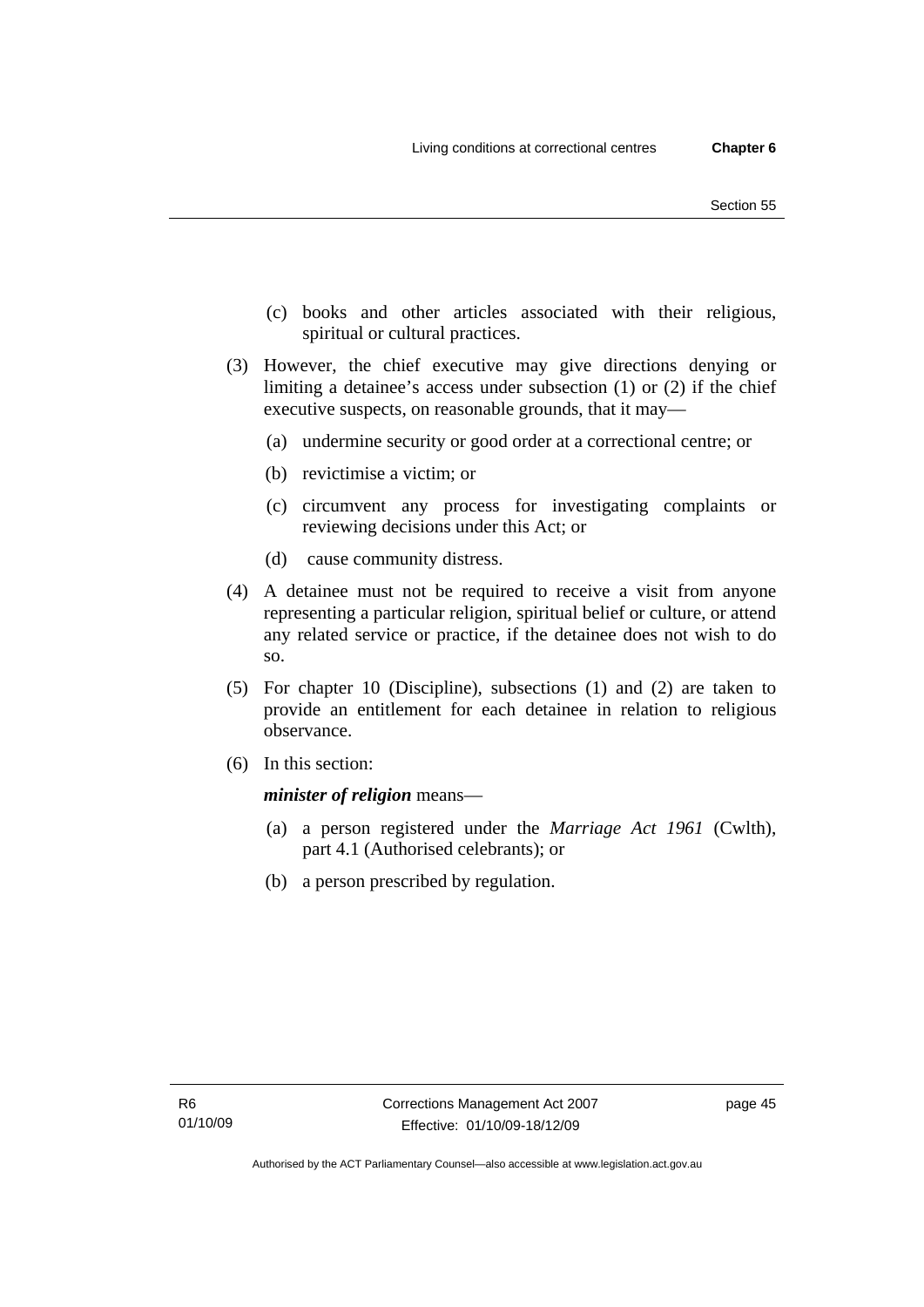Section 56

# **Chapter 7 Inspection of correctional centres**

# **56 Independent inspections**

- (1) This section applies to each of the following:
	- (a) a judge;
	- (b) a magistrate;
	- (c) a member of the Legislative Assembly;
	- (d) the human rights commissioner;
	- (e) the ombudsman.
- (2) A person mentioned in subsection (1) may, at any reasonable time, enter and inspect—
	- (a) a correctional centre; or
	- (b) a place outside a correctional centre where a detainee is, or has been, directed to work or participate in an activity.

#### **Example of time that would not be reasonable**

a time that would hinder a search at a correctional centre

*Note* An example is part of the Act, is not exhaustive and may extend, but does not limit, the meaning of the provision in which it appears (see Legislation Act, s 126 and s 132).

## **57 Official visitors—appointment**

- (1) The Minister must appoint at least 1 official visitor.
- (2) The Minister may appoint a person as an official visitor only if satisfied the person has suitable qualifications or experience to exercise the functions of an official visitor.

R6 01/10/09

Authorised by the ACT Parliamentary Counsel—also accessible at www.legislation.act.gov.au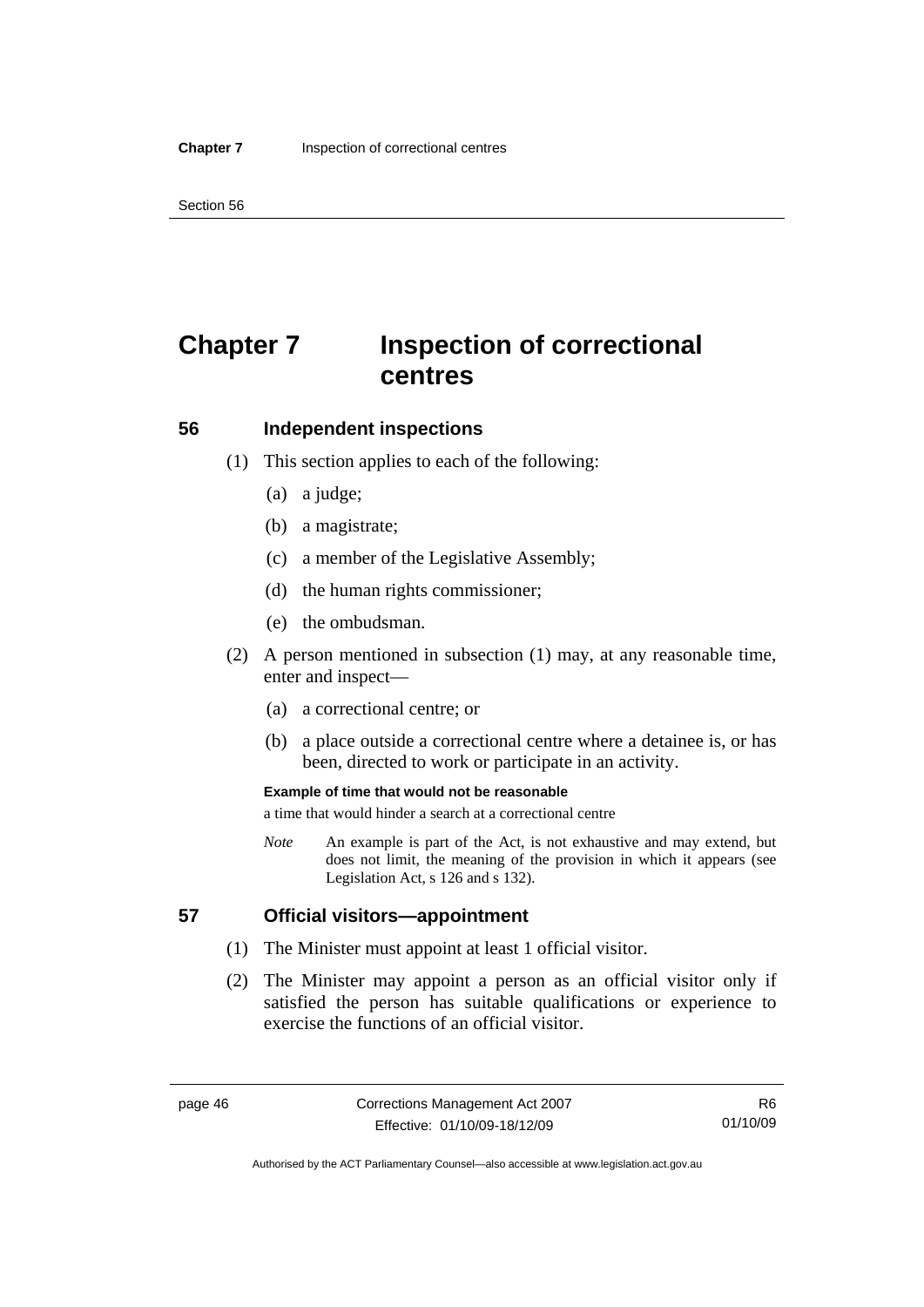- (3) The Minister must not appoint a public employee as an official visitor.
- (4) An appointment of an official visitor must be for not longer than 3 years.
- (5) The conditions of appointment of an official visitor are the conditions agreed between the Minister and the member, subject to any determination under the *Remuneration Tribunal Act 1995*.
	- *Note 1* For the making of appointments (including acting appointments), see the Legislation Act, pt 19.3.
	- *Note 2* Certain Ministerial appointments require consultation with an Assembly committee and are disallowable (see Legislation Act, div 19.3.3).
	- *Note 3* A person may be reappointed to a position if the person is eligible to be appointed to the position (see Legislation Act, s 208 and dict, pt 1, def *appoint*).

## **58 Official visitors—functions**

- (1) An official visitor's functions are—
	- (a) to inspect correctional centres and places outside correctional centres where detainees are, or have been, directed to work or participate in an activity; and
	- (b) to exercise any other function given to an official visitor under this Act or another territory law.
- (2) For subsection (1), an official visitor—
	- (a) must visit each correctional centre in accordance with the conditions of the official visitor's appointment; and
	- (b) may visit a place outside a correctional centre where a detainee is, or has been, directed to work or participate in an activity; and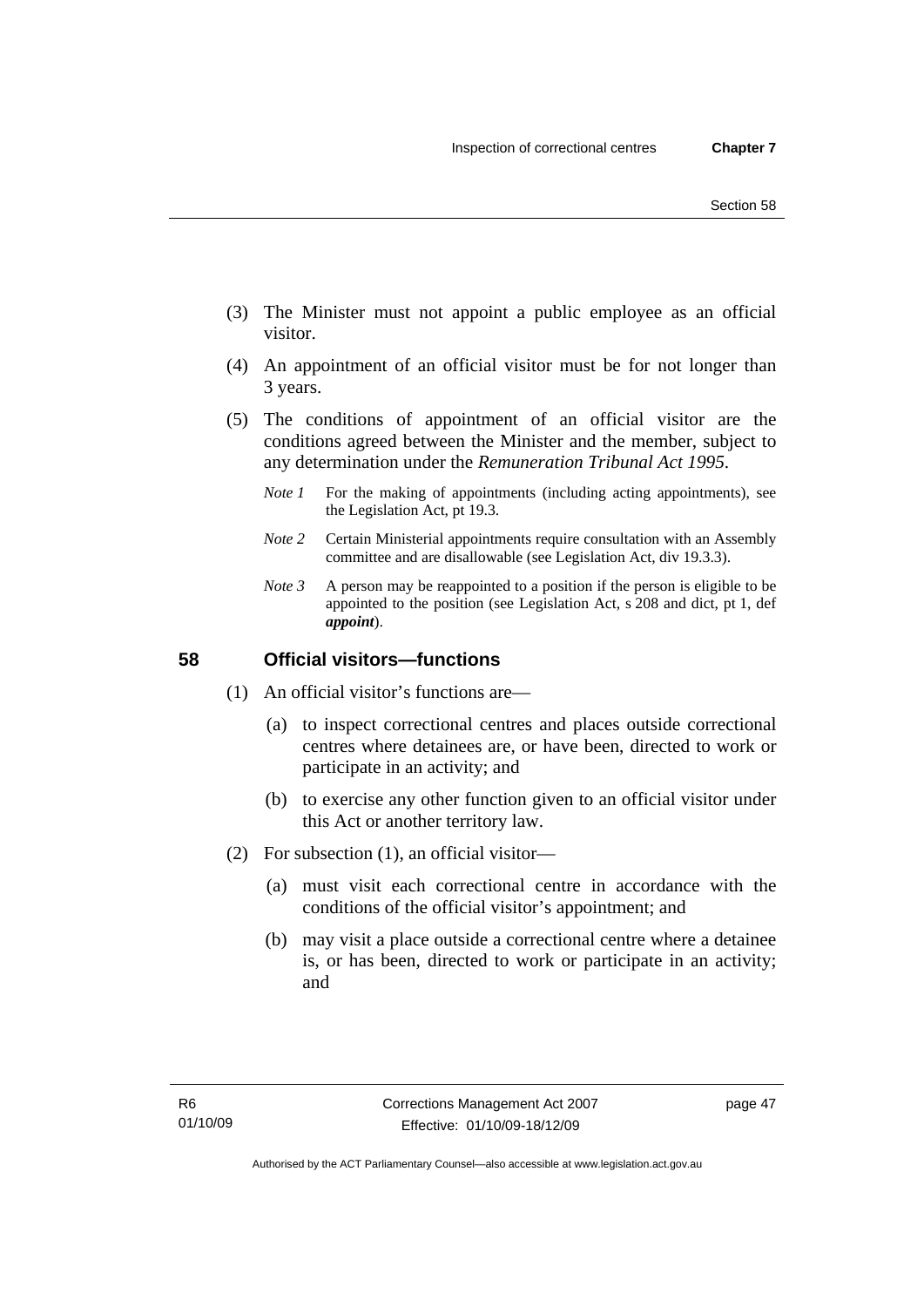(c) may, at any reasonable time, enter a correctional centre or a place mentioned in paragraph (b).

#### **Example of time that would not be reasonable**

a time that would hinder a search at a correctional centre

- *Note* An example is part of the Act, is not exhaustive and may extend, but does not limit, the meaning of the provision in which it appears (see Legislation Act, s 126 and s 132).
- (3) If an official visitor believes, on reasonable grounds, that the detention of a detainee (including any aspect of the treatment, living conditions, work or activities of the detainee) is not in accordance with this Act, the official visitor must report that belief to the Minister in writing.
- (4) A corrections officer must give an official visitor any reasonable help the official visitor asks for to exercise the official visitor's functions.

#### **59 Complaints to official visitors**

- (1) A detainee may complain to an official visitor about any aspect of the detainee's detention or treatment in detention, including—
	- (a) the operation of a correctional centre where the detainee is detained; or
	- (b) conditions, or work or activities provided, at a place where the detainee is, or has been, directed to work or participate in an activity.
- (2) The chief executive must ensure that an official visitor is told as soon as practicable about any detainee who has told a corrections officer that the detainee wants to see an official visitor.
- (3) A detainee is not required to explain to the chief executive or a corrections officer why the detainee may want to see an official visitor.

Authorised by the ACT Parliamentary Counsel—also accessible at www.legislation.act.gov.au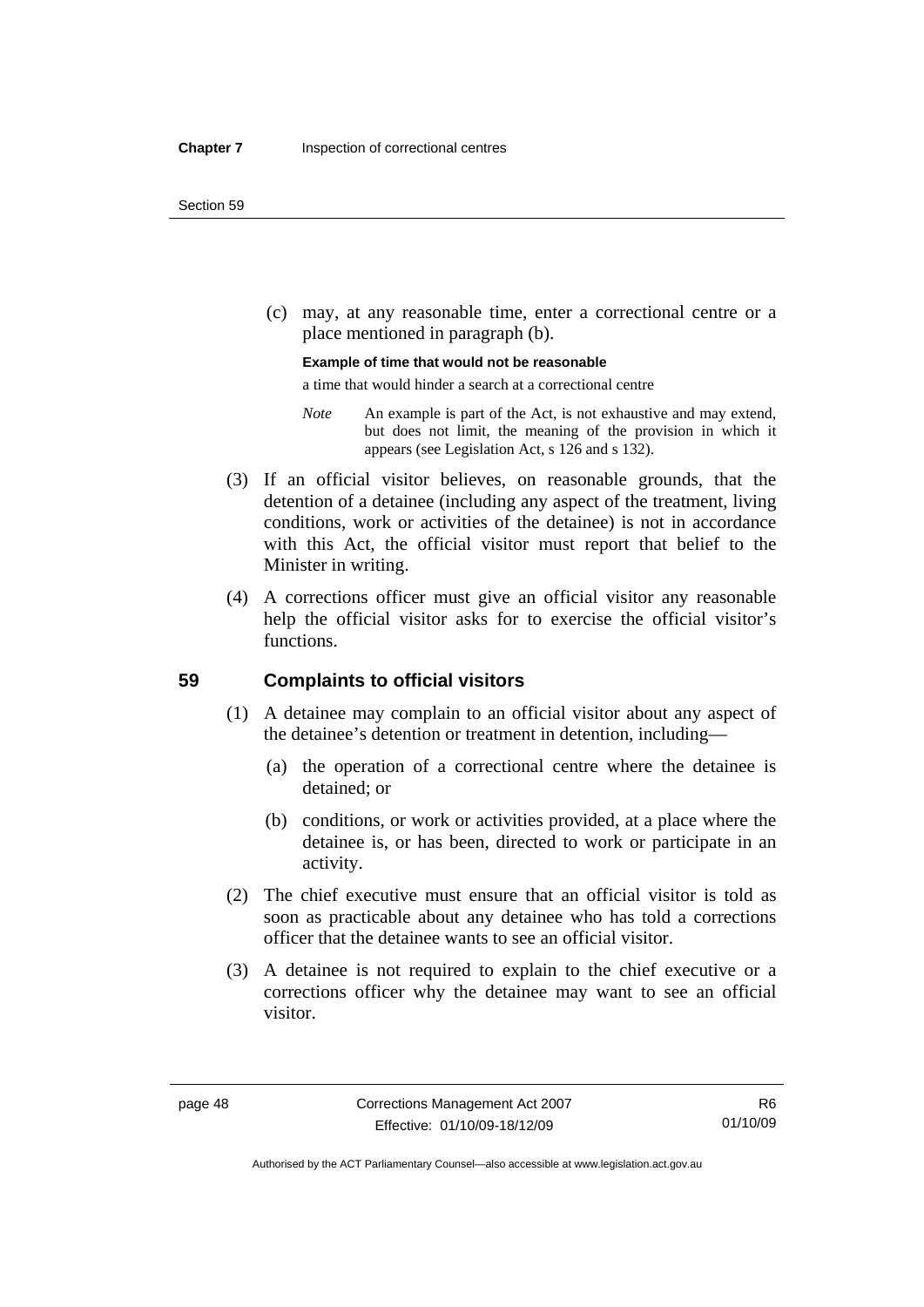## **60 Investigation etc by official visitors**

- (1) An official visitor must investigate each complaint made under section 59 unless the official visitor believes, on reasonable grounds, that the complaint is frivolous or vexatious.
- (2) An official visitor may—
	- (a) make a recommendation about the complaint to the chief executive; or
	- (b) if the official visitor considers it is appropriate, give the Minister a report about any complaint or investigation.
- (3) As soon as practicable after the end of each quarter, an official visitor must give the Minister a written report for the quarter summarising—
	- (a) the number and kinds of complaints received by the official visitor; and
	- (b) the number and kinds of complaints investigated by the official visitor; and
	- (c) the outcomes of investigations of complaints.
	- *Note* For the meaning of *quarter*, see the Legislation Act, dict, pt 1.
- (4) The quarterly report may include comments by the official visitor about anything in relation to a complaint or investigation to which the report applies.

#### **61 Official visitors—ending appointments**

- (1) The Minister may end the appointment of an official visitor—
	- (a) if the official visitor contravenes a territory law; or
	- (b) for misbehaviour; or
	- (c) if the official visitor becomes bankrupt or executes a personal insolvency agreement; or

page 49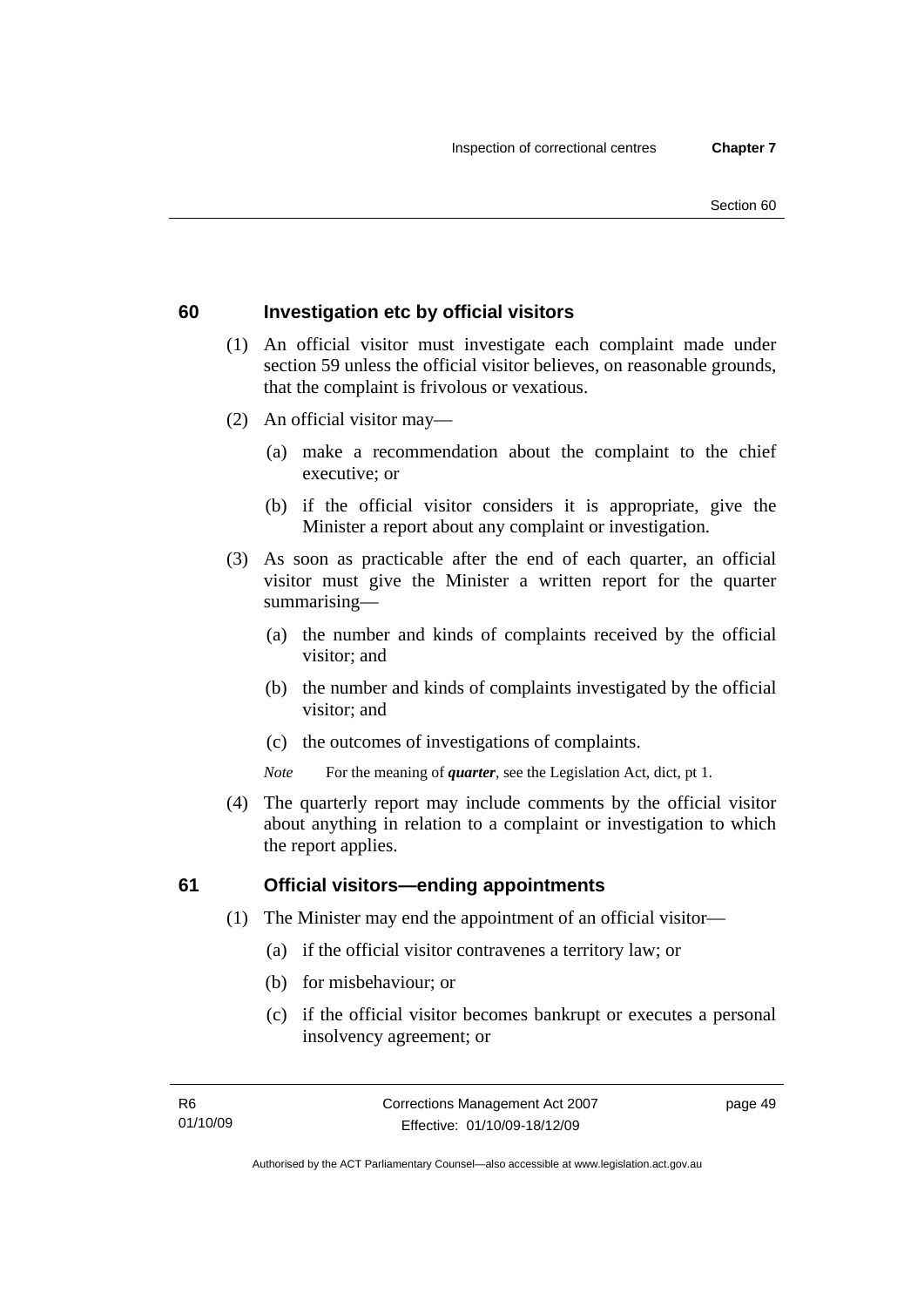- (d) if the official visitor is convicted or found guilty, in the ACT, of an offence punishable by imprisonment for at least 1 year; or
- (e) if the official visitor is convicted or found guilty, outside the ACT, in Australia or elsewhere, of an offence that, if it had been committed in the ACT, would be punishable by imprisonment for at least 1 year; or
- (f) if the official visitor fails to visit a correctional centre in accordance with the conditions of the official visitor's appointment without the Minister's approval; or
- (g) for physical or mental incapacity, if the incapacity substantially affects the exercise of the official visitor's functions.
- (2) An official visitor's appointment ends if the person becomes a public employee.
	- *Note 1* A public employee must not be appointed as an official visitor (see s 57 (3)).
	- *Note 2* A person's appointment also ends if the person resigns (see Legislation Act, s 210).

#### **62 Relationship with other inspection laws**

- (1) This Act must be construed and administered in a way that is consistent with an inspection law unless the contrary intention appears from this Act or that law.
- (2) This Act is taken to be consistent with an inspection law to the extent that it is capable of operating concurrently with that law.
- (3) The chief executive may make arrangements with a person responsible for the exercise of functions under an inspection law to ensure, as far as practicable, the safety of an inspector (however described) or anyone else affected by the exercise of the function in relation to a detainee or correctional centre.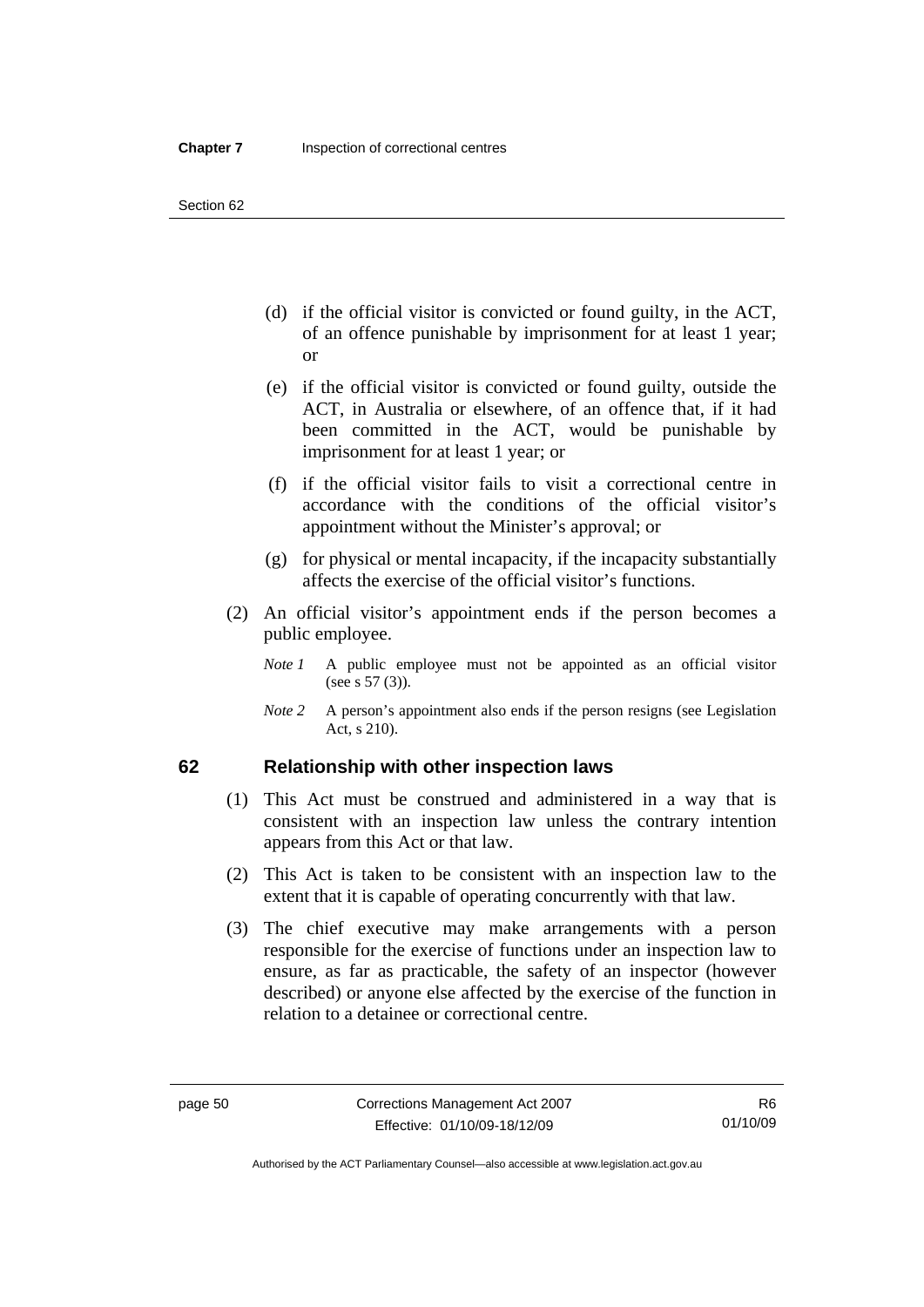- (4) A person exercising a function under an inspection law in relation to a detainee or correctional centre must exercise the function in accordance with any direction by the chief executive in relation to—
	- (a) the safety of anyone at the correctional centre; or
	- (b) security or good order at a correctional centre.
- (5) In this section:

*inspection law* means an Act that provides for the entry and inspection of premises, or the search of people or premises.

#### **Examples of inspection laws**

- *Crimes Act 1900*
- *Emergencies Act 2004*
- *Food Act 2001*
- *Public Health Act 1997*
- *Note* An example is part of the Act, is not exhaustive and may extend, but does not limit, the meaning of the provision in which it appears (see Legislation Act, s 126 and s 132).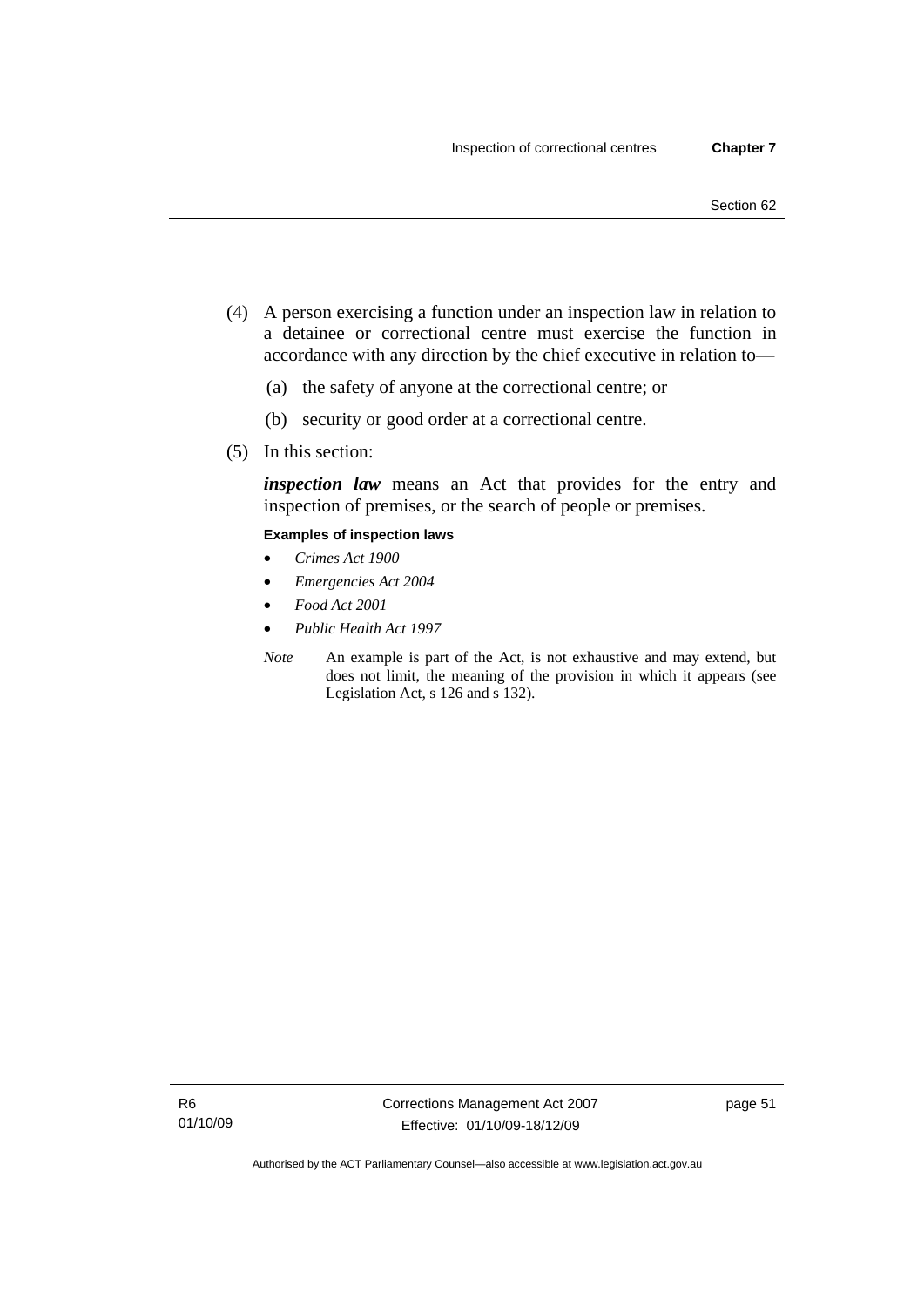# **Chapter 8 Admission to correctional centres**

#### **63 Meaning of** *admission* **to correctional centre**

In this Act:

*admission,* of a detainee to a correctional centre, means—

- (a) admission of the detainee to the centre for detention; and
- (b) for a detainee reporting to the centre to perform periodic detention—includes the first, but not the second or subsequent, time the detainee reports to the centre to perform periodic detention.

#### **64 Authority for detention**

- (1) A person must not be admitted to, or detained at, a correctional centre unless the detention is—
	- (a) authorised by a warrant under the *Crimes (Sentence Administration) Act 2005*, section 12 (Warrant for imprisonment); or
	- (b) authorised by a warrant under the *Crimes (Sentence Administration) Act 2005*, section 17 (Warrant for remand); or
	- (c) otherwise authorised, whether by a warrant or other authority (however named), under a territory law or a law of the Commonwealth, a State or another Territory.

#### **Examples—par (c)**

- 1 an accused person who is refused bail by an authorised person under the *Bail Act 1992*
- 2 a person held on a warrant issued under the *Royal Commissions Act 1991*, section 35 (Apprehension of witnesses failing to appear)

Authorised by the ACT Parliamentary Counsel—also accessible at www.legislation.act.gov.au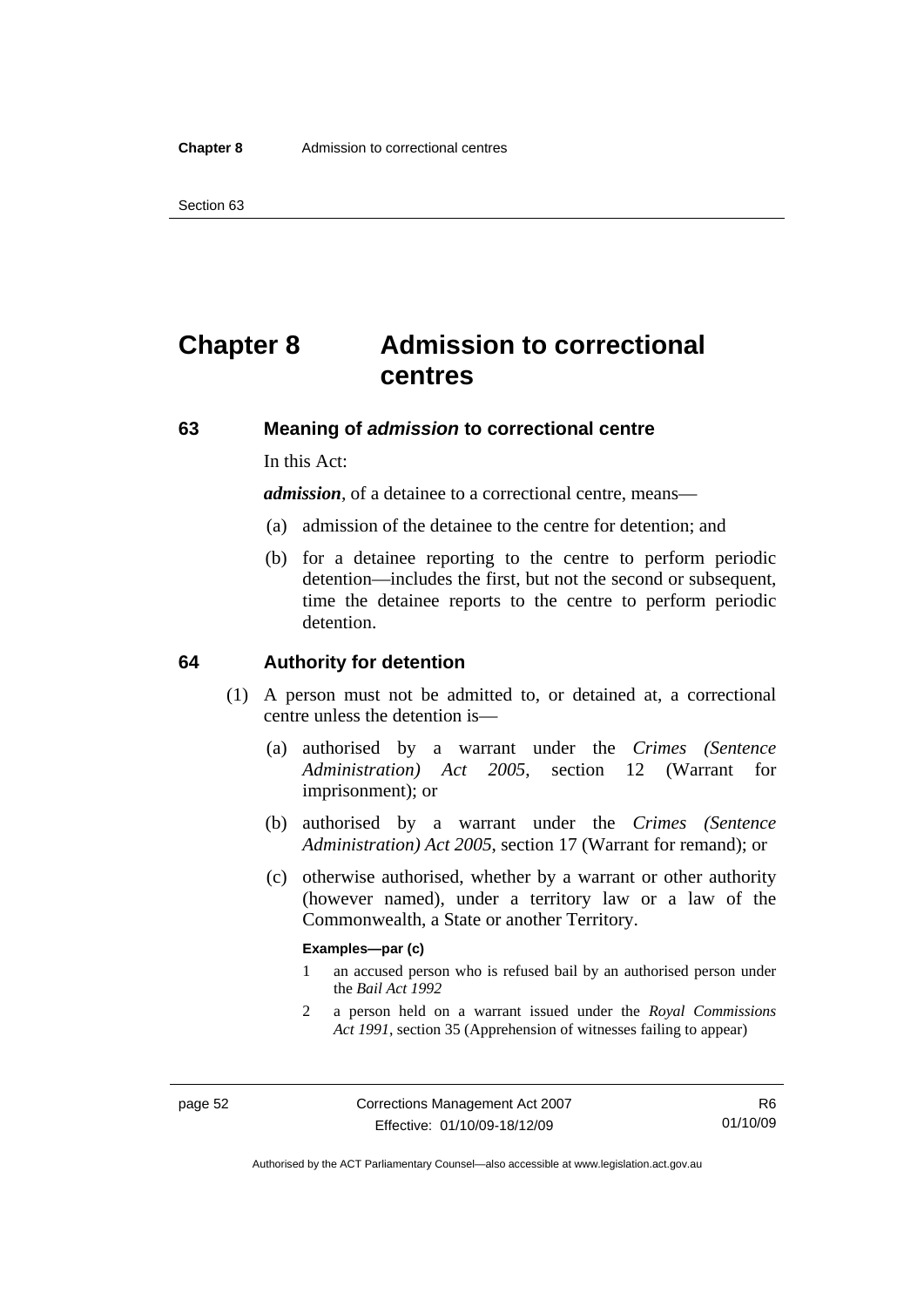- 3 a person in immigration detention under the Migration Act 1958 (Cwlth)
- 4 an interstate detainee on leave in the ACT held in custody overnight
- *Note* An example is part of the Act, is not exhaustive and may extend, but does not limit, the meaning of the provision in which it appears (see Legislation Act, s 126 and s 132).
- (2) Before the person is admitted to the correctional centre, the chief executive must be given the warrant or evidence of other authority for the detention.
- (3) The validity of a person's detention at a correctional centre is not affected by a defect or irregularity in or in relation to the warrant or the evidence of other authority for the detention.

## **65 Identification of detainees**

- (1) For the identification of a detainee admitted to a correctional centre, the chief executive may direct that all or any of the following be taken of, or from, the detainee:
	- (a) prints of the detainee's hands, fingers, feet or toes;
	- (b) a photograph or video recording;
	- (c) a measurement;
	- (d) a cast or impression;
	- (e) a buccal swab or saliva sample;
	- (f) a blood sample;
	- (g) anything else prescribed by regulation.
- (2) Anything taken of, or from, a detainee under subsection (1) must be destroyed if—
	- (a) the detainee is found not guilty of any offence to which the detention relates, other than on the ground of unsoundness of mind; or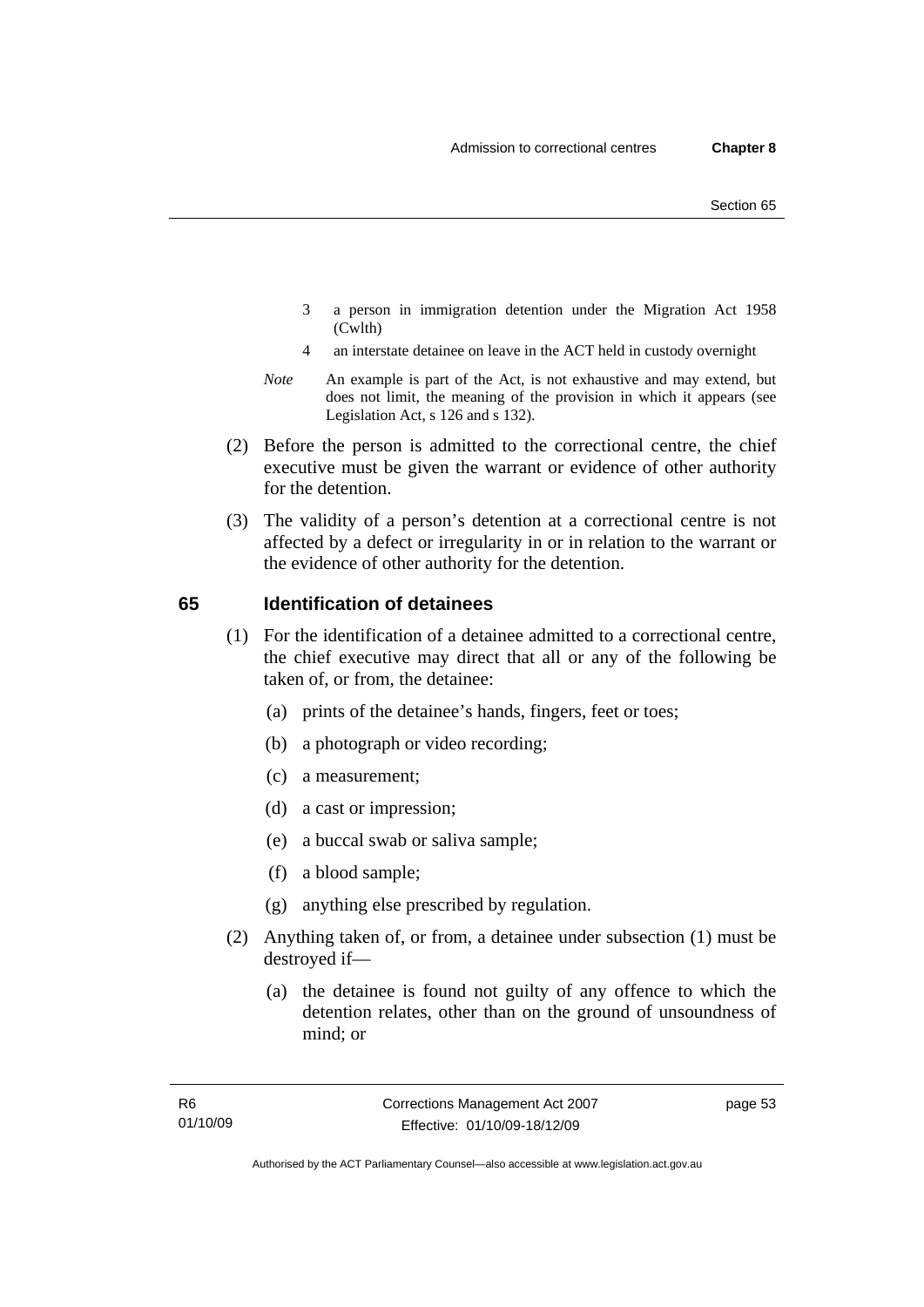Section 66

- (b) proceedings for any offence to which the detention relates are discontinued or dismissed.
- (3) However, subsection (2) does not apply if, for any part of the period of detention in relation to an offence, the detainee was also being detained for another offence—
	- (a) of which the detainee has been convicted; or
	- (b) for which a proceeding (including any appeal proceeding) is still pending.
- (4) A blood sample under this section may only be taken by a health professional appointed under section 22 (Health professionals non-therapeutic functions).
	- *Note* The *Crimes (Forensic Procedures) Act 2000* includes provision for carrying out forensic procedures on people in custody. See particularly pt 2.7 (Carrying out of certain forensic procedures after conviction of serious offenders).

#### **66 Information about entitlements and obligations**

- (1) As soon as practicable after a detainee is admitted to a correctional centre, the chief executive must ensure that reasonable steps are taken to explain the following to the detainee:
	- (a) the detainee's entitlements and obligations under this Act;
	- (b) the case management plan arrangements;
	- (c) the role of official visitors;
	- (d) the procedures for seeking information and making complaints;
	- (e) if the detainee is a national of a foreign country—the right to have a diplomatic or consular representative of the country told about the detention;
	- (f) anything else prescribed by regulation;

Authorised by the ACT Parliamentary Counsel—also accessible at www.legislation.act.gov.au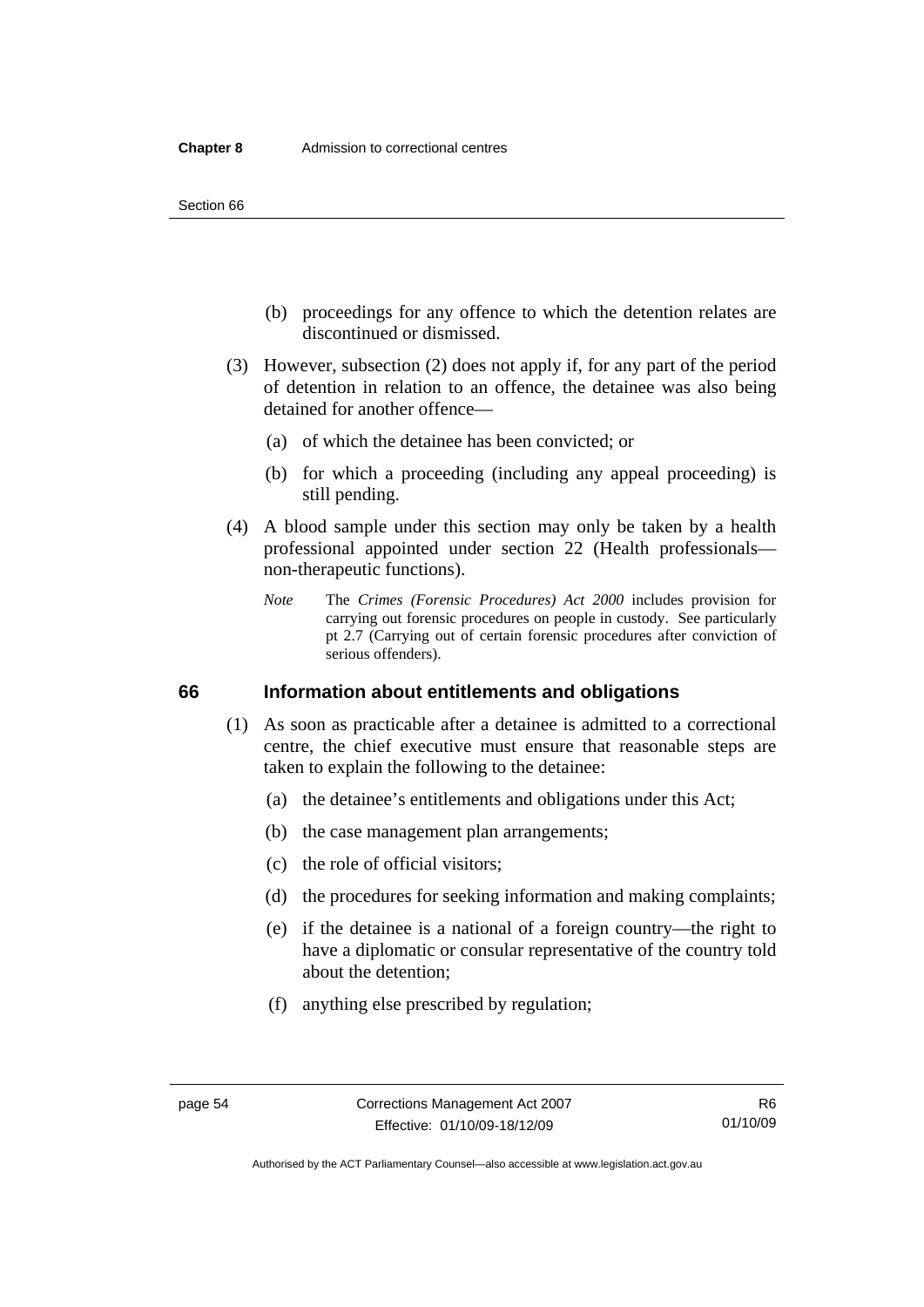(g) anything else the chief executive considers necessary or desirable.

#### **Examples—par (g)**

- 1 corrections policies and operating procedures relevant to the detainee
- 2 the scope and effect of the chief executive's directions
- 3 for a transgender or intersex detainee—the effect of section 79 in relation to choice of sexual identity
- 4 the health services, work and activities available to detainees
- 5 for an offender—the role of the sentence administration board
- *Note* An example is part of the Act, is not exhaustive and may extend, but does not limit, the meaning of the provision in which it appears (see Legislation Act, s 126 and s 132).
- (2) The explanation under subsection (1)—
	- (a) may be in general terms; and
	- (b) as far as practicable, must be in language the detainee can readily understand.

#### **Example—par (a)**

a written statement or checklist used by corrections officers to give detainees a general summary of the things mentioned in subsection (1)

- *Note* An example is part of the Act, is not exhaustive and may extend, but does not limit, the meaning of the provision in which it appears (see Legislation Act, s 126 and s 132).
- (3) The chief executive must arrange for the assistance of an interpreter in complying with subsection (1) or (2) if the chief executive believes, on reasonable grounds, that the detainee is unable, because of inadequate knowledge of the English language or a disability, to communicate with reasonable fluency in English.
- (4) Without limiting subsection (3), the assistance of the interpreter may be provided by telephone.

page 55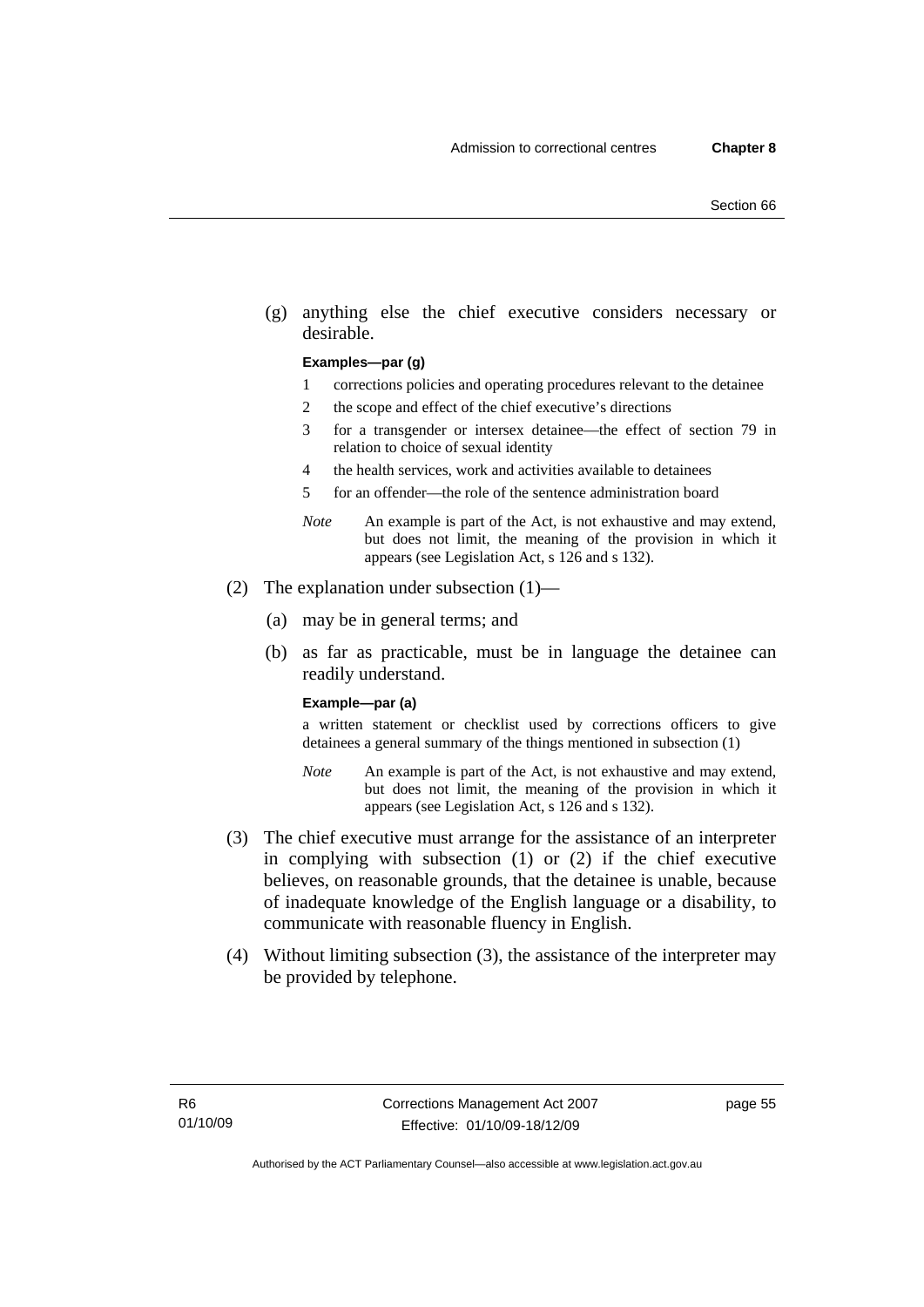- (5) The chief executive must also ensure that copies of the following are available for inspection by detainees at each correctional centre:
	- (a) this Act;
	- (b) corrections policies and operating procedures available under section 14.
- (6) The chief executive must tell a diplomatic or consular representative of a foreign country about the detention of a national of that country, if asked by the detainee.

#### **67 Initial assessment**

- (1) The chief executive must ensure that—
	- (a) each detainee admitted to a correctional centre is assessed as soon as practicable to identify any immediate physical or mental health, or safety or security, risks and needs; and
	- (b) any risks and needs identified by the assessment are addressed.
- (2) In particular, the chief executive must ensure that any ongoing risks and needs are addressed in the detainee's case management plan.

#### **68 Health assessment**

- (1) The assessment under section 67 of a detainee's physical and mental health needs and risks must be made within 24 hours after the detainee's admission.
- (2) The health assessment must involve—
	- (a) an initial assessment by a nurse and a review of the nurse's assessment by a doctor appointed under section 21 (Doctors health service appointments); or
	- (b) an assessment by a doctor appointed under section 21 (Doctors—health service appointments).

Authorised by the ACT Parliamentary Counsel—also accessible at www.legislation.act.gov.au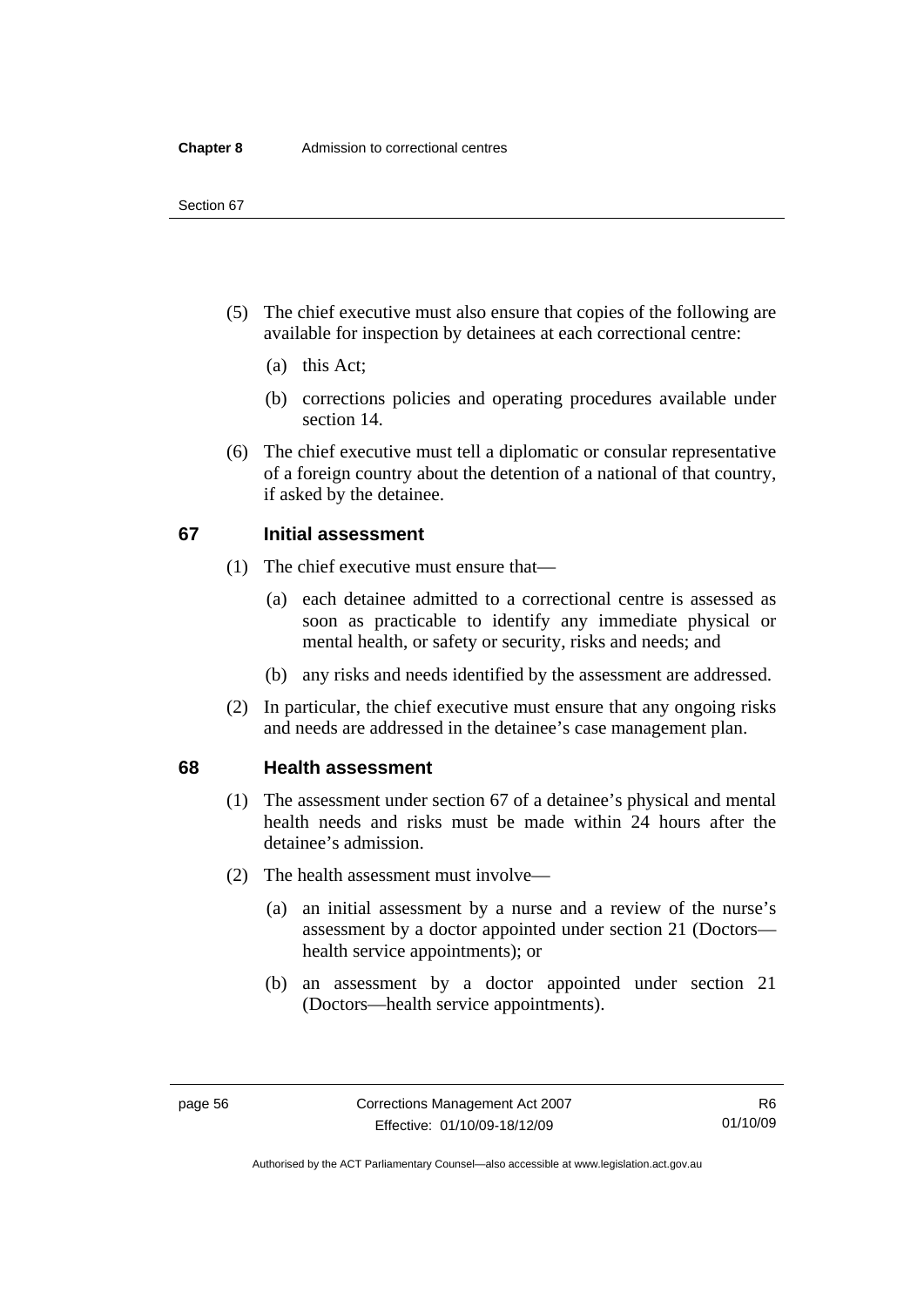- (3) The health assessment must include an assessment of the detainee's risk of self-harm.
	- *Note 1* The detainee's case management plan must also address the detainee's health condition, any risk of self-harm and any treatment regime (see s 78).
	- *Note 2* The *Mental Health (Treatment and Care) Act 1994* also includes provision for assessment orders, and emergency detention and care, under that Act.

# **69 Alcohol and drug tests on admission**

- (1) For an assessment under section 67, the chief executive may direct the detainee, orally or in writing, to provide a test sample.
- (2) Division 9.6.2 (Alcohol and drug testing—detainees) applies in relation to the direction and any sample given under the direction.

# **70 Strip search on admission**

- (1) For an assessment under section 67, the chief executive may direct the detainee, orally or in writing, to submit to a strip search.
- (2) Part 9.4 (Searches) and part 9.5 (Seizing property) apply in relation to the direction and any strip search conducted under the direction.

#### **71 Property of detainees**

- (1) The chief executive may allow a detainee's property to be brought into a correctional centre.
- (2) However, the chief executive may give directions imposing conditions in relation to the detainee's property brought into a correctional centre, including conditions in relation to—
	- (a) the nature, amount and location of property that may be held by a detainee at the centre; and
	- (b) the use of the property.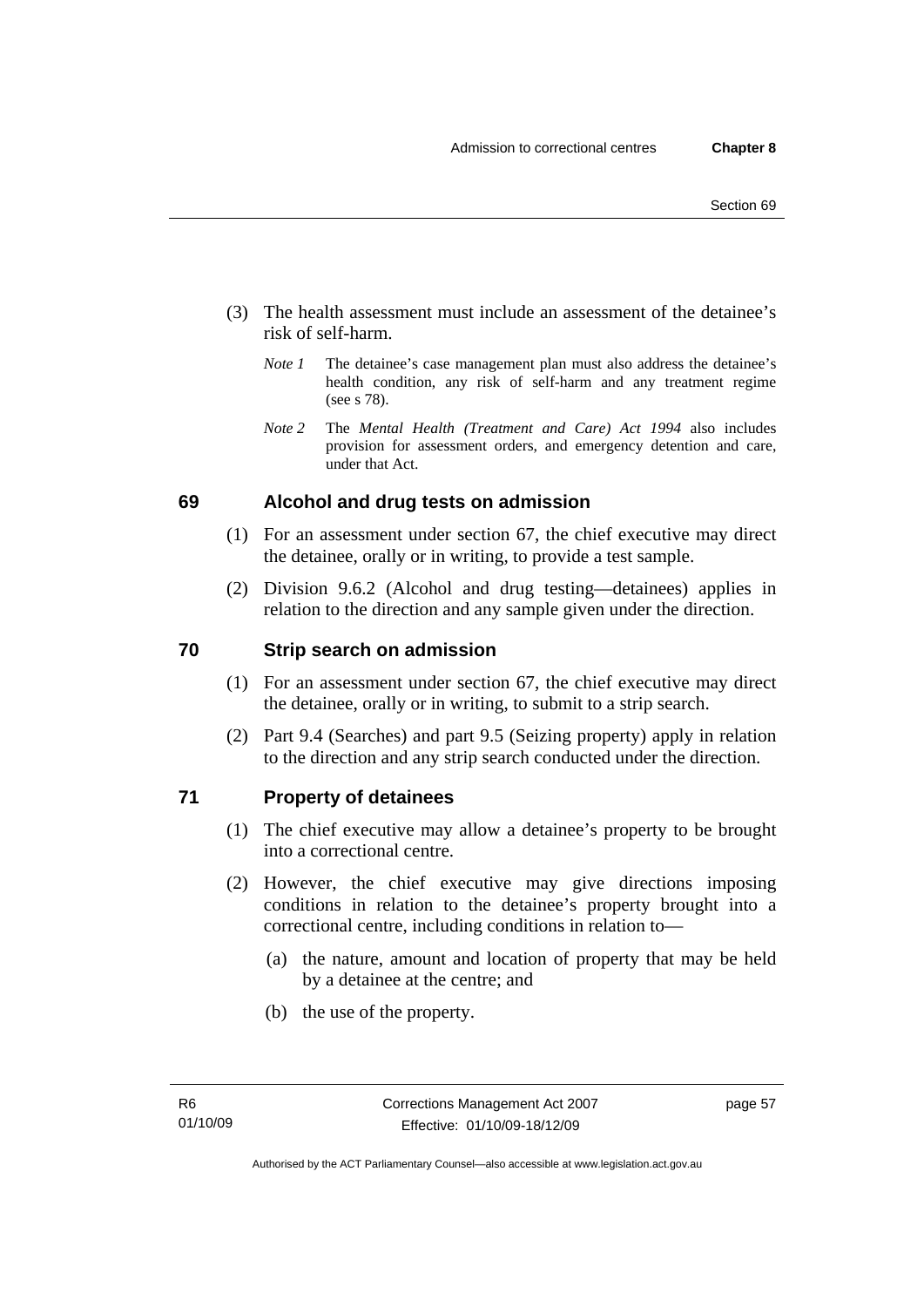- (3) The chief executive must ensure that the register of detainees includes details of the property each detainee has at a correctional centre.
- (4) Without limiting section 14 (Corrections policies and operating procedures), a corrections policy or operating procedure may make provision in relation to detainee's property, including provision in relation to the following:
	- (a) the taking and storage of the property;
	- (b) access to, and use of, the property;
	- (c) transfer of the property;
	- (d) compensation for loss or damage;
	- (e) return of the property to the detainee.
- (5) In this section:

*detainee's property* does not include a prohibited thing.

*Note* Pt 9.5 (Seizing property) provides generally for the seizure, forfeiture and return of property.

#### **72 Security classification**

The chief executive must arrange a security classification for a detainee as soon as practicable after the detainee's admission to a correctional centre.

#### **73 Case management plan**

The chief executive must arrange for a case management plan to be prepared for a detainee as soon as practicable after the detainee's admission to a correctional centre.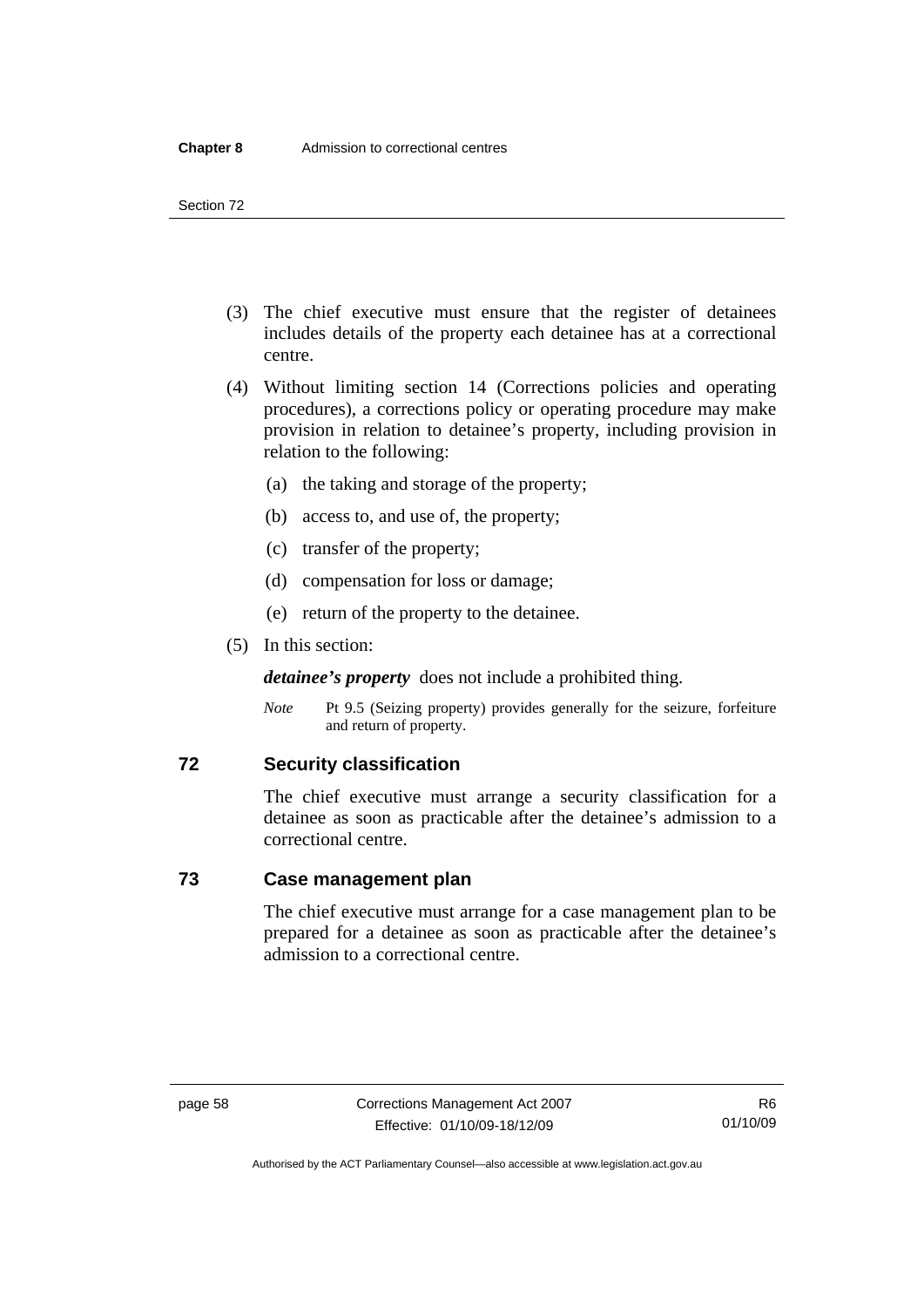# **74 Entries in register of detainees**

The chief executive must ensure that details of each detainee admitted to a correctional centre are entered in the register of detainees on the detainee's admission to the centre.

*Note* The chief executive must keep a register of detainees at a correctional centre (see s 76).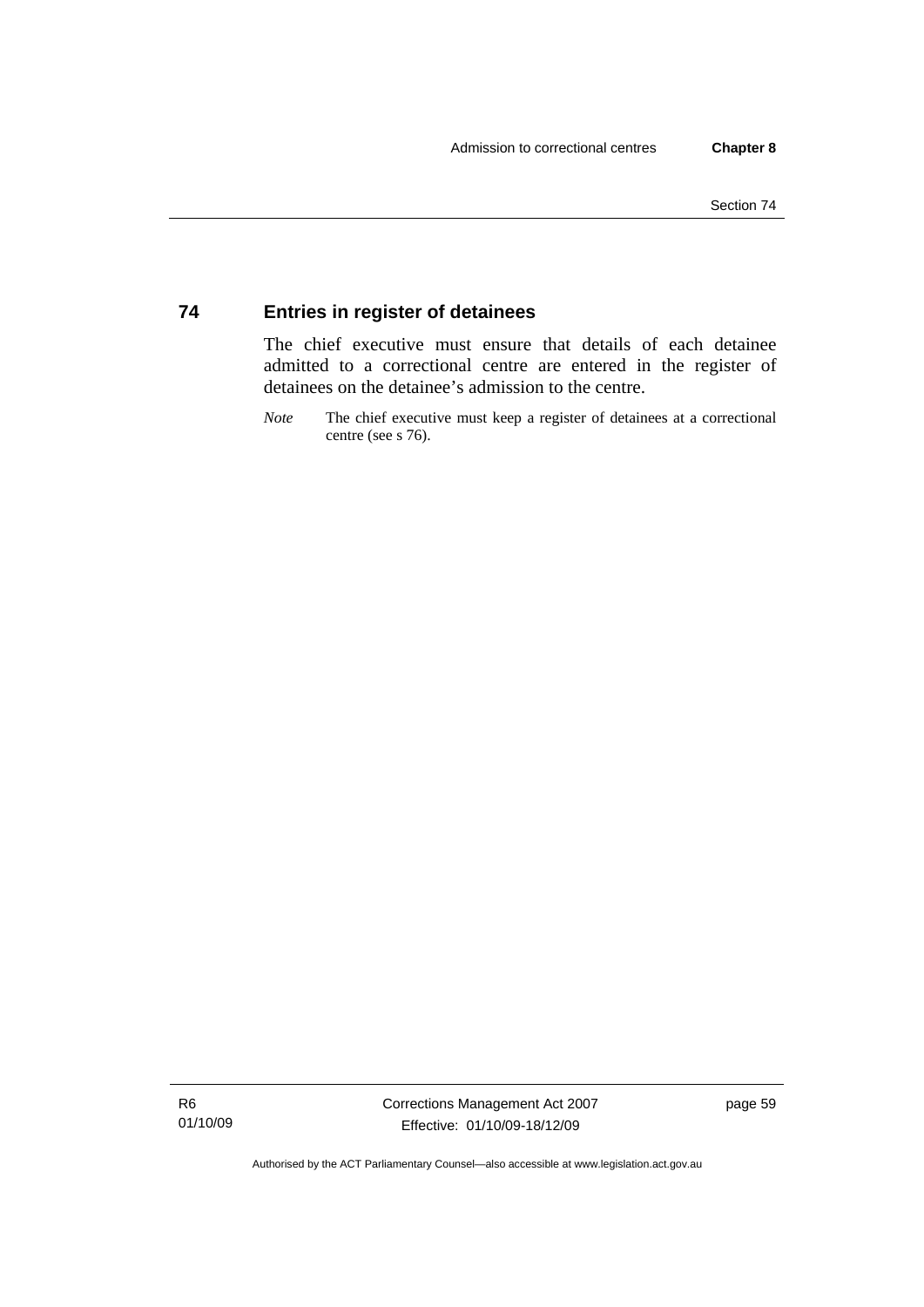# **Chapter 9 Management and security**

# **Part 9.1 Management and security general**

#### **75 Compliance with chief executive's directions**

A detainee must comply with any direction given under this Act to the detainee by the chief executive.

*Note* Under s 17, the chief executive may delegate any of the chief executive's functions, including the giving of directions, to a corrections officer.

#### **76 Register of detainees**

- (1) The chief executive must keep a register containing details of each detainee at a correctional centre.
- (2) The register must include details of the following for each detainee:
	- (a) full name;
	- (b) authority for detention;
	- (c) period of authorised detention;
	- (d) for a detainee under a sentence of imprisonment—
		- (i) the sentence, including any periodic detention period or other element of a combination sentence; and
		- (ii) any nonparole period;
	- (e) current place of detention;
	- (f) security classification;
	- (g) case management plan;

Authorised by the ACT Parliamentary Counsel—also accessible at www.legislation.act.gov.au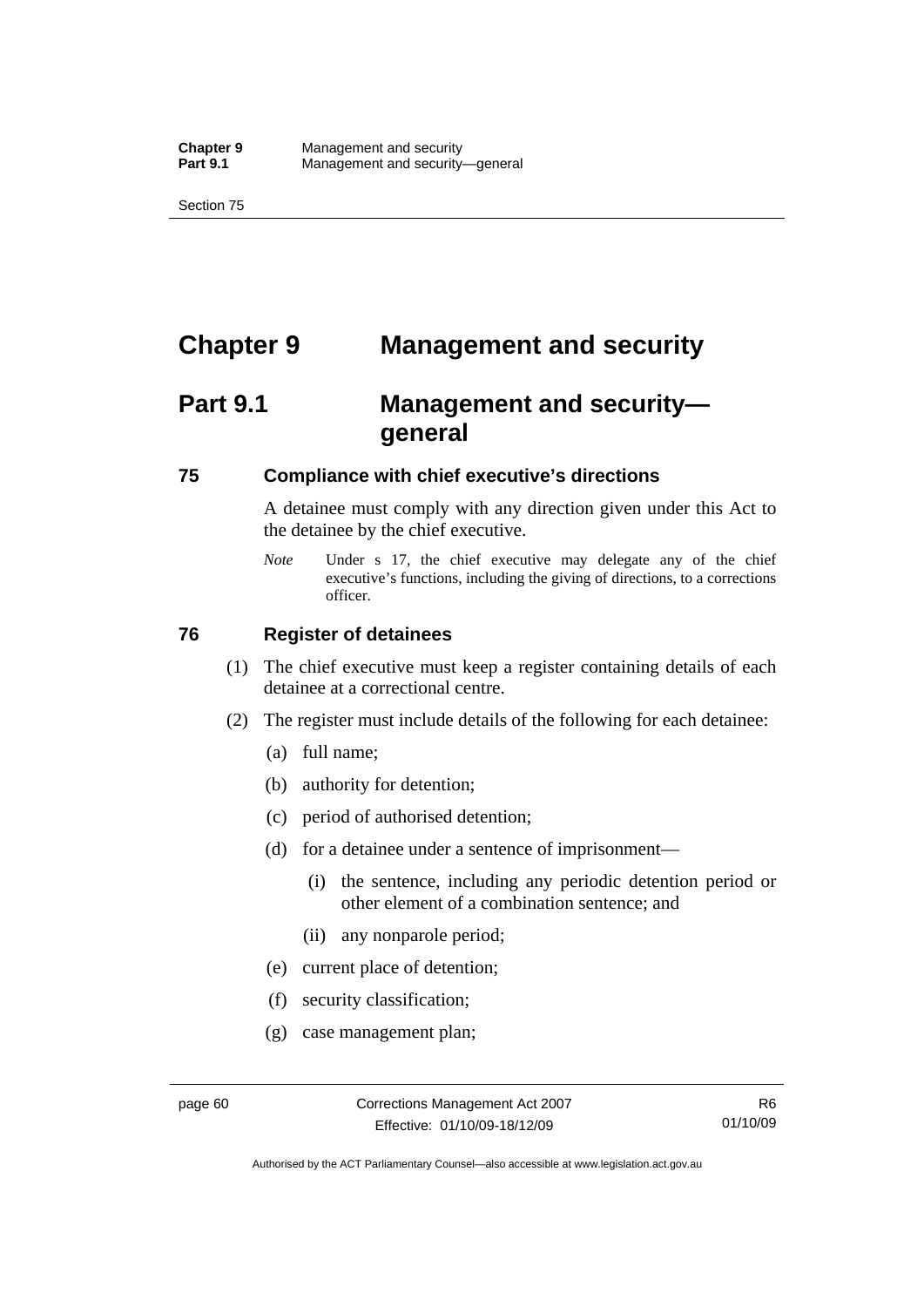- (h) sex, including that chosen under section 79 (Transgender and intersex detainees—sexual identity);
- (i) any known condition of the detainee that requires, or is likely to require, a health service;
- (j) anything taken under section 65 (Identification of detainees);
- (k) anything else the chief executive considers necessary or appropriate for the proper management of the detainee.

#### **Examples—par (i)**

- 1 nutritional or health needs
- 2 need for spectacles, contact lens, crutches, prosthesis or other artificial aids
- 3 language or literacy difficulties

*Note* An example is part of the Act, is not exhaustive and may extend, but does not limit, the meaning of the provision in which it appears (see Legislation Act, s 126 and s 132).

- (3) The register must be available for inspection under chapter 7 (Inspection of correctional centres).
- (4) In this section:

*combination sentence*—see the *Crimes (Sentencing) Act 2005*, dictionary.

#### **77 Health reports**

- (1) For this Act, the chief executive may ask a relevant chief executive for a written report about a detainee's health.
- (2) The relevant chief executive must comply with the request as soon as practicable.
- (3) The relevant chief executive's report must include personal health information about the detainee that is in a health record—
	- (a) in the relevant chief executive's custody; or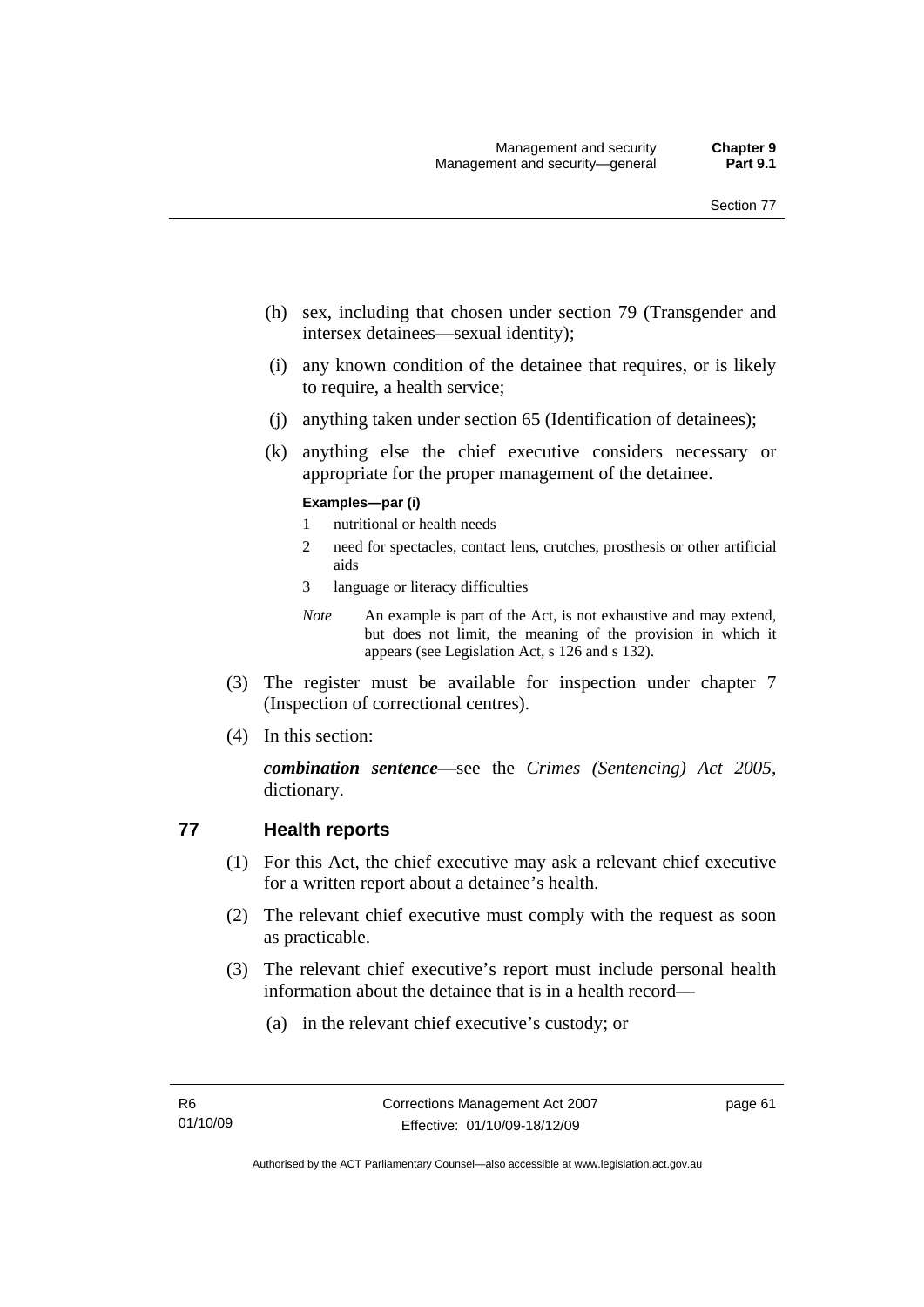- (b) to which the relevant chief executive has access through any arrangement with another chief executive.
- (4) The chief executive must ensure that a doctor appointed under section 21 (Doctors—health service appointments) assesses the report from a relevant chief executive and includes a statement of the detainee's condition (the *health schedule*) in the detainee's case management plan.
- (5) The health schedule must include a summary of—
	- (a) the detainee's condition and health risks, including any likelihood of the condition resulting in a medical emergency or the onset of significant health problems and any associated symptoms; and
	- (b) a treatment regime for the detainee

#### **Examples—s (5)**

- 1 Detainee D has diabetes. The health schedule for D explains the type of diabetes, the treatment required, any likely medical emergency or significant health problem and the associated symptoms, such as hypoglycaemia.
- 2 Detainee P has epilepsy. The health schedule for P explains the type of epilepsy, the treatment required, the symptoms and consequences of any failure to maintain the treatment regime.
- *Note* An example is part of the Act, is not exhaustive and may extend, but does not limit, the meaning of the provision in which it appears (see Legislation Act, s 126 and s 132).
- (6) Without limiting section 14 (Corrections policies and operating procedures), a corrections policy or operating procedure may include provision in relation to the health schedule, including provision in relation to any of the following:
	- (a) the content of the schedule and, in particular, any statement about the detainee's health risks and treatment regime;
	- (b) the people who may access the health schedule and the circumstances for access.

R6 01/10/09

Authorised by the ACT Parliamentary Counsel—also accessible at www.legislation.act.gov.au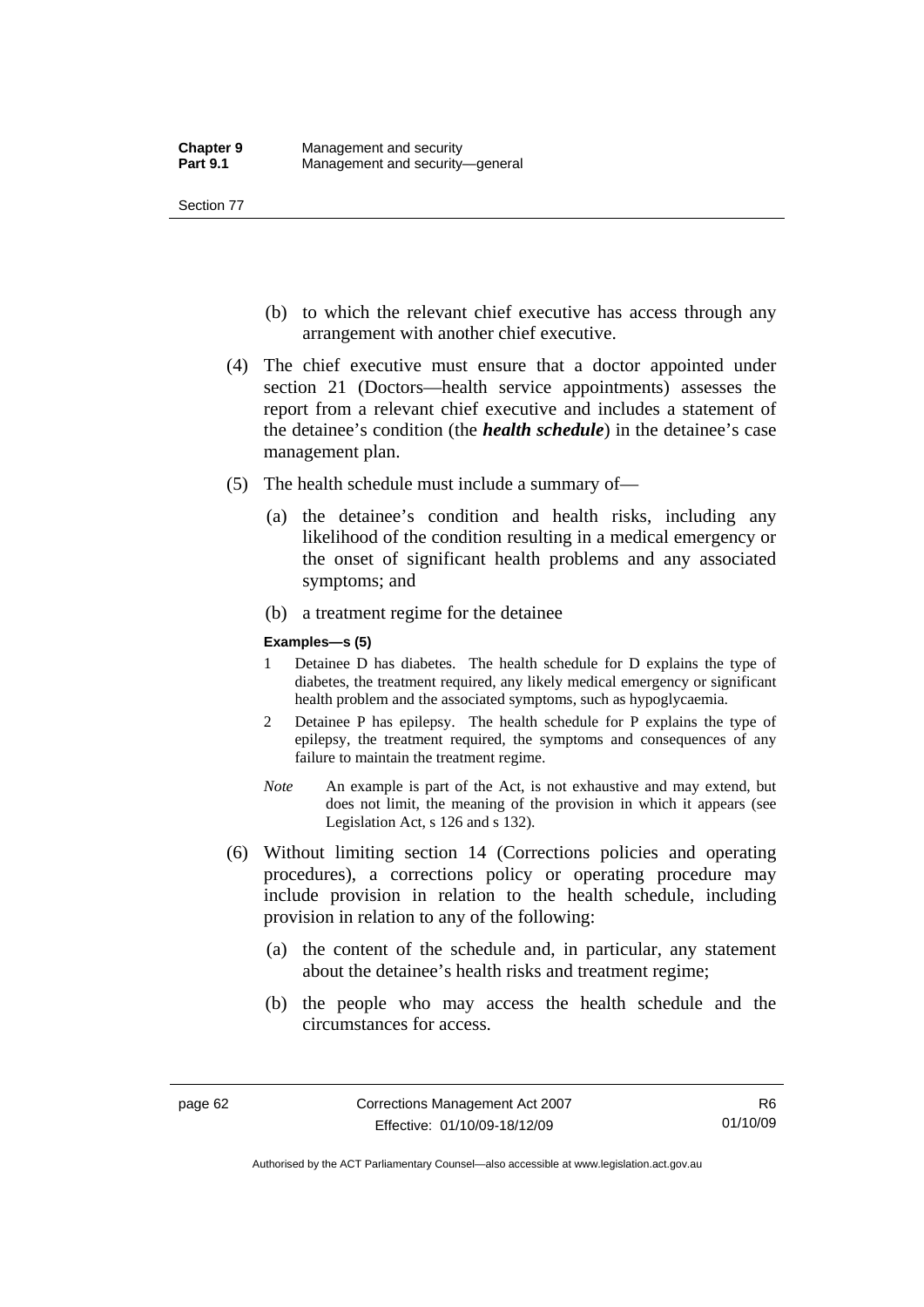- (7) The chief executive must ensure that the relevant chief executive's report and the health schedule is available only to people authorised by the chief executive.
- (8) In this section:

*health record*—see the *Health Records (Privacy and Access) Act 1997*, dictionary.

*personal health information*—see the *Health Records (Privacy and Access) Act 1997*, dictionary.

*relevant chief executive* means a chief executive whose administrative unit is responsible for any provision of the following Acts:

- (a) the *Children and Young People Act 2008*;
- (b) the *Disability Services Act 1991*;
- (c) the *Health Act 1993*;
- (d) the *Mental Health (Treatment and Care) Act 1994*.
- *Note* Compliance with a request under this section does not involve a contravention of a privacy principle under the *Health Records (Privacy and Access) Act 1997* (see that Act, s 5 (The privacy principles))*.*

#### **78 Case management plans—scope etc**

- (1) The chief executive—
	- (a) must maintain an individual management plan for each detainee, other than a remandee; and
	- (b) may maintain an individual management plan for a detainee who is a remandee.
- (2) A case management plan for a detainee must—
	- (a) outline work and activities for the detainee; and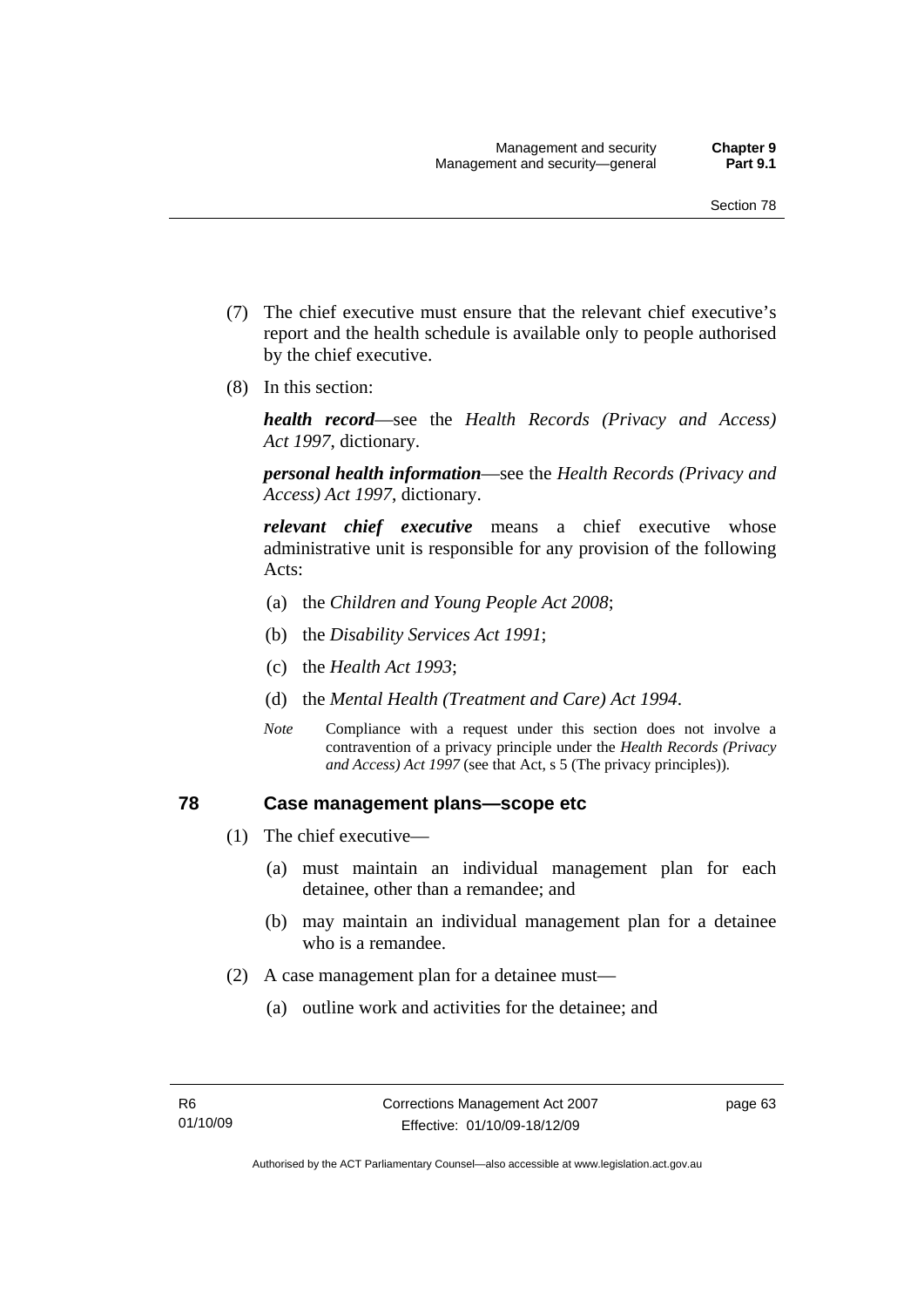- (b) be based on an assessment of the needs, capacities and disposition of the detainee; and
- (c) be consistent with the resources available to the chief executive to manage the detainee; and
- (d) if the detainee is an offender—outline how the detainee is to be prepared for lawful release and reintegration into society at the earliest possible time.
- (3) A case management plan may deal with any matter relating to a detainee, including the following:
	- (a) provision for the safe, secure and humane treatment of the detainee;
	- (b) for a detainee at risk of self-harm—an outline of the risk and strategies for managing the risk;
	- (c) the welfare of the detainee, including the detainee's participation in work or activities, and other constructive use of time in detention;
	- (d) details of any academic, vocational or cultural education or training for the detainee approved under section 52 (News and educational services);
	- (e) the detainee's health condition and risks, and any associated treatment regime;
	- (f) for a detainee with a physical, mental or educational disability—strategies for extra assistance to minimise any disadvantage suffered by the detainee because of the disability, particularly in relation to suitability for work and release from detention;
	- (g) for a detainee serving a sentence of imprisonment by full-time detention—requirements for the detainee to be—
		- (i) told the detainee's release date under the sentence; and

Authorised by the ACT Parliamentary Counsel—also accessible at www.legislation.act.gov.au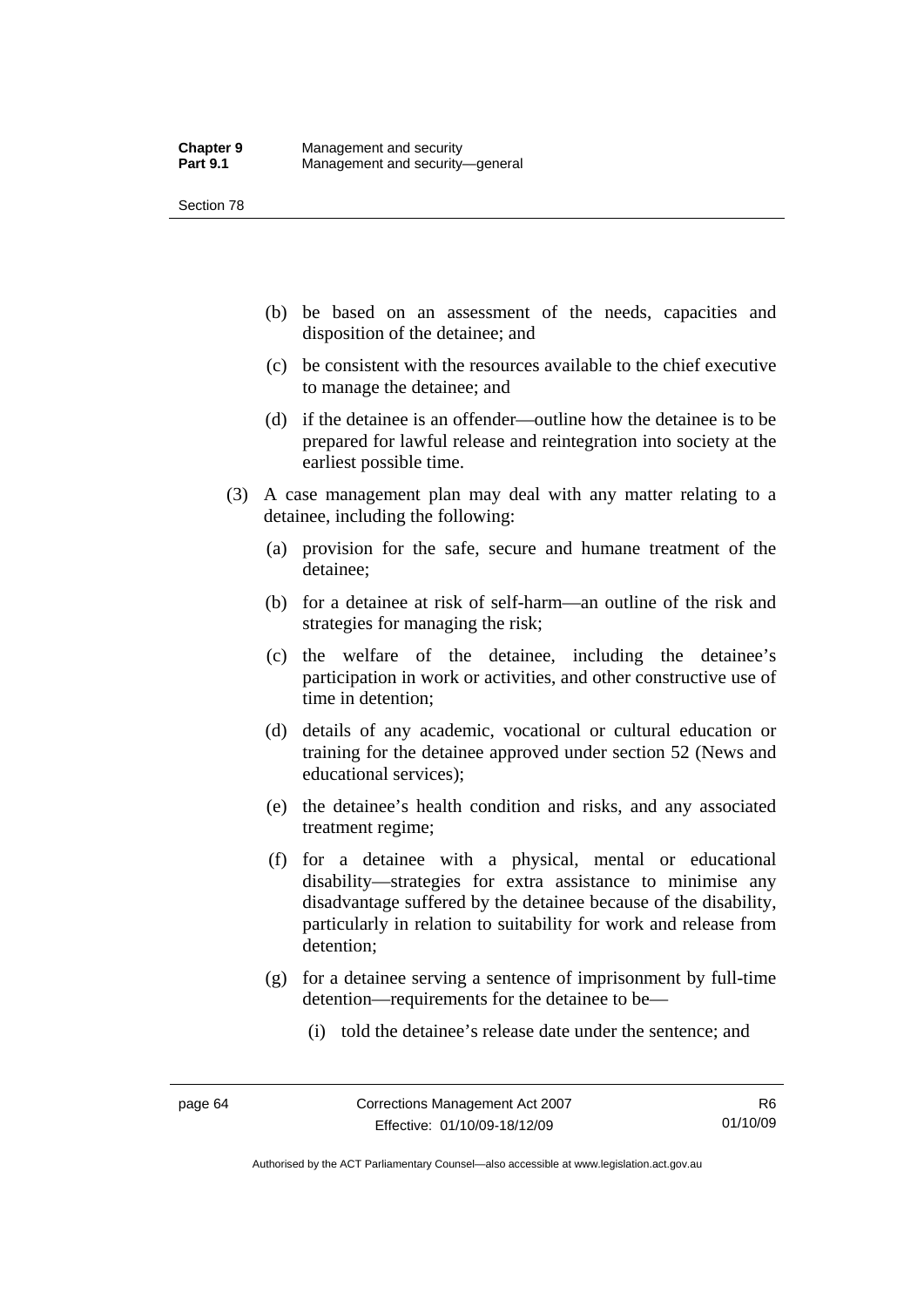- (ii) given necessary assistance in applying for parole;
- (h) anything else prescribed by regulation or directed by the chief executive.

#### **79 Transgender and intersex detainees—sexual identity**

- (1) This section applies to a transgender or intersex detainee.
- (2) For this Act, the sex of the detainee is taken to be—
	- (a) the sex chosen under subsection (3); or
	- (b) if subsection (4) applies—the sex chosen with approval under subsection (4).
- (3) On admission to a correctional centre—
	- (a) the detainee may tell the chief executive the sex the detainee chooses to be identified with; or
	- (b) if the detainee fails to make a choice under paragraph (a)—the chief executive may choose the sex the detainee is to be identified with having regard to the report obtained under subsection (5).

*Note Fail* includes refuse, see the Legislation Act, dict, pt 1.

- (4) The chief executive may, on application by the detainee, approve a change in the sex the detainee chooses to be identified with, having regard to the report obtained under subsection (5).
- (5) Before making a decision under subsection (3) or (4), the chief executive must obtain a report by a doctor appointed under section 22 (Health professionals—non-therapeutic functions) about the detainee's sexual identity.
- (6) The chief executive must—
	- (a) give the detainee written notice of a decision by the chief executive under subsection (3) or (4); and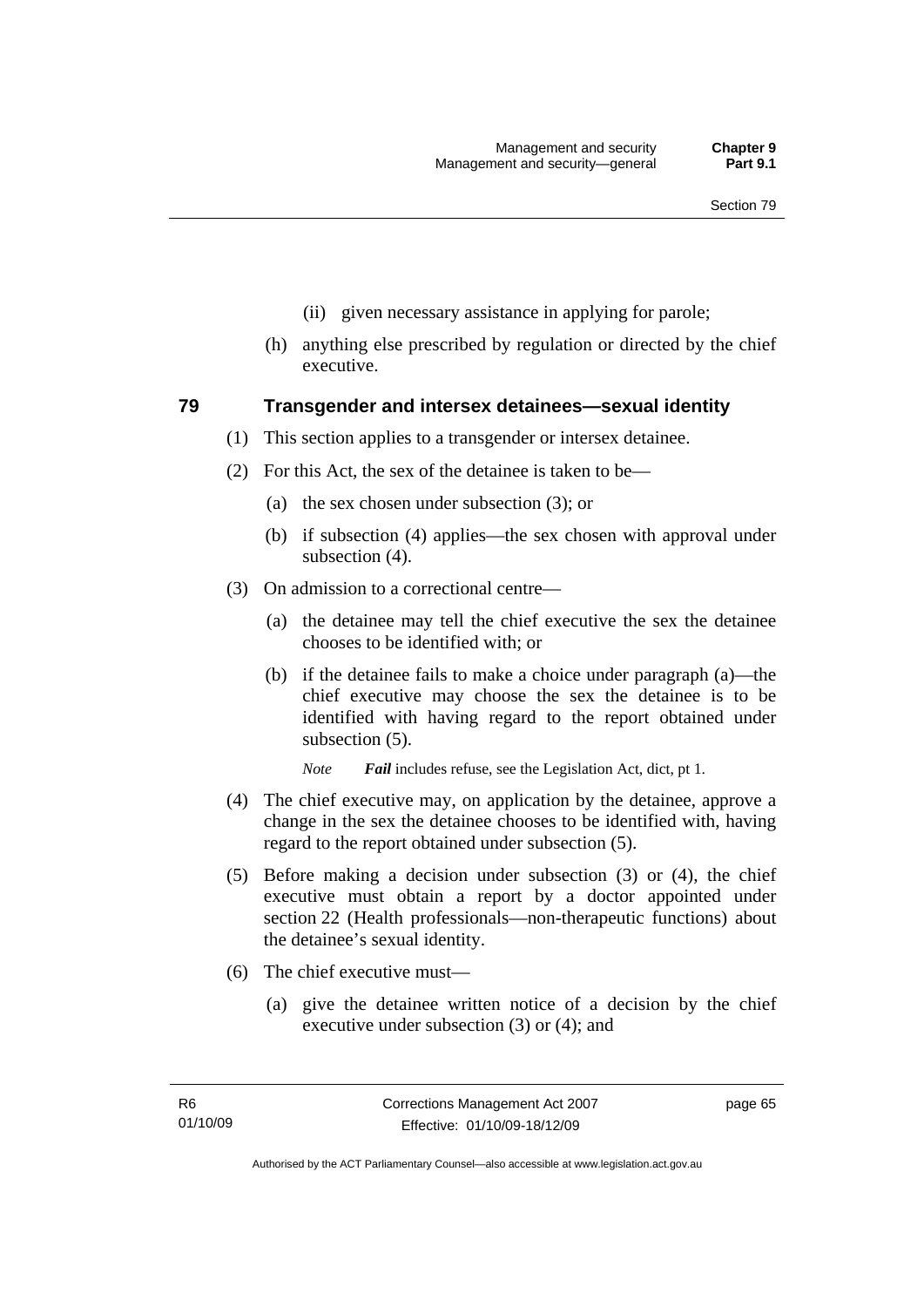(b) must ensure that the detainee's sex chosen under this section is entered in the register of detainees.

#### **Examples of effect of this section**

The conduct of searches of the detainee, and the allocation of accommodation and sanitary facilities for the detainee, would be on the basis that the detainee was a person of the chosen sex.

*Note* An example is part of the Act, is not exhaustive and may extend, but does not limit, the meaning of the provision in which it appears (see Legislation Act, s 126 and s 132).

#### **80 Security classification—basis etc**

- (1) The chief executive must—
	- (a) give each detainee a security classification; and
	- (b) review the classification at least annually or otherwise as prescribed by regulation.
- (2) When deciding a detainee's security classification, the chief executive must consider the following:
	- (a) the reason for the detention, including the nature of any offence for which the detainee is detained;
	- (b) the risks posed by the detainee if the detainee were to escape;
	- (c) the risk of the detainee escaping;
	- (d) the risks posed by the detainee while at a correctional centre;
	- (e) the risks to the detainee of being accommodated with particular detainees or in particular areas at a correctional centre;
	- (f) any matter prescribed by regulation.
- (3) The chief executive may consider anything else the chief executive considers relevant.

Authorised by the ACT Parliamentary Counsel—also accessible at www.legislation.act.gov.au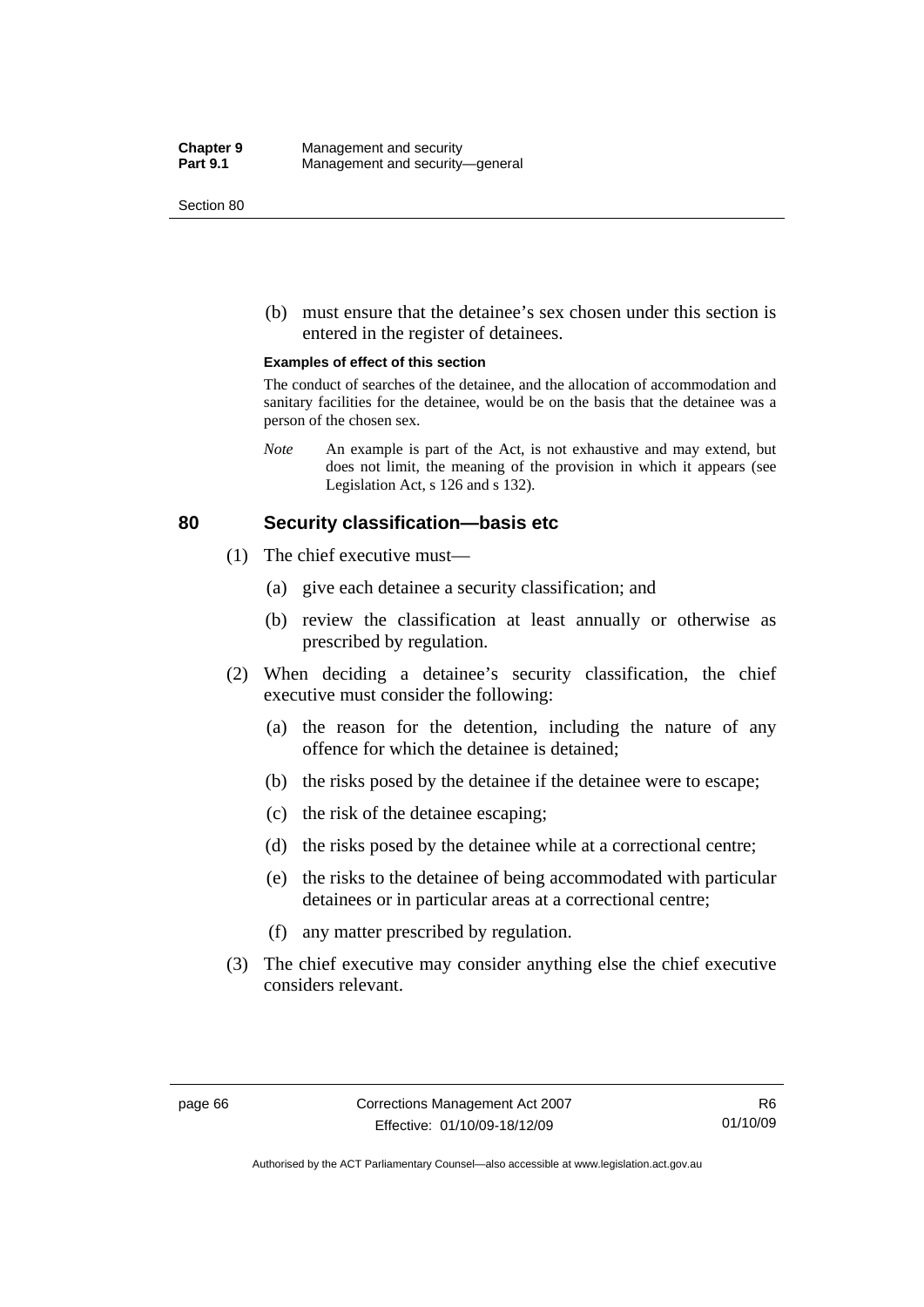(4) The security measures to which a detainee is subject under a security classification must be the minimum necessary to ensure secure detention of the detainee.

#### **81 Prohibited things**

- (1) The chief executive may declare a thing to be a prohibited thing.
- (2) A declaration is a notifiable instrument.

#### **Examples of prohibited things**

- 1 a weapon or something crafted as a weapon
- 2 an explosive
- 3 alcohol
- 4 a controlled drug under the Criminal Code
- 5 a mobile phone
- *Note 1* The power to make an instrument includes power to make different provisions in relation to different matters or different classes of matters, and provisions that apply differently by reference to stated exceptions or factors (see Legislation Act, s 48.)
- *Note 2* A notifiable instrument must be notified under the Legislation Act.
- *Note 3* An example is part of the Act, is not exhaustive and may extend, but does not limit, the meaning of the provision in which it appears (see Legislation Act, s 126 and s 132).

#### **82 Possession of prohibited things**

 (1) A detainee commits an offence if the detainee possesses a prohibited thing.

Maximum penalty: 50 penalty units, imprisonment for 6 months or both.

 (2) Subsection (1) does not apply if the chief executive approves the detainee's possession of the thing.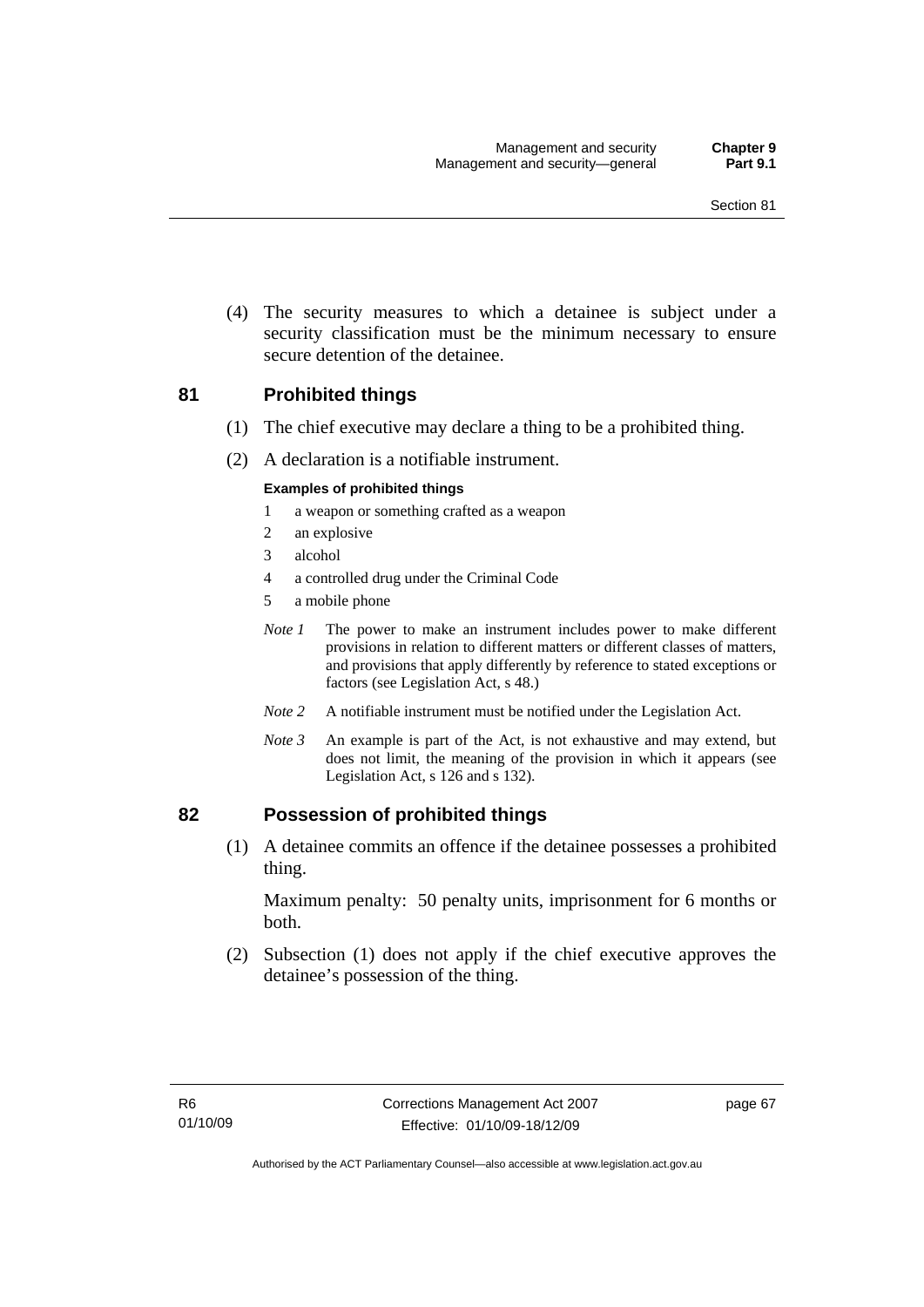#### **83 Work by detainees**

A regulation may make provision in relation to work by detainees, including provision in relation to any of the following:

- (a) the kind of work that may be done by detainees;
- (b) the places where detainees may work, including places outside a correctional centre;
- (c) any payment or other return to which detainees are entitled for work done;
- (d) accounting for any payment or other return credited to detainees for work done.

#### **84 Trust accounts for detainees**

- (1) The chief executive must ensure that money belonging to a detainee is held for the detainee in a trust account.
- (2) The chief executive may deduct amounts from the amount held in trust for a detainee the amount for payment of any financial penalty or reparation that must be paid as disciplinary action against the detainee.
- (3) A regulation may make provision in relation to the operation or maintenance of trust accounts.

#### **85 Prohibited areas**

- (1) The chief executive may define an area at a correctional centre where detainees are prohibited (a *prohibited area*).
- (2) The chief executive must take reasonable steps to bring each prohibited area to the attention of detainees, corrections officers and other people who work at or visit the centre.
- (3) Without limiting subsection (1), the chief executive must ensure that notices or signs are prominently displayed at or near each prohibited area indicating that it is an area where detainees are prohibited.

Authorised by the ACT Parliamentary Counsel—also accessible at www.legislation.act.gov.au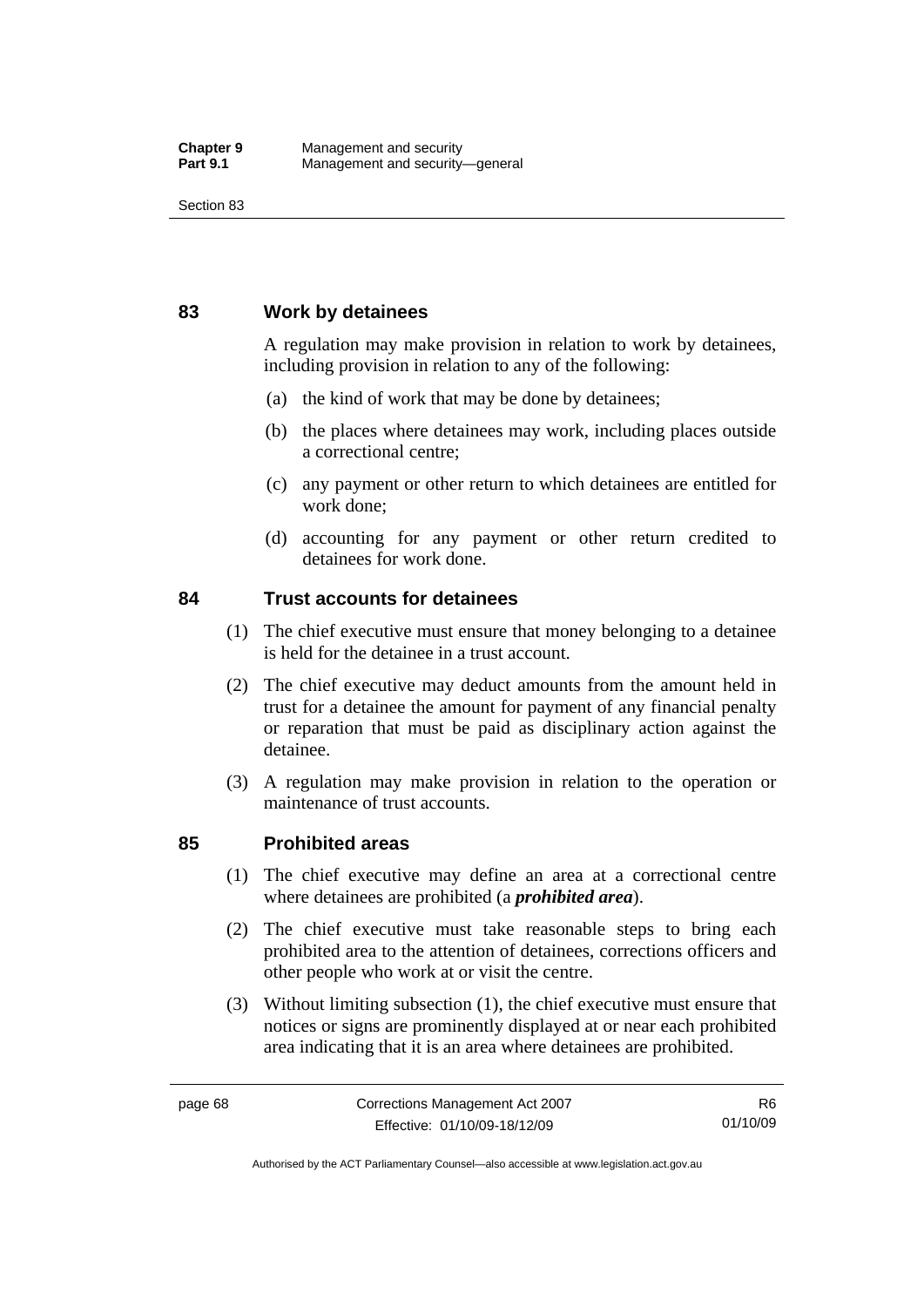#### **86 Nonsmoking areas**

- (1) The chief executive may define an area at a correctional centre as an area in which smoking is prohibited (a *nonsmoking area*).
- (2) The chief executive must take reasonable steps to bring each non-smoking area to the attention of detainees, corrections officers and other people who work at or visit the centre.
- (3) Without limiting subsection (1), the chief executive must ensure that notices or signs are prominently displayed at or near each nonsmoking area indicating that smoking is prohibited in the area.
- (4) The *Smoking (Prohibition in Enclosed Public Places) Act 2003* does not apply to a correctional centre.

## **87 Management and security—corrections policies and operating procedures**

- (1) Without limiting section 14 (Corrections policies and operating procedures), a corrections policy or operating procedure may include provision for any other matter in relation to the management or security of detainees.
- (2) The chief executive must ensure that a corrections policy or operating procedure makes provision in relation to each the following:
	- (a) a detainee giving birth;
	- (b) a marriage or civil partnership of a detainee;
	- (c) the death of a detainee.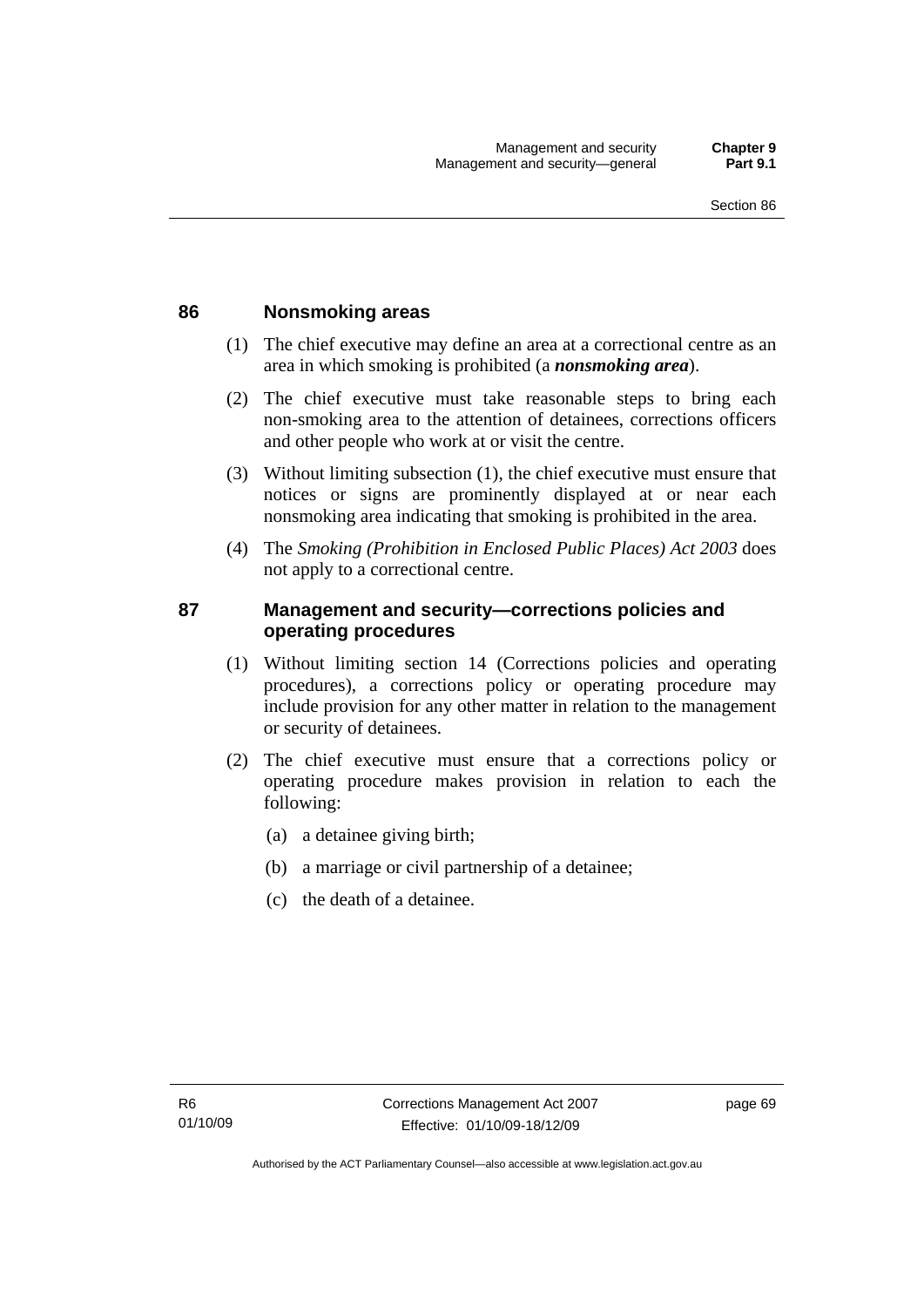**Chapter 9 Management and security**<br>**Part 9.2 Segregation Segregation** 

Section 88

# **Part 9.2 Segregation**

#### **88 Meaning of** *segregation*

In this Act:

*segregation*, of a detainee—

- (a) means the restriction or denial of the detainee's opportunity—
	- (i) to go into, or be in, a particular part of a correctional centre; or
	- (ii) to associate with other detainees; and
- (b) includes separate confinement.

## **89 Segregation under pt 9.2—purpose**

To remove any doubt, segregation under this part must not be used for punishment or disciplinary purposes.

#### **90 Segregation—safety and security**

- (1) The chief executive may direct that a detainee be segregated from other detainees if the chief executive believes, on reasonable grounds, that the segregation is necessary or prudent to protect—
	- (a) the safety of anyone else at a correctional centre; or
	- (b) security or good order at a correctional centre.
- (2) When making a direction under this section, the chief executive must also have regard to any relevant, known cultural consideration and the likely impact of segregation on the health and wellbeing of the detainee.
- (3) The chief executive must give the detainee prompt notice of the direction, why it was given, when it takes effect and the provisions for its duration and review under this part.

Authorised by the ACT Parliamentary Counsel—also accessible at www.legislation.act.gov.au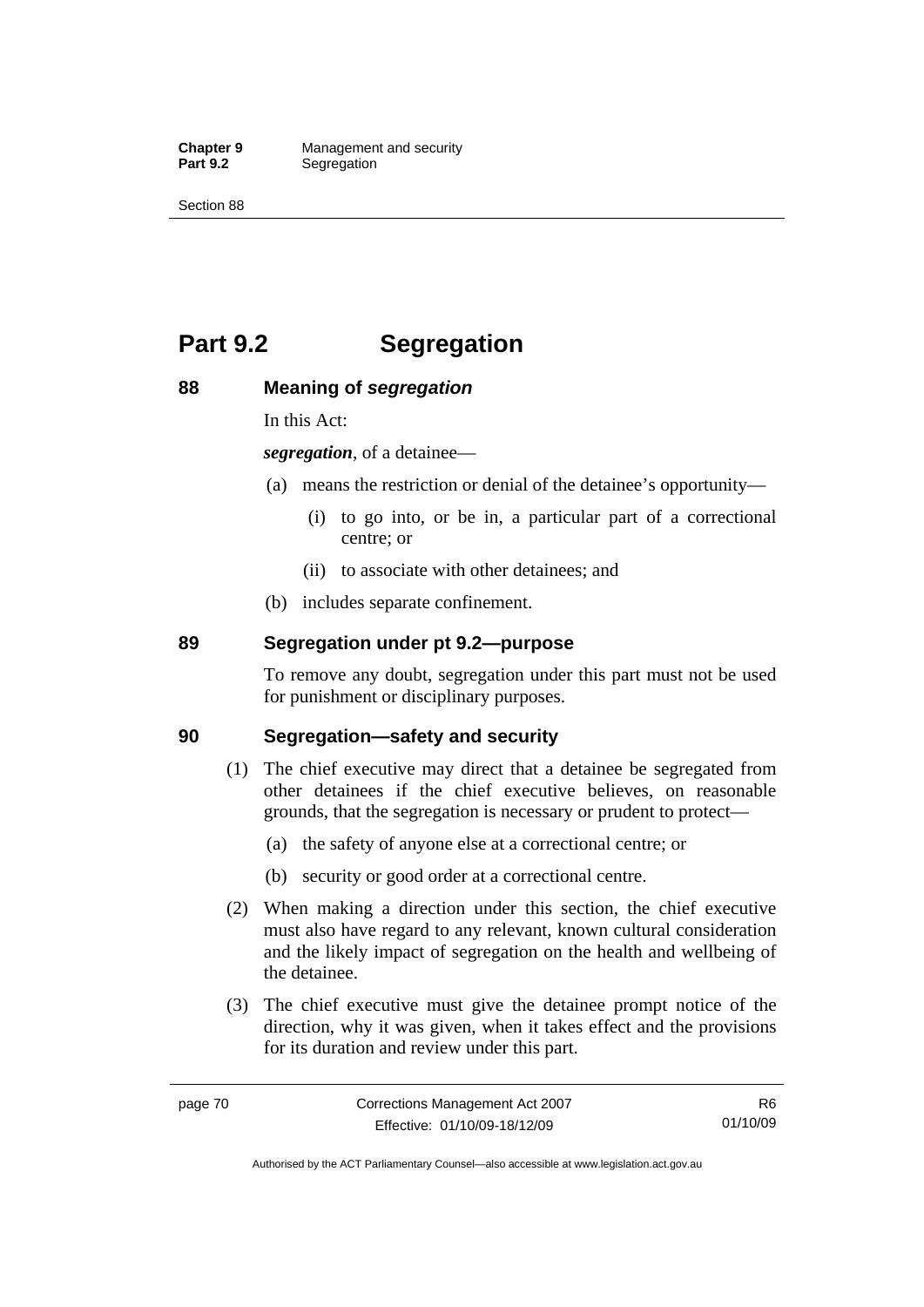- (4) The chief executive must revoke the direction if the chief executive believes, on reasonable grounds, that the protection mentioned in subsection (1) is no longer necessary or prudent.
- (5) The chief executive—
	- (a) may review the direction at any time, on the chief executive's own initiative or on request by the detainee; and
	- (b) must review the direction before any transfer of the detainee to another correctional centre; and
	- (c) must review the direction at least once every 21 days while it remains in force.
- (6) After reviewing the direction, the chief executive may—
	- (a) confirm the direction; or
	- (b) make a further direction under subsection (1); or
	- (c) revoke the direction under subsection (4).
- (7) To remove any doubt, the chief executive may make more than 1 further direction under this section.
- (8) Subject to this section and section 94 (Segregated detainees removed to NSW), a direction ends at the end of—
	- (a) 28 days after the day it is given; or
	- (b) if subsection (6) (b) applies—90 days after the day the further direction, or latest further direction, is given.

#### **91 Segregation—protective custody**

 (1) The chief executive may direct that a detainee be segregated from other detainees if the chief executive believes, on reasonable grounds, that the segregation is necessary or prudent to protect the safety of the detainee.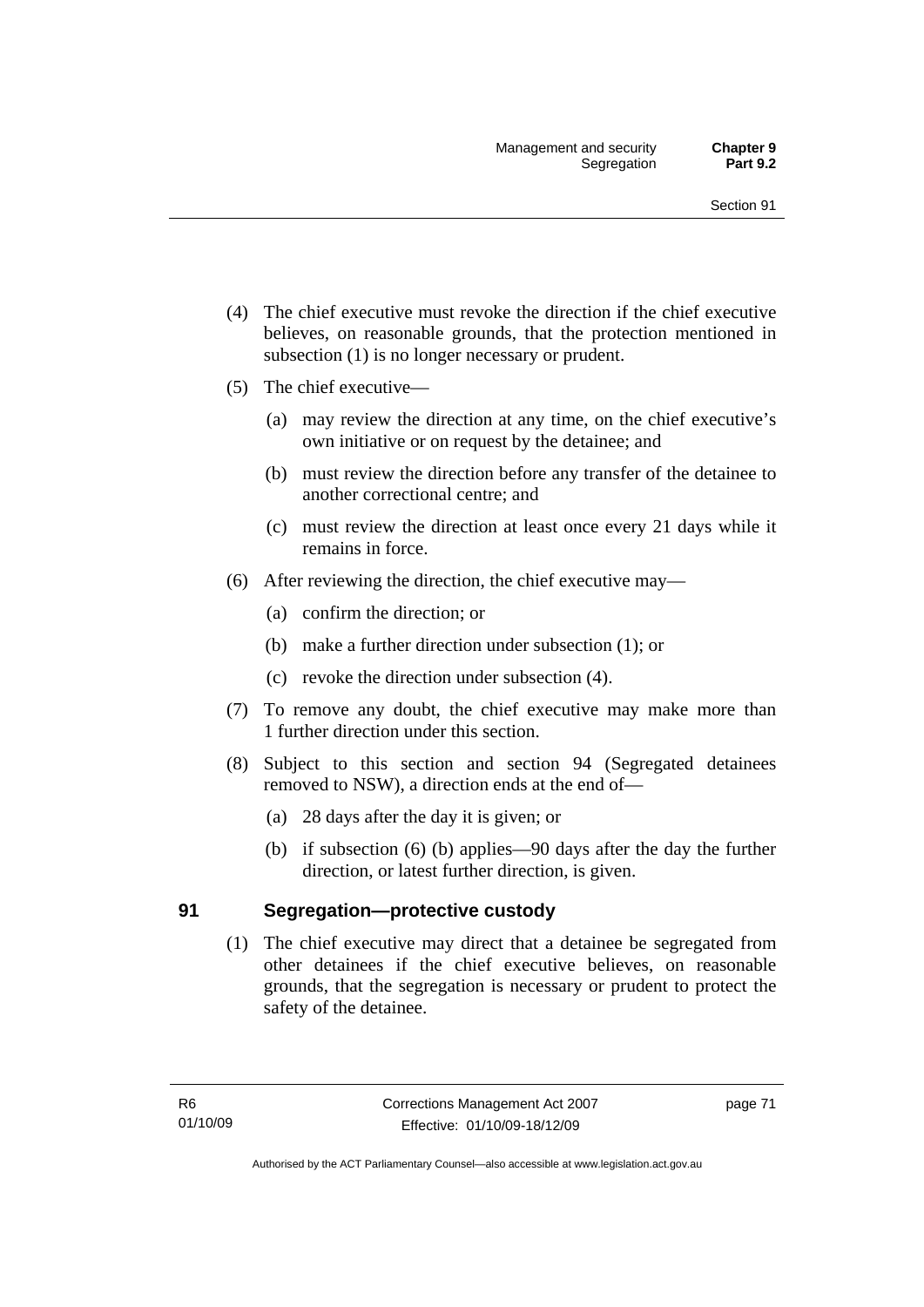- (2) The chief executive may give the direction at any time, on the chief executive's own initiative or on request by the detainee.
- (3) The chief executive must give the detainee prompt notice of the direction, why it was given, when it takes effect and the provisions for its duration and review under this part.
- (4) The chief executive must revoke the direction if the chief executive believes, on reasonable grounds, that the protection mentioned in subsection (1) is no longer necessary or prudent.
- (5) The chief executive—
	- (a) may review the direction at any time, on the chief executive's own initiative or on request by the detainee; and
	- (b) must review the direction before any transfer of the detainee to another correctional centre; and
	- (c) must review the direction at least once every 21 days while it remains in force.
- (6) After reviewing the direction, the chief executive may—
	- (a) confirm the direction; or
	- (b) make a further direction under subsection (1); or
	- (c) revoke the direction under subsection (4).
- (7) To remove any doubt, the chief executive may make more than 1 further direction under this section.
- (8) Subject to this section and section 94 (Segregated detainees removed to NSW), a direction ends—
	- (a) 28 days after the day it is given; or
	- (b) if subsection (6) (b) applies—90 days after the day the further direction, or latest further direction, is given.

Authorised by the ACT Parliamentary Counsel—also accessible at www.legislation.act.gov.au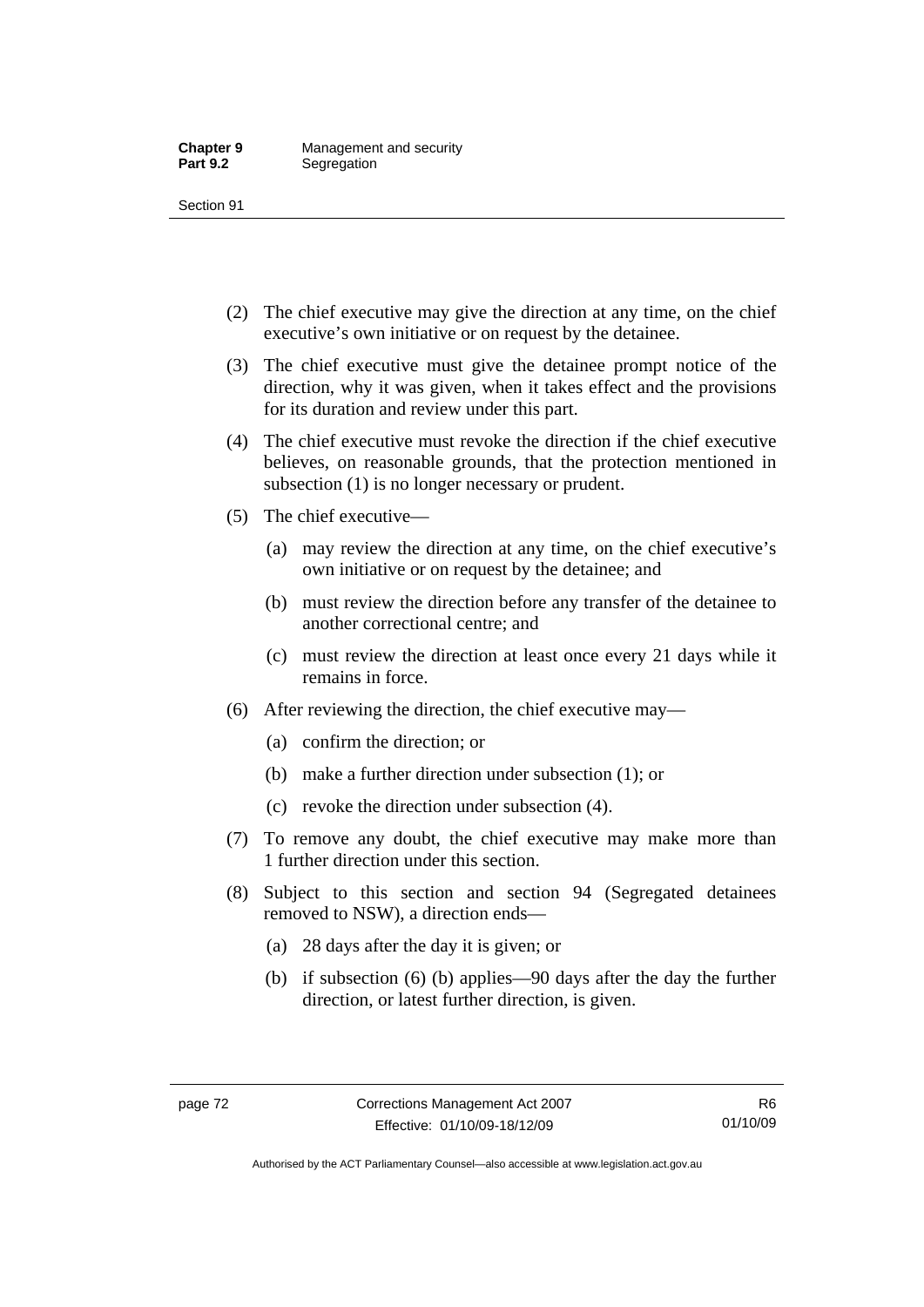#### **92 Segregation—health**

- (1) The chief executive may direct that a detainee be segregated from other detainees if the chief executive believes, on reasonable grounds, that the segregation is necessary or prudent—
	- (a) to assess the detainee's physical or mental health; or
	- (b) to protect anyone (including the detainee) from harm because of the detainee's physical or mental health; or
	- (c) to prevent the spread of disease.
- (2) The chief executive must give the detainee prompt notice of the direction, why it was given, when it takes effect and the provisions for its duration and review under this part.
- (3) The chief executive must revoke the direction if the chief executive believes, on reasonable grounds, that the direction is no longer necessary or prudent.
- (4) The chief executive—
	- (a) may review the direction at any time, on the chief executive's own initiative or on request by the detainee; and
	- (b) must review the direction on request by a doctor appointed under section 21 (Doctors—health service appointments); and
	- (c) must review the direction before any transfer of the detainee to another correctional centre; and
	- (d) must review the direction at least once every 21 days while it remains in force.
- (5) After reviewing the direction, the chief executive may—
	- (a) confirm the direction; or
	- (b) make a further direction under subsection (1); or
	- (c) revoke the direction under subsection (3).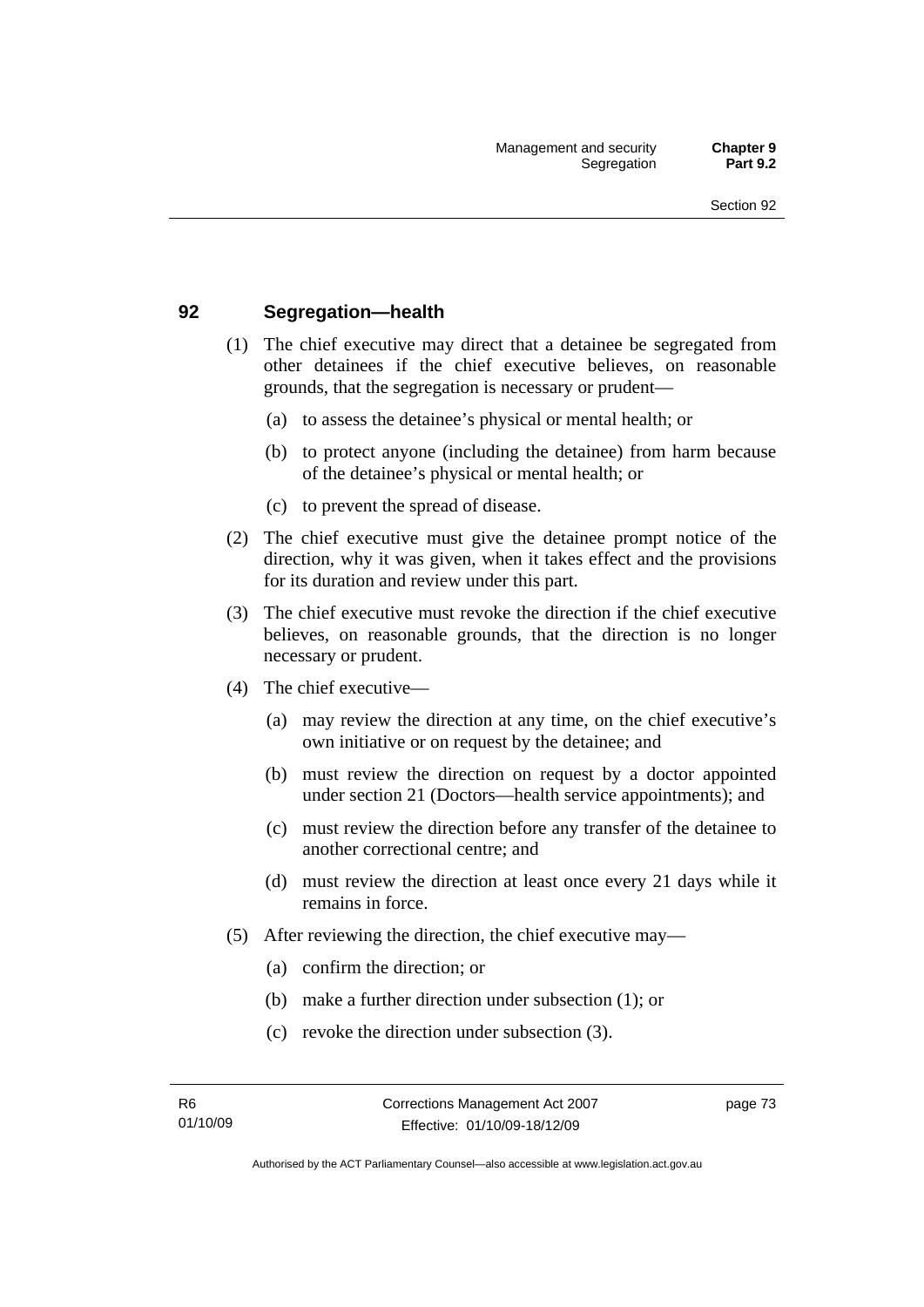- (6) To remove any doubt, the chief executive may make more than 1 further direction under this section.
- (7) When acting under subsection (1), (3) or (4), the chief executive must have regard to any advice given by a doctor appointed under section 21 (Doctors—health service appointments) in relation to the segregation of the detainee.

## **93 Interstate segregated detainees transferred to ACT**

- (1) This part applies if—
	- (a) an interstate segregation direction applies to a detainee; and
	- (b) the detainee is transferred (however described) into custody at a correctional centre in the ACT.
- (2) Despite the transfer, the interstate direction—
	- (a) continues to apply in relation to the detainee—
		- (i) as if it were a direction under this part; and
		- (ii) with any necessary changes, and any change prescribed by regulation; and
	- (b) subject to this part, ends 3 days after the day the detainee is taken into custody at the correctional centre in the ACT.
- (3) In this section:

*interstate segregation direction* means a direction or order (however described) that—

- (a) corresponds substantially to a direction under this part; and
- (b) is in force under a law of the Commonwealth, a State or another Territory that is declared by regulation to be a corresponding law for this section.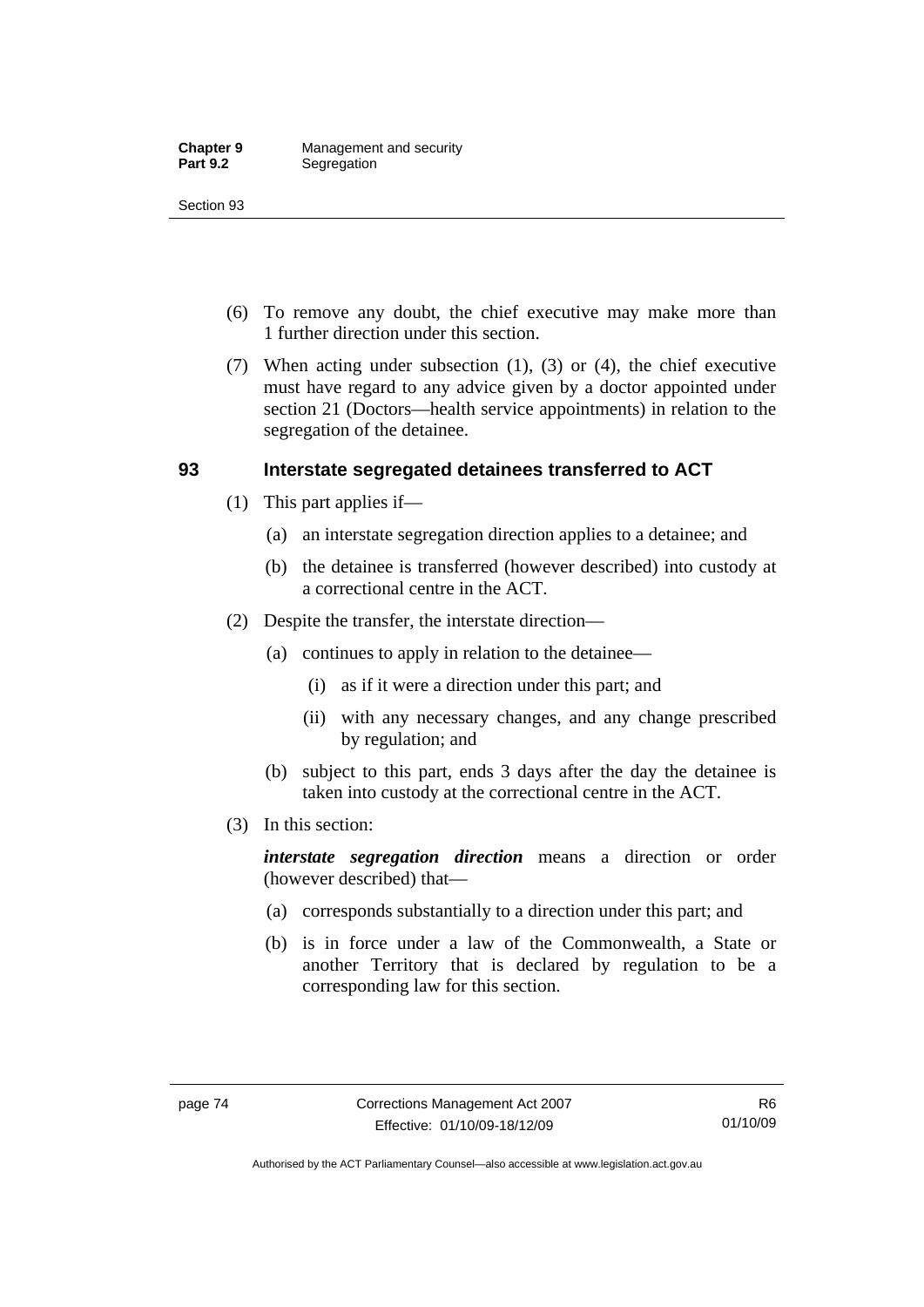#### **94 Segregated detainees removed to NSW**

- (1) This section applies if both of the following apply to a detainee:
	- (a) a direction under the *Crimes (Sentence Administration) Act 2005*, section 26 (Full-time detention in ACT or NSW) that the detainee be removed to a NSW correctional centre;
	- (b) a direction (the *ACT direction*)—
		- (i) under this part; or
		- (ii) under chapter 10 (Discipline) for investigative segregation.
- (2) Despite the detainee's removal to a NSW correctional centre, the ACT direction—
	- (a) continues to apply in relation to the detainee, with any necessary changes, and any change prescribed by regulation; and
	- (b) subject to this part, ends 3 days after the day the detainee is taken into custody at the NSW correctional centre.

## **95 Segregation not to affect minimum living conditions**

- (1) The segregation of a detainee under this part does not affect the standards applying to the detainee under section 12 (Correctional centres—minimum living conditions).
- (2) However, subsection (1) does not prevent the application of the standards in a way that is necessary and reasonable for the purpose of the segregation.

#### **96 Application for review of segregation directions**

- (1) A detainee may apply to an adjudicator for a review of the chief executive's directions under any of the following sections:
	- (a) section 90 (Segregation—safety and security);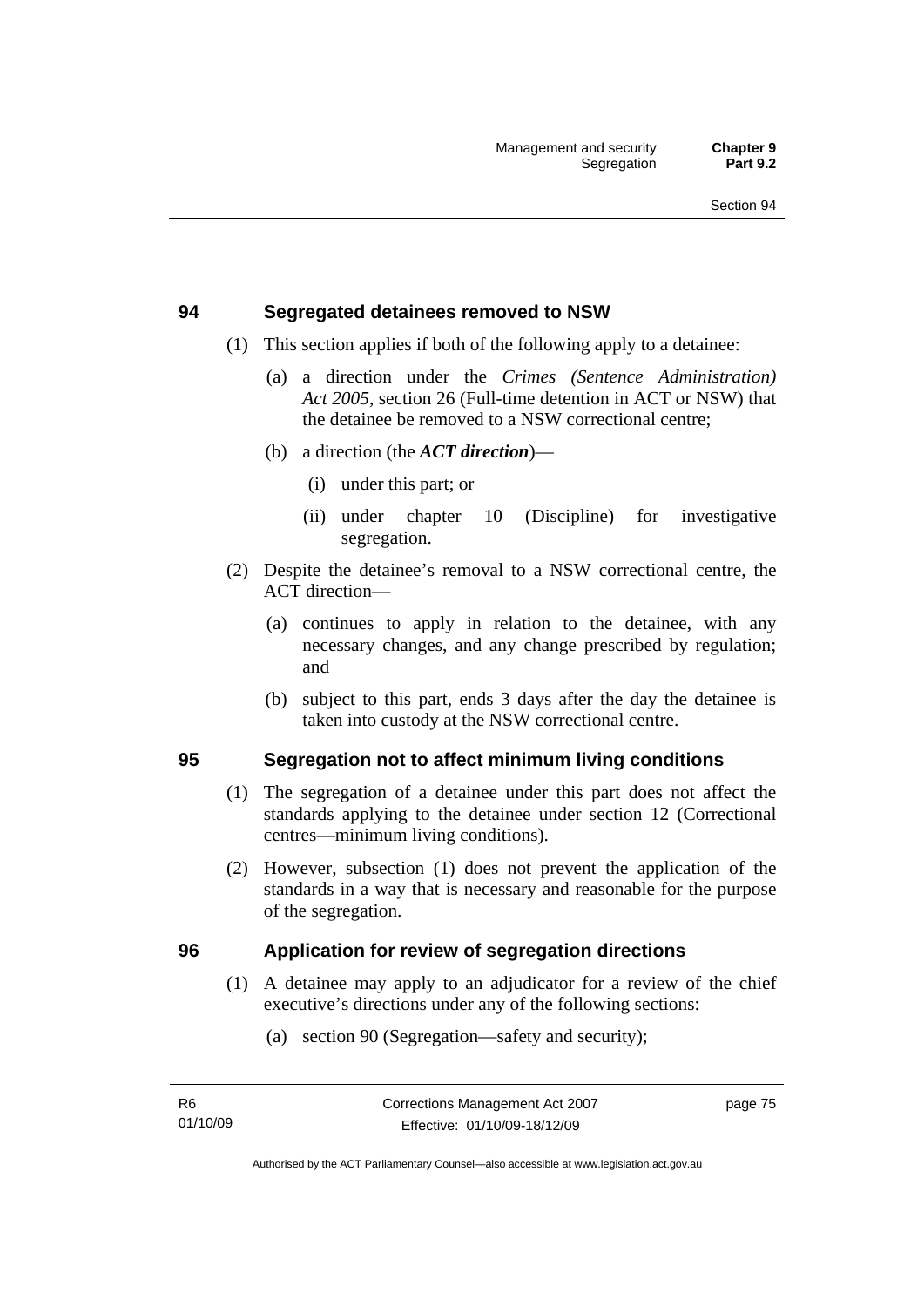- (b) section 91 (Segregation—protective custody);
- (c) section 92 (Segregation—health).
- (2) The application must be made no later than 7 days after the day the chief executive gives the detainee notice of the direction.
	- *Note* If a form is approved under s 228 for an application under this section, the form must be used.
- (3) Subject to any decision by the adjudicator under section 97, the application does not affect the segregation of the detainee under the direction under review.

## **97 Review of segregation directions**

- (1) On application under section 96, an adjudicator may—
	- (a) conduct an inquiry to review the chief executive's direction; or
	- (b) refuse to review the chief executive's direction.
- (2) Chapter 11 (Disciplinary inquiries) applies, with any changes prescribed by regulation, in relation to the inquiry as if it were an inquiry under that chapter.
- (3) After completing an inquiry under this section, the adjudicator may—
	- (a) confirm the direction under review; or
	- (b) give any direction the chief executive may make under the section authorising the direction under review, either by—
		- (i) amending the direction under review; or
		- (ii) setting aside the direction under review and making a direction in substitution for the direction set aside.
- (4) The adjudicator must give the detainee prompt written notice of the adjudicator's decision under this section.

Authorised by the ACT Parliamentary Counsel—also accessible at www.legislation.act.gov.au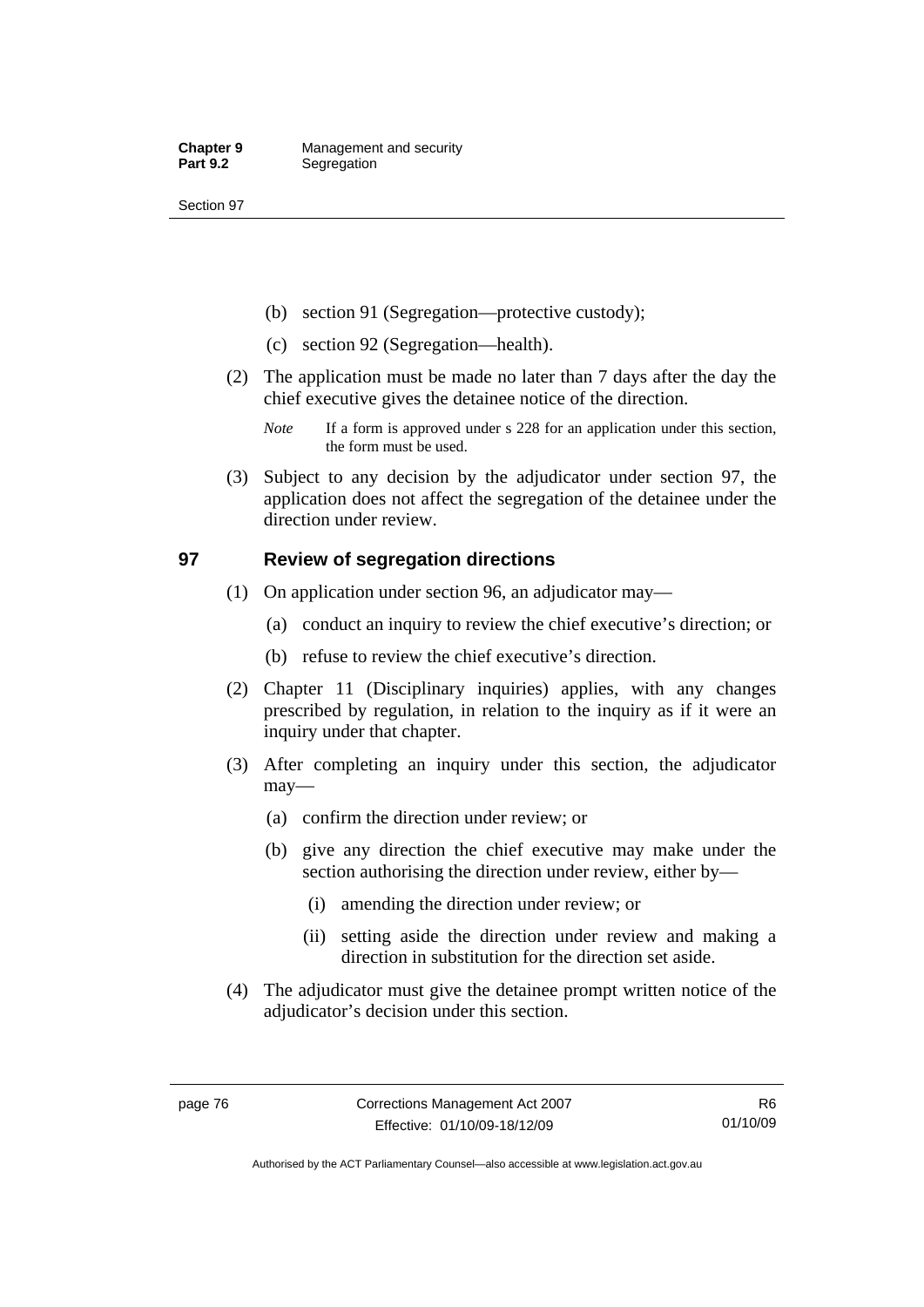- (5) If the adjudicator refuses to review the chief executive's direction, the notice must include the reasons for the refusal.
	- *Note* Under the *Administrative Decisions (Judicial Review) Act 1989*, a person aggrieved by an administrative decision made under an enactment may apply to the Supreme Court for a review of the decision. Subject to any order of the court, the making of the application does not affect the operation of the decision or prevent its implementation (see that Act, s 16).

#### **98 Other separation of detainees**

- (1) The chief executive must provide separate accommodation for males and females.
- (2) Without limiting section 14 (Corrections policies and operating procedures), the chief executive may make a corrections policy or operating procedure in relation to the management of detainees, including provision in relation to the separation of detainees in relation to any of the following:
	- (a) the cultural background or vulnerability of detainees;
	- (b) accommodation or use of facilities;
	- (c) participation in work or other activities.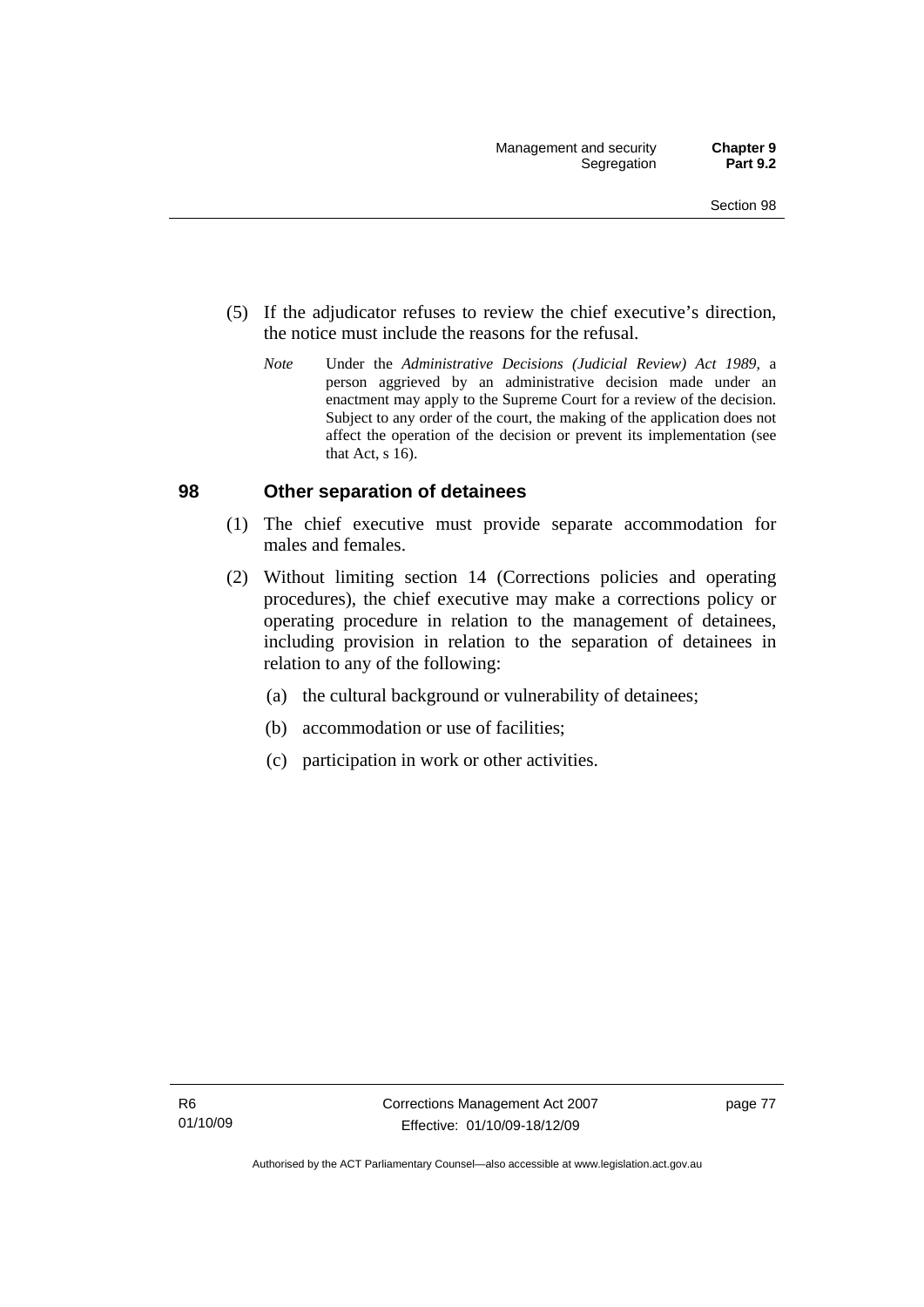**Chapter 9 Management and security**<br>**Part 9.3 Monitoring Monitoring** 

Section 99

# **Part 9.3 Monitoring**

### **99 Monitoring—general considerations**

In exercising a function under this part, the chief executive must ensure that the following are balanced appropriately:

- (a) the need to protect the safety of detainees, corrections officers, other people who work at or visit correctional centres, and the community;
- (b) the need for security and good order at correctional centres;
- (c) the benefits of detainees maintaining contact with the community outside correctional centres;
- (d) the need to protect the privacy of detainees;
- (e) the need to prevent intimidation and corruption at correctional centres, and the commission of offences;
- (f) the need to detect prohibited things entering, at, or leaving correctional centres;
- (g) anything else the chief executive considers, on reasonable grounds, to be relevant.

#### **100 Monitoring at correctional centres**

The chief executive may arrange for any part of a correctional centre to be monitored for any activity, including the movement of anyone at the centre.

#### **Examples of monitoring**

direct viewing, closed-circuit television coverage and the use of other devices for detecting movement

*Note* An example is part of the Act, is not exhaustive and may extend, but does not limit, the meaning of the provision in which it appears (see Legislation Act, s 126 and s 132).

R6 01/10/09

Authorised by the ACT Parliamentary Counsel—also accessible at www.legislation.act.gov.au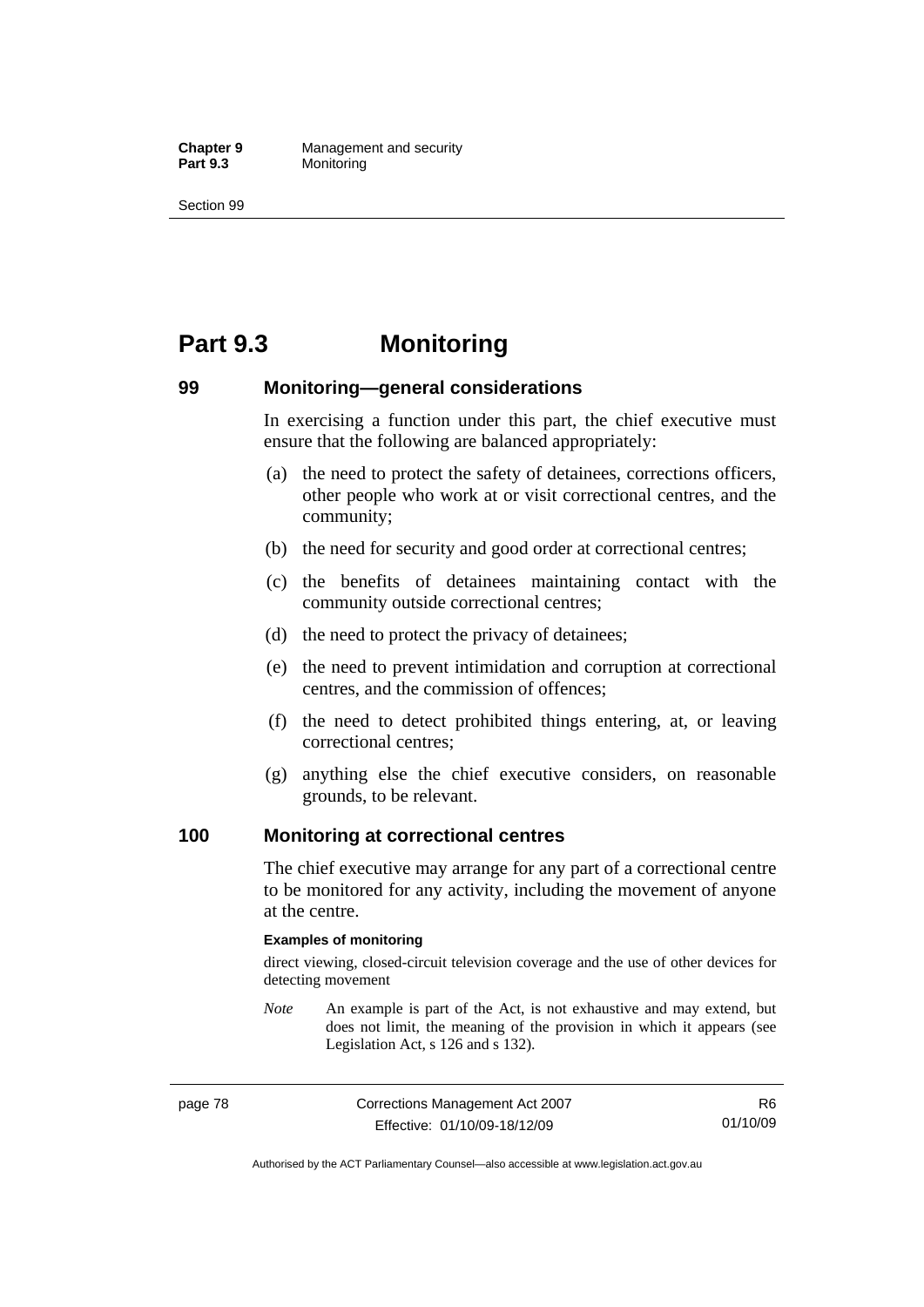## **101 Personal monitoring devices**

- (1) The chief executive may, orally or in writing, direct a person at a correctional centre to wear a device (a *personal monitoring device*) that allows the person's location at the centre to be monitored.
- (2) To remove any doubt, a direction under this section may be given to any of the following:
	- (a) a detainee;
	- (b) a corrections officer;
	- (c) anyone working at or visiting a correctional centre.

#### **102 Interfering with personal monitoring devices**

 (1) A person commits an offence if the person interferes with a personal monitoring device.

Maximum penalty: 50 penalty units, imprisonment for 6 months or both.

- (2) It does not matter whether the interference is by the person directed to wear the device or someone else.
- (3) Subsection (1) does not apply if the interference is authorised by the chief executive.
- (4) In this section:

*interfere*, with a personal monitoring device, includes damage, cause to malfunction, disable and remove but does not include the effect of normal wear and tear associated with wearing the device.

## **103 Monitoring telephone calls etc**

 (1) This section applies in relation to an electronic communication with a detainee, other than a protected electronic communication.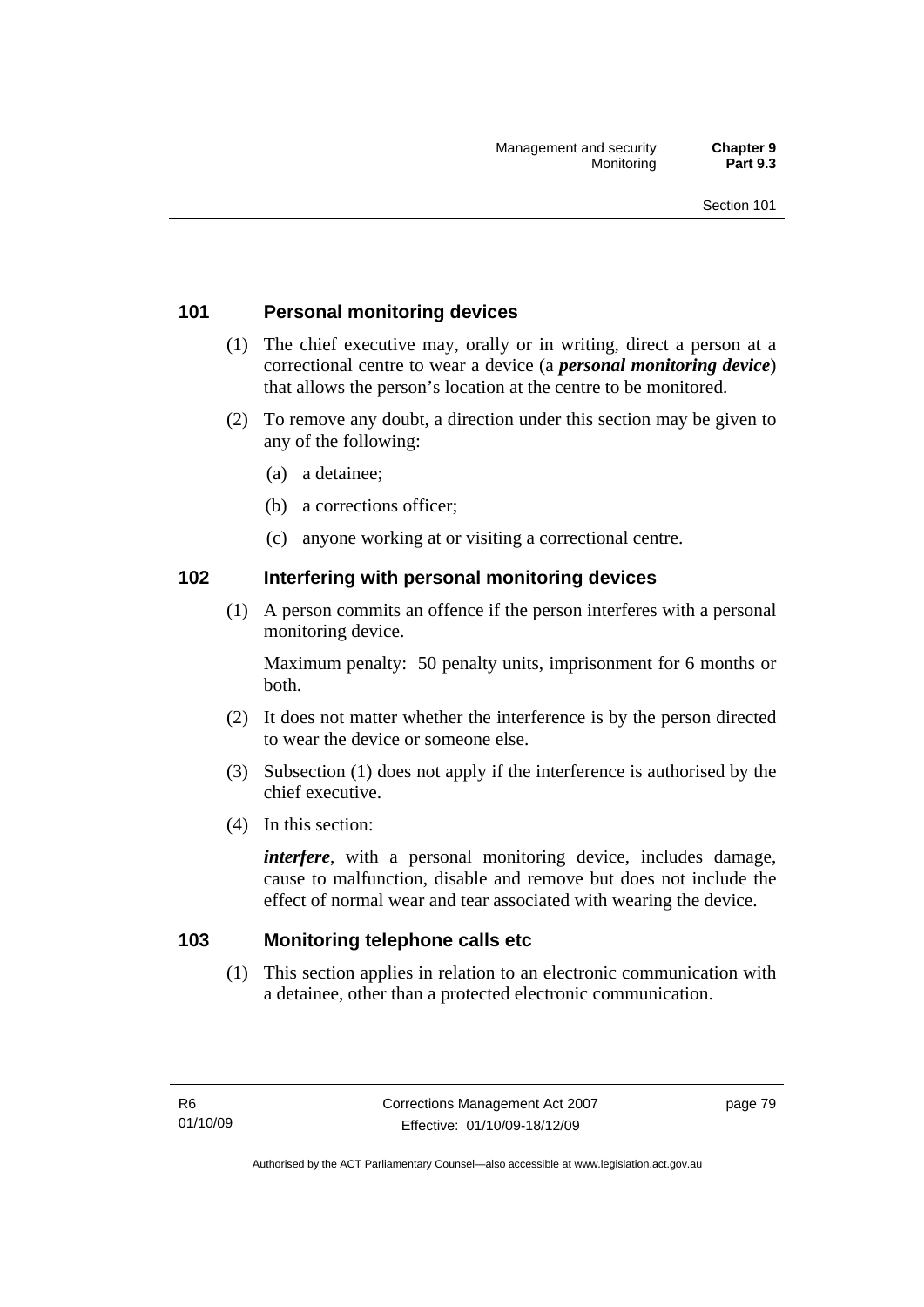#### **Chapter 9 Management and security**<br>**Part 9.3 Monitoring Monitoring**

Section 104

- (2) The chief executive may do either or both of the following in relation to the communication:
	- (a) monitor the communication;
	- (b) record the communication.
- (3) The chief executive must tell the parties to the communication that the communication might be monitored and recorded.
- (4) If the communication reveals information about the commission of an offence, the chief executive must give the information to the chief police officer.
- (5) In this section:

*electronic communication* means communication by—

- (a) telephone, email or fax; or
- (b) any other electronic means.

*protected electronic communication* means an electronic communication between a detainee and any of the following:

- (a) a lawyer representing the detainee;
- (b) an official visitor;
- (c) the human rights commissioner;
- (d) the public advocate;
- (e) the ombudsman;
- (f) a person prescribed by regulation.

### **104 Monitoring ordinary mail**

- (1) The chief executive may open and search a detainee's ordinary mail.
- (2) The chief executive may read a detainee's ordinary mail only if the chief executive suspects, on reasonable grounds, that the mail may—

Authorised by the ACT Parliamentary Counsel—also accessible at www.legislation.act.gov.au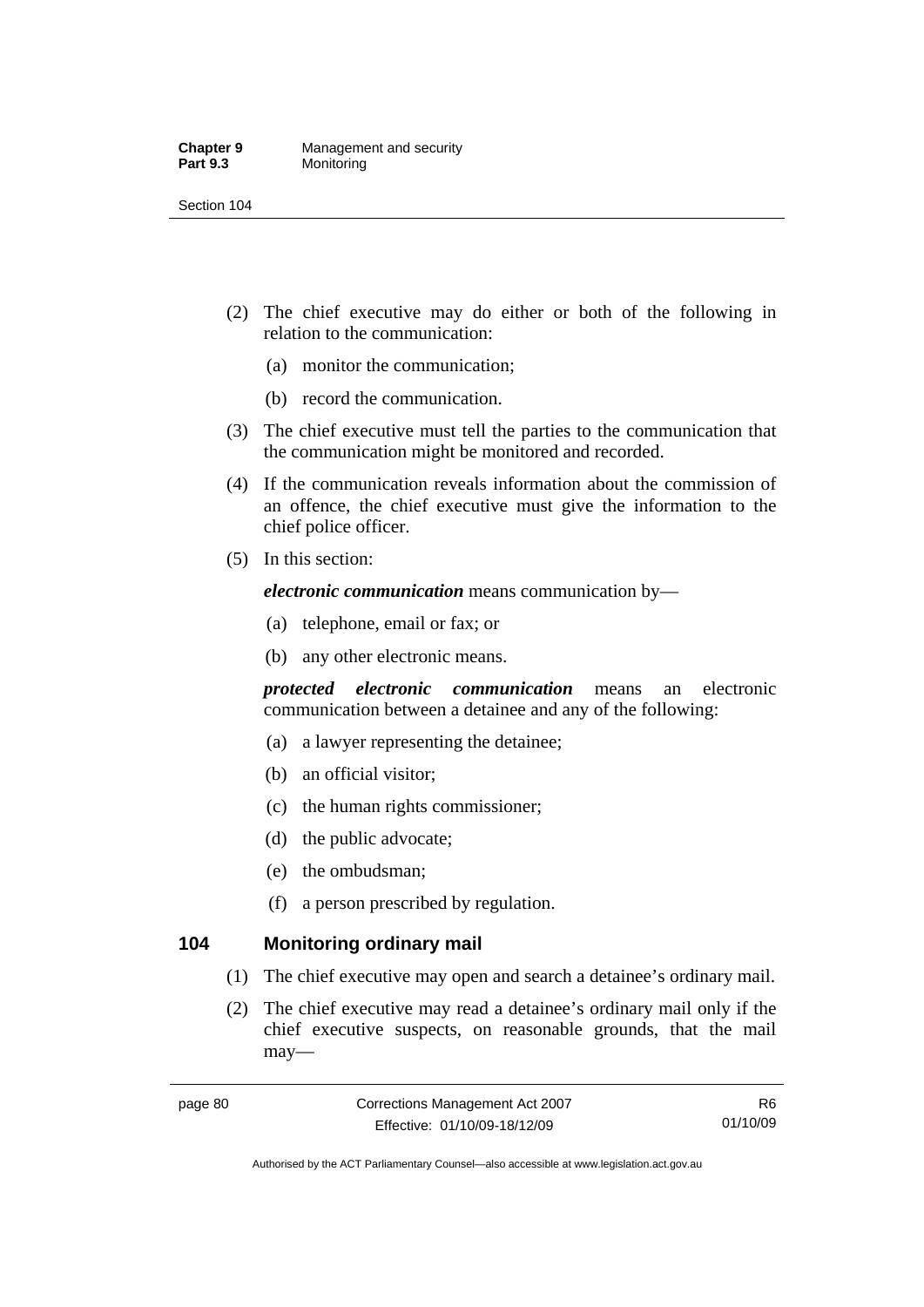- (a) undermine security or good order at a correctional centre; or
- (b) revictimise a victim; or
- (c) circumvent any process for investigating complaints or reviewing decisions under this Act.
- (3) However, and without limiting section 14 (Corrections policies and operating procedures), the chief executive may make a corrections policy or operating procedure in relation to reading a random selection of detainees' ordinary mail.
- (4) In this section:

*ordinary mail* means mail other than protected mail.

*protected mail* means mail between a detainee and any of the following:

- (a) a lawyer representing the detainee;
- (b) an official visitor;
- (c) the human rights commissioner;
- (d) the public advocate;
- (e) the ombudsman;
- (f) a person prescribed by regulation.

*search* includes search—

- (a) with any device using electronic or other technology; and
- (b) by physical means; and
- (c) with the assistance of a corrections dog.

#### **105 Monitoring protected mail**

 (1) The chief executive may open and search a detainee's protected mail in the detainee's presence if the chief executive suspects, on reasonable grounds, that the mail contains—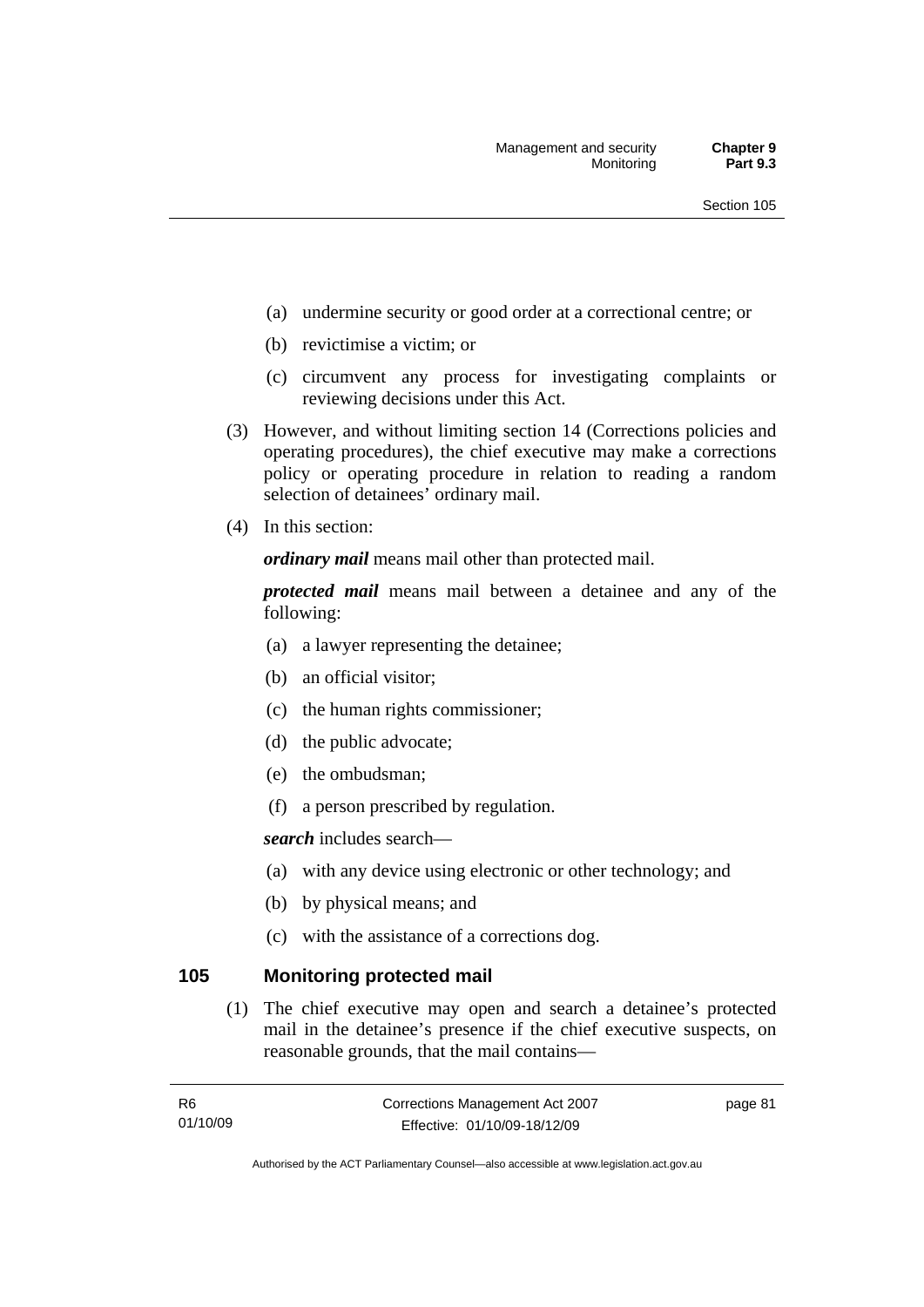- (a) something that may physically harm the addressee; or
- (b) a prohibited thing.
- (2) However, the chief executive must not read a detainee's protected mail without the detainee's written consent.
- (3) In this section:

*search*—see section 104 (4).

## **106 Mail searches—consequences**

- (1) Subject to section 127 (Seizing mail etc), a detainee's mail, once searched, must be delivered to the addressee as soon as practicable.
- (2) If a search of a detainee's mail reveals information about the commission of an offence, the chief executive must give the information to the chief police officer.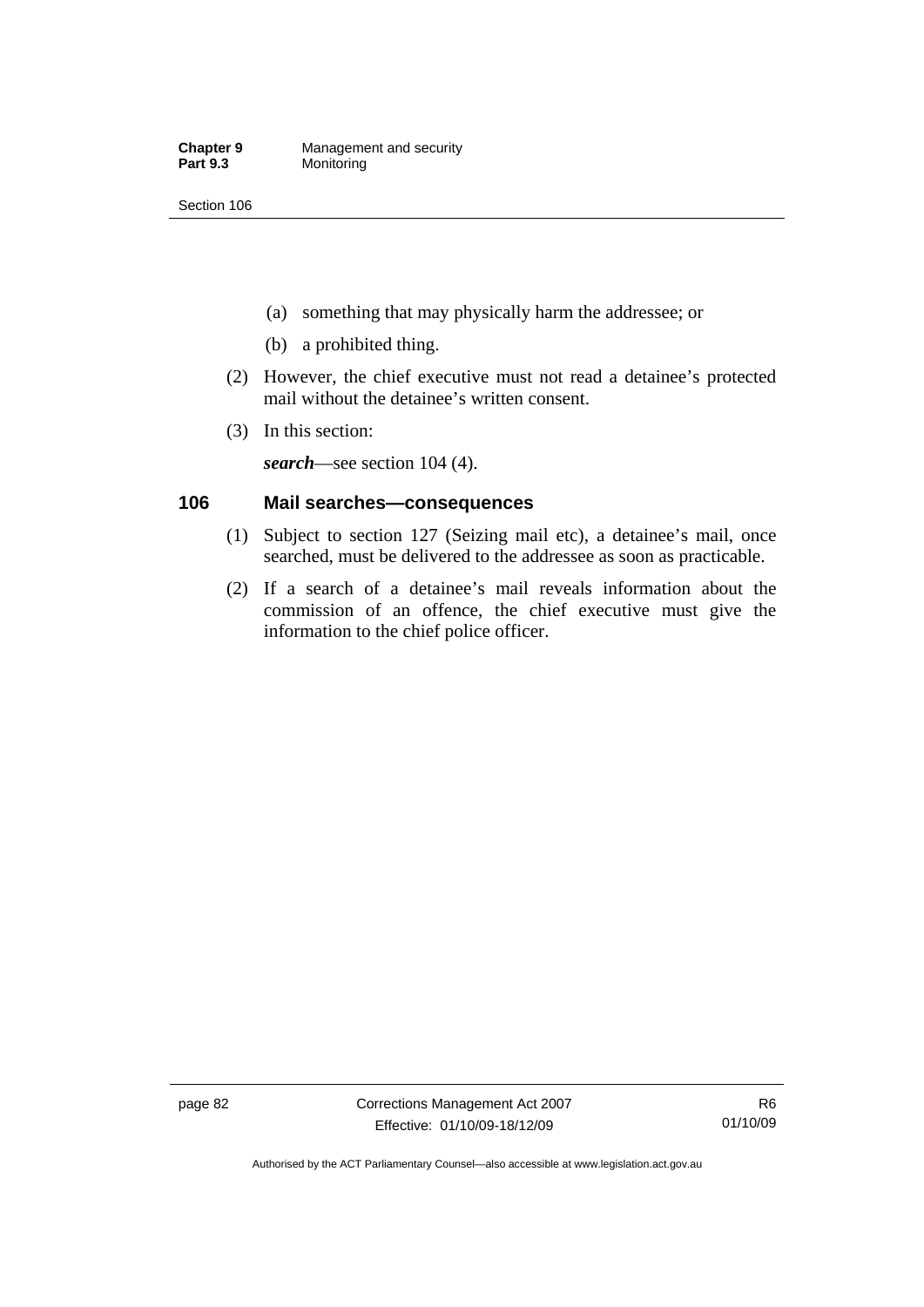# **Part 9.4 Searches**

## **Division 9.4.1 Searches—general**

#### **107 Definitions—searches**

In this Act:

*body search*, of a detainee, means a search of the detainee's body, including an examination of any orifice or cavity of the detainee's body.

*frisk search* means—

- (a) a search of a person conducted by quickly running the hands over the person's outer garments; and
- (b) an examination of anything worn or carried by the person that is conveniently and voluntarily removed by the person.

*ordinary search* means a search of a person, or of articles in a person's possession, that may include—

- (a) requiring the person to remove the person's overcoat, coat or jacket and any gloves, shoes or hat; and
- (b) an examination of those items.

*scanning search* means a search of a person by electronic or other means that does not require the person to remove the person's clothing or to be touched by someone else.

#### **Examples of scanning searches**

- 1 passing a portable electronic or other device over a person
- 2 requiring a person to pass by or through an electronic or other device
- *Note* An example is part of the Act, is not exhaustive and may extend, but does not limit, the meaning of the provision in which it appears (see Legislation Act, s 126 and s 132).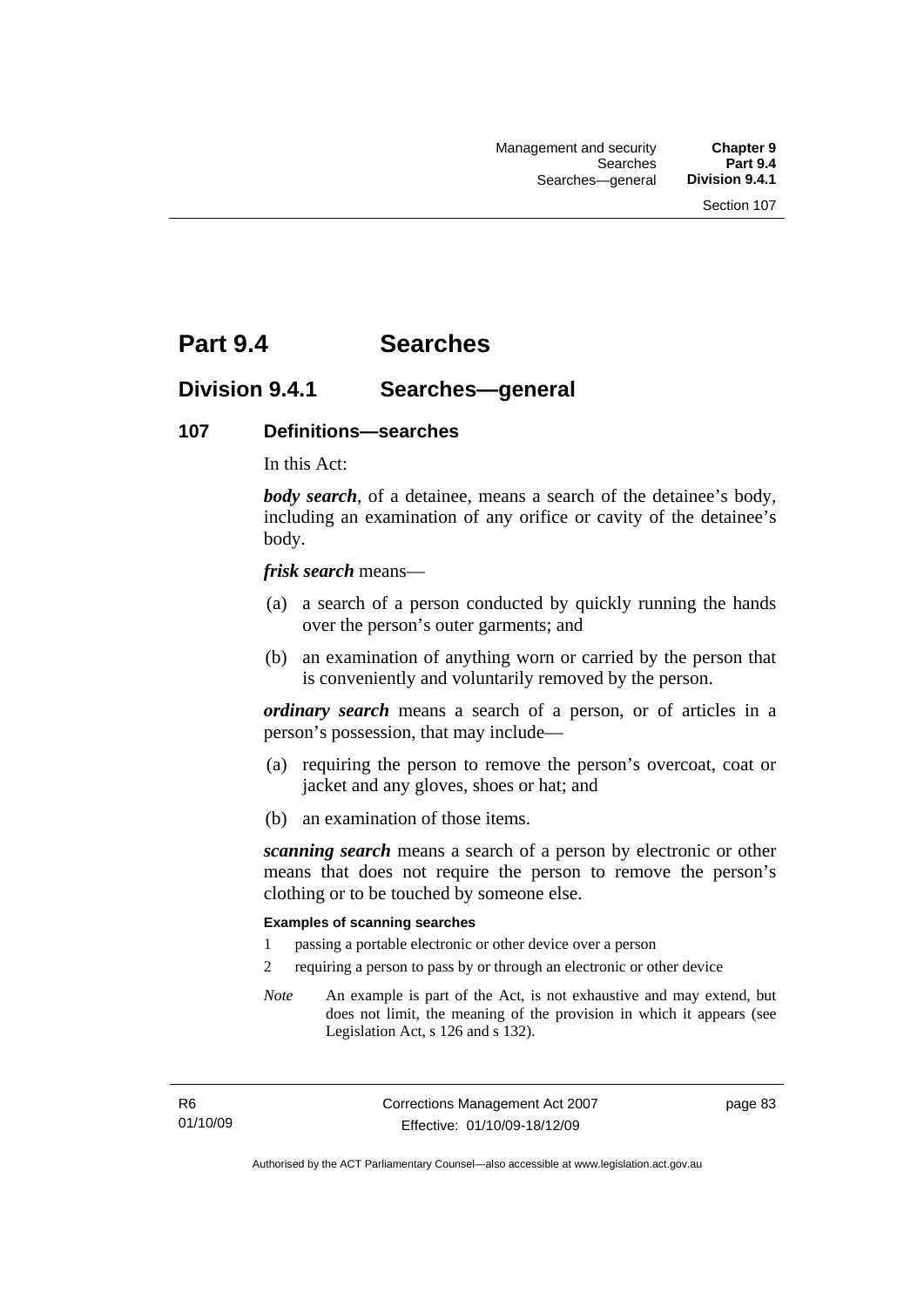*strip search*, of a detainee, means a search of the detainee, or of articles in the detainee's possession, that may include—

- (a) requiring the detainee to remove all of the detainee's clothing; and
- (b) an examination of the detainee's body (but not the detainee's body orifices or cavities) and of that clothing.

#### **108 Intrusiveness of searches**

The person conducting a search of a person under this part must ensure, as far as practicable, that—

- (a) the search is the least intrusive kind of search that is reasonable and necessary in the circumstances; and
- (b) the search is conducted in the least intrusive way that is reasonable and necessary in the circumstances.

#### **Example**

searching for a prohibited thing by a frisk search (rather than an ordinary search) with the assistance of a corrections dog

*Note* An example is part of the Act, is not exhaustive and may extend, but does not limit, the meaning of the provision in which it appears (see Legislation Act, s 126 and s 132).

#### **109 Searches of transgender and intersex detainees**

- (1) This section applies if a transgender or intersex detainee is to be subjected to a search under this part.
- (2) To remove any doubt, the detainee's sex is taken to be that entered for the detainee in the register of detainees.
	- *Note* For the meaning of *transgender person* and *intersex person*, see the Legislation Act, s 169A and s 169B.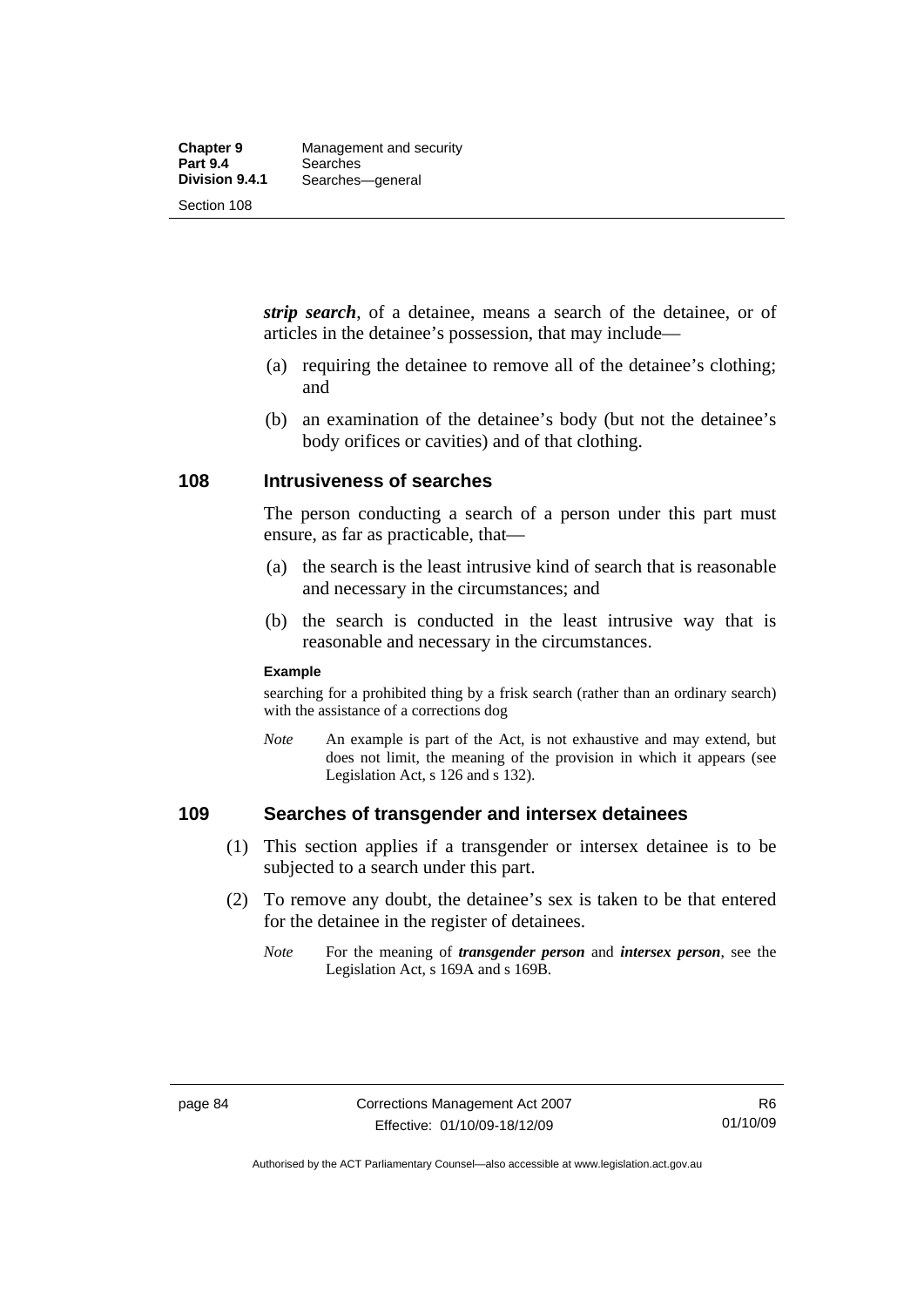## **110 Register of strip and body searches**

- (1) This section applies in relation to—
	- (a) a strip search of a detainee; and
	- (b) a body search of a detainee.
- (2) The chief executive must keep a register containing the following details in relation to each search:
	- (a) the name of the detainee searched;
	- (b) the reason for the search;
	- (c) when the search was conducted;
	- (d) the name of each person present at any time during the search;
	- (e) details of anything seized during the search;
	- (f) anything else prescribed by regulation.
- (3) The register may contain anything else the chief executive considers relevant.
- (4) The register must be available for inspection under chapter 7 (Inspection of correctional centres).

# **Division 9.4.2 Scanning, frisk and ordinary searches**

## **111 Scanning, frisk and ordinary searches—directions**

- (1) The chief executive may, at any time, direct a corrections officer to conduct a scanning search, frisk search or ordinary search of a detainee, another corrections officer or anyone else working at or visiting a correctional centre if the chief executive believes, on reasonable grounds, that it is prudent to conduct the search to protect—
	- (a) the safety of anyone at a correctional centre; or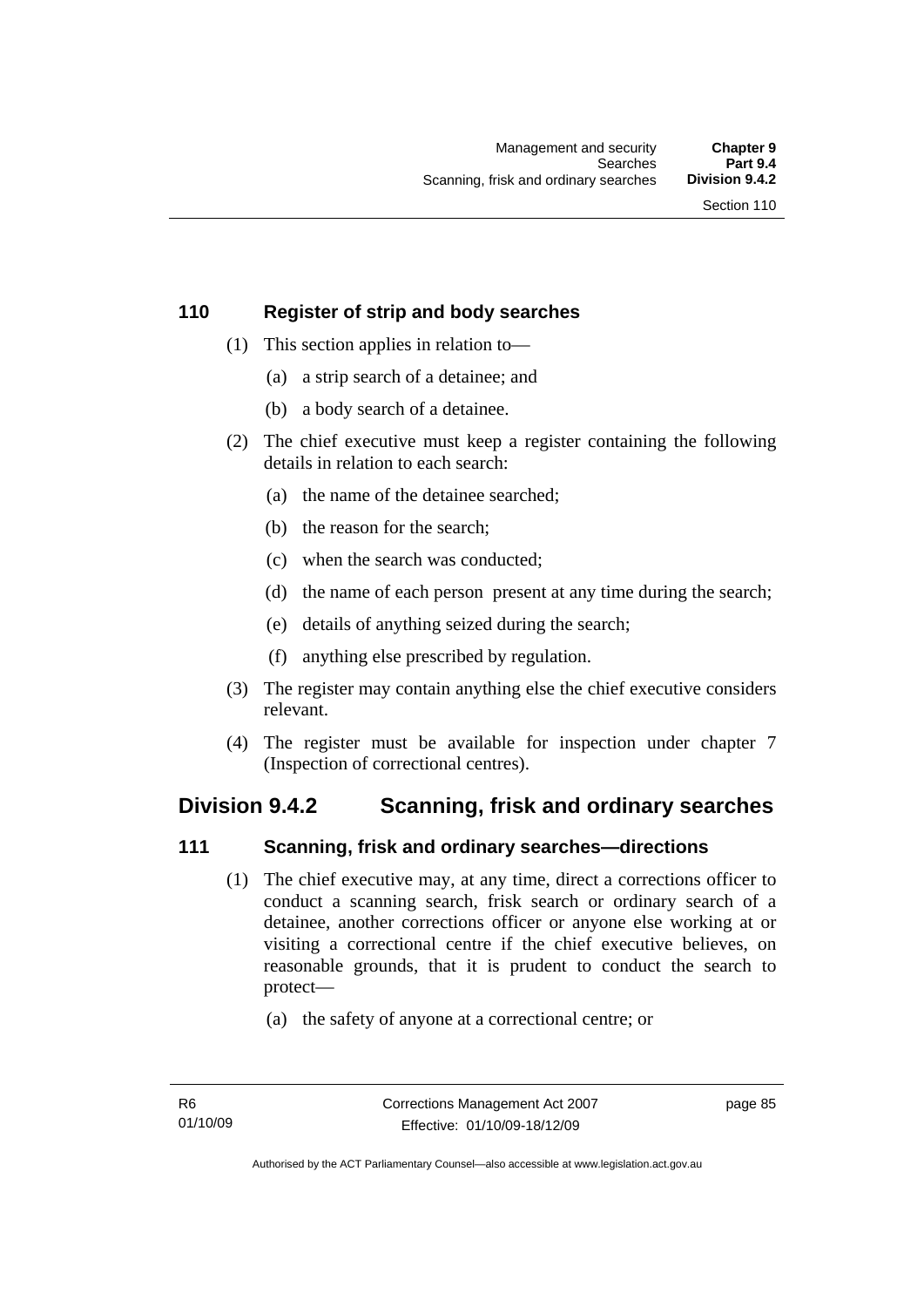#### (b) security or good order at a correctional centre.

#### **Examples of other people working at correctional centre**

counsellors, psychologists, maintenance workers and volunteers

#### **Examples of searches**

- 1 searching a detainee returning to a correctional centre after performing community service
- 2 searching a corrections officer reporting for work
- 3 searching a person engaged to provide an educational program at a correctional centre when the person arrives at, or returns to, the centre
- 4 searching a detainee returning to the detainee's accommodation at a correctional centre after working in another part of the centre
- *Note* An example is part of the Act, is not exhaustive and may extend, but does not limit, the meaning of the provision in which it appears (see Legislation Act, s 126 and s 132).
- (2) Also, a corrections officer may conduct a scanning search, frisk search or ordinary search of a detainee if the officer suspects, on reasonable grounds, that the detainee is carrying—
	- (a) a prohibited thing; or
	- (b) anything else that creates, or is likely to create, a risk to—
		- (i) the personal safety of the detainee or anyone else; or
		- (ii) security or good order at a correctional centre.
	- *Note* Section 126 provides for the use of force to carry out searches under this part.

#### **112 Scanning, frisk and ordinary searches—requirements**

- (1) A corrections officer may conduct a scanning search, frisk search or ordinary search of a person under section 111 only if—
	- (a) the person is of the same sex as the officer; or
	- (b) if that is not the case—another person of the same sex as the person to be searched is present while the search is conducted.

Authorised by the ACT Parliamentary Counsel—also accessible at www.legislation.act.gov.au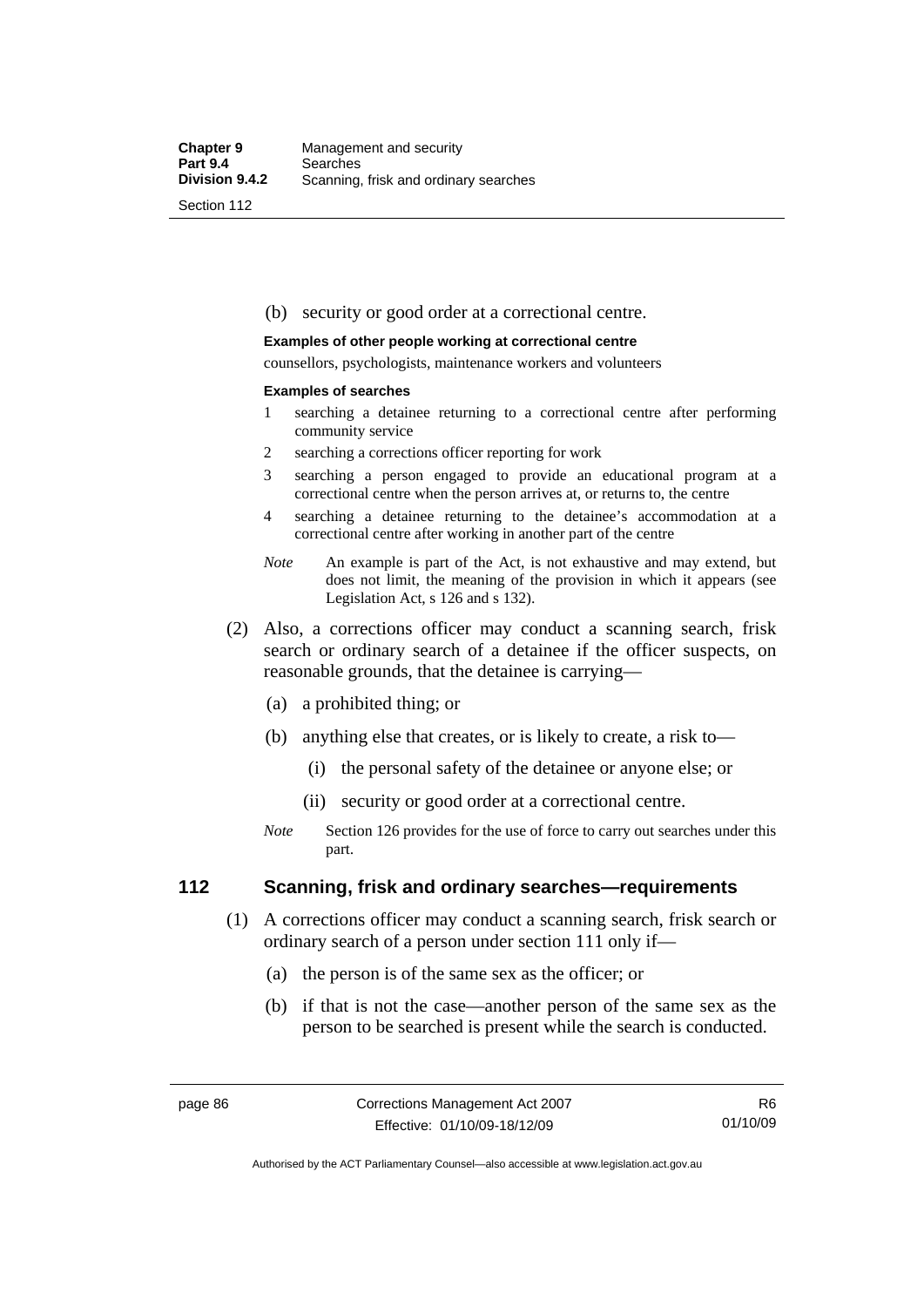(2) The other person mentioned in subsection (1) must not be a detainee.

# **Division 9.4.3 Strip searches**

#### **113 Meaning of** *seizeable item***—div 9.4.3**

In this division:

*seizeable item* means anything that—

- (a) is a prohibited thing; or
- (b) may be used by the detainee in a way that may involve—
	- (i) intimidating anyone else; or
	- (ii) an offence or disciplinary breach; or
	- (iii) a risk to the personal safety of anyone else; or
	- (iv) a risk to security or good order at a correctional centre.

## **113A Strip searches—when may be conducted**

- (1) A detainee may be strip searched only if the chief executive gives a direction in accordance with section 113B or section 113C.
	- *Note* Section 126 provides for the use of force to carry out searches under this part.
- (2) To remove any doubt, a strip search of a detainee may be conducted immediately after any scanning search, frisk search or ordinary search of the detainee.

## **113B Strip searches—on suspicion**

The chief executive may direct a corrections officer to strip search a detainee if the chief executive suspects on reasonable grounds that the detainee has a seizeable item concealed on the detainee.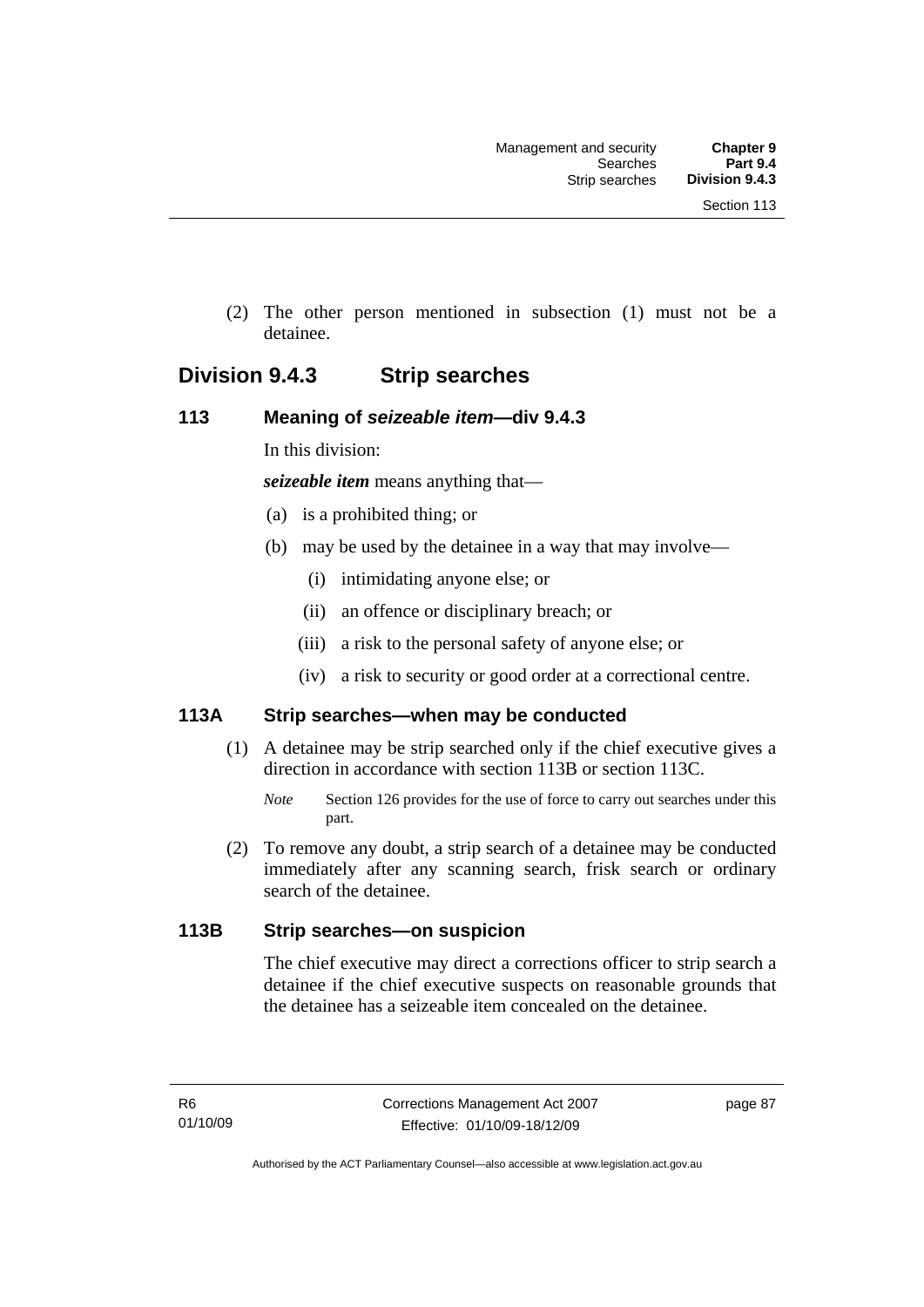#### **113C Strip searches—where prudent**

- (1) The chief executive may direct a corrections officer to strip search a detainee at a correctional centre if—
	- (a) the chief executive believes on reasonable grounds that it is prudent to search the detainee for a seizeable item that may be concealed on or in the detainee because the detainee—
		- (i) has recently not been under the control or immediate supervision of a corrections officer for a period; and
		- (ii) during the period, may have had an opportunity to obtain a seizeable item; and
	- (b) a scanning search may assist in detecting the item but—
		- (i) the means of conducting the search is not available at the correctional centre; or
		- (ii) if the means of conducting the search is available—the scanning search is not likely to detect more than a limited range of seizeable items; or
		- (iii) the search could only be carried out using force that would be likely to make it ineffectual; and
	- (c) a frisk search or ordinary search is not likely to detect more than a limited range of seizeable items.

#### **Example—par (a) (ii)**

the detainee has had a personal contact visit by someone who is not an accredited person

#### **Example—par (b) (ii)**

a metal detector

*Note* An example is part of the Act, is not exhaustive and may extend, but does not limit, the meaning of the provision in which it appears (see Legislation Act, s 126 and s 132).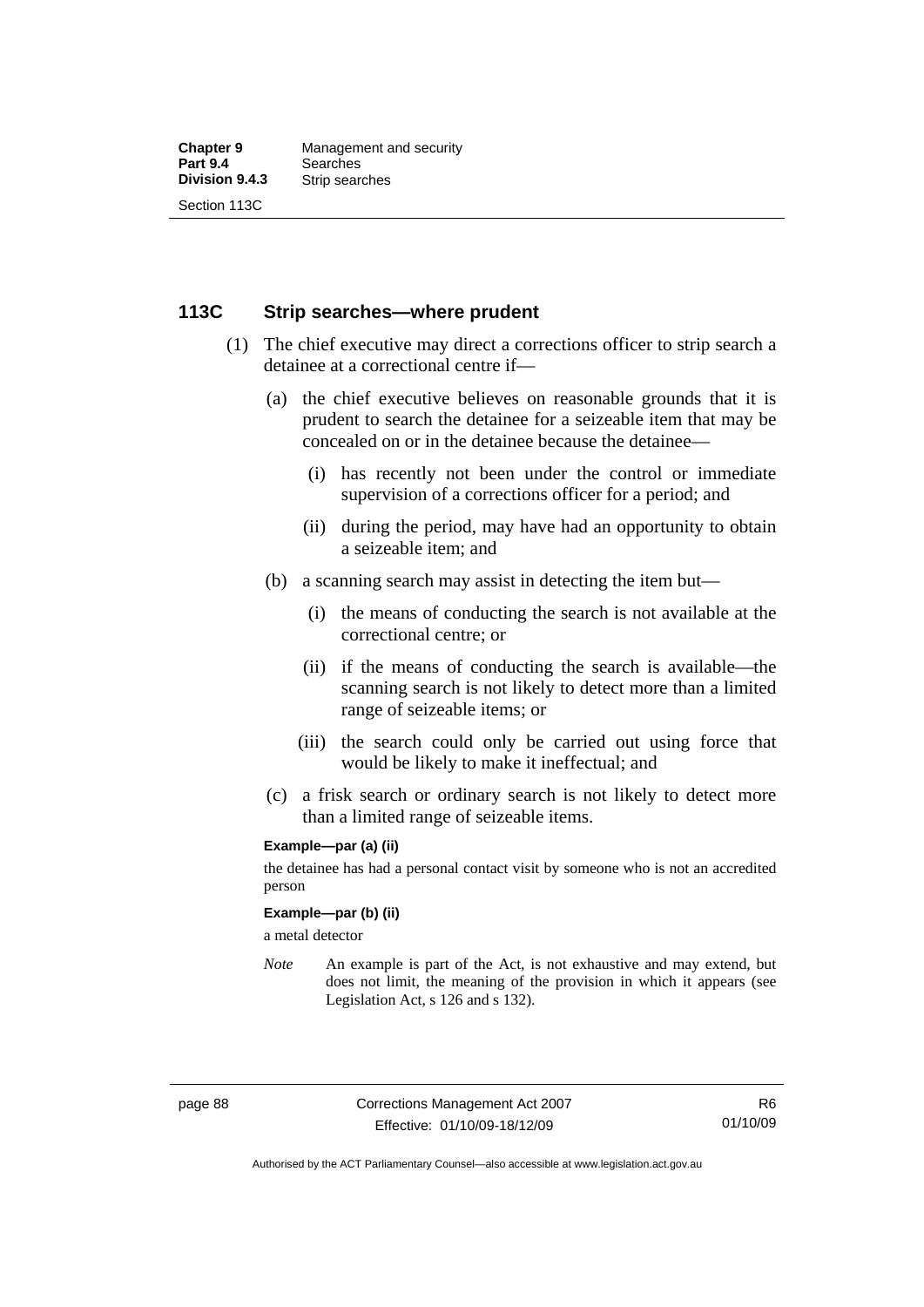(2) Without limiting section 14 (Corrections policies and operating procedures), the chief executive must make a corrections policy or operating procedure in relation to strip searches under this section.

#### **114 Strip searches—presence of corrections officers**

- (1) A strip search of a detainee must be done—
	- (a) by a corrections officer of the same sex as the detainee; and
	- (b) in the presence of 1 or more other corrections officers each of whom must be of the same sex as the detainee.
- (2) However, the number of corrections officers present during the search must be no more than necessary and reasonable to ensure the search is carried out as safely and effectively as possible.
- (3) The corrections officer conducting the search may direct another corrections officer present to provide assistance that the conducting officer believes, on reasonable grounds, is necessary and reasonable for the search.
- (4) A corrections officer may give directions to the detainee for the conduct of the search in accordance with this section.

#### **Examples**

directions that the detainee raise 1 or both arms, raise any long hair or turn in a particular direction

*Note* An example is part of the Act, is not exhaustive and may extend, but does not limit, the meaning of the provision in which it appears (see Legislation Act, s 126 and s 132).

### **115 Strip searches—general rules**

- (1) A strip search must be conducted in a private area or an area that provides reasonable privacy for the detainee being searched.
- (2) The search must not be conducted—
	- (a) in the presence of someone of the opposite sex to the detainee; or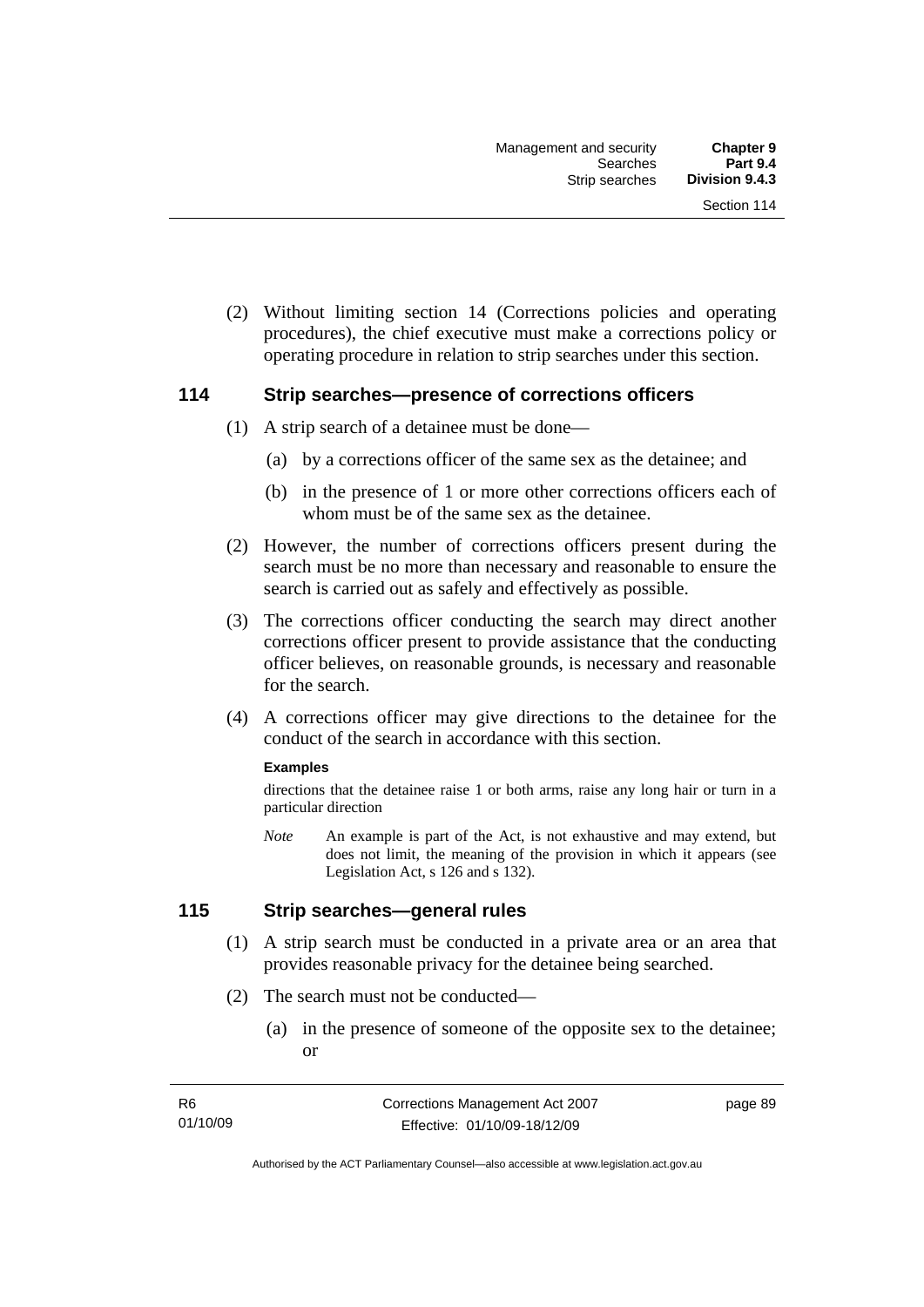- (b) in the presence or sight of someone else whose presence is not necessary for the search or the safety of everyone present.
- (3) The search must not involve—
	- (a) the removal from the detainee of more clothes than is necessary and reasonable to conduct the search; or
	- (b) the removal from the detainee of more clothes at any time than is necessary and reasonable to conduct the search; or
	- (c) without limiting paragraph (b), both the upper and lower parts of the person's body being uncovered at the same time.
- (4) Subject to section 126 (Searches—use of force), the search must not involve any touching of the detainee's body by a corrections officer.
- (5) Each corrections officer present during the search must ensure, as far as practicable, that—
	- (a) the search is done in a way that minimises embarrassment for the detainee; and
	- (b) the search is done quickly; and
	- (c) the detainee is allowed to dress in private immediately after the search is finished.
- (6) If clothing from a detainee is seized during a strip search, the chief executive must ensure that the detainee is left with, or given, appropriate clothing to wear.

# **Division 9.4.4 Body searches**

#### **116 Body searches—directions**

The chief executive may direct a doctor appointed under section 22 (Health professionals—non-therapeutic functions) to conduct a body search of a detainee if the chief executive suspects, on reasonable grounds, that the detainee—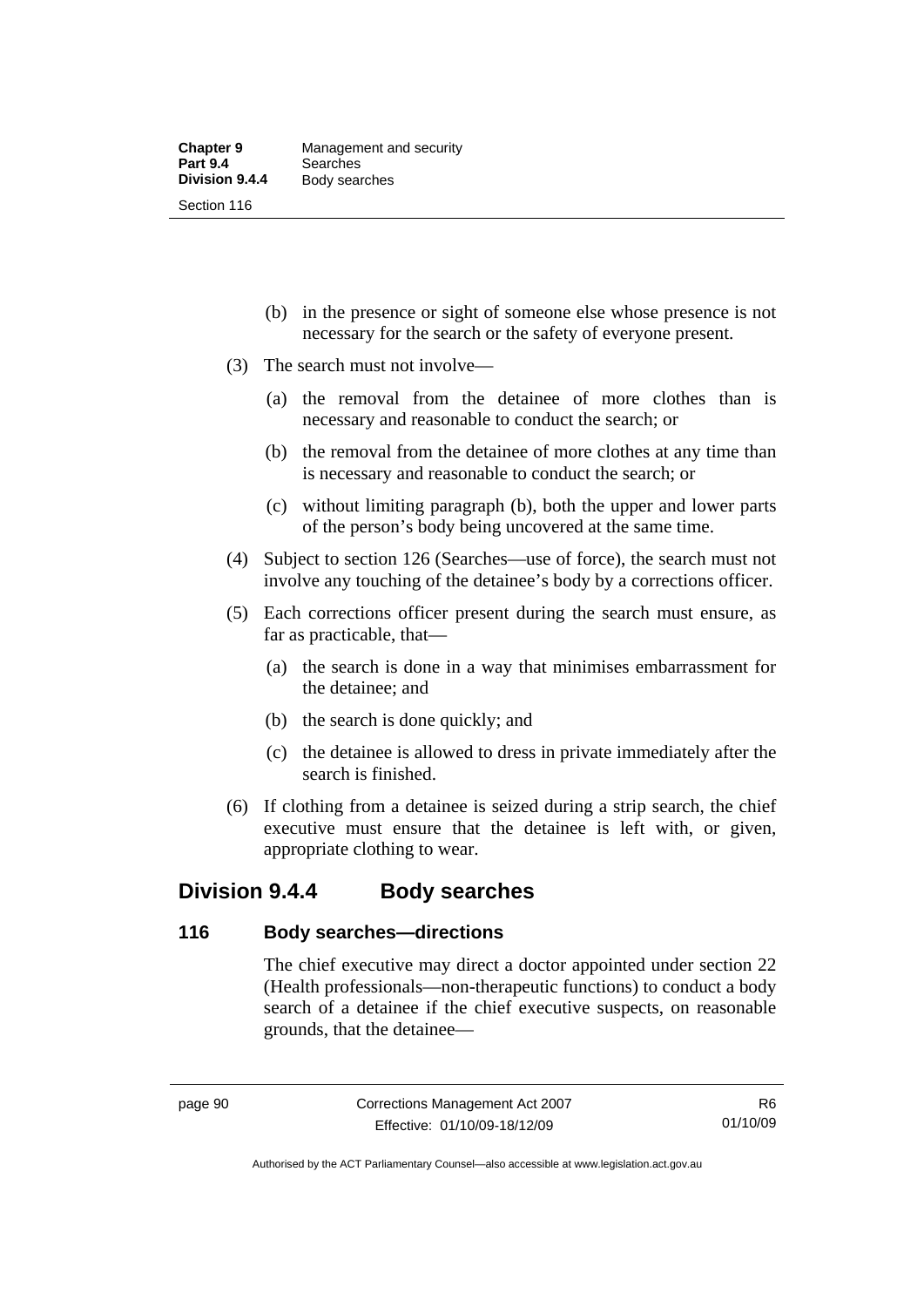- (a) has ingested or inserted something in the detainee's body that may jeopardise the detainee's health or wellbeing; or
- (b) has a prohibited thing concealed in or on the detainee's body that may be used in a way that may pose a risk to the security or good order at a correctional centre; or
- (c) has evidence of the commission of an offence or disciplinary breach concealed in or on the detainee.

#### **117 Body searches—presence of nurse and corrections officers**

- (1) A nurse appointed under section 22 (Health professionals non-therapeutic functions) must be present during the body search of a detainee.
- (2) If the doctor conducting the body search is not of the same sex as the detainee, the nurse must be of the same sex as the detainee.
- (3) The chief executive may direct 1 or more corrections officers to be present during the search, each of whom must be of the same sex as the detainee.
- (4) However, the number of corrections officers present during the search must be no more than is necessary and reasonable to ensure the search is carried out as safely and effectively as possible.
- (5) A body search must be conducted in a private area or an area that provides reasonable privacy for the detainee being searched.

#### **118 Body searches—assistance from corrections officer**

- (1) This section applies if the doctor conducting a body search of a detainee asks the chief executive for assistance that the doctor believes, on reasonable grounds, is necessary and reasonable for the search.
- (2) The chief executive may direct a corrections officer (the *assistant*) to assist in the conduct of the search.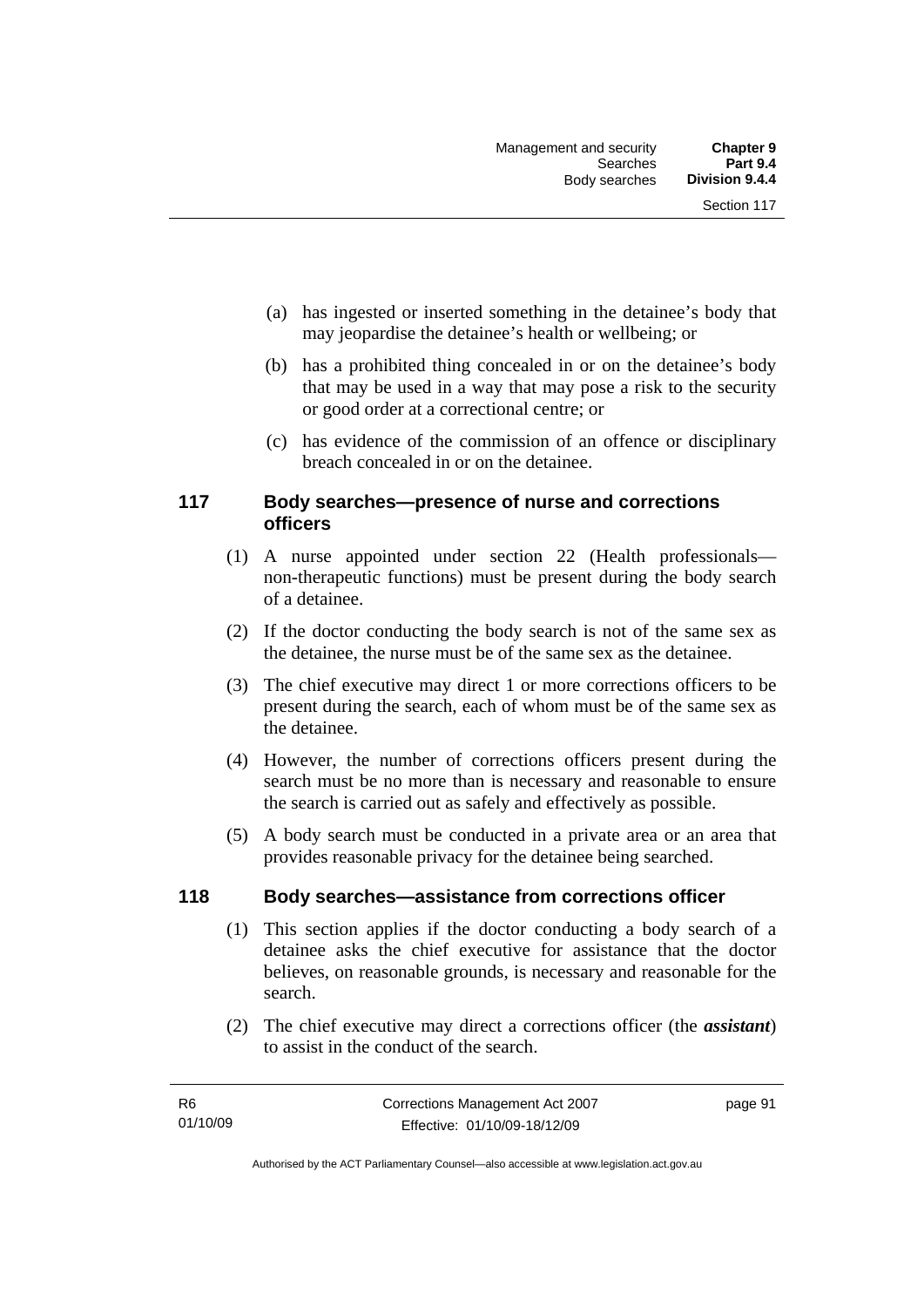(3) However, the assistant must be of the same sex as the detainee.

*Note* Section 126 provides for the use of force to assist at a body search.

#### **119 Body searches—rules about detainee's clothing**

- (1) A body search of a detainee must not involve—
	- (a) the removal of more clothes than is necessary and reasonable to conduct the search; or
	- (b) the removal of more clothes at any time than is necessary and reasonable to conduct the search; or
	- (c) without limiting paragraph (b), both the upper and lower parts of the person's body being uncovered at the same time.
- (2) A detainee who has been body searched must be allowed to dress in private immediately after the search is finished.
- (3) If clothing from a detainee is seized during a body search, the chief executive must ensure that the detainee is left with, or given, appropriate clothing to wear.

## **120 Body searches—rules about touching detainee**

The doctor conducting the body search of a detainee, and the nurse present at the search, may, for the search, touch the detainee and examine the detainee's orifices and cavities, but only if the doctor or nurse is of the same sex as the detainee.

## **121 Body searches—seizing things**

- (1) The doctor conducting a body search of a detainee may seize anything discovered during the search if—
	- (a) seizing the thing would not be likely to cause injury to the detainee; and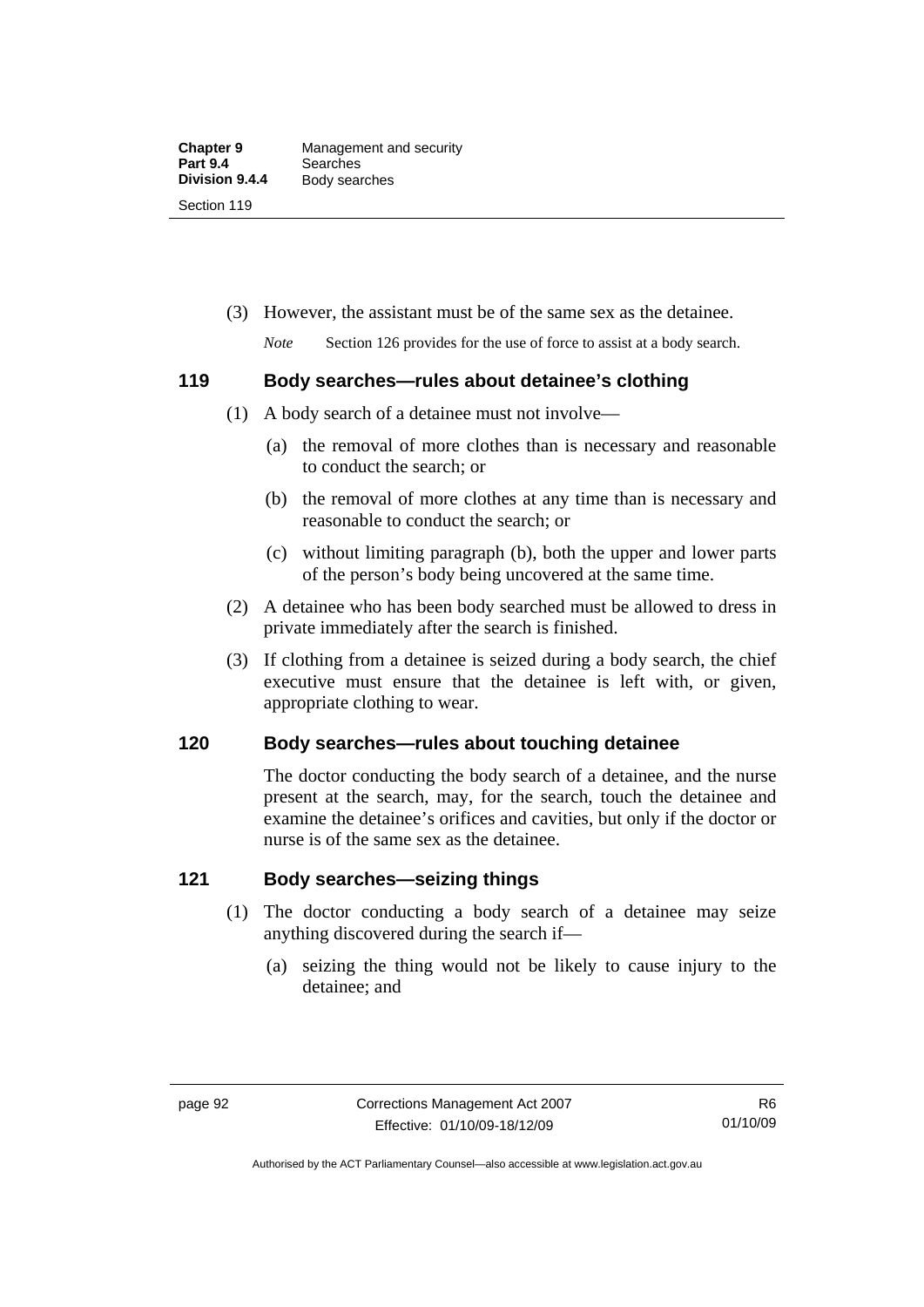- (b) the doctor believes, on reasonable grounds, that the thing may be evidence of the commission of an offence or disciplinary breach by the detainee.
- (2) The doctor must give the thing seized to a corrections officer as soon as practicable.

# **Division 9.4.5 Searches of premises and property**

#### **122 Searches—premises and property**

- (1) The chief executive may, at any time, direct a corrections officer to search—
	- (a) any part of a correctional centre; or
	- (b) anything at a correctional centre, including anything in the possession of anyone at a correctional centre; or
	- (c) any vehicle used for transporting a detainee.

#### **Examples of searches under this section**

a search of any of the following for a prohibited thing:

- any area or building or part of a building (including a cell) at a correctional centre
- any storage area, including an area used by detainees or corrections officers, at a correctional centre
- any vehicle, machinery or equipment at a correctional centre
- *Note* An example is part of the Act, is not exhaustive and may extend, but does not limit, the meaning of the provision in which it appears (see Legislation Act, s 126 and s 132).
- (2) However, this section does not authorise—
	- (a) a search of anyone at a correctional centre; or
	- (b) any clothing being worn by anyone at a correctional centre at the time of the search.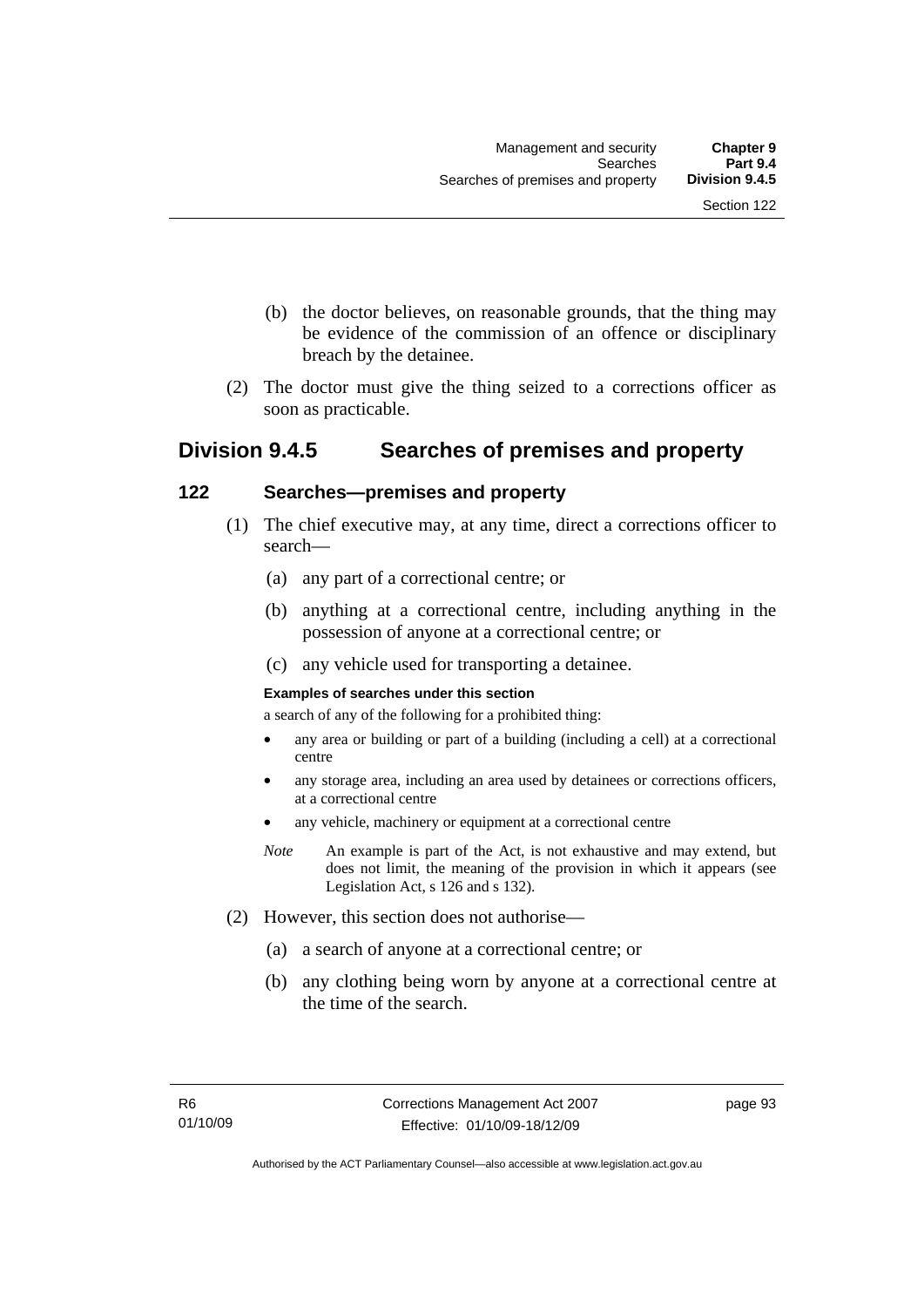(3) In this section:

*search* includes search—

- (a) with any device using electronic or other technology; and
- (b) by physical means; and
- (c) with the assistance of a corrections dog.

#### **123 Searches of detainee cells—legally privileged material**

- (1) This section applies if a detainee has legally privileged material at a correctional centre.
- (2) A corrections officer may search the detainee's cell under section 122 in the absence of the detainee if—
	- (a) the detainee removes the legally privileged material from the cell; or
	- (b) the legally privileged material is stored in accordance with a corrections policy or operating procedure made for subsection (3).
- (3) Without limiting section 14 (Corrections policies and operating procedures), a corrections policy or operating procedure may include provision for the secure storage at a correctional centre of legally privileged material for detainees.

## **124 Searches of detainee cells—suspected legally privileged material**

- (1) If a corrections officer suspects, on reasonable grounds, that a detainee's cell contains legally privileged material, the officer may search the cell only if the detainee is present.
- (2) A search under subsection (1) may include an examination of any legally privileged material, and anything containing the material, found in the cell.

Authorised by the ACT Parliamentary Counsel—also accessible at www.legislation.act.gov.au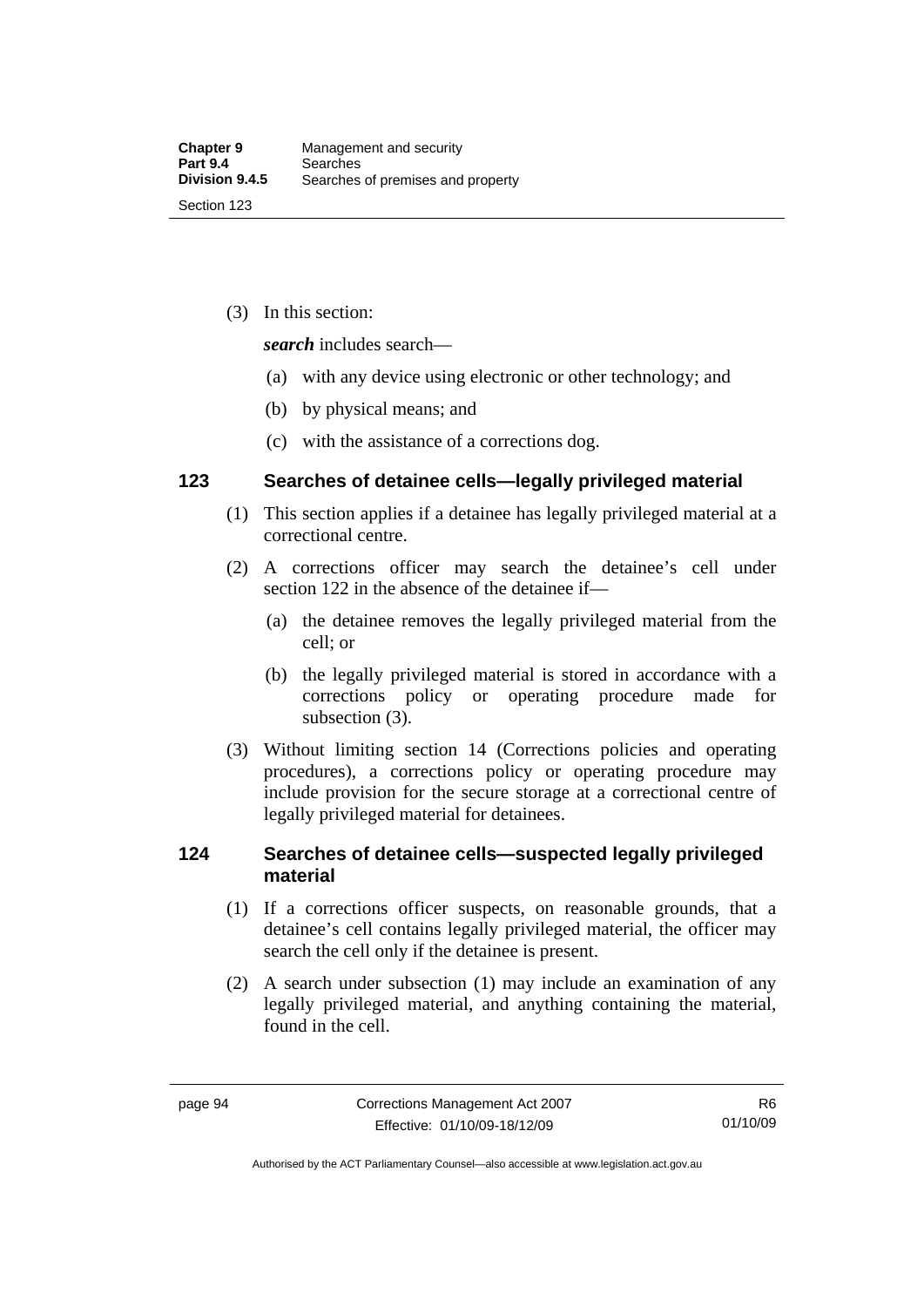- (3) However, the officer may not read any legally privileged material found in the cell unless the detainee is present and—
	- (a) the detainee consents to the officer reading the material; or
	- (b) the officer suspects, on reasonable grounds, that the material contains information that—
		- (i) may threaten security or good order at a correctional centre; or
		- (ii) relates to an offence or disciplinary breach.
- (4) The officer need not comply with subsection (1) or (3) if the officer believes, on reasonable grounds, that urgent circumstances exist and that complying with the subsection would create a risk of injury to the officer, the detainee or anyone else.
- (5) The chief executive must ensure that a record of action under subsection (4) is made and entered in the register of detainees.

# **Division 9.4.6 Searches—miscellaneous**

#### **125 Searches—use of corrections dogs**

- (1) The chief executive may direct a corrections officer to use a corrections dog to assist the officer in conducting a search under this part.
- (2) Without limiting subsection (1), the chief executive may give the direction if the chief executive believes, on reasonable grounds, that the assistance of the dog would minimise the intrusiveness of the search of a detainee by the officer.
- (3) The corrections officer and corrections dog may enter, and remain at any place, to assist in the conduct of a search under this part.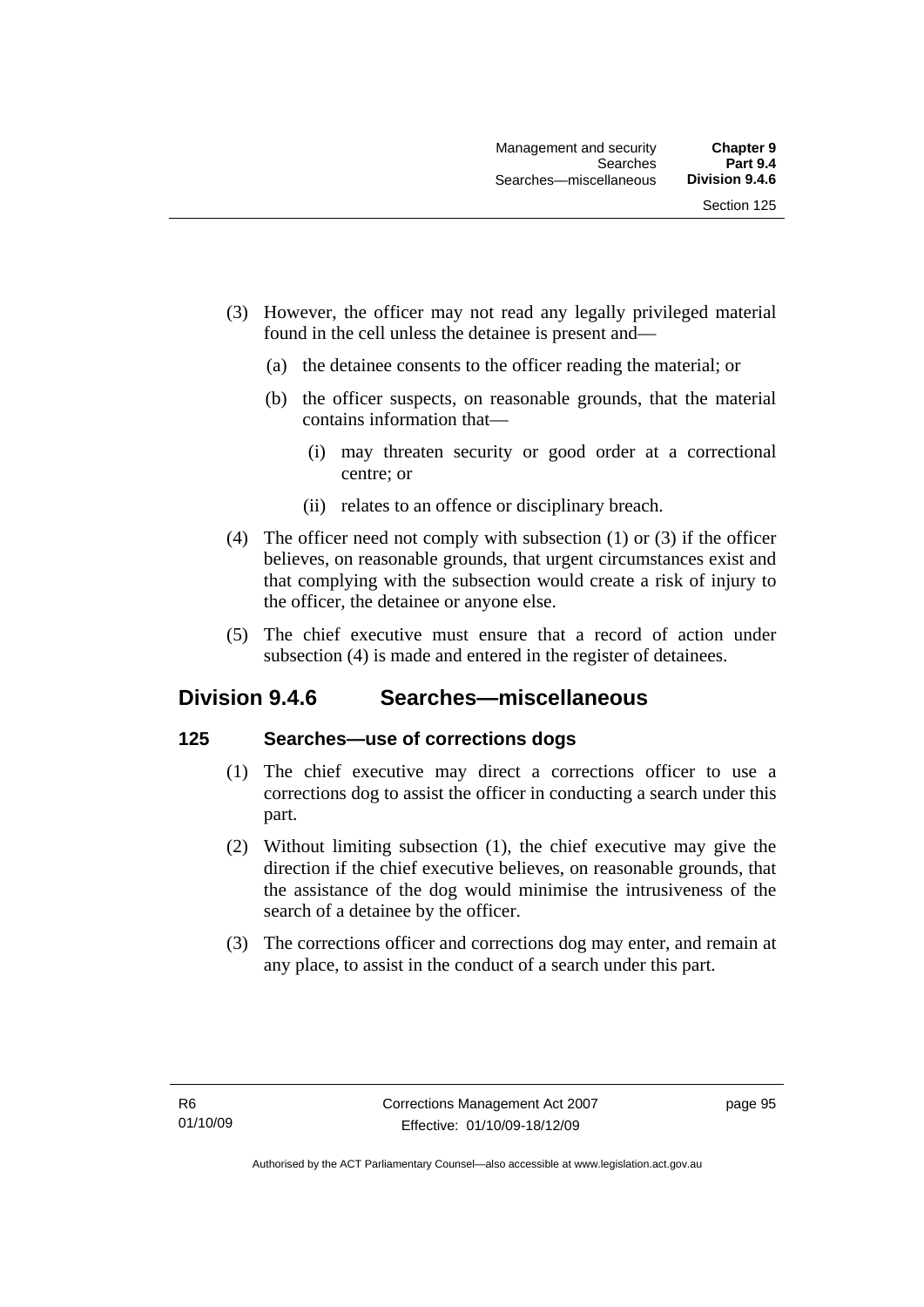## **126 Searches—use of force**

- (1) A corrections officer may use force—
	- (a) to carry out a search under this part; or
	- (b) to assist at a body search under section 118 (Body searches assistance from corrections officer); or
	- (c) to prevent the loss, destruction or contamination of anything seized, or that may be seized, during the search.
- (2) However, the corrections officer may use force only in accordance with part 9.7 (Use of force).

page 96 Corrections Management Act 2007 Effective: 01/10/09-18/12/09

Authorised by the ACT Parliamentary Counsel—also accessible at www.legislation.act.gov.au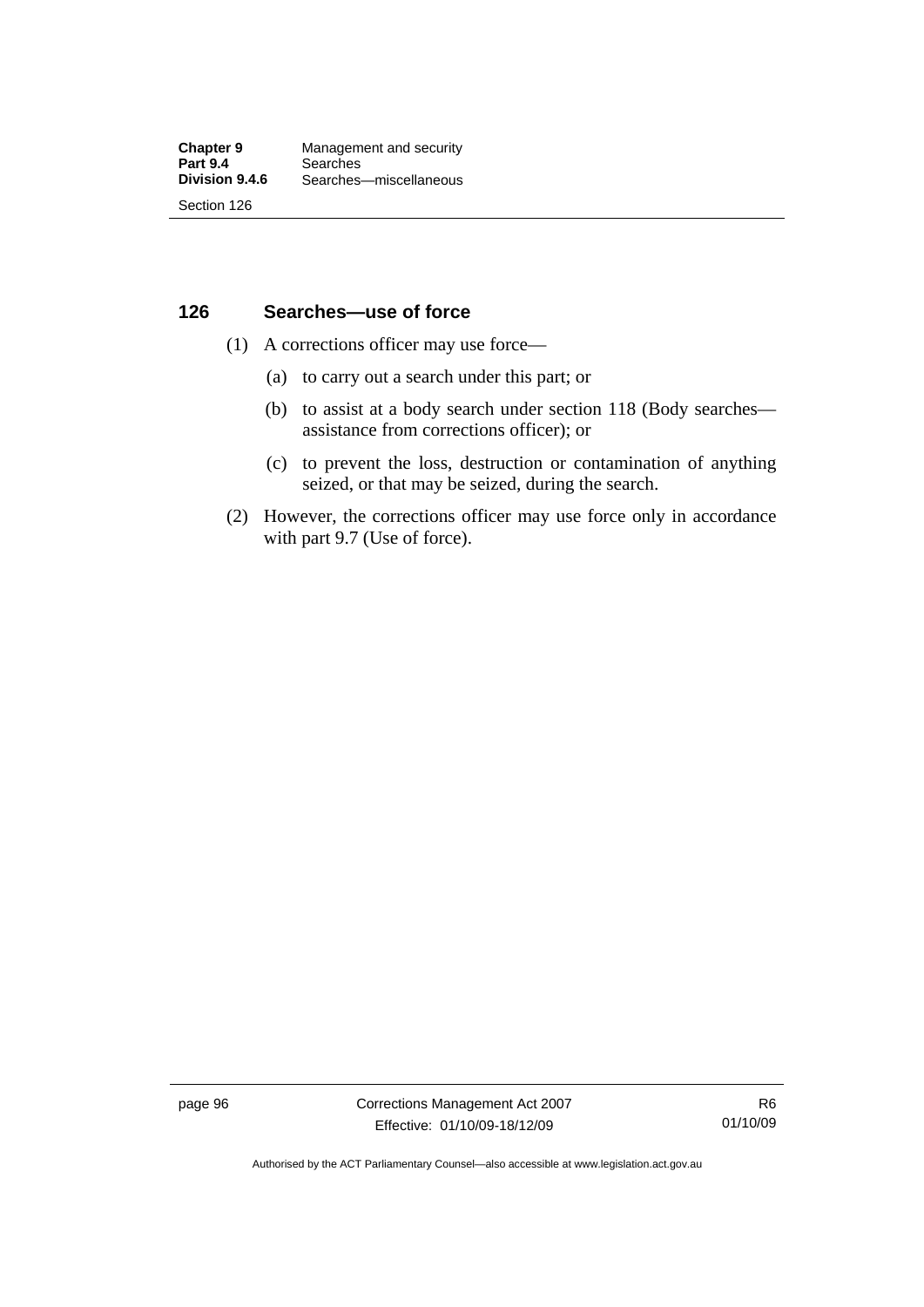# **Part 9.5 Seizing property**

### **127 Seizing mail etc**

- (1) The chief executive may seize anything in a detainee's protected mail if the chief executive believes, on reasonable grounds, that the thing—
	- (a) may physically harm the addressee or anyone else; or
	- (b) is a prohibited thing.
- (2) The chief executive may seize other mail of a detainee, or anything in the mail, if the chief executive suspects, on reasonable grounds, that the seizure is necessary to stop—
	- (a) any of the following entering or leaving a correctional centre:
		- (i) a prohibited thing;
		- (ii) anything that may pose a risk to security or good order at a correctional centre;
		- (iii) anything that appears is being used, or is intended, for the commission of an offence or disciplinary breach; or
	- (b) threatening or otherwise inappropriate correspondence leaving a correctional centre; or
	- (c) a detainee obtaining or buying goods without the chief executive's approval.

#### **Example of inappropriate correspondence—par (b)**

mail addressed to a person by someone convicted of a sexual offence against the person

*Note* An example is part of the Act, is not exhaustive and may extend, but does not limit, the meaning of the provision in which it appears (see Legislation Act, s 126 and s 132).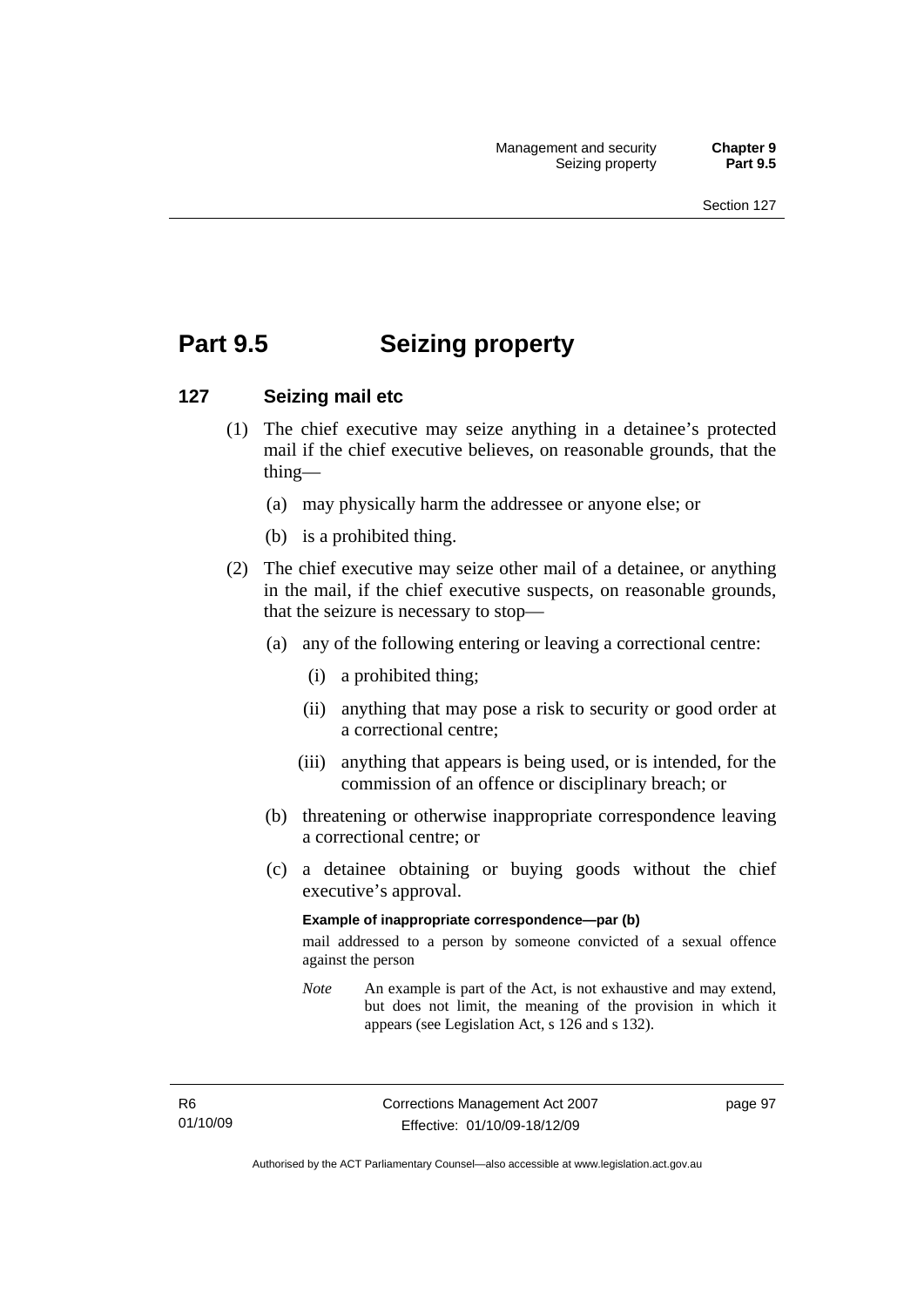**Chapter 9 Management and security**<br>**Part 9.5 Seizing property Seizing property** 

Section 128

 (3) The chief executive may seize a document only if the chief executive believes, on reasonable grounds, that the document is not legally privileged.

#### **128 Seizing property—general**

- (1) The chief executive may seize—
	- (a) anything found at a correctional centre, whether or not in a person's custody or possession, that the chief executive suspects, on reasonable grounds, jeopardises or is likely to jeopardise—
		- (i) security or good order at a correctional centre; or
		- (ii) the safety of anyone at a correctional centre; or
	- (b) anything found at a correctional centre, whether or not in a person's possession, that the chief executive suspects, on reasonable grounds, is being used, or is intended, for the commission of an offence or a disciplinary breach; or
	- (c) a prohibited thing found on a detainee or in a detainee's custody or possession, unless the detainee has the written approval of the chief executive to possess the thing.
- (2) To remove any doubt, this section extends to anything found in a search under part 9.4 (Searches).
- (3) The chief executive may seize a document only if the chief executive believes, on reasonable grounds, that the document is not legally privileged.

#### **129 Receipt for seizure**

 (1) The chief executive must prepare a written receipt for a seizure under section 127 or section 128.

Authorised by the ACT Parliamentary Counsel—also accessible at www.legislation.act.gov.au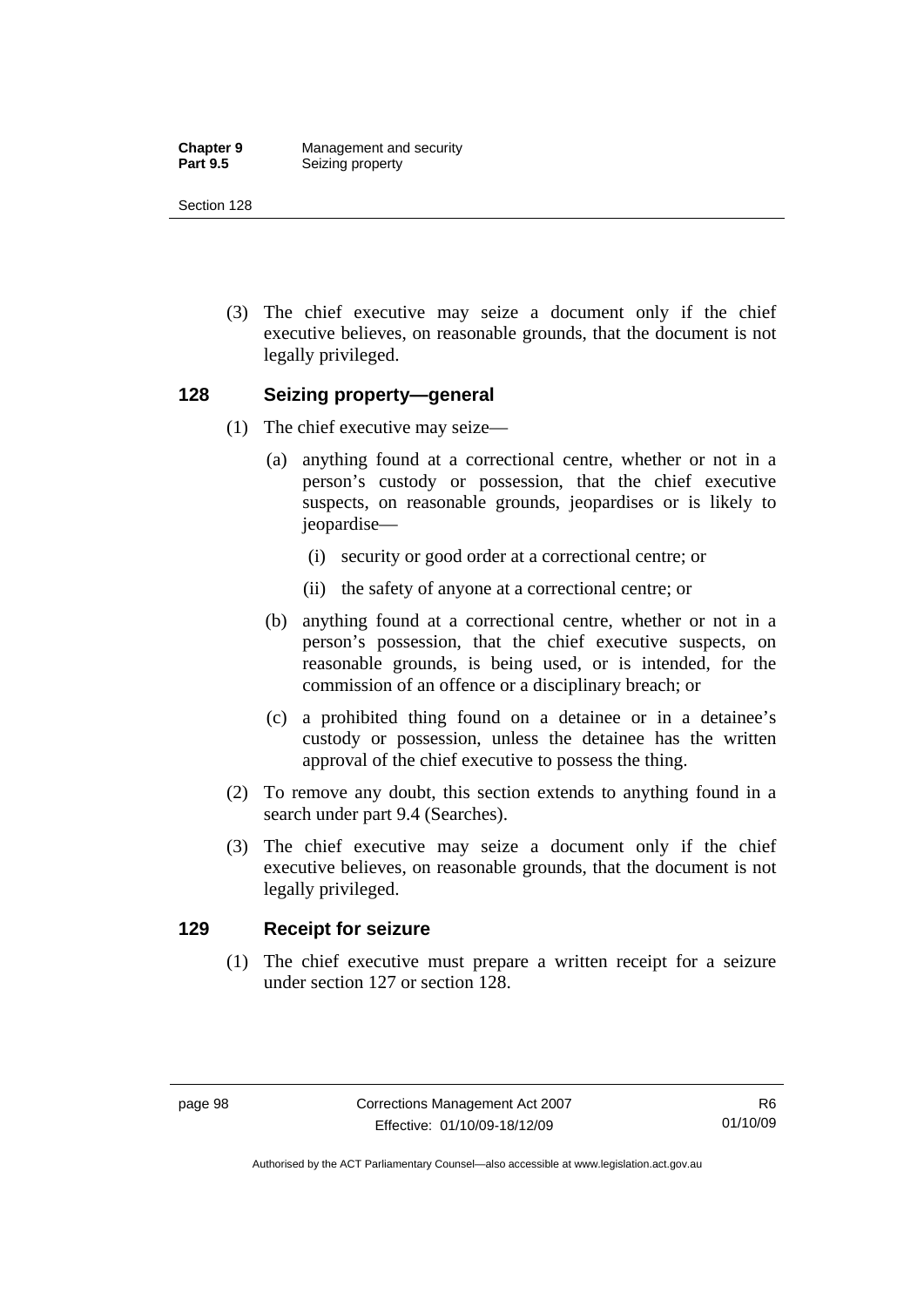- (2) As soon as practicable after the seizure (but no later than 7 days after the day of the seizure), the chief executive must give a copy of the receipt to—
	- (a) the owner of the thing seized; or
	- (b) if the owner cannot be identified after reasonable inquiries (given the thing's apparent value)—the person from whom the thing was seized.
- (3) The receipt must—
	- (a) identify the thing seized; and
	- (b) outline the grounds for the seizure; and
	- (c) include a statement about the effect of section 130; and
	- (d) include anything else prescribed by regulation.
- (4) In this section:

*owner*, of a thing, includes a person entitled to possession of the thing.

#### **130 Forfeiture of things seized**

- (1) A thing seized under section 127 or section 128 is forfeited to the Territory if the chief executive decides, on reasonable grounds—
	- (a) that—
		- (i) after making reasonable inquiries (given the thing's apparent value), the owner of the thing cannot be found; or
		- (ii) after making reasonable efforts (given the thing's apparent value), the thing cannot be returned to the owner; or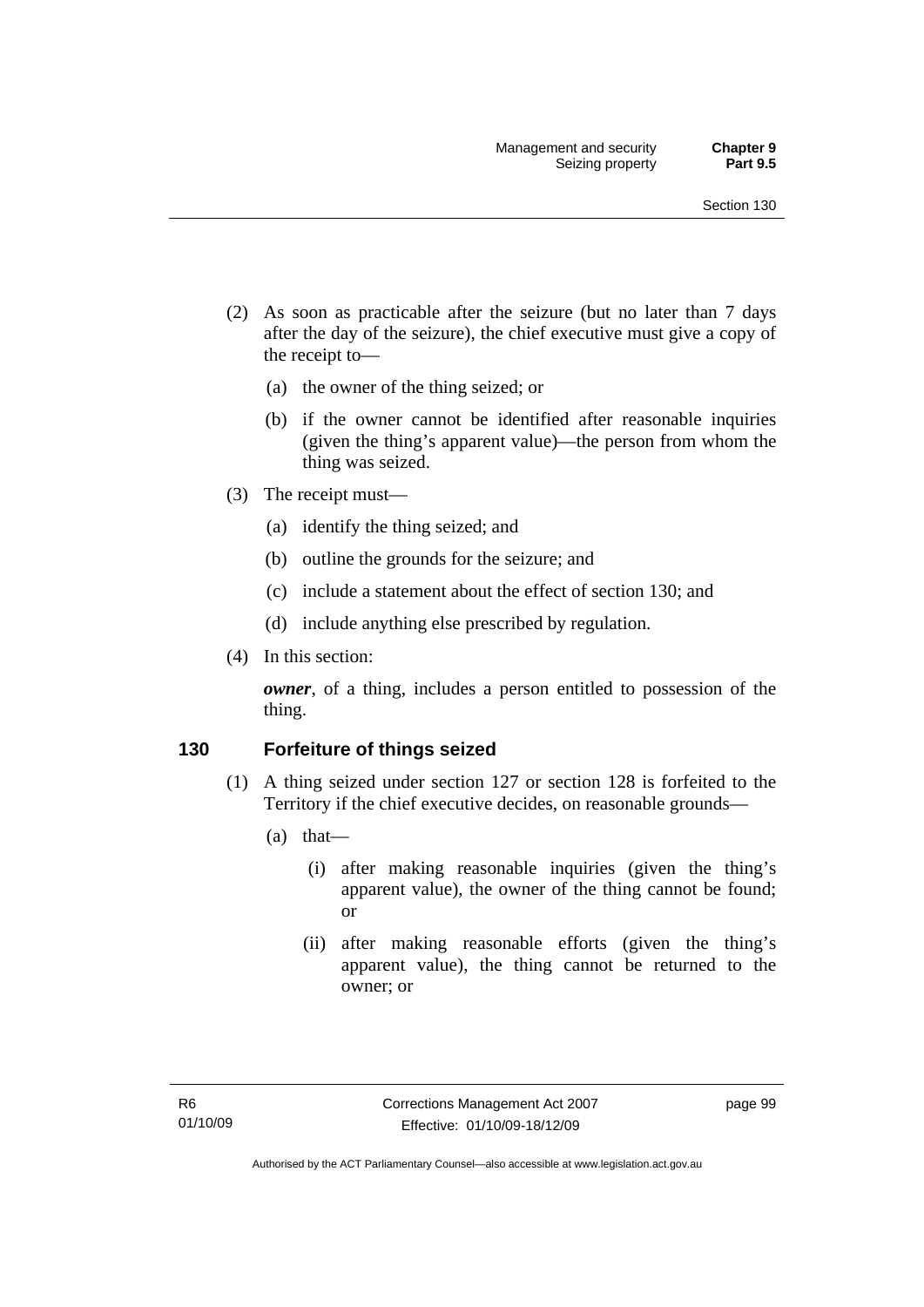- (b) that—
	- (i) possession of the thing by a detainee is an offence or disciplinary breach; or
	- (ii) it is necessary to keep the thing to stop it being used for the commission of an offence or disciplinary breach; or
	- (iii) the thing is inherently unsafe.
- (2) The chief executive may deal with a thing forfeited to the Territory under this section, or dispose of it, as the chief executive considers, on reasonable grounds, to be appropriate.
- (3) However, subsection (2) is subject to any order under the *Crimes Act 1900,* section 249 (Seizure of forfeited articles).

#### **Examples—s (2)**

- 1 giving a forfeited weapon to a police officer
- 2 keeping a forfeited electrical appliance and using it for the benefit of detainees generally
- 3 dumping a forfeited thing of little value
- *Note 1* An example is part of the Act, is not exhaustive and may extend, but does not limit, the meaning of the provision in which it appears (see Legislation Act, s 126 and s 132).
- *Note 2* The *Crimes Act 1900* also provides for articles forfeited under any law in force in the ACT to be seized by a member of the police force, taken before the Magistrates Court and for the court to order disposal of the article by the public trustee (see that Act, s 249 and s 250).
- *Note 3* The *Uncollected Goods Act 1996* provides generally for the disposal of uncollected goods, including goods abandoned on premises controlled by the Territory.

#### **131 Return of things seized but not forfeited**

- (1) If a thing seized under section 127 or section 128 is not forfeited, the chief executive must return it to its owner—
	- (a) no later than the end of 6 months after the day it was seized; or

Authorised by the ACT Parliamentary Counsel—also accessible at www.legislation.act.gov.au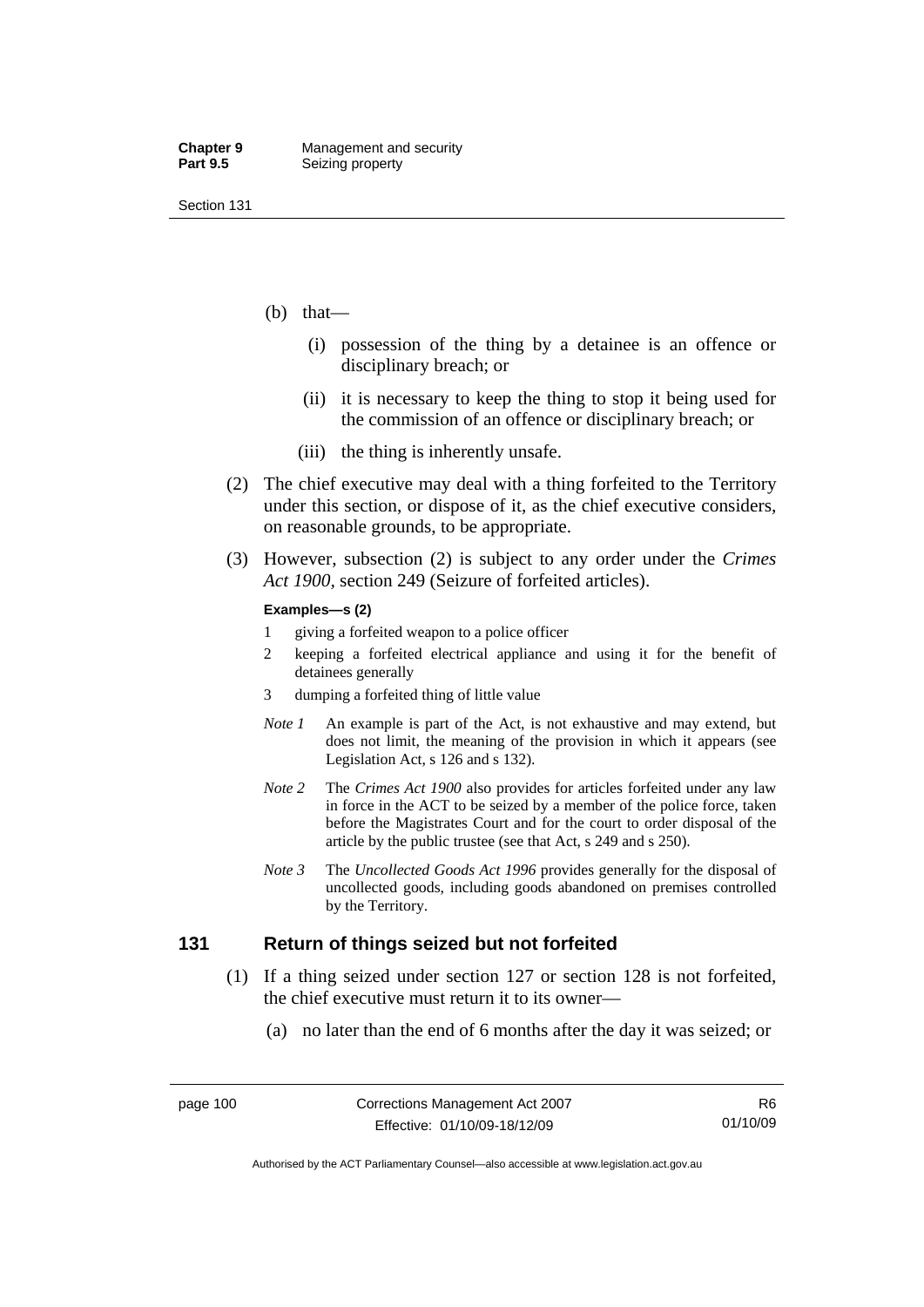- (b) if a proceeding for an offence or disciplinary breach involving the thing is started within the 6-month period—at the end of the proceeding and any appeal from, or the review of, the proceeding.
- (2) However, if the thing was being retained as evidence of an offence or disciplinary breach and the chief executive believes, on reasonable grounds, that its retention as evidence is no longer necessary, the chief executive must return it immediately.
- (3) In this section:

*owner*—see section 129 (4).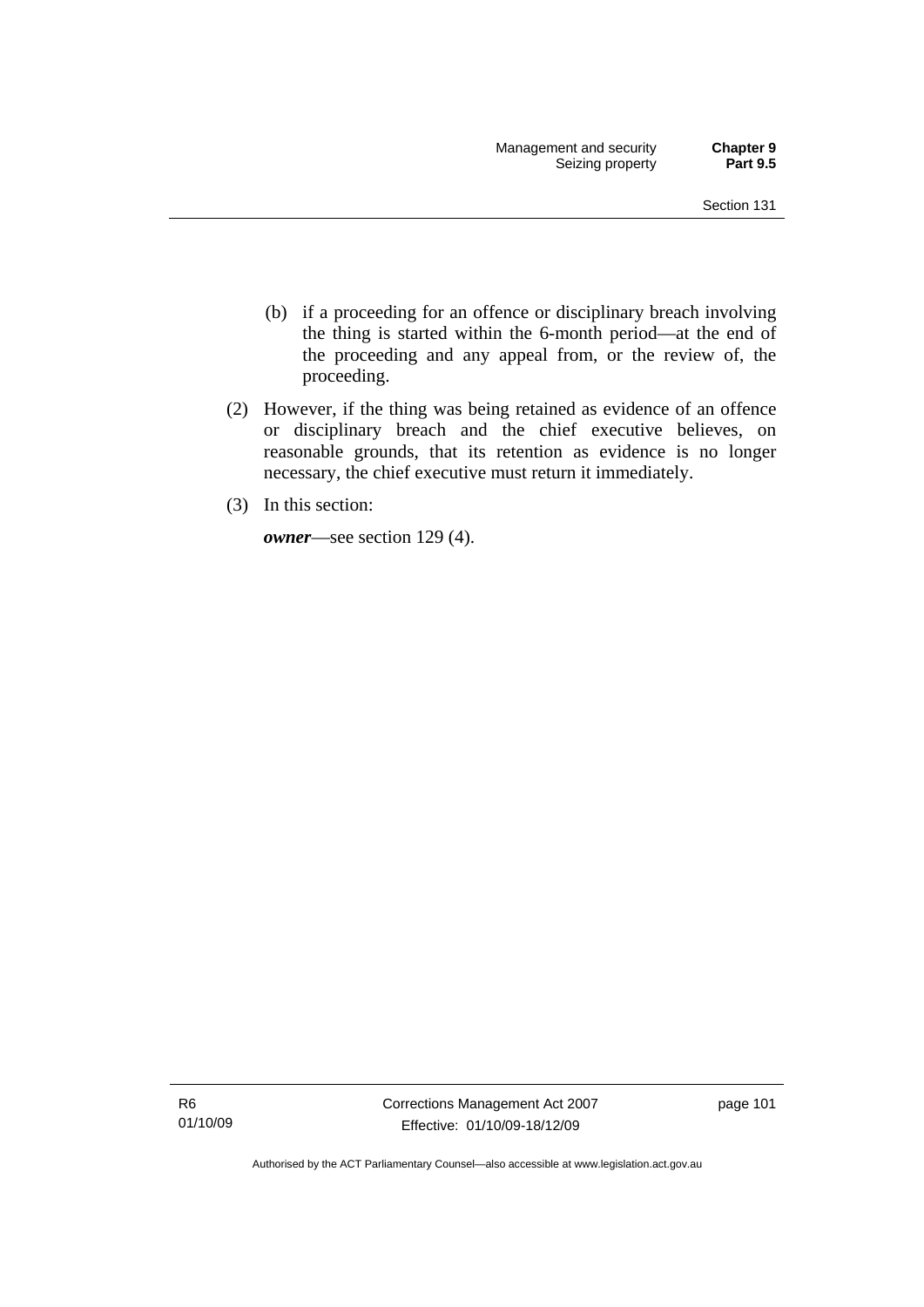**Division 9.6.1** 

Section 132

# **Part 9.6 Alcohol and drug testing**

## **Division 9.6.1 General**

### **132 Definitions—***drug* **and** *test sample*

In this Act:

#### *drug*—

- (a) means—
	- (i) a controlled drug under the Criminal Code, section 600; or
	- (ii) a substance prescribed by regulation for this definition; but
- (b) does not include any of the following:
	- (i) a drug lawfully supplied, and taken as prescribed or directed, by a health professional;
	- (ii) a drug lawfully supplied and self-administered;
	- (iii) a drug exempted under section 133.

*test sample* means a sample of breath, saliva, urine, hair, blood, or anything else prescribed by regulation.

#### **133 When test sample** *positive*

- (1) A person is taken to provide a *positive* test sample for alcohol or a drug if, when directed under this Act or the *Crimes (Sentence Administration) Act 2005*, to provide a test sample—
	- (a) the person fails to provide a test sample in accordance with the direction; or
		- *Note Fail* includes refuse, see the Legislation Act, dict, pt 1.

Authorised by the ACT Parliamentary Counsel—also accessible at www.legislation.act.gov.au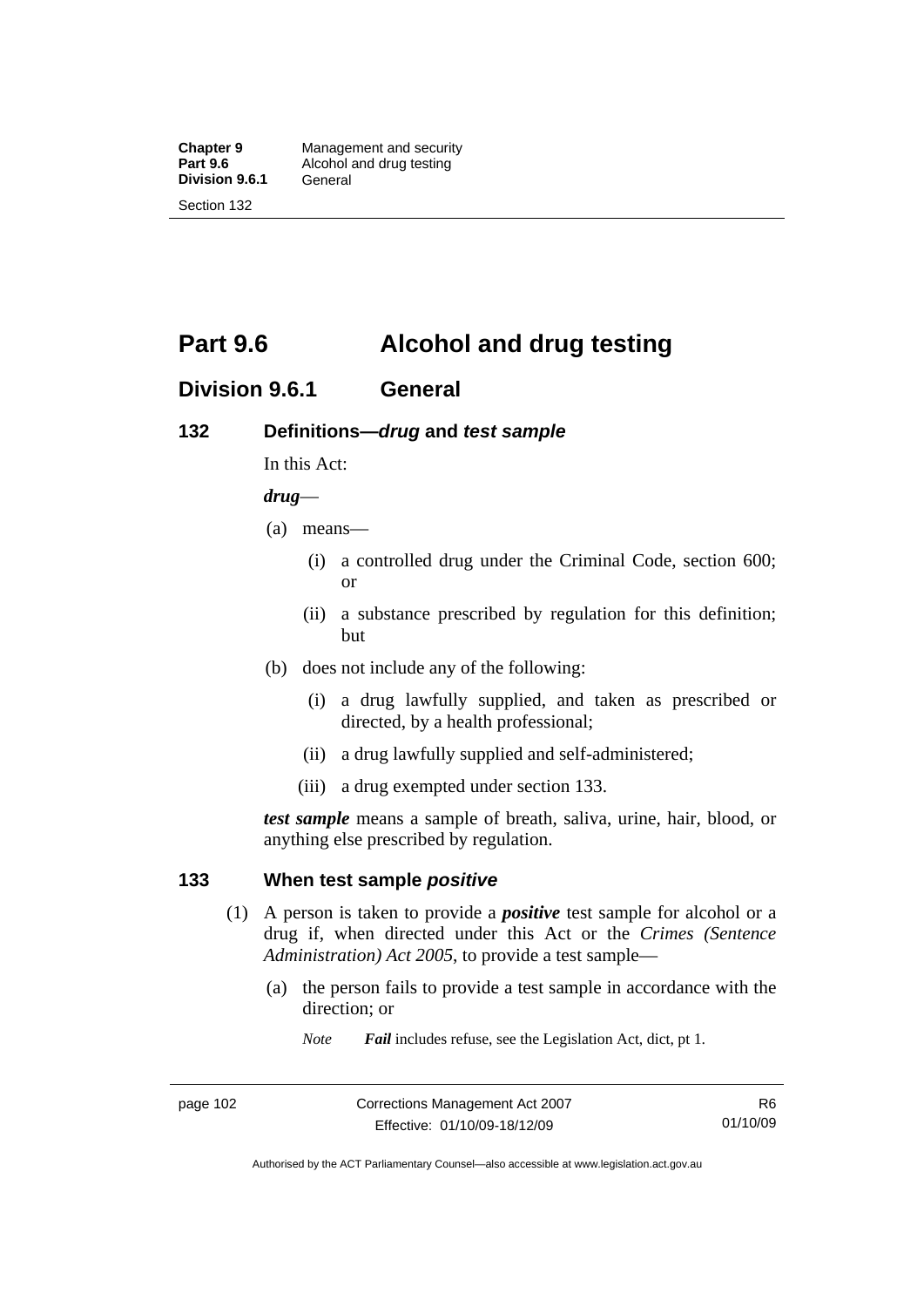- (b) the person provides an invalid test sample; or
- (c) for a full-time detainee—the detainee provides a test sample that shows the detainee has taken alcohol or a drug; or
- (d) for a detainee under periodic detention—the detainee provides a test sample that shows the detainee—
	- (i) has a blood alcohol concentration of the prescribed concentration or more; or
	- (ii) has taken a drug.
- (2) However, subsection (1) (a) does not apply if the person has a reasonable excuse for failing to provide the test sample within a reasonable time of the direction being given.

#### **Examples of reasonable excuse**

- 1 a medical condition that prevents the person from providing a test sample as directed
- 2 prescribed medication that may affect test results
- *Note* An example is part of the Act, is not exhaustive and may extend, but does not limit, the meaning of the provision in which it appears (see Legislation Act, s 126 and s 132).
- (3) The chief executive may exempt a drug from the application of this part.
- (4) An exemption is a notifiable instrument.

*Note* A notifiable instrument must be notified under the Legislation Act.

(5) In this section:

*invalid*—a test sample provided by a person is *invalid* if—

- (a) the person tampers, or attempts to tamper, with the test sample; or
- (b) the person otherwise changes, or attempts to change, the results of the test sample.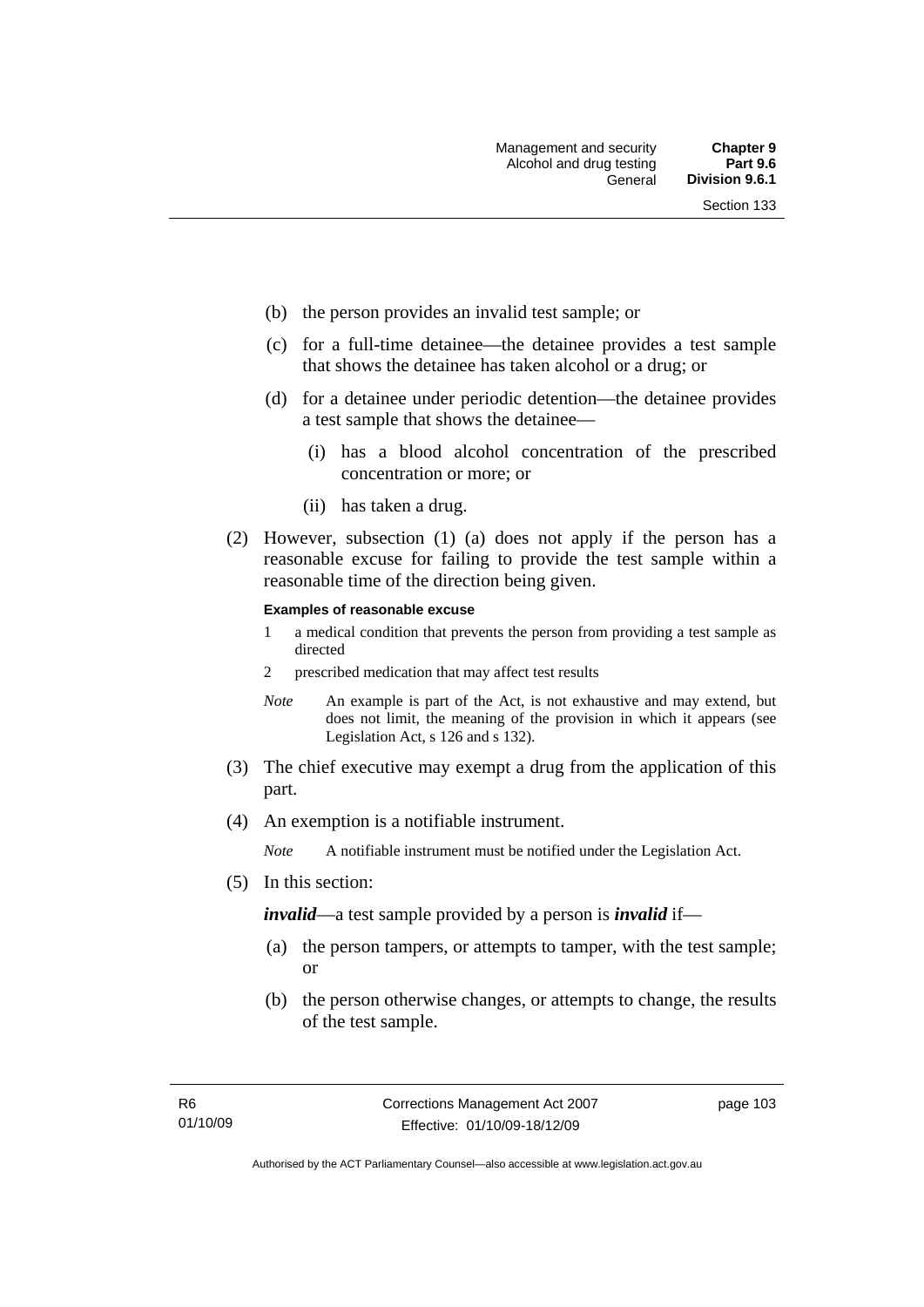#### *prescribed concentration*, of alcohol, means—

- (a) 0.02g of alcohol per 100mL of blood; or
- (b) if a regulation prescribes another concentration—the prescribed concentration.

## **Division 9.6.2 Alcohol and drug testing—detainees**

### **134 Alcohol and drug testing of detainees**

- (1) The chief executive may direct a detainee to provide a stated kind of test sample.
- (2) The chief executive, or a doctor, or nurse, appointed under section 22 (Health professionals—non-therapeutic functions), may give a detainee a direction about the way a detainee must provide the test sample.
- (3) However—
	- (a) a direction under this section must be consistent with any requirement prescribed by an operating procedure for this section; and
	- (b) only a doctor, or nurse, appointed under section 22 (Health professionals—non-therapeutic functions) may take a blood sample.
- (4) A doctor or nurse who takes a test sample from a detainee must give the sample to a corrections officer.
- (5) The chief executive must give the detainee notice of the results of any test conducted on the test sample as soon as practicable after the chief executive receives them.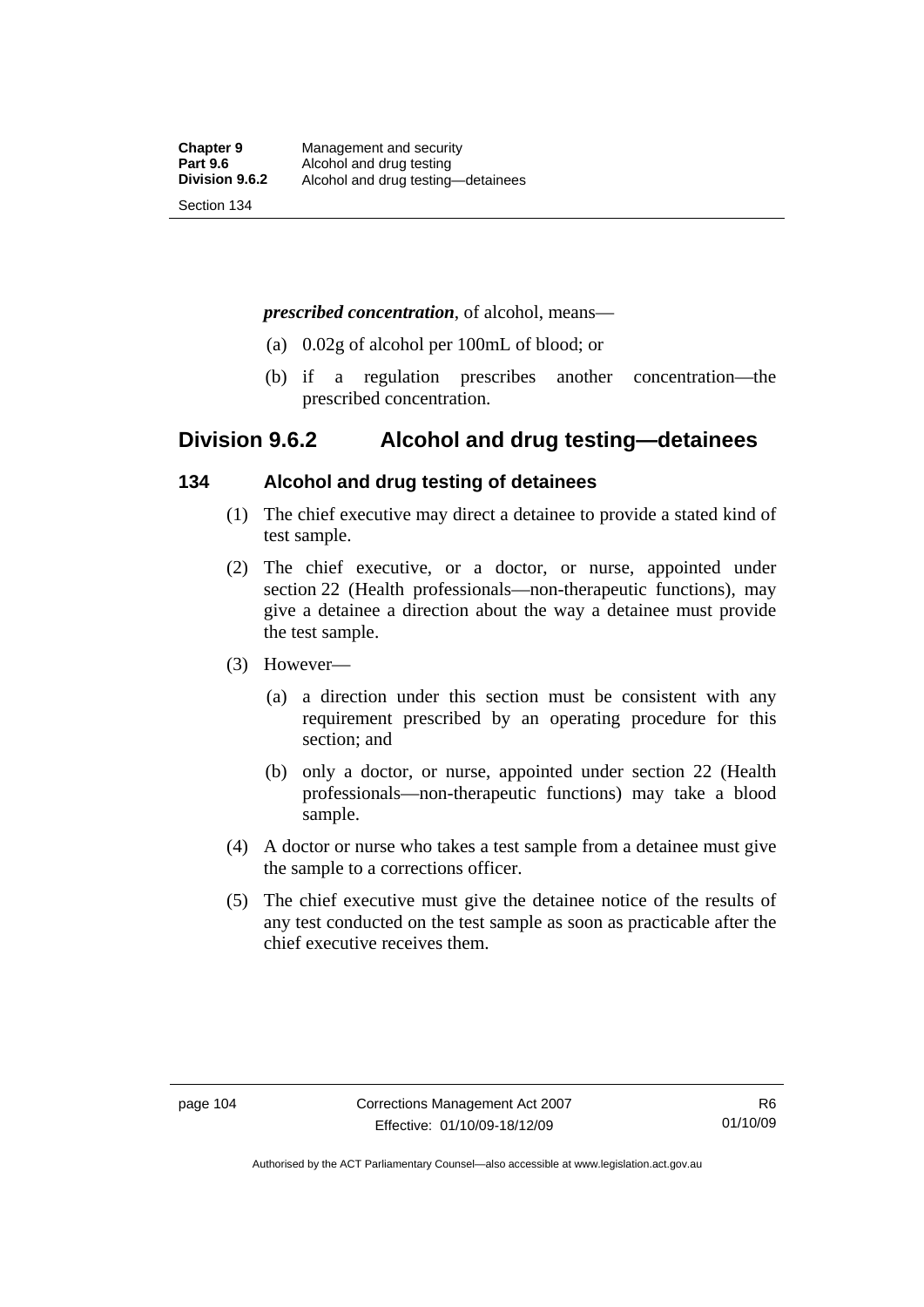## **135 Effect of positive test sample from detainee**

- (1) This section applies if—
	- (a) a detainee is directed under this Act or the *Crimes (Sentence Administration) Act 2005* to provide a test sample; and
	- (b) the test sample provided by the detainee is positive.
- (2) The chief executive may have regard to the positive test sample in making any decision in relation to the management of the detainee under this Act.

#### **Examples of decisions**

- 1 decisions under section 78 (Case management plans—scope etc) or section 80 (Security classification—basis etc)
- 2 decisions under chapter 10 (Discipline)
- *Note 1* An example is part of the Act, is not exhaustive and may extend, but does not limit, the meaning of the provision in which it appears (see Legislation Act, s 126 and s 132).
- *Note 2* The taking (in any way) of alcohol or a drug into the body is a disciplinary breach (see s 152 (Meaning of *disciplinary breach*)). The results of the analysis of a substance under this Act, signed by an analyst, is evidence of the facts stated in the certificate (see s 226 (Evidentiary certificates)).

# **Division 9.6.3 Alcohol and drug testing—corrections officers etc**

#### **136 Alcohol and drug testing of corrections officers etc**

- (1) A regulation may make provision in relation to alcohol and drug testing of—
	- (a) corrections officers; and
	- (b) public servants and other people who work at or visit correctional centres, whether as employees, contractors, volunteers or otherwise.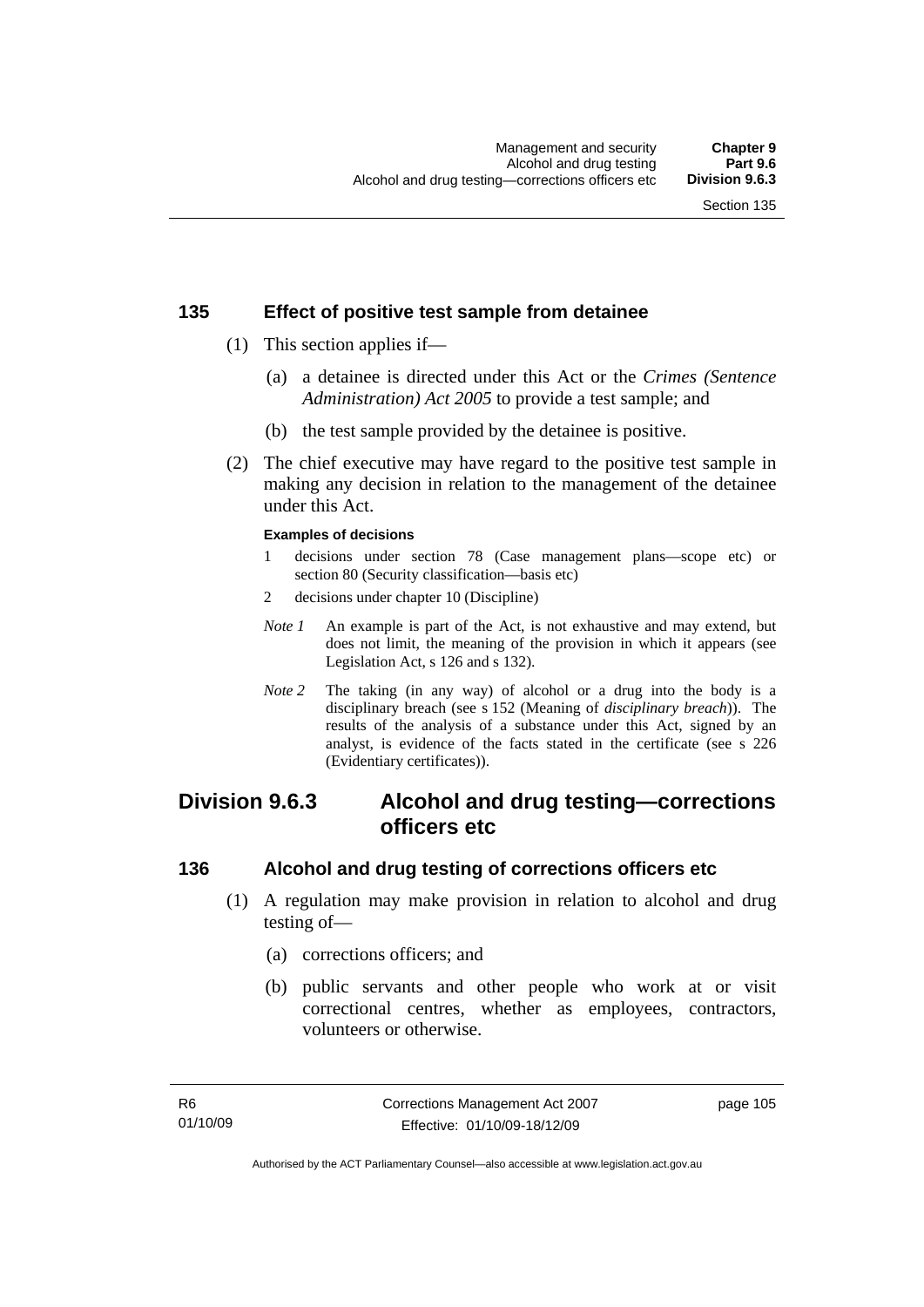- (2) In particular, a regulation may make provision in relation to any of the following:
	- (a) the circumstances for testing, including when and where tests may be conducted;
	- (b) the conduct of the tests.

page 106 Corrections Management Act 2007 Effective: 01/10/09-18/12/09

R6 01/10/09

Authorised by the ACT Parliamentary Counsel—also accessible at www.legislation.act.gov.au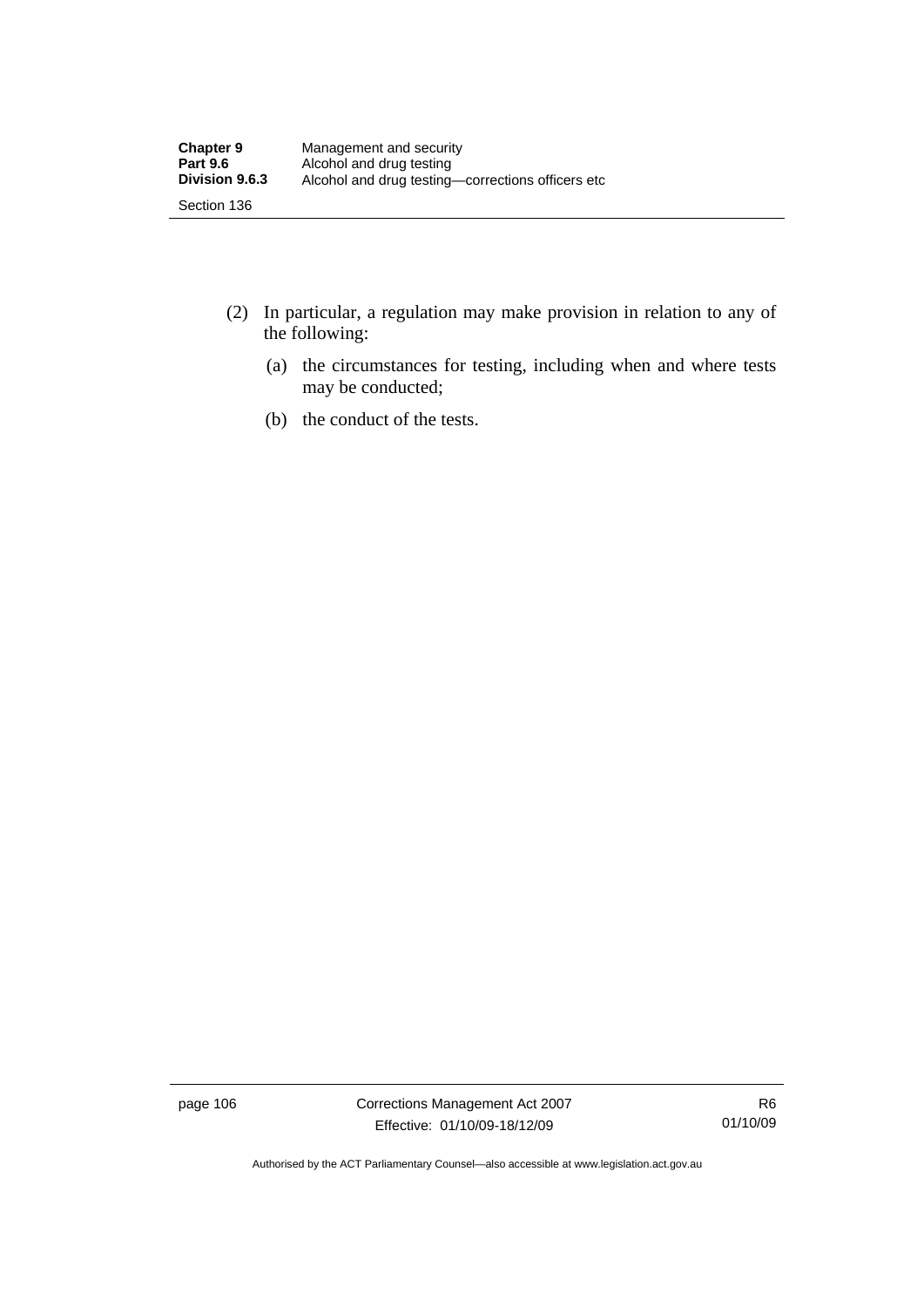# **Part 9.7 Use of force**

#### **137 Managing use of force**

- (1) The chief executive must ensure, as far as practicable, that the use of force in relation to the management of detainees is always—
	- (a) a last resort; and
	- (b) in accordance with this part.
- (2) Without limiting section 14 (Corrections policies and operating procedures), the chief executive must make a corrections policy or operating procedure in relation to the use of force, including provision in relation to the following:
	- (a) the circumstances, and by whom, force may be used;
	- (b) the kinds of force that may be used.
	- *Note* The power to make a corrections policy or operating procedure includes power to make different provisions in relation to different matters or different classes of matters, and provisions that apply differently by reference to stated exceptions or factors (see Legislation Act, s 48).

#### **138 Authorised use of force**

- (1) A corrections officer may use force that is necessary and reasonable for this Act, including for any of the following:
	- (a) to compel compliance with a direction given in relation to a detainee by the chief executive;
	- (b) to act under section 126 (Searches—use of force);
	- (c) to prevent or stop the commission of an offence or disciplinary breach;
	- (d) to prevent the escape of a detainee;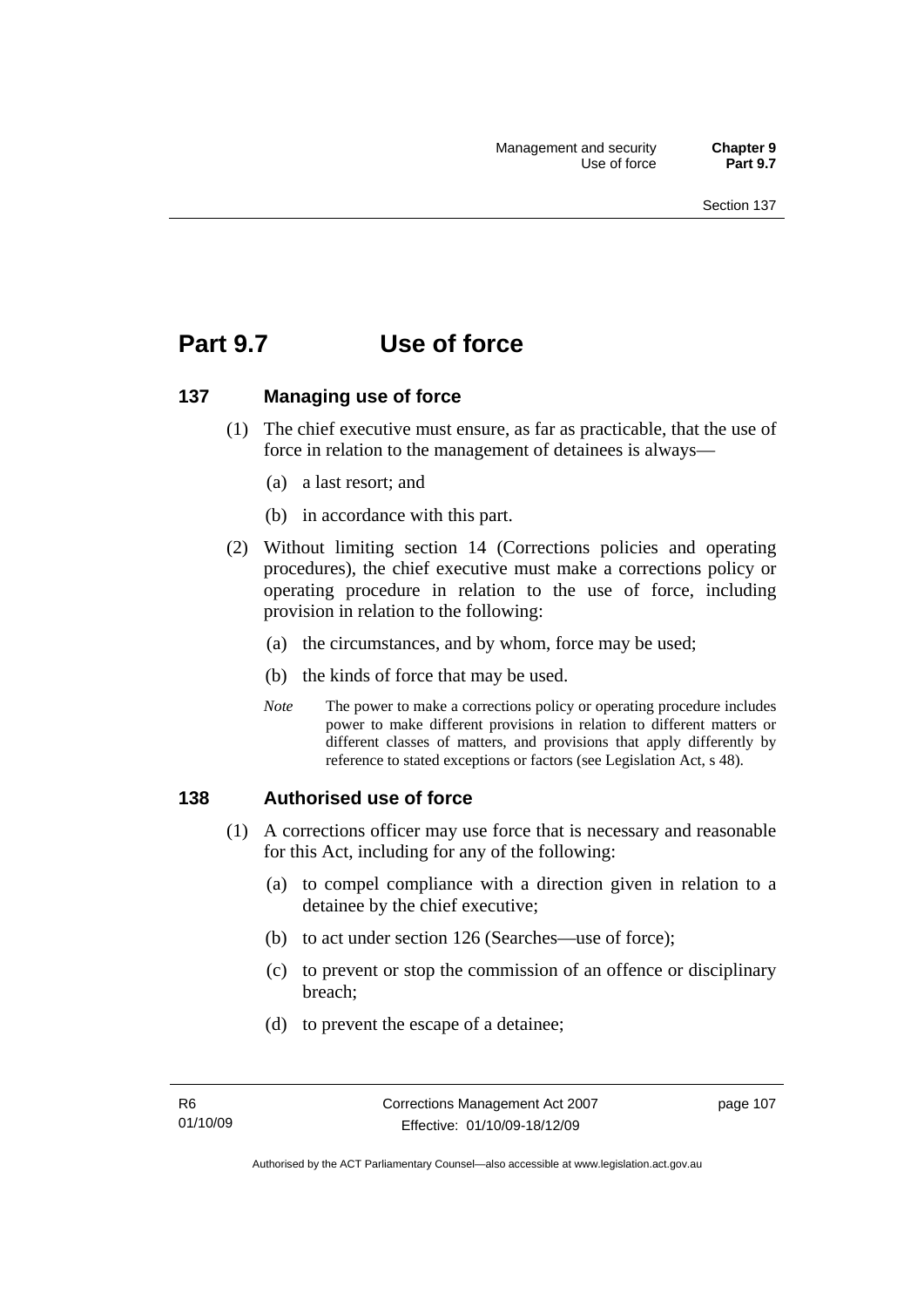- (e) to prevent unlawful damage, destruction or interference with property;
- (f) to defend the officer or someone else;
- (g) to prevent a detainee from inflicting self-harm;
- (h) anything else prescribed by regulation.
- (2) However, a corrections officer may use force only if the officer believes, on reasonable grounds, that the purpose for which force may be used cannot be achieved in another way.

#### **139 Application of force**

- (1) A corrections officer may use force under this part only if the officer—
	- (a) gives a clear warning of the intended use of force; and
	- (b) allows enough time for the warning to be observed; and
	- (c) uses no more force than is necessary and reasonable in the circumstances; and
	- (d) uses force, as far as practicable, in a way that reduces the risk of causing death or grievous bodily harm.
- (2) However, the corrections officer need not comply with subsection  $(1)$   $(a)$  or  $(b)$  if, in urgent circumstances, the officer believes, on reasonable grounds, that doing so would create a risk of injury to the officer, the detainee or anyone else.

#### **Example of urgent circumstances**

the detainee is assaulting someone or engaging in self-harm

*Note* An example is part of the Act, is not exhaustive and may extend, but does not limit, the meaning of the provision in which it appears (see Legislation Act, s 126 and s 132).

Authorised by the ACT Parliamentary Counsel—also accessible at www.legislation.act.gov.au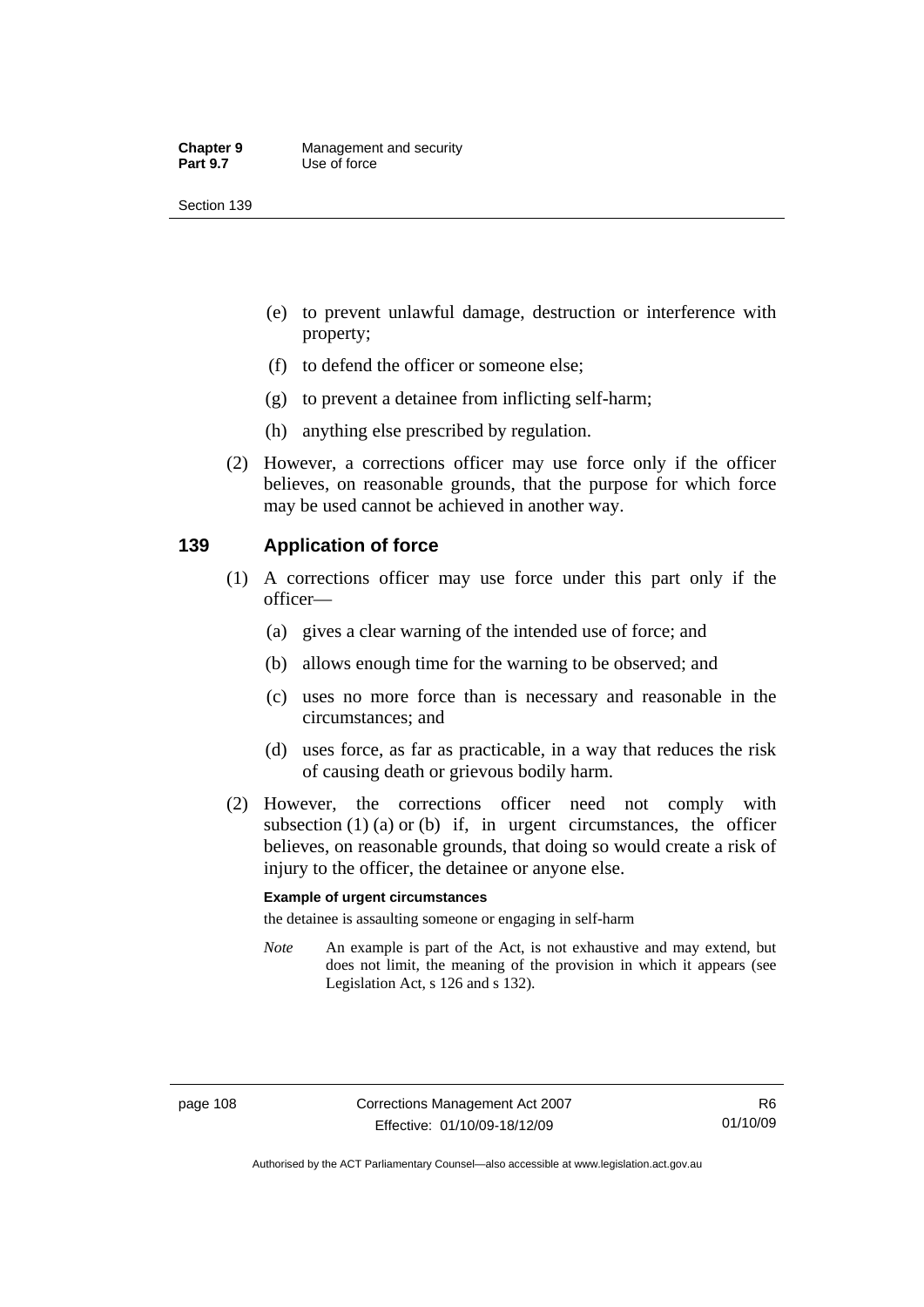#### **140 Use of restraints or weapons**

- (1) The use of force under this part includes the use of restraints and weapons.
- (2) The chief executive must ensure, as far as practicable, that the use of force involving a restraint or weapon is proportionate to the circumstances, and in particular that—
	- (a) the circumstances are sufficiently serious to justify the use; and
	- (b) the kind of restraint or weapon is appropriate in the circumstances; and
	- (c) the restraint or weapon is used appropriately in the circumstances.
- (3) The chief executive must also ensure that restraints and weapons are only used under this part—
	- (a) by corrections officers trained to use them; and
	- (b) in accordance with a corrections policy or operating procedure that applies to their use.
- (4) A health professional appointed under section 22 (Health professionals—non-therapeutic services) may administer a drug as a restraint, or direct the use of another form of restraint, if the health professional believes, on reasonable grounds, that is necessary and reasonable—
	- (a) to treat a detainee, particularly where the detainee's behaviour cannot be controlled otherwise; or
	- (b) to prevent a detainee inflicting self-harm, or harming someone else, particularly where other forms of restraint are unlikely to be effective; or
	- (c) to prevent the escape of a detainee, particularly while being transferred to or from a correctional centre or other place.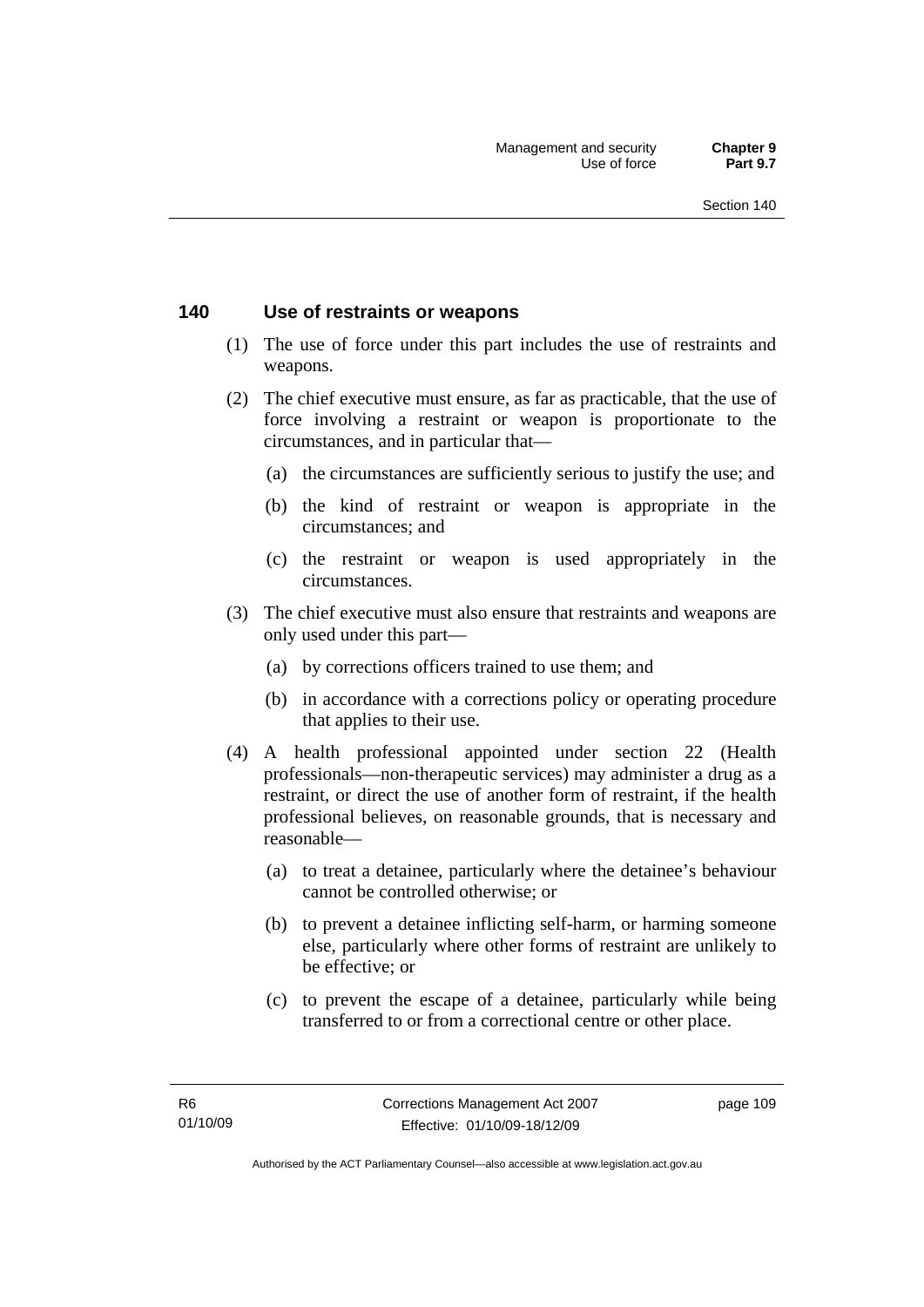| <b>Chapter 9</b> | Management and security |
|------------------|-------------------------|
| <b>Part 9.7</b>  | Use of force            |

- (5) The chief executive must ensure that firearms are not used under this part unless someone's life is under threat or a detainee or other person offers armed resistance to a corrections officer or police officer exercising a function under this Act or another Act.
- (6) In applying force under this part, a corrections officer may use a restraint or weapon, including any of the following:
	- (a) body contact;
	- (b) handcuffs, restraint jackets and other restraining devices;
	- (c) riot control equipment;
	- (d) a chemical agent;
	- (e) a gas gun;
	- (f) a firearm;
	- (g) anything else prescribed by regulation.

#### **141 Medical examination after use of force**

The chief executive must ensure that a doctor appointed under section 21 (Doctors—health service appointments) examines a detainee injured by the use of force under this part as soon as practicable and that appropriate health care is available to the detainee.

### **142 Reporting use of force**

- (1) The chief executive must keep a record of any incident involving the use of force under this part that causes injury or death to anyone.
- (2) The record must—
	- (a) include details of the incident, including the circumstances, the decision to use force and the force used; and
	- (b) be available for inspection under chapter 7 (Inspection of correctional centres).

Authorised by the ACT Parliamentary Counsel—also accessible at www.legislation.act.gov.au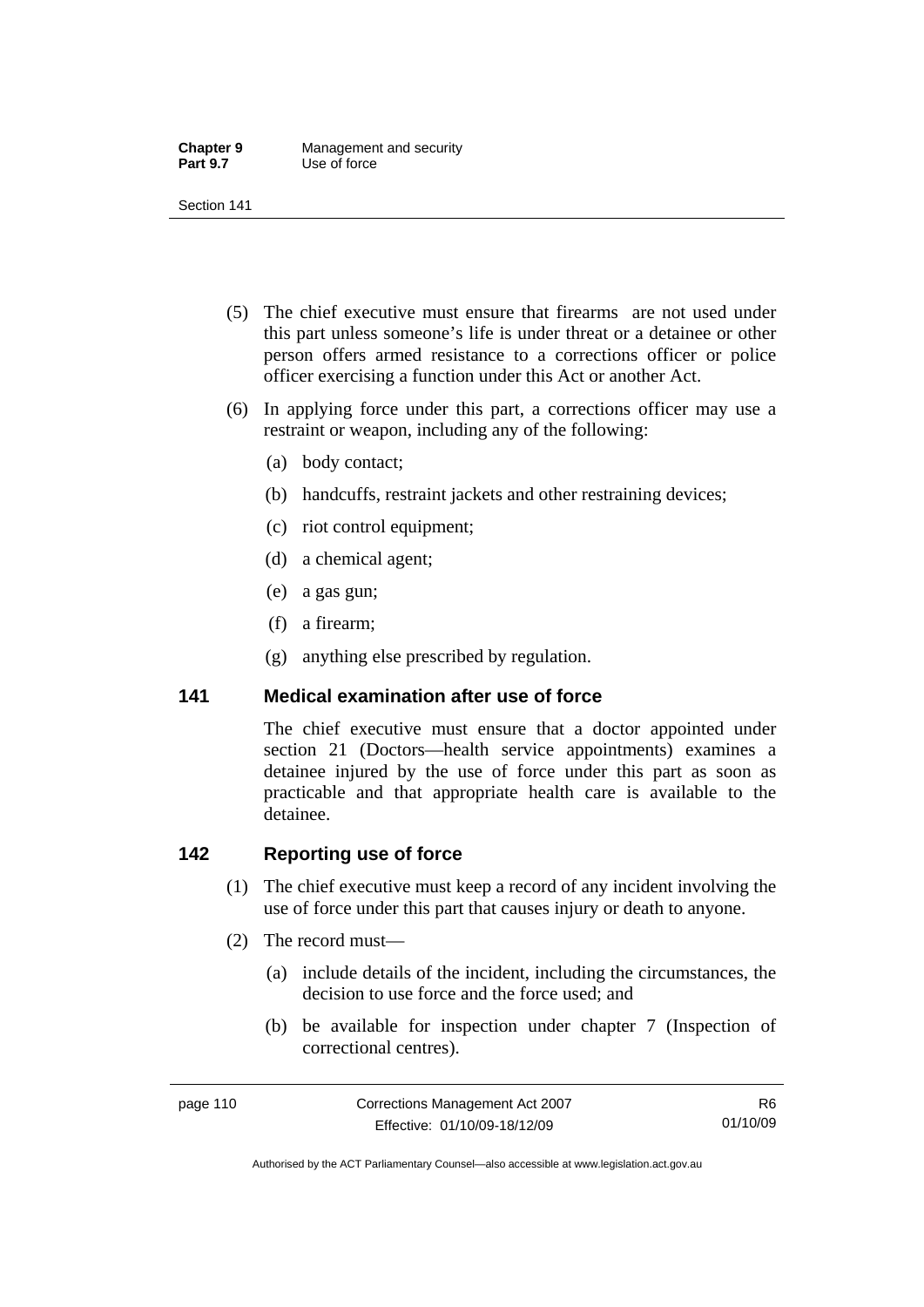(3) The chief executive must give a copy of the record to an official visitor.

Authorised by the ACT Parliamentary Counsel—also accessible at www.legislation.act.gov.au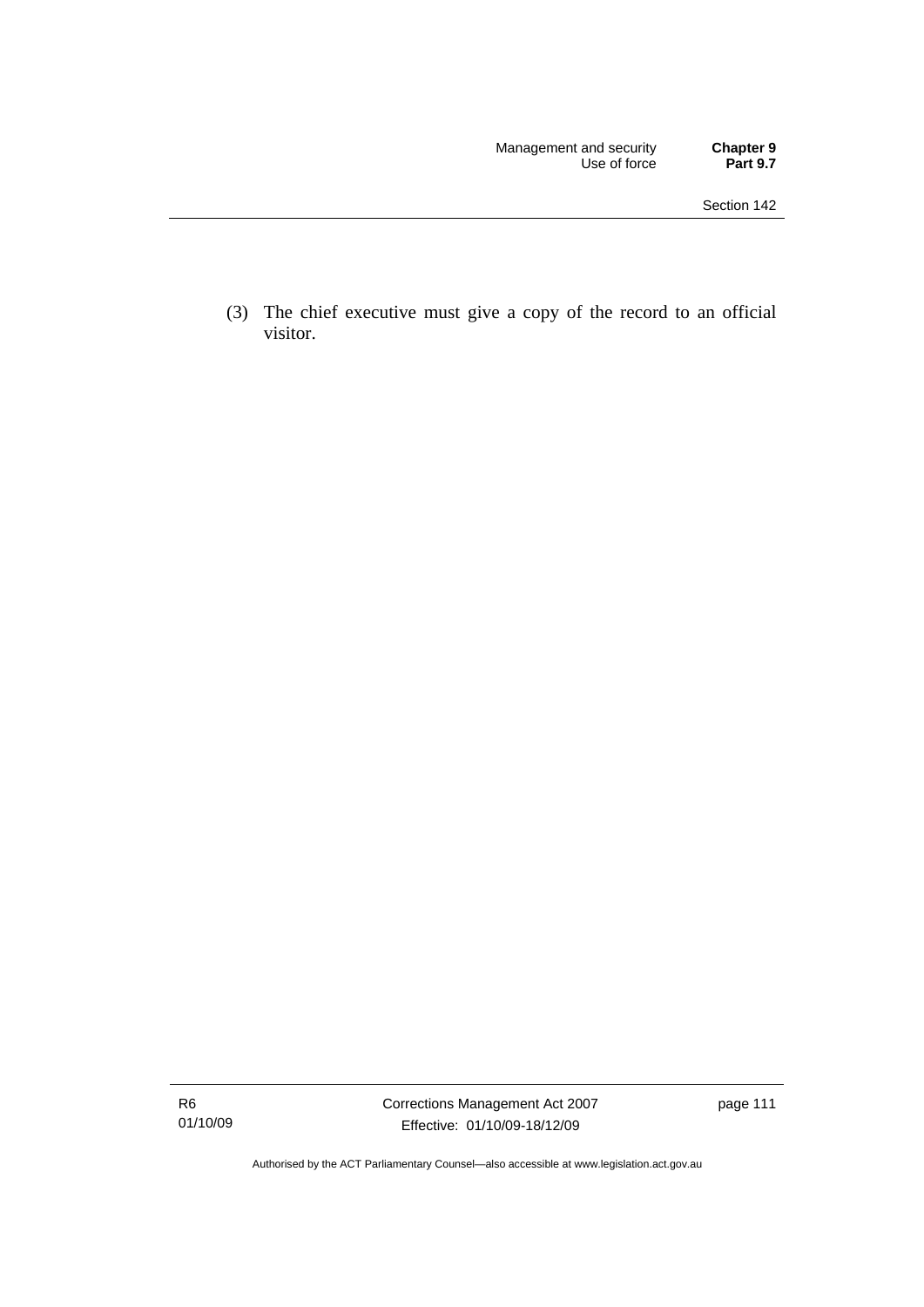**Chapter 9 Management and security<br>
<b>Part 9.8 Access to correctional cen** Access to correctional centres

Section 143

# **Part 9.8 Access to correctional centres**

#### **143 Visiting conditions**

 (1) The chief executive may declare conditions that apply in relation to visits to a correctional centre.

#### **Examples of conditions declared**

- 1 the times and duration of visits
- 2 the number of visitors allowed
- 3 the conditions for conjugal, contact and non-contact visits
- 4 the circumstances in which visitors may be monitored
- 5 a prohibition on smoking in nonsmoking areas
- *Note* An example is part of the Act, is not exhaustive and may extend, but does not limit, the meaning of the provision in which it appears (see Legislation Act, s 126 and s 132).
- (2) A declaration is a disallowable instrument.
	- *Note 1* The power to make an instrument includes power to make different provisions in relation to different matters or different classes of matters, and provisions that apply differently by reference to stated exceptions or factors (see Legislation Act, s 48).
	- *Note 2* A disallowable instrument must be notified, and presented to the Legislative Assembly, under the Legislation Act.

#### **144 Notice of visiting conditions**

- (1) The chief executive must take reasonable steps to bring the visiting conditions to the attention of visitors at a correctional centre.
- (2) Without limiting subsection (1), the chief executive must ensure that—
	- (a) a notice is prominently displayed at each entrance to the centre open to visitors to the effect that visiting conditions apply at the centre; and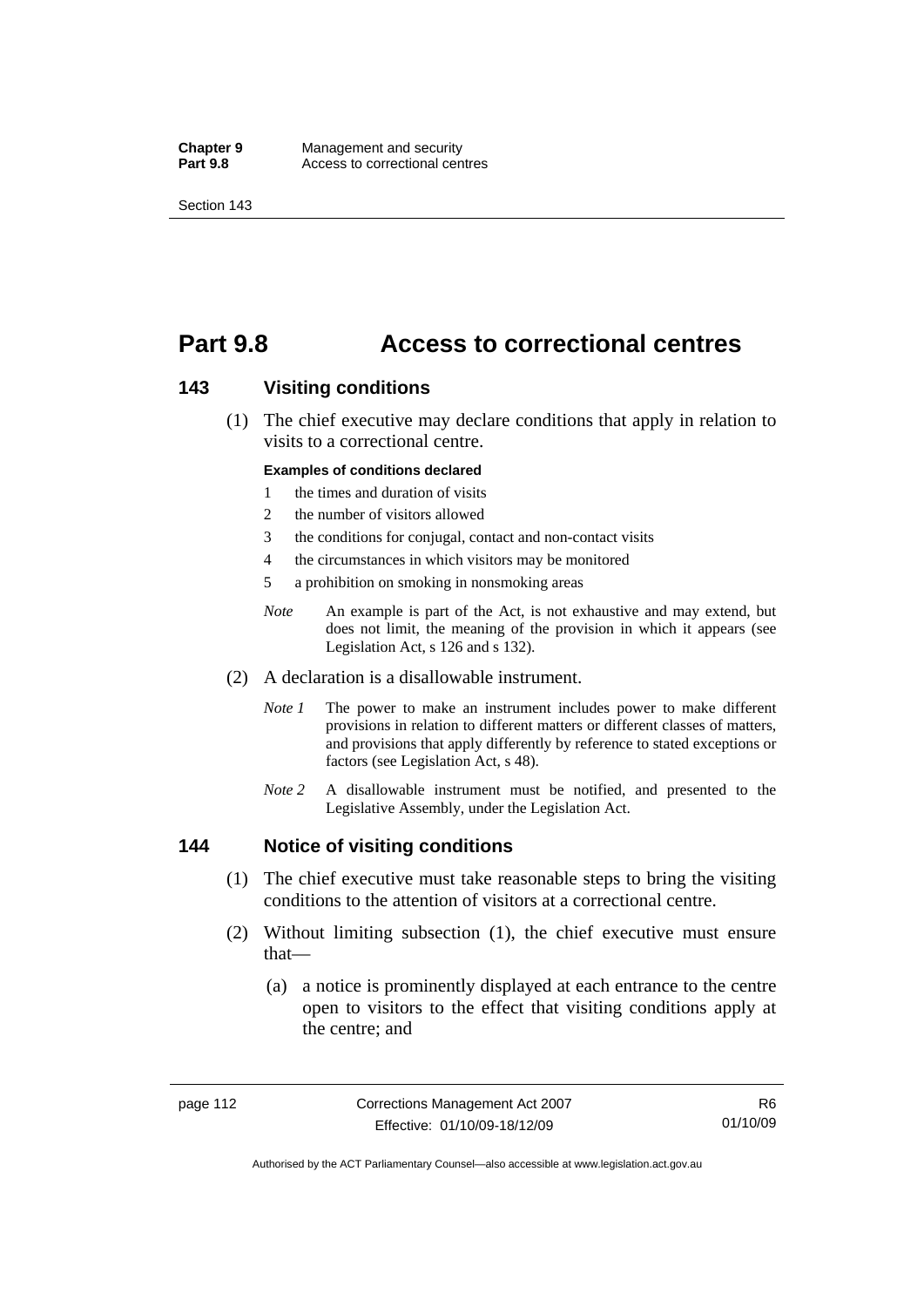(b) a copy of the visiting conditions is available for inspection on request by visitors at the centre.

#### **145 Taking prohibited things etc into correctional centre**

- (1) A person commits an offence if the person—
	- (a) takes a prohibited thing into a correctional centre; or
	- (b) gives a prohibited thing to a detainee; or
	- (c) removes a prohibited thing from a correctional centre.

Maximum penalty: 100 penalty units, imprisonment for 1 year or both.

- (2) Subsection (1) does not apply to any action approved by the chief executive.
- (3) In this section:

*give* includes send.

*prohibited thing* includes something the person intends a detainee to use for making a prohibited thing or use otherwise in relation to a prohibited thing.

#### **146 Directions to visitors**

- (1) The chief executive may, orally or in writing, give a direction to a visitor at a correctional centre to do, or not do, something if the chief executive believes, on reasonable grounds, that the direction is necessary and reasonable—
	- (a) to ensure compliance with the visiting conditions; or
	- (b) for security or good order at a correctional centre.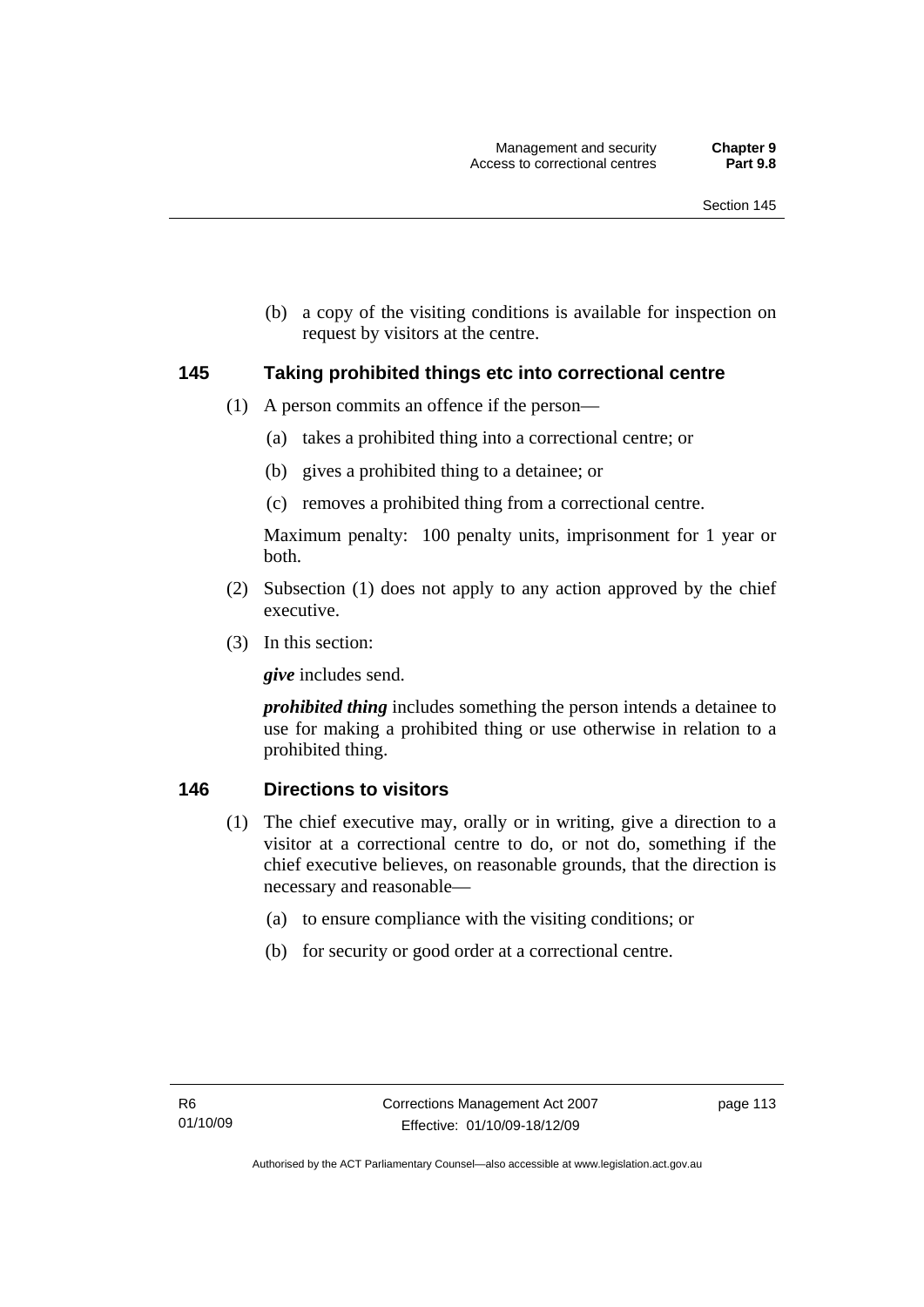(2) A person commits an offence if the person fails to comply with a direction given to the person under this section.

Maximum penalty: 50 penalty units, imprisonment for 6 months or both.

- (3) An offence against this section is a strict liability offence.
- (4) Subsection (2) does not apply if the person takes reasonable steps to comply with the direction.

### **147 Searches of visitors**

- (1) The chief executive may direct a corrections officer to conduct a scanning search, frisk search or ordinary search of a visitor at a correctional centre if the chief executive suspects, on reasonable grounds, that the visitor is carrying—
	- (a) a prohibited thing; or
	- (b) anything else that creates, or is likely to create, a risk to—
		- (i) the personal safety of anyone else; or
		- (ii) security or good order at a correctional centre.
- (2) Part 9.4 (Searches) and part 9.5 (Seizing property) apply as if a direction under this section, any scanning search, frisk search or ordinary search conducted under the direction, and anything found in the search, occurred under the relevant part in relation to a detainee at a correctional centre.
- (3) However, section 126 (Searches—use of force) does not apply in relation to a search of a visitor at a correctional centre.

#### **148 Directions to leave correctional centre etc**

- (1) The chief executive may direct a person at a correctional centre—
	- (a) not to enter the centre; or
	- (b) if the person is already in the centre—to leave the centre.

Authorised by the ACT Parliamentary Counsel—also accessible at www.legislation.act.gov.au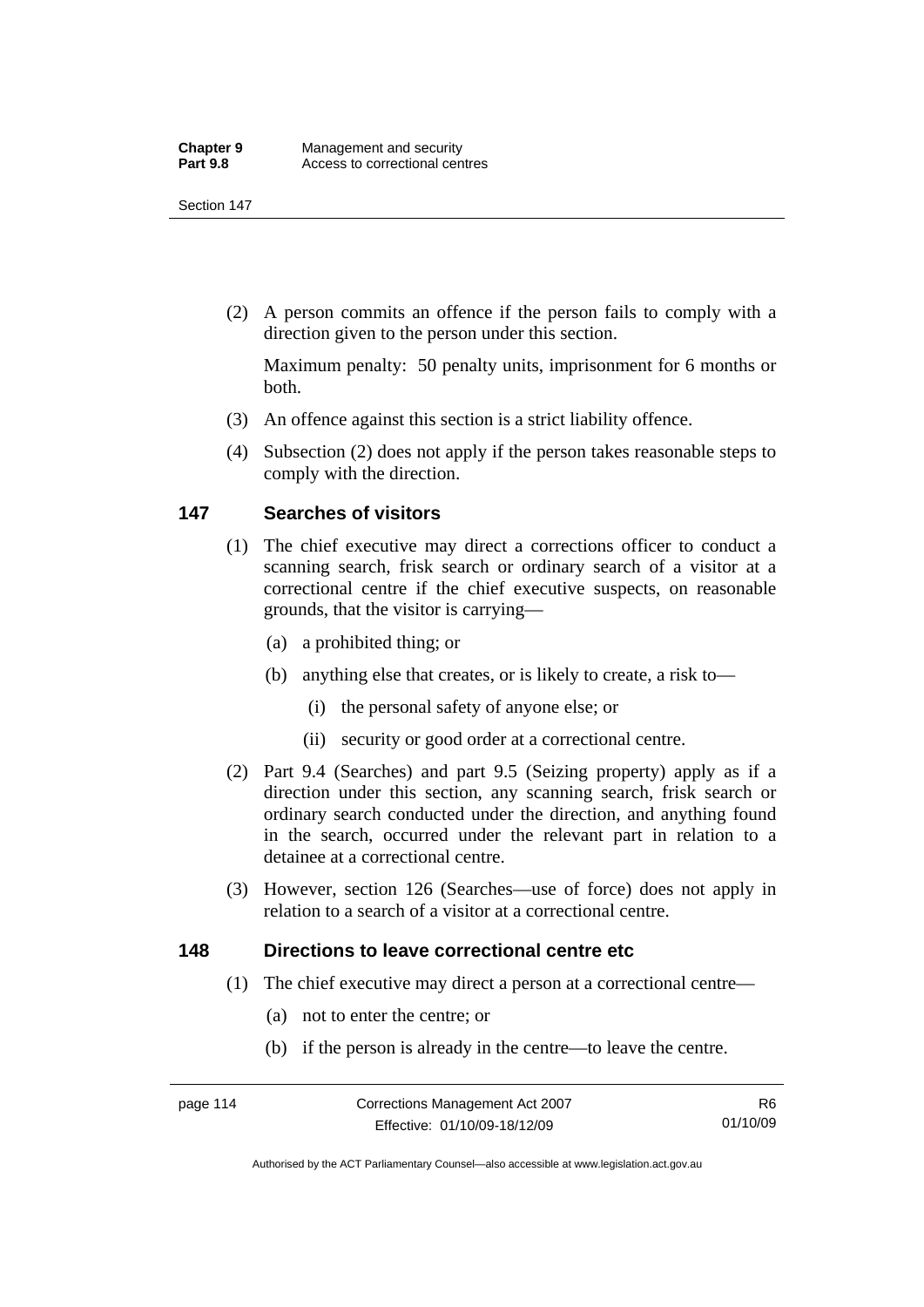- (2) The chief executive may give the direction only if—
	- (a) the chief executive suspects, on reasonable grounds, that—
		- (i) the person is intoxicated; or
		- (ii) the person has possession of a prohibited thing; or
		- (iii) the direction is necessary and reasonable for security or good order at a correctional centre; or
	- (b) the person contravenes a direction given to the person under section 146.
- (3) A person commits an offence if the person fails to comply with a direction given to the person under this section.

Maximum penalty: 50 penalty units, imprisonment for 6 months or both.

- (4) An offence against this section is a strict liability offence.
- (5) Subsection (3) does not apply if the person takes reasonable steps to comply with the direction.
- (6) In this section:

*intoxicated* means under the influence of alcohol, a drug or another substance, or a combination of alcohol, drugs or substances.

#### **Examples of substances**

- 1 glue
- 2 petrol
- 3 another solvent
- *Note* An example is part of the Act, is not exhaustive and may extend, but does not limit, the meaning of the provision in which it appears (see Legislation Act, s 126 and s 132).

*prohibited thing*—see section 145 (3).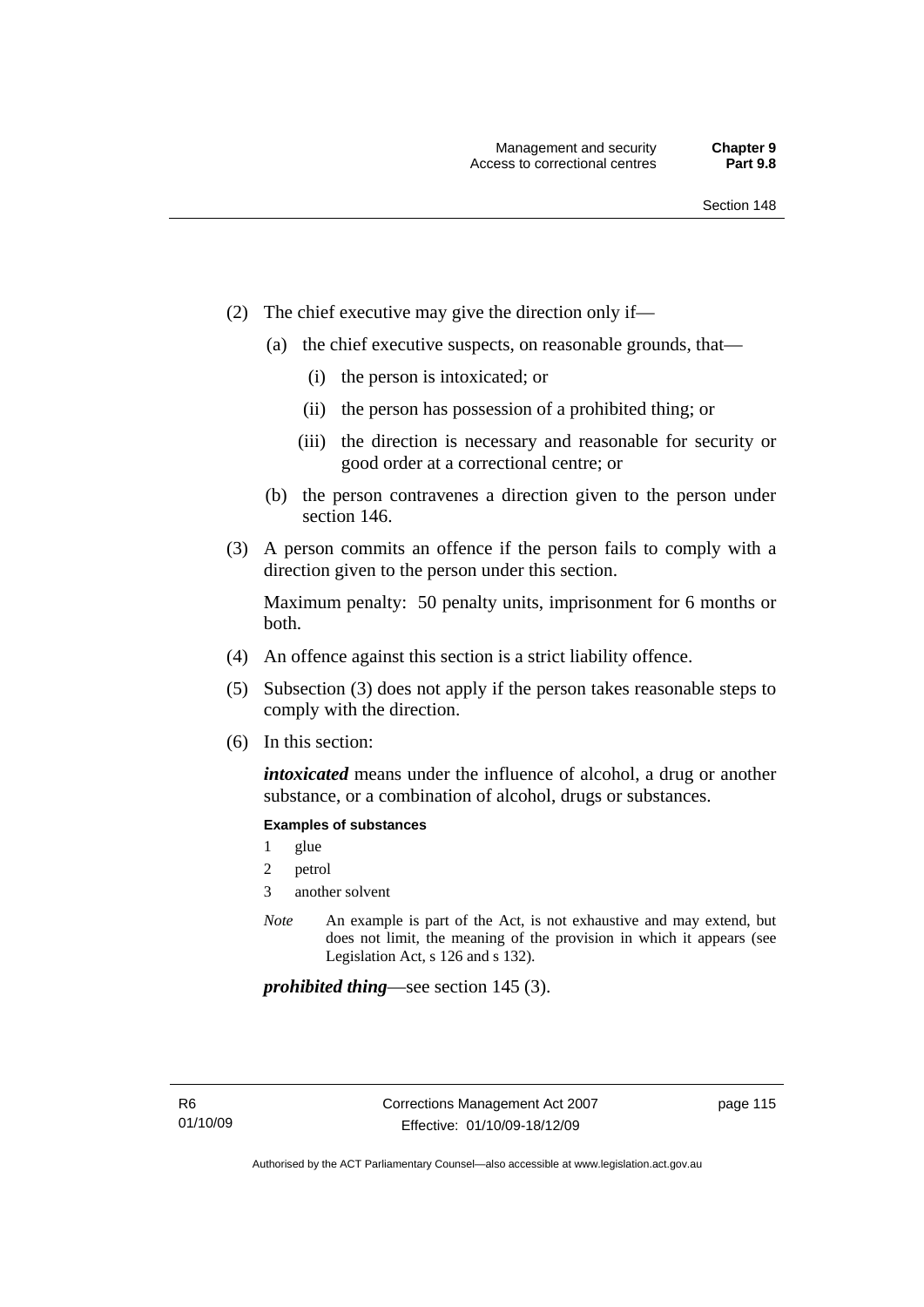## **149 Removing people from correctional centre**

- (1) The chief executive may direct a corrections officer to enforce a direction under section 148 if the person given the direction contravenes the direction.
- (2) The corrections officer may use force that is necessary and reasonable to enforce the direction.

page 116 Corrections Management Act 2007 Effective: 01/10/09-18/12/09

Authorised by the ACT Parliamentary Counsel—also accessible at www.legislation.act.gov.au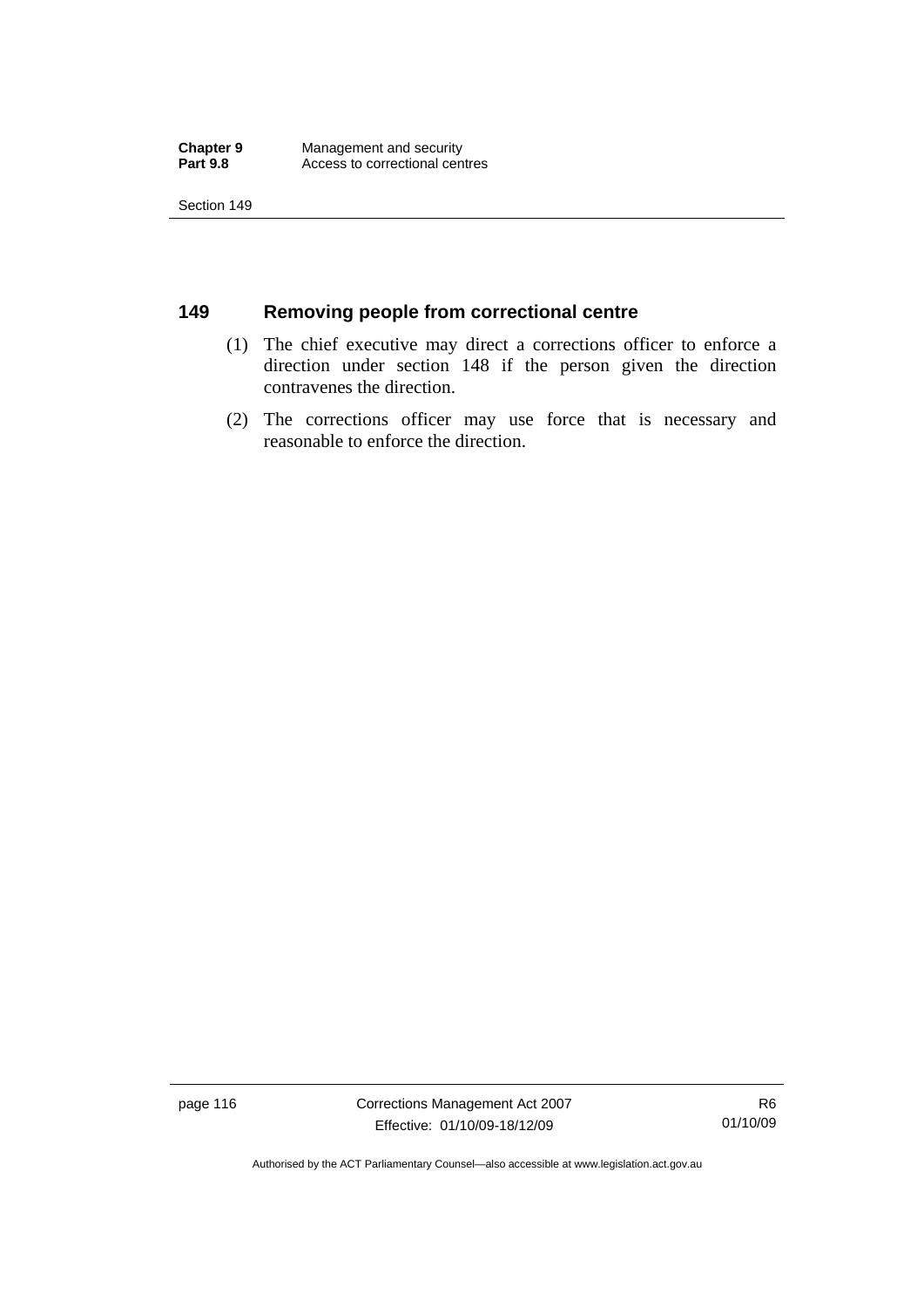# **Chapter 10 Discipline**

# **Part 10.1 General**

## **150 Application—ch 10**

This chapter applies in relation to a disciplinary breach committed, or allegedly committed, by a detainee.

## **151 Definitions—discipline**

In this Act:

*accused* means a detainee charged with a disciplinary breach.

*administrative penalty*—see section 184.

*administrator* means a corrections officer to whom the chief executive has given functions of an administrator under this chapter.

*charge* means a disciplinary charge.

*charge notice*—see section 159.

*disciplinary action*—see section 183.

*disciplinary breach*—see section 152.

*disciplinary charge* means a charge under section 159.

*hearing*, for an inquiry, means a hearing under part 11.3 (Disciplinary hearing procedures).

*inquiry* means an inquiry to which chapter 11 (Disciplinary inquiries) applies.

*investigative segregation* means segregation directed under any of the following:

(a) section 156 (Report etc by corrections officer);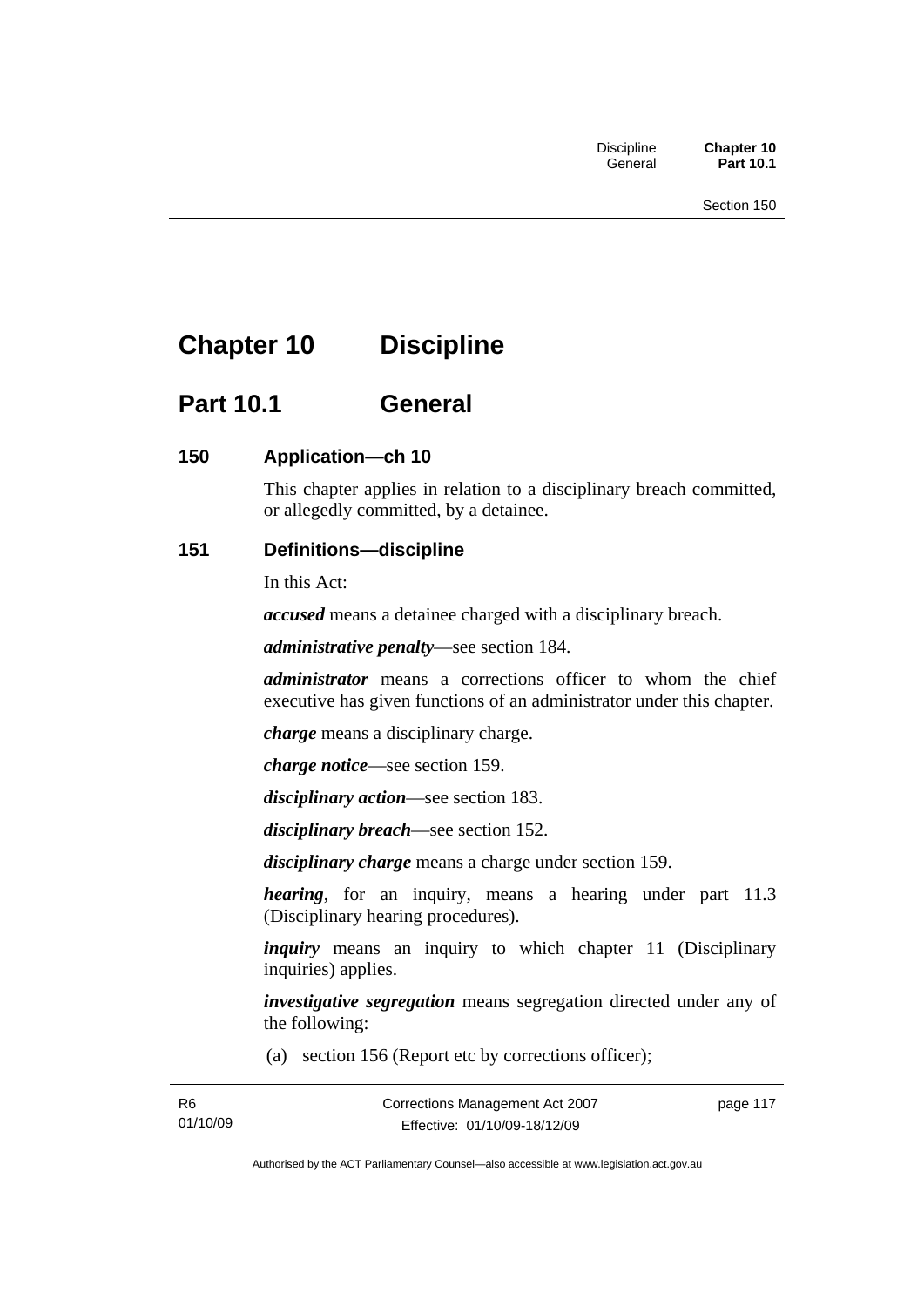- (b) section 157 (Report etc by investigator);
- (c) section 158 (Action by administrator);
- (d) section 160 (Chief executive directions—investigative segregation).

*investigator*—see section 153.

*investigator's report*—see section 157.

*privilege*, in relation to a detainee—see section 154.

*separate confinement*, of a detainee, means confinement of the detainee in a cell, away from other detainees.

#### **152 Meaning of** *disciplinary breach*

For a detainee, each of the following is a *disciplinary breach*:

- (a) contravening a direction given to the detainee by the chief executive or a corrections officer under this Act or the *Crimes (Sentence Administration) Act 2005*;
	- *Note* A reference to an Act includes a reference to the statutory instruments made or in force under the Act, including any regulation (see Legislation Act, s 104).
- (b) being in a prohibited area, without the chief executive's approval;
- (c) smoking in a nonsmoking area at a correctional centre;
- (d) taking (in any way) alcohol or a drug into the detainee's body;
- (e) providing a positive test sample for alcohol or a drug when directed, under this Act or the *Crimes (Sentence Administration) Act 2005*, to provide a test sample;
- (f) making, possessing, concealing, knowingly consuming or dealing with a prohibited thing, without the chief executive's approval;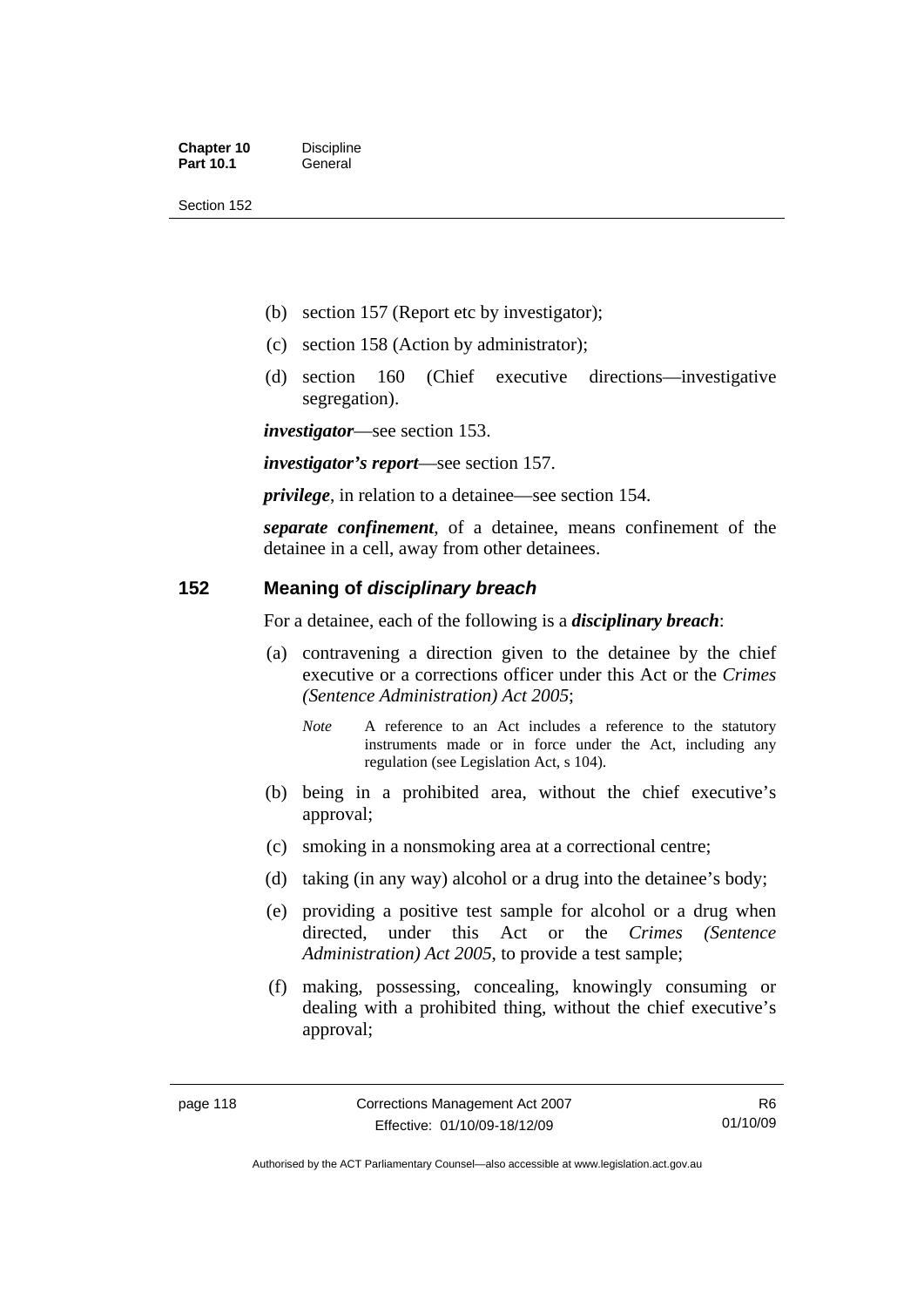- (g) gambling;
- (h) being disrespectful or abusive towards a corrections officer in a way that undermines the officer's authority;
- (i) being disrespectful or abusive towards someone in a way that is likely to provoke a person to be violent;
- (j) intentionally or recklessly engaging in conduct that endangers, or may endanger, the health or safety of the detainee or anyone else;
- (k) fighting;
- (l) assaulting someone else;
- (m) theft;
- (n) possessing stolen property;
- (o) possessing or dealing in things without the chief executive's approval;
- (p) intentionally or recklessly damaging or destroying property belonging to someone else;
- (q) interfering with property belonging to someone else, without approval by the owner of the property;
- (r) interfering with anyone's personal monitoring device without the chief executive's approval;
- (s) creating or participating in a disturbance, or other activity, likely to endanger security or good order at a correctional centre;
- (t) contravening a condition of any of the following:
	- (i) a direction under section 204 (Local leave directions);
	- (ii) a local leave permit;
	- (iii) an interstate leave permit;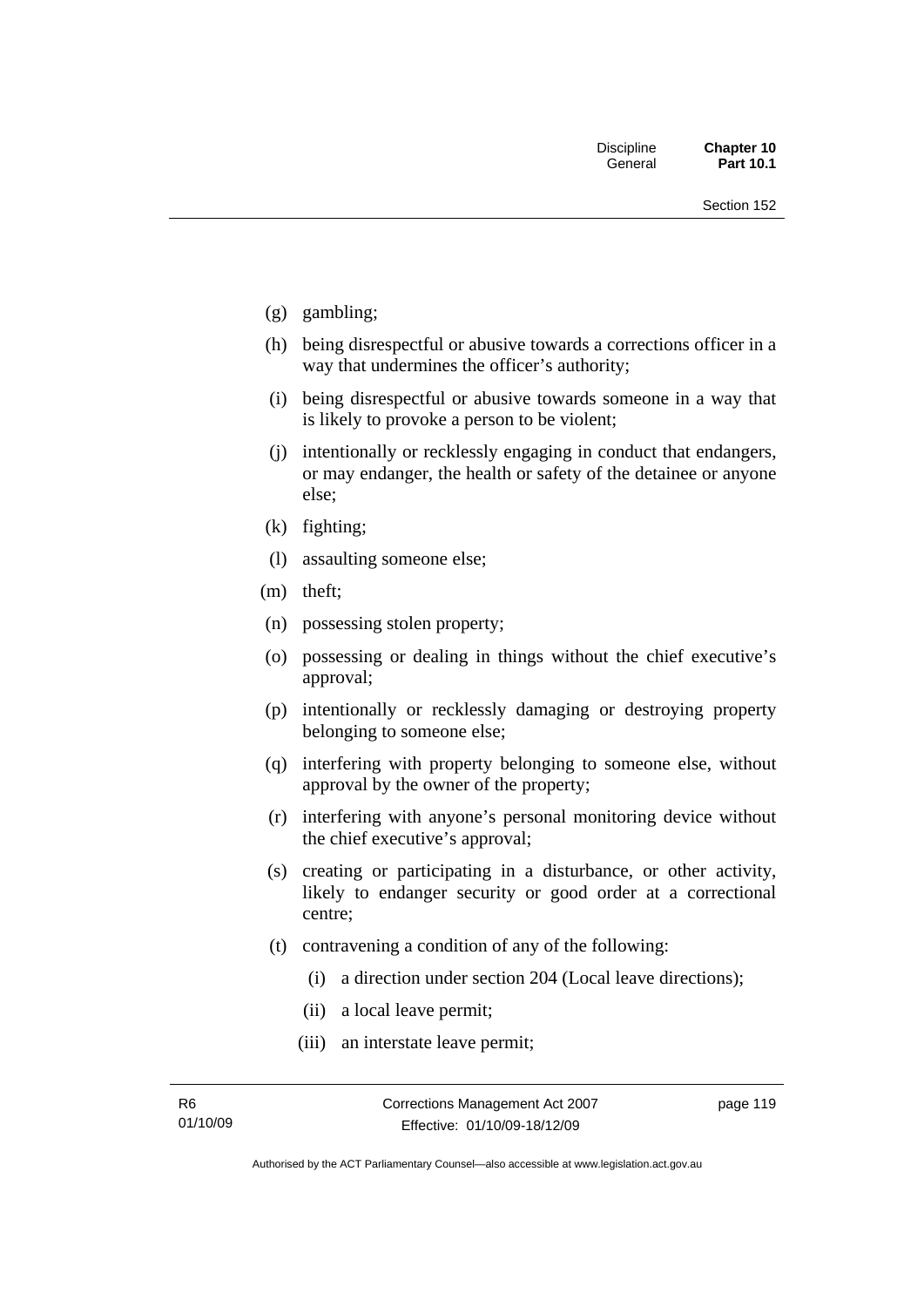| <b>Chapter 10</b> | <b>Discipline</b> |
|-------------------|-------------------|
| <b>Part 10.1</b>  | General           |

- (u) doing anything for the purpose of escaping, or assisting a detainee to escape, from detention;
- (v) offering, giving or taking a bribe;
- (w) attempting, or assisting anyone else attempting, to commit another disciplinary breach;
- $(x)$  threatening to do anything mentioned in paragraphs (j), (k), (l), (p) or (s);
- (y) anything else prescribed by regulation.

#### **Examples of contravening chief executive directions—par (a)**

failing to comply with a direction by the chief executive to provide a test sample or submit to a search under this Act

*Note* An example is part of the Act, is not exhaustive and may extend, but does not limit, the meaning of the provision in which it appears (see Legislation Act, s 126 and s 132).

#### **153 Meaning of** *investigator*

- (1) An *investigator* is—
	- (a) a corrections officer to whom the chief executive has given functions of an investigator; or
	- (b) a person engaged under subsection (2).
- (2) The chief executive may, on behalf of the Territory, engage a person (other than a corrections officer) to exercise the functions of an investigator.
- (3) The chief executive may engage a person under subsection (2) only if satisfied the person has appropriate qualifications or experience to exercise the functions of an investigator.

Authorised by the ACT Parliamentary Counsel—also accessible at www.legislation.act.gov.au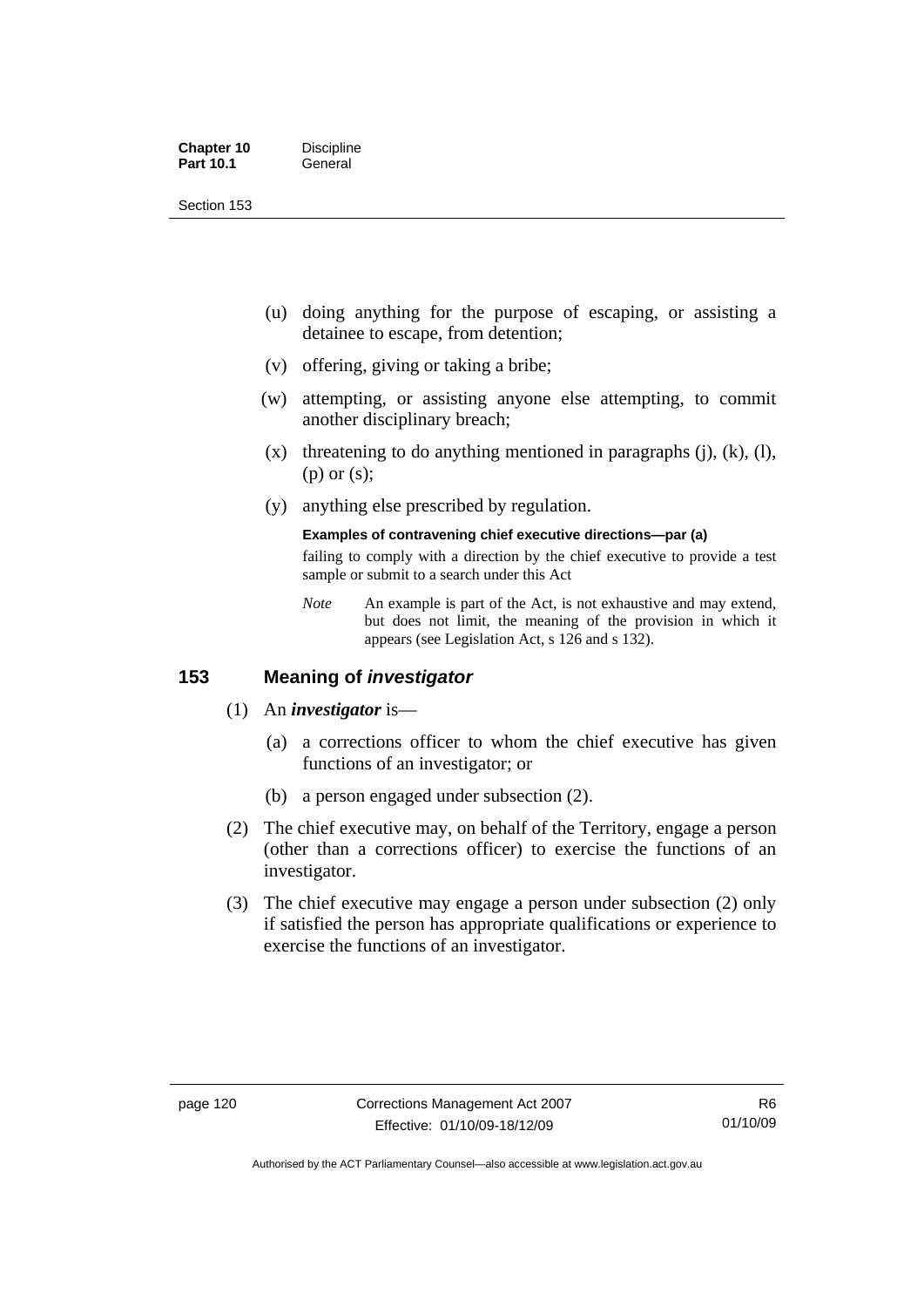## **154 Meaning of** *privilege*

A *privilege*, in relation to a detainee*—*

- (a) is any amenity, facility or opportunity the detainee may have the benefit of in detention; but
- (b) does not include anything that is, for this chapter, an entitlement for the detainee.

#### **Examples of privileges**

- 1 using common areas at a correctional centre for mixing with other detainees
- 2 participating in activities other than those forming part of a detainee's case management plan
- 3 using phones, email or the internet other than for entitled usage
- 4 buying non-essential goods from money held in trust for a detainee
- 5 using a radio, television, CD or DVD player or other electronic equipment for recreational purposes
- 6 pursuing hobbies and crafts
- 7 keeping personal property in a cell

#### **Examples of entitlements**

things expressed in chapter 6 (Living conditions at correctional centres) to be entitlements for detainees

*Note* An example is part of the Act, is not exhaustive and may extend, but does not limit, the meaning of the provision in which it appears (see Legislation Act, s 126 and s 132).

## **155 Overlapping disciplinary breaches and criminal offences**

- (1) This section applies if a detainee engages, or is alleged to have engaged, in conduct that is both—
	- (a) a disciplinary breach; and
	- (b) an offence (a *criminal offence*) against a territory law, including this Act.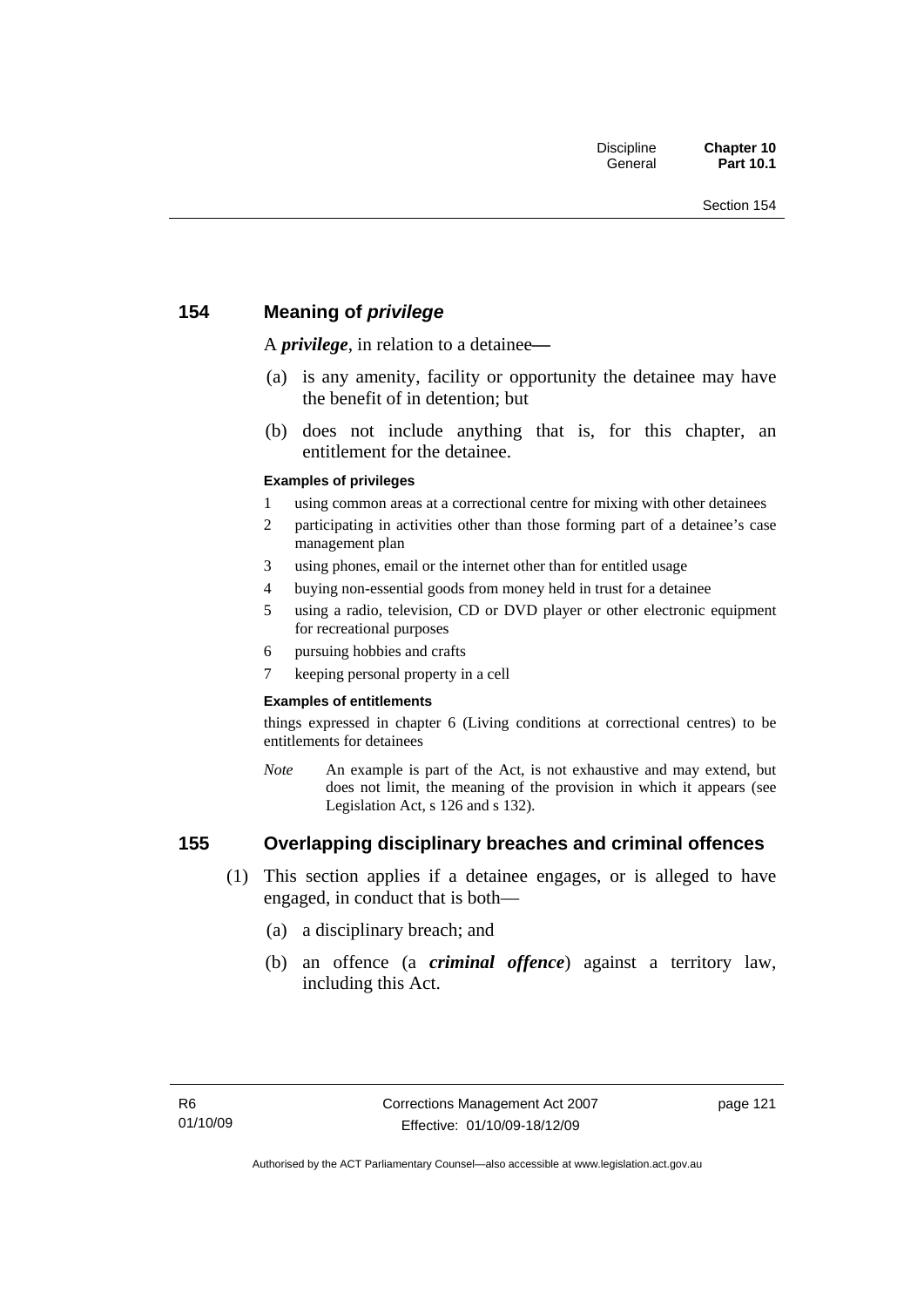| <b>Chapter 10</b> | <b>Discipline</b> |
|-------------------|-------------------|
| <b>Part 10.1</b>  | General           |

- (2) The detainee must not be prosecuted for the criminal offence if an administrative penalty has been imposed on the detainee because of the disciplinary breach.
- (3) A disciplinary charge for the disciplinary breach must not be started, or further dealt with, under this chapter if a prosecution for the criminal offence has been started in a court.
- (4) Disciplinary action for the disciplinary breach must not be taken against the detainee if the detainee has been convicted or found guilty of the criminal offence by a court.

*Note* For the kinds of disciplinary action that may be taken, see s 183.

page 122 Corrections Management Act 2007 Effective: 01/10/09-18/12/09

Authorised by the ACT Parliamentary Counsel—also accessible at www.legislation.act.gov.au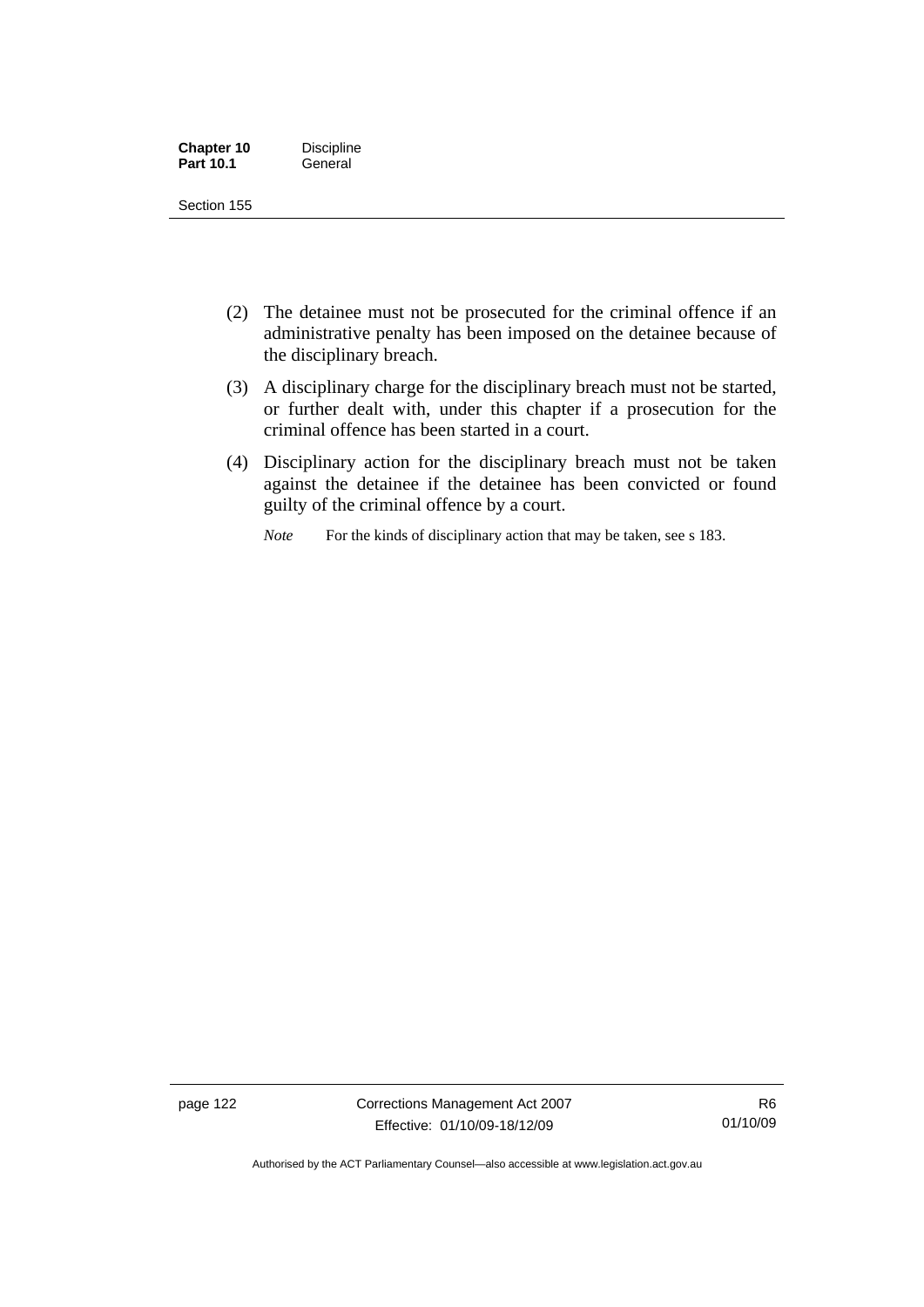# **Part 10.2 Disciplinary investigations**

## **Division 10.2.1 Investigation of disciplinary breaches**

#### **156 Report etc by corrections officer**

- (1) This section applies if a corrections officer believes, on reasonable grounds, that a detainee has committed a disciplinary breach.
- (2) The corrections officer may do 1 or more of the following if the officer believes, on reasonable grounds, that it is appropriate in the circumstances:
	- (a) counsel the detainee;
	- (b) warn the detainee about committing a disciplinary breach;
	- (c) reprimand the detainee;
	- (d) subject to section 161 (Grounds for investigative segregation), direct that the detainee be segregated from other detainees for the purposes of this part;
	- (e) give an investigator a report about the alleged disciplinary breach.
- (3) A report under subsection (2) (e) must be given to an investigator as soon as possible, and must set out the following:
	- (a) details of the alleged disciplinary breach;
	- (b) the officer's reasons for believing the detainee has committed the disciplinary breach;
	- (c) if subsection  $(2)$  (d) applies—
		- (i) details of the segregation directed; and
		- (ii) the officer's reasons for the direction; and
		- (iii) a recommendation about the detainee's segregation;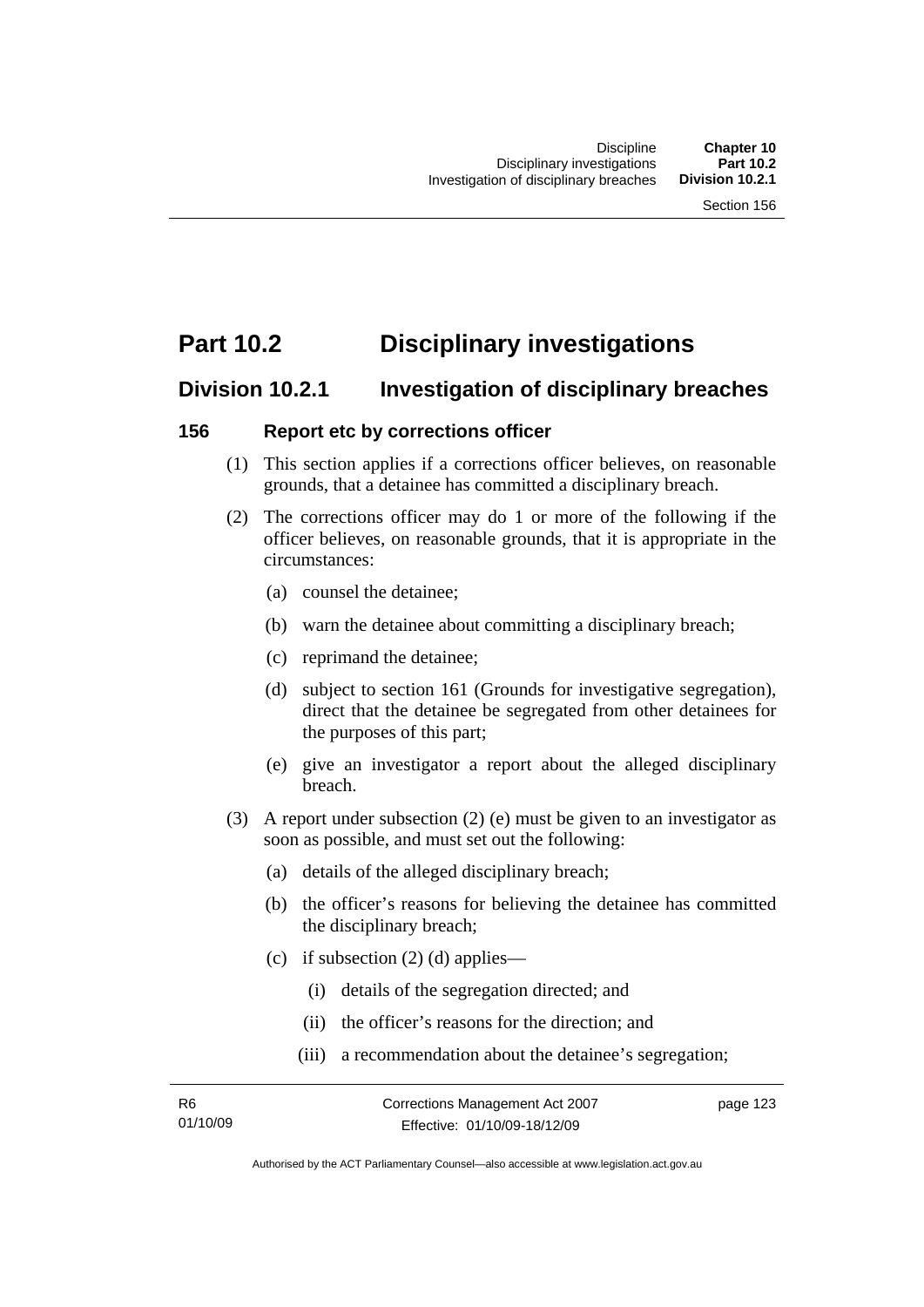(d) anything else prescribed by regulation.

### **157 Report etc by investigator**

- (1) This section applies if an investigator is given a report by a corrections officer under section 156 about an alleged disciplinary breach by a detainee.
- (2) After considering the report and making any investigation the investigator considers appropriate, the investigator may do 1 or more of the following if the investigator believes, on reasonable grounds, that it is appropriate in the circumstances:
	- (a) take no further action in relation to the report;
	- (b) counsel the detainee;
	- (c) warn the detainee about committing a disciplinary breach;
	- (d) reprimand the detainee;
	- (e) refer the allegation to the chief police officer;
	- (f) subject to section 161 (Grounds for investigative segregation), direct that the detainee be segregated from other detainees for the purposes of this part;
	- (g) give an administrator a report (an *investigator's report*) about the alleged disciplinary breach.
- (3) An investigator's report must be given to an administrator as soon as possible, and must set out the following:
	- (a) details (or a copy) of the corrections officer's report;
	- (b) details of any referral of the allegation to the chief police officer;
	- (c) if subsection  $(2)$  (f) applies—
		- (i) details of the segregation directed; and
		- (ii) the investigator's reasons for the direction; and

Authorised by the ACT Parliamentary Counsel—also accessible at www.legislation.act.gov.au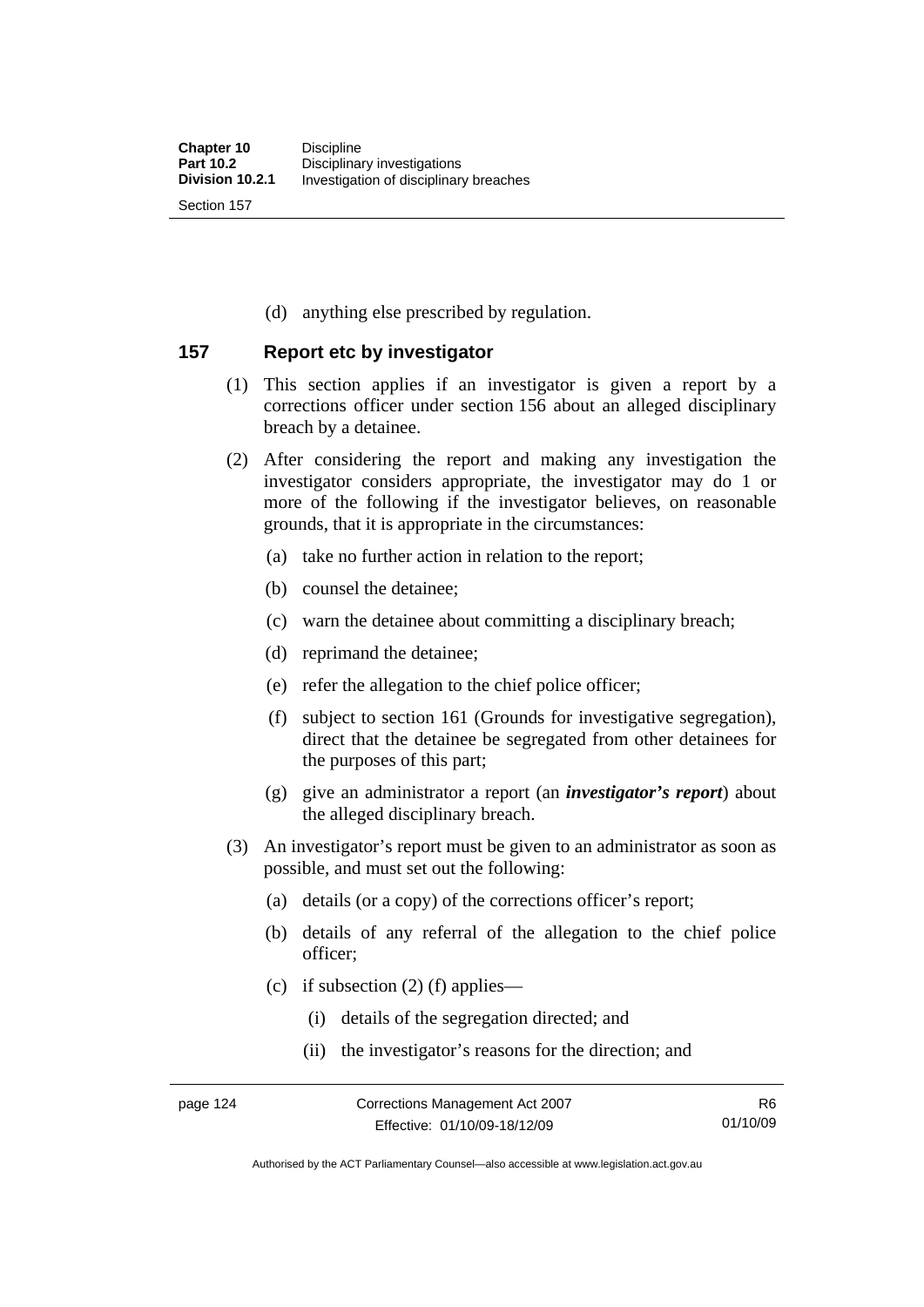- (iii) a recommendation about the detainee's segregation;
- (d) a recommendation for any action by the administrator under section 158;
- (e) anything else prescribed by regulation.
- (4) A referral under subsection (2) (e) must be in writing and be accompanied by the investigator's report.
- (5) A corrections officer who is also an investigator must not exercise any function as an investigator in relation to any report made by the officer under section 156.

#### **158 Action by administrator**

- (1) This section applies if an administrator is given a report under section 157 about an alleged disciplinary breach by a detainee.
- (2) After considering the report and making any further investigation the administrator considers appropriate, the administrator may do 1 or more of the following if the administrator believes, on reasonable grounds, that it is appropriate in the circumstances:
	- (a) take no further action in relation to the report;
	- (b) counsel the detainee;
	- (c) warn the detainee about committing a disciplinary breach;
	- (d) reprimand the detainee;
	- (e) refer the allegation to—
		- (i) the chief police officer; or
		- (ii) the director of public prosecutions;
	- (f) charge the detainee under section 159 (Disciplinary charge);
	- (g) subject to section 161 (Grounds for investigative segregation), direct that the detainee be segregated from other detainees for the purposes of this part;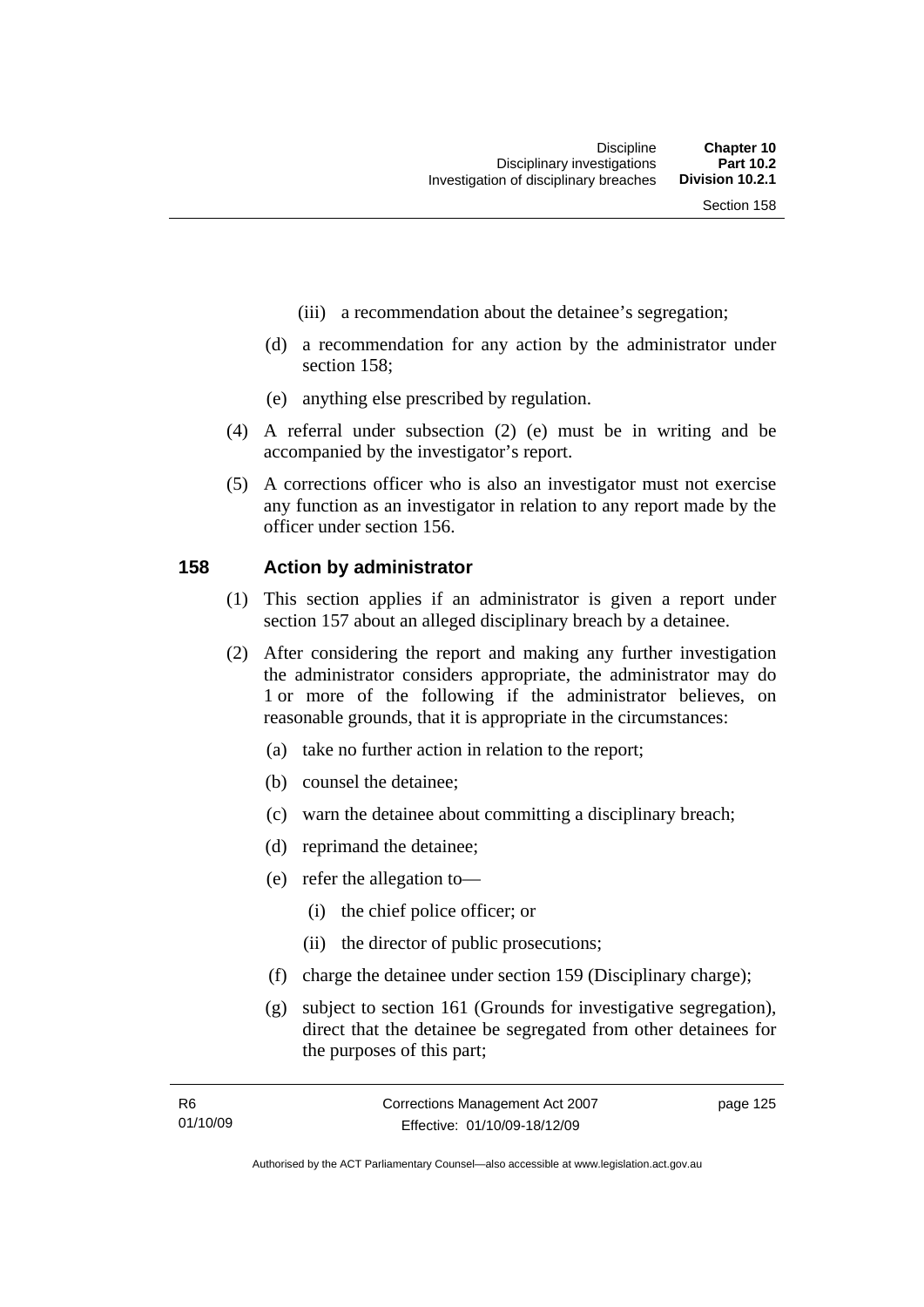(h) anything else prescribed by regulation.

- (3) A referral under subsection (2) (e) must be in writing and be accompanied by the investigator's report.
- (4) A corrections officer who is also an administrator, or who is or has been an investigator, must not exercise any function as an administrator under this section in relation to any report made by the officer under section 156 or section 157.

#### **159 Disciplinary charge**

To charge a detainee with a disciplinary breach, the administrator must give the detainee written notice of the charge (a *charge notice*), including details of the following:

- (a) the disciplinary breach charged;
- (b) a brief statement of the conduct to which the charge applies and when, or the period during which, it happened or is alleged to have happened;
- (c) the option of having the charge dealt with by consent under division 10.3.1 (Disciplinary action—with accused's consent);
- (d) the election available under section 167 (Disciplinary breach admitted by accused) to accept the disciplinary action proposed by the administrator;
- (e) the disciplinary action the administrator believes, on reasonable grounds, would be appropriate if the charge were dealt with under section 168 (Presiding officer's powers breach admitted by accused).
- *Note* If a form is approved under s 228 for a disciplinary charge, the form must be used.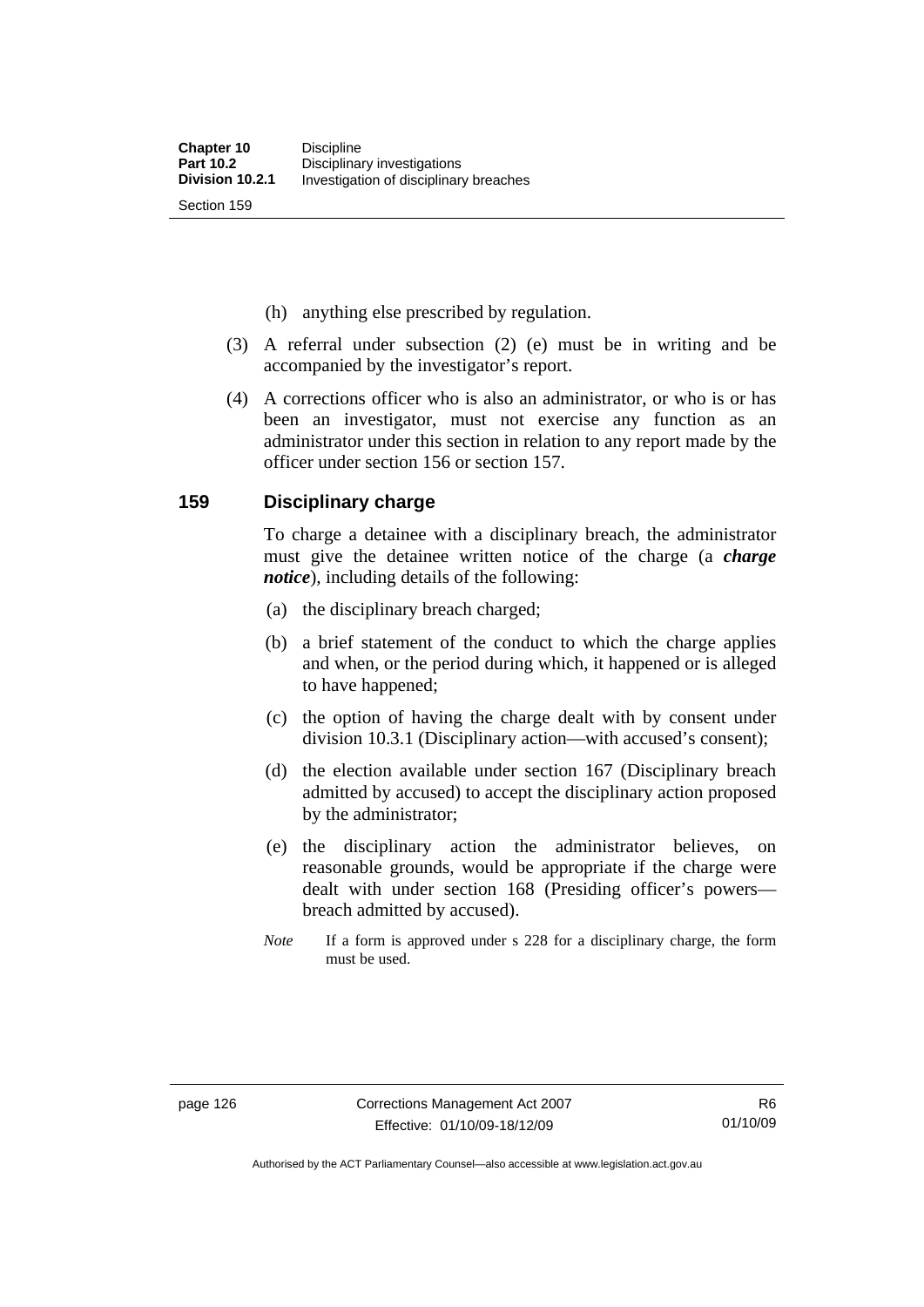# **Division 10.2.2 Investigative segregation**

## **160 Chief executive directions—investigative segregation**

- (1) Subject to section 161, the chief executive may direct that a detainee be segregated from other detainees for the purposes of this part.
- (2) To remove any doubt, this section is additional to, and does not limit, the power to direct that a detainee be segregated from other detainees under any of the following:
	- (a) section 156 (Report etc by corrections officer);
	- (b) section 157 (Report etc by investigator);
	- (c) section 158 (Action by administrator).

## **161 Grounds for investigative segregation**

- (1) This section applies to a direction for investigative segregation.
- (2) The direction may be given only if the person giving the direction believes, on reasonable grounds, that segregation of the detainee is necessary or prudent for the purposes of this part.
- (3) Without limiting subsection (2), the direction may be given if the person giving the direction believes, on reasonable grounds, that the opportunity for the detainee to associate with anyone else creates, or is likely to create, a risk of—
	- (a) harm, or threatened harm, to the detainee or anyone else; or
	- (b) the perverting, or attempted perverting, of an investigation, under this part; or
	- (c) undermining security or good order at a correctional centre.

## **162 Notice of investigative segregation**

The person giving a direction for investigative segregation of a detainee must give the detainee prompt notice of the direction, why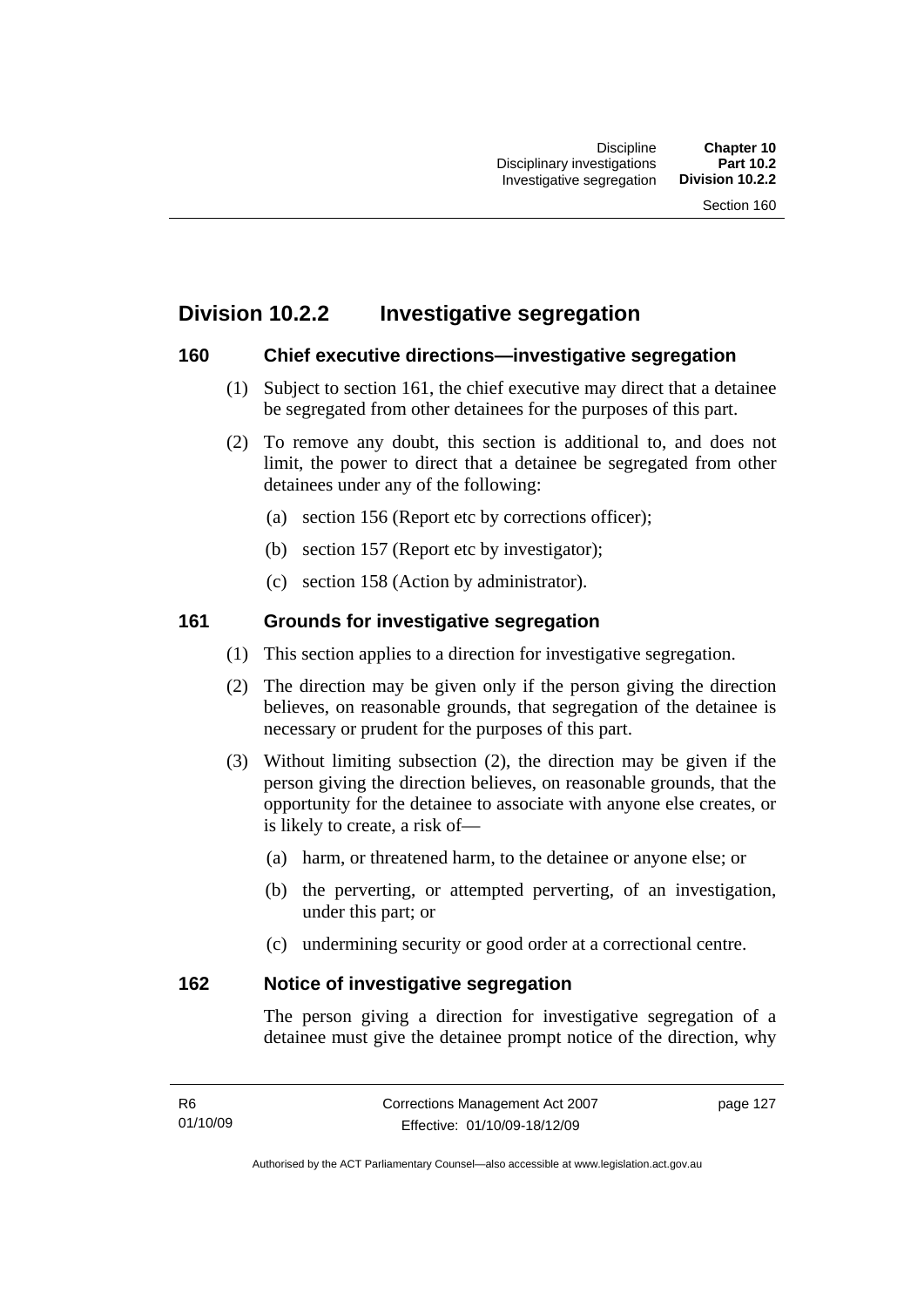it was given, when it takes effect and the provisions for its duration and review under this part.

#### **163 Duration of investigative segregation**

- (1) The chief executive must revoke a direction for investigative segregation if the chief executive believes, on reasonable grounds, that the direction is no longer necessary or prudent.
- (2) The chief executive—
	- (a) may review a direction for investigative segregation of a detainee at any time on the chief executive's own initiative or on request by the detainee; and
	- (b) must review the direction before any transfer of the detainee to another correctional centre; and
	- (c) must review the direction at least once every 7 days while it remains in force.
- (3) After reviewing a direction for investigative segregation, the chief executive may—
	- (a) confirm the direction; or
	- (b) make a direction or further direction under section 160 (1); or
	- (c) revoke the direction under subsection (1).
- (4) To remove any doubt, the chief executive may make more than 1 direction under section 160 (1) in relation to a detainee for the same investigation.
- (5) Subject to this section and section 94 (Segregated detainees removed to NSW), a direction, or further direction, for investigative segregation ends at the end of the earlier of the following days:
	- (a) the 7th day after the day the direction is given;
	- (b) the day the administrator makes a decision under section 158 (Action by administrator) in relation to the alleged disciplinary

Authorised by the ACT Parliamentary Counsel—also accessible at www.legislation.act.gov.au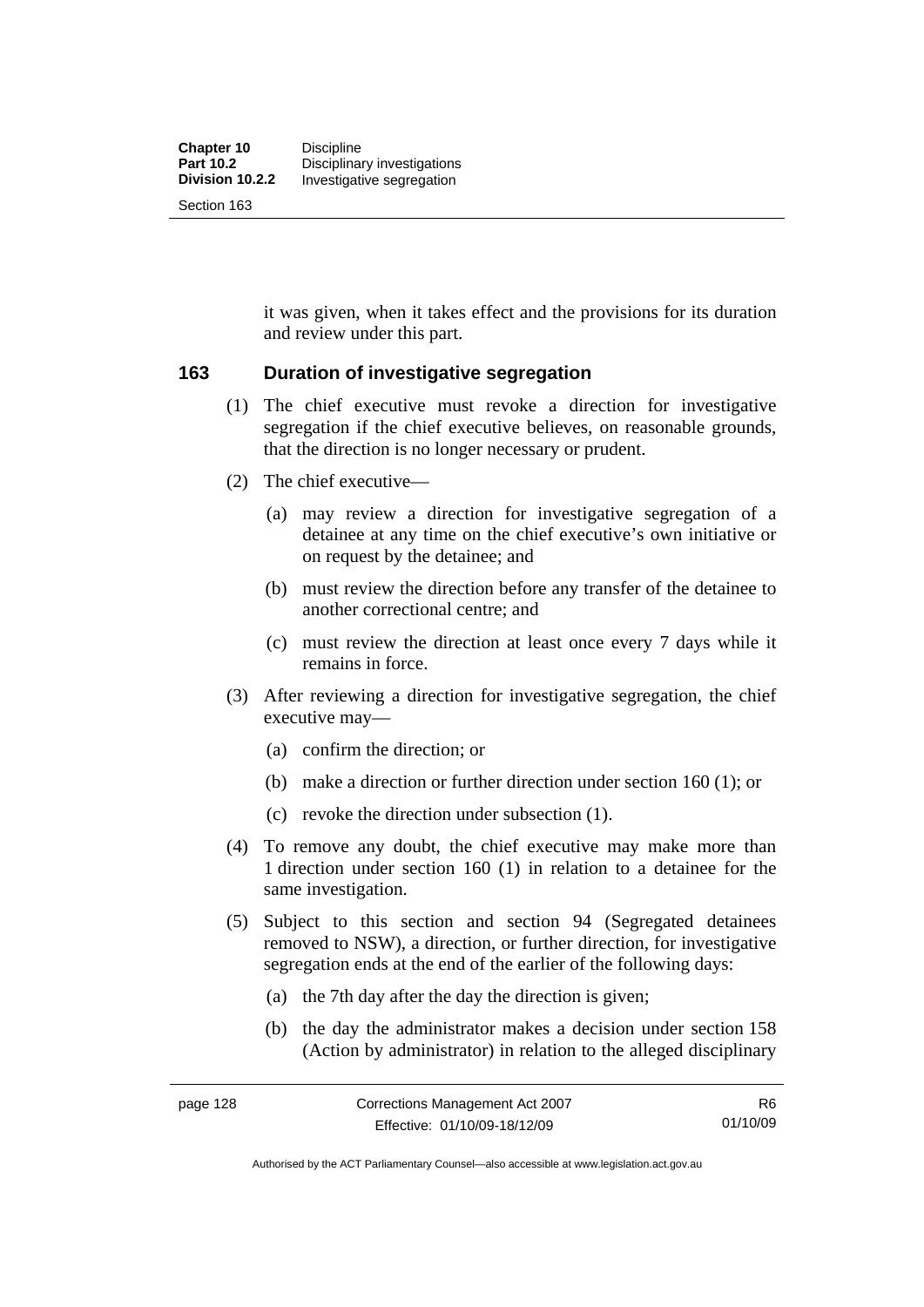breach to which the direction applies (other than a decision to direct investigative segregation of the detainee).

## **164 Application for review of investigative segregation directions**

- (1) A detainee may apply to an adjudicator for a review of a direction for investigative segregation of the detainee.
- (2) The application must be made no later than 7 days after the day the person making the direction gives the detainee notice under section 162 of the direction.

 (3) Subject to any decision by the adjudicator under section 165, the making of the application does not affect the segregation of the detainee under the direction.

#### **165 Review of investigative segregation directions**

- (1) On application under section 164, an adjudicator may—
	- (a) conduct an inquiry to review the direction for investigative segregation of the detainee; or
	- (b) refuse to review the direction.
- (2) Chapter 11 (Disciplinary inquiries) applies to the inquiry, with any changes prescribed by regulation, as if it were an inquiry under that chapter.
- (3) After completing an inquiry under this section, the adjudicator may—
	- (a) confirm the direction under review; or
	- (b) amend the direction under review; or
	- (c) set aside the direction under review; or

*Note* If a form is approved under s 228 for an application under this section, the form must be used.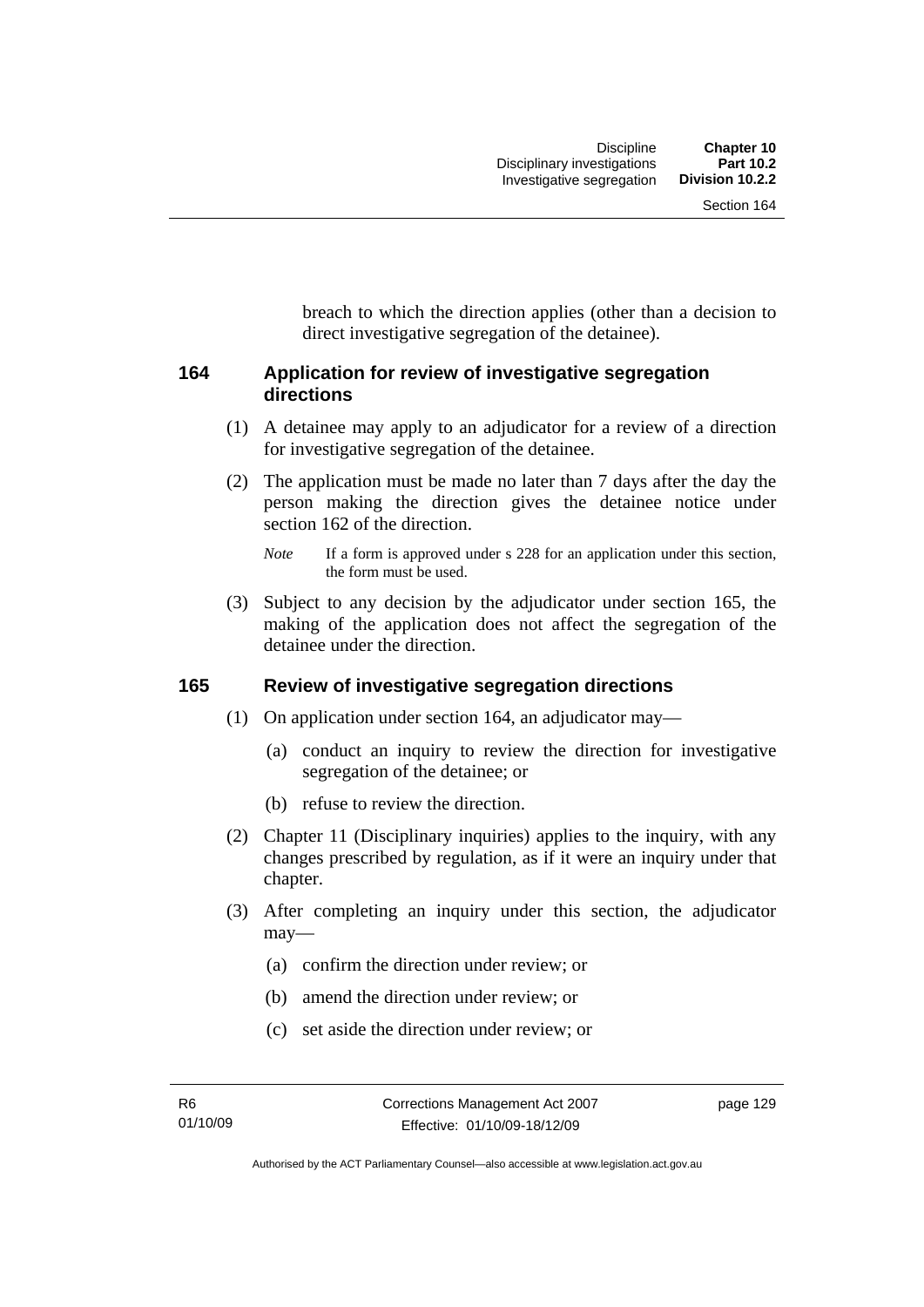- (d) set aside the direction under review and make a substitute direction that the detainee be segregated from other detainees for the purposes of this part.
- (4) The adjudicator must give the detainee prompt written notice of the adjudicator's decision under this section.
- (5) If the adjudicator refuses to review the direction, the notice must include the reasons for the refusal.
	- *Note* Under the *Administrative Decisions (Judicial Review) Act 1989*, a person aggrieved by an administrative decision made under an enactment may apply to the Supreme Court for a review of the decision. Subject to any order of the court, the making of the application does not affect the operation of the decision or prevent its implementation (see that Act,  $s$  16).

page 130 Corrections Management Act 2007 Effective: 01/10/09-18/12/09

Authorised by the ACT Parliamentary Counsel—also accessible at www.legislation.act.gov.au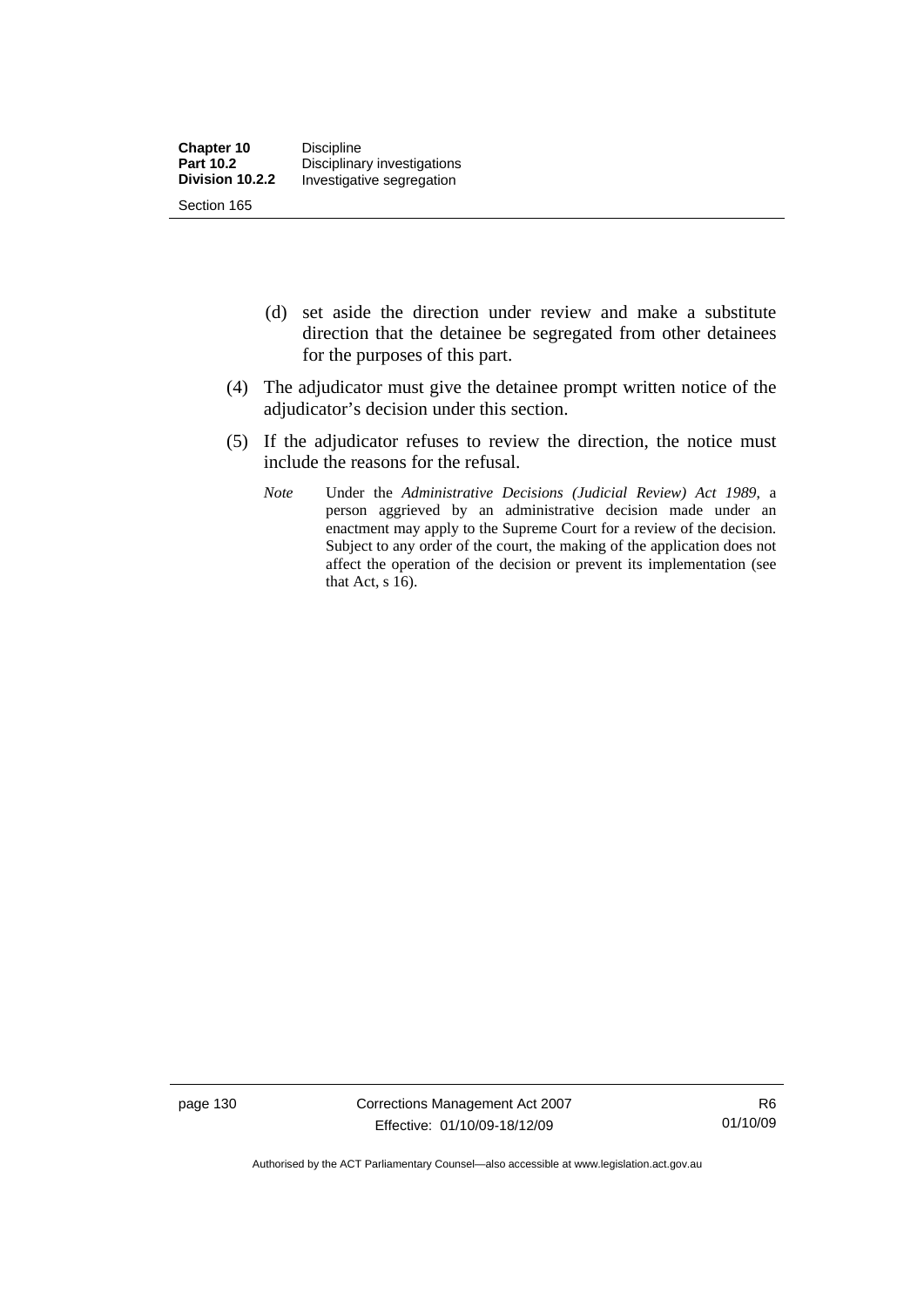# **Part 10.3 Disciplinary action and review**

# **Division 10.3.1 Disciplinary action—with accused's consent**

#### **166 Meaning of** *presiding officer***—div 10.3.1**

In this division:

*presiding officer* means a corrections officer to whom the chief executive has given functions of a presiding officer under this division.

#### **167 Disciplinary breach admitted by accused**

- (1) An accused may elect to have a disciplinary charge against the detainee dealt with under this division by giving the administrator a written notice in which the accused—
	- (a) admits the disciplinary breach charged; and
	- (b) accepts the proposed disciplinary action stated in the charge notice.

#### **Example of election**

a signed admission and acceptance on the charge notice

- *Note 1* An example is part of the Act, is not exhaustive and may extend, but does not limit, the meaning of the provision in which it appears (see Legislation Act, s 126 and s 132).
- *Note* 2 If a form is approved under s 228 for an election under this section, the form must be used.
- (2) The election must be given to the administrator—
	- (a) no later than the day after the day the administrator gives the accused the charge notice; or
	- (b) within any extended period allowed under subsection (3).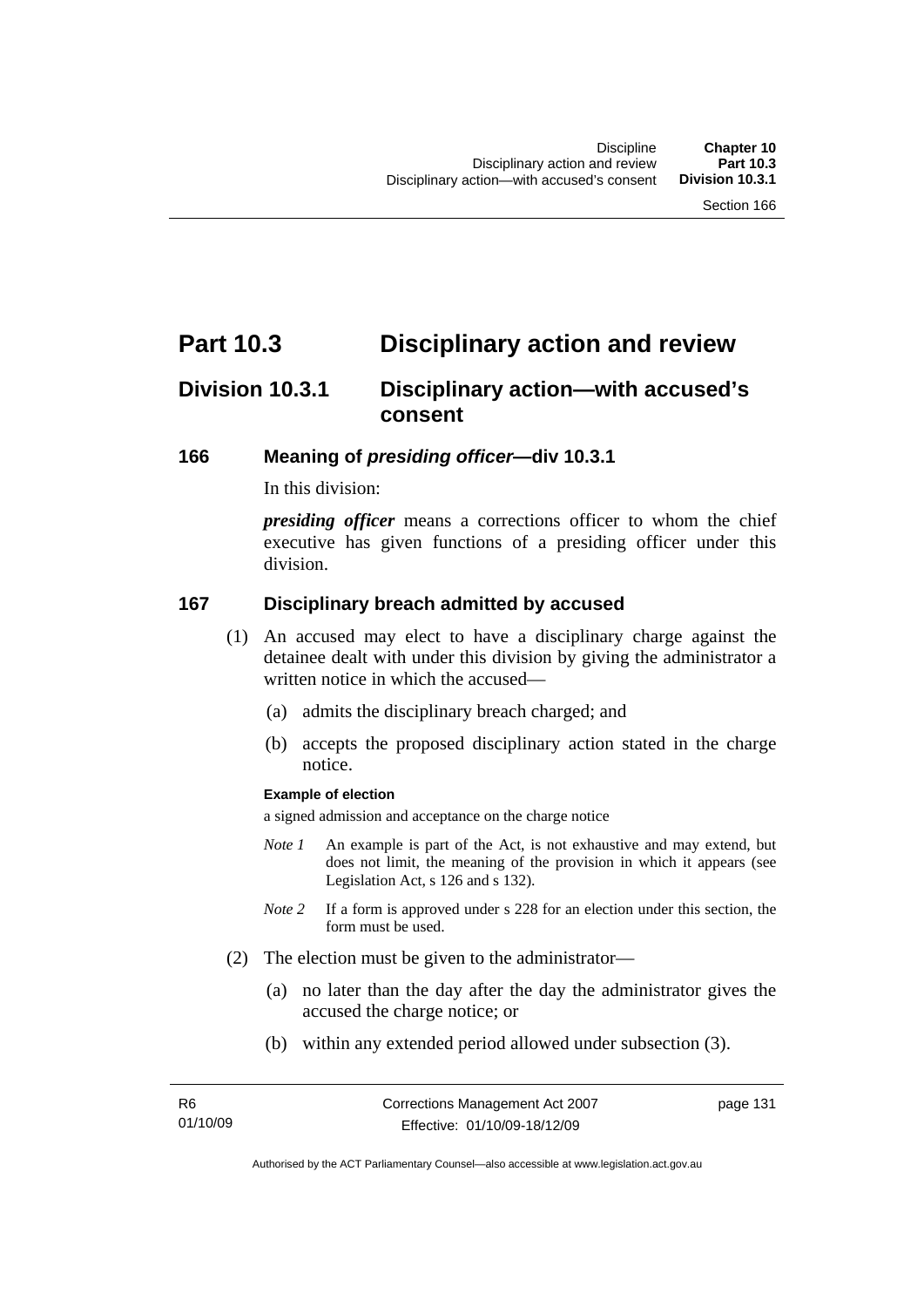- (3) For subsection (2) (b), the administrator may extend the period within which the election must be made if the administrator believes, on reasonable grounds, that is appropriate.
	- *Note* An extension of the time for making an election may be given even though the relevant time has ended (see Legislation Act, s 151C (Power to extend time)).
- (4) The administrator must give the accused written notice of a decision under subsection (3).

#### **168 Presiding officer's powers—breach admitted by accused**

- (1) This section applies if the accused elects under section 167 to have a disciplinary charge dealt with under this division.
- (2) A presiding officer may, without further investigation or inquiry, counsel the accused and take disciplinary action against the accused in accordance with division 10.3.5 (Disciplinary action).
- (3) However, the only disciplinary action the presiding officer may take under this section is the disciplinary action stated as the appropriate action in the charge notice.
- (4) The presiding officer must give the accused written notice of a decision made under this section.

## **Division 10.3.2 Internal disciplinary inquiry**

## **169 Meaning of** *presiding officer***—div 10.3.2**

In this division:

*presiding officer* means a corrections officer to whom the chief executive has given functions of a presiding officer under this division.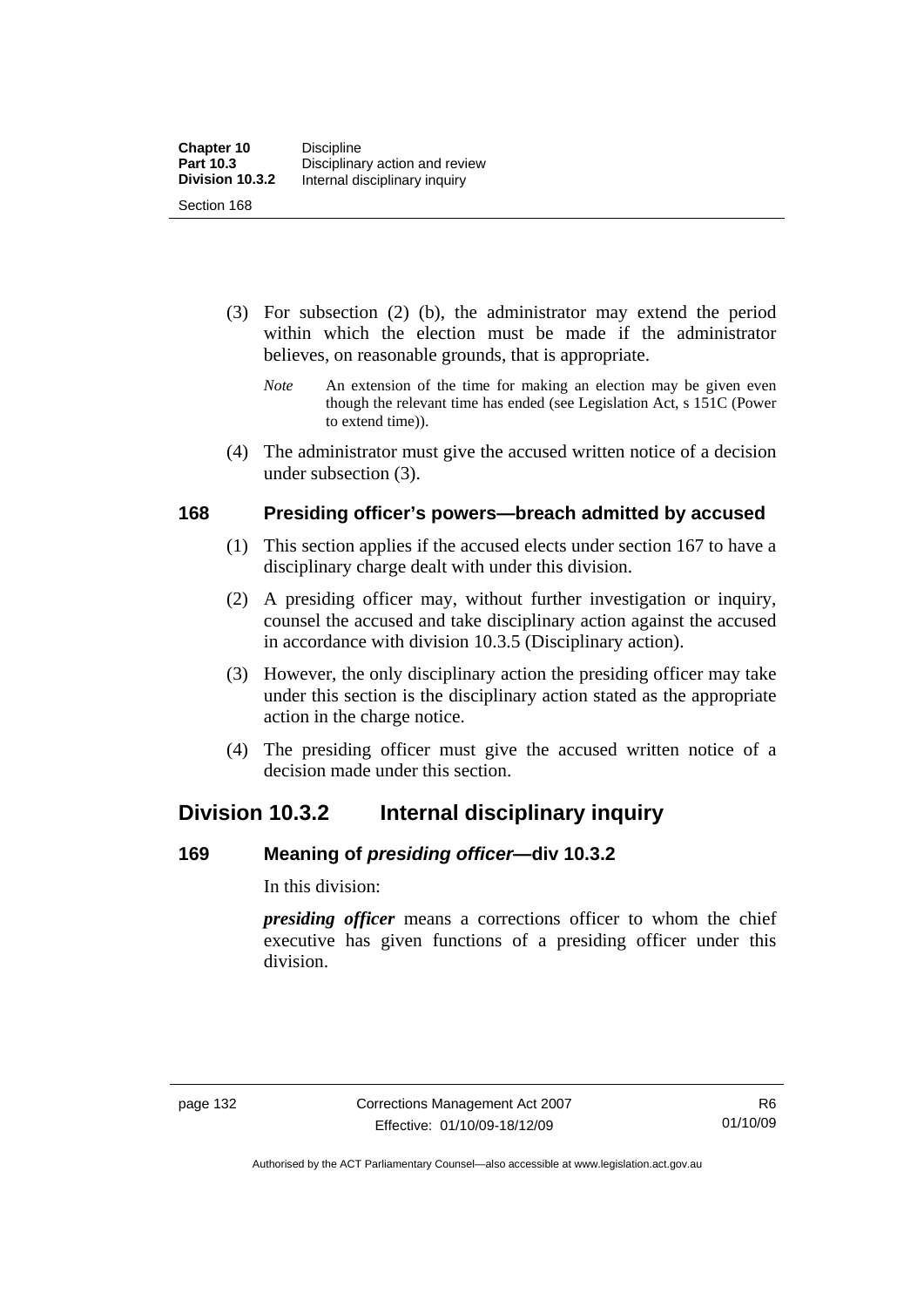#### **170 Disciplinary inquiry into charge**

- (1) This section applies if an accused—
	- (a) is given a charge notice; and
	- (b) does not elect under section 167 to have the charge dealt with under division 10.3.1 (Disciplinary action—with accused's consent).
- (2) A presiding officer must conduct an inquiry into the disciplinary breach charged.
- (3) A corrections officer must not exercise any function of a presiding officer under this division in relation to the disciplinary charge if the officer—
	- (a) made a report under either of the following sections in relation to the alleged disciplinary breach to which the charge relates:
		- (i) section 156 (Report etc by corrections officer);
		- (ii) section 157 (Report etc by investigator); or
	- (b) made the charge under section 158 (Action by administrator).
	- *Note* Ch 11 (Disciplinary inquiries) applies in relation to an inquiry under this division (see s 190).

#### **171 Presiding officer's powers after internal inquiry**

- (1) This section applies if a presiding officer has completed an inquiry under section 170.
- (2) If the presiding officer is satisfied, on the balance of probabilities, that a disciplinary breach charged has been proven, the presiding officer may take disciplinary action against the accused in accordance with division 10.3.5 (Disciplinary action).
- (3) The presiding officer must dismiss the charge—
	- (a) if not satisfied, on the balance of probabilities, that the disciplinary breach charged has been proven; or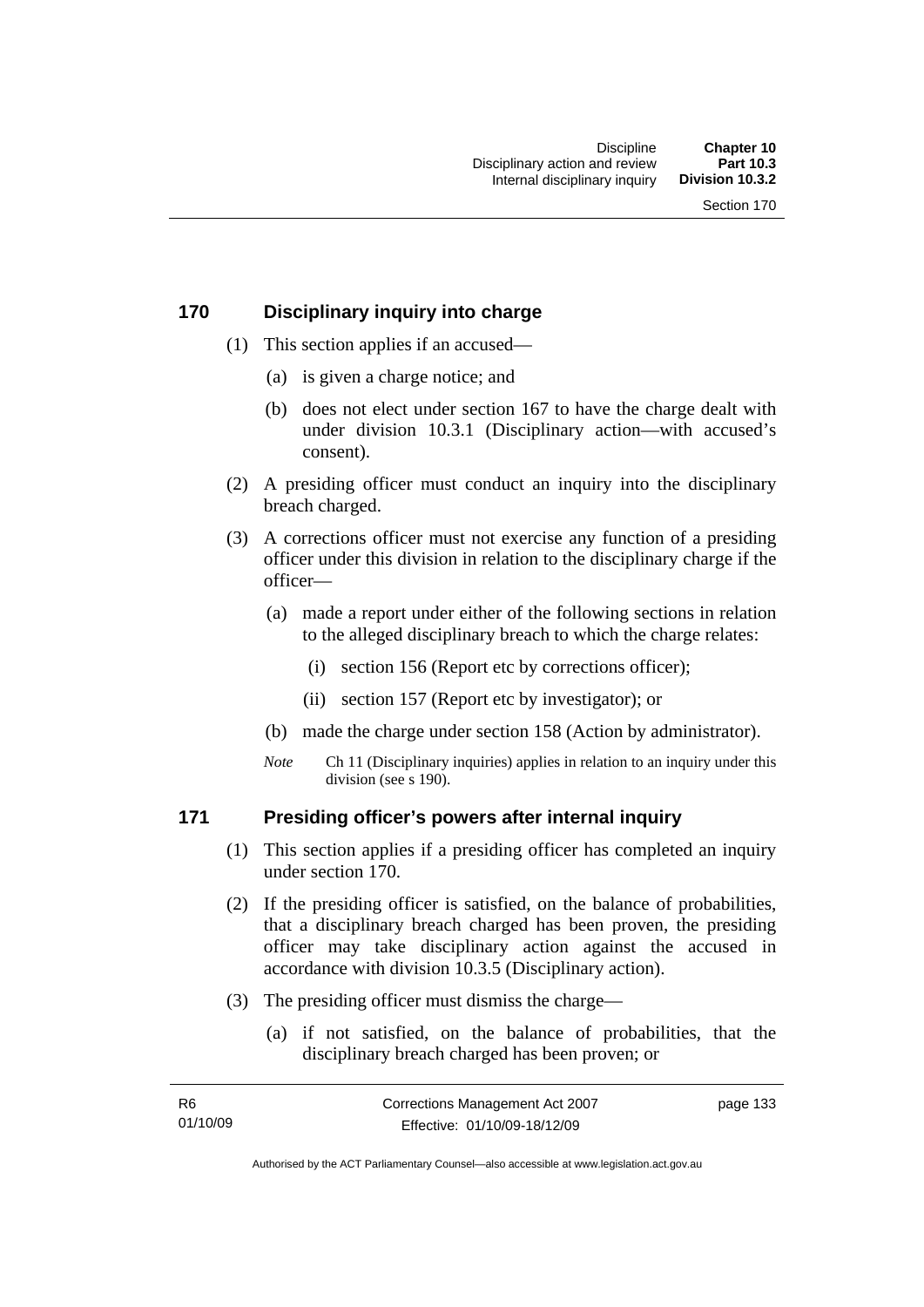(b) if satisfied, on reasonable grounds, that it would otherwise be appropriate to do so.

- (4) If the presiding officer believes, on reasonable grounds, that it is necessary or desirable to do so, the presiding officer may refer the charge to—
	- (a) the chief police officer; or
	- (b) the director of public prosecutions.
- (5) The presiding officer must give the accused prompt written notice of the presiding officer's decision under this section, including—
	- (a) a statement of the reasons for the decision; and
	- (b) a statement about the effect of division 10.3.3.
	- *Note 1* If a form is approved under s 228 for the notice, the form must be used.
	- *Note* 2 For the meaning of a statement of reasons, see the Legislation Act, s 179.
- (6) A referral under subsection (4) must be in writing and be accompanied by a report by the presiding officer.

## **Division 10.3.3 Internal review of inquiry decision**

#### **172 Meaning of** *review officer*—**div 10.3.3**

In this division:

*review officer* means a corrections officer to whom the chief executive has given functions of a review officer under this division.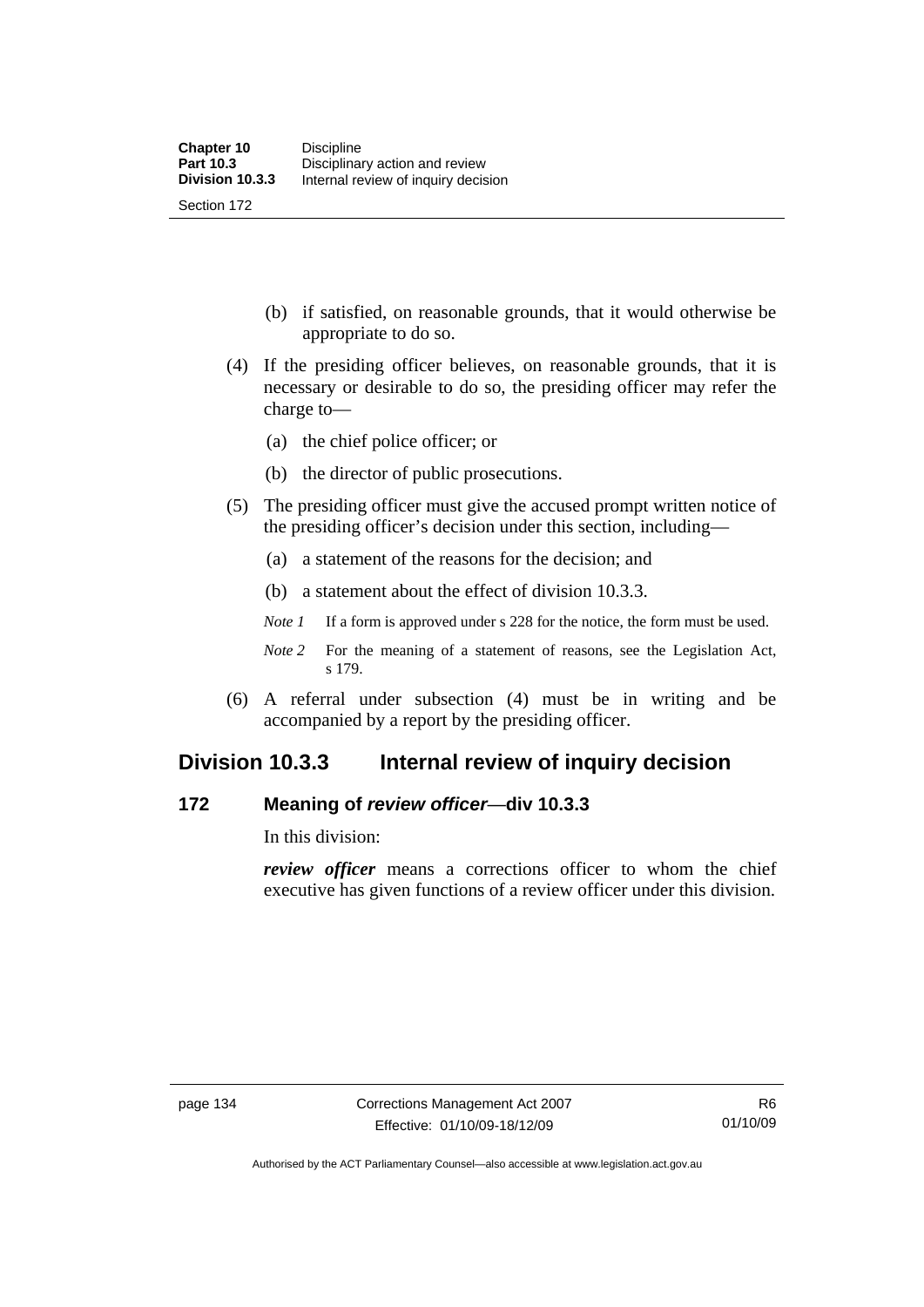#### **173 Application for review of inquiry decision**

 (1) An accused may apply to the chief executive for a review of a decision by a presiding officer under section 171 in relation to the accused.

#### **Example of application for review**

a signed application on the presiding officer's notice under section 171

- *Note 1* An example is part of the Act, is not exhaustive and may extend, but does not limit, the meaning of the provision in which it appears (see Legislation Act, s 126 and s 132).
- *Note* 2 If a form is approved under s 228 for an application under this section, the form must be used.
- (2) The application must be made no later than 7 days after the day the accused is given notice of the decision under section 171.
- (3) Subject to any decision by a review officer under section 176, the making of the application does not affect the taking of disciplinary action under the decision under review.

#### **174 Chief executive to assign review officer**

- (1) On application under section 173, the chief executive must assign a review officer, or review officers, to review the decision to which the application relates.
- (2) A corrections officer must not exercise any function of a review officer under this division in relation to a disciplinary charge if the officer—
	- (a) made a report under either of the following sections in relation to the alleged disciplinary breach to which the charge relates:
		- (i) section 156 (Report etc by corrections officer);
		- (ii) section 157 (Report etc by investigator); or
	- (b) made the charge under section 158 (Action by administrator); or

page 135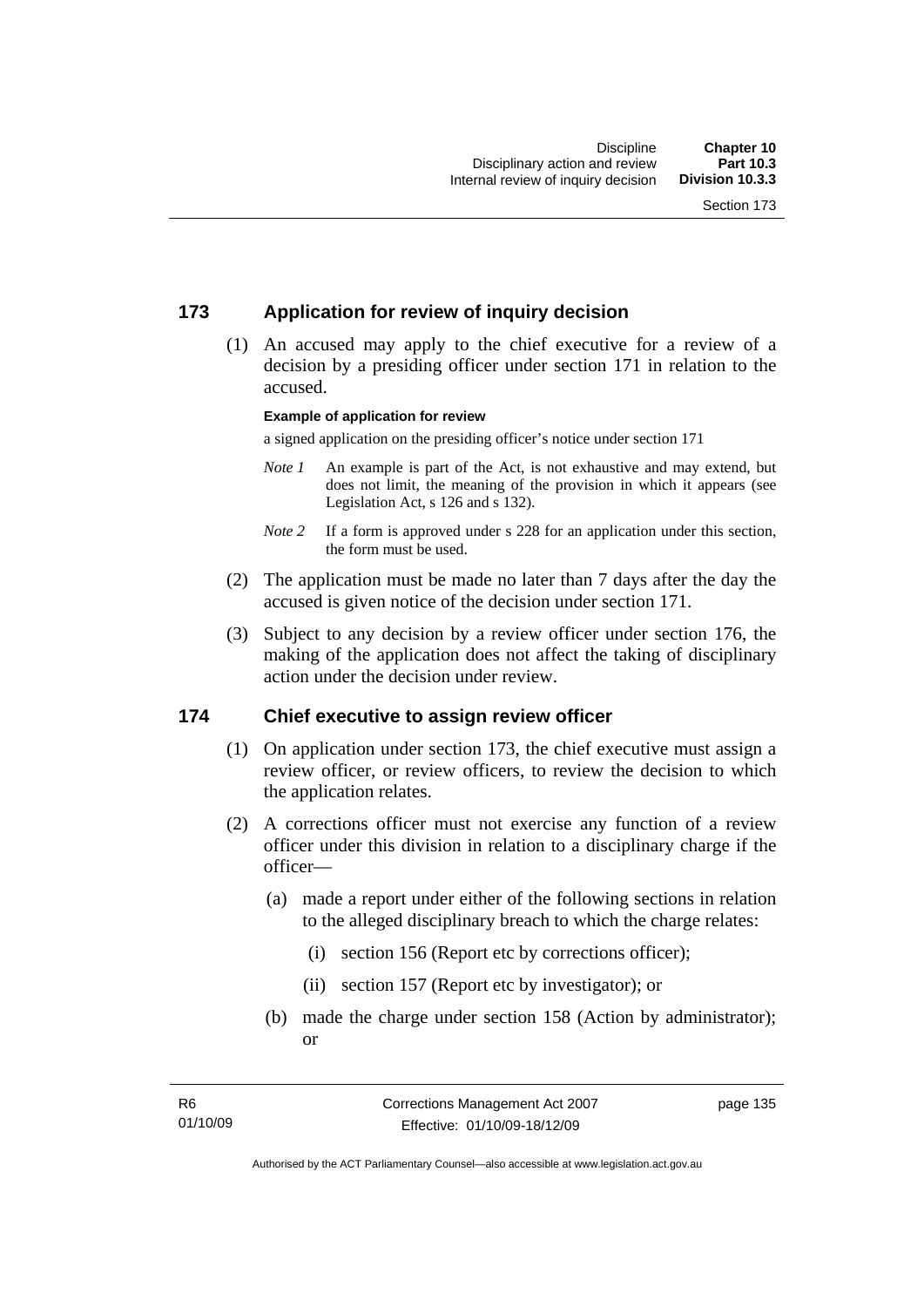(c) conducted an inquiry as presiding officer under section 170 (Disciplinary inquiry into charge) in relation to the charge.

#### **175 Review of inquiry decision**

A review officer assigned under section 174 to review a decision under section 171 (Presiding officer's powers after internal inquiry) must conduct a further inquiry to review the decision.

*Note* Ch 11 (Disciplinary inquiries) applies in relation to an inquiry under this division (see s 190).

#### **176 Review officer's powers after further inquiry**

- (1) After completing a review under section 175, the review officer may—
	- (a) confirm the decision under review; or
	- (b) exercise any function of a presiding officer under section 171 in relation to the accused, either by—
		- (i) amending the decision under review; or
		- (ii) setting aside the decision under review and making a decision in substitution for the decision set aside.
- (2) The review officer must give the accused prompt written notice of the review officer's decision under this section, including—
	- (a) a statement of the reasons for the decision; and
	- (b) a statement about the effect of division 10.3.4.
	- *Note 1* If a form is approved under s 228 for the notice, the form must be used.
	- *Note 2* For the meaning of a statement of reasons, see the Legislation Act, s 179.

Authorised by the ACT Parliamentary Counsel—also accessible at www.legislation.act.gov.au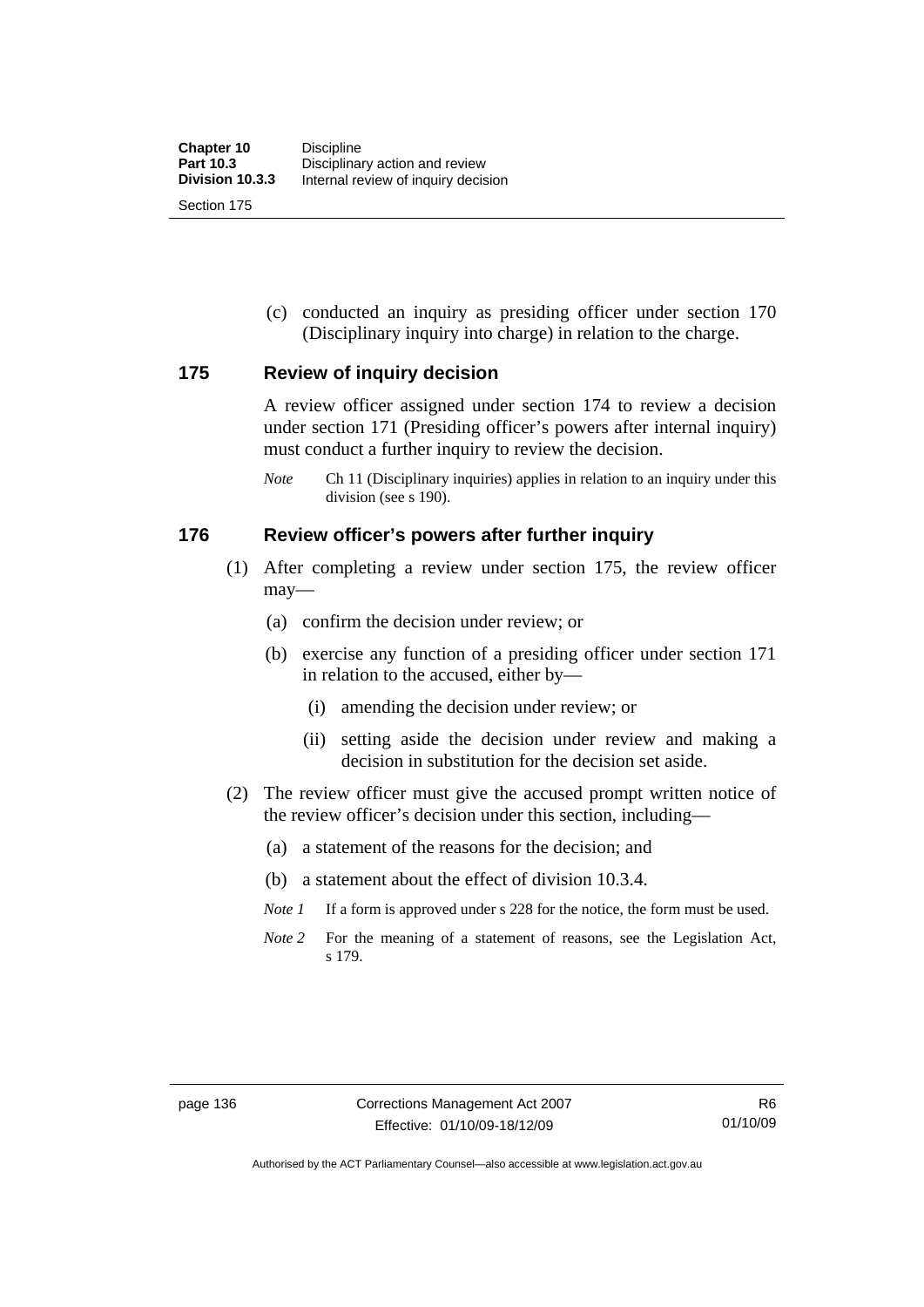# **Division 10.3.4 External review of inquiry decisions**

## **177 Appointment of adjudicator**

- (1) The Minister may appoint at least 1 adjudicator.
	- *Note* For the making of appointments (including acting appointments), see the Legislation Act, pt 19.3.
- (2) A person may be appointed as an adjudicator only if the person is a magistrate and consents, in writing, to be appointed as an adiudicator.
	- *Note* The appointment of a magistrate to another position under a law of the Territory requires consultation between the Attorney-General and the Chief Magistrate (see the *Magistrates Court Act 1930*, s 7G (Magistrates not to do other work)).
- (3) The Legislation Act, division 19.3.3 (Appointments—Assembly consultation) does not apply to an appointment of an adjudicator under subsection (1).

## **178 Application for review by adjudicator**

 (1) An accused may apply to an adjudicator for a review of a decision under section 176 (Review officer's powers after further inquiry) in relation to the accused.

#### **Example of application for review**

a signed application on the review officer's notice under section 176

- *Note* An example is part of the Act, is not exhaustive and may extend, but does not limit, the meaning of the provision in which it appears (see Legislation Act, s 126 and s 132).
- (2) The application must be made no later than 7 days after the day the accused is given notice of the review officer's decision under section 176.
- (3) Subject to any decision by the adjudicator under section 180, the making of the application does not affect the taking of disciplinary action under the decision under review.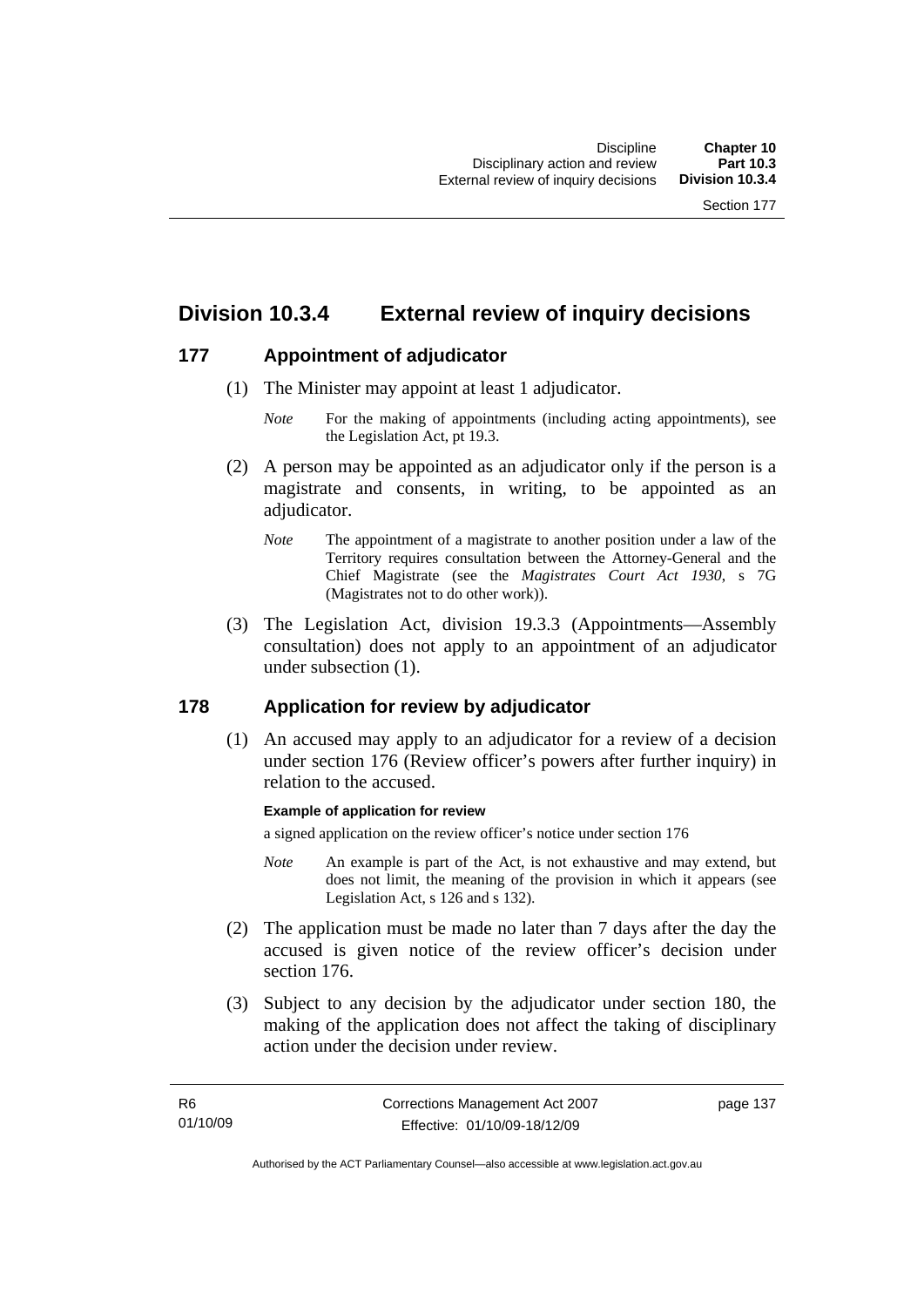#### **179 Review by adjudicator**

Section 179

- (1) On application under section 178, an adjudicator may—
	- (a) conduct an inquiry to review the review officer's decision; or
	- (b) refuse to review the review officer's decision.

- (2) If the adjudicator refuses to review the review officer's decision, the adjudicator must give the accused prompt written notice of the refusal, including—
	- (a) a statement of the reasons for the refusal; and
	- (b) notice that a person aggrieved by the decision may apply for a review of the decision under the *Administrative Decisions (Judicial Review) Act 1989*.
	- *Note 1* If a form is approved under s 228 for the notice, the form must be used.
	- *Note 2* For the meaning of a statement of reasons, see the Legislation Act, s 179.
	- *Note 3* Under the *Administrative Decisions (Judicial Review) Act 1989*, a person aggrieved by an administrative decision made under an enactment may apply to the Supreme Court for a review of the decision. Subject to any order of the Court, the making of the application does not affect the operation of the decision or prevent its implementation (see that Act, s 16).

#### **180 Adjudicator's powers after review**

- (1) After completing a review under section 179, the adjudicator may—
	- (a) confirm the decision under review; or
	- (b) exercise any function of a review officer under section 176 in relation to the accused, either by—
		- (i) amending the decision under review; or

*Note* Ch 11 (Disciplinary inquiries) applies in relation to an inquiry under this division (see s 190).

Authorised by the ACT Parliamentary Counsel—also accessible at www.legislation.act.gov.au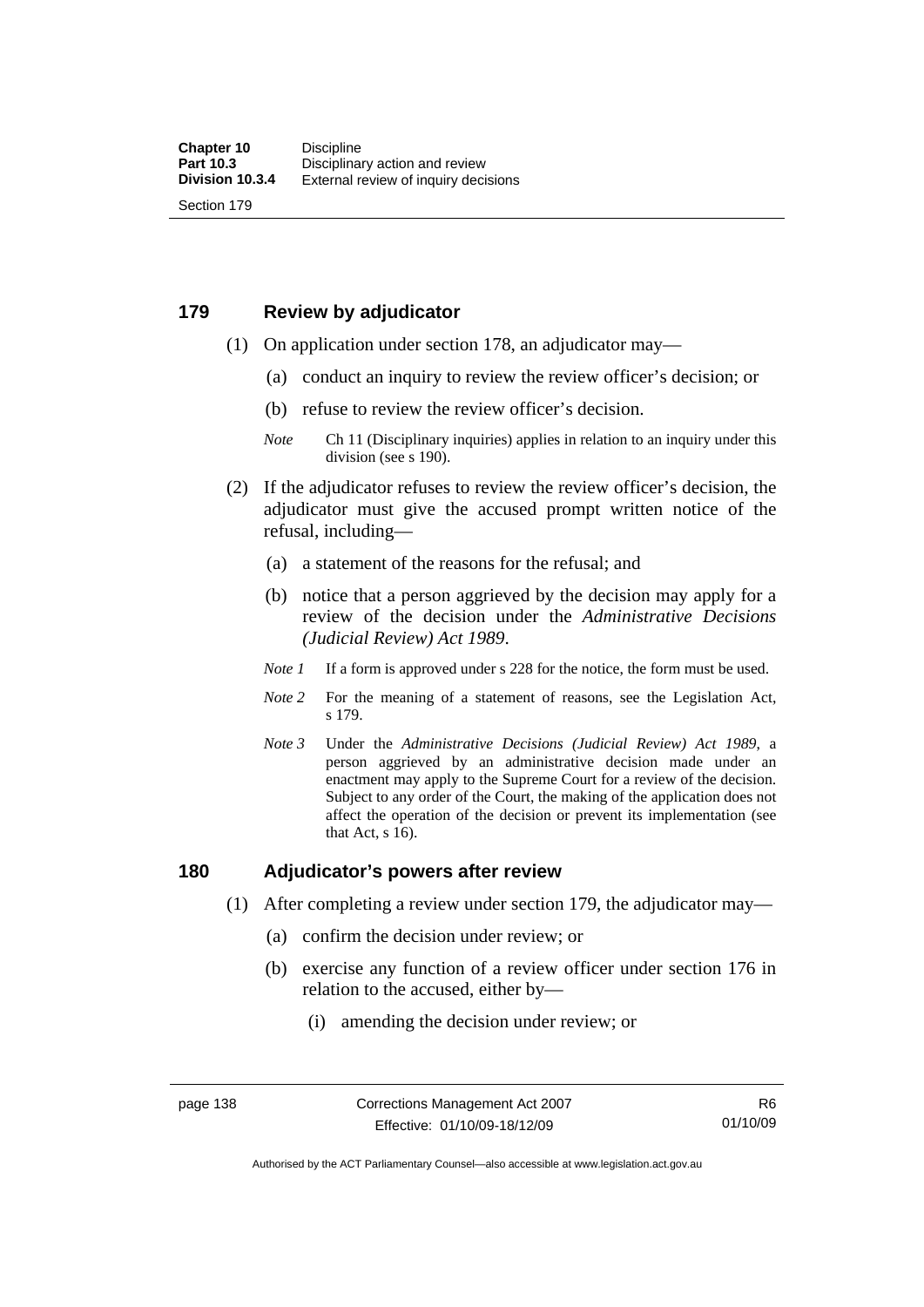- (ii) setting aside the decision under review and making a decision in substitution for the decision set aside.
- (2) The adjudicator must give the accused prompt written notice of the adjudicator's decision under this section, including—
	- (a) a statement of the reasons for the decision; and
	- (b) notice that a person aggrieved by the decision may apply for a review of the decision under the *Administrative Decisions (Judicial Review) Act 1989*.
	- *Note 1* If a form is approved under s 228 for the notice, the form must be used.
	- *Note* 2 For the meaning of a statement of reasons, see the Legislation Act, s 179.
	- *Note 3* Under the *Administrative Decisions (Judicial Review) Act 1989*, a person aggrieved by an administrative decision made under an enactment may apply to the Supreme Court for a review of the decision. Subject to any order of the Court, the making of the application does not affect the operation of the decision or prevent its implementation (see that Act, s 16).

## **Division 10.3.5 Disciplinary action**

#### **181 Application—div 10.3.5**

This division applies to a detainee against whom disciplinary action may be taken under this chapter.

#### **182 Meaning of** *relevant presiding officer***—div 10.3.5**

In this division:

*relevant presiding officer* means any of the following:

- (a) a presiding officer under division 10.3.1 (Disciplinary action with accused's consent);
- (b) a presiding officer under division 10.3.2 (Internal disciplinary inquiry);

page 139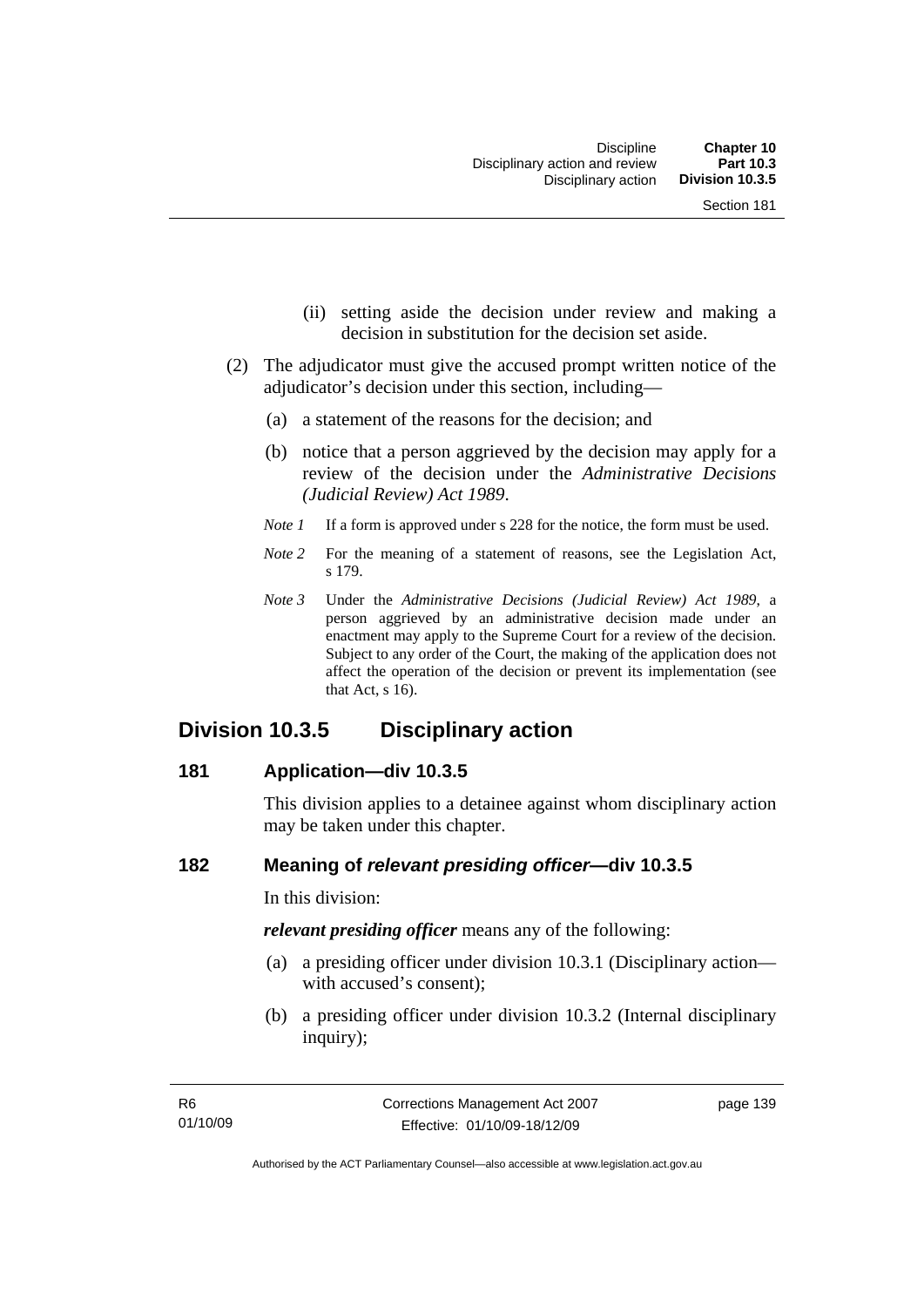- (c) a review officer under division 10.3.3 (Internal review of inquiry decision);
- (d) an adjudicator under division 10.3.4 (External review of inquiry decisions).

#### **183 Disciplinary action by relevant presiding officer**

- (1) As disciplinary action against a detainee, a relevant presiding officer may do 1 or more of the following (each of which is *disciplinary action*):
	- (a) warn the detainee about committing a disciplinary breach;
	- (b) reprimand the detainee;
	- (c) impose an administrative penalty, or a combination of administrative penalties, on the detainee;
	- (d) give the detainee a direction under section 185 (Reparation).
- (2) The relevant presiding officer must ensure that the disciplinary action against a detainee for a disciplinary breach is proportionate to the breach.
- (3) Without limiting section 14 (Corrections policies and operating procedures), the chief executive must make a corrections policy and operating procedure providing for matters to be considered when deciding whether disciplinary action is proportionate to a disciplinary breach.

#### **184 Administrative penalties**

Each of the following is an *administrative penalty*:

- (a) a financial penalty not exceeding \$500;
- (b) a withdrawal of privileges for not longer than 180 days;
- (c) a requirement to perform extra work;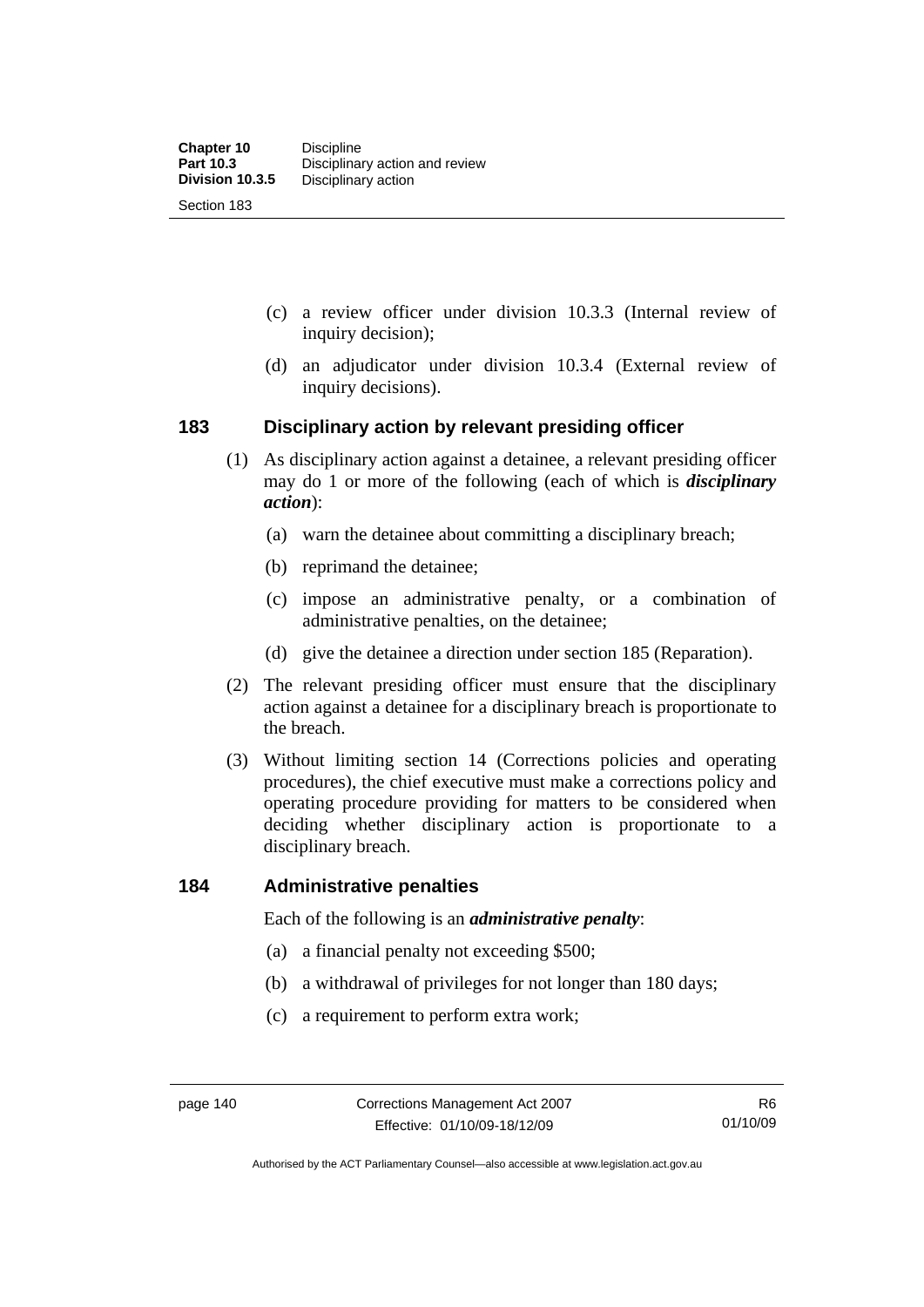- (d) separate confinement for 1 of the following:
	- $(i)$  3 days;
	- $(ii)$  7 days;
	- $(iii)$  28 days;
- (e) anything declared by regulation to be an administrative penalty.

#### **185 Reparation**

- (1) This section applies if a relevant presiding officer finds that—
	- (a) a charge for a disciplinary breach by a detainee is proven; and
	- (b) a person (the *injured person*) suffered loss as a direct result of the breach.
- (2) The relevant presiding officer may direct the detainee to make reparation for the injured person's loss by payment of an amount or otherwise.
- (3) An amount directed to be paid must not exceed—
	- (a) \$100; or
	- (b) if a higher amount is prescribed by regulation—the prescribed amount.
- (4) An amount payable under a direction is payable out of any money held by the chief executive for the detainee.
- (5) In this section:

*loss*—

- (a) see the Criminal Code, section 300; and
- (b) includes out-of-pocket or other expense incurred.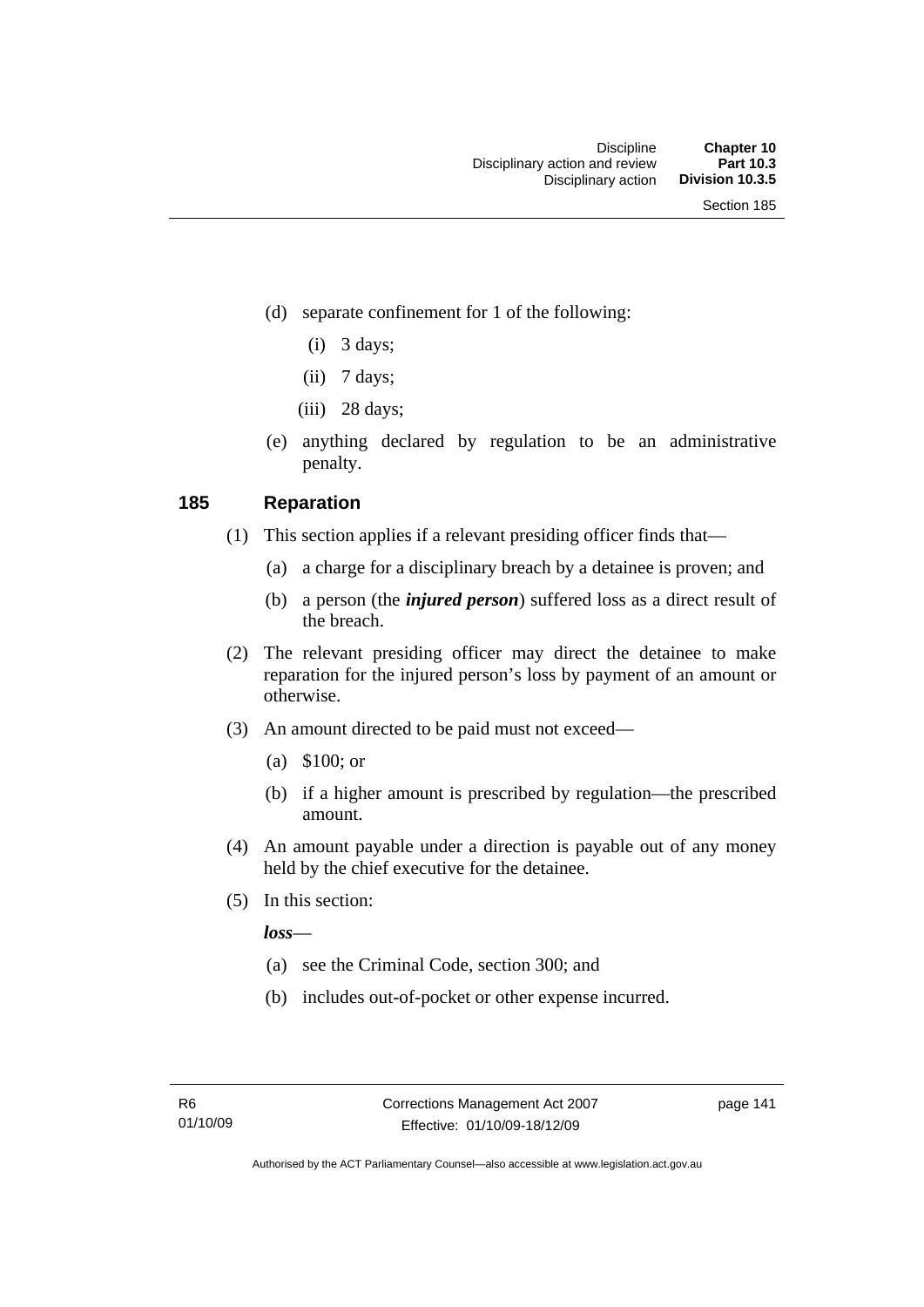#### **186 Maximum administrative penalties**

- (1) This section applies if—
	- (a) a detainee is charged with 2 or more disciplinary breaches; and
	- (b) the charges arise out of the same conduct.
- (2) The total of the administrative penalties imposed for the breaches must not, for any particular kind of penalty, be more than the maximum penalty that may be imposed for any 1 of those breaches.

#### **187 Separate confinement conditions**

- (1) This section applies if separate confinement is imposed on a detainee as an administrative penalty for a disciplinary breach.
- (2) The chief executive must ensure that—
	- (a) a doctor appointed under section 21 (Doctors—health service appointments) examines the detainee as soon as practicable after the separate confinement starts and ends; and
	- (b) a corrections officer monitors the detainee's condition in separate confinement at least daily.

#### **188 Privileges and entitlements—impact of discipline**

To remove any doubt—

- (a) anything expressed in chapter 6 (Living conditions at correctional centres) to be an entitlement for this chapter is not affected by anything that happens under this chapter, including—
	- (i) investigative segregation; and
	- (ii) disciplinary action; and
- (b) anything else mentioned in chapter 6 is, for this chapter, a privilege.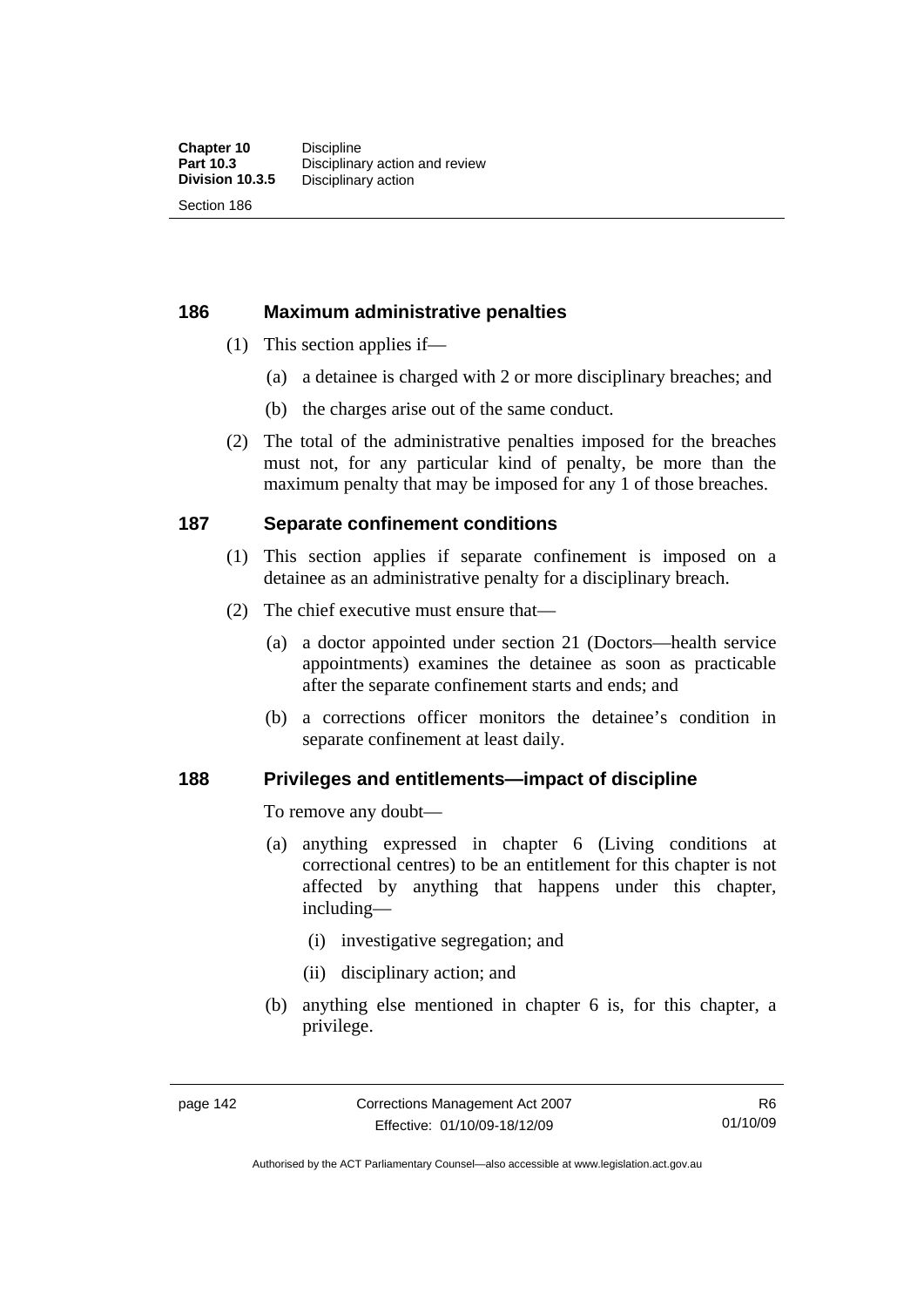#### **189 Record of disciplinary action**

- (1) The chief executive must keep a record of any disciplinary action taken against a detainee.
- (2) The record must include details of the following:
	- (a) the detainee's name;
	- (b) the disciplinary breach;
	- (c) a brief statement of the conduct to which the disciplinary breach applies and when, or the period during which, it happened;
	- (d) the disciplinary action taken against the detainee;
	- (e) anything else prescribed by regulation.
- (3) The record must also include details of any finding by a relevant presiding officer that a disciplinary breach is proven against the detainee if the relevant presiding officer decides not to take disciplinary action against the detainee.
- (4) The record must be available for inspection under chapter 7 (Inspection of correctional centres).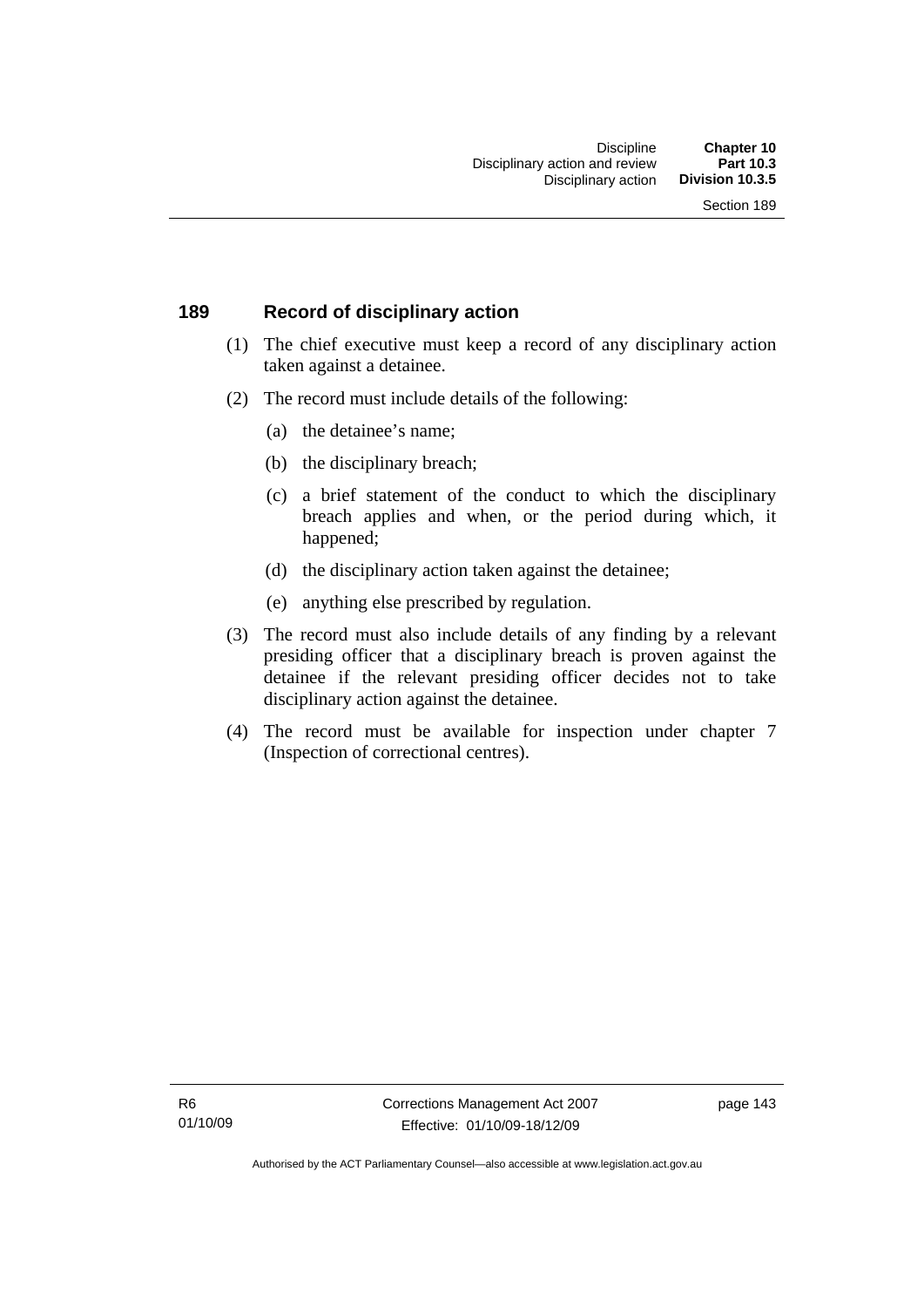# **Chapter 11 Disciplinary inquiries**

# **Part 11.1 Conduct of disciplinary inquiries—general**

#### **190 Application—ch 11**

This chapter applies to an inquiry under any of the following:

- (a) division 10.3.2 (Internal disciplinary inquiry);
- (b) division 10.3.3 (Internal review of inquiry decision);
- (c) division 10.3.4 (External review of inquiry decisions).

## **191 Meaning of** *presiding officer—***ch 11**

In this chapter:

*presiding officer*, for an inquiry, means the relevant presiding officer under division 10.3.5 (Disciplinary action) for the inquiry.

Authorised by the ACT Parliamentary Counsel—also accessible at www.legislation.act.gov.au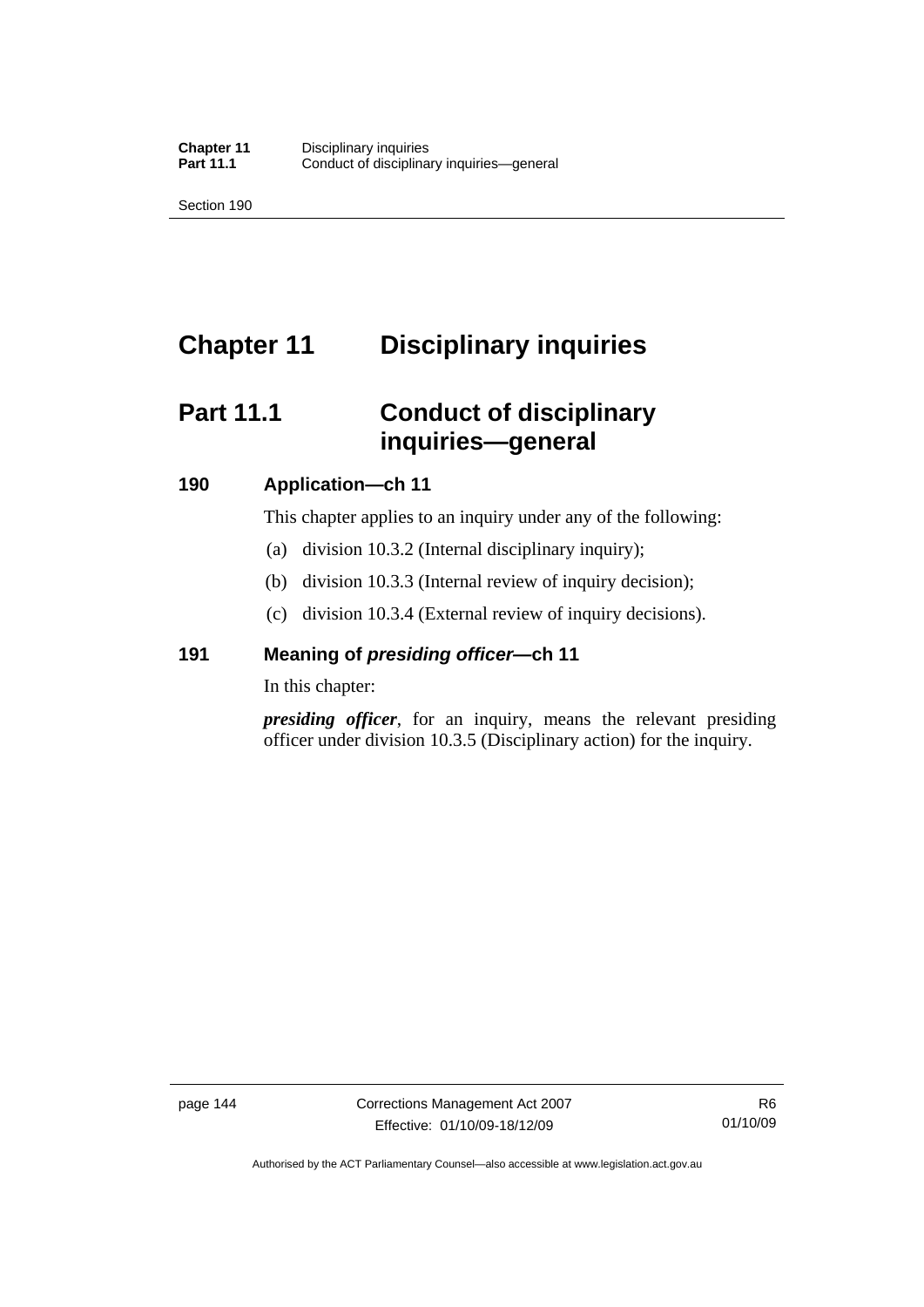# **Part 11.2 Disciplinary inquiry procedures**

#### **192 Nature of disciplinary inquiries**

- (1) To remove any doubt, an inquiry is an administrative process.
- (2) At an inquiry—
	- (a) the rules of natural justice apply; and
	- (b) the laws of evidence do not apply; and
	- (c) evidence must not be given on oath or by affidavit; and
	- (d) the question whether a detainee has committed a disciplinary breach must be decided on the balance of probabilities.

## **193 Application of Criminal Code, ch 7**

To remove any doubt, an inquiry is not a legal proceeding for the Criminal Code, chapter 7 (Administration of justice offences).

*Note* That chapter includes offences (eg perjury, falsifying evidence, failing to attend and refusing to be sworn) applying in relation to an inquiry.

## **194 Notice of disciplinary inquiry etc**

- (1) The presiding officer for an inquiry in relation to an accused must give the accused written notice of the inquiry.
- (2) The notice must include the following:
	- (a) a statement about where and when the inquiry is to start;
	- (b) details of the disciplinary charge or disciplinary action to which the inquiry relates;
	- (c) the closing date for the accused to give the presiding officer submissions to the inquiry;

page 145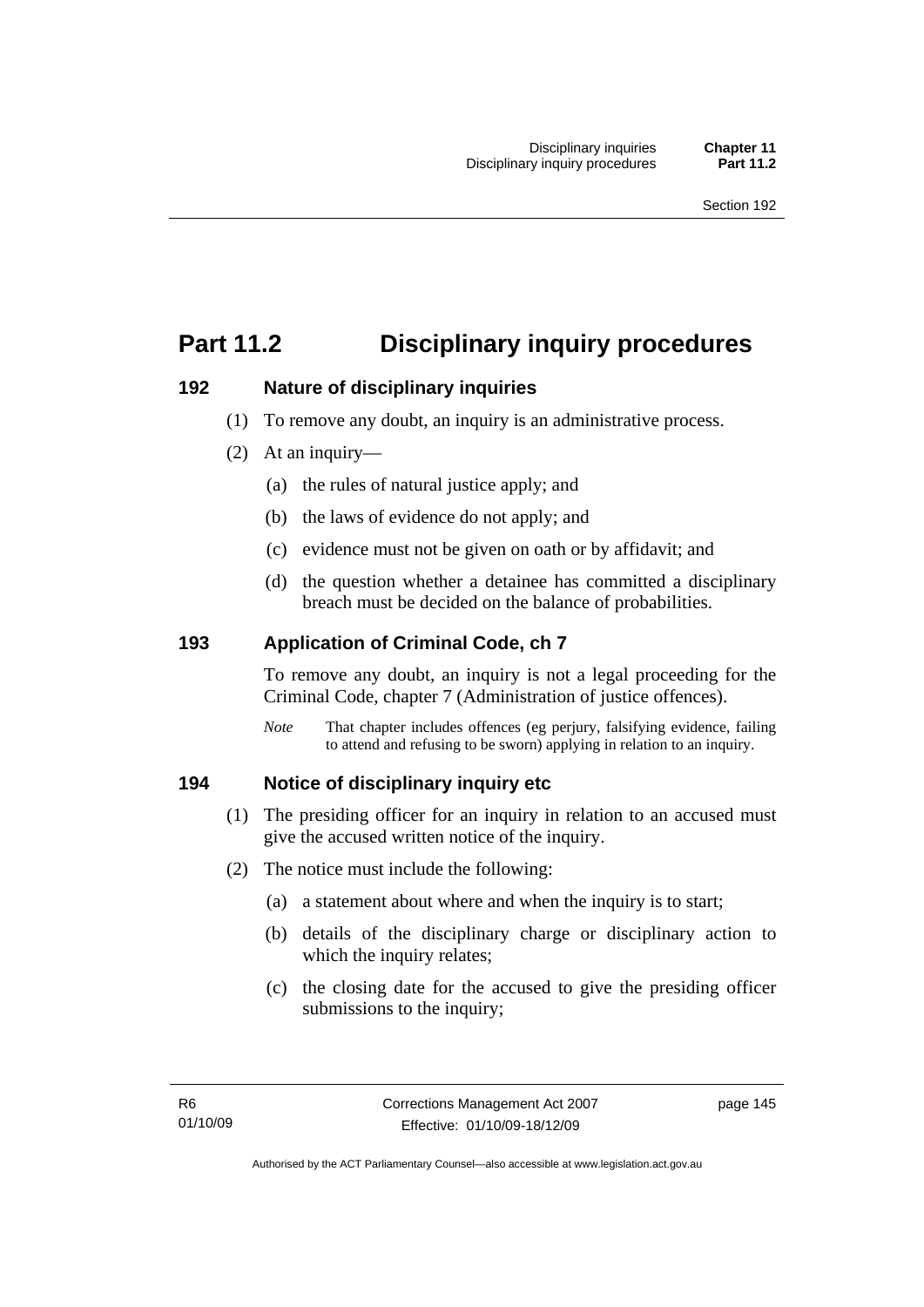- (d) a statement about the effect of section 192 (Nature of disciplinary inquiries);
- (e) a statement about the effect of subsections (3) and (4);
- (f) a statement to the effect that the presiding officer may hold a hearing for the inquiry in accordance with part 11.3 (Disciplinary hearing procedures).
- (3) The accused may make submissions to the presiding officer for the inquiry in any form acceptable to the presiding officer.

#### **Example of acceptable form**

an audio recording or a document written for a detainee

- *Note* An example is part of the Act, is not exhaustive and may extend, but does not limit, the meaning of the provision in which it appears (see Legislation Act, s 126 and s 132).
- (4) The presiding officer must consider any submission given to the presiding officer by the accused before the closing date for submissions stated in the notice of the inquiry given to the accused.

## **195 Conduct of disciplinary inquiries**

- (1) An inquiry must be conducted with as little formality and technicality, and as quickly as the requirements of this Act and a proper consideration of the charge allow.
- (2) The presiding officer at an inquiry may hold a hearing for the inquiry.
- (3) A hearing for an inquiry must be held in accordance with part 11.3.
- (4) Proceedings at an inquiry are not open to the public, unless the presiding officer decides otherwise in a particular case.
- (5) A decision of the presiding officer at an inquiry is not invalid only because of any informality or lack of form.

Authorised by the ACT Parliamentary Counsel—also accessible at www.legislation.act.gov.au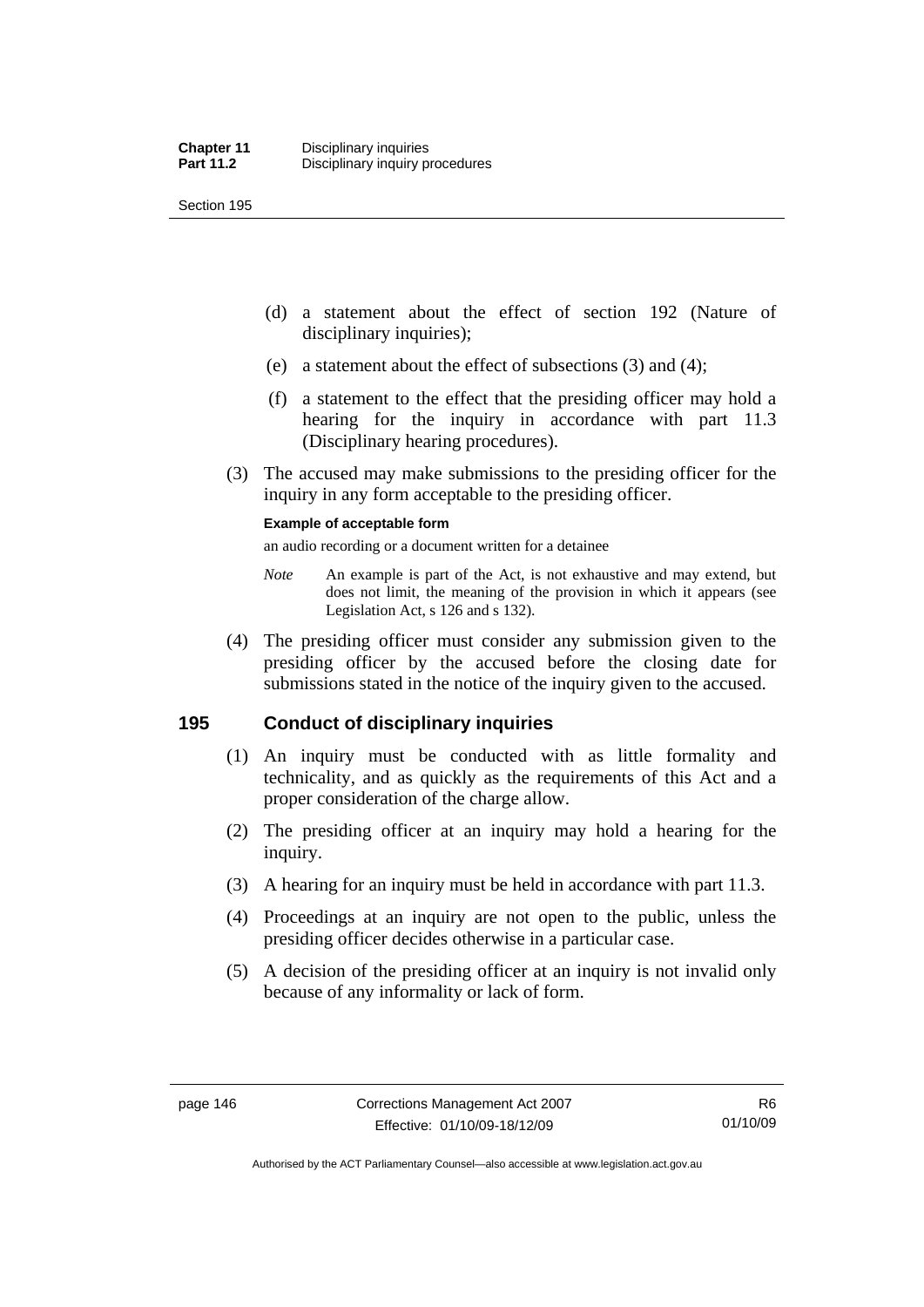#### **196 Presiding officer may require official reports**

- (1) For an inquiry, the presiding officer may, by written notice given to any of the following, require the person to give the presiding officer a written report about the accused:
	- (a) the chief executive;
	- (b) if the accused has been detained at a NSW correctional centre—the commissioner of corrective services under the *Crimes (Administration of Sentences) Act 1999* (NSW);
	- (c) the director of public prosecutions;
	- (d) a corrections officer;
	- (e) a public servant.
- (2) The person given the notice must comply with it.

#### **197 Presiding officer may require information and documents**

- (1) For an inquiry, the presiding officer may, by written notice given to a person, require the person—
	- (a) to provide stated information to the presiding officer relevant to the inquiry; or
	- (b) to produce to the presiding officer a stated document or thing relevant to the inquiry.
- (2) This section does not require a person to give information, or produce a document or other thing, to the presiding officer if the Minister certifies in writing that giving the information, or producing the document or other thing—
	- (a) may endanger a detainee or anyone else; or
	- (b) is contrary to the public interest.
	- *Note* The Legislation Act, s 170 and s 171 deal with the application of the privilege against selfincrimination and client legal privilege.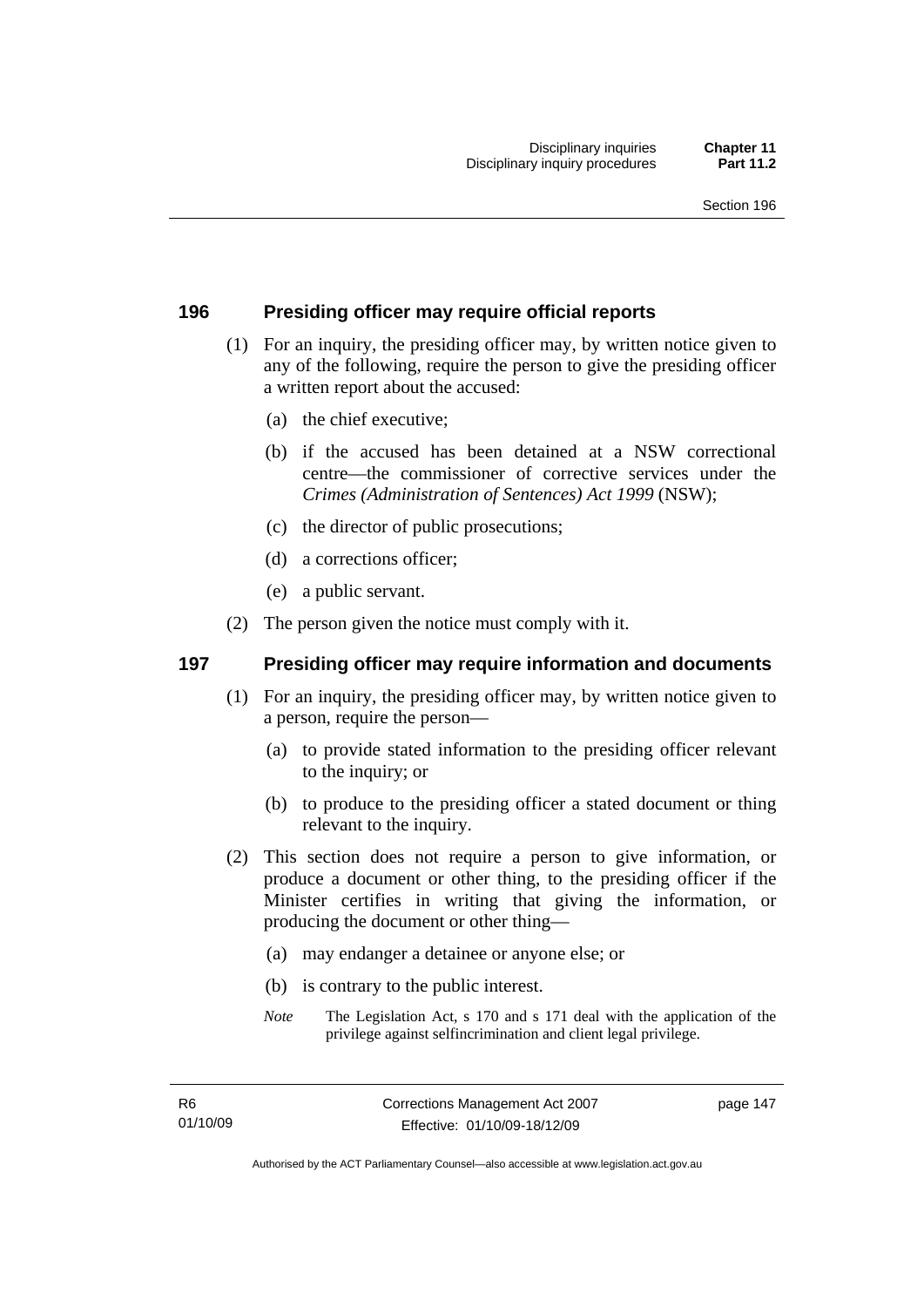| <b>Chapter 11</b> | Disciplinary inquiries          |
|-------------------|---------------------------------|
| <b>Part 11.2</b>  | Disciplinary inquiry procedures |

## **198 Possession of inquiry documents etc**

The presiding officer may have possession of a document or other thing produced to the presiding officer for an inquiry for as long as the presiding officer considers necessary for the inquiry.

#### **199 Record of inquiry**

The presiding officer for an inquiry must keep a written record of proceedings at the inquiry.

page 148 Corrections Management Act 2007 Effective: 01/10/09-18/12/09

Authorised by the ACT Parliamentary Counsel—also accessible at www.legislation.act.gov.au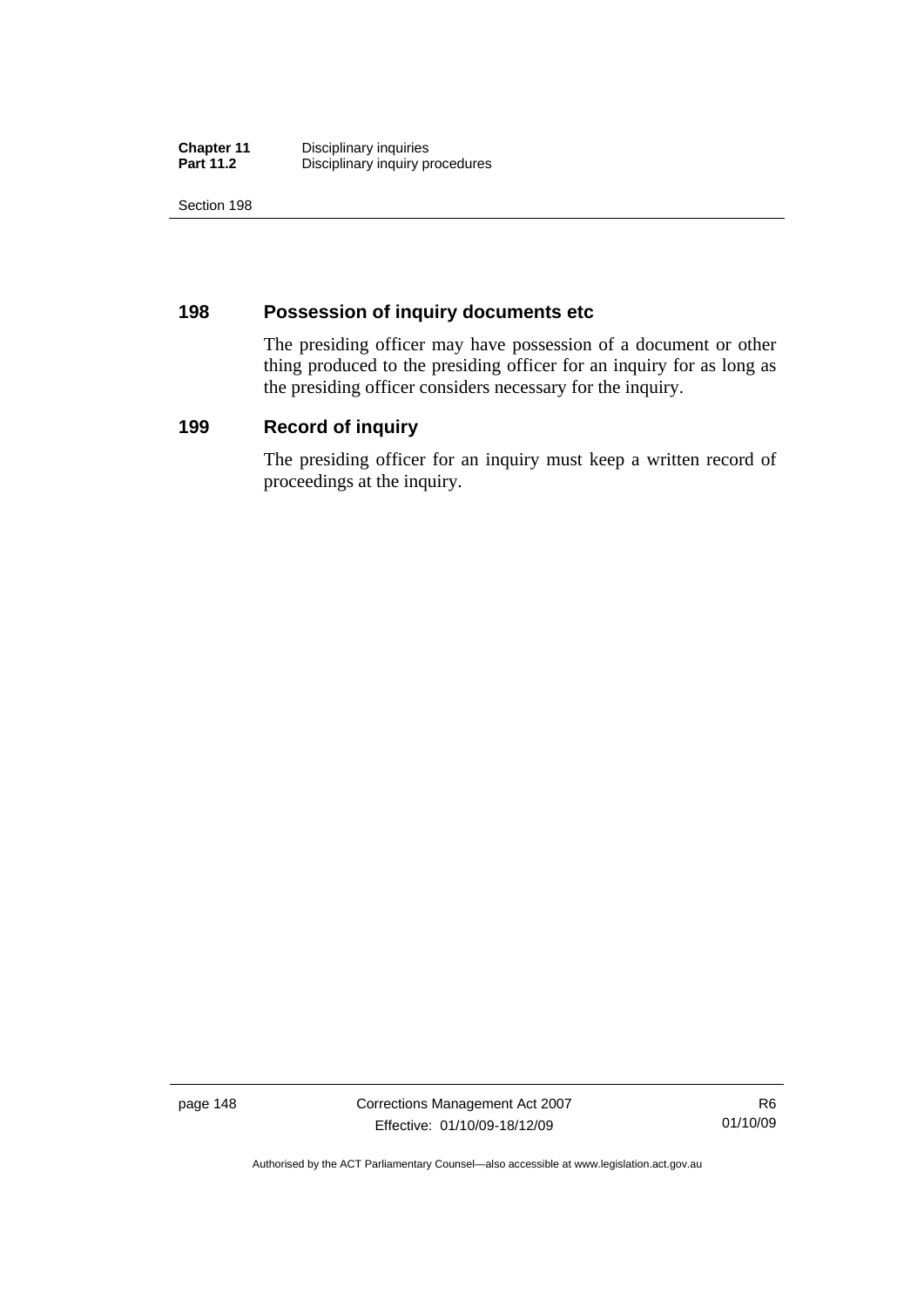# **Part 11.3 Disciplinary hearing procedures**

#### **200 Notice of disciplinary hearing**

- (1) The presiding officer for an inquiry must give written notice of a hearing for the inquiry to each of the following:
	- (a) the accused to whom the inquiry relates;
	- (b) the chief executive.
- (2) The notice must include the following:
	- (a) a statement about where and when the hearing is to be held;
	- (b) a statement about the accused's entitlements under section 201 and section 202.
- (3) To remove any doubt, the hearing may be held at the correctional centre where the accused is detained.

## **201 Appearance at disciplinary hearing**

- (1) The accused is entitled to be present at a hearing for an inquiry in relation to the accused.
- (2) For the hearing, the presiding officer may, by written notice given to the accused or anyone else, require the person to appear before the presiding officer, at a stated time and place, to do either or both of the following:
	- (a) answer questions;
	- (b) produce a stated document or other thing relevant to the inquiry.
- (3) A person is taken to have complied with a notice under subsection (2) (b) if the person gives the document or thing to the presiding officer before the time stated in the notice for its production.

page 149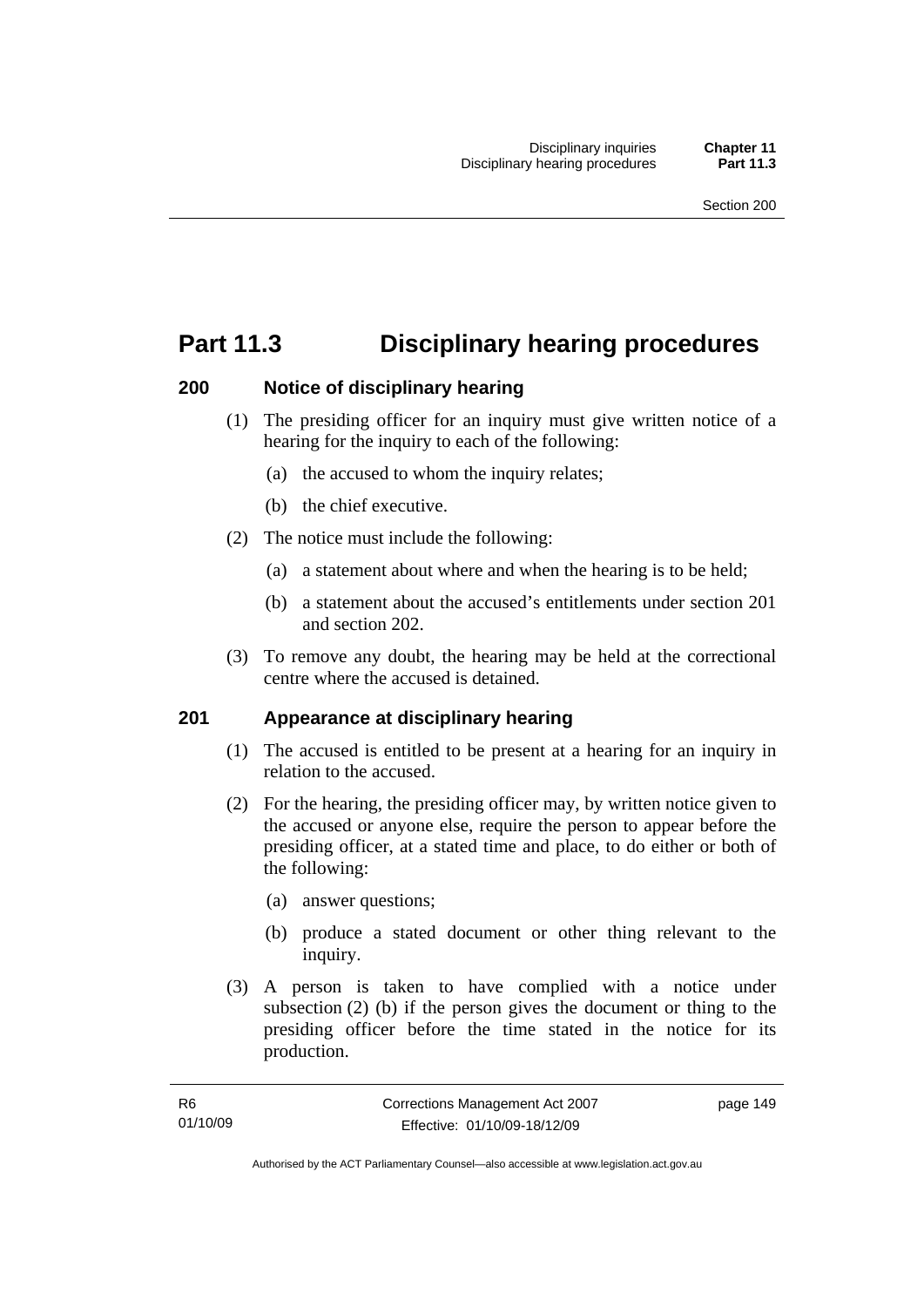- (4) The presiding officer at a hearing for an inquiry may require the accused, or a witness, appearing before the presiding officer to do 1 or more of the following:
	- (a) answer a question relevant to the inquiry;
	- (b) produce a document or other thing relevant to the inquiry.
- (5) The presiding officer at the hearing may disallow a question put to a person if the presiding member considers the question—
	- (a) is unfair, unduly prejudicial or vexatious; or
	- (b) involves an abuse of the inquiry process.
	- *Note* The Legislation Act, s 170 and s 171 deal with the application of the privilege against selfincrimination and client legal privilege.
- (6) The presiding officer may allow a corrections officer or anyone else to be present, and to be heard, at a disciplinary hearing.

#### **202 Rights of accused at disciplinary hearing**

- (1) An accused who appears at a hearing for an inquiry in relation to the accused—
	- (a) is entitled to be heard, to examine and cross-examine witnesses, and to make submissions for the inquiry; and
	- (b) is not entitled to be represented by a lawyer or anyone else, without the presiding officer's consent.
- (2) In deciding whether to grant leave for legal representation, the presiding officer must have regard to the following:
	- (a) the seriousness of the disciplinary breach charged;
	- (b) the administrative penalty likely to be imposed for the disciplinary breach charged;
	- (c) the likely procedural complexities;
	- (d) the accused's capacity for selfrepresentation;

Authorised by the ACT Parliamentary Counsel—also accessible at www.legislation.act.gov.au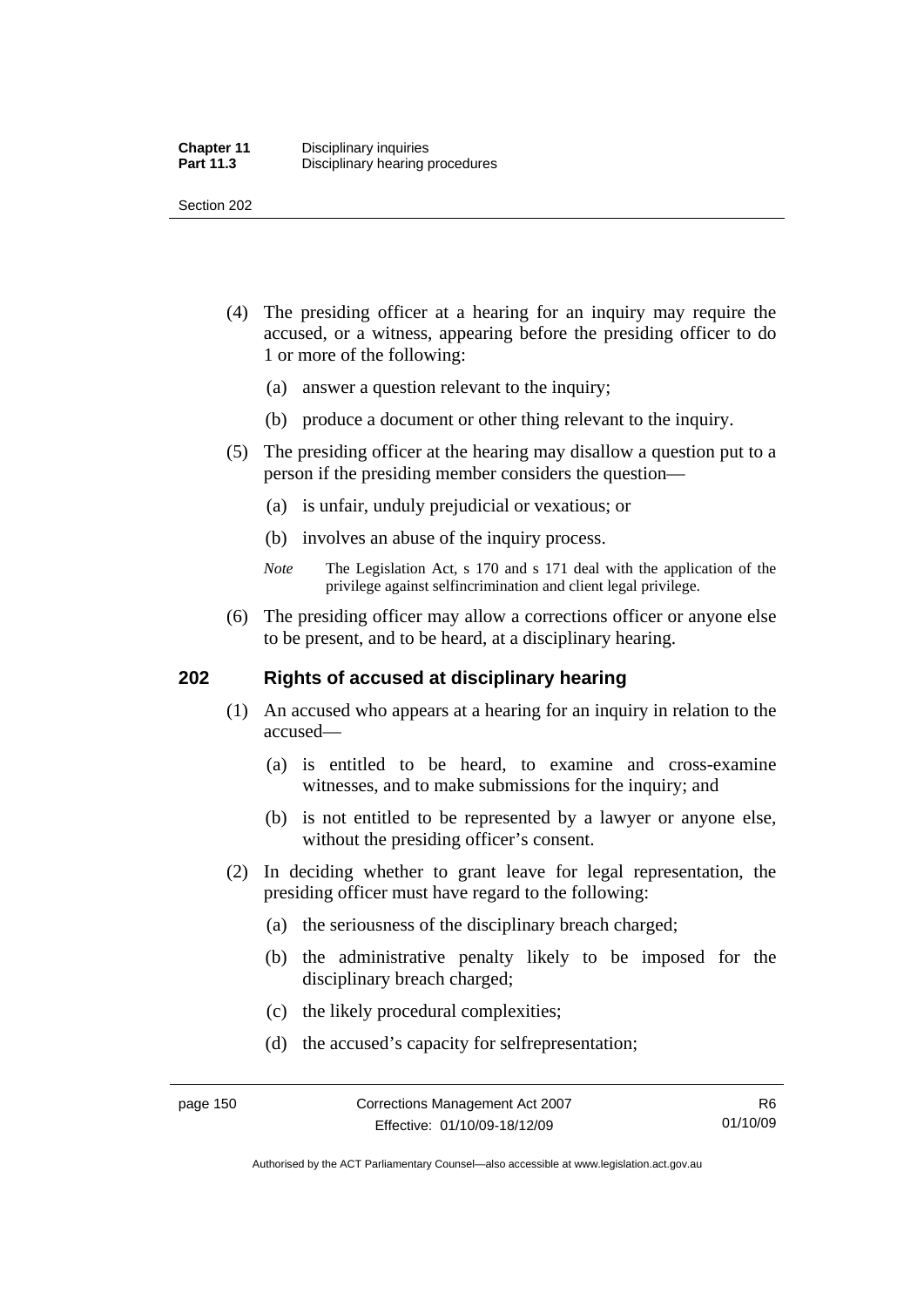(e) the need for a fair and prompt resolution of the charge.

#### **Example—par (c)**

the extent of cross-examination that might be required

- *Note* An example is part of the Act, is not exhaustive and may extend, but does not limit, the meaning of the provision in which it appears (see Legislation Act, s 126 and s 132).
- (3) However, the presiding officer may, by written order, exclude the accused from a hearing for the inquiry if the accused—
	- (a) unreasonably interrupts, interferes with or obstructs the hearing; or
	- (b) contravenes a reasonable direction by the presiding officer about the conduct of the hearing.
- (4) If the accused fails to attend a hearing for the inquiry, the presiding officer may conduct the hearing, and make a decision on the charge, in the accused's absence.

#### **203 Appearance at disciplinary hearing—audiovisual or audio link**

- (1) This section applies if, in relation to a hearing for an inquiry, or part of the hearing, the presiding officer has given a direction under either of the following sections of the *Evidence (Miscellaneous Provisions) Act 1991*:
	- (a) section 20 (Territory courts may take evidence and submissions from outside ACT);
	- (b) section 32 (Use of link in proceedings).
- (2) A person may appear and take part in the hearing in accordance with the direction, if the person—
	- (a) is required or entitled to appear personally, whether as the accused or as a witness; or
	- (b) is entitled to appear for someone else.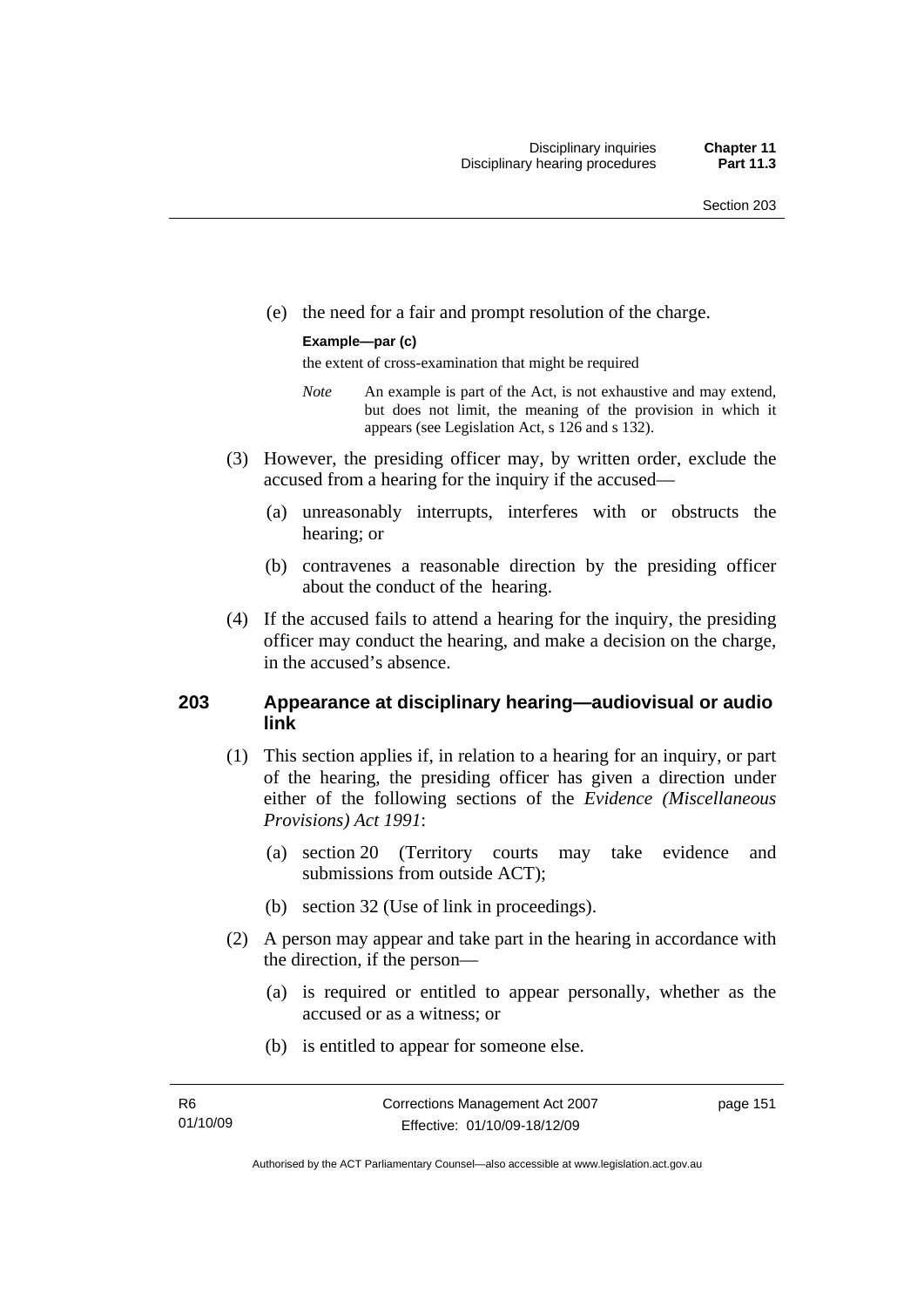| <b>Chapter 11</b> | Disciplinary inquiries          |
|-------------------|---------------------------------|
| <b>Part 11.3</b>  | Disciplinary hearing procedures |

 (3) A person who appears at the hearing under this section is taken to be before the presiding officer.

page 152 Corrections Management Act 2007 Effective: 01/10/09-18/12/09

R6 01/10/09

Authorised by the ACT Parliamentary Counsel—also accessible at www.legislation.act.gov.au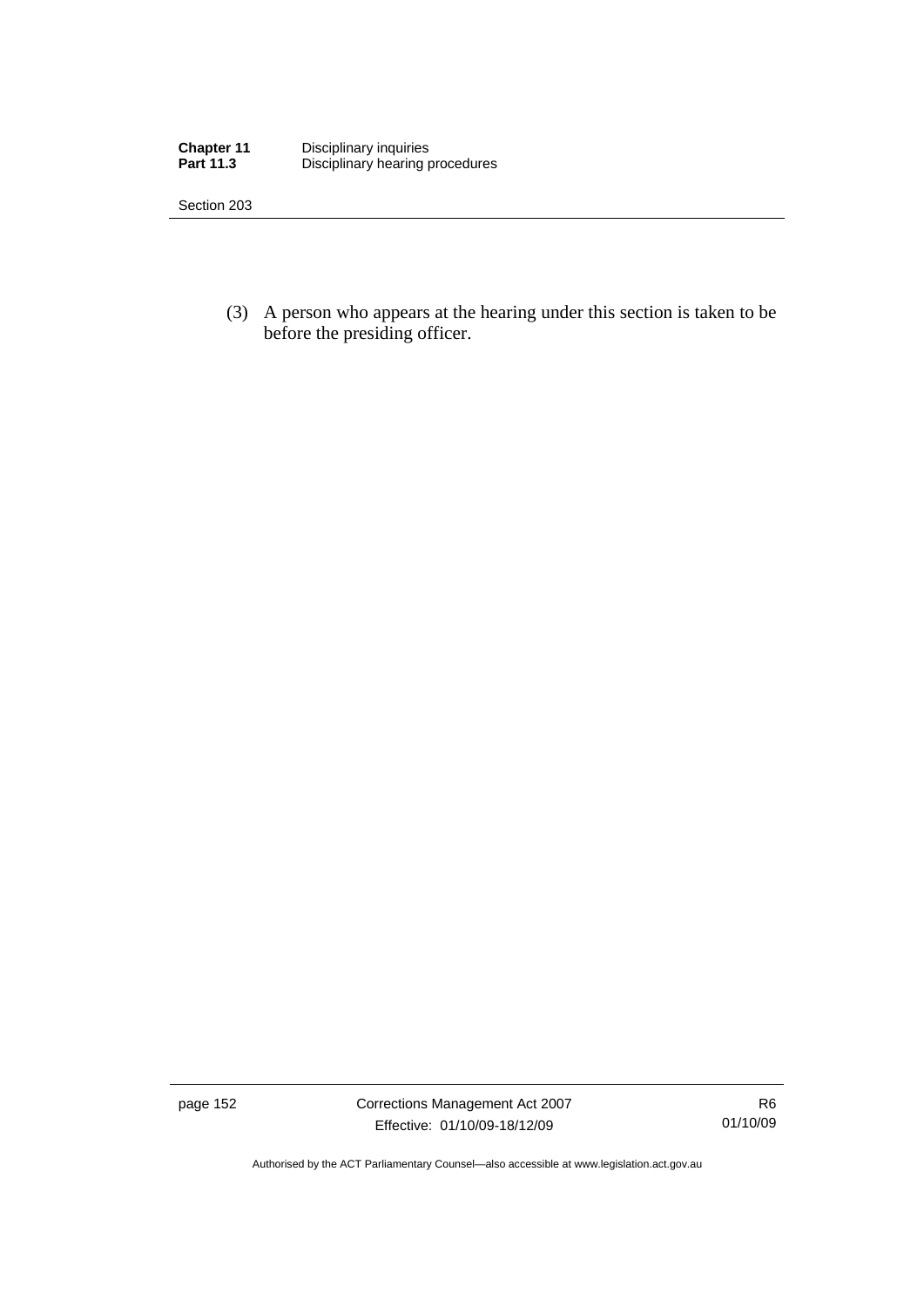# **Chapter 12 Full-time detainees—leave**

# **Part 12.1 Local leave**

#### **204 Local leave directions**

 (1) The chief executive may direct that a full-time detainee be taken from a correctional centre to any place in the ACT for any purpose the chief executive considers appropriate.

#### **Example**

a direction that a detainee be taken to a place to assist police or a criminal justice entity in relation to the administration of justice

- *Note 1* An example is part of the Act, is not exhaustive and may extend, but does not limit, the meaning of the provision in which it appears (see Legislation Act, s 126 and s 132).
- *Note* 2 Power given under an Act to make a statutory instrument (including a direction) includes power to amend or revoke the instrument (see Legislation Act, s 46 (1)).
- (2) The direction is subject to the following conditions:
	- (a) any condition prescribed by regulation;
	- (b) any other condition, consistent with the conditions (if any) prescribed by regulation, that—
		- (i) the chief executive believes, on reasonable grounds, is necessary and reasonable; and
		- (ii) is stated in the permit.

#### **Example of condition stated in direction**

a condition that an escort officer escorts the detainee

page 153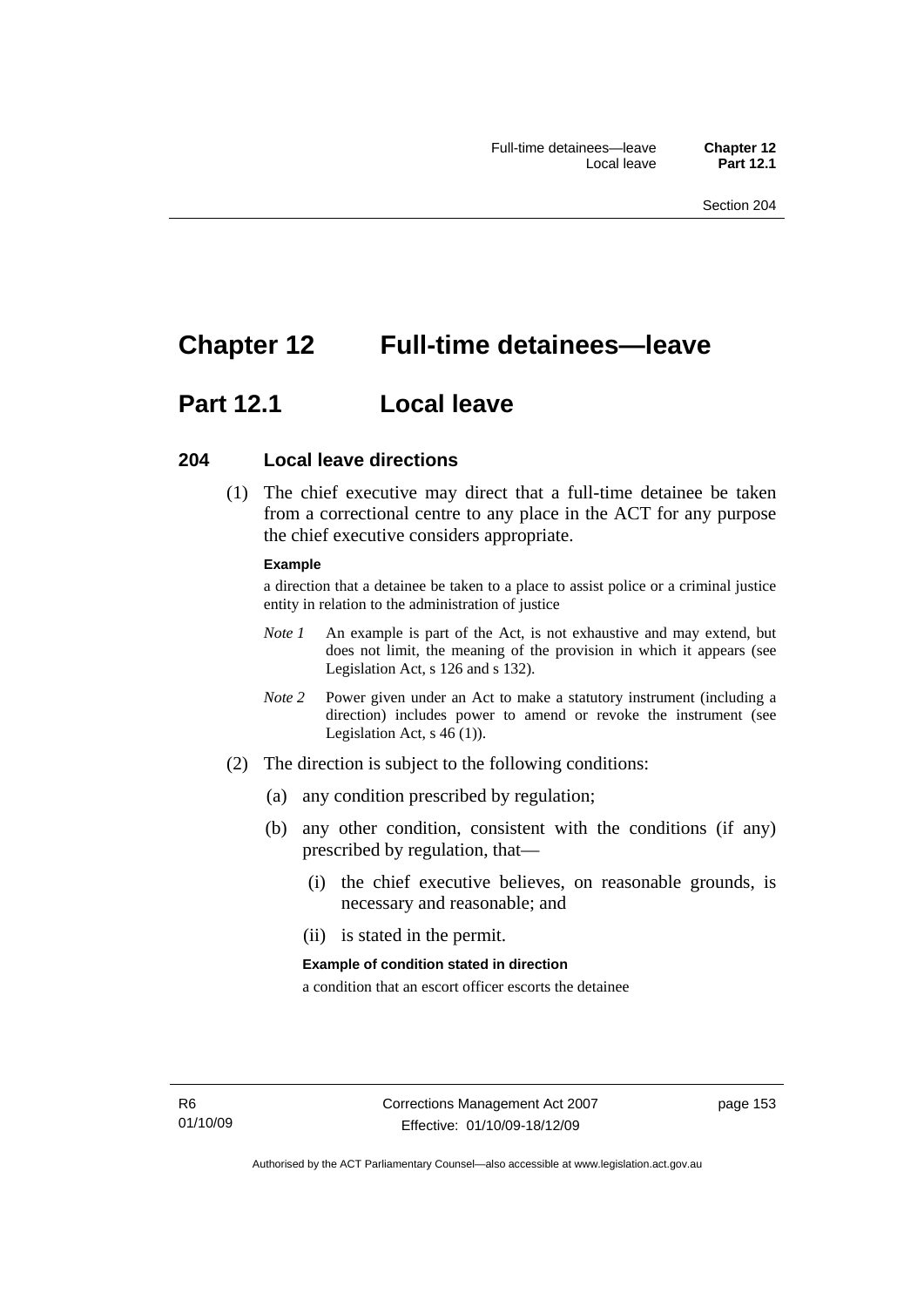#### **Chapter 12** Full-time detainees—leave<br>**Part 12.1** Local leave **Local leave**

Section 205

#### **205 Local leave permits**

 (1) The chief executive may give a full-time detainee a written permit (a *local leave permit*) to be absent from a correctional centre for any purpose the chief executive considers appropriate.

#### **Examples of purposes**

- 1 to attend a health or rehabilitation service
- 2 to take part in work or work-related activities
- 3 for compassionate reasons
- *Note 1* An example is part of the Act, is not exhaustive and may extend, but does not limit, the meaning of the provision in which it appears (see Legislation Act, s 126 and s 132).
- *Note* 2 If a form is approved under s 228 for this provision, the form must be used.
- *Note 3* Power given under an Act to make a statutory instrument (including a direction) includes power to amend or revoke the instrument (see Legislation Act, s 46 (1)).
- (2) The permit must include the following:
	- (a) the purpose for which the leave is granted;
	- (b) the period, not longer than 7 days, for which leave is granted.
- (3) The permit is subject to the following conditions:
	- (a) any condition prescribed by regulation;
	- (b) any other condition, consistent with the conditions (if any) prescribed by regulation, that—
		- (i) the chief executive believes, on reasonable grounds, is necessary and reasonable; and
		- (ii) is stated in the permit.

#### **Example of condition stated in permit**

a condition prohibiting association with a particular person or being near a particular place

Authorised by the ACT Parliamentary Counsel—also accessible at www.legislation.act.gov.au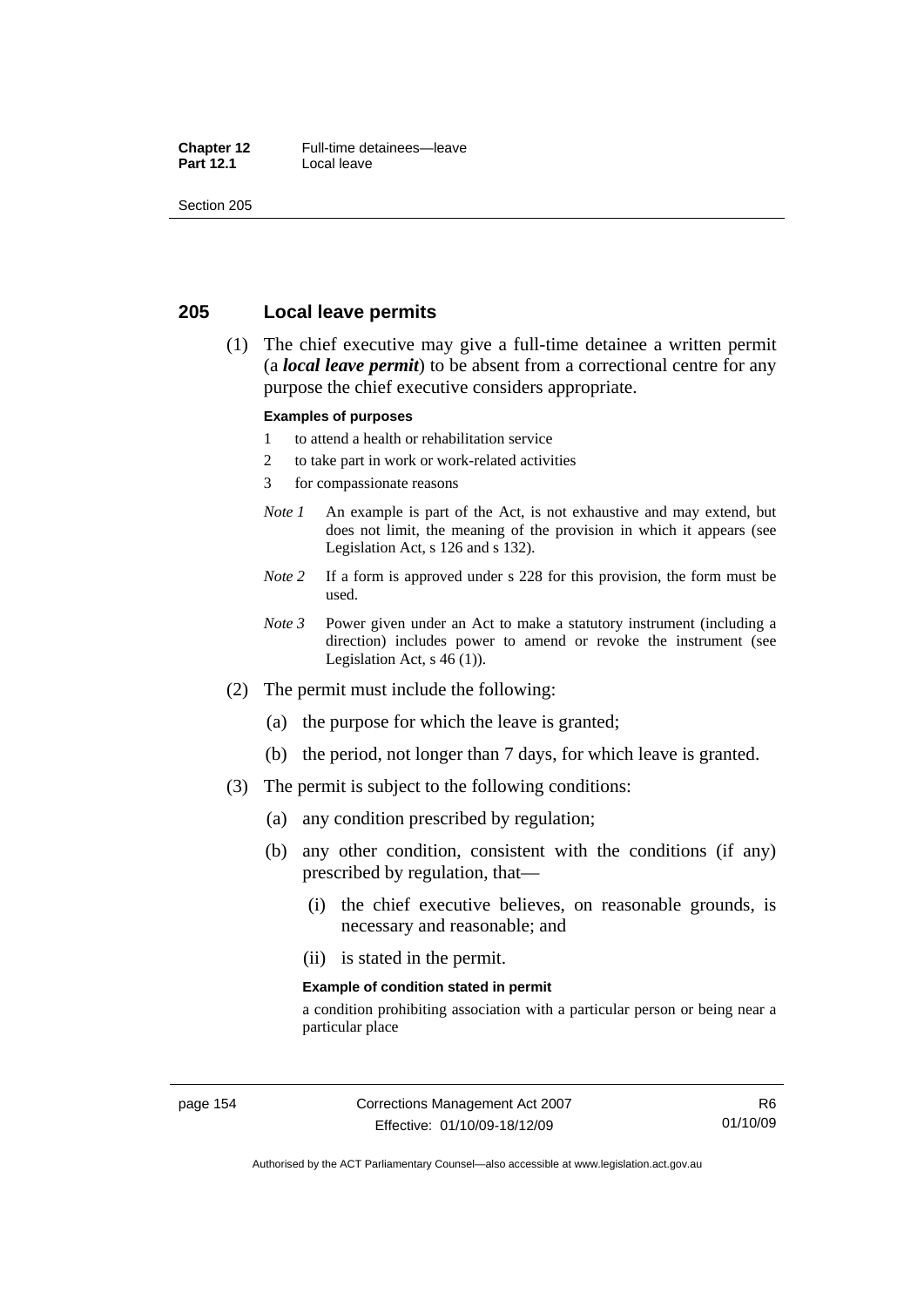# **Part 12.2 Interstate leave**

## **Division 12.2.1 General**

#### **206 Definitions—pt 12.2**

In this part:

*corresponding chief executive*, of a participating State, means the person responsible for the administration of correctional centres (however described) for full-time detention in the participating State.

*corresponding leave law* means a law of a State or another Territory declared to be a corresponding leave law under section 207.

*escape*, in relation to an interstate detainee, includes fail to return to lawful custody at the end of the period to which the detainee's interstate leave permit applies.

*interstate detainee* means a person to whom an interstate leave permit under a corresponding leave law applies.

*participating State* means a State or another Territory where a corresponding leave law is in force.

#### **207 Declaration of corresponding leave laws**

- (1) The Minister may declare that a law of a State or another Territory is a corresponding leave law.
- (2) The Minister may make the declaration only if satisfied that the law substantially corresponds to this part.
- (3) A declaration under this section is a notifiable instrument.

*Note* A notifiable instrument must be notified under the Legislation Act.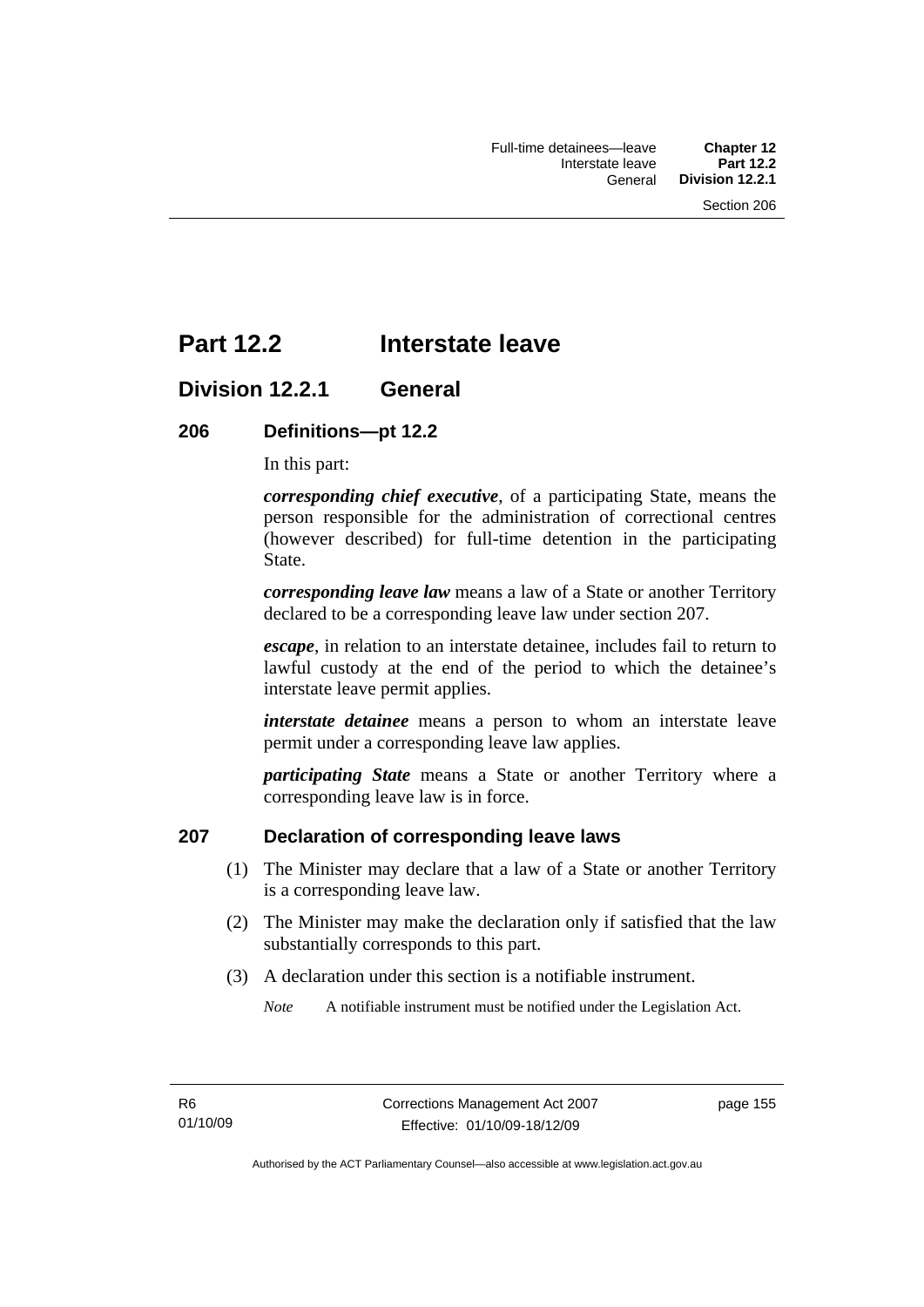# **Division 12.2.2 ACT permits for interstate leave**

#### **208 Interstate leave permits**

- (1) The chief executive may, by written notice (an *interstate leave permit*) given to a full-time detainee, give the detainee leave to travel to and from, and remain in, a participating State.
- (2) An interstate leave permit must include the following details:
	- (a) the State or Territory to which the permit applies;
	- (b) the purpose for which the leave is granted;
	- (c) the period, not longer than 7 days, for which leave is granted.
	- *Note 1* If a form is approved under s 228 for this provision, the form must be used.
	- *Note 2* Power given under an Act to make a statutory instrument (including an interstate leave permit) includes power to amend or revoke the instrument (see Legislation Act, s 46 (1)).
- (3) An interstate leave permit may be issued—
	- (a) for a full-time detainee with a high security classification only if the leave is to enable the detainee to receive a health service or for a compassionate reason; or
	- (b) in any other case—for any purpose the chief executive believes, on reasonable grounds, is appropriate.
- (4) An interstate leave permit is subject to the following conditions:
	- (a) any condition prescribed by regulation;

Authorised by the ACT Parliamentary Counsel—also accessible at www.legislation.act.gov.au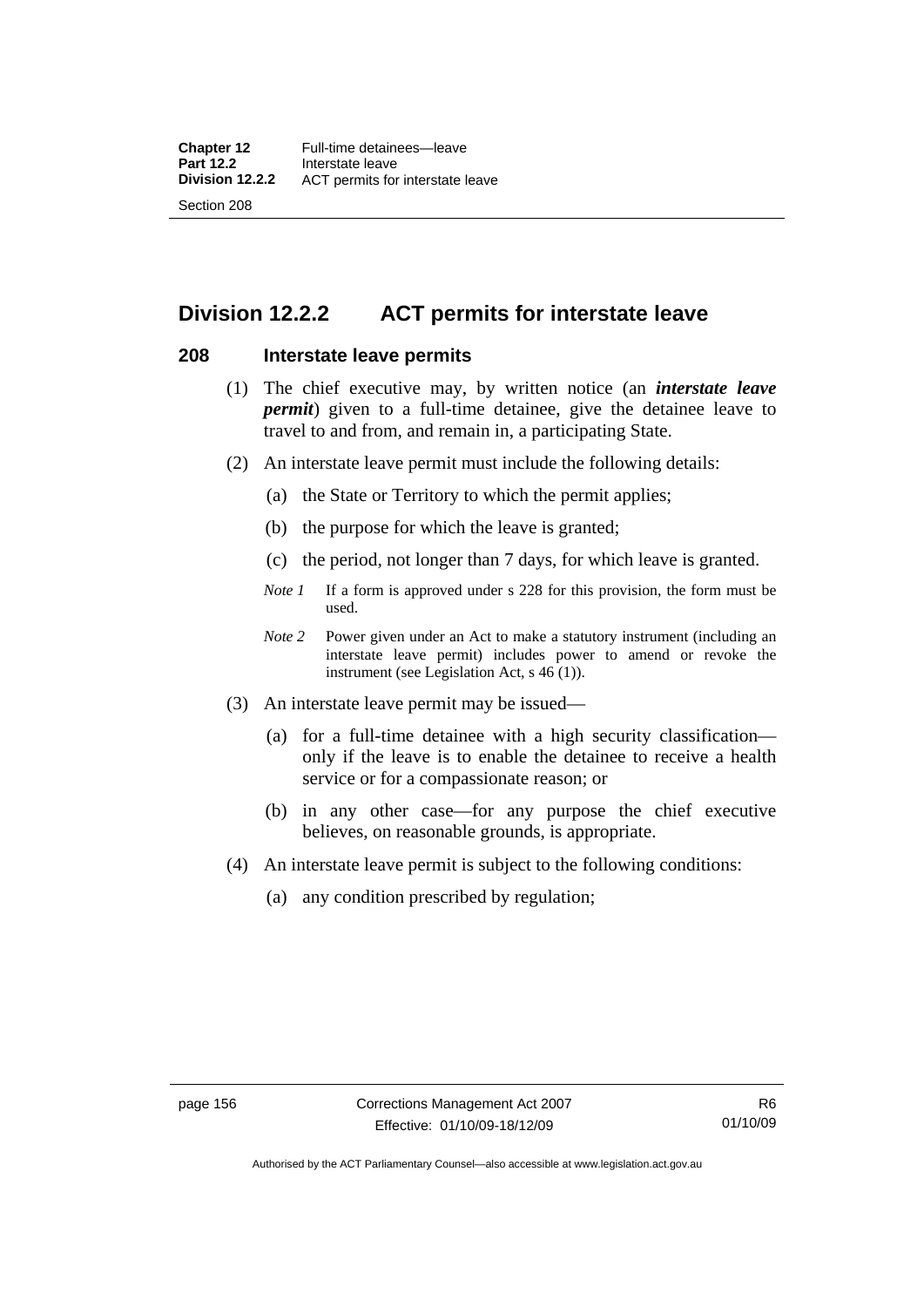- (b) any other condition, consistent with the conditions (if any) prescribed by regulation, that—
	- (i) the chief executive believes, on reasonable grounds, is necessary and reasonable; and
	- (ii) is stated in the permit.

#### **Examples of conditions stated in interstate leave permits**

- 1 a condition that an escort officer stated in the permit escort the detainee
- 2 a condition prohibiting association with a particular person or being near a particular place
- 3 a condition that an indigenous detainee travelling interstate to mark the birth or death of a relative be escorted by an indigenous elder or relative
- *Note* An example is part of the Act, is not exhaustive and may extend, but does not limit, the meaning of the provision in which it appears (see Legislation Act, s 126 and s 132).

#### **209 Effect of ACT permit for interstate leave**

- (1) An interstate leave permit for a full-time detainee authorises the detainee to be absent from a correctional centre in accordance with the permit—
	- (a) unescorted; or
	- (b) if the permit is subject to a condition that an escort officer must escort the detainee—while under escort by the escort officer.
- (2) If an interstate leave permit is subject to a condition that the full-time detainee be escorted by an escort officer, the permit authorises the escort officer to escort the detainee in accordance with the permit—
	- (a) to and within the participating State stated in the permit (whether or not through any other jurisdiction); and
	- (b) back to the correctional centre.

page 157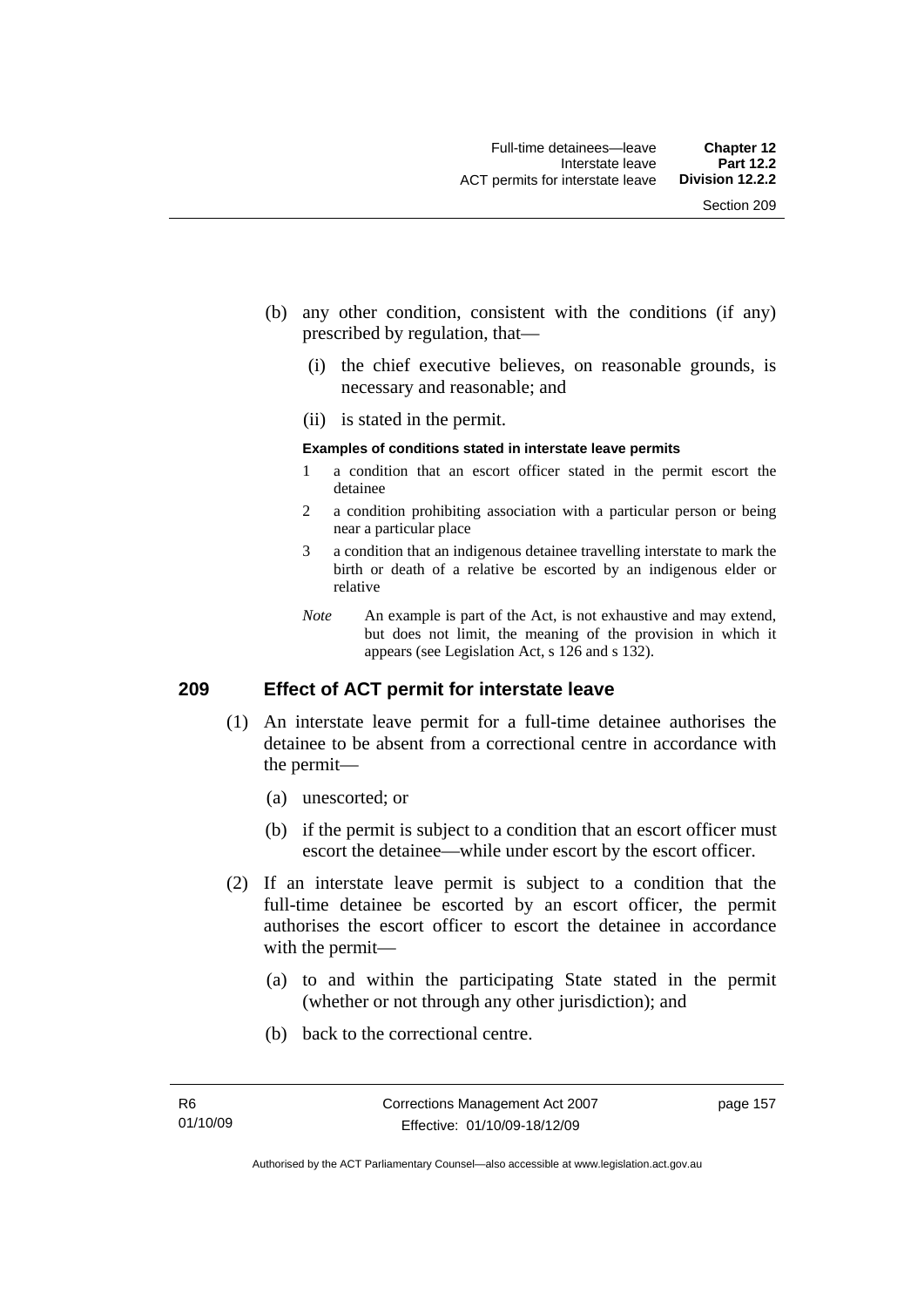#### **210 Notice to participating States**

The chief executive must give written notice of an interstate leave permit given to a full-time detainee, and the period of the permit, to each of the following:

- (a) the corresponding chief executive of the participating State to which the permit applies;
- (b) the chief of police (however described) of the participating State to which the permit applies;
- (c) the chief of police (however described) of any other State or Territory through which the detainee may travel under the permit.

#### **211 Powers of escort officers**

- (1) An escort officer escorting a full-time detainee under an interstate leave permit may, to keep custody of the detainee under the permit or to arrest the detainee if the detainee has escaped—
	- (a) give the detainee any direction that the officer believes, on reasonable grounds, is necessary and reasonable; and
	- (b) use force in accordance with part 9.7 (Use of force).
- (2) An escort officer escorting a full-time detainee under an interstate leave permit may conduct a scanning search, frisk search or ordinary search of the detainee if the officer suspects, on reasonable grounds, the detainee may be carrying a prohibited thing.
- (3) Part 9.4 (Searches) and part 9.5 (Seizing property) apply, with any necessary changes and any changes prescribed by regulation, in relation to a search under this section.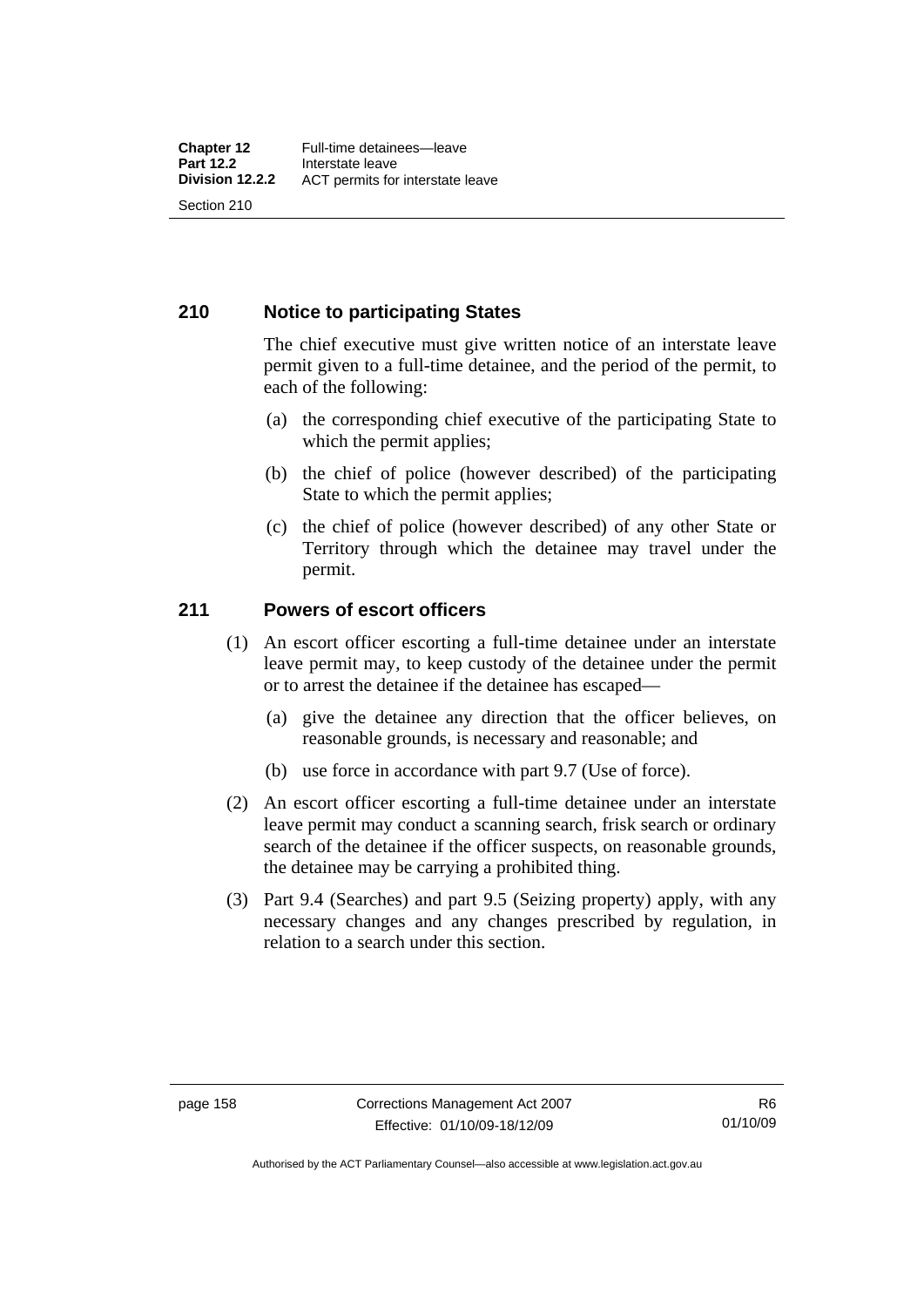## **212 Liability for damage etc**

- (1) The Territory is liable for any damage or loss sustained by anyone in a participating State that is caused by the conduct of a full-time detainee or an escort officer while in the participating State under an interstate leave permit.
- (2) This section does not affect any right the Territory may have against the detainee or escort officer for the damage or loss.

## **Division 12.2.3 Interstate leave under corresponding leave laws**

#### **213 Effect in ACT of interstate leave permit under corresponding leave law**

- (1) This section applies to a person (an *interstate escort officer*) who is authorised under an interstate leave permit issued under a corresponding leave law to escort an interstate detainee to or from, or in, the ACT.
- (2) The interstate escort officer is authorised, in the ACT, to escort the interstate detainee in accordance with the interstate leave permit.

## **214 Powers of interstate escort officers**

- (1) This section applies if an interstate escort officer uses force, a weapon, or a means of restraint, in the ACT for—
	- (a) keeping custody of an interstate detainee under an interstate leave permit; or
	- (b) arresting an interstate detainee who has escaped.
- (2) The use of force, weapon or means of restraint is lawful in the ACT if it would have been lawful in the participating State where the interstate permit was issued.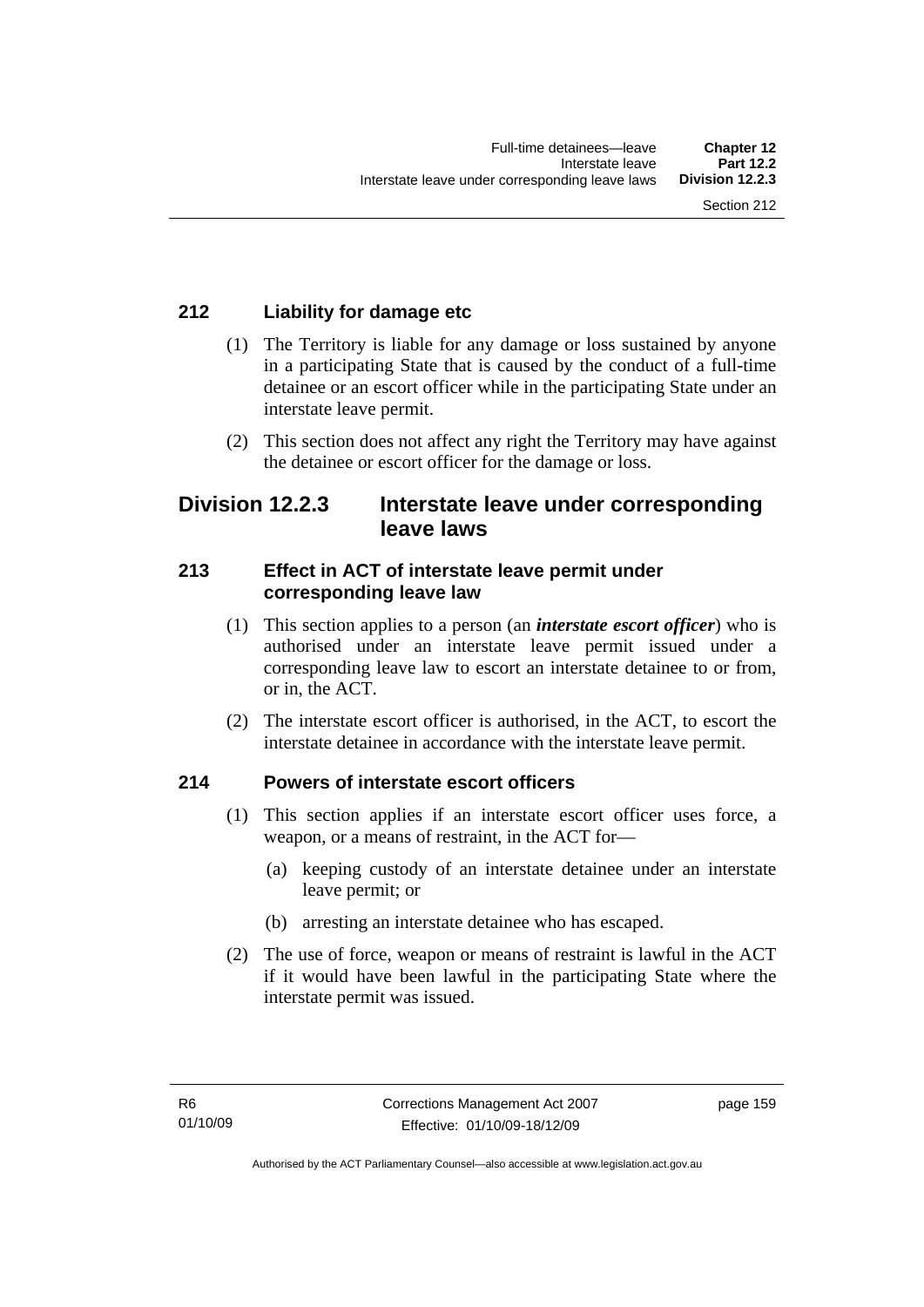## **215 Escape of interstate detainee**

- (1) This section applies to an interstate detainee in the ACT under an interstate leave permit issued under a corresponding leave law.
- (2) If the interstate detainee escapes from lawful custody, the detainee may be arrested without warrant by—
	- (a) an interstate escort officer for the detainee; or
	- (b) a police officer.
- (3) A police officer who arrests the detainee may return the detainee to an interstate escort officer for the detainee.
	- *Note* A police officer may also arrest without a warrant a person who has escaped from lawful custody or who is unlawfully at large (see *Crimes Act 1900*, s 212 and s 214).

#### **216 Return of escaped interstate detainee**

- (1) This section applies if, in the ACT, an interstate detainee attempts to escape or is arrested after an escape.
- (2) The interstate detainee may be taken before a magistrate.
- (3) Despite the terms of the interstate detainee's interstate leave permit, the magistrate may by warrant (a *return warrant*)—
	- (a) order the return of the detainee to the participating State where the permit was issued; and
	- (b) order the interstate detainee to be delivered into the custody of a police officer or interstate escort officer for that purpose.
- (4) If a return warrant is issued for the interstate detainee, the detainee may be kept in detention until the earlier of the following events:
	- (a) the detainee is delivered into the custody of a police officer or interstate escort officer in accordance with the warrant;
	- (b) the end of 14 days after the day the warrant was issued.

Authorised by the ACT Parliamentary Counsel—also accessible at www.legislation.act.gov.au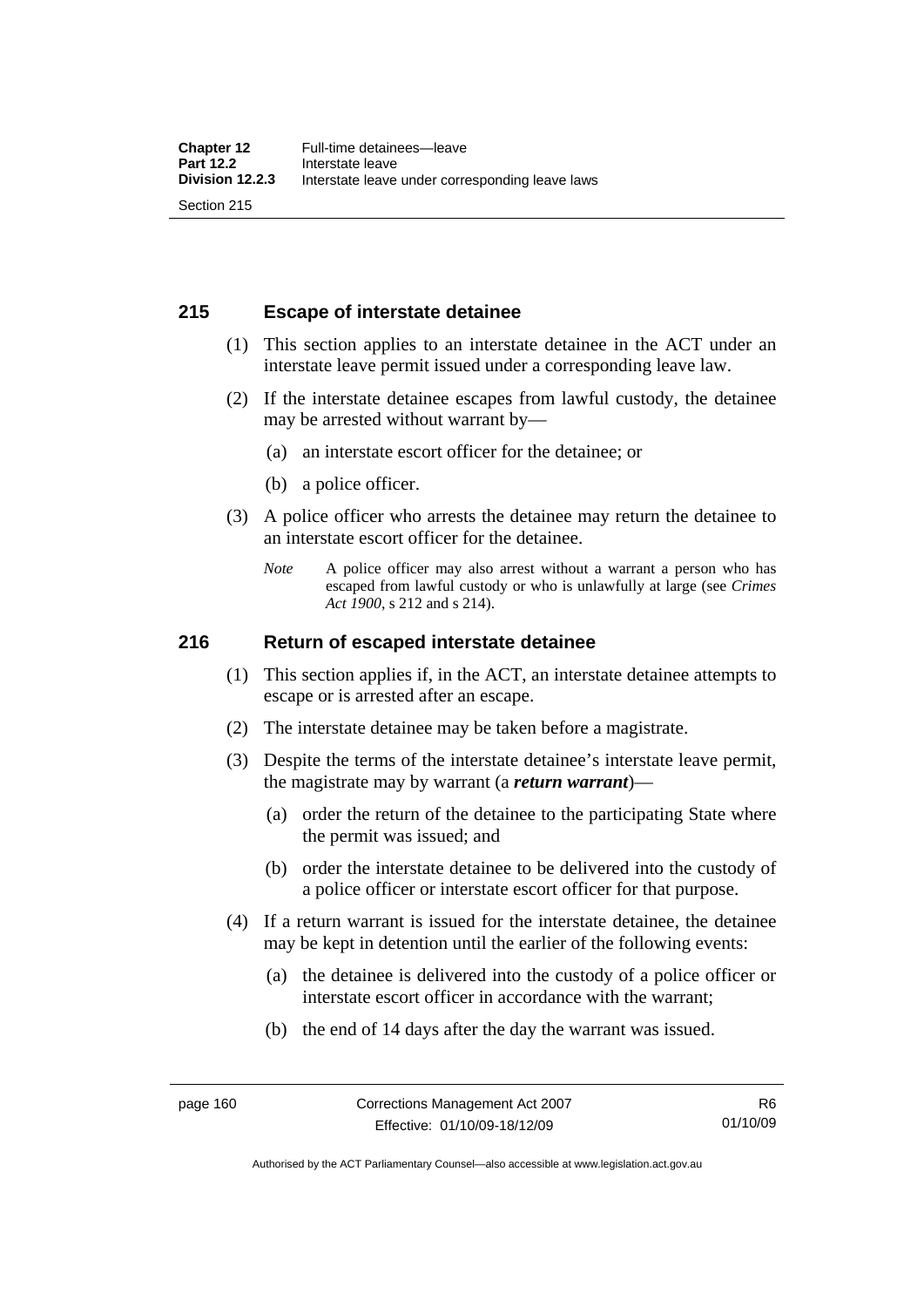(5) The return warrant ends if the interstate detainee is not delivered into the custody of a police officer or interstate escort officer, in accordance with the warrant, before the end of 14 days after the day the warrant is issued.

Authorised by the ACT Parliamentary Counsel—also accessible at www.legislation.act.gov.au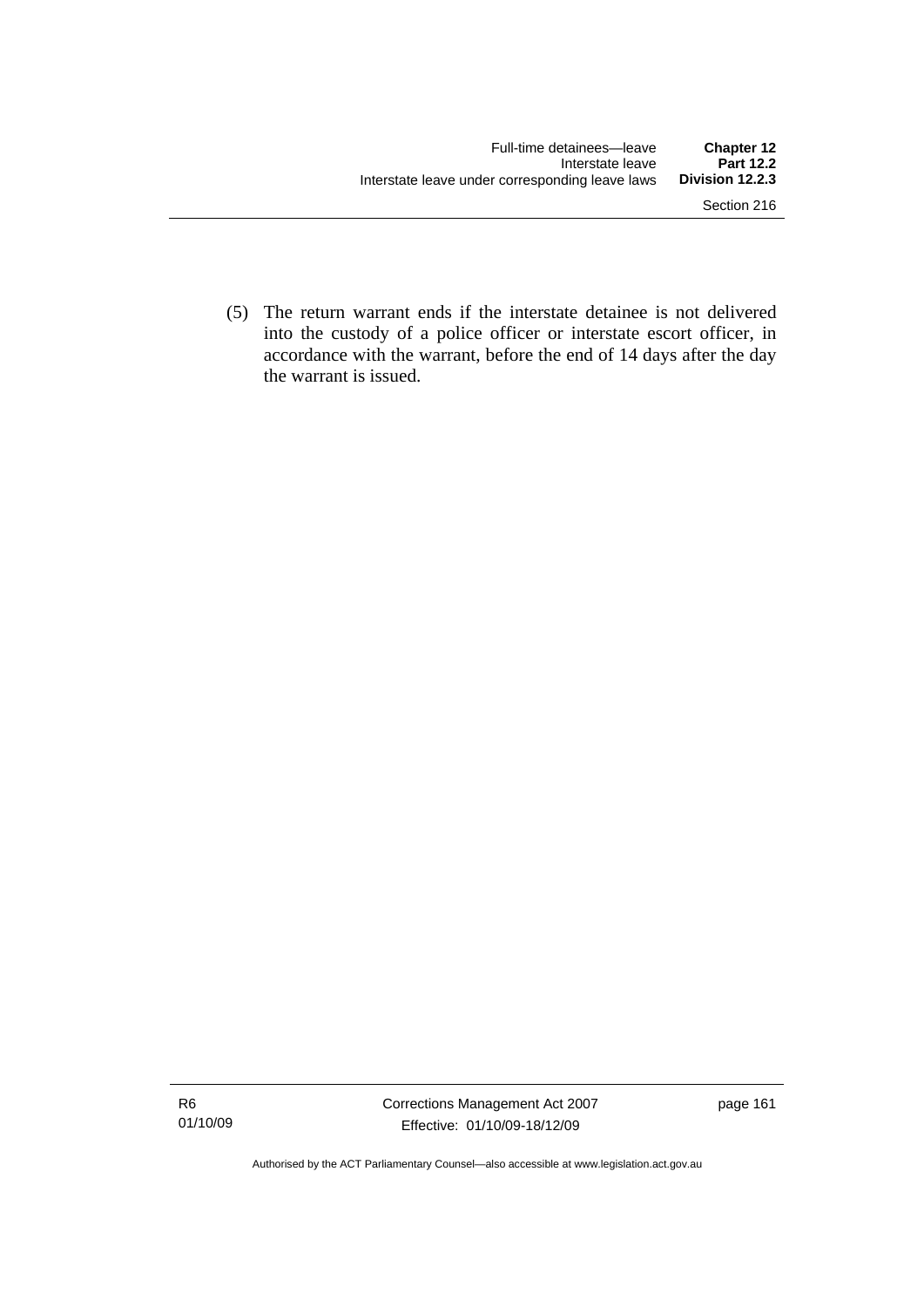# **Chapter 13 Miscellaneous**

#### **217 Lawful temporary absence from correctional centre**

- (1) This section applies to a detainee who is absent from a correctional centre under any of the following:
	- (a) a direction by the chief executive, including a direction under—
		- (i) section 54 (Transfers to health facilities);
		- (ii) section 204 (Local leave directions);
	- (b) a local leave permit;
	- (c) an interstate leave permit;
	- (d) any other authority (however described) prescribed by regulation.
- (2) To remove any doubt, the detainee is—
	- (a) taken to be in the chief executive's custody; and
	- (b) if under escort by an escort officer—also taken to be in the escort officer's custody.

#### **218 Detainee's work—no employment contract etc**

- (1) To remove any doubt, any work by a detainee under this Act, whether at a correctional centre or elsewhere, is taken not to create a contract of employment or a contract for services.
- (2) In particular, a contract of employment is taken not to exist between the following in relation to work by a detainee:
	- (a) the detainee and the Territory;
	- (b) the detainee and a person involved in the work;

Authorised by the ACT Parliamentary Counsel—also accessible at www.legislation.act.gov.au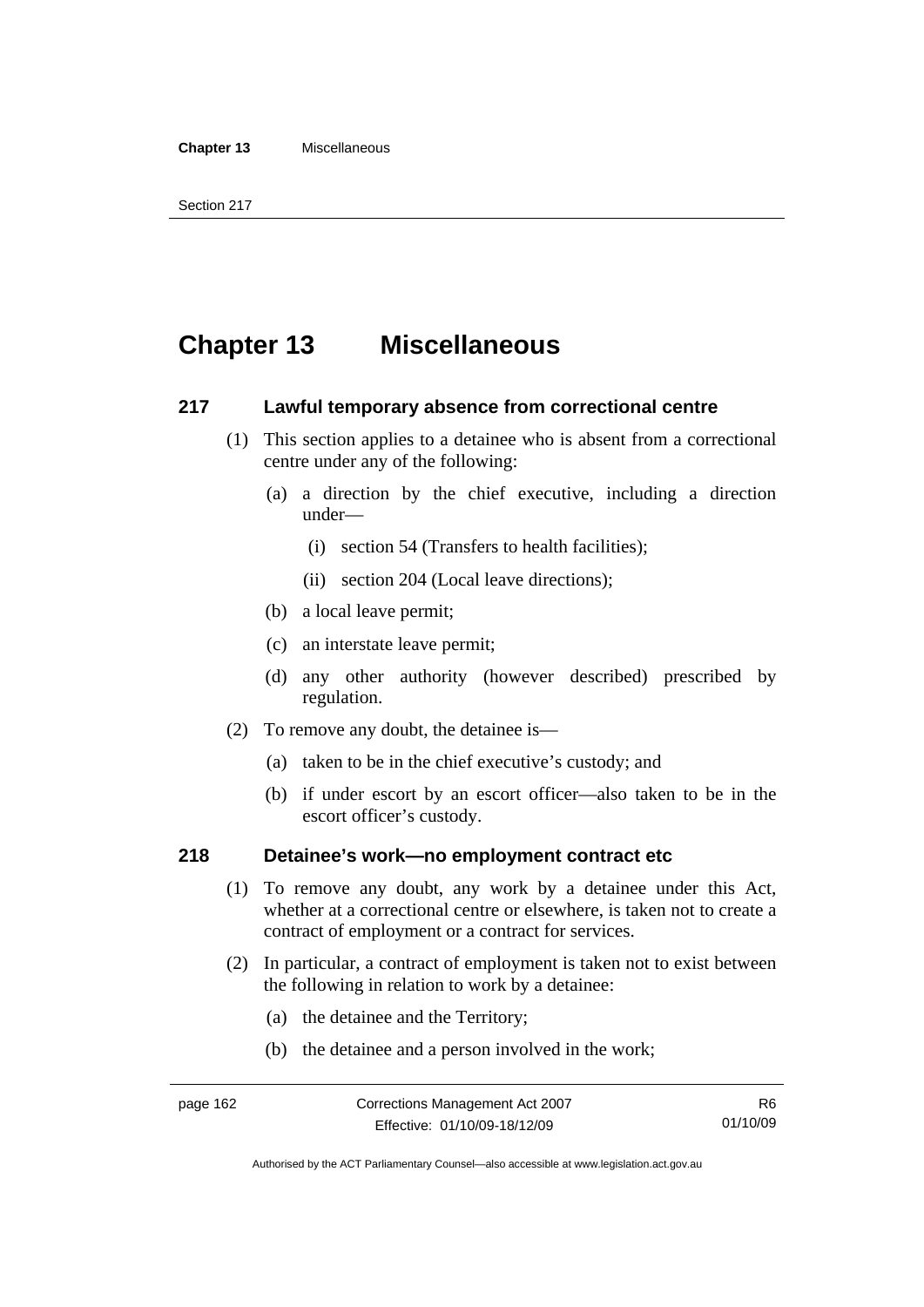(c) the Territory and a person involved in the work.

## **219 Detainee's work—work safety**

- (1) The chief executive must ensure, as far as practicable, that the conditions in relation to work by a detainee, whether at a correctional centre or elsewhere, comply with requirements under the *Work Safety Act 2008* in relation to work by workers.
- (2) In particular, the chief executive must ensure that arrangements in relation to a detainee's work take account, as far as practicable, of the need—
	- (a) to secure the health, safety and welfare of the detainee; and
	- (b) to protect people at or near the workplace from risks to health or safety arising out of the activities of the detainee.
- (3) A regulation may provide for the application of the *Work Safety Act 2008* in relation to work by a detainee, including for changes to that Act in its application in relation to the work.

## **220 Personal injury management—detainees etc**

- (1) This section applies if—
	- (a) a detainee suffers injury that arises out of, or in the course of, the detainee's detention; or
	- (b) an offender, who is directed to do community service work under the *Crimes (Sentence Administration) Act 2005*, section 91, suffers injury that arises out of, or in the course of, the work.
- (2) A regulation may make provision in relation to the injury, including provision in relation to the following:
	- (a) injury management;
	- (b) vocational rehabilitation;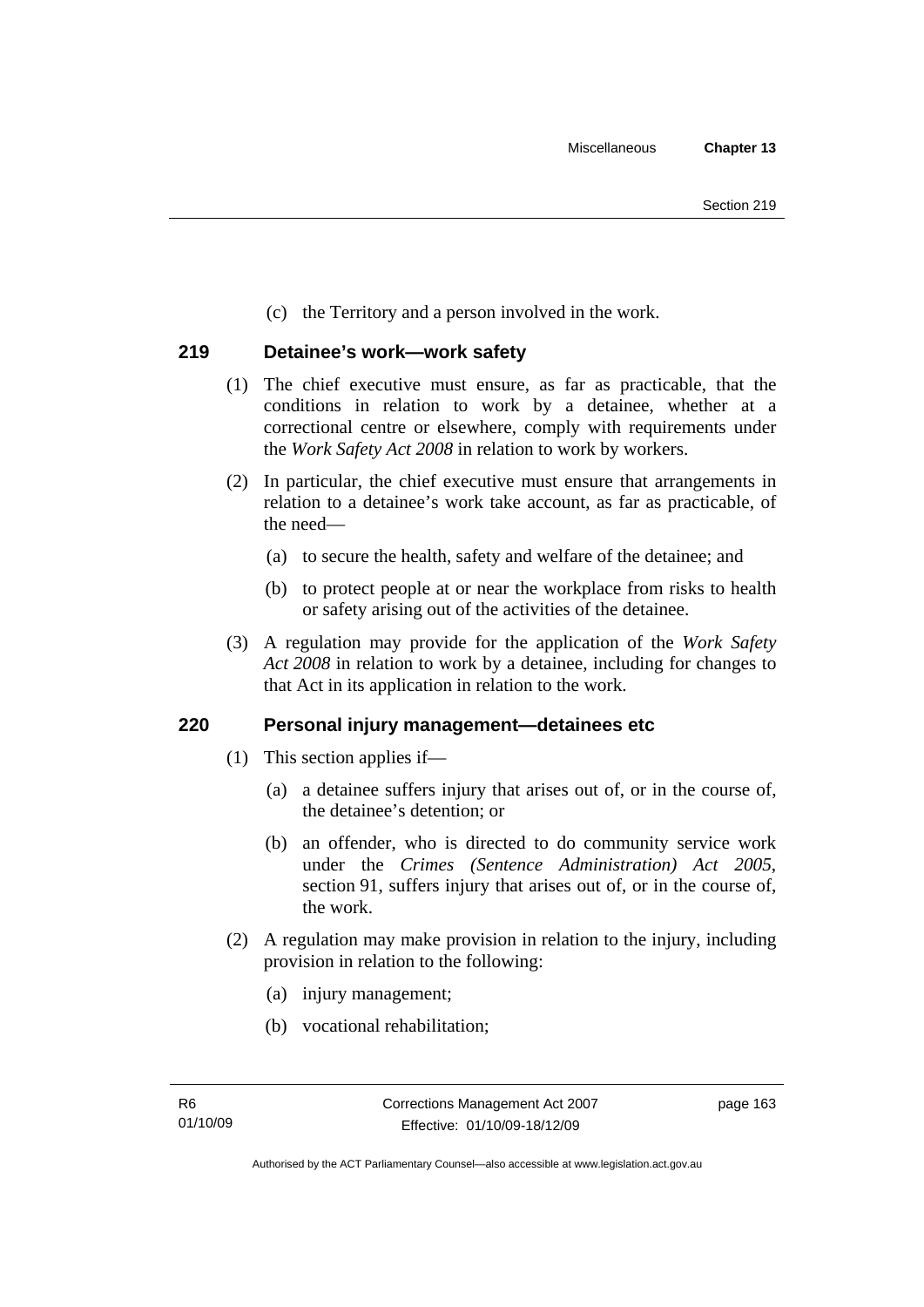- (c) compensation for a permanent injury;
- (d) death benefits.
- (3) In this section:

*injury* includes—

- (a) disease; and
- (b) aggravation, acceleration and recurrence of an injury or disease.

#### **221 Random testing of detainees—statistical purposes**

- (1) The chief executive may direct a number of randomly selected detainees at a correctional centre to provide test samples for detecting alcohol or drug abuse.
- (2) The chief executive must ensure that—
	- (a) no record is made that identifies the donor of a test sample; and
	- (b) the results of any tests conducted on the test samples are used only for statistical purposes.
- (3) In this section:

*random selection* means selection by a computer programmed to select names randomly from the register of detainees.

#### **222 Confidentiality**

(1) In this section:

*corresponding corrections law* means a law of a State or another Territory declared to be a corresponding corrections law under section 225.

*court* includes a tribunal.

*Note* A *tribunal* includes any entity authorised to hear, receive and examine evidence (see Legislation Act, dict, pt 1).

Authorised by the ACT Parliamentary Counsel—also accessible at www.legislation.act.gov.au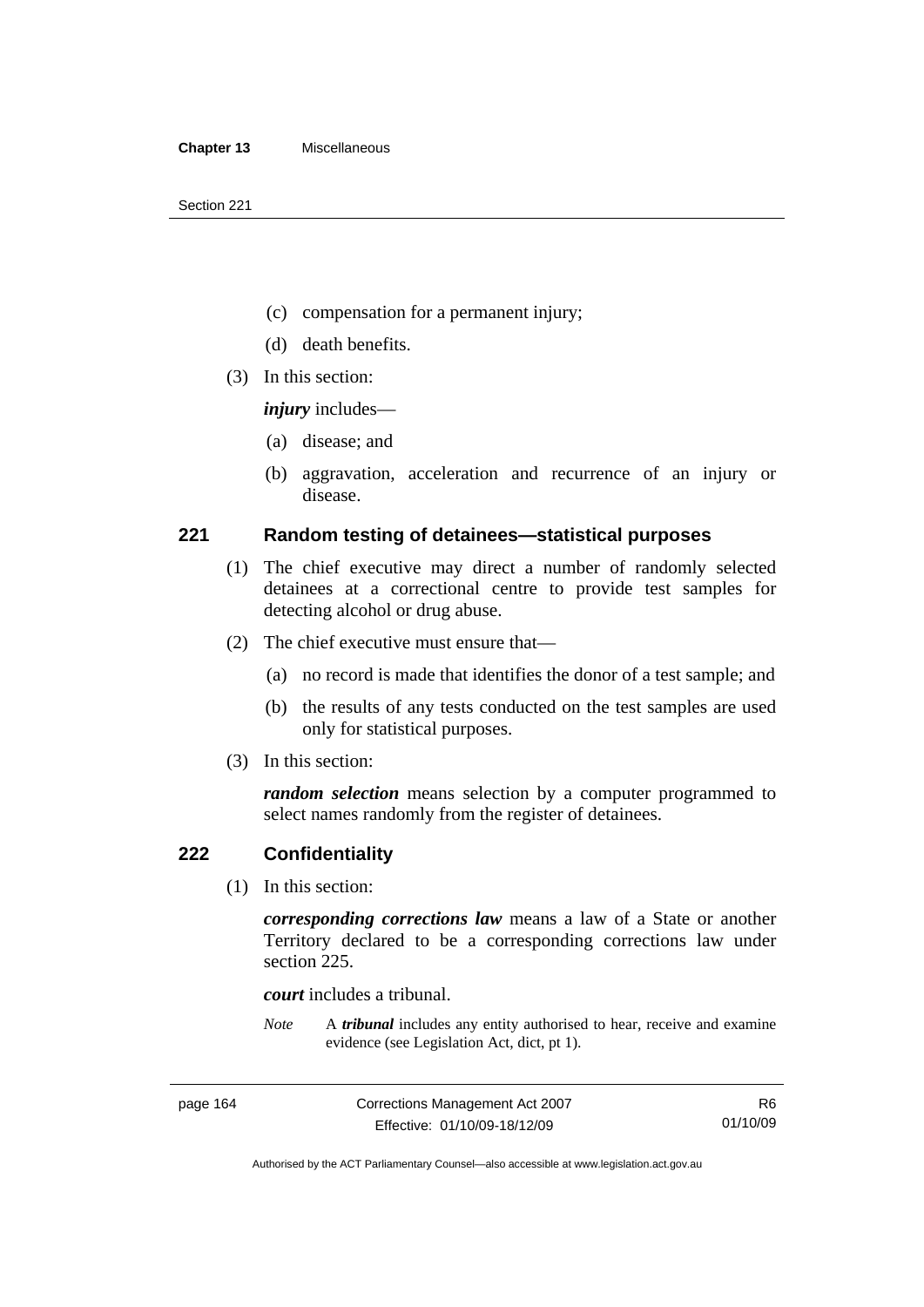*divulge* includes communicate.

*person to whom this section applies* means a person who—

- (a) exercises, or has exercised, a function under this Act; or
- (b) is, or has been, otherwise involved in the administration of this Act.

*produce* includes allow access to.

*protected information* means information about a person that is disclosed to, or obtained by, a person to whom this section applies because of—

- (a) the exercise of a function under this Act by the person or someone else; or
- (b) the involvement of the person, or someone else, in the administration of this Act.
- (2) A person to whom this section applies commits an offence—
	- (a) if the person—
		- (i) makes a record of protected information about someone else; and
		- (ii) is reckless about whether the information is protected information about someone else; or
	- (b) if the person does something that divulges protected information about someone else and is reckless about whether—
		- (i) the information is protected information about someone else; and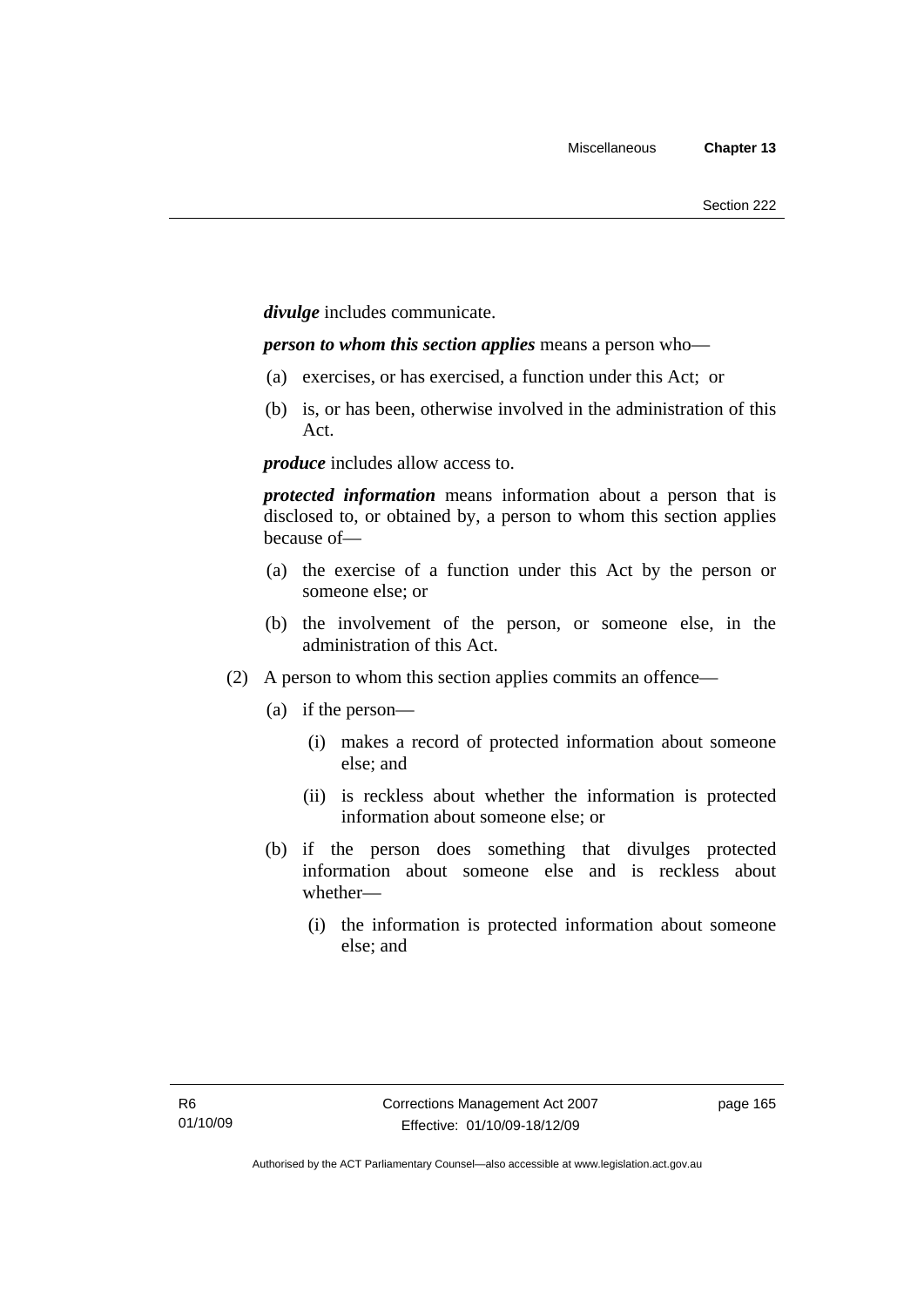(ii) doing the thing would result in the information being divulged to someone else.

Maximum penalty: 50 penalty units, imprisonment for 6 months or both.

- (3) Subsection (2) does not apply if the record is made, or the information is divulged, by the person as follows:
	- (a) under this Act or another territory law;
	- (b) in relation to the exercise of a function under this Act or another territory law;
	- (c) for the *Crimes (Sentencing) Act 2005*, section 136 (Information exchanges between criminal justice entities);
	- (d) to a person exercising a function under, or otherwise involved in the administration of, a corresponding corrections law;
	- (e) to a law enforcement agency;

*Note Law enforcement agency* is defined in the dictionary.

- (f) to an entity prescribed by regulation;
- (g) otherwise in relation to the administration of this Act or another territory law.
- (4) Subsection (2) does not apply to the divulging of protected information about someone—
	- (a) with the person's consent; or
	- (b) if authorised by the chief executive under subsection (5); or
	- (c) if the information only tells someone of the place where a detainee is held in detention; or
	- (d) if the information is disclosed under a regulation.

Authorised by the ACT Parliamentary Counsel—also accessible at www.legislation.act.gov.au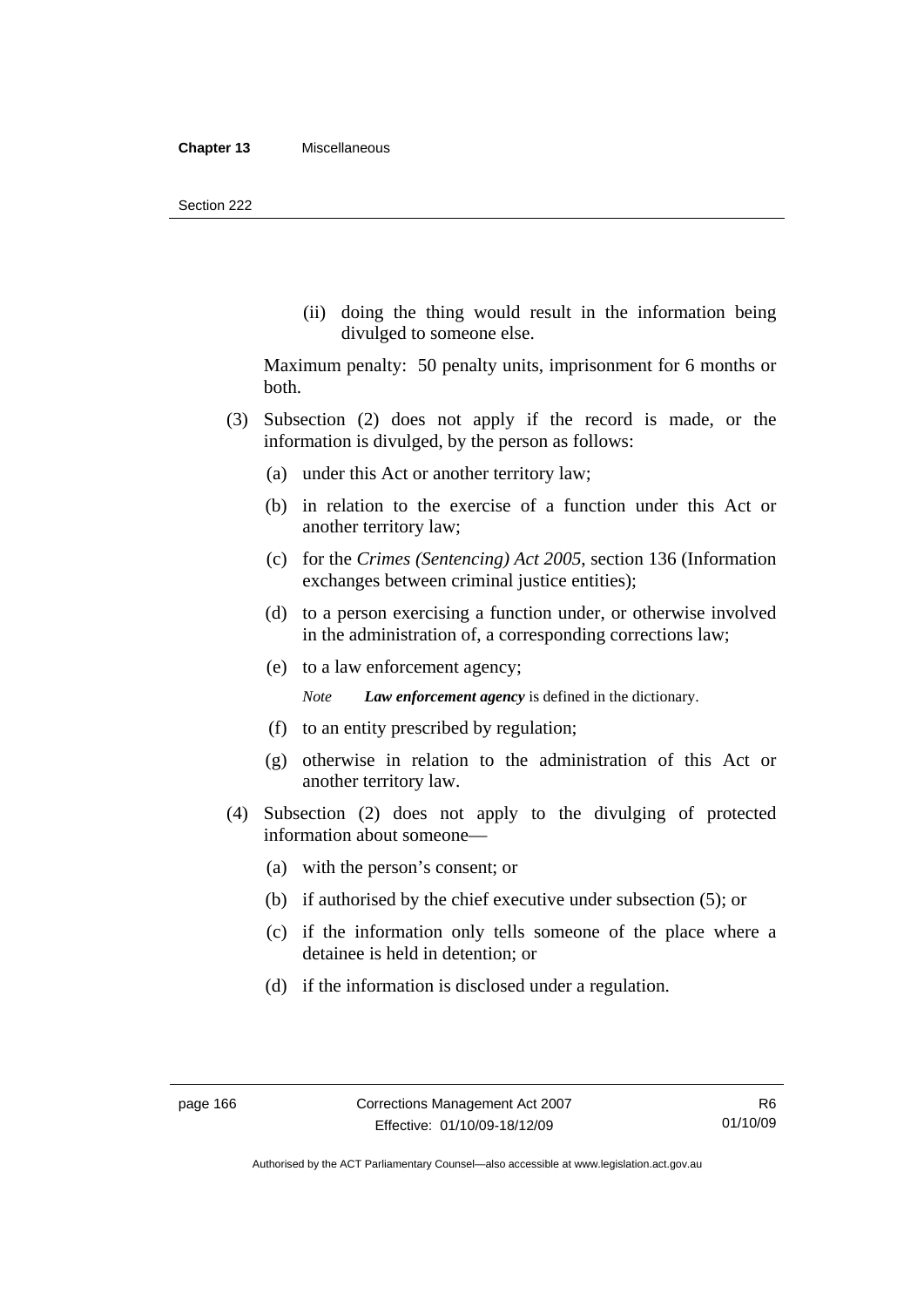- (5) The chief executive may, in writing, authorise the divulging of protected information about a person if the chief executive believes, on reasonable grounds, that divulging the information is—
	- (a) necessary to protect someone whose life or safety is in danger; or
	- (b) otherwise in the public interest.

## **223 Protection from liability**

- (1) This section applies to a person who—
	- (a) exercises, or has exercised, a function under this Act; or
	- (b) is, or has been, otherwise involved in the administration of this Act.
- (2) The person does not incur civil liability for an act or omission done honestly and without recklessness for this Act.
	- *Note* A reference to an Act includes a reference to the statutory instruments made or in force under the Act, including regulations and the corrections rules (see Legislation Act, s 104).
- (3) Any civil liability that would, apart from this section, attach to the person attaches instead to the Territory.

#### **224 Corrections dogs**

A regulation may make provision in relation to the use of corrections dogs.

#### **Examples of provision made by regulation**

- 1 the training and approval of dogs for exercising functions under this Act
- 2 approvals for corrections officers to use corrections dogs
- *Note* An example is part of the Act, is not exhaustive and may extend, but does not limit, the meaning of the provision in which it appears (see Legislation Act, s 126 and s 132).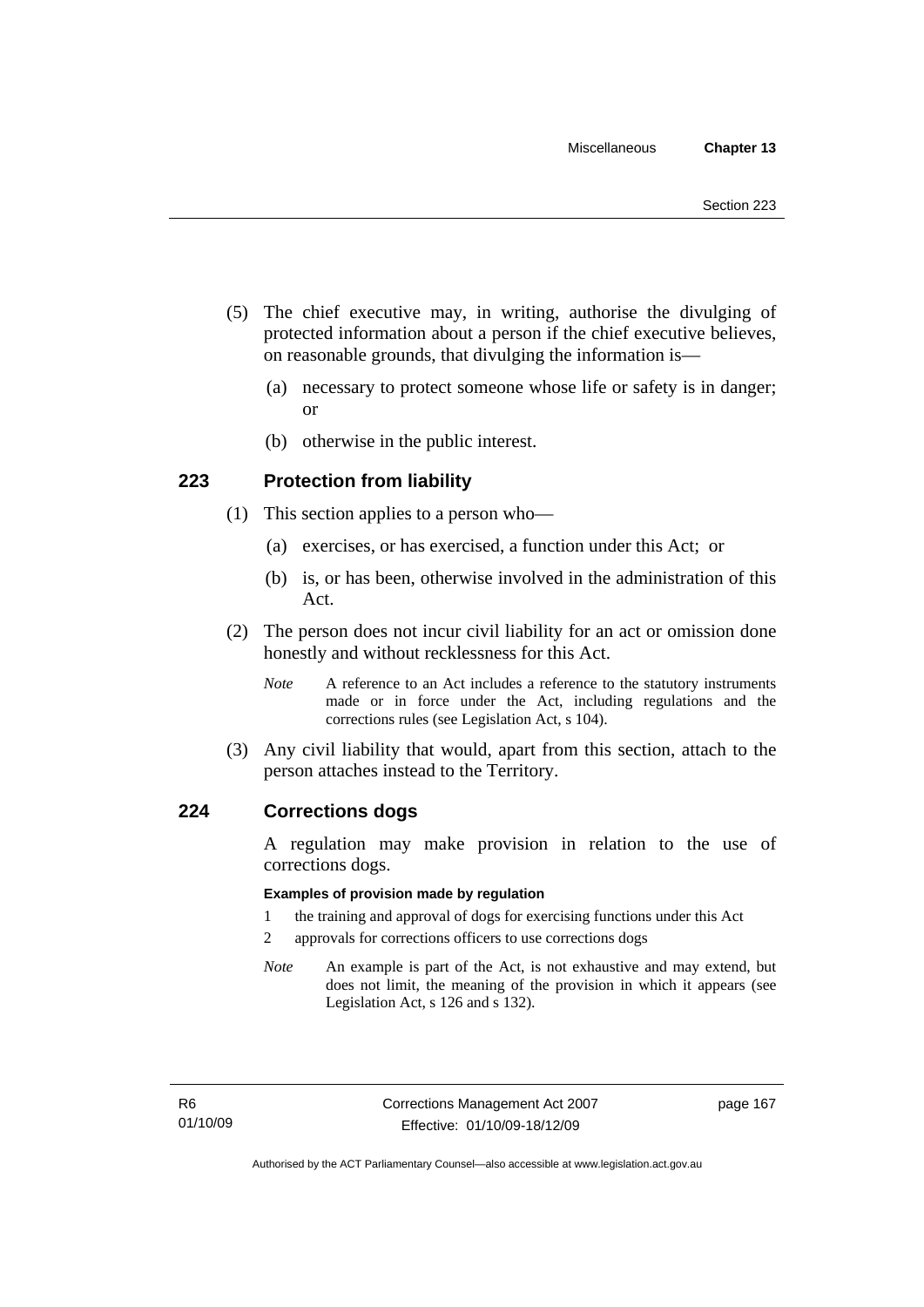#### **Chapter 13** Miscellaneous

## **225 Declaration of corresponding corrections law**

- (1) The Minister may declare that a law of a State or another Territory is a corresponding corrections law.
- (2) The Minister may make the declaration only if satisfied that the law substantially corresponds to this Act or a part of this Act.
- (3) A declaration is a notifiable instrument.

*Note* A notifiable instrument must be notified under the Legislation Act.

## **226 Evidentiary certificates**

- (1) A certificate that appears to be signed by or for the chief executive, and states any matter relevant to anything done or not done under this Act in relation to a detainee, is evidence of the matter.
- (2) Without limiting subsection (1), a certificate under subsection (1) may state any of the following:
	- (a) that a stated person did, or did not, occupy a position under this Act;
	- (b) that a stated person was, or was not, a detainee;
	- (c) that a stated instrument under this Act was, or was not, in force;
	- (d) that a stated disciplinary breach by a stated detainee was, or was not, admitted by the detainee or found proven at an inquiry for chapter 10 (Discipline);
	- (e) that a stated instrument is a copy of an instrument made, given, issued or received under this Act.
- (3) A certificate that appears to be signed by or for the chief executive, and states any matter prescribed by regulation for this section, is evidence of the stated matter.
- (4) A certificate mentioned in subsection (1) or (2) may state a matter by reference to a date or period.

Authorised by the ACT Parliamentary Counsel—also accessible at www.legislation.act.gov.au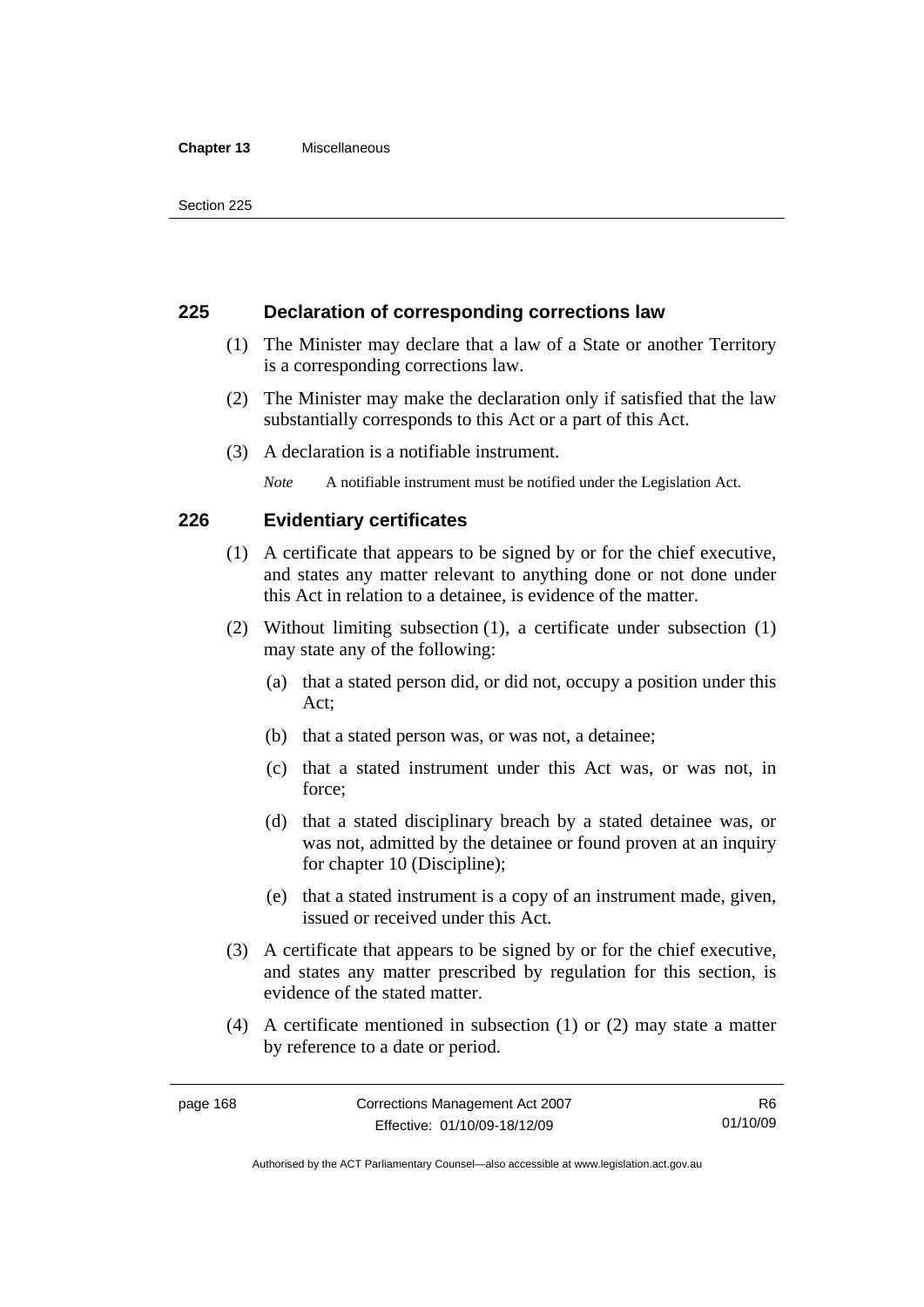- (5) A certificate of the results of the analysis of a substance under this Act, signed by an analyst appointed under subsection (8), is evidence of the facts stated in the certificate.
- (6) A court must accept a certificate or other document mentioned in this section as proof of the matters stated in it if there is no evidence to the contrary.
- (7) However, an instrument mentioned in subsection (2) (c), or certificate mentioned in subsection (5), must not be admitted in evidence by a court unless the court is satisfied that reasonable efforts have been made to serve a copy of the instrument or certificate on the person concerned.
- (8) The chief executive may appoint analysts for this Act.
	- *Note 1* For the making of appointments (including acting appointments), see the Legislation Act, pt 19.3.
	- *Note* 2 In particular, a person may be appointed for a particular provision of a law (see Legislation Act, s 7 (3)) and an appointment may be made by naming a person or nominating the occupant of a position (see s 207).
- (9) An appointment under subsection (8) is a notifiable instrument.

*Note* A notifiable instrument must be notified under the Legislation Act.

## **227 Determination of fees**

- (1) The Minister may determine fees for this Act.
	- *Note* The Legislation Act contains provisions about the making of determinations and regulations relating to fees (see pt 6.3).
- (2) A determination is a disallowable instrument.
	- *Note* A disallowable instrument must be notified, and presented to the Legislative Assembly, under the Legislation Act.

## **228 Approved forms**

 (1) The Minister may approve forms for this Act (other than forms for use in or in relation to a court).

| -R6      | Corrections Management Act 2007 | page 169 |
|----------|---------------------------------|----------|
| 01/10/09 | Effective: 01/10/09-18/12/09    |          |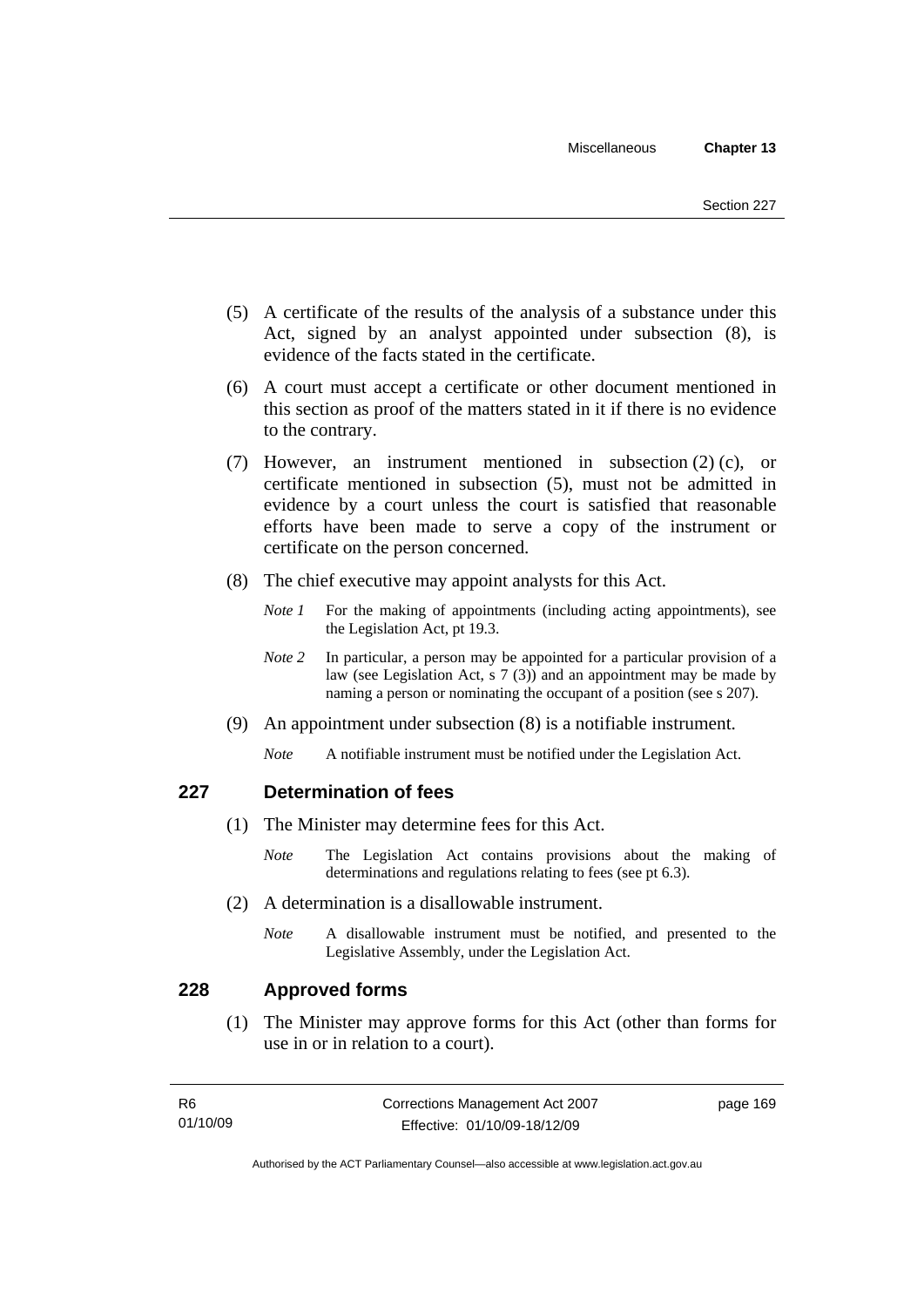(2) If the Minister approves a form for a particular purpose, the approved form must be used for that purpose.

*Note* For other provisions about forms, see the Legislation Act, s 255.

(3) An approved form is a notifiable instrument.

*Note* A notifiable instrument must be notified under the Legislation Act.

#### **229 Regulation-making power**

(1) The Executive may make regulations for this Act.

- (2) In particular, a regulation may deal with any of the following:
	- (a) the administration of correctional centres;
	- (b) the detention of people in police and court cells;
	- (c) the escorting of detainees;
	- (d) living conditions at correctional centres, including the treatment of detainees;
	- (e) the inspection of correctional centres and investigation of complaints by detainees;
	- (f) the admission of detainees to correctional centres;
	- (g) the management and security of correctional centres, particularly in relation to any of the following:
		- (i) the assessment of risks and measures to contain risks;
		- (ii) the classification and management of detainees;
		- (iii) work or activities by detainees;
		- (iv) correctional centre routine;
		- (v) detainees' money or property;
		- (vi) communications by detainees with other people, whether by phone or mail or any other means;

Authorised by the ACT Parliamentary Counsel—also accessible at www.legislation.act.gov.au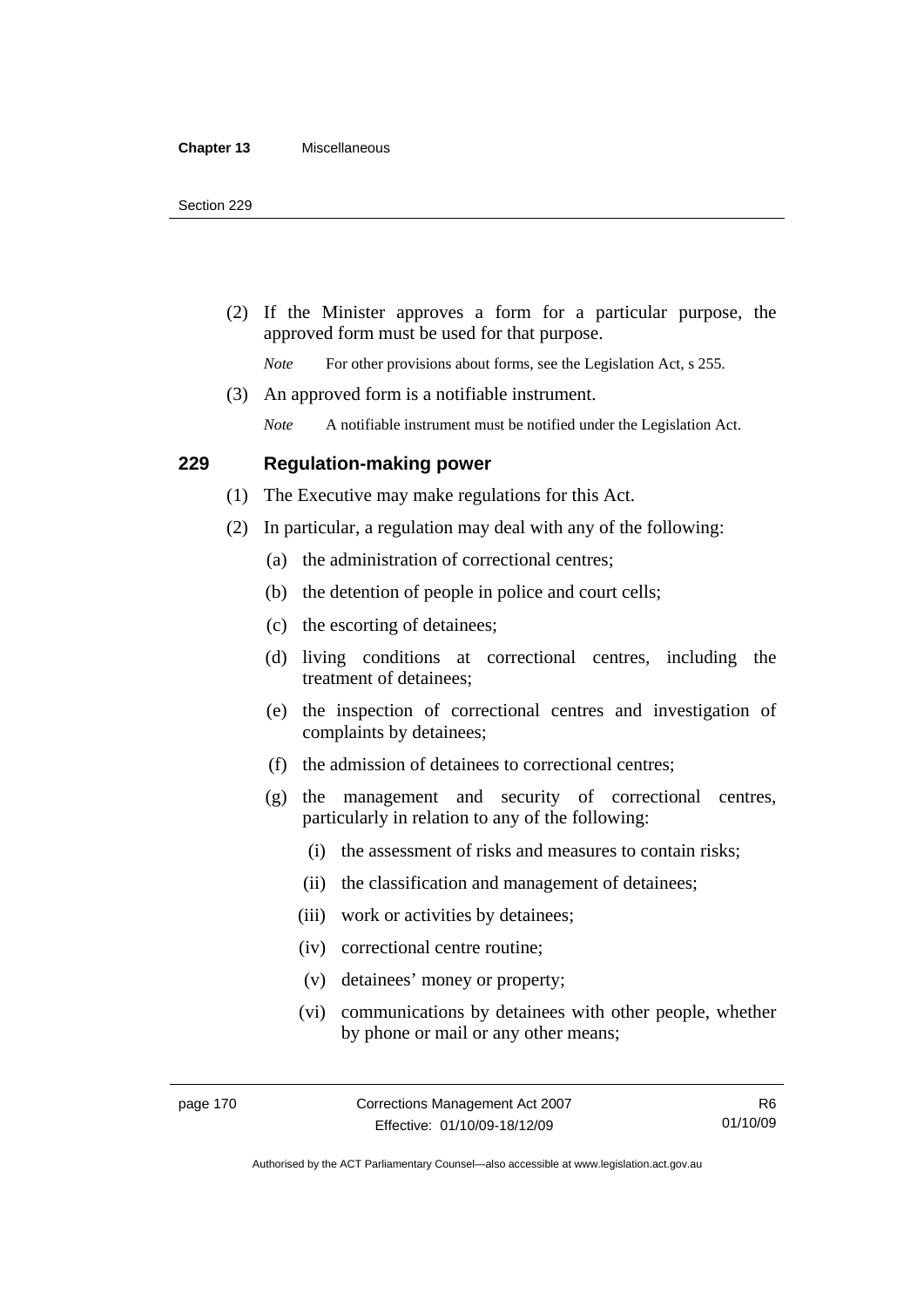- (vii) the movement or segregation of detainees;
- (viii) requirements for the wearing of uniforms by detainees;
- (ix) searches of people or property and the seizure of property;
- (x) alcohol or drug testing;
- (xi) the use of force;
- (xii) the analysis of things seized under this Act;
- (xiii) access to correctional centres;
- (xiv) good order and discipline;
- (xv) release procedures;
- (h) leave for detainees to be absent from correctional centres.
- (3) For chapter 10 (Discipline), a detainee's entitlements in relation to chapter 6 (Living conditions at correctional centres) include anything expressed to be an entitlement in a regulation made for a provision of chapter 6.
- (4) A regulation is taken to be consistent with this Act to the extent that it is capable of operating concurrently with this Act.
- (5) A regulation may apply, adopt or incorporate a law of another jurisdiction or an instrument, or a provision of a law of another jurisdiction or instrument, as in force from time to time.
	- *Note 1* The text of an applied, adopted or incorporated law or instrument, whether applied as in force from time to time or at a particular time, is taken to be a notifiable instrument if the operation of the Legislation Act, s 47 (5) or (6) is not disapplied (see s 47 (7)).
	- *Note 2* A notifiable instrument must be notified under the Legislation Act.
- (6) A regulation may create offences and fix maximum penalties of not more than 20 penalty units for the offences.
	- *Note* Regulations must be notified, and presented to the Legislative Assembly, under the Legislation Act.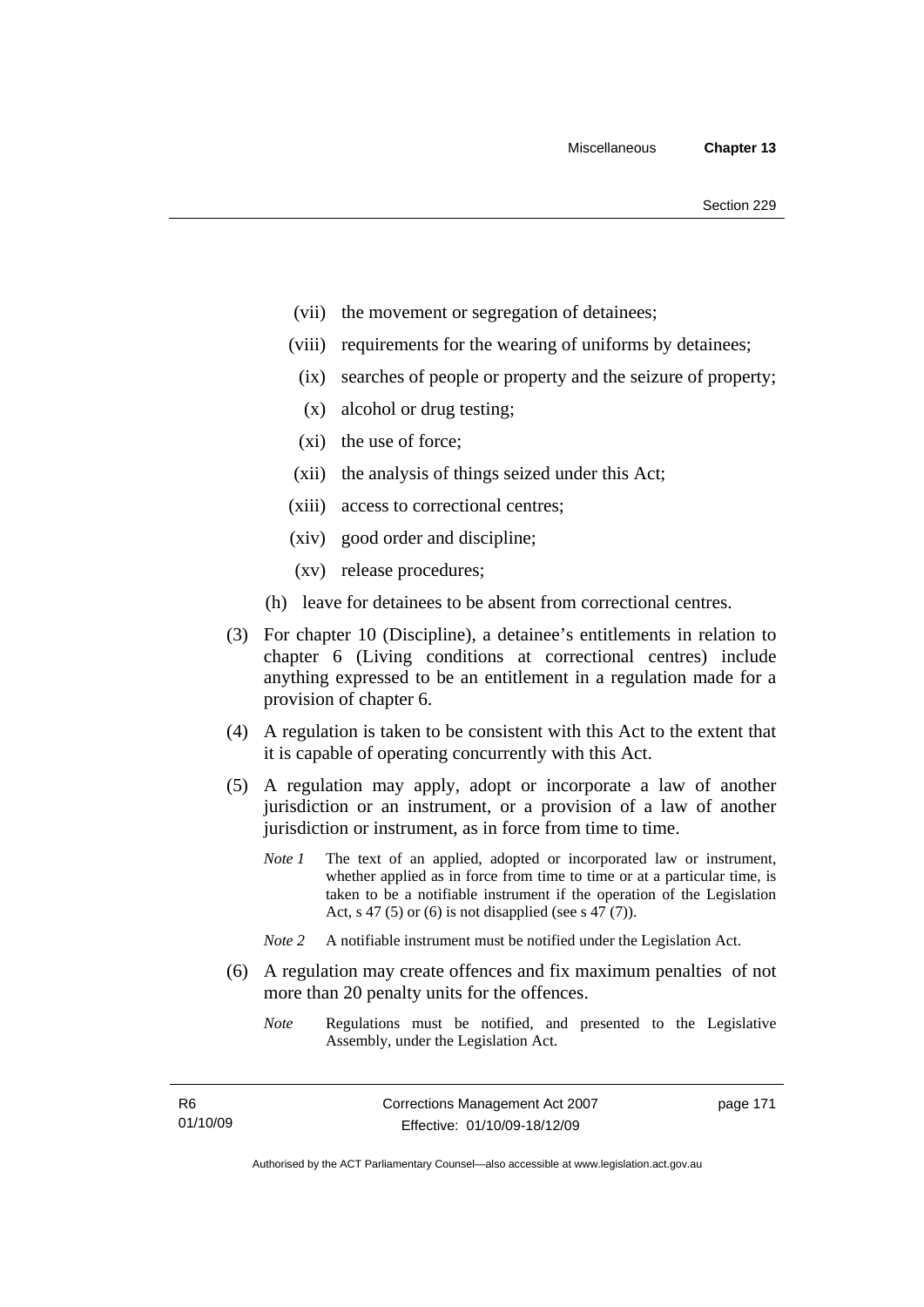#### **Chapter 50 Transitional**

Section 500

# **Chapter 50 Transitional**

## **500 Meaning of** *commencement day***—ch 50**

In this chapter:

*commencement day* means the day this chapter commences.

## **501 Application of Act to transitional detainees**

- (1) To remove any doubt, this Act applies to a person who is a detainee because of any of the following provisions of the *Crimes (Sentence Administration) Act 2005*:
	- (a) section 330 (Full-time imprisonment—sentenced offenders);
	- (b) section 331 (Full-time imprisonment—remandees);
	- (c) section 331A (Full-time imprisonment—other detainees).
- (2) When this section expires, the following note also expires:
	- section  $6(1)$ , note 2.
- (3) This section is a law to which the Legislation Act, section 88 (Repeal does not end effect of transitional laws etc) applies.
- (4) This section expires on the expiry of the *Crimes (Sentence Administration) Act 2005,* chapter 16 (Transitional—general).

## **502 Application of Act to transitional interstate leave permits**

- (1) A permit in force immediately before the commencement day under the Prisoners Interstate Leave Act, section 6 (Grants of interstate leave of absence permits) is taken, on and after the commencement day, to be an interstate leave permit under this Act.
- (2) This section is a law to which the Legislation Act, section 88 (Repeal does not end effect of transitional laws etc) applies.

Authorised by the ACT Parliamentary Counsel—also accessible at www.legislation.act.gov.au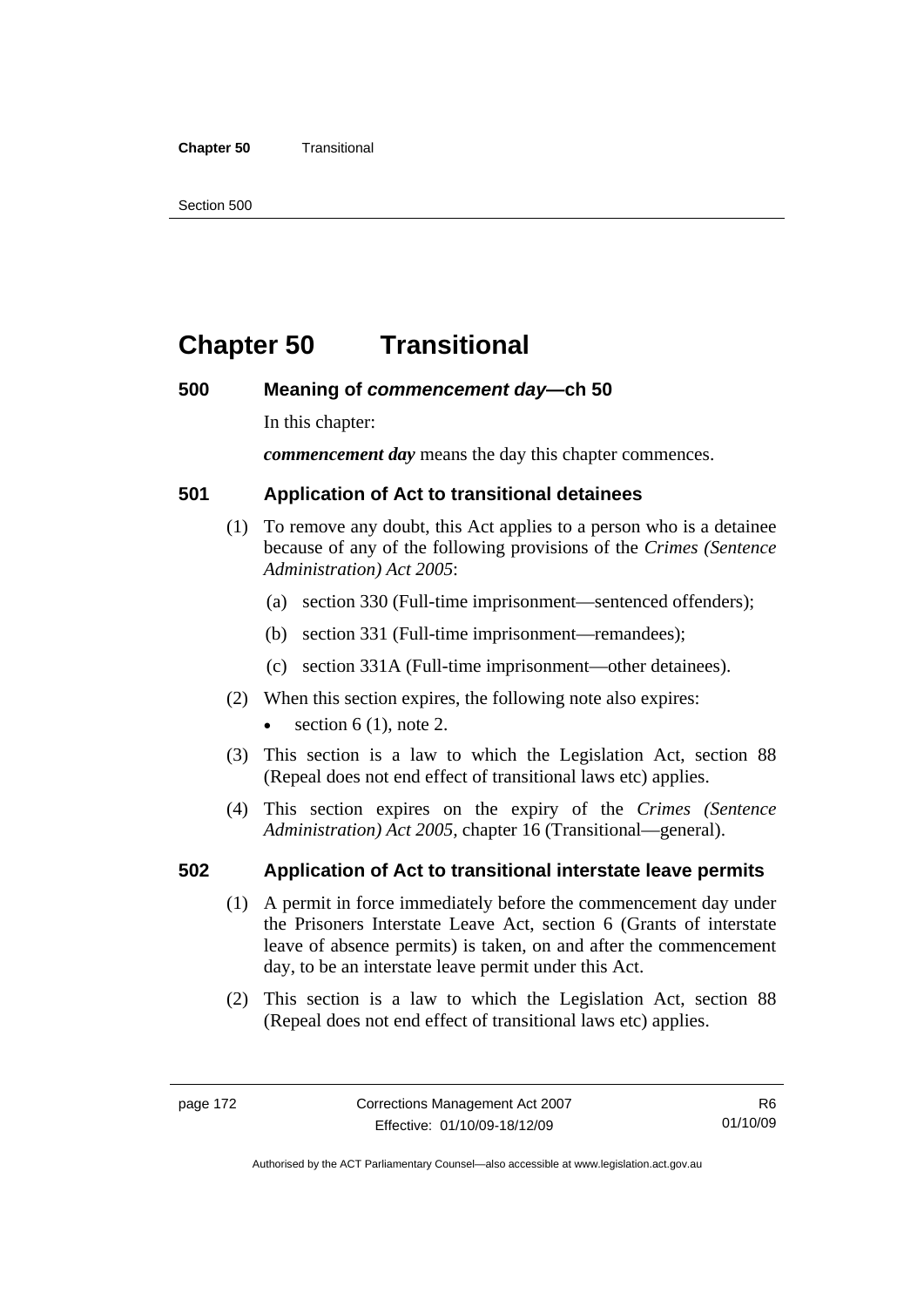- (3) This section expires on the expiry of the *Crimes (Sentence Administration) Act 2005,* chapter 16 (Transitional—general).
- (4) In this section:

*Prisoners Interstate Leave Act* means the *Prisoners Interstate Leave Act 1997* (repealed) as applied by the *Crimes (Sentence Administration) Act 2005*, section 605 (Old custody law continues).

# **503 Application of Act to certain transitional remandees**

- (1) The removal of a detainee from a remand centre under the Remand Centres Act, section 14 (Removal of detainee to hospital) before the commencement day is, for any period for which the detainee remains removed from the remand centre on or after the commencement day, taken to be a transfer directed under this Act, section 54 (5) (Transfers to health facilities).
- (2) A pending complaint under the Remand Centres Act, section 25 (Complaints by detainees) is taken, on and after the commencement day, to be a complaint made under this Act, section 59 (Complaints to official visitors).
- (3) For subsection (2), a complaint is *pending* if an official visitor has not, before the commencement day, completed an inquiry and made any recommendation or report in relation to the complaint under the Remand Centres Act, section 25.
- (4) A release in force immediately before the commencement day under the Remand Centres Act, section 28 (Temporary release of detainees within ACT) is taken, for any period of the release on or after the commencement day, to be a local leave permit under this Act.
- (5) This section is a law to which the Legislation Act, section 88 (Repeal does not end effect of transitional laws etc) applies.
- (6) This section expires 2 years after the commencement day.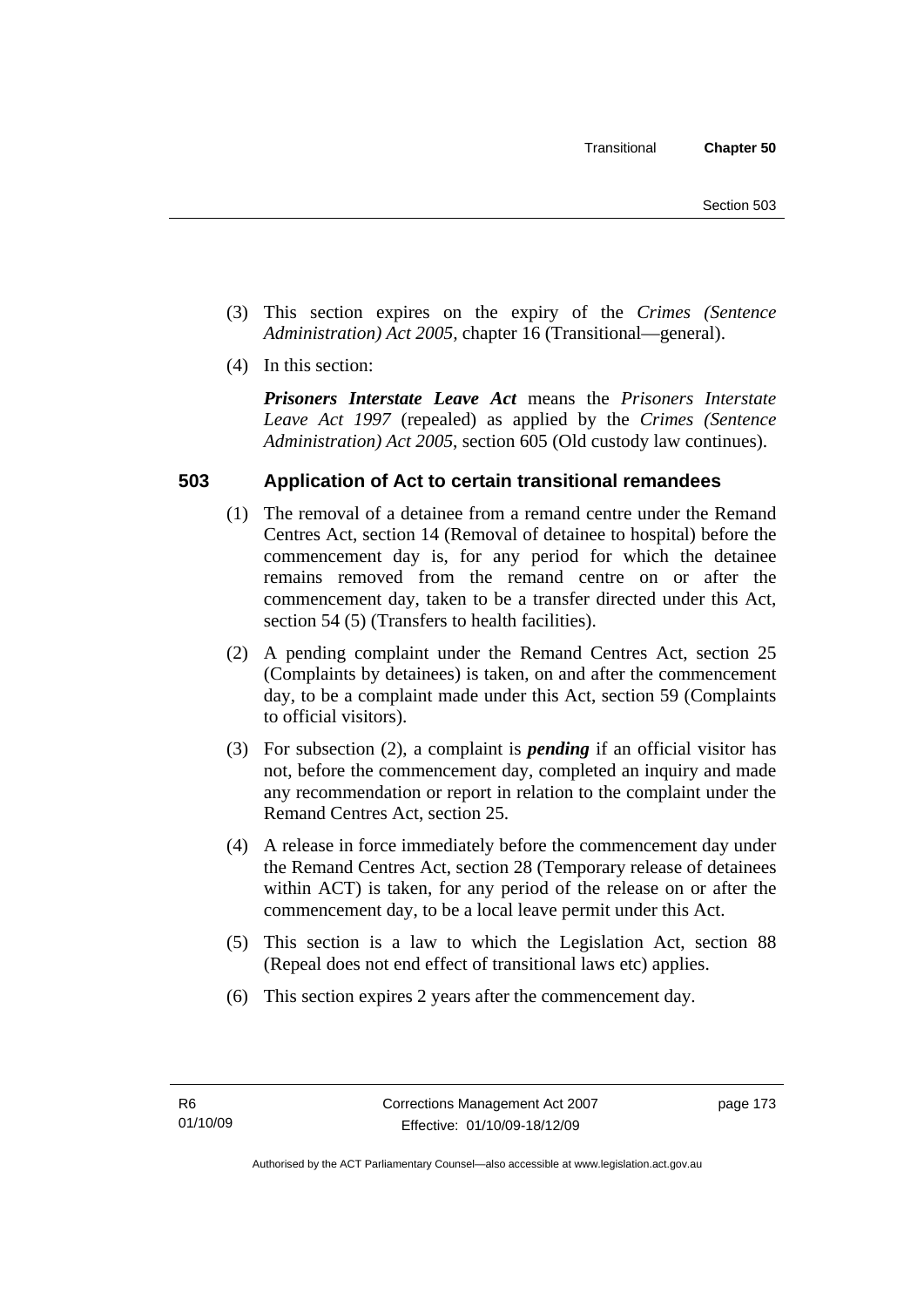(7) In this section:

*Remand Centres Act* means the *Remand Centres Act 1976*  (repealed) as applied by the *Crimes (Sentence Administration) Act 2005*, section 605 (Old custody law continues).

## **504 Transitional arrangements with NSW—Rehabilitation of Offenders (Interim) Act, s 94**

- (1) This section applies to an arrangement in force immediately before the commencement day under the Rehabilitation of Offenders (Interim) Act, section 94 (Chief Minister may make arrangements with NSW).
- (2) The arrangement is taken, on and after the commencement day, to be an arrangement under this Act, section 25 (Correctional centres—arrangements with NSW).
- (3) This section is a law to which the Legislation Act, section 88 (Repeal does not end effect of transitional laws etc) applies.
- (4) This section expires 2 years after the commencement day.
- (5) In this section:

*Rehabilitation of Offenders (Interim) Act* means the *Rehabilitation of Offenders (Interim) Act 2001* (repealed) as applied by the *Crimes (Sentence Administration) Act 2005*, section 605 (Old custody law continues).

## **505 Construction of outdated references**

- (1) In any Act, instrument made under an Act or a document, a reference to an earlier law is, in relation to anything to which this Act applies, a reference to this Act.
- (2) In any Act, instrument made under an Act or a document, a reference to a provision of an earlier law is, in relation to anything to which this Act applies, a reference to the corresponding provision of this Act.

R6 01/10/09

Authorised by the ACT Parliamentary Counsel—also accessible at www.legislation.act.gov.au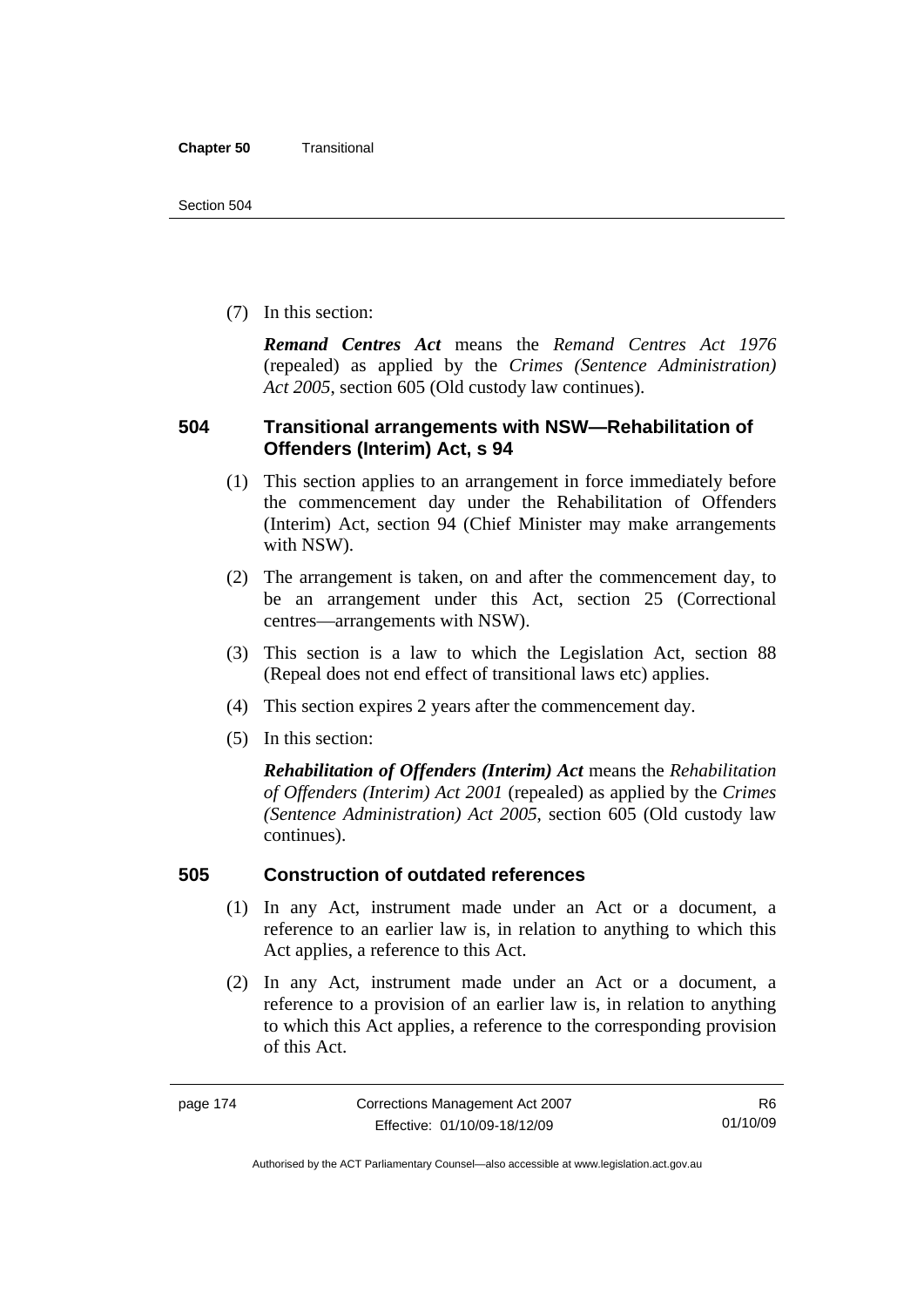- (3) In any Act, instrument made under an Act or a document, a reference to anything that is no longer applicable because of the repeal or amendment of an earlier law by the *Sentencing Legislation Amendment Act 2006*, and for which there is a corresponding thing under this Act, is taken to be a reference to the corresponding thing under this Act, if the context allows and if otherwise appropriate.
- (4) This section is a law to which the Legislation Act, section 88 (Repeal does not end effect of transitional laws etc) applies.
- (5) This section expires 10 years after the commencement day.
- (6) In this section:

*earlier law* means any of the following:

- (a) *Community Based Sentences (Transfer) Act 2003* (repealed);
- (b) *Crimes Act 1900*;
- (c) *Custodial Escorts Act 1998* (repealed);
- (d) *Magistrates Court Act 1930*;
- (e) *Parole Orders (Transfer) Act 1983* (repealed);
- (f) *Periodic Detention Act 1995* (repealed);
- (g) *Prisoners (International Transfer) Act 1999* (repealed);
- (h) *Prisoners Interstate Leave Act 1997* (repealed);
- (i) *Prisoners (Interstate Transfer) Act 1993* (repealed);
- (j) *Rehabilitation of Offenders (Interim) Act 2001* (repealed);
- (k) *Remand Centres Act 1976* (repealed);
- (l) *Removal of Prisoners Act 1968* (repealed);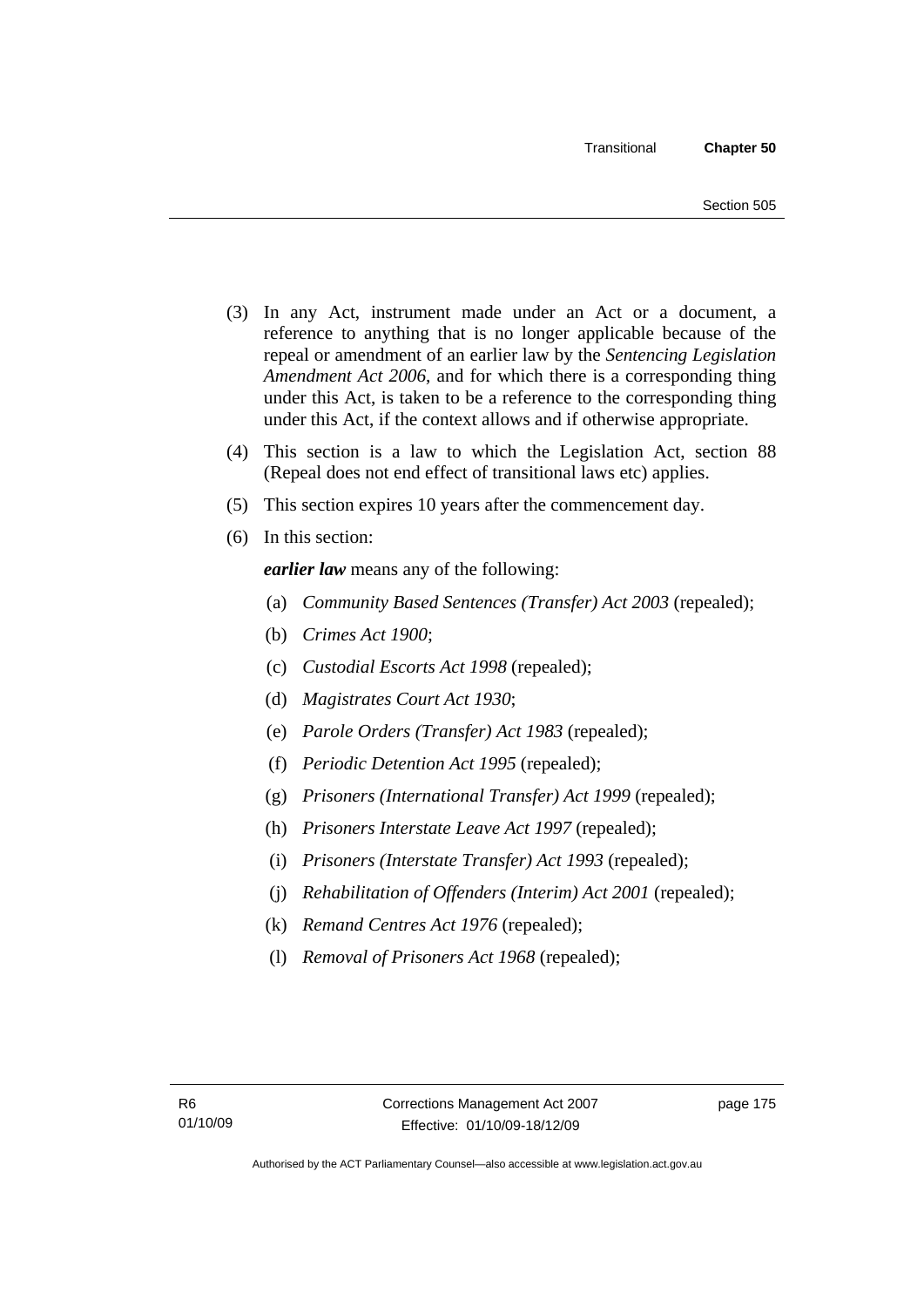- (m) *Supervision of Offenders (Community Service Orders) Act 1985* (repealed).
- *Note* A reference to an Act includes a reference to the statutory instruments made or in force under the Act, including any regulation (see Legislation Act, s 104).

# **506 Crimes (Sentence Administration) Act 2005, ch 17 (Transitional—interim custody arrangements)—definition of** *Corrections Management Act 2007*

- (1) This section applies to the *Crimes (Sentence Administration) Act 2005*, section 603 (Definitions—ch 17), definition of *Corrections Management Act 2007* (the *interim definition*).
- (2) The interim definition applies to this Act.
- (3) This section is a law to which the Legislation Act, section 88 (Repeal does not end effect of transitional laws etc) applies.
- (4) This section expires 2 years after the commencement day.

## **507 Transitional regulations**

- (1) A regulation may prescribe transitional matters necessary or convenient to be prescribed because of the enactment of this Act, the *Crimes (Sentencing) Act 2005*, the *Sentencing Legislation Amendment Act 2006* or the *Crimes (Sentence Administration) Act 2005.*
- (2) A regulation may modify this chapter (including its operation in relation to another territory law) to make provision in relation to anything that, in the Executive's opinion, is not, or is not adequately or appropriately, dealt with in this chapter.
- (3) A regulation under subsection (2) has effect despite anything else in this Act or another territory law.
- (4) This section expires 2 years after the commencement day.

Authorised by the ACT Parliamentary Counsel—also accessible at www.legislation.act.gov.au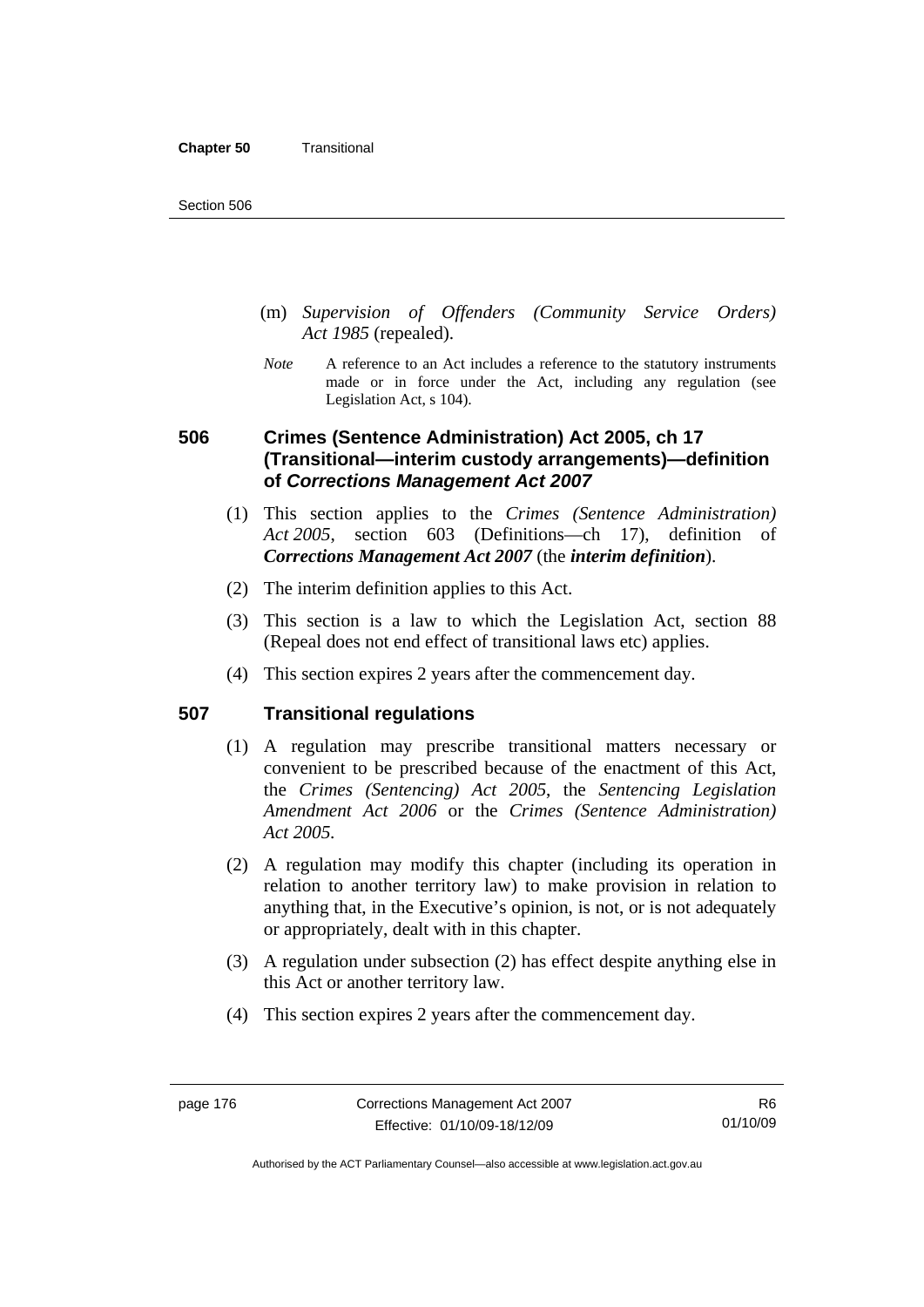# **Dictionary**

(see s 3)

*Note 1* The Legislation Act contains definitions and other provisions relevant to this Act.

*Note 2* For example, the Legislation Act, dict, pt 1, defines the following terms:

- chief executive (see s 163)
- chief police officer
- civil partnership
- doctor
- domestic partner (see s 169 (1))
- **Governor**
- human rights commissioner
- in relation to
- intersex person (see s 169B)
- judge
- Legislative Assembly
- magistrate
- NSW correctional centre
- nurse
- ombudsman
- police officer
- public advocate
- public employee
- public servant
- quarter
- sentence administration board
- transgender person (see s  $169A(1)$  and  $(2)$ )
- tribunal.

page 177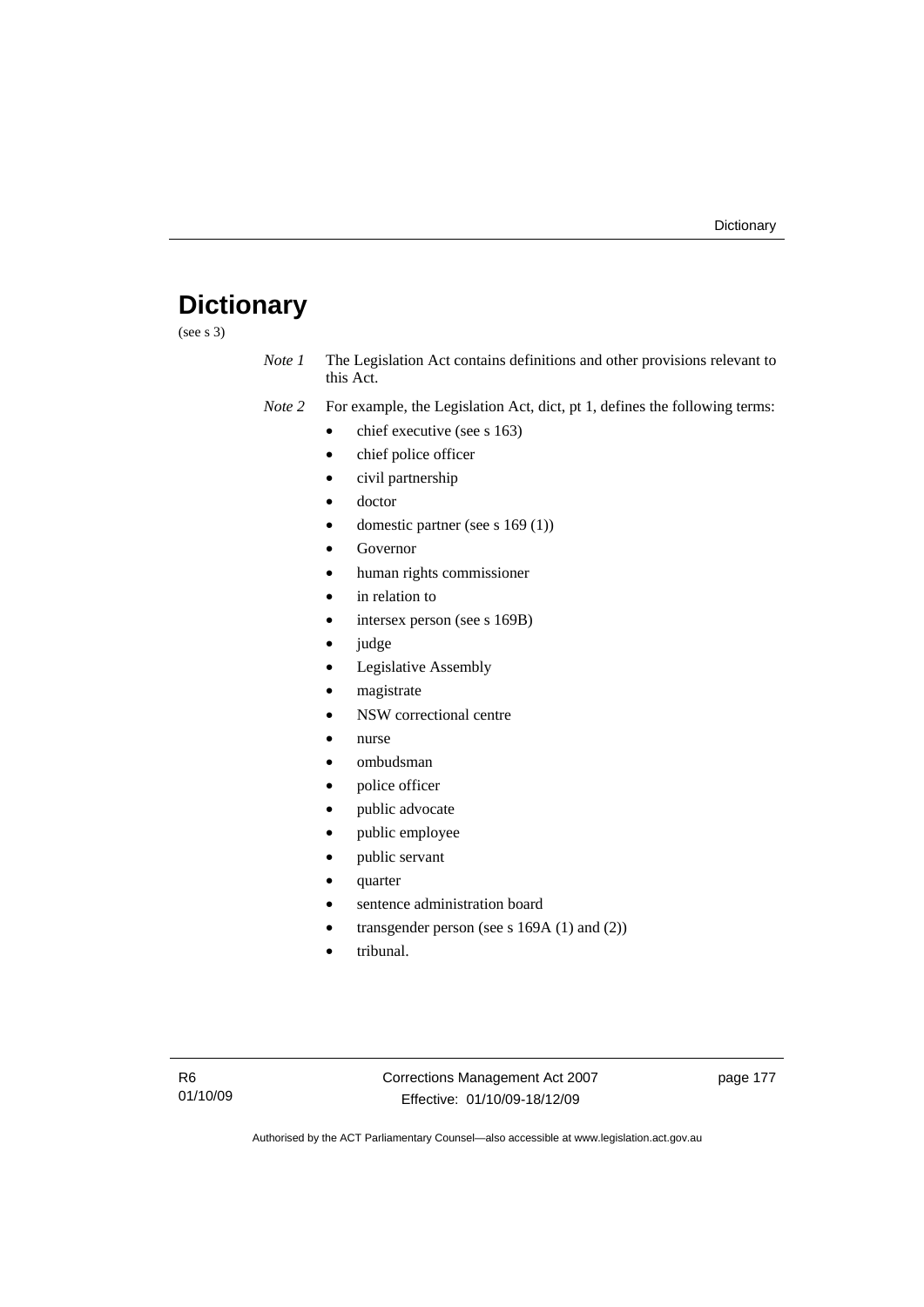*accredited person*, in relation to a detainee, means each of the following:

- (a) if the detainee is a sentenced offender—anyone involved in relation to the administration of the sentence;
- (b) a lawyer representing the detainee;
- (c) an official visitor;
- (d) the human rights commissioner;
- (e) the public advocate;
- (f) the ombudsman;
- (g) a person prescribed by regulation.
- *Note* Territory laws apply to a delegate of a person in the exercise of a delegation as if the delegate were the person who appointed the delegate (see Legislation Act, s 239 (2)).

*accused*—see section 151.

*activity*—see the *Crimes (Sentence Administration) Act 2005*, dictionary.

*adjudicator* means a person who is appointed as an adjudicator under section 177.

*administrative penalty*—see section 151.

*administrator*, in relation to a disciplinary breach—see section 151.

*admission*, of a detainee to a correctional centre—see section 63.

*body search*, of a detainee—see section 107.

*case management plan*, for a detainee, means the detainee's case management plan maintained under section 78.

*charge*—see section 151.

*charge notice*—see section 151.

*conduct* means an act or omission.

page 178 Corrections Management Act 2007 Effective: 01/10/09-18/12/09

R6 01/10/09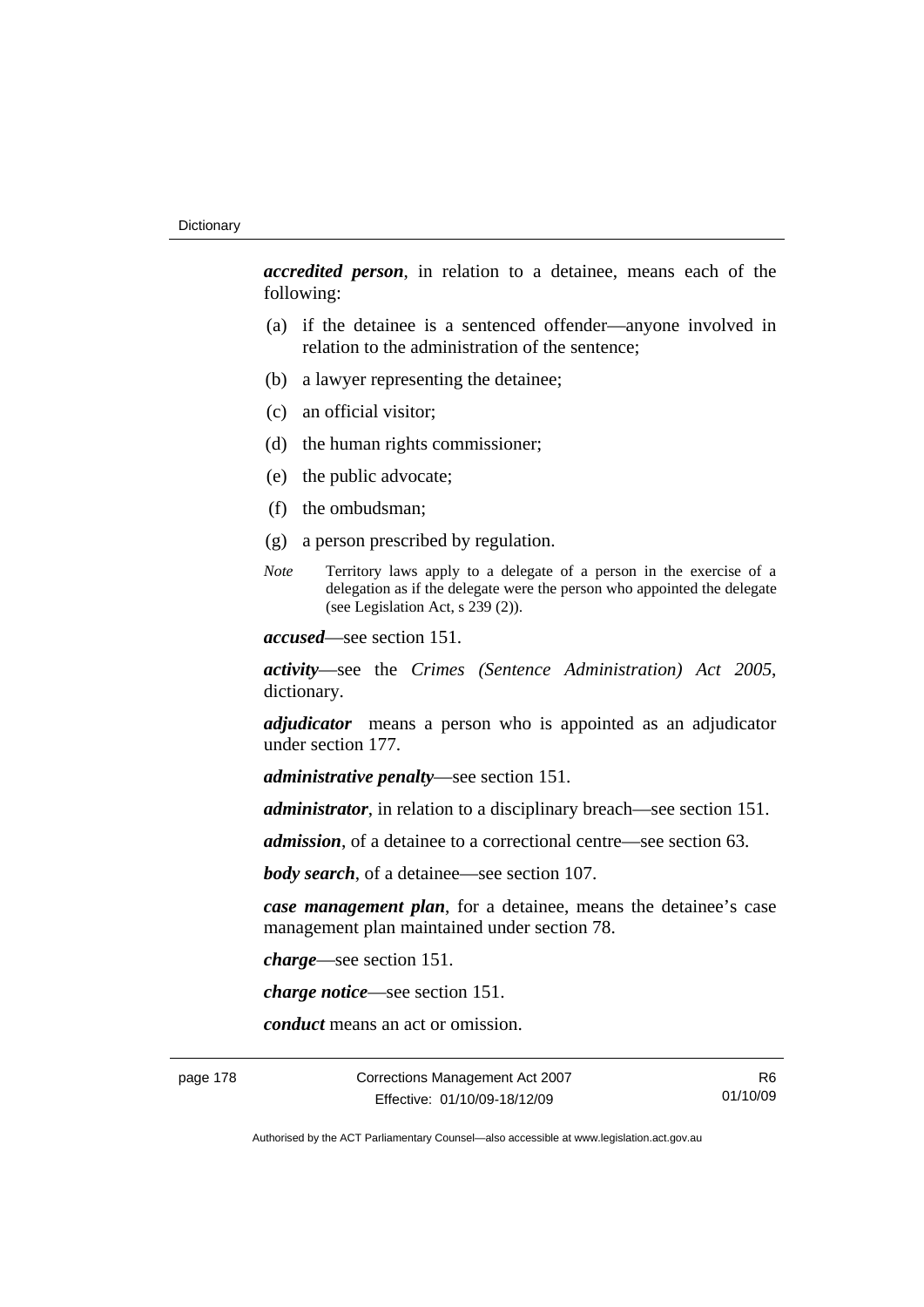*correctional centre* means a place declared to be a correctional centre under section 24.

*corrections dog* means a dog approved under the regulations to exercise functions as a corrections dog under this Act.

*corrections officer* means a person who is appointed as a corrections officer under section 19.

*corrections policy* means a corrections policy under section 14.

*corresponding chief executive*, for part 12.2 (Interstate leave)—see section 206.

*corresponding corrections law*—see section 225.

*corresponding leave law*, for part 12.2 (Interstate leave)—see section 206.

*court cell*, for chapter 4 (Detention in police and court cells etc) see section 29.

*detainee*—see section 6.

*detention period*, for an offender's periodic detention—see the *Crimes (Sentence Administration) Act 2005*, section 41.

*disciplinary action*—see section 151.

*disciplinary breach*—see section 151.

*disciplinary charge*—see section 151.

*drug*—see section 132.

*engage in conduct* means—

- (a) do an act; or
- (b) omit to do an act.

*escape*, for part 12.2 (Interstate leave)—see section 206.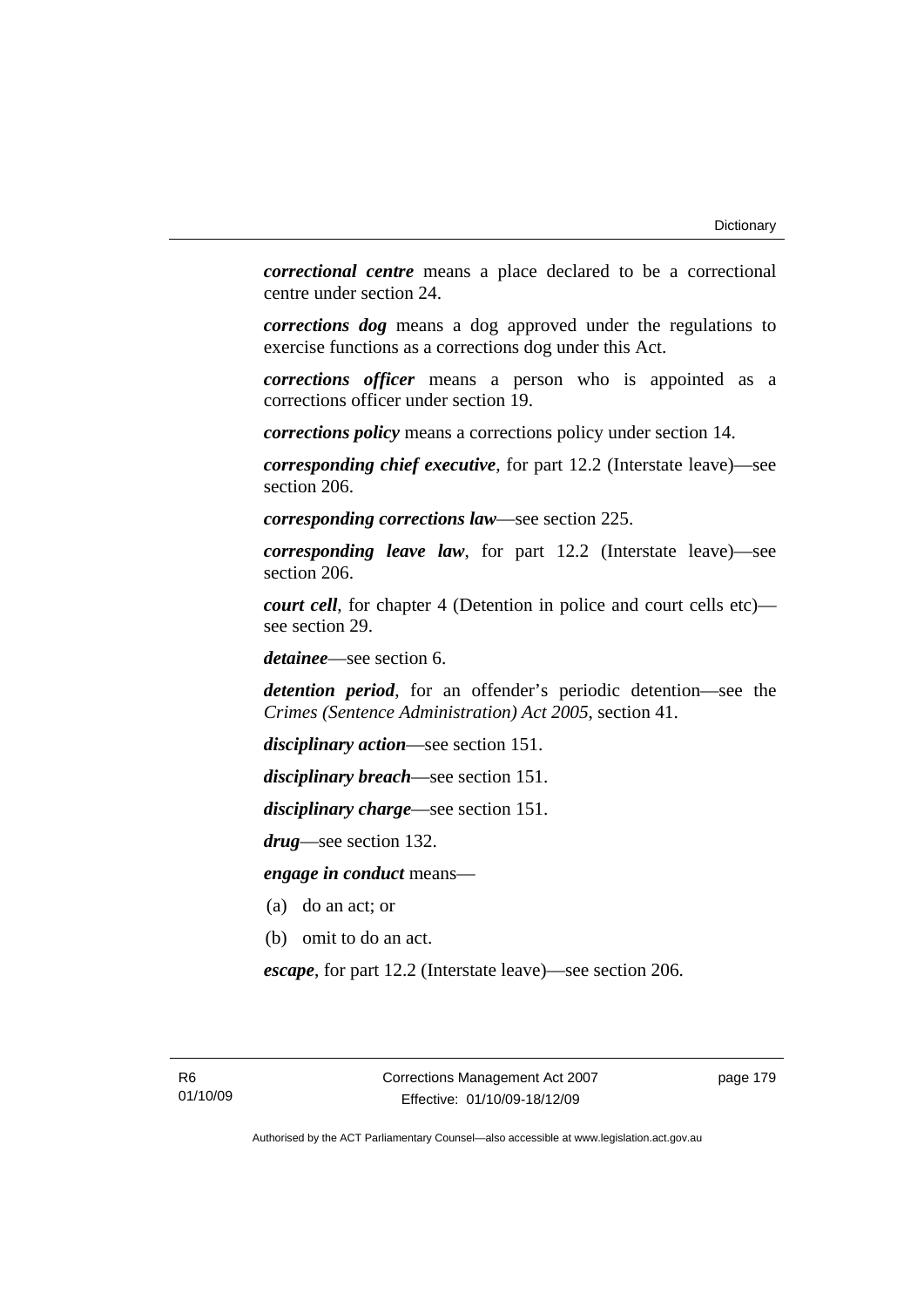*escort officer*, in relation to a person, means—

- (a) a police officer; or
- (b) a corrections officer whose functions including escorting the person.

*family member*, of a detainee, means any of the following:

- (a) the detainee's domestic partner;
- (b) a parent, step-parent or grandparent of the detainee;
- (c) a child, step-child or grandchild of the detainee;
- (d) a brother, sister, step-brother or step-sister of the detainee;
- (e) a guardian or carer of the detainee.

*frisk search*—see section 107.

*full-time detainee*—see the *Crimes (Sentence Administration) Act 2005*, section 22 (1).

*health facility* means a hospital or other facility where health services are provided.

*health professional* means a health professional registered under the *Health Professions Act 2004.*

*health service*—see the *Health Professionals Act 2004*, section 15.

*hearing*, for an inquiry—see section 151.

*inquiry*—see section 151.

*interstate detainee*, for part 12.2 (Interstate leave)—see section 206.

*interstate escort officer*—see section 213.

*interstate leave permit*—see section 208.

*investigative segregation*—see section 151.

*investigator*—see section 151.

R6 01/10/09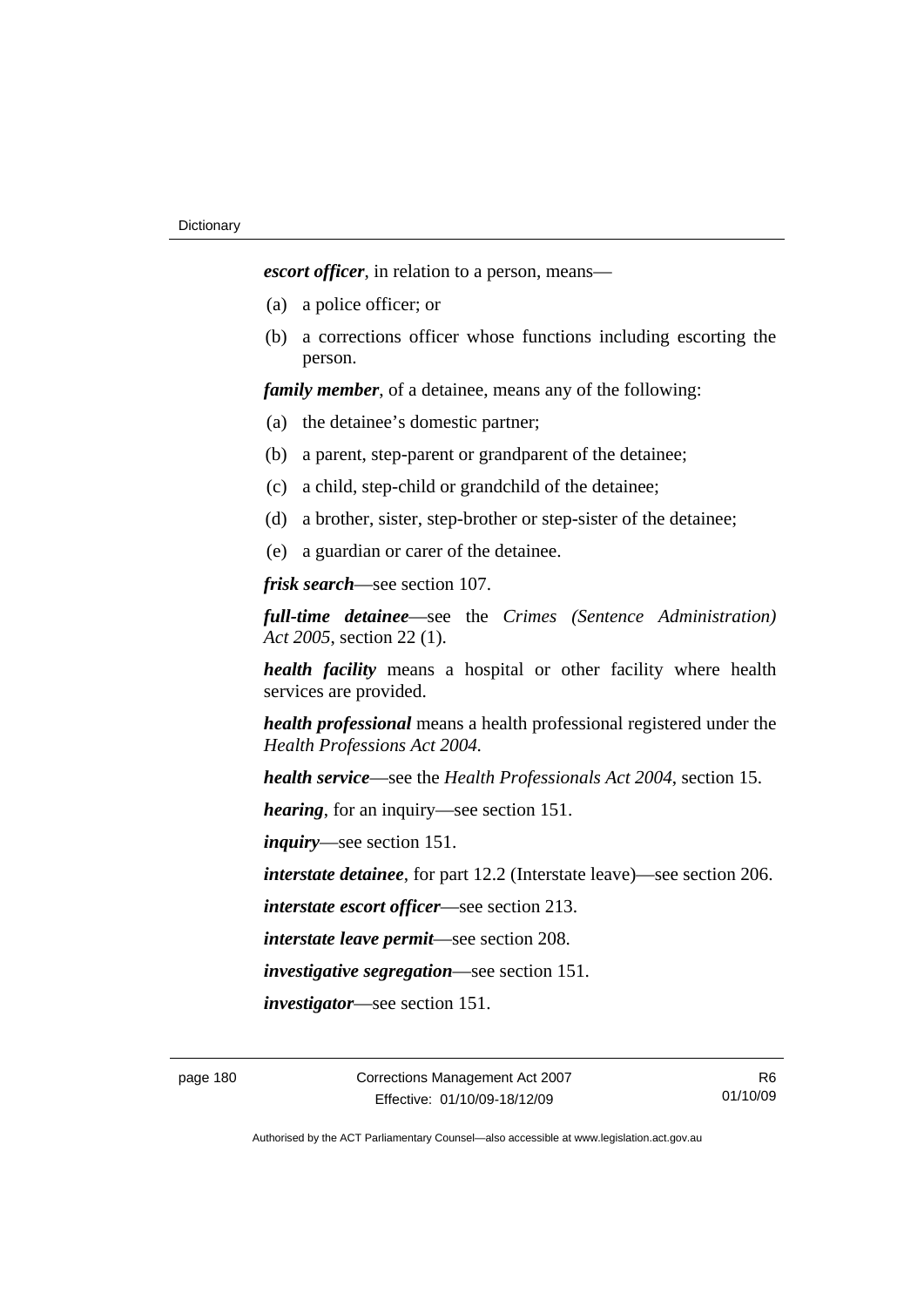*investigator's report*—see section 151.

*law enforcement agency*—see the *Spent Convictions Act 2000*, dictionary.

*legally privileged—*a thing is *legally privileged* if client legal privilege attaches to the thing.

*local leave permit—*see section 205.

*mail* means postal mail.

*nonsmoking area*, at a correctional centre—see section 86.

*offender*—see the *Crimes (Sentence Administration) Act 2005*, dictionary.

*official visitor* means a person who is appointed as an official visitor under section 57.

*operating procedure* means an operating procedure under section 14.

*ordinary search*—see section 107.

*participating State*, for part 12.2 (Interstate leave)—see section 206.

*periodic detention*, for an offender—see the *Crimes (Sentence Administration) Act 2005*, section 40.

*personal monitoring device*—see section 101.

*police cell*, for Chapter 4 (Detention in police and court cells etc) see section 29.

*positive*, for a test sample for alcohol or a drug—see section 133.

*possession*, of a thing, includes the following:

- (a) receiving or obtaining possession of the thing;
- (b) having control over the disposition of the thing (whether or not having custody of the thing);
- (c) having joint possession of the thing.

page 181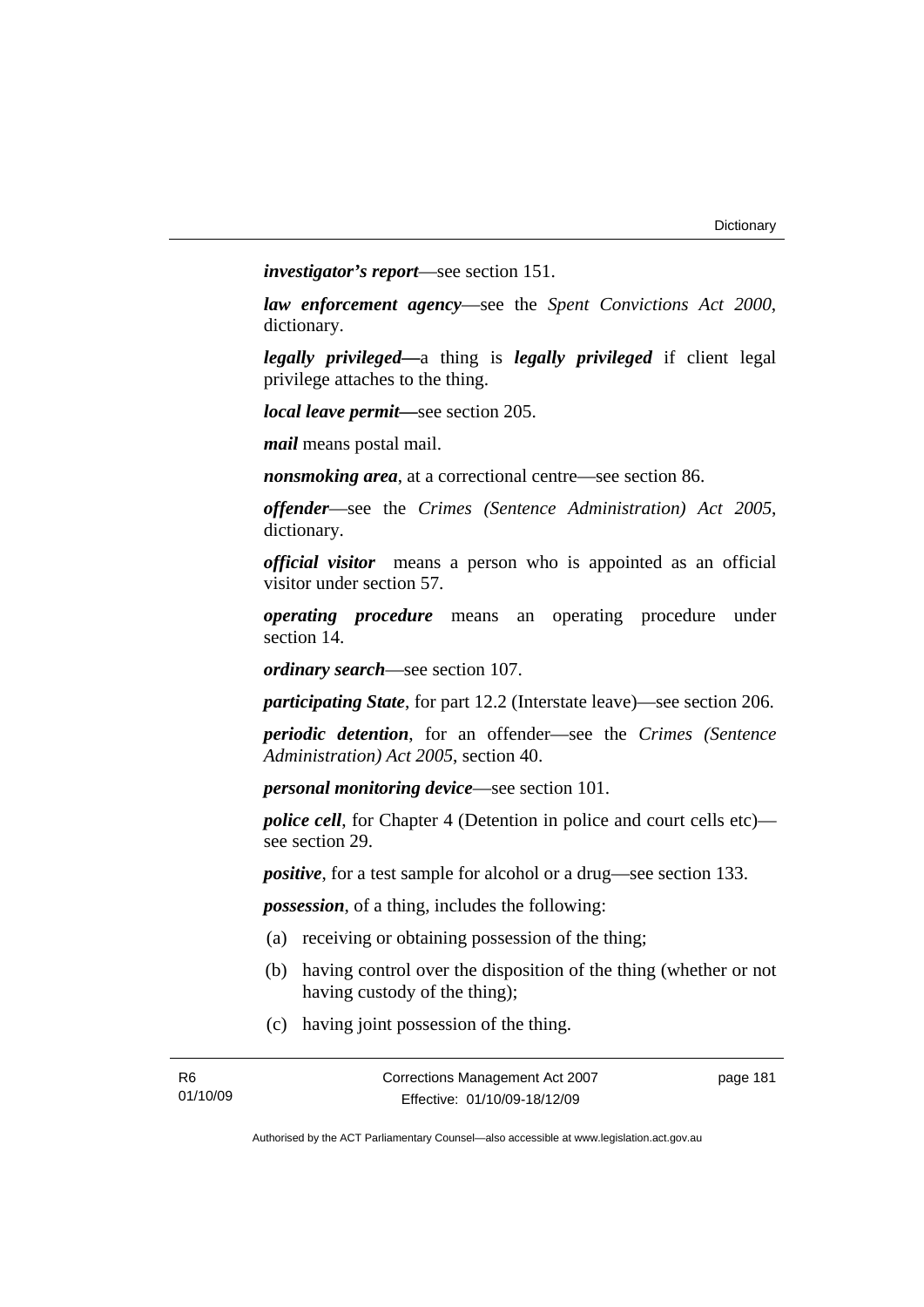#### *presiding officer*—

- (a) for division 10.3.1 (Disciplinary action—with accused's consent)—see section 166; or
- (b) for division 10.3.2 (Internal disciplinary inquiry)—see section 169; or
- (c) for chapter 11 (Disciplinary inquiries)—see section 191.

*privilege*, in relation to a detainee—see section 151.

*prohibited area*, at a correctional centre—see section 85.

*prohibited thing* means a thing declared to be a prohibited thing under section 81.

*protected mail*—see section 104 (4).

*register of detainees* means the register kept under section 76.

*relevant presiding officer*, for division 10.3.5 (Disciplinary action)—see section 182.

*remandee*—see the *Crimes (Sentence Administration) Act 2005*, dictionary.

*review officer*, for division 10.3.3 (Internal review of inquiry decision)—see section 172.

*scanning search*—see section 107.

*security classification*, for a detainee, means the detainee's security classification under section 80.

*segregation*, of a detainee—see section 88.

*seizeable item*, for division 9.4.3 (Strip searches)—see section 113.

*sentence—*see the *Crimes (Sentence Administration) Act 2005*, dictionary.

*separate confinement*, of a detainee—see section 151.

*strip search*, of a detainee—see section 107.

R6 01/10/09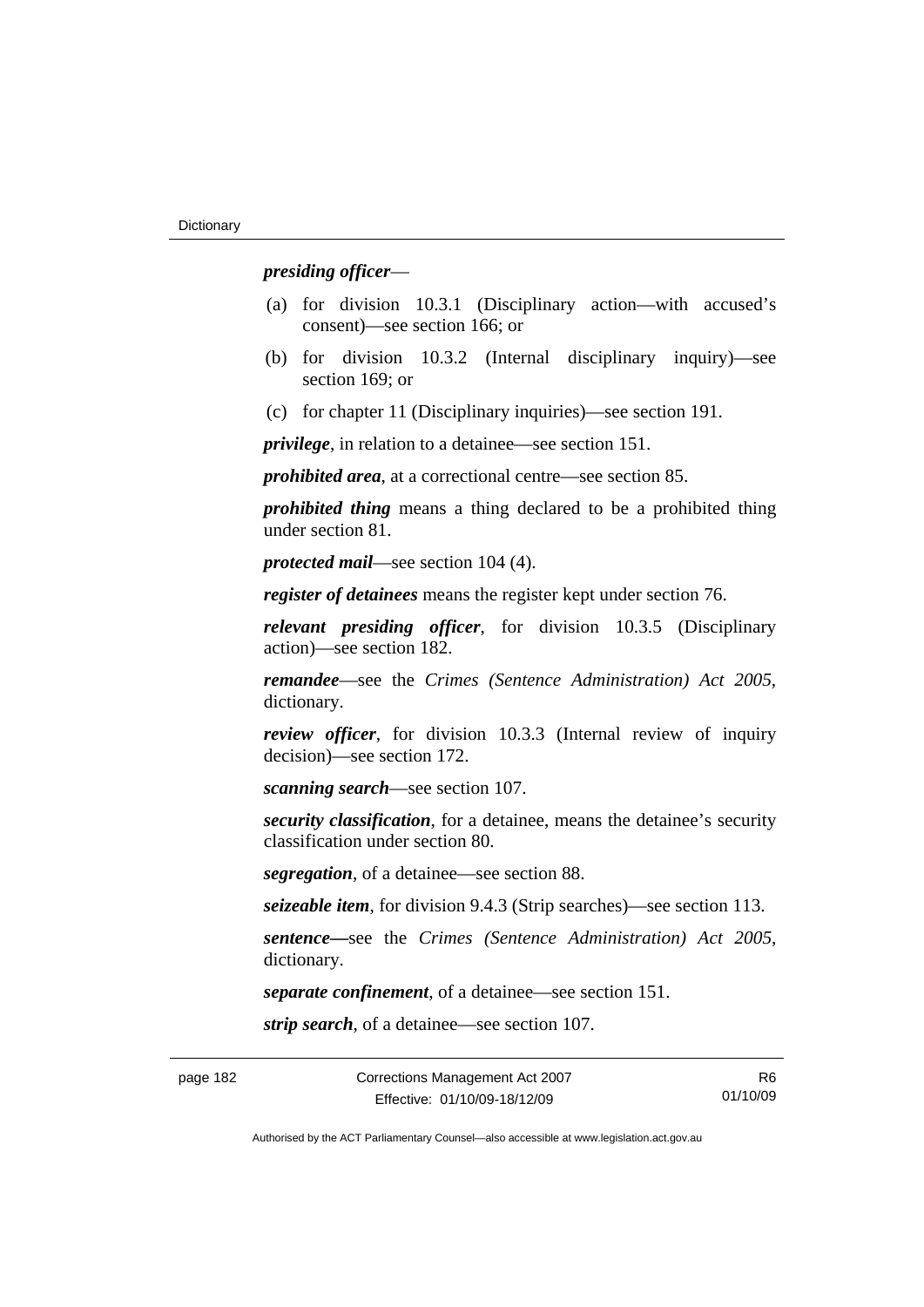*test sample*—see section 132.

*visiting conditions*, at a correctional centre, means conditions declared under section 143 (Visiting conditions) in relation to the centre.

*visitor*, in relation to a correctional centre, includes a person wishing to enter the centre as a visitor.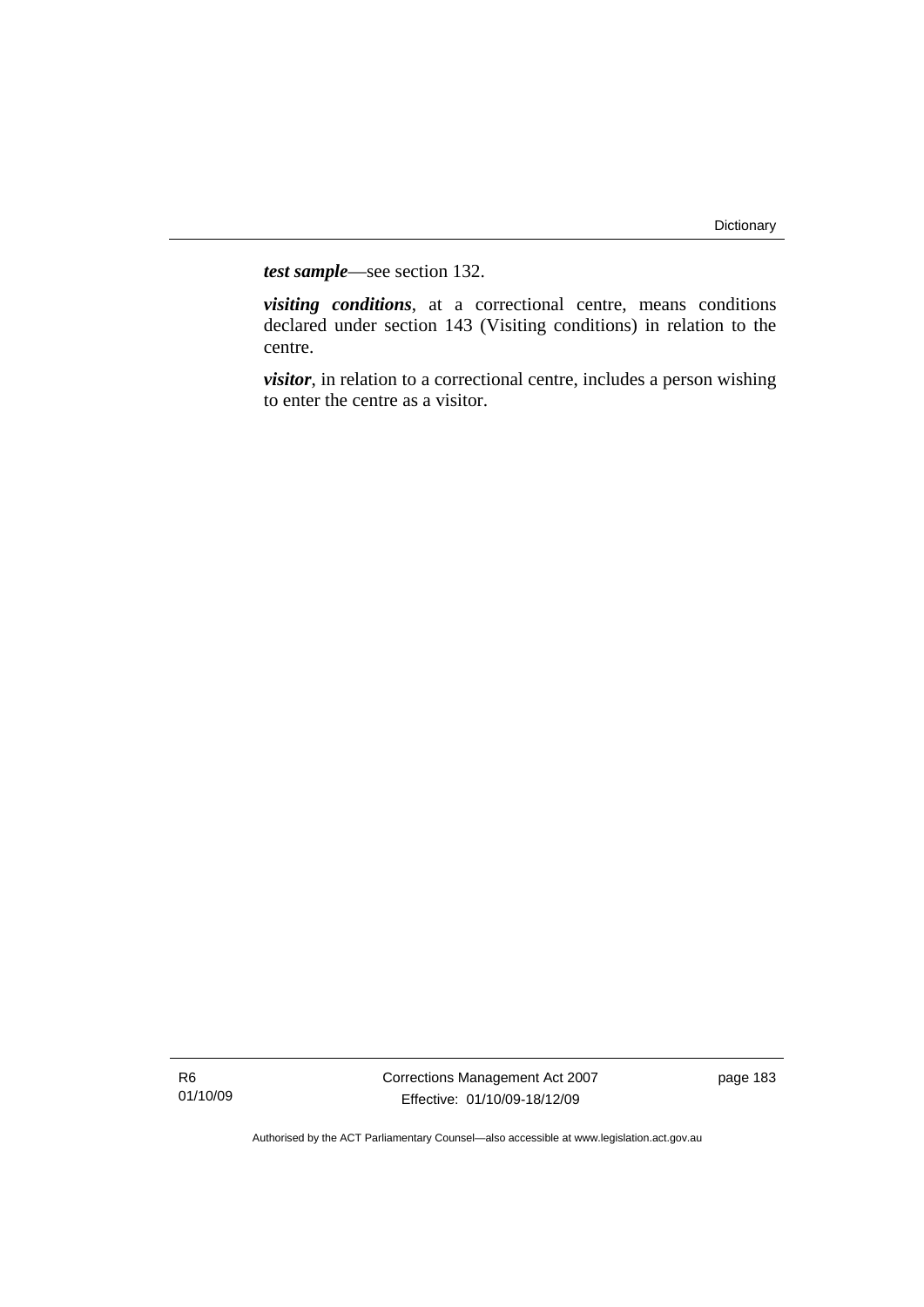1 About the endnotes

## **Endnotes**

## **1 About the endnotes**

Amending and modifying laws are annotated in the legislation history and the amendment history. Current modifications are not included in the republished law but are set out in the endnotes.

Not all editorial amendments made under the *Legislation Act 2001*, part 11.3 are annotated in the amendment history. Full details of any amendments can be obtained from the Parliamentary Counsel's Office.

Uncommenced amending laws and expiries are listed in the legislation history and the amendment history. These details are underlined. Uncommenced provisions and amendments are not included in the republished law but are set out in the last endnote.

If all the provisions of the law have been renumbered, a table of renumbered provisions gives details of previous and current numbering.

The endnotes also include a table of earlier republications.

| $am = amended$                               | $ord = ordinance$                         |
|----------------------------------------------|-------------------------------------------|
| $amdt = amendment$                           | $orig = original$                         |
| $ch = chapter$                               | $par = paragraph/subparagraph$            |
| $def = definition$                           | $pres = present$                          |
| $dict = dictionary$                          | $prev = previous$                         |
| $disallowed = disallowed by the Legislative$ | $(\text{prev}) = \text{previously}$       |
| Assembly                                     | $pt = part$                               |
| $div = division$                             | $r = rule/subrule$                        |
| $exp = expires/expired$                      | $remum = renumbered$                      |
| $Gaz = gazette$                              | $reloc = relocated$                       |
| $hdg =$ heading                              | $R[X]$ = Republication No                 |
| $IA = Interpretation Act 1967$               | $RI = reissue$                            |
| $ins = inserted/added$                       | $s = section/subsection$                  |
| $LA =$ Legislation Act 2001                  | $sch = schedule$                          |
| $LR =$ legislation register                  | $sdiv = subdivision$                      |
| $LRA =$ Legislation (Republication) Act 1996 | $sub = substituted$                       |
| $mod = modified/modification$                | $SL = Subordinate$ Law                    |
| $o = order$                                  | underlining = whole or part not commenced |
| om = omitted/repealed                        | or to be expired                          |
|                                              |                                           |

#### **2 Abbreviation key**

page 184 Corrections Management Act 2007 Effective: 01/10/09-18/12/09

R6 01/10/09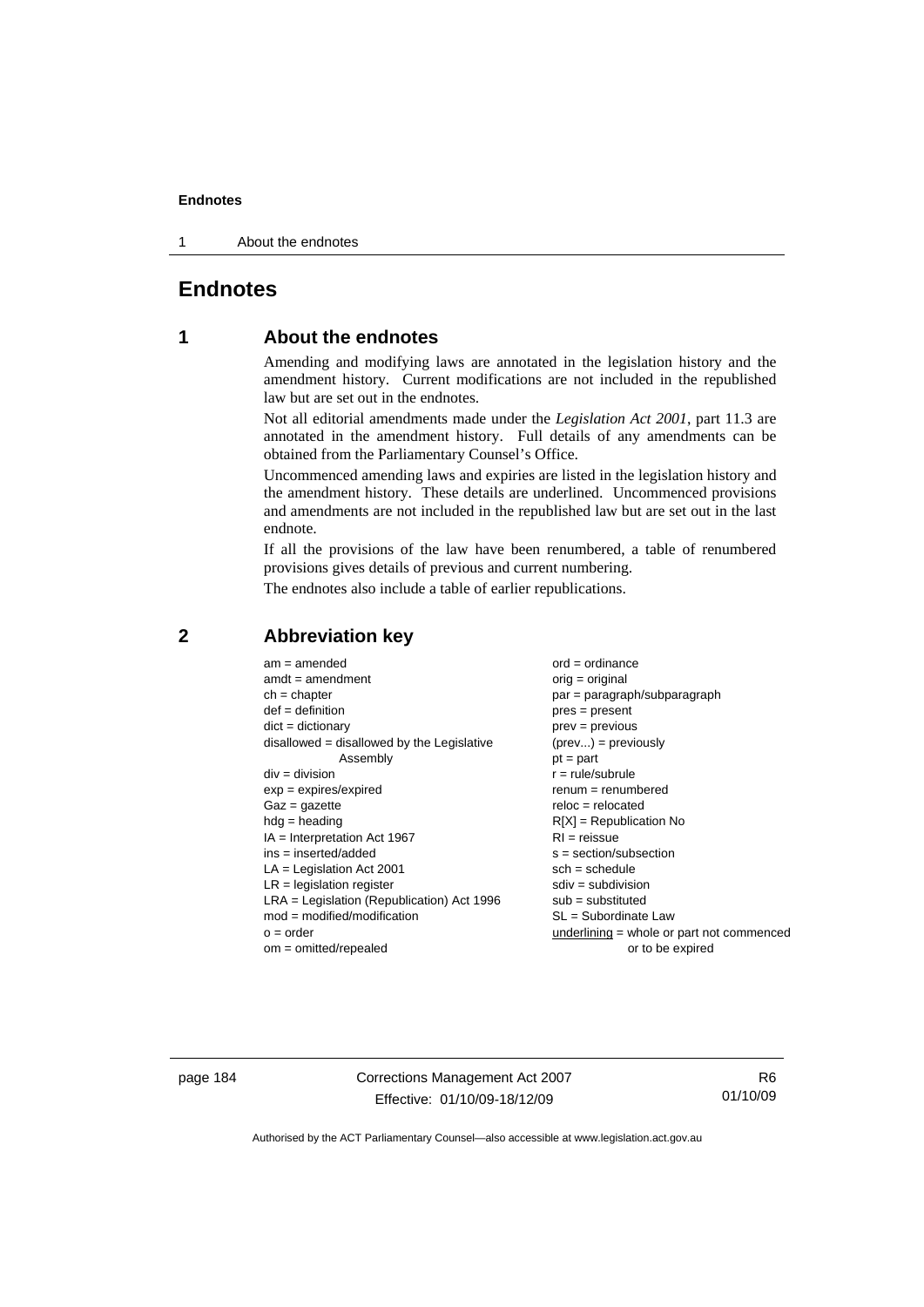#### **3 Legislation history**

#### **Corrections Management Act 2007 A2007-15**

- notified LR 18 June 2007
- s 1, s 2 commenced 18 June 2007 (LA s 75 (1))
- s 230 commenced 1 August 2007 (LA s 75AA)
- sch 1 pt 1.2, pt 1.3 commenced 1 August 2007 (s 2 and CN2007-6) remainder commenced 18 December 2007 (s 2 and LA s 79)

#### as amended by

#### **Civil Partnerships Act 2008 A2008-14 sch 1 pt 1.6**

notified LR 15 May 2008 s 1, s 2 commenced 15 May 2008 (LA s 75 (1)) sch 1 pt 1.6 commenced 19 May 2008 (s 2 and CN2008-8)

#### **Children and Young People Act 2008 A2008-19 sch 1 pt 1.1**

notified LR 17 July 2008 s 1, s 2 commenced 17 July 2008 (LA s 75 (1)) sch 1 pt 1.1 commenced 9 September 2008 (s 2 and CN2008-13)

#### **Children and Young People (Consequential Amendments) Act 2008 A2008-20 sch 2 pt 2.4**

notified LR 17 July 2008

s 1, s 2 commenced 17 July 2008 (LA s 75 (1))

s 3 commenced 18 July 2008 (s 2 (1))

sch 2 pt 2.4 commenced 9 September 2008 (s 2 (3) and see Children and Young People Act 2008 A2008-19, s 2 and CN2008-13)

#### **Crimes Legislation Amendment Act 2008 A2008-44 sch 1 pt 1.2**  notified LR 9 September 2008

s 1, s 2 commenced 9 September 2008 (LA s 75 (1))

sch 1 pt 1.2 commenced 30 May 2009 (s 2 and CN2009-4)

#### **Corrections Management Amendment Act 2008 A2008-49**

notified LR 15 September 2008

s 1, s 2 commenced 15 September (LA s 75 (1)) remainder commenced 16 September 2008 (s 2)

R6 01/10/09 page 185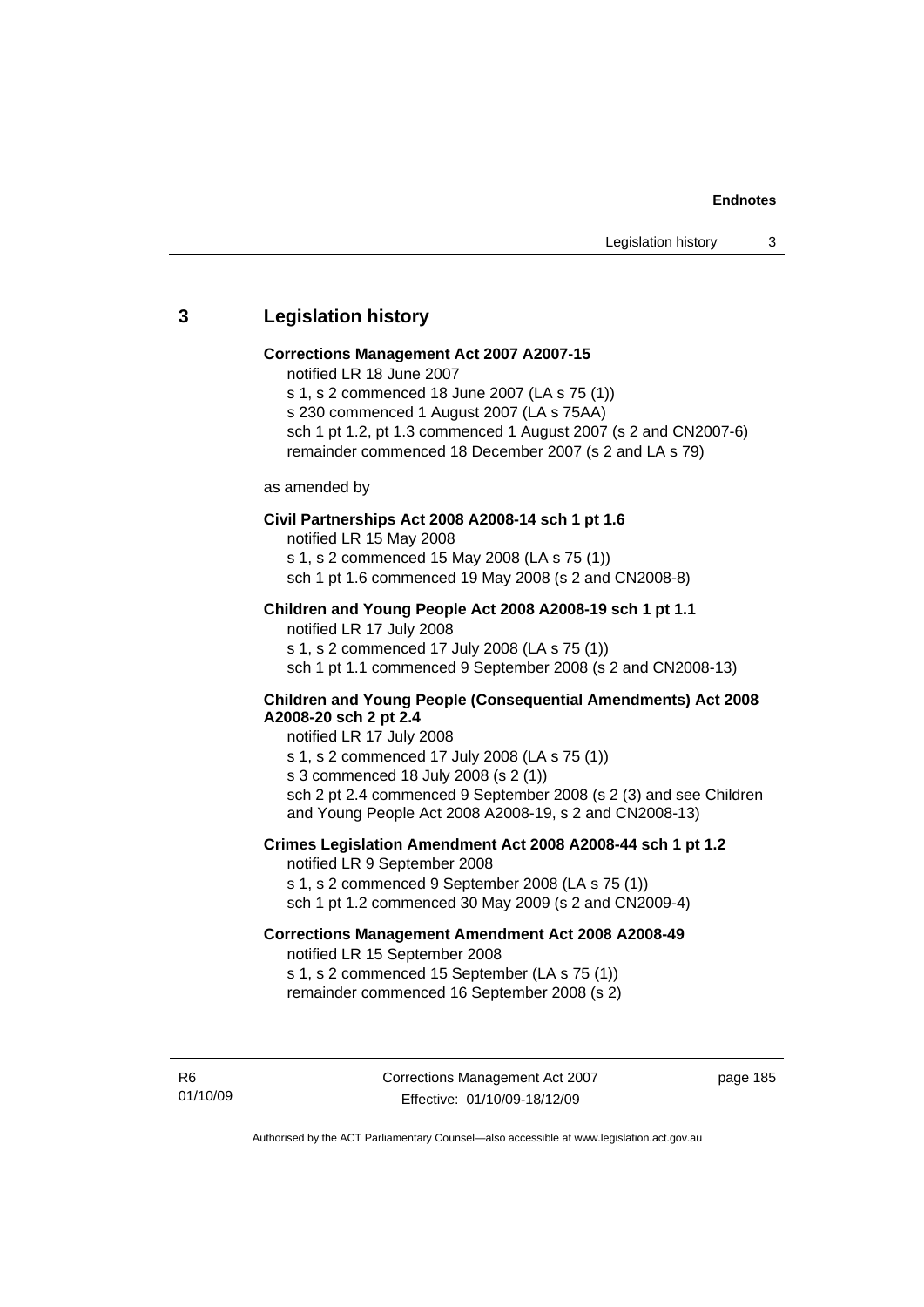4 Amendment history

**Work Safety Legislation Amendment Act 2009 A2009-28 sch 2 pt 2.2**  notified LR 9 September 2009 s 1, s 2 commenced 9 September 2009 (LA s 75 (1)) sch 2 pt 2.2 commenced 1 October 2009 (s 2 and see Work Safety Act 2008 A2008-51, s 2 (1) (b) and CN2009-11) **4 Amendment history Commencement**  s 2 om LA s 89 (4) **Application of Act—***detainees* s 6 am A2008-19 amdt 1.1 (1) note 2 exp 2 June 2011 (s 501 (2), (4) (LA s 88 declaration applies)) **Definitions—ch 4**  s 29 am A2008-19 amdt 1.3 def *chief executive* ins A2008-19 amdt 1.2 def *young detainee* ins A2008-19 amdt 1.2 **Detention in police cells**  s 30 am A2008-19 amdt 1.4, amdt 1.5 **Detention in police cells—search powers etc**  s 31 am A2008-19 amdt 1.6, amdt 1.7 **Detention in police cells—additional provisions for young detainees**  s 31A ins A2008-19 amdt 1.8 am A2008-44 amdt 1.14 **Detention in court cells**  s 33 am A2008-19 amdts 1.9-1.12 **Detention in court cells—additional provisions for young detainees**  s 33A ins A2008-19 amdt 1.13 **Detainees accommodated away from correctional centre**  s 34 am A2008-19 amdt 1.14 **Health reports**  s 77 am A2008-20 amdt 2.14 **Management and security—corrections policies and operating procedures**  s 87 am A2008-14 amdt 1.17 **Meaning of** *seizeable item***—div 9.4.3**  s 113 sub A2008-49 s 4 **Strip searches—when may be conducted**  s 113A ins A2008-49 s 4

page 186 Corrections Management Act 2007 Effective: 01/10/09-18/12/09

R6 01/10/09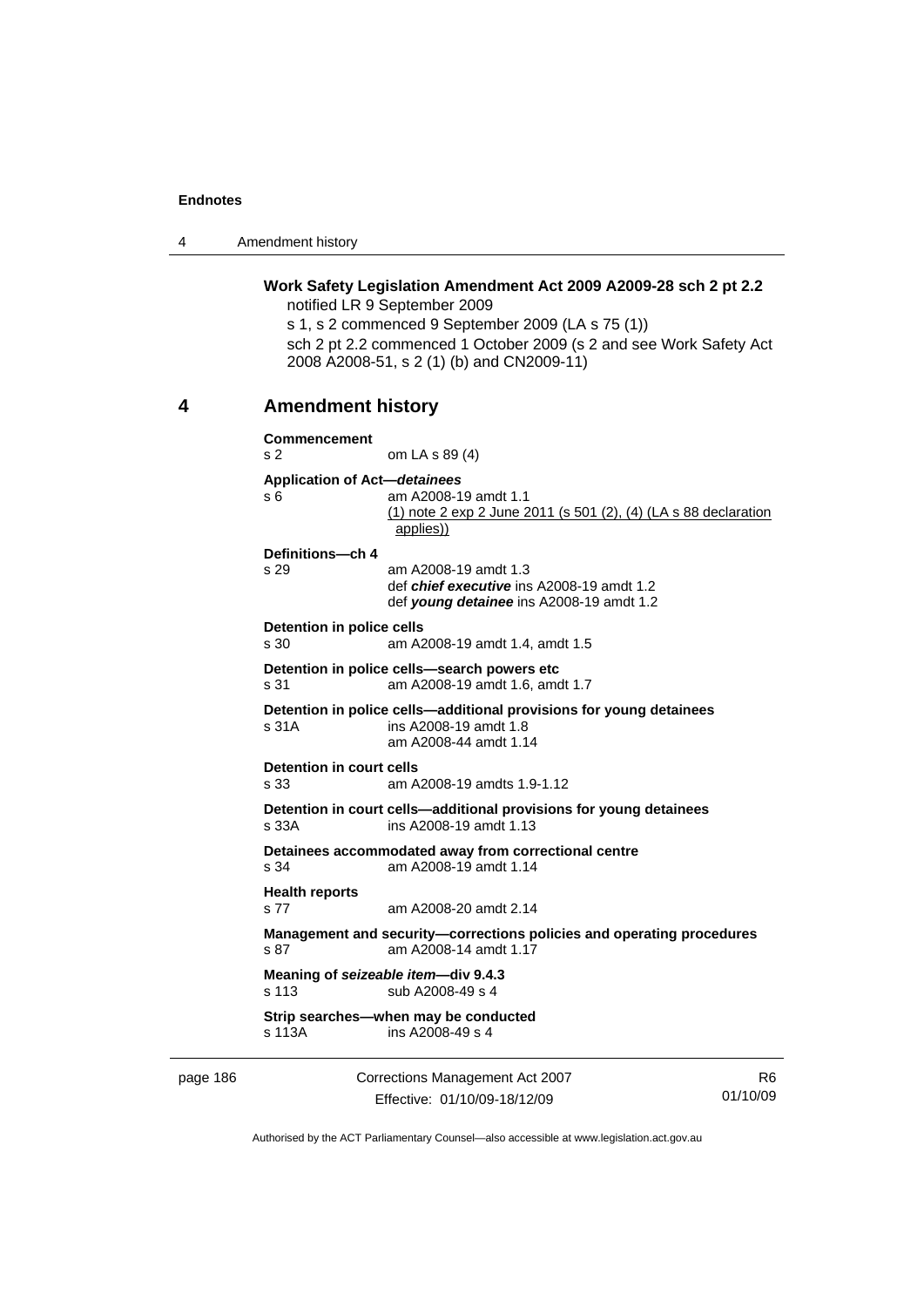Amendment history 4

**Strip searches—on suspicion**<br>s 113B **ins A2008-4**  $ins$  A2008-49 s 4 **Strip searches—where prudent**  s 113C ins A2008-49 s 4 **Detainee's work—work safety**  sub A2009-28 amdt 2.3 s 219 am A2009-28 amdt 2.4, amdt 2.5 **Legislation amended—sch 1**  s 230 om LA s 89 (3) **Application of Act to transitional detainees**  s 501 exp 2 June 2011 (s 501 (4) (LA s 88 declaration applies)) **Application of Act to transitional interstate leave permits**  s 502 exp 2 June 2011 (s 502 (3) (LA s 88 declaration applies)) **Application of Act to certain transitional remandees**  s 503 exp 18 December 2009 (s 503 (6) (LA s 88 declaration applies)) **Transitional arrangements with NSW—Rehabilitation of Offenders (Interim) Act, s 94**  exp 18 December 2009 (s 504 (4) (LA s 88 declaration applies)) **Construction of outdated references**  s 505 exp 18 December 2017 (s 505 (5) (LA s 88 declaration applies)) **Crimes (Sentence Administration) Act 2005, ch 17 (Transitional—interim custody arrangements)—definition of** *Corrections Management Act 2007* s 506 exp 18 December 2009 (s 506 (4) (LA s 88 declaration applies)) **Transitional regulations**  s 507 exp 18 December 2009 (s 507 (4) (LA s 88 declaration applies)) **Consequential amendments**  sch 1 om LA s 89 (3) **Dictionary**  dict am A2008-14 amdt 1.18 def *seizable item* ins A2008-49 s 5

page 187